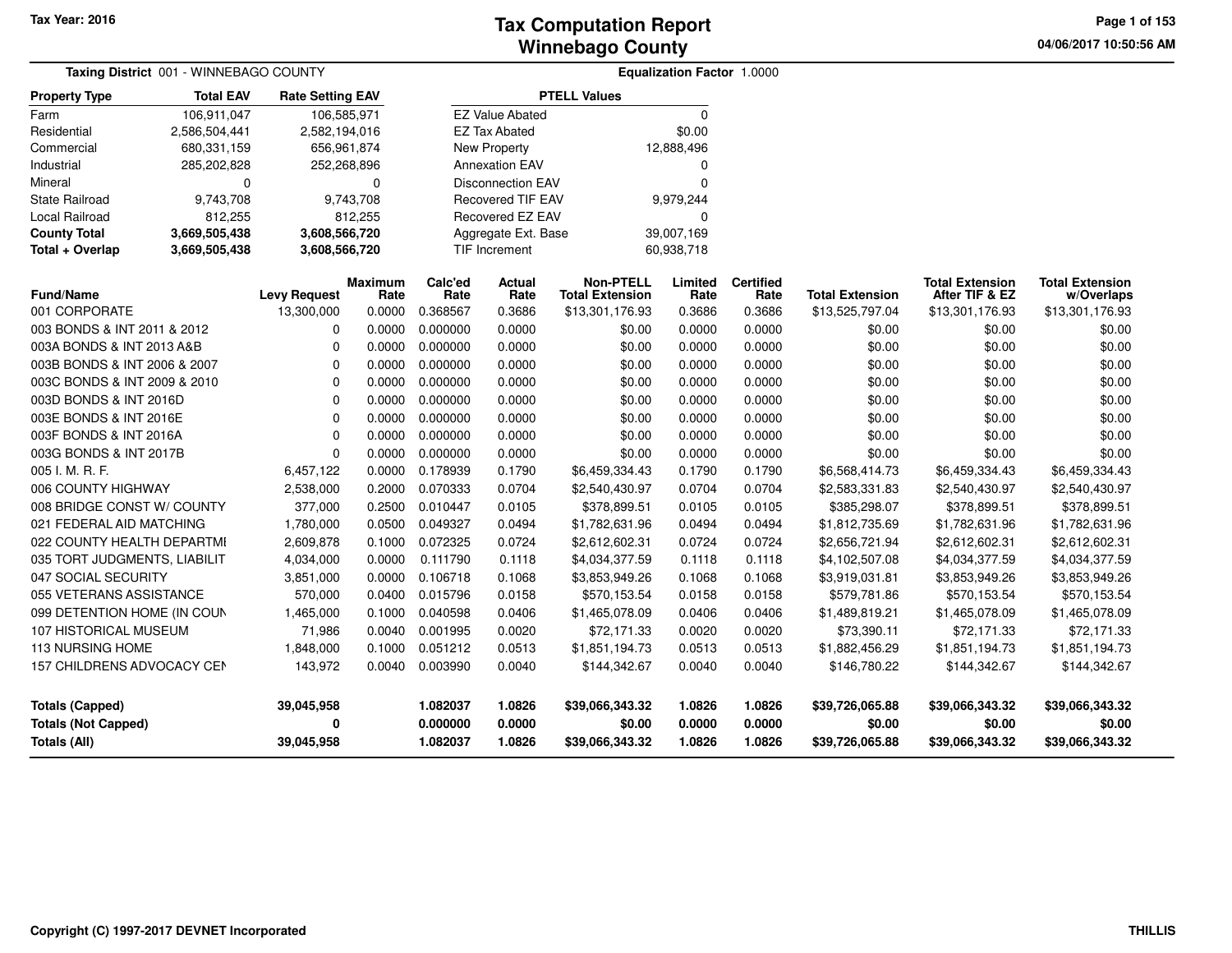# **Winnebago CountyTax Computation Report Tax**

**04/06/2017 10:50:56 AM Page 2 of 153**

|                               | Taxing District 002 - FOREST PRESERVE |                         |                        |                 |                          |                                            | <b>Equalization Factor 1.0000</b> |                          |                        |                                          |                                      |
|-------------------------------|---------------------------------------|-------------------------|------------------------|-----------------|--------------------------|--------------------------------------------|-----------------------------------|--------------------------|------------------------|------------------------------------------|--------------------------------------|
| <b>Property Type</b>          | <b>Total EAV</b>                      | <b>Rate Setting EAV</b> |                        |                 |                          | <b>PTELL Values</b>                        |                                   |                          |                        |                                          |                                      |
| Farm                          | 106,911,047                           | 106,585,971             |                        |                 | <b>EZ Value Abated</b>   |                                            | 0                                 |                          |                        |                                          |                                      |
| Residential                   | 2,586,504,441                         | 2,582,194,016           |                        |                 | <b>EZ Tax Abated</b>     |                                            | \$0.00                            |                          |                        |                                          |                                      |
| Commercial                    | 680,331,159                           | 656,961,874             |                        |                 | New Property             |                                            | 12,888,496                        |                          |                        |                                          |                                      |
| Industrial                    | 285,202,828                           | 252,268,896             |                        |                 | <b>Annexation EAV</b>    |                                            |                                   |                          |                        |                                          |                                      |
| Mineral                       | 0                                     |                         | $\Omega$               |                 | <b>Disconnection EAV</b> |                                            | n                                 |                          |                        |                                          |                                      |
| <b>State Railroad</b>         | 9,743,708                             |                         | 9,743,708              |                 | <b>Recovered TIF EAV</b> |                                            | 9,979,244                         |                          |                        |                                          |                                      |
| <b>Local Railroad</b>         | 812,255                               |                         | 812,255                |                 | Recovered EZ EAV         |                                            |                                   |                          |                        |                                          |                                      |
| <b>County Total</b>           | 3,669,505,438                         | 3,608,566,720           |                        |                 | Aggregate Ext. Base      |                                            | 4,060,280                         |                          |                        |                                          |                                      |
| Total + Overlap               | 3,669,505,438                         | 3,608,566,720           |                        |                 | TIF Increment            |                                            | 60,938,718                        |                          |                        |                                          |                                      |
| Fund/Name                     |                                       | <b>Levy Request</b>     | <b>Maximum</b><br>Rate | Calc'ed<br>Rate | <b>Actual</b><br>Rate    | <b>Non-PTELL</b><br><b>Total Extension</b> | Limited<br>Rate                   | <b>Certified</b><br>Rate | <b>Total Extension</b> | <b>Total Extension</b><br>After TIF & EZ | <b>Total Extension</b><br>w/Overlaps |
| 001 CORPORATE                 |                                       | 2,159,574               | 0.0600                 | 0.059846        | 0.0599                   | \$2,161,531.47                             | 0.0599                            | 0.0599                   | \$2,198,033.76         | \$2,161,531.47                           | \$2,161,531.47                       |
| 003 BONDS & INT 2002A & 2011A |                                       | 349,400                 | 0.0000                 | 0.009683        | 0.0097                   | \$350,030.97                               | 0.0097                            | 0.0097                   | \$355,942.03           | \$350,030.97                             | \$350,030.97                         |
| 003A BONDS & INT 2006         |                                       | 0                       | 0.0000                 | 0.000000        | 0.0000                   | \$0.00                                     | 0.0000                            | 0.0000                   | \$0.00                 | \$0.00                                   | \$0.00                               |
| 003B BONDS & INT 2016         |                                       | 36,476                  | 0.0000                 | 0.001011        | 0.0011                   | \$39,694.23                                | 0.0011                            | 0.0011                   | \$40,364.56            | \$39,694.23                              | \$39,694.23                          |
| 005 I. M. R. F.               |                                       | 246,465                 | 0.0000                 | 0.006830        | 0.0069                   | \$248,991.10                               | 0.0069                            | 0.0069                   | \$253,195.88           | \$248,991.10                             | \$248,991.10                         |
| 035 TORT JUDGMENTS, LIABILIT  |                                       | 313,131                 | 0.0000                 | 0.008677        | 0.0087                   | \$313,945.30                               | 0.0087                            | 0.0087                   | \$319,246.97           | \$313,945.30                             | \$313,945.30                         |
| 047 SOCIAL SECURITY           |                                       | 163,636                 | 0.0000                 | 0.004535        | 0.0046                   | \$165,994.07                               | 0.0046                            | 0.0046                   | \$168,797.25           | \$165,994.07                             | \$165,994.07                         |
| <b>121 BOTANICAL GARDENS</b>  |                                       | 172,766                 | 0.0048                 | 0.004788        | 0.0048                   | \$173,211.20                               | 0.0048                            | 0.0048                   | \$176,136.26           | \$173,211.20                             | \$173,211.20                         |
| 137 DEV OF FORESTS & CONST    |                                       | 899,823                 | 0.0250                 | 0.024936        | 0.0250                   | \$902,141.68                               | 0.0250                            | 0.0250                   | \$917,376.36           | \$902,141.68                             | \$902,141.68                         |
| <b>Totals (Capped)</b>        |                                       | 3,955,395               |                        | 0.109612        | 0.1099                   | \$3,965,814.82                             | 0.1099                            | 0.1099                   | \$4,032,786.48         | \$3,965,814.82                           | \$3,965,814.82                       |
| <b>Totals (Not Capped)</b>    |                                       | 385,876                 |                        | 0.010694        | 0.0108                   | \$389,725.20                               | 0.0108                            | 0.0108                   | \$396,306.59           | \$389,725.20                             | \$389,725.20                         |
| <b>Totals (All)</b>           |                                       | 4,341,271               |                        | 0.120306        | 0.1207                   | \$4,355,540.02                             | 0.1207                            | 0.1207                   | \$4,429,093.07         | \$4,355,540.02                           | \$4,355,540.02                       |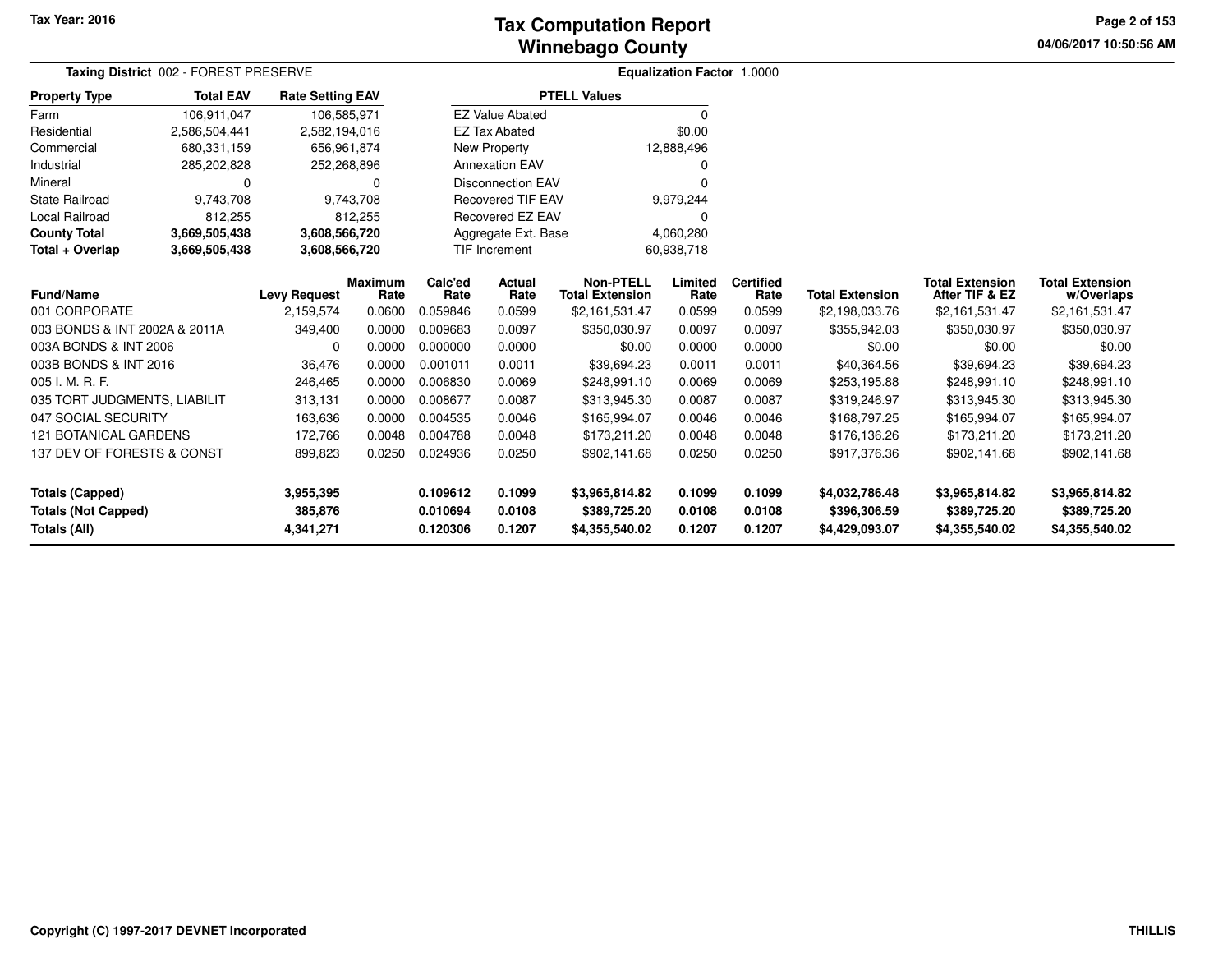# **Winnebago CountyTax Computation Report**

**04/06/2017 10:50:56 AM Page 3 of 153**

| Taxing District 003 - BURRITT TOWNSHIP                               |                  |                               |                           |                                  |                                 |                                                           | <b>Equalization Factor 1.0000</b> |                                    |                                       |                                                         |                                                     |  |
|----------------------------------------------------------------------|------------------|-------------------------------|---------------------------|----------------------------------|---------------------------------|-----------------------------------------------------------|-----------------------------------|------------------------------------|---------------------------------------|---------------------------------------------------------|-----------------------------------------------------|--|
| <b>Property Type</b>                                                 | <b>Total EAV</b> | <b>Rate Setting EAV</b>       |                           |                                  |                                 | <b>PTELL Values</b>                                       |                                   |                                    |                                       |                                                         |                                                     |  |
| Farm                                                                 | 11,486,774       |                               | 11,486,774                |                                  | <b>EZ Value Abated</b>          |                                                           | $\Omega$                          |                                    |                                       |                                                         |                                                     |  |
| Residential                                                          | 11,247,360       |                               | 11,247,360                |                                  | <b>EZ Tax Abated</b>            |                                                           | \$0.00                            |                                    |                                       |                                                         |                                                     |  |
| Commercial                                                           | 1,082,385        |                               | 1,082,385                 |                                  | New Property                    |                                                           | 193,269                           |                                    |                                       |                                                         |                                                     |  |
| Industrial                                                           |                  |                               | 0                         |                                  | <b>Annexation EAV</b>           |                                                           | 0                                 |                                    |                                       |                                                         |                                                     |  |
| Mineral                                                              |                  |                               | $\Omega$                  |                                  | <b>Disconnection EAV</b>        |                                                           | $\Omega$                          |                                    |                                       |                                                         |                                                     |  |
| <b>State Railroad</b>                                                |                  |                               | $\Omega$                  |                                  | Recovered TIF EAV               |                                                           | $\Omega$                          |                                    |                                       |                                                         |                                                     |  |
| Local Railroad                                                       |                  |                               | $\Omega$                  |                                  | Recovered EZ EAV                |                                                           | $\Omega$                          |                                    |                                       |                                                         |                                                     |  |
| <b>County Total</b>                                                  | 23,816,519       |                               | 23,816,519                |                                  | Aggregate Ext. Base             |                                                           | 43,181                            |                                    |                                       |                                                         |                                                     |  |
| Total + Overlap                                                      | 23,816,519       |                               | 23,816,519                |                                  | <b>TIF Increment</b>            |                                                           | 0                                 |                                    |                                       |                                                         |                                                     |  |
| <b>Fund/Name</b><br>001 CORPORATE                                    |                  | <b>Levy Request</b><br>45,340 | Maximum<br>Rate<br>0.3600 | Calc'ed<br>Rate<br>0.190372      | <b>Actual</b><br>Rate<br>0.1904 | <b>Non-PTELL</b><br><b>Total Extension</b><br>\$45,346.65 | Limited<br>Rate<br>0.1841         | <b>Certified</b><br>Rate<br>0.1841 | <b>Total Extension</b><br>\$43,846.21 | <b>Total Extension</b><br>After TIF & EZ<br>\$43,846.21 | <b>Total Extension</b><br>w/Overlaps<br>\$43,846.21 |  |
| <b>Totals (Capped)</b><br><b>Totals (Not Capped)</b><br>Totals (All) |                  | 45,340<br>0<br>45,340         |                           | 0.190372<br>0.000000<br>0.190372 | 0.1904<br>0.0000<br>0.1904      | \$45,346.65<br>\$0.00<br>\$45,346.65                      | 0.1841<br>0.0000<br>0.1841        | 0.1841<br>0.0000<br>0.1841         | \$43,846.21<br>\$0.00<br>\$43,846.21  | \$43,846.21<br>\$0.00<br>\$43,846.21                    | \$43,846.21<br>\$0.00<br>\$43,846.21                |  |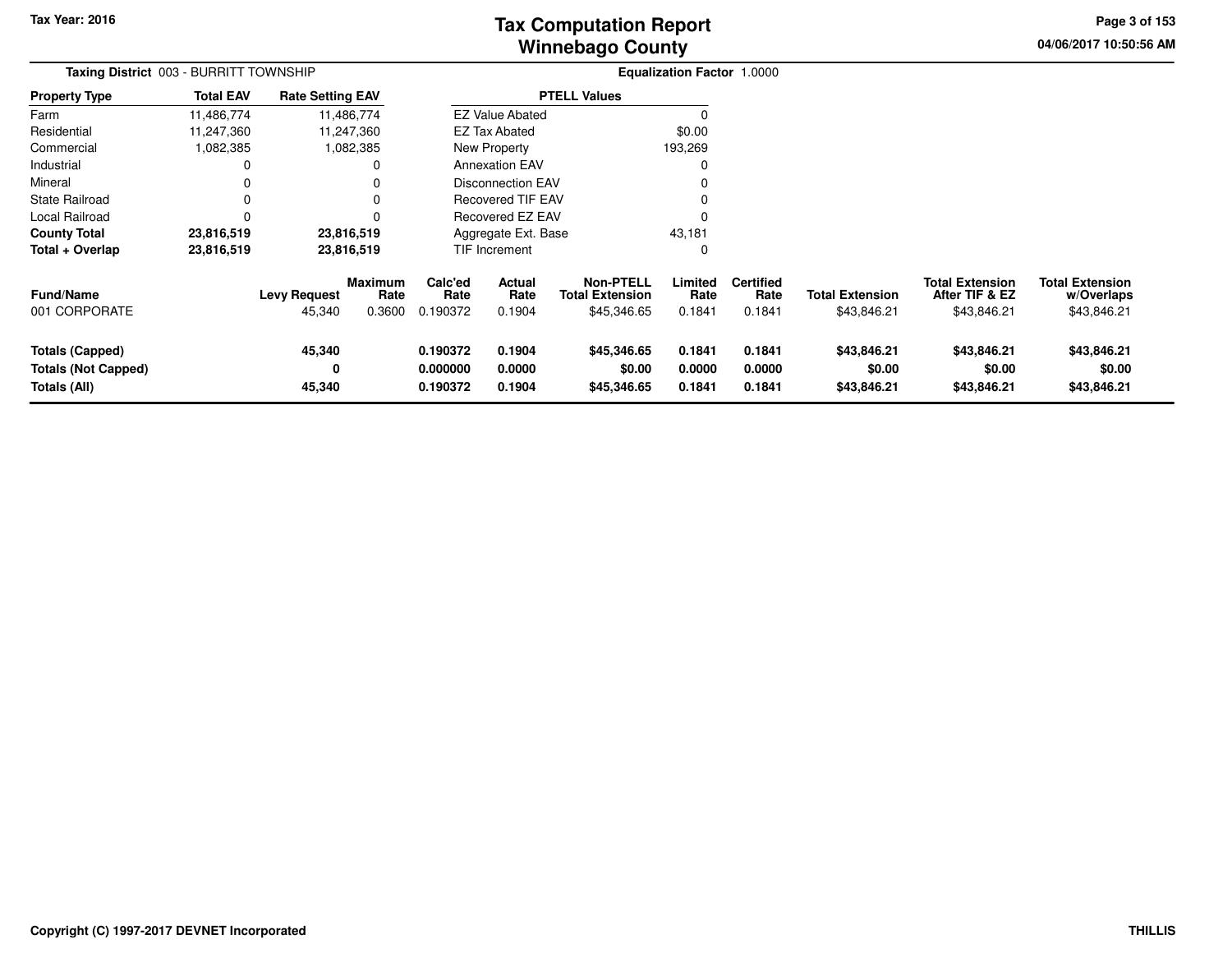# **Winnebago CountyTax Computation Report**

**04/06/2017 10:50:56 AM Page 4 of 153**

| Taxing District 004 - CHERRY VALLEY TOWNSHIP                  |                  |                                |                           |                                  |                            |                                                     | <b>Equalization Factor 1.0000</b> |                                    |                                        |                                                          |                                                      |  |
|---------------------------------------------------------------|------------------|--------------------------------|---------------------------|----------------------------------|----------------------------|-----------------------------------------------------|-----------------------------------|------------------------------------|----------------------------------------|----------------------------------------------------------|------------------------------------------------------|--|
| <b>Property Type</b>                                          | <b>Total EAV</b> | <b>Rate Setting EAV</b>        |                           |                                  |                            | <b>PTELL Values</b>                                 |                                   |                                    |                                        |                                                          |                                                      |  |
| Farm                                                          | 4,546,885        |                                | 4,528,680                 |                                  | <b>EZ Value Abated</b>     |                                                     |                                   |                                    |                                        |                                                          |                                                      |  |
| Residential                                                   | 175,878,955      | 175,878,955                    |                           |                                  | <b>EZ Tax Abated</b>       |                                                     | \$0.00                            |                                    |                                        |                                                          |                                                      |  |
| Commercial                                                    | 39,341,498       |                                | 39,341,498                |                                  | New Property               |                                                     | 203,548                           |                                    |                                        |                                                          |                                                      |  |
| Industrial                                                    | 38,978,169       |                                | 36,490,874                |                                  | <b>Annexation EAV</b>      |                                                     | 0                                 |                                    |                                        |                                                          |                                                      |  |
| Mineral                                                       | $\Omega$         |                                |                           |                                  | <b>Disconnection EAV</b>   |                                                     |                                   |                                    |                                        |                                                          |                                                      |  |
| <b>State Railroad</b>                                         | 1,650,291        |                                | 1,650,291                 |                                  | <b>Recovered TIF EAV</b>   |                                                     | 0                                 |                                    |                                        |                                                          |                                                      |  |
| Local Railroad                                                | 0                |                                |                           |                                  | Recovered EZ EAV           |                                                     |                                   |                                    |                                        |                                                          |                                                      |  |
| <b>County Total</b>                                           | 260,395,798      | 257,890,298                    |                           |                                  | Aggregate Ext. Base        |                                                     | 359,062                           |                                    |                                        |                                                          |                                                      |  |
| Total + Overlap                                               | 260,395,798      | 257,890,298                    |                           |                                  | <b>TIF Increment</b>       |                                                     | 2,505,500                         |                                    |                                        |                                                          |                                                      |  |
| <b>Fund/Name</b><br>001 CORPORATE                             |                  | <b>Levy Request</b><br>350,000 | Maximum<br>Rate<br>0.2500 | Calc'ed<br>Rate<br>0.135717      | Actual<br>Rate<br>0.1358   | Non-PTELL<br><b>Total Extension</b><br>\$350,215.02 | Limited<br>Rate<br>0.1345         | <b>Certified</b><br>Rate<br>0.1345 | <b>Total Extension</b><br>\$350,232.35 | <b>Total Extension</b><br>After TIF & EZ<br>\$346,862.45 | <b>Total Extension</b><br>w/Overlaps<br>\$346,862.45 |  |
| 054 GENERAL ASSISTANCE                                        |                  | 15,000                         | 0.0000                    | 0.005816                         | 0.0059                     | \$15,215.53                                         | 0.0059                            | 0.0059                             | \$15,363.35                            | \$15,215.53                                              | \$15,215.53                                          |  |
| Totals (Capped)<br><b>Totals (Not Capped)</b><br>Totals (All) |                  | 365,000<br>0<br>365,000        |                           | 0.141533<br>0.000000<br>0.141533 | 0.1417<br>0.0000<br>0.1417 | \$365,430.55<br>\$0.00<br>\$365,430.55              | 0.1404<br>0.0000<br>0.1404        | 0.1404<br>0.0000<br>0.1404         | \$365,595.70<br>\$0.00<br>\$365,595.70 | \$362,077.98<br>\$0.00<br>\$362,077.98                   | \$362,077.98<br>\$0.00<br>\$362,077.98               |  |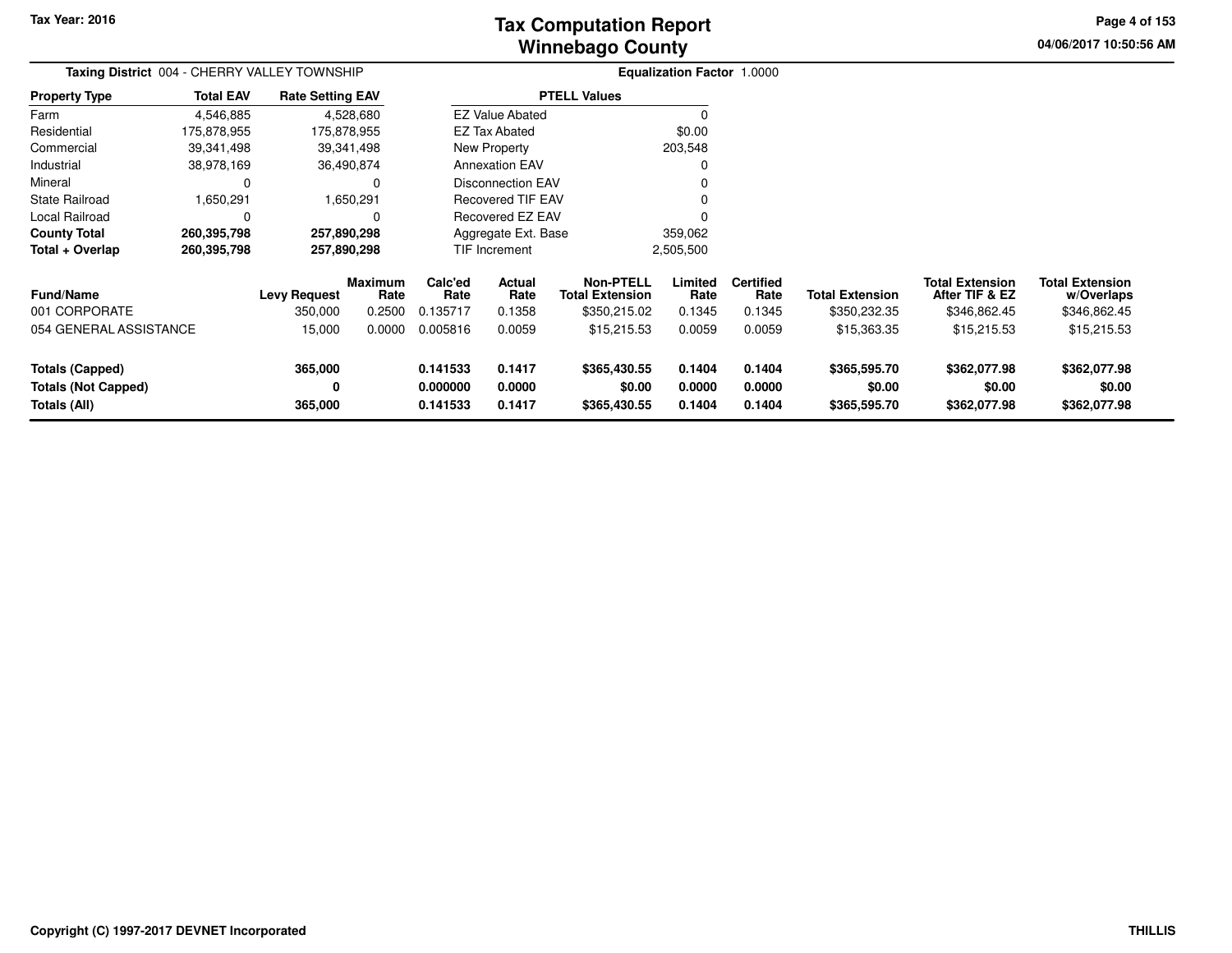# **Winnebago CountyTax Computation Report**

**04/06/2017 10:50:56 AM Page 5 of 153**

| Taxing District 005 - DURAND TOWNSHIP                         |                  |                               |                           |                                  |                            |                                                    | <b>Equalization Factor 1.0000</b> |                                    |                                       |                                                         |                                                     |  |
|---------------------------------------------------------------|------------------|-------------------------------|---------------------------|----------------------------------|----------------------------|----------------------------------------------------|-----------------------------------|------------------------------------|---------------------------------------|---------------------------------------------------------|-----------------------------------------------------|--|
| <b>Property Type</b>                                          | <b>Total EAV</b> | <b>Rate Setting EAV</b>       |                           |                                  |                            | <b>PTELL Values</b>                                |                                   |                                    |                                       |                                                         |                                                     |  |
| Farm                                                          | 8,310,013        |                               | 8,310,013                 |                                  | <b>EZ Value Abated</b>     |                                                    |                                   |                                    |                                       |                                                         |                                                     |  |
| Residential                                                   | 24,215,558       |                               | 24,173,127                |                                  | <b>EZ Tax Abated</b>       |                                                    | \$0.00                            |                                    |                                       |                                                         |                                                     |  |
| Commercial                                                    | 3,734,854        |                               | 3,581,441                 |                                  | New Property               |                                                    | 27,714                            |                                    |                                       |                                                         |                                                     |  |
| Industrial                                                    | 283,374          |                               | 245,672                   |                                  | <b>Annexation EAV</b>      |                                                    | 0                                 |                                    |                                       |                                                         |                                                     |  |
| Mineral                                                       |                  |                               |                           |                                  | <b>Disconnection EAV</b>   |                                                    | $\Omega$                          |                                    |                                       |                                                         |                                                     |  |
| <b>State Railroad</b>                                         |                  |                               |                           |                                  | Recovered TIF EAV          |                                                    | 0                                 |                                    |                                       |                                                         |                                                     |  |
| Local Railroad                                                |                  |                               |                           |                                  | Recovered EZ EAV           |                                                    |                                   |                                    |                                       |                                                         |                                                     |  |
| <b>County Total</b>                                           | 36,543,799       |                               | 36,310,253                |                                  | Aggregate Ext. Base        |                                                    | 64,340                            |                                    |                                       |                                                         |                                                     |  |
| Total + Overlap                                               | 36,543,799       |                               | 36,310,253                |                                  | TIF Increment              |                                                    | 233,546                           |                                    |                                       |                                                         |                                                     |  |
| <b>Fund/Name</b><br>001 CORPORATE                             |                  | <b>Levy Request</b><br>63,166 | Maximum<br>Rate<br>0.2500 | Calc'ed<br>Rate<br>0.173962      | Actual<br>Rate<br>0.1740   | Non-PTELL<br><b>Total Extension</b><br>\$63,179.84 | Limited<br>Rate<br>0.1678         | <b>Certified</b><br>Rate<br>0.1678 | <b>Total Extension</b><br>\$61,320.49 | <b>Total Extension</b><br>After TIF & EZ<br>\$60,928.60 | <b>Total Extension</b><br>w/Overlaps<br>\$60,928.60 |  |
| 054 GENERAL ASSISTANCE                                        |                  | 4,000                         | 0.0000                    | 0.011016                         | 0.0111                     | \$4,030.44                                         | 0.0108                            | 0.0108                             | \$3,946.73                            | \$3,921.51                                              | \$3,921.51                                          |  |
| Totals (Capped)<br><b>Totals (Not Capped)</b><br>Totals (All) |                  | 67,166<br>0<br>67,166         |                           | 0.184978<br>0.000000<br>0.184978 | 0.1851<br>0.0000<br>0.1851 | \$67,210.28<br>\$0.00<br>\$67,210.28               | 0.1786<br>0.0000<br>0.1786        | 0.1786<br>0.0000<br>0.1786         | \$65,267.22<br>\$0.00<br>\$65,267.22  | \$64,850.11<br>\$0.00<br>\$64,850.11                    | \$64,850.11<br>\$0.00<br>\$64,850.11                |  |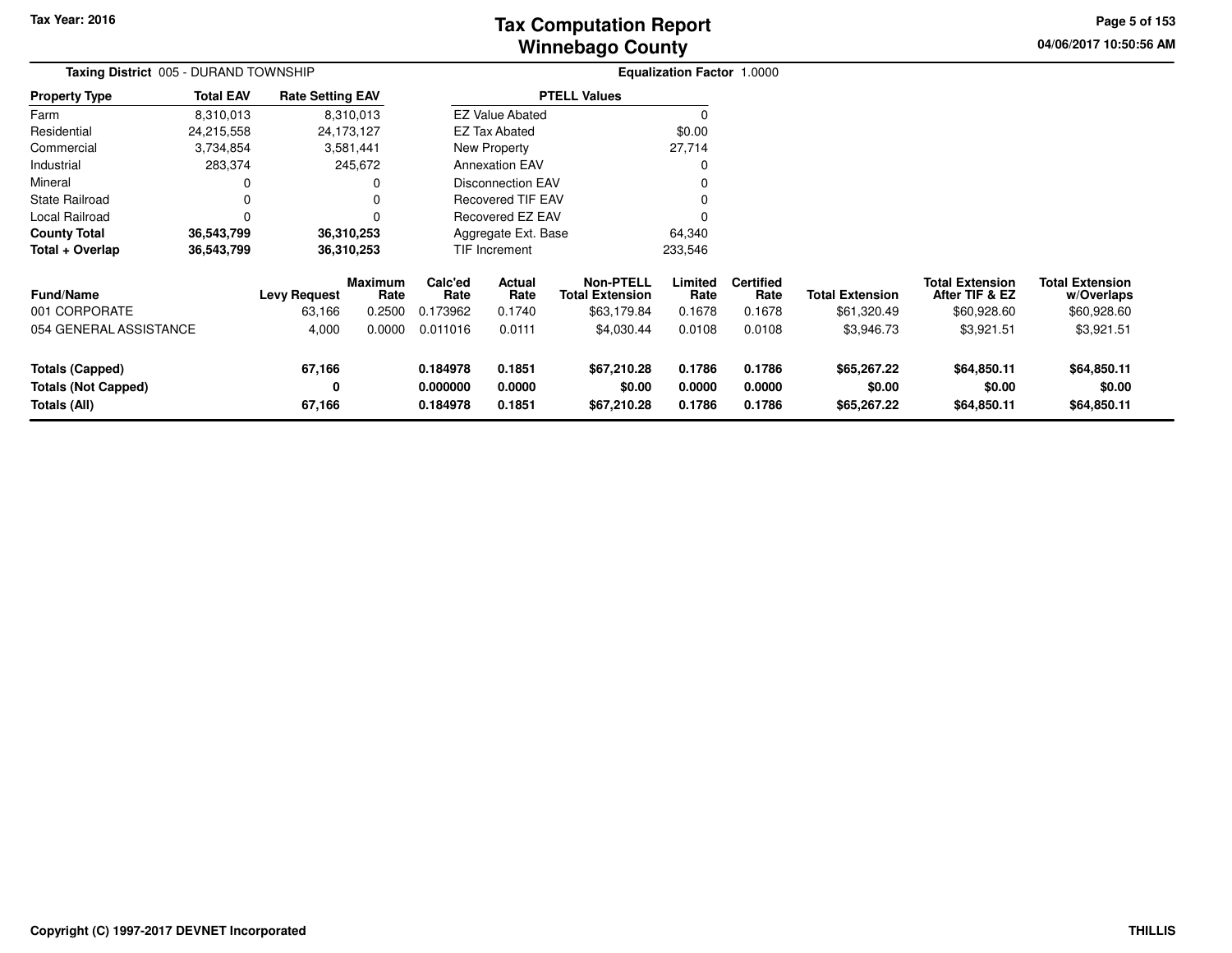# **Winnebago CountyTax Computation Report Tax**

**04/06/2017 10:50:56 AM Page 6 of 153**

| Taxing District 006 - HARLEM TOWNSHIP |                  |                         |                 |                 |                          |                                            | Equalization Factor 1.0000 |                          |                        |                                          |                                      |  |
|---------------------------------------|------------------|-------------------------|-----------------|-----------------|--------------------------|--------------------------------------------|----------------------------|--------------------------|------------------------|------------------------------------------|--------------------------------------|--|
| <b>Property Type</b>                  | <b>Total EAV</b> | <b>Rate Setting EAV</b> |                 |                 |                          | <b>PTELL Values</b>                        |                            |                          |                        |                                          |                                      |  |
| Farm                                  | 2,578,668        |                         | 2,515,021       |                 | <b>EZ Value Abated</b>   |                                            | $\Omega$                   |                          |                        |                                          |                                      |  |
| Residential                           | 438,251,845      | 438,044,934             |                 |                 | EZ Tax Abated            |                                            | \$0.00                     |                          |                        |                                          |                                      |  |
| Commercial                            | 79,420,679       |                         | 68,062,403      |                 | New Property             |                                            | 2,104,760                  |                          |                        |                                          |                                      |  |
| Industrial                            | 62,681,270       |                         | 43,117,786      |                 | <b>Annexation EAV</b>    |                                            | 0                          |                          |                        |                                          |                                      |  |
| Mineral                               | 0                |                         | 0               |                 | <b>Disconnection EAV</b> |                                            |                            |                          |                        |                                          |                                      |  |
| <b>State Railroad</b>                 |                  |                         |                 |                 | <b>Recovered TIF EAV</b> |                                            |                            |                          |                        |                                          |                                      |  |
| Local Railroad                        | 0                |                         |                 |                 | <b>Recovered EZ EAV</b>  |                                            |                            |                          |                        |                                          |                                      |  |
| <b>County Total</b>                   | 582,932,462      | 551,740,144             |                 |                 | Aggregate Ext. Base      |                                            | 614,919                    |                          |                        |                                          |                                      |  |
| Total + Overlap                       | 582,932,462      | 551,740,144             |                 |                 | TIF Increment            |                                            | 31,192,318                 |                          |                        |                                          |                                      |  |
| <b>Fund/Name</b>                      |                  | <b>Levy Request</b>     | Maximum<br>Rate | Calc'ed<br>Rate | Actual<br>Rate           | <b>Non-PTELL</b><br><b>Total Extension</b> | Limited<br>Rate            | <b>Certified</b><br>Rate | <b>Total Extension</b> | <b>Total Extension</b><br>After TIF & EZ | <b>Total Extension</b><br>w/Overlaps |  |
| 001 CORPORATE                         |                  | 470,000                 | 0.2500          | 0.085185        | 0.0852                   | \$470,082.60                               | 0.0852                     | 0.0852                   | \$496,658.46           | \$470,082.60                             | \$470,082.60                         |  |
| 042 PARK/PARK MAINTENANCE             |                  | 72,500                  | 0.0200          | 0.013140        | 0.0132                   | \$72,829.70                                | 0.0132                     | 0.0132                   | \$76,947.08            | \$72,829.70                              | \$72,829.70                          |  |
| 054 GENERAL ASSISTANCE                |                  | 72,500                  | 0.0000          | 0.013140        | 0.0132                   | \$72,829.70                                | 0.0132                     | 0.0132                   | \$76,947.08            | \$72,829.70                              | \$72,829.70                          |  |
| <b>Totals (Capped)</b>                |                  | 615,000                 |                 | 0.111465        | 0.1116                   | \$615,742.00                               | 0.1116                     | 0.1116                   | \$650,552.62           | \$615,742.00                             | \$615,742.00                         |  |
| <b>Totals (Not Capped)</b>            |                  | 0                       |                 | 0.000000        | 0.0000                   | \$0.00                                     | 0.0000                     | 0.0000                   | \$0.00                 | \$0.00                                   | \$0.00                               |  |
| Totals (All)                          |                  | 615,000                 |                 | 0.111465        | 0.1116                   | \$615,742.00                               | 0.1116                     | 0.1116                   | \$650,552.62           | \$615,742.00                             | \$615,742.00                         |  |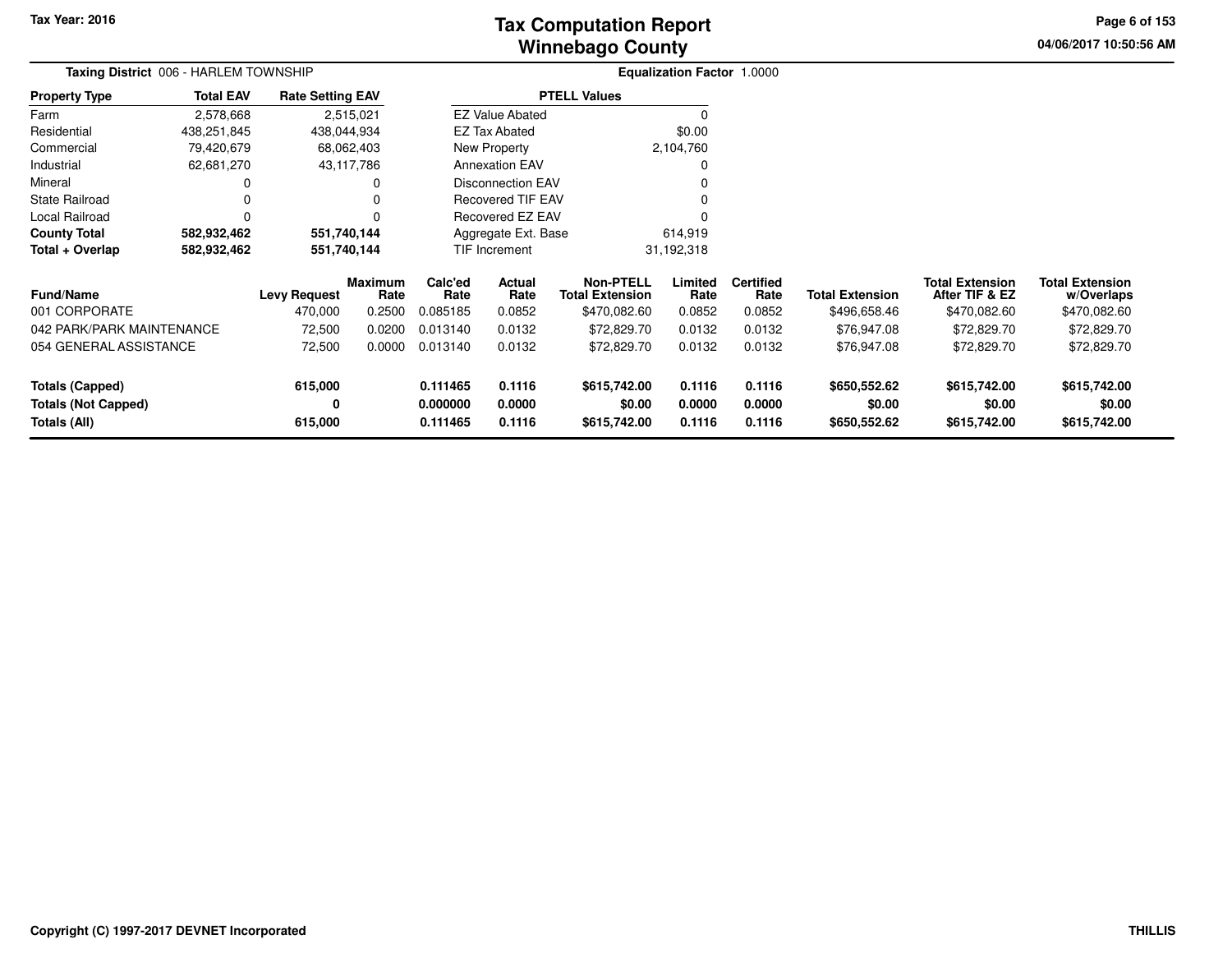**04/06/2017 10:50:56 AM Page 7 of 153**

| Taxing District 007 - HARRISON TOWNSHIP                       |                  |                               |                                  |                                  |                            |                                                           | <b>Equalization Factor 1.0000</b> |                                    |                                       |                                                         |                                                     |
|---------------------------------------------------------------|------------------|-------------------------------|----------------------------------|----------------------------------|----------------------------|-----------------------------------------------------------|-----------------------------------|------------------------------------|---------------------------------------|---------------------------------------------------------|-----------------------------------------------------|
| <b>Property Type</b>                                          | <b>Total EAV</b> | <b>Rate Setting EAV</b>       |                                  |                                  |                            | <b>PTELL Values</b>                                       |                                   |                                    |                                       |                                                         |                                                     |
| Farm                                                          | 5,356,147        |                               | 5,356,147                        |                                  | <b>EZ Value Abated</b>     |                                                           | 0                                 |                                    |                                       |                                                         |                                                     |
| Residential                                                   | 7,590,883        |                               | 7,590,883                        |                                  | <b>EZ Tax Abated</b>       |                                                           | \$0.00                            |                                    |                                       |                                                         |                                                     |
| Commercial                                                    | 340,566          |                               | 340,566                          |                                  | New Property               |                                                           | 710                               |                                    |                                       |                                                         |                                                     |
| Industrial                                                    | O                |                               | O                                |                                  | <b>Annexation EAV</b>      |                                                           | 0                                 |                                    |                                       |                                                         |                                                     |
| Mineral                                                       | O                |                               |                                  |                                  | <b>Disconnection EAV</b>   |                                                           |                                   |                                    |                                       |                                                         |                                                     |
| <b>State Railroad</b>                                         | 0                |                               |                                  |                                  | <b>Recovered TIF EAV</b>   |                                                           |                                   |                                    |                                       |                                                         |                                                     |
| Local Railroad                                                | 0                |                               |                                  |                                  | <b>Recovered EZ EAV</b>    |                                                           |                                   |                                    |                                       |                                                         |                                                     |
| <b>County Total</b>                                           | 13,287,596       |                               | 13,287,596                       |                                  | Aggregate Ext. Base        |                                                           | 17,218                            |                                    |                                       |                                                         |                                                     |
| Total + Overlap                                               | 13,287,596       |                               | 13,287,596                       |                                  | TIF Increment              |                                                           | 0                                 |                                    |                                       |                                                         |                                                     |
| Fund/Name<br>001 CORPORATE                                    |                  | <b>Levy Request</b><br>18,060 | <b>Maximum</b><br>Rate<br>0.4500 | Calc'ed<br>Rate<br>0.135916      | Actual<br>Rate<br>0.1360   | <b>Non-PTELL</b><br><b>Total Extension</b><br>\$18,071.13 | Limited<br>Rate<br>0.1305         | <b>Certified</b><br>Rate<br>0.1305 | <b>Total Extension</b><br>\$17,340.31 | <b>Total Extension</b><br>After TIF & EZ<br>\$17,340.31 | <b>Total Extension</b><br>w/Overlaps<br>\$17,340.31 |
| Totals (Capped)<br><b>Totals (Not Capped)</b><br>Totals (All) |                  | 18,060<br>0<br>18,060         |                                  | 0.135916<br>0.000000<br>0.135916 | 0.1360<br>0.0000<br>0.1360 | \$18,071.13<br>\$0.00<br>\$18,071.13                      | 0.1305<br>0.0000<br>0.1305        | 0.1305<br>0.0000<br>0.1305         | \$17,340.31<br>\$0.00<br>\$17,340.31  | \$17,340.31<br>\$0.00<br>\$17,340.31                    | \$17,340.31<br>\$0.00<br>\$17,340.31                |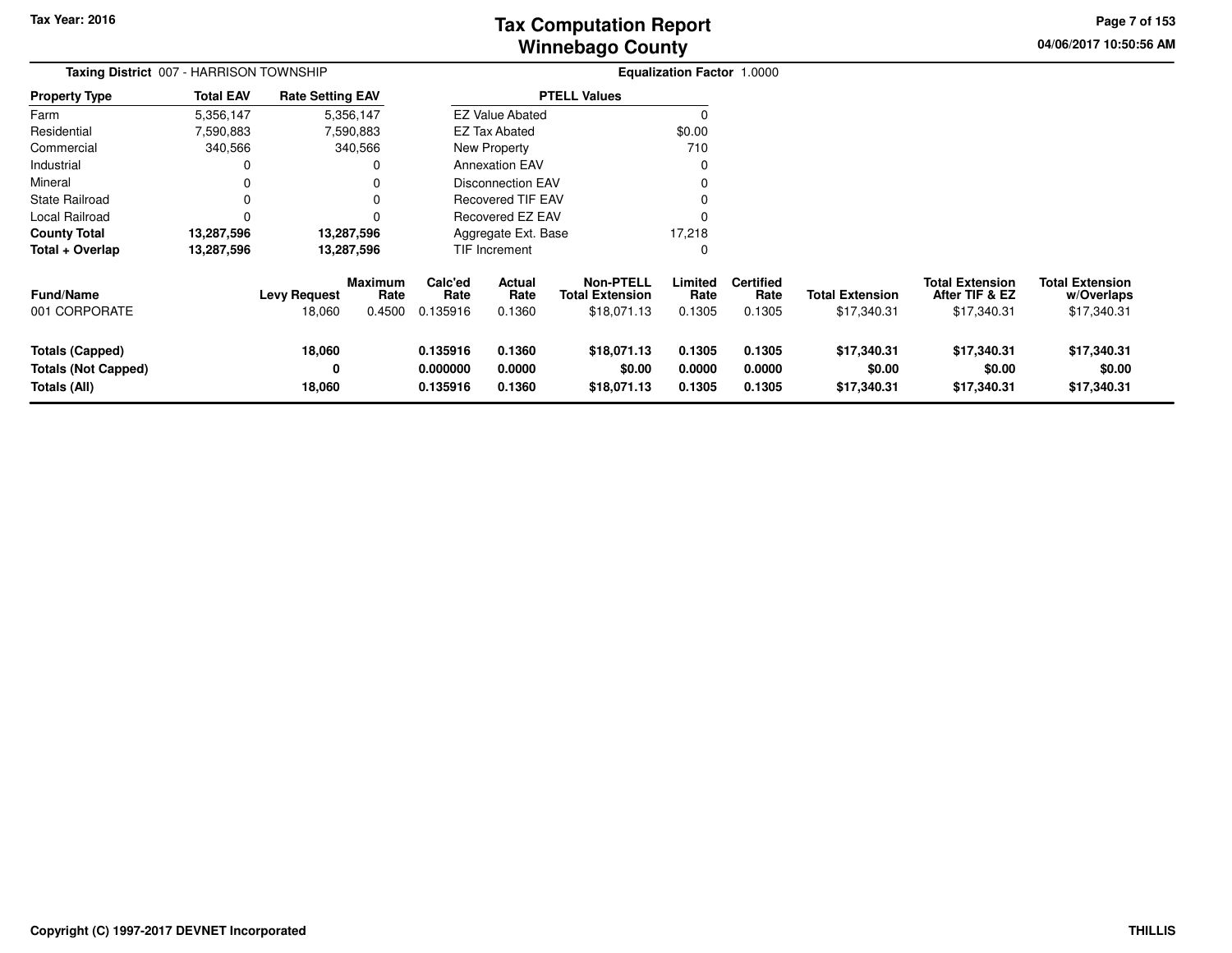**04/06/2017 10:50:56 AM Page 8 of 153**

| Taxing District 008 - LAONA TOWNSHIP |                  |                         |                        |                 |                          |                                            | <b>Equalization Factor 1.0000</b> |                          |                        |                                          |                                      |  |
|--------------------------------------|------------------|-------------------------|------------------------|-----------------|--------------------------|--------------------------------------------|-----------------------------------|--------------------------|------------------------|------------------------------------------|--------------------------------------|--|
| <b>Property Type</b>                 | <b>Total EAV</b> | <b>Rate Setting EAV</b> |                        |                 |                          | <b>PTELL Values</b>                        |                                   |                          |                        |                                          |                                      |  |
| Farm                                 | 6,214,405        |                         | 6,214,405              |                 | <b>EZ Value Abated</b>   |                                            | 0                                 |                          |                        |                                          |                                      |  |
| Residential                          | 25,824,703       |                         | 25,824,703             |                 | <b>EZ Tax Abated</b>     |                                            | \$0.00                            |                          |                        |                                          |                                      |  |
| Commercial                           | 359,440          |                         | 359,440                |                 | New Property             |                                            | 11,006                            |                          |                        |                                          |                                      |  |
| Industrial                           | 9,199            |                         | 9,199                  |                 | <b>Annexation EAV</b>    |                                            |                                   |                          |                        |                                          |                                      |  |
| Mineral                              | O                |                         | 0                      |                 | <b>Disconnection EAV</b> |                                            |                                   |                          |                        |                                          |                                      |  |
| <b>State Railroad</b>                | 0                |                         | 0                      |                 | <b>Recovered TIF EAV</b> |                                            |                                   |                          |                        |                                          |                                      |  |
| Local Railroad                       | $\Omega$         |                         | 0                      |                 | Recovered EZ EAV         |                                            |                                   |                          |                        |                                          |                                      |  |
| <b>County Total</b>                  | 32,407,747       |                         | 32,407,747             |                 | Aggregate Ext. Base      |                                            | 39,079                            |                          |                        |                                          |                                      |  |
| Total + Overlap                      | 32,407,747       |                         | 32,407,747             |                 | TIF Increment            |                                            | 0                                 |                          |                        |                                          |                                      |  |
| Fund/Name                            |                  | <b>Levy Request</b>     | <b>Maximum</b><br>Rate | Calc'ed<br>Rate | Actual<br>Rate           | <b>Non-PTELL</b><br><b>Total Extension</b> | Limited<br>Rate                   | <b>Certified</b><br>Rate | <b>Total Extension</b> | <b>Total Extension</b><br>After TIF & EZ | <b>Total Extension</b><br>w/Overlaps |  |
| 001 CORPORATE                        |                  | 40,500                  | 0.2500                 | 0.124970        | 0.1250                   | \$40,509.68                                | 0.1215                            | 0.1215                   | \$39,375.41            | \$39,375.41                              | \$39,375.41                          |  |
| 027 AUDIT                            |                  | 0                       | 0.0050                 | 0.000000        | 0.0000                   | \$0.00                                     | 0.0000                            | 0.0000                   | \$0.00                 | \$0.00                                   | \$0.00                               |  |
| 035 TORT JUDGMENTS, LIABILIT         |                  | 0                       | 0.0000                 | 0.000000        | 0.0000                   | \$0.00                                     | 0.0000                            | 0.0000                   | \$0.00                 | \$0.00                                   | \$0.00                               |  |
| 047 SOCIAL SECURITY                  |                  | 0                       | 0.0000                 | 0.000000        | 0.0000                   | \$0.00                                     | 0.0000                            | 0.0000                   | \$0.00                 | \$0.00                                   | \$0.00                               |  |
| <b>Totals (Capped)</b>               |                  | 40,500                  |                        | 0.124970        | 0.1250                   | \$40,509.68                                | 0.1215                            | 0.1215                   | \$39,375.41            | \$39,375.41                              | \$39,375.41                          |  |
| <b>Totals (Not Capped)</b>           |                  | 0                       |                        | 0.000000        | 0.0000                   | \$0.00                                     | 0.0000                            | 0.0000                   | \$0.00                 | \$0.00                                   | \$0.00                               |  |
| Totals (All)                         |                  | 40,500                  |                        | 0.124970        | 0.1250                   | \$40,509.68                                | 0.1215                            | 0.1215                   | \$39,375.41            | \$39,375.41                              | \$39,375.41                          |  |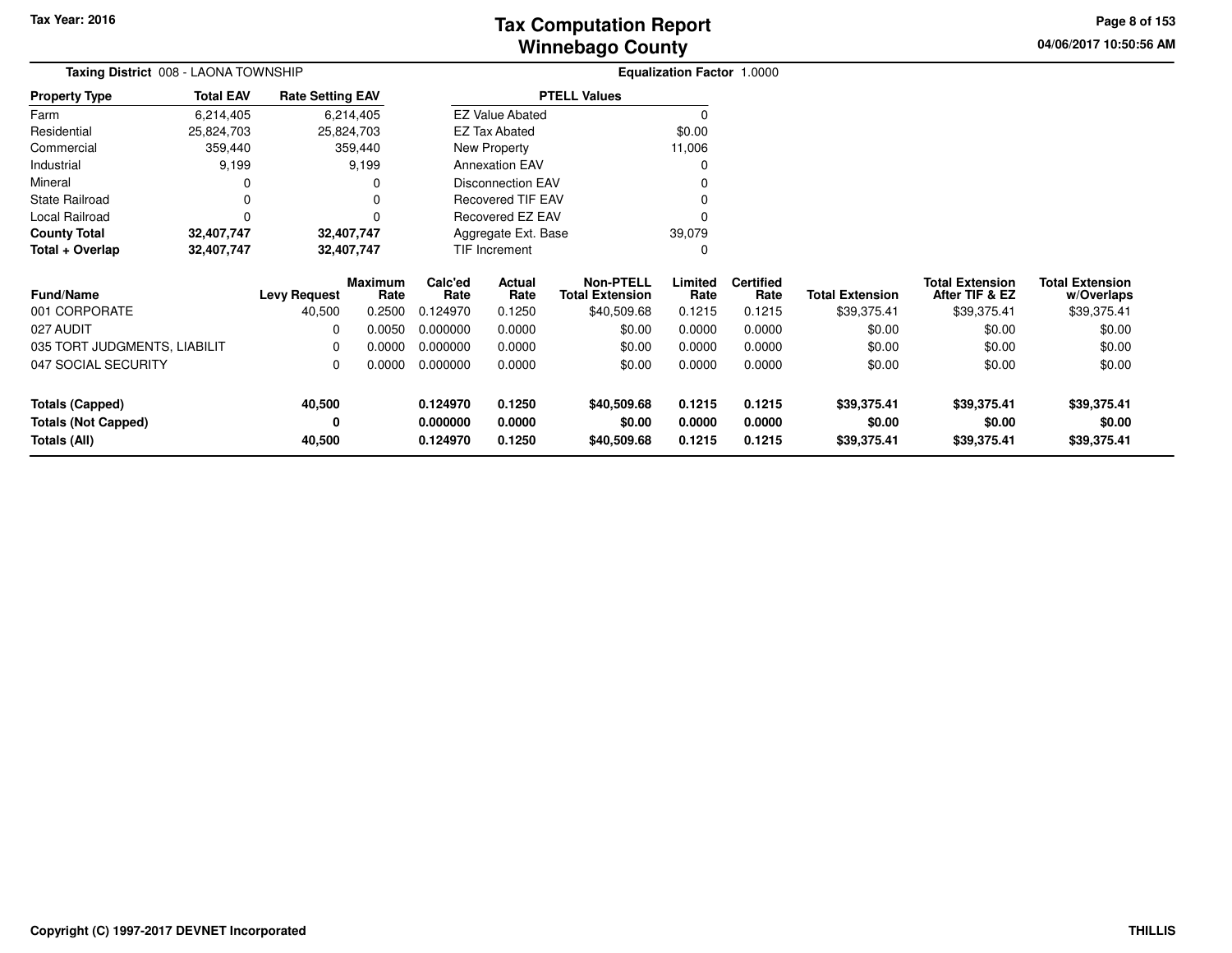**04/06/2017 10:50:56 AM Page 9 of 153**

| Taxing District 009 - OWEN TOWNSHIP |                  |                         |                 |                 |                          |                                            | Equalization Factor 1.0000 |                          |                        |                                          |                                      |  |
|-------------------------------------|------------------|-------------------------|-----------------|-----------------|--------------------------|--------------------------------------------|----------------------------|--------------------------|------------------------|------------------------------------------|--------------------------------------|--|
| <b>Property Type</b>                | <b>Total EAV</b> | <b>Rate Setting EAV</b> |                 |                 |                          | <b>PTELL Values</b>                        |                            |                          |                        |                                          |                                      |  |
| Farm                                | 7,885,394        |                         | 7,885,394       |                 | <b>EZ Value Abated</b>   |                                            | $\Omega$                   |                          |                        |                                          |                                      |  |
| Residential                         | 58,699,150       |                         | 58,699,150      |                 | <b>EZ Tax Abated</b>     |                                            | \$0.00                     |                          |                        |                                          |                                      |  |
| Commercial                          | 1,590,346        |                         | 1,590,346       |                 | New Property             |                                            | 338,832                    |                          |                        |                                          |                                      |  |
| Industrial                          | 11,183,454       |                         | 11,183,454      |                 | <b>Annexation EAV</b>    |                                            | C                          |                          |                        |                                          |                                      |  |
| Mineral                             | 0                |                         | 0               |                 | <b>Disconnection EAV</b> |                                            | $\Omega$                   |                          |                        |                                          |                                      |  |
| <b>State Railroad</b>               | 360,102          |                         | 360,102         |                 | <b>Recovered TIF EAV</b> |                                            | $\Omega$                   |                          |                        |                                          |                                      |  |
| <b>Local Railroad</b>               | $\Omega$         |                         |                 |                 | <b>Recovered EZ EAV</b>  |                                            | $\Omega$                   |                          |                        |                                          |                                      |  |
| <b>County Total</b>                 | 79,718,446       |                         | 79,718,446      |                 | Aggregate Ext. Base      |                                            | 115,073                    |                          |                        |                                          |                                      |  |
| Total + Overlap                     | 79,718,446       |                         | 79,718,446      |                 | TIF Increment            |                                            | 0                          |                          |                        |                                          |                                      |  |
| <b>Fund/Name</b>                    |                  | <b>Levy Request</b>     | Maximum<br>Rate | Calc'ed<br>Rate | Actual<br>Rate           | <b>Non-PTELL</b><br><b>Total Extension</b> | Limited<br>Rate            | <b>Certified</b><br>Rate | <b>Total Extension</b> | <b>Total Extension</b><br>After TIF & EZ | <b>Total Extension</b><br>w/Overlaps |  |
| 001 CORPORATE                       |                  | 111,300                 | 0.2500          | 0.139616        | 0.1397                   | \$111,366.67                               | 0.1396                     | 0.1396                   | \$111,286.95           | \$111,286.95                             | \$111,286.95                         |  |
| 047 SOCIAL SECURITY                 |                  | 3,000                   | 0.0000          | 0.003763        | 0.0038                   | \$3,029.30                                 | 0.0038                     | 0.0038                   | \$3,029.30             | \$3,029.30                               | \$3,029.30                           |  |
| 054 GENERAL ASSISTANCE              |                  | 2,000                   | 0.0000          | 0.002509        | 0.0026                   | \$2,072.68                                 | 0.0026                     | 0.0026                   | \$2,072.68             | \$2,072.68                               | \$2,072.68                           |  |
| Totals (Capped)                     |                  | 116,300                 |                 | 0.145888        | 0.1461                   | \$116,468.65                               | 0.1460                     | 0.1460                   | \$116,388.93           | \$116,388.93                             | \$116,388.93                         |  |
| <b>Totals (Not Capped)</b>          |                  | 0                       |                 | 0.000000        | 0.0000                   | \$0.00                                     | 0.0000                     | 0.0000                   | \$0.00                 | \$0.00                                   | \$0.00                               |  |
| Totals (All)                        |                  | 116,300                 |                 | 0.145888        | 0.1461                   | \$116,468.65                               | 0.1460                     | 0.1460                   | \$116,388.93           | \$116,388.93                             | \$116,388.93                         |  |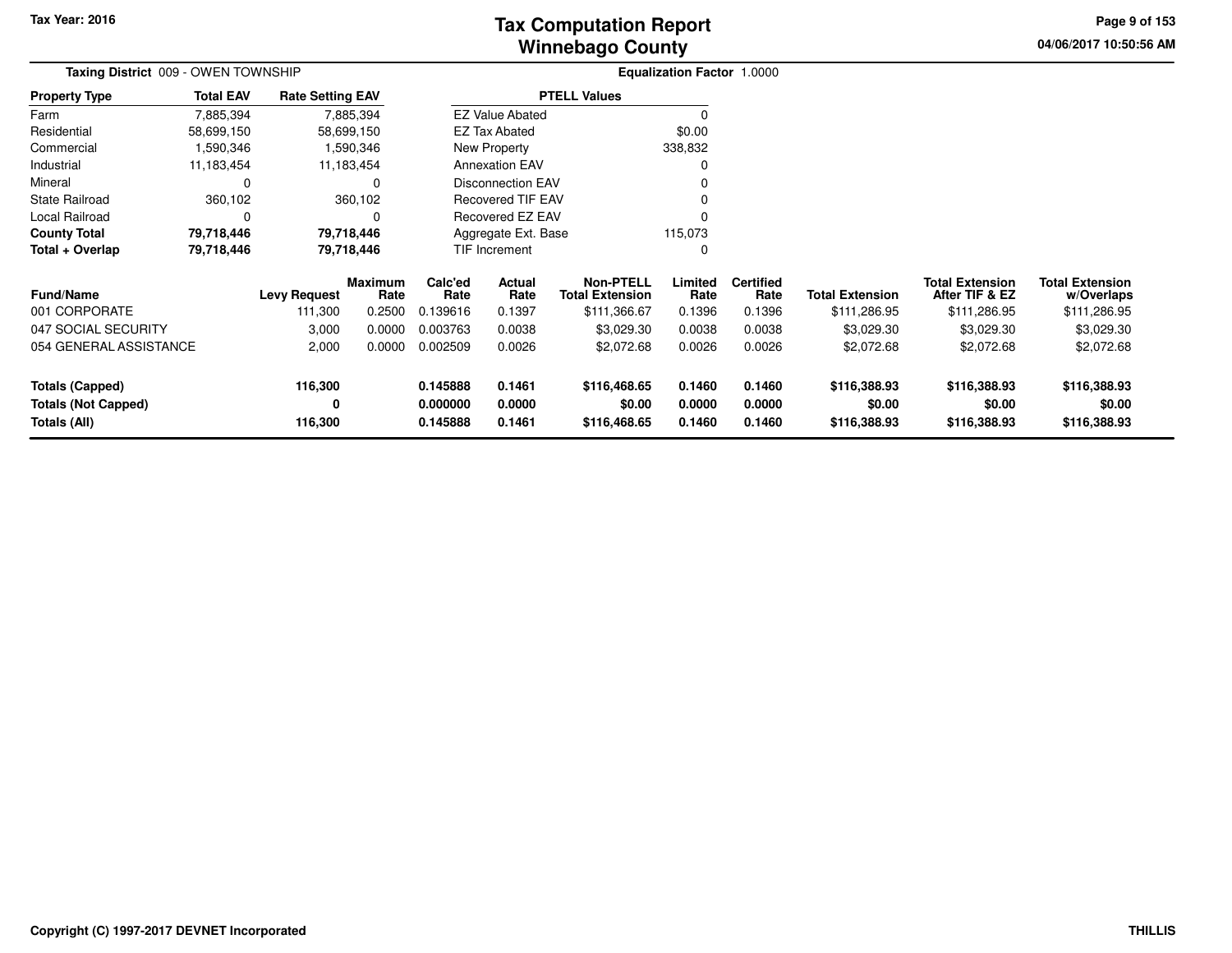# **Winnebago CountyTax Computation Report Tax**

**04/06/2017 10:50:56 AM Page 10 of 153**

| Taxing District 010 - PECATONICA TOWNSHIP |                  |                         |                 |                 |                          |                                            | <b>Equalization Factor 1.0000</b> |                          |                        |                                          |                                      |
|-------------------------------------------|------------------|-------------------------|-----------------|-----------------|--------------------------|--------------------------------------------|-----------------------------------|--------------------------|------------------------|------------------------------------------|--------------------------------------|
| <b>Property Type</b>                      | <b>Total EAV</b> | <b>Rate Setting EAV</b> |                 |                 |                          | <b>PTELL Values</b>                        |                                   |                          |                        |                                          |                                      |
| Farm                                      | 8,762,967        |                         | 8,762,967       |                 | <b>EZ Value Abated</b>   |                                            | $\Omega$                          |                          |                        |                                          |                                      |
| Residential                               | 51,562,335       | 51,562,335              |                 |                 | <b>EZ Tax Abated</b>     |                                            | \$0.00                            |                          |                        |                                          |                                      |
| Commercial                                | 3,502,647        |                         | 3,502,647       |                 | New Property             |                                            | 278,309                           |                          |                        |                                          |                                      |
| Industrial                                | 2,010,591        |                         | 2,010,591       |                 | <b>Annexation EAV</b>    |                                            | 0                                 |                          |                        |                                          |                                      |
| Mineral                                   | 0                |                         |                 |                 | <b>Disconnection EAV</b> |                                            |                                   |                          |                        |                                          |                                      |
| <b>State Railroad</b>                     |                  |                         |                 |                 | <b>Recovered TIF EAV</b> |                                            |                                   |                          |                        |                                          |                                      |
| Local Railroad                            | $\Omega$         |                         |                 |                 | Recovered EZ EAV         |                                            |                                   |                          |                        |                                          |                                      |
| <b>County Total</b>                       | 65,838,540       | 65,838,540              |                 |                 | Aggregate Ext. Base      |                                            | 118,545                           |                          |                        |                                          |                                      |
| Total + Overlap                           | 65,838,540       | 65,838,540              |                 |                 | TIF Increment            |                                            | 0                                 |                          |                        |                                          |                                      |
| <b>Fund/Name</b>                          |                  | <b>Levy Request</b>     | Maximum<br>Rate | Calc'ed<br>Rate | Actual<br>Rate           | <b>Non-PTELL</b><br><b>Total Extension</b> | Limited<br>Rate                   | <b>Certified</b><br>Rate | <b>Total Extension</b> | <b>Total Extension</b><br>After TIF & EZ | <b>Total Extension</b><br>w/Overlaps |
| 001 CORPORATE                             |                  | 109,972                 | 0.2500          | 0.167033        | 0.1671                   | \$110,016.20                               | 0.1609                            | 0.1609                   | \$105,934.21           | \$105,934.21                             | \$105,934.21                         |
| 005 I. M. R. F.                           |                  | $\Omega$                | 0.0000          | 0.000000        | 0.0000                   | \$0.00                                     | 0.0000                            | 0.0000                   | \$0.00                 | \$0.00                                   | \$0.00                               |
| 027 AUDIT                                 |                  | 3,500                   | 0.0050          | 0.005316        | 0.0050                   | \$3,291.93                                 | 0.0049                            | 0.0049                   | \$3,226.09             | \$3,226.09                               | \$3,226.09                           |
| 035 TORT JUDGMENTS, LIABILIT              |                  | 6,000                   | 0.0000          | 0.009113        | 0.0092                   | \$6,057.15                                 | 0.0089                            | 0.0089                   | \$5,859.63             | \$5,859.63                               | \$5,859.63                           |
| 054 GENERAL ASSISTANCE                    |                  | 5,000                   | 0.0000          | 0.007594        | 0.0076                   | \$5,003.73                                 | 0.0074                            | 0.0074                   | \$4,872.05             | \$4,872.05                               | \$4,872.05                           |
| <b>Totals (Capped)</b>                    |                  | 124,472                 |                 | 0.189056        | 0.1889                   | \$124,369.01                               | 0.1821                            | 0.1821                   | \$119,891.98           | \$119,891.98                             | \$119,891.98                         |
| <b>Totals (Not Capped)</b>                |                  | 0                       |                 | 0.000000        | 0.0000                   | \$0.00                                     | 0.0000                            | 0.0000                   | \$0.00                 | \$0.00                                   | \$0.00                               |
| Totals (All)                              |                  | 124,472                 |                 | 0.189056        | 0.1889                   | \$124,369.01                               | 0.1821                            | 0.1821                   | \$119,891.98           | \$119,891.98                             | \$119,891.98                         |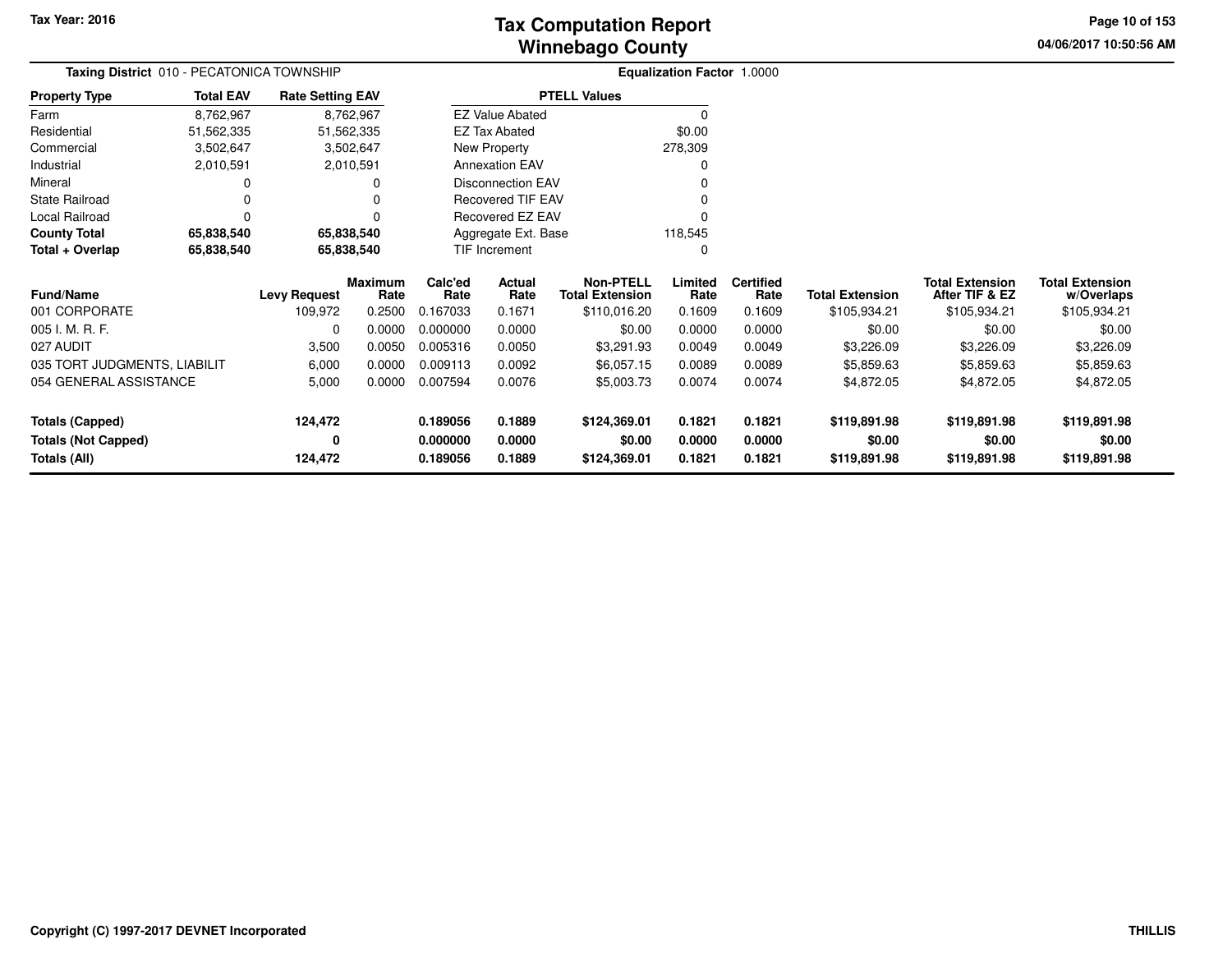# **Winnebago CountyTax Computation Report**

**04/06/2017 10:50:56 AM Page 11 of 153**

| Taxing District 011 - ROCKFORD TOWNSHIP                              |                  |                                  |                                  |                                  |                            |                                                              | Equalization Factor 1.0000 |                                    |                                            |                                                            |                                                        |  |
|----------------------------------------------------------------------|------------------|----------------------------------|----------------------------------|----------------------------------|----------------------------|--------------------------------------------------------------|----------------------------|------------------------------------|--------------------------------------------|------------------------------------------------------------|--------------------------------------------------------|--|
| <b>Property Type</b>                                                 | <b>Total EAV</b> | <b>Rate Setting EAV</b>          |                                  |                                  |                            | <b>PTELL Values</b>                                          |                            |                                    |                                            |                                                            |                                                        |  |
| Farm                                                                 | 9,742,634        |                                  | 9,499,410                        |                                  | <b>EZ Value Abated</b>     |                                                              | 0                          |                                    |                                            |                                                            |                                                        |  |
| Residential                                                          | 1,162,093,079    | 1,158,065,462                    |                                  |                                  | EZ Tax Abated              |                                                              | \$0.00                     |                                    |                                            |                                                            |                                                        |  |
| Commercial                                                           | 457,895,042      | 447,482,408                      |                                  |                                  | <b>New Property</b>        |                                                              | 4,055,486                  |                                    |                                            |                                                            |                                                        |  |
| Industrial                                                           | 130,633,023      | 123,252,734                      |                                  |                                  | <b>Annexation EAV</b>      |                                                              | 0                          |                                    |                                            |                                                            |                                                        |  |
| Mineral                                                              | $\Omega$         |                                  |                                  |                                  | <b>Disconnection EAV</b>   |                                                              | 0                          |                                    |                                            |                                                            |                                                        |  |
| <b>State Railroad</b>                                                | 4,541,778        |                                  | 4,541,778                        |                                  | <b>Recovered TIF EAV</b>   |                                                              | 9,979,244                  |                                    |                                            |                                                            |                                                        |  |
| <b>Local Railroad</b>                                                | 112,769          |                                  | 112,769                          |                                  | Recovered EZ EAV           |                                                              | 0                          |                                    |                                            |                                                            |                                                        |  |
| <b>County Total</b>                                                  | 1,765,018,325    | 1,742,954,561                    |                                  |                                  | Aggregate Ext. Base        |                                                              | 2,513,377                  |                                    |                                            |                                                            |                                                        |  |
| Total + Overlap                                                      | 1,765,018,325    | 1,742,954,561                    |                                  |                                  | TIF Increment              |                                                              | 22,063,764                 |                                    |                                            |                                                            |                                                        |  |
| <b>Fund/Name</b><br>001 CORPORATE                                    |                  | <b>Levy Request</b><br>1,901,225 | <b>Maximum</b><br>Rate<br>0.2500 | Calc'ed<br>Rate<br>0.109081      | Actual<br>Rate<br>0.1091   | <b>Non-PTELL</b><br><b>Total Extension</b><br>\$1,901,563.43 | Limited<br>Rate<br>0.1091  | <b>Certified</b><br>Rate<br>0.1091 | <b>Total Extension</b><br>\$1,925,634.99   | <b>Total Extension</b><br>After TIF & EZ<br>\$1,901,563.43 | <b>Total Extension</b><br>w/Overlaps<br>\$1,901,563.43 |  |
| 054 GENERAL ASSISTANCE                                               |                  | 633,742                          | 0.0000                           | 0.036360                         | 0.0364                     | \$634,435.46                                                 | 0.0364                     | 0.0364                             | \$642,466.67                               | \$634,435.46                                               | \$634,435.46                                           |  |
| <b>Totals (Capped)</b><br><b>Totals (Not Capped)</b><br>Totals (All) |                  | 2,534,967<br>0<br>2,534,967      |                                  | 0.145441<br>0.000000<br>0.145441 | 0.1455<br>0.0000<br>0.1455 | \$2,535,998.89<br>\$0.00<br>\$2,535,998.89                   | 0.1455<br>0.0000<br>0.1455 | 0.1455<br>0.0000<br>0.1455         | \$2,568,101.66<br>\$0.00<br>\$2,568,101.66 | \$2,535,998.89<br>\$0.00<br>\$2,535,998.89                 | \$2,535,998.89<br>\$0.00<br>\$2,535,998.89             |  |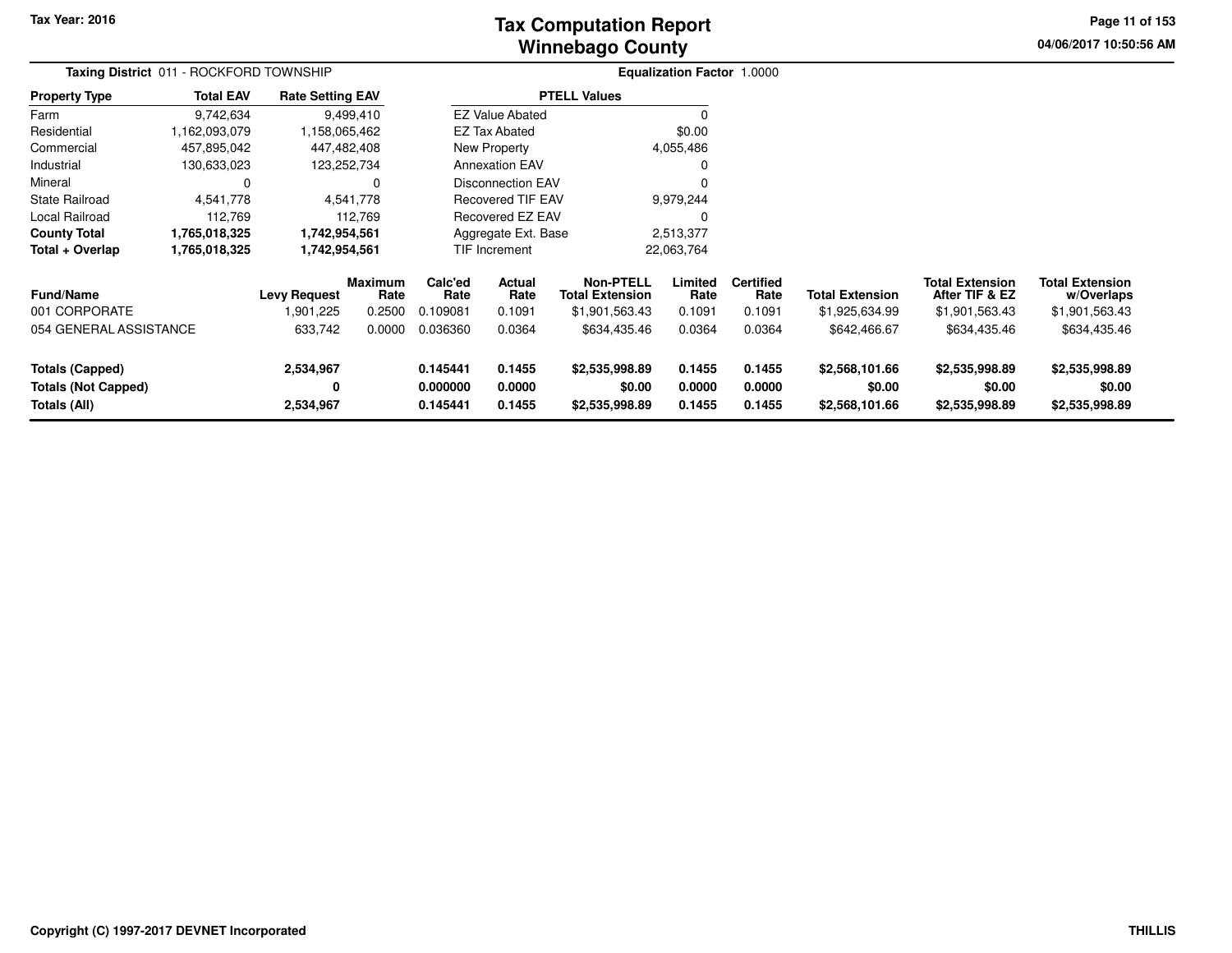**04/06/2017 10:50:56 AMPage 12 of 153**

|                                                   | Taxing District 012 - ROCKTON TOWNSHIP |                         |                |          |                          |                        | <b>Equalization Factor 1.0000</b> |                  |                        |                        |                        |
|---------------------------------------------------|----------------------------------------|-------------------------|----------------|----------|--------------------------|------------------------|-----------------------------------|------------------|------------------------|------------------------|------------------------|
| <b>Property Type</b>                              | <b>Total EAV</b>                       | <b>Rate Setting EAV</b> |                |          |                          | <b>PTELL Values</b>    |                                   |                  |                        |                        |                        |
| Farm                                              | 8,009,084                              |                         | 8,009,084      |          | <b>EZ Value Abated</b>   |                        | 0                                 |                  |                        |                        |                        |
| Residential                                       | 195,379,470                            | 195,350,232             |                |          | <b>EZ Tax Abated</b>     |                        | \$0.00                            |                  |                        |                        |                        |
| Commercial                                        | 21,861,824                             | 20,562,674              |                |          | New Property             |                        | 1,366,855                         |                  |                        |                        |                        |
| Industrial                                        | 17,794,628                             | 14,423,931              |                |          | <b>Annexation EAV</b>    |                        |                                   |                  |                        |                        |                        |
| Mineral                                           | 0                                      |                         | 0              |          | <b>Disconnection EAV</b> |                        |                                   |                  |                        |                        |                        |
| <b>State Railroad</b>                             | 886,269                                |                         | 886,269        |          | <b>Recovered TIF EAV</b> |                        |                                   |                  |                        |                        |                        |
| <b>Local Railroad</b>                             | 0                                      |                         | 0              |          | Recovered EZ EAV         |                        |                                   |                  |                        |                        |                        |
| <b>County Total</b>                               | 243,931,275                            | 239,232,190             |                |          | Aggregate Ext. Base      |                        | 475,352                           |                  |                        |                        |                        |
| Total + Overlap                                   | 243,931,275                            | 239,232,190             |                |          | <b>TIF Increment</b>     |                        | 4,699,085                         |                  |                        |                        |                        |
|                                                   |                                        |                         | <b>Maximum</b> | Calc'ed  | Actual                   | Non-PTELL              | Limited                           | <b>Certified</b> |                        | <b>Total Extension</b> | <b>Total Extension</b> |
| <b>Fund/Name</b>                                  |                                        | <b>Levy Request</b>     | Rate           | Rate     | Rate                     | <b>Total Extension</b> | Rate                              | Rate             | <b>Total Extension</b> | After TIF & EZ         | w/Overlaps             |
| 001 CORPORATE                                     |                                        | 293,394                 | 0.2500         | 0.122640 | 0.1227                   | \$293,537.90           | 0.1113                            | 0.1113           | \$271,495.51           | \$266,265.43           | \$266,265.43           |
| 005 I. M. R. F.                                   |                                        | 50,000                  | 0.0000         | 0.020900 | 0.0209                   | \$49,999.53            | 0.0209                            | 0.0209           | \$50,981.64            | \$49,999.53            | \$49,999.53            |
| 017 CEMETERY                                      |                                        | 55,000                  | 0.2000         | 0.022990 | 0.0230                   | \$55,023.40            | 0.0230                            | 0.0230           | \$56,104.19            | \$55,023.40            | \$55,023.40            |
| 035 TORT JUDGMENTS, LIABILIT                      |                                        | 10,000                  | 0.0000         | 0.004180 | 0.0042                   | \$10,047.75            | 0.0042                            | 0.0042           | \$10,245.11            | \$10,047.75            | \$10,047.75            |
| 042 PARK/PARK MAINTENANCE                         |                                        | 10,000                  | 0.0200         | 0.004180 | 0.0042                   | \$10,047.75            | 0.0042                            | 0.0042           | \$10,245.11            | \$10,047.75            | \$10,047.75            |
| 047 SOCIAL SECURITY                               |                                        | 35,000                  | 0.0000         | 0.014630 | 0.0147                   | \$35,167.13            | 0.0147                            | 0.0147           | \$35,857.90            | \$35,167.13            | \$35,167.13            |
| 054 GENERAL ASSISTANCE                            |                                        | 55,000                  | 0.0000         | 0.022990 | 0.0230                   | \$55,023.40            | 0.0230                            | 0.0230           | \$56,104.19            | \$55,023.40            | \$55,023.40            |
| <b>Totals (Capped)</b>                            |                                        | 508,394                 |                | 0.212510 | 0.2127                   | \$508,846.86           | 0.2013                            | 0.2013           | \$491,033.65           | \$481,574.39           | \$481,574.39           |
|                                                   |                                        | 0                       |                | 0.000000 | 0.0000                   | \$0.00                 | 0.0000                            | 0.0000           | \$0.00                 | \$0.00                 | \$0.00                 |
| <b>Totals (Not Capped)</b><br><b>Totals (All)</b> |                                        | 508,394                 |                | 0.212510 | 0.2127                   | \$508,846.86           | 0.2013                            | 0.2013           | \$491,033.65           | \$481,574.39           | \$481,574.39           |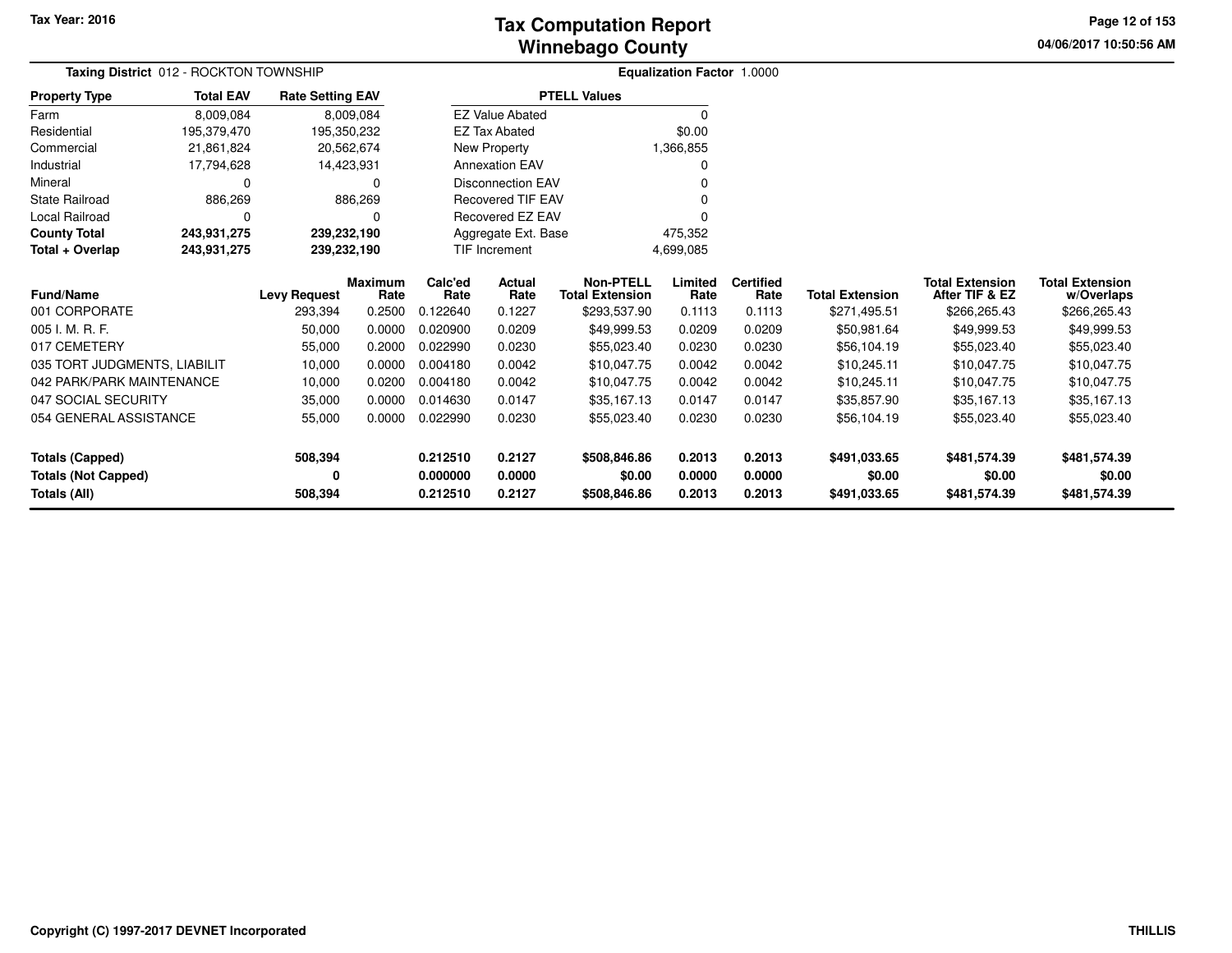# **Winnebago CountyTax Computation Report Tax**

**04/06/2017 10:50:56 AMPage 13 of 153**

|                                                                      | Taxing District 013 - ROSCOE TOWNSHIP |                         |                        |                                  |                                 |                                            | <b>Equalization Factor 1.0000</b> |                            |                                        |                                          |                                        |  |
|----------------------------------------------------------------------|---------------------------------------|-------------------------|------------------------|----------------------------------|---------------------------------|--------------------------------------------|-----------------------------------|----------------------------|----------------------------------------|------------------------------------------|----------------------------------------|--|
| <b>Property Type</b>                                                 | <b>Total EAV</b>                      | <b>Rate Setting EAV</b> |                        |                                  |                                 | <b>PTELL Values</b>                        |                                   |                            |                                        |                                          |                                        |  |
| Farm                                                                 | 5,533,247                             |                         | 5,533,247              |                                  | <b>EZ Value Abated</b>          |                                            |                                   |                            |                                        |                                          |                                        |  |
| Residential                                                          | 344,225,970                           | 344,221,742             |                        |                                  | <b>EZ Tax Abated</b>            |                                            | \$0.00                            |                            |                                        |                                          |                                        |  |
| Commercial                                                           | 60,634,853                            | 60,489,041              |                        |                                  | New Property                    |                                            | 3,669,072                         |                            |                                        |                                          |                                        |  |
| Industrial                                                           | 18,925,861                            | 18,831,396              |                        |                                  | <b>Annexation EAV</b>           |                                            |                                   |                            |                                        |                                          |                                        |  |
| Mineral                                                              |                                       |                         |                        |                                  | <b>Disconnection EAV</b>        |                                            |                                   |                            |                                        |                                          |                                        |  |
| <b>State Railroad</b>                                                | 629,087                               |                         | 629,087                |                                  | <b>Recovered TIF EAV</b>        |                                            |                                   |                            |                                        |                                          |                                        |  |
| Local Railroad                                                       | O                                     |                         |                        |                                  | Recovered EZ EAV                |                                            |                                   |                            |                                        |                                          |                                        |  |
| <b>County Total</b>                                                  | 429,949,018                           | 429,704,513             |                        | Aggregate Ext. Base<br>622,506   |                                 |                                            |                                   |                            |                                        |                                          |                                        |  |
| Total + Overlap                                                      | 429,949,018                           | 429,704,513             |                        |                                  | <b>TIF Increment</b><br>244,505 |                                            |                                   |                            |                                        |                                          |                                        |  |
| <b>Fund/Name</b>                                                     |                                       | <b>Levy Request</b>     | <b>Maximum</b><br>Rate | Calc'ed<br>Rate                  | Actual<br>Rate                  | <b>Non-PTELL</b><br><b>Total Extension</b> | Limited<br>Rate                   | <b>Certified</b><br>Rate   | <b>Total Extension</b>                 | <b>Total Extension</b><br>After TIF & EZ | <b>Total Extension</b><br>w/Overlaps   |  |
| 001 CORPORATE                                                        |                                       | 590,045                 | 0.2500                 | 0.137314                         | 0.1374                          | \$590,414.00                               | 0.1373                            | 0.1373                     | \$590,320.00                           | \$589,984.30                             | \$589,984.30                           |  |
| 017 CEMETERY                                                         |                                       | 35,000                  | 0.2000                 | 0.008145                         | 0.0082                          | \$35,235.77                                | 0.0082                            | 0.0082                     | \$35,255.82                            | \$35,235.77                              | \$35,235.77                            |  |
| 054 GENERAL ASSISTANCE                                               |                                       | 7,000                   | 0.0000                 | 0.001629                         | 0.0017                          | \$7,304.98                                 | 0.0017                            | 0.0017                     | \$7,309.13                             | \$7,304.98                               | \$7,304.98                             |  |
| <b>Totals (Capped)</b><br><b>Totals (Not Capped)</b><br>Totals (All) |                                       | 632,045<br>0<br>632,045 |                        | 0.147088<br>0.000000<br>0.147088 | 0.1473<br>0.0000<br>0.1473      | \$632,954.75<br>\$0.00<br>\$632,954.75     | 0.1472<br>0.0000<br>0.1472        | 0.1472<br>0.0000<br>0.1472 | \$632,884.95<br>\$0.00<br>\$632,884.95 | \$632,525.05<br>\$0.00<br>\$632,525.05   | \$632,525.05<br>\$0.00<br>\$632,525.05 |  |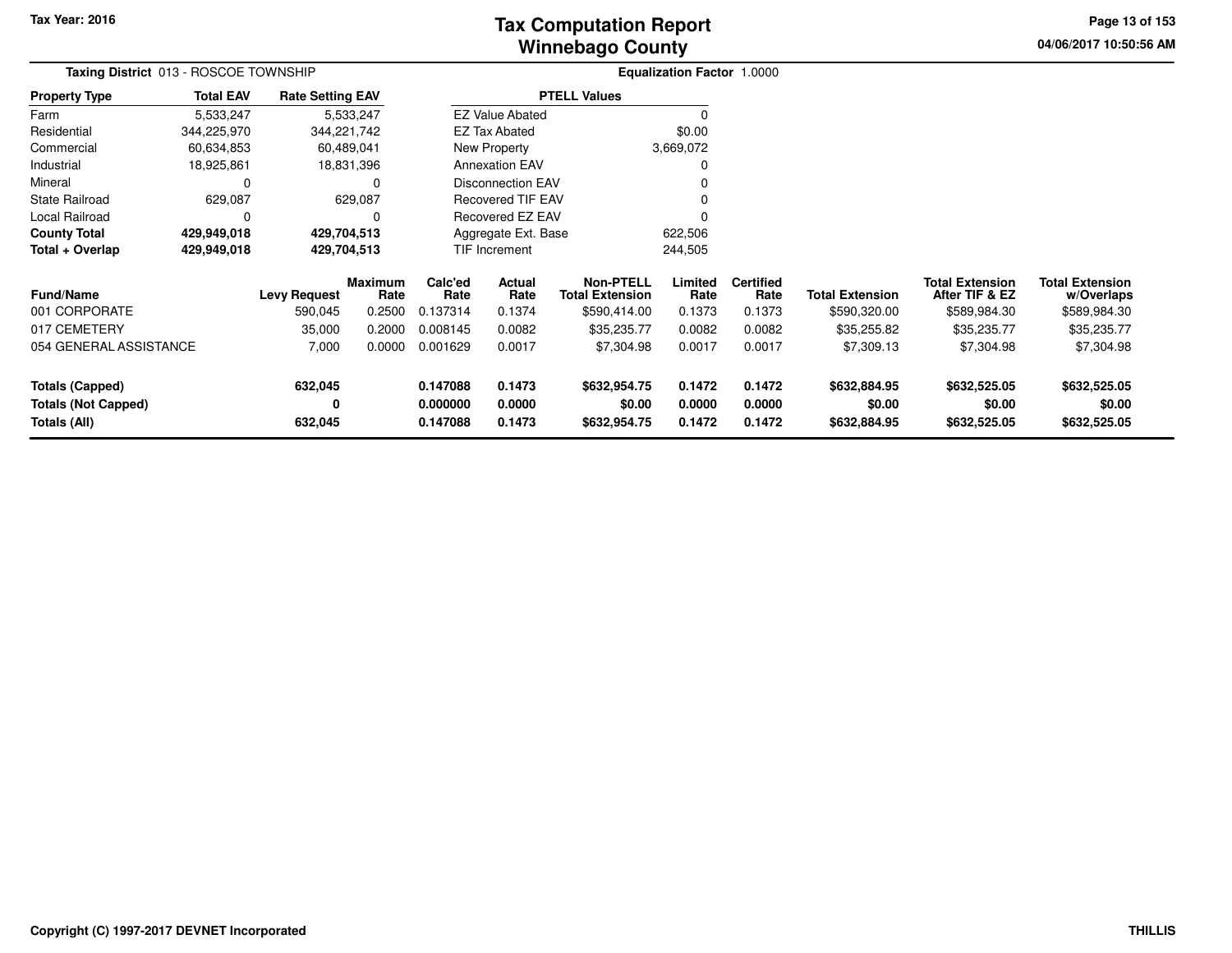**04/06/2017 10:50:56 AM Page 14 of 153**

| <b>Taxing District</b> 014 - SEWARD TOWNSHIP |                  | <b>Equalization Factor 1.0000</b> |                        |                 |                                     |                                            |                 |                          |                        |                                          |                                      |
|----------------------------------------------|------------------|-----------------------------------|------------------------|-----------------|-------------------------------------|--------------------------------------------|-----------------|--------------------------|------------------------|------------------------------------------|--------------------------------------|
| <b>Property Type</b>                         | <b>Total EAV</b> | <b>Rate Setting EAV</b>           |                        |                 |                                     | <b>PTELL Values</b>                        |                 |                          |                        |                                          |                                      |
| Farm                                         | 12,401,076       |                                   | 12,401,076             |                 | <b>EZ Value Abated</b>              |                                            | 0               |                          |                        |                                          |                                      |
| Residential                                  | 7,189,841        |                                   | 7,189,841              |                 | <b>EZ Tax Abated</b>                |                                            | \$0.00          |                          |                        |                                          |                                      |
| Commercial                                   | 3,342,470        |                                   | 3,342,470              |                 | New Property                        |                                            | 75,241          |                          |                        |                                          |                                      |
| Industrial                                   | 162,401          |                                   | 162,401                |                 | <b>Annexation EAV</b>               |                                            | O               |                          |                        |                                          |                                      |
| Mineral                                      | 0                |                                   | $\Omega$               |                 | <b>Disconnection EAV</b>            |                                            |                 |                          |                        |                                          |                                      |
| <b>State Railroad</b>                        | 901,139          |                                   | 901,139                |                 | <b>Recovered TIF EAV</b>            |                                            |                 |                          |                        |                                          |                                      |
| Local Railroad                               | 458              |                                   | 458                    |                 | Recovered EZ EAV                    |                                            | 0               |                          |                        |                                          |                                      |
| <b>County Total</b>                          | 23,997,385       |                                   | 23,997,385             |                 | 107,558<br>Aggregate Ext. Base<br>0 |                                            |                 |                          |                        |                                          |                                      |
| Total + Overlap                              | 23,997,385       |                                   | 23,997,385             |                 | TIF Increment                       |                                            |                 |                          |                        |                                          |                                      |
| <b>Fund/Name</b>                             |                  | <b>Levy Request</b>               | <b>Maximum</b><br>Rate | Calc'ed<br>Rate | Actual<br>Rate                      | <b>Non-PTELL</b><br><b>Total Extension</b> | Limited<br>Rate | <b>Certified</b><br>Rate | <b>Total Extension</b> | <b>Total Extension</b><br>After TIF & EZ | <b>Total Extension</b><br>w/Overlaps |
| 001 CORPORATE                                |                  | 81,600                            | 0.3600                 | 0.340037        | 0.3401                              | \$81,615.11                                | 0.3401          | 0.3401                   | \$81,615.11            | \$81,615.11                              | \$81,615.11                          |
| 027 AUDIT                                    |                  | 1,530                             | 0.0050                 | 0.006376        | 0.0050                              | \$1,199.87                                 | 0.0050          | 0.0050                   | \$1,199.87             | \$1,199.87                               | \$1,199.87                           |
| 035 TORT JUDGMENTS, LIABILIT                 |                  | 11,220                            | 0.0000                 | 0.046755        | 0.0468                              | \$11,230.78                                | 0.0468          | 0.0468                   | \$11,230.78            | \$11,230.78                              | \$11,230.78                          |
| 047 SOCIAL SECURITY                          |                  | 5,610                             | 0.0000                 | 0.023378        | 0.0234                              | \$5,615.39                                 | 0.0234          | 0.0234                   | \$5,615.39             | \$5,615.39                               | \$5,615.39                           |
| 054 GENERAL ASSISTANCE                       |                  | 7,905                             | 0.0000                 | 0.032941        | 0.0330                              | \$7,919.14                                 | 0.0330          | 0.0330                   | \$7,919.14             | \$7,919.14                               | \$7,919.14                           |
| <b>Totals (Capped)</b>                       |                  | 107,865                           |                        | 0.449487        | 0.4483                              | \$107,580.29                               | 0.4483          | 0.4483                   | \$107,580.29           | \$107,580.29                             | \$107,580.29                         |
| <b>Totals (Not Capped)</b>                   |                  | 0                                 |                        | 0.000000        | 0.0000                              | \$0.00                                     | 0.0000          | 0.0000                   | \$0.00                 | \$0.00                                   | \$0.00                               |
| <b>Totals (All)</b>                          |                  | 107,865                           |                        | 0.449487        | 0.4483                              | \$107,580.29                               | 0.4483          | 0.4483                   | \$107,580.29           | \$107,580.29                             | \$107,580.29                         |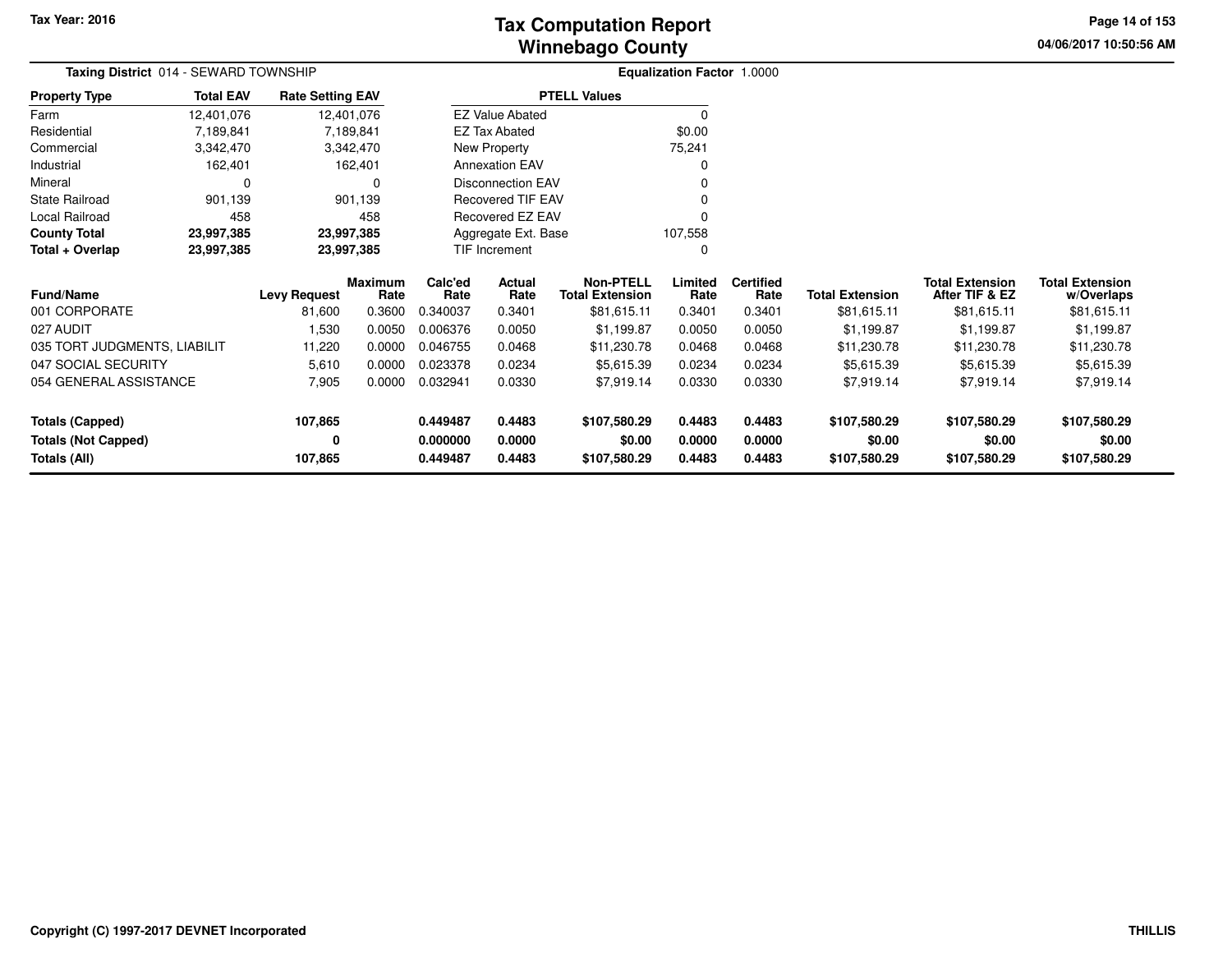# **Winnebago CountyTax Computation Report Tax**

**04/06/2017 10:50:56 AMPage 15 of 153**

|                                                               | Taxing District 015 - SHIRLAND TOWNSHIP |                               |                                  |                                  |                            |                                                           | <b>Equalization Factor 1.0000</b> |                                    |                                       |                                                         |                                                     |
|---------------------------------------------------------------|-----------------------------------------|-------------------------------|----------------------------------|----------------------------------|----------------------------|-----------------------------------------------------------|-----------------------------------|------------------------------------|---------------------------------------|---------------------------------------------------------|-----------------------------------------------------|
| <b>Property Type</b>                                          | <b>Total EAV</b>                        | <b>Rate Setting EAV</b>       |                                  |                                  |                            | <b>PTELL Values</b>                                       |                                   |                                    |                                       |                                                         |                                                     |
| Farm                                                          | 6,006,191                               |                               | 6,006,191                        |                                  | <b>EZ Value Abated</b>     |                                                           | $\Omega$                          |                                    |                                       |                                                         |                                                     |
| Residential                                                   | 14,692,748                              |                               | 14,692,748                       |                                  | EZ Tax Abated              |                                                           | \$0.00                            |                                    |                                       |                                                         |                                                     |
| Commercial                                                    | 873,459                                 |                               | 873,459                          |                                  | New Property               |                                                           | 112,645                           |                                    |                                       |                                                         |                                                     |
| Industrial                                                    | 0                                       |                               | 0                                |                                  | <b>Annexation EAV</b>      |                                                           | 0                                 |                                    |                                       |                                                         |                                                     |
| Mineral                                                       | 0                                       |                               | $\Omega$                         |                                  | <b>Disconnection EAV</b>   |                                                           | $\Omega$                          |                                    |                                       |                                                         |                                                     |
| <b>State Railroad</b>                                         | 0                                       |                               | $\mathbf 0$                      |                                  | <b>Recovered TIF EAV</b>   |                                                           | 0                                 |                                    |                                       |                                                         |                                                     |
| Local Railroad                                                | $\Omega$                                |                               | $\Omega$                         |                                  | Recovered EZ EAV           |                                                           | $\Omega$                          |                                    |                                       |                                                         |                                                     |
| <b>County Total</b>                                           | 21,572,398                              |                               | 21,572,398                       | 47,365<br>Aggregate Ext. Base    |                            |                                                           |                                   |                                    |                                       |                                                         |                                                     |
| Total + Overlap                                               | 21,572,398                              |                               | 21,572,398                       |                                  | <b>TIF Increment</b>       |                                                           | 0                                 |                                    |                                       |                                                         |                                                     |
| <b>Fund/Name</b><br>001 CORPORATE                             |                                         | <b>Levy Request</b><br>47,365 | <b>Maximum</b><br>Rate<br>0.3800 | Calc'ed<br>Rate<br>0.219563      | Actual<br>Rate<br>0.2196   | <b>Non-PTELL</b><br><b>Total Extension</b><br>\$47,372.99 | Limited<br>Rate<br>0.2196         | <b>Certified</b><br>Rate<br>0.2196 | <b>Total Extension</b><br>\$47,372.99 | <b>Total Extension</b><br>After TIF & EZ<br>\$47,372.99 | <b>Total Extension</b><br>w/Overlaps<br>\$47,372.99 |
| 034 GENERAL ASSISTANCE                                        |                                         | 0                             | 0.0000                           | 0.000000                         | 0.0000                     | \$0.00                                                    | 0.0000                            | 0.0000                             | \$0.00                                | \$0.00                                                  | \$0.00                                              |
| Totals (Capped)<br><b>Totals (Not Capped)</b><br>Totals (All) |                                         | 47,365<br>0<br>47,365         |                                  | 0.219563<br>0.000000<br>0.219563 | 0.2196<br>0.0000<br>0.2196 | \$47,372.99<br>\$0.00<br>\$47,372.99                      | 0.2196<br>0.0000<br>0.2196        | 0.2196<br>0.0000<br>0.2196         | \$47,372.99<br>\$0.00<br>\$47,372.99  | \$47,372.99<br>\$0.00<br>\$47,372.99                    | \$47,372.99<br>\$0.00<br>\$47,372.99                |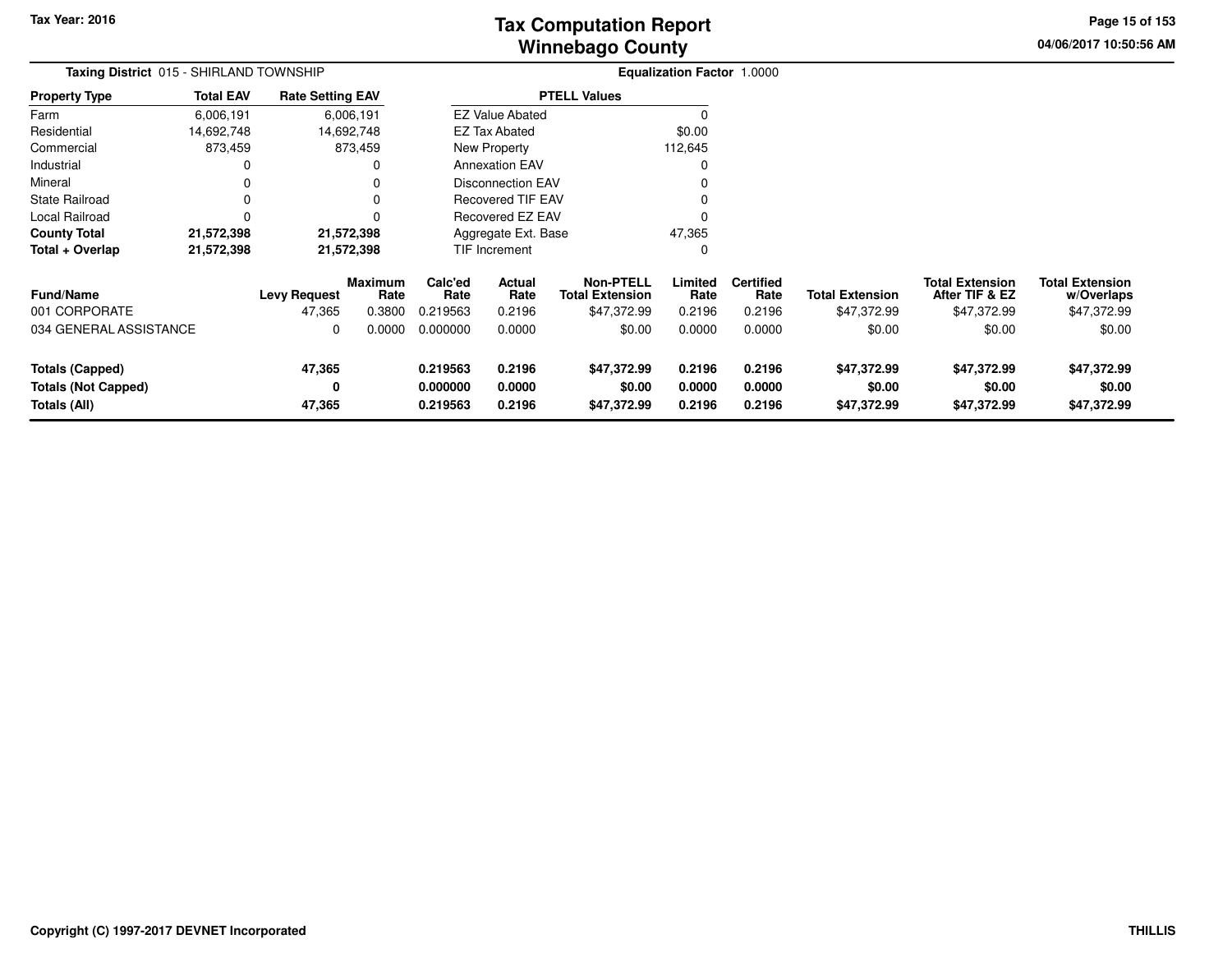# **Winnebago CountyTax Computation Report Tax**

**04/06/2017 10:50:56 AM Page 16 of 153**

| Taxing District 016 - WINNEBAGO TOWNSHIP                             |                  |                                |                                  |                                  |                                 |                                                     | Equalization Factor 1.0000 |                                    |                                        |                                                          |                                                      |
|----------------------------------------------------------------------|------------------|--------------------------------|----------------------------------|----------------------------------|---------------------------------|-----------------------------------------------------|----------------------------|------------------------------------|----------------------------------------|----------------------------------------------------------|------------------------------------------------------|
| <b>Property Type</b>                                                 | <b>Total EAV</b> | <b>Rate Setting EAV</b>        |                                  |                                  |                                 | <b>PTELL Values</b>                                 |                            |                                    |                                        |                                                          |                                                      |
| Farm                                                                 | 10,077,562       |                                | 10,077,562                       |                                  | <b>EZ Value Abated</b>          |                                                     |                            |                                    |                                        |                                                          |                                                      |
| Residential                                                          | 69,652,544       |                                | 69,652,544                       |                                  | <b>EZ Tax Abated</b>            |                                                     | \$0.00                     |                                    |                                        |                                                          |                                                      |
| Commercial                                                           | 6,351,096        |                                | 6,351,096                        |                                  | New Property                    |                                                     | 451,049                    |                                    |                                        |                                                          |                                                      |
| Industrial                                                           | 2,540,858        |                                | 2,540,858                        |                                  | <b>Annexation EAV</b>           |                                                     |                            |                                    |                                        |                                                          |                                                      |
| Mineral                                                              | $\Omega$         |                                | $\Omega$                         |                                  | <b>Disconnection EAV</b>        |                                                     |                            |                                    |                                        |                                                          |                                                      |
| <b>State Railroad</b>                                                | 775,042          |                                | 775,042                          |                                  | <b>Recovered TIF EAV</b>        |                                                     |                            |                                    |                                        |                                                          |                                                      |
| <b>Local Railroad</b>                                                | 699,028          |                                | 699,028                          | Recovered EZ EAV                 |                                 |                                                     |                            |                                    |                                        |                                                          |                                                      |
| <b>County Total</b>                                                  | 90,096,130       |                                | 90,096,130                       |                                  | Aggregate Ext. Base             | 152,119                                             |                            |                                    |                                        |                                                          |                                                      |
| Total + Overlap                                                      | 90,096,130       |                                | 90,096,130                       |                                  | <b>TIF Increment</b>            |                                                     |                            |                                    |                                        |                                                          |                                                      |
| <b>Fund/Name</b><br>001 CORPORATE                                    |                  | <b>Levy Request</b><br>159,709 | <b>Maximum</b><br>Rate<br>0.2500 | Calc'ed<br>Rate<br>0.177265      | <b>Actual</b><br>Rate<br>0.1773 | <b>Non-PTELL</b><br>Total Extension<br>\$159,740.44 | Limited<br>Rate<br>0.1709  | <b>Certified</b><br>Rate<br>0.1709 | <b>Total Extension</b><br>\$153,974.29 | <b>Total Extension</b><br>After TIF & EZ<br>\$153,974.29 | <b>Total Extension</b><br>w/Overlaps<br>\$153,974.29 |
| <b>Totals (Capped)</b><br><b>Totals (Not Capped)</b><br>Totals (All) |                  | 159,709<br>0<br>159,709        |                                  | 0.177265<br>0.000000<br>0.177265 | 0.1773<br>0.0000<br>0.1773      | \$159,740.44<br>\$0.00<br>\$159,740.44              | 0.1709<br>0.0000<br>0.1709 | 0.1709<br>0.0000<br>0.1709         | \$153,974.29<br>\$0.00<br>\$153,974.29 | \$153,974.29<br>\$0.00<br>\$153,974.29                   | \$153,974.29<br>\$0.00<br>\$153,974.29               |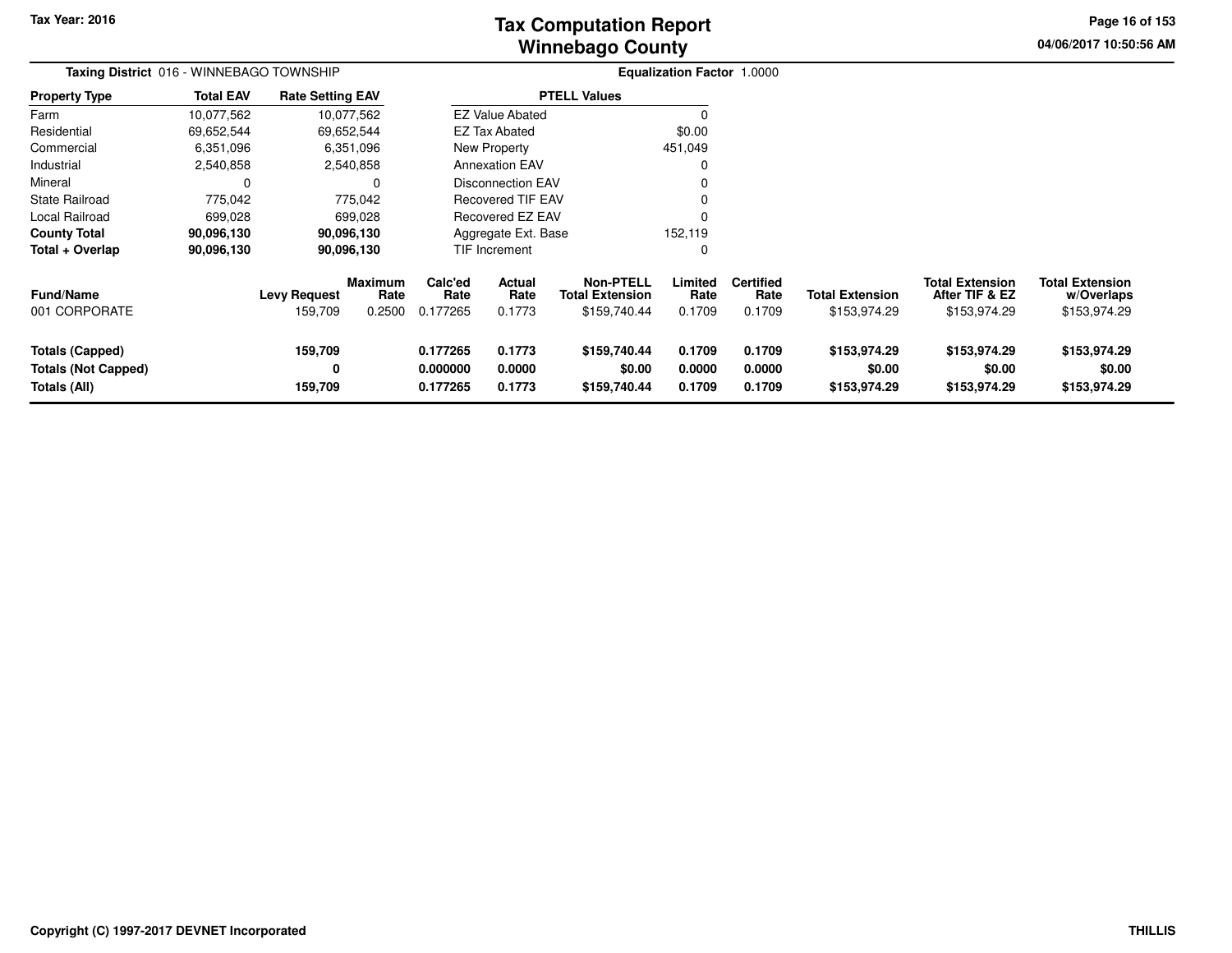#### **Winnebago CountyTax Computation Report Tax**

**04/06/2017 10:50:56 AMPage 17 of 153**

| Taxing District 017 - CHERRY VALLEY VILLAGE |                  |                         |                        |                            | Equalization Factor 1.0000 |                                     |                 |                          |                                  |                                          |                                      |  |
|---------------------------------------------|------------------|-------------------------|------------------------|----------------------------|----------------------------|-------------------------------------|-----------------|--------------------------|----------------------------------|------------------------------------------|--------------------------------------|--|
| <b>Property Type</b>                        | <b>Total EAV</b> | <b>Rate Setting EAV</b> |                        |                            |                            | <b>PTELL Values</b>                 |                 |                          | <b>Overlapping County</b>        |                                          | <b>Overlap EAV</b>                   |  |
| Farm                                        | 488,432          |                         | 454,625                |                            | <b>EZ Value Abated</b>     |                                     | 0               | Boone County             |                                  |                                          | 11,015,994                           |  |
| Residential                                 | 30,574,070       | 30,574,070              |                        |                            | <b>EZ Tax Abated</b>       |                                     | \$0.00          | <b>Total</b>             |                                  |                                          | 11,015,994                           |  |
| Commercial                                  | 33,340,952       | 33,340,952              |                        |                            | New Property               |                                     | 84,272          |                          | * denotes use of estimated EAV   |                                          |                                      |  |
| Industrial                                  | 4,803,508        |                         | 2,305,985              |                            | <b>Annexation EAV</b>      |                                     | 0               |                          | <b>Road and Bridge Transfer</b>  |                                          |                                      |  |
| Mineral                                     | 0                |                         | 0                      |                            | <b>Disconnection EAV</b>   |                                     | 0               |                          |                                  |                                          |                                      |  |
| <b>State Railroad</b>                       | 178,660          |                         | 178,660                |                            | <b>Recovered TIF EAV</b>   |                                     | U               | <b>Road District</b>     |                                  | Fund                                     | <b>Amount Extended</b>               |  |
| Local Railroad                              | 0                |                         | 0                      |                            | Recovered EZ EAV           |                                     | 0               |                          | 111 - CHERRY VALLEY TWSP RO/ 207 |                                          | \$9,346.09                           |  |
| <b>County Total</b>                         | 69,385,622       | 66,854,292              |                        | Aggregate Ext. Base<br>0   |                            |                                     |                 | 118 - ROCKFORD TWSP ROAD | 207                              | \$33,057.53                              |                                      |  |
| Total + Overlap                             | 80,401,616       | 77,870,286              |                        | TIF Increment<br>2,531,330 |                            |                                     | <b>Total</b>    |                          |                                  | \$42,403.62                              |                                      |  |
| Fund/Name                                   |                  | <b>Levy Request</b>     | <b>Maximum</b><br>Rate | Calc'ed<br>Rate            | Actual<br>Rate             | Non-PTELL<br><b>Total Extension</b> | Limited<br>Rate | <b>Certified</b><br>Rate | <b>Total Extension</b>           | <b>Total Extension</b><br>After TIF & EZ | <b>Total Extension</b><br>w/Overlaps |  |
| 001 CORPORATE                               |                  | 0                       | 0.2500                 | 0.000000                   | 0.0000                     | \$0.00                              | 0.0000          | 0.0000                   | \$0.00                           | \$0.00                                   | \$0.00                               |  |
| 003 BONDS & INTEREST                        |                  | 0                       | 0.0000                 | 0.000000                   | 0.0000                     | \$0.00                              | 0.0000          | 0.0000                   | \$0.00                           | \$0.00                                   | \$0.00                               |  |
| 207 ROAD & BRIDGE TRANSFER                  |                  | 0                       | 0.0000                 | 0.000000                   | 0.0000                     | \$0.00                              | 0.0000          | 0.0000                   | \$0.00                           | \$0.00                                   | \$0.00                               |  |
| <b>Totals (Capped)</b>                      |                  | 0                       |                        | 0.000000                   | 0.0000                     | \$0.00                              | 0.0000          | 0.0000                   | \$0.00                           | \$0.00                                   | \$0.00                               |  |
| <b>Totals (Not Capped)</b>                  |                  | 0                       |                        | 0.000000                   | 0.0000                     | \$0.00                              | 0.0000          | 0.0000                   | \$0.00                           | \$0.00                                   | \$0.00                               |  |
| Totals (All)                                |                  | 0                       |                        | 0.000000                   | 0.0000                     | \$0.00                              | 0.0000          | 0.0000                   | \$0.00                           | \$0.00                                   | \$0.00                               |  |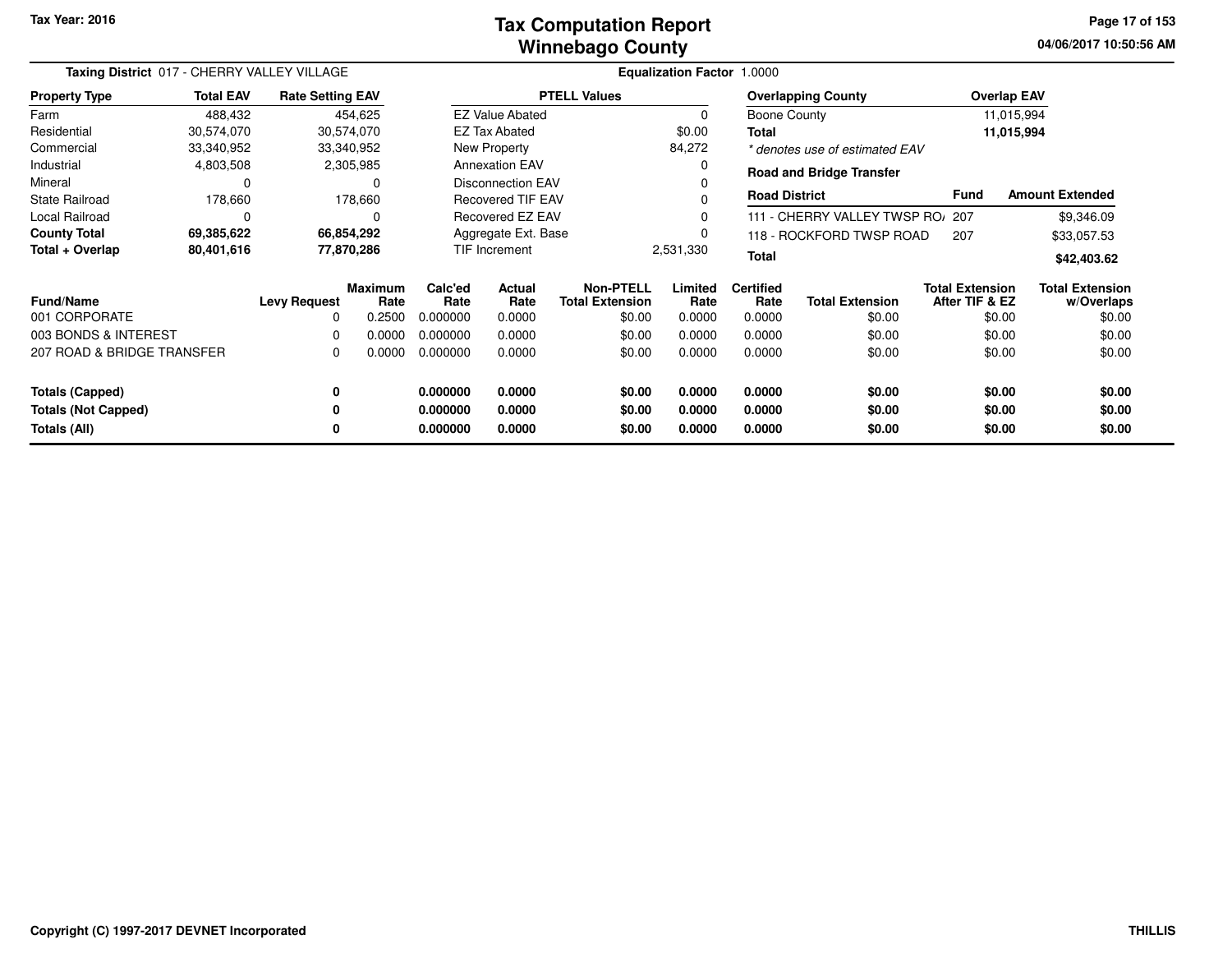### **Winnebago CountyTax Computation Report**

**04/06/2017 10:50:56 AM Page 18 of 153**

| Taxing District 018 - DURAND VILLAGE       |                  |                         | Equalization Factor 1.0000 |                          |                        |                                            |                  |                          |                                 |                                          |                                      |
|--------------------------------------------|------------------|-------------------------|----------------------------|--------------------------|------------------------|--------------------------------------------|------------------|--------------------------|---------------------------------|------------------------------------------|--------------------------------------|
| <b>Property Type</b>                       | <b>Total EAV</b> | <b>Rate Setting EAV</b> |                            |                          |                        | <b>PTELL Values</b>                        |                  |                          | <b>Road and Bridge Transfer</b> |                                          |                                      |
| Farm                                       | 43,348           |                         | 43,348                     |                          | <b>EZ Value Abated</b> |                                            |                  | <b>Road District</b>     |                                 | Fund                                     | <b>Amount Extended</b>               |
| Residential                                | 12,734,303       |                         | 12,691,872                 |                          | <b>EZ Tax Abated</b>   |                                            | \$0.00           |                          |                                 |                                          |                                      |
| Commercial                                 | 3,285,877        |                         | 3,132,464                  |                          | New Property           |                                            | 27,714           |                          | 112 - DURAND TWSP ROAD          | 207                                      | \$6,165.02                           |
| Industrial                                 | 224,762          |                         | 187,060                    |                          | <b>Annexation EAV</b>  |                                            |                  | <b>Total</b>             |                                 |                                          | \$6,165.02                           |
| Mineral                                    | 0                |                         |                            |                          | Disconnection EAV      |                                            |                  |                          |                                 |                                          |                                      |
| <b>State Railroad</b>                      | $\Omega$         |                         |                            | <b>Recovered TIF EAV</b> |                        |                                            |                  |                          |                                 |                                          |                                      |
| Local Railroad                             | 0                |                         |                            |                          | Recovered EZ EAV       |                                            |                  |                          |                                 |                                          |                                      |
| <b>County Total</b>                        | 16,288,290       |                         | 16,054,744                 |                          | Aggregate Ext. Base    |                                            | 52,921           |                          |                                 |                                          |                                      |
| Total + Overlap                            | 16,288,290       |                         | 16,054,744                 | TIF Increment            |                        |                                            | 233,546          |                          |                                 |                                          |                                      |
| <b>Fund/Name</b>                           |                  | <b>Levy Request</b>     | <b>Maximum</b><br>Rate     | Calc'ed<br>Rate          | Actual<br>Rate         | <b>Non-PTELL</b><br><b>Total Extension</b> | Limited<br>Rate  | <b>Certified</b><br>Rate | <b>Total Extension</b>          | <b>Total Extension</b><br>After TIF & EZ | <b>Total Extension</b><br>w/Overlaps |
| 001 CORPORATE                              |                  | 44,400                  | 0.4375                     | 0.276554                 | 0.2766                 | \$44,407.42                                | 0.2749           | 0.2749                   | \$44,776.51                     | \$44,134.49                              | \$44,134.49                          |
| 003 BONDS & INT 2014                       |                  | 0                       | 0.0000                     | 0.000000                 | 0.0000                 | \$0.00                                     | 0.0000           | 0.0000                   | \$0.00                          | \$0.00                                   | \$0.00                               |
| 014 POLICE PROTECTION                      |                  | 9,300                   | 0.6000                     | 0.057927                 | 0.0580                 | \$9,311.75                                 | 0.0577           | 0.0577                   | \$9,398.34                      | \$9,263.59                               | \$9,263.59                           |
| 207 ROAD AND BRIDGE TRANSF                 |                  | 0                       | 0.0000                     | 0.000000                 | 0.0000                 | \$0.00                                     | 0.0000           | 0.0000                   | \$0.00                          | \$0.00                                   | \$0.00                               |
| <b>Totals (Capped)</b>                     |                  | 53,700                  |                            | 0.334481                 | 0.3346                 | \$53,719.17                                | 0.3326           | 0.3326                   | \$54,174.85                     | \$53,398.08                              | \$53,398.08                          |
| <b>Totals (Not Capped)</b><br>Totals (All) |                  | 0<br>53,700             |                            | 0.000000<br>0.334481     | 0.0000<br>0.3346       | \$0.00<br>\$53,719.17                      | 0.0000<br>0.3326 | 0.0000<br>0.3326         | \$0.00<br>\$54,174.85           | \$0.00<br>\$53,398.08                    | \$0.00<br>\$53,398.08                |
|                                            |                  |                         |                            |                          |                        |                                            |                  |                          |                                 |                                          |                                      |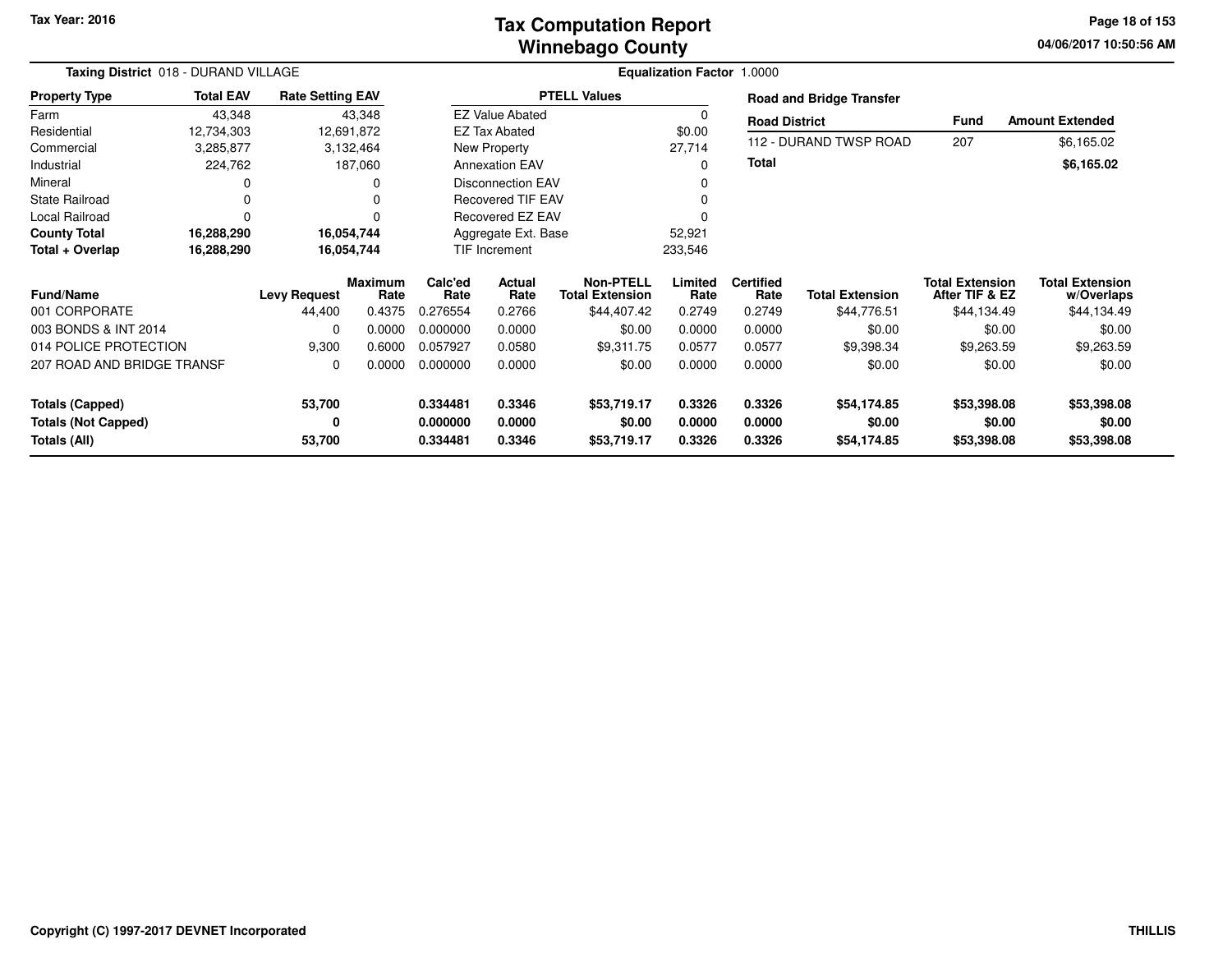#### **Winnebago CountyTax Computation Report Tax**

**04/06/2017 10:50:56 AMPage 19 of 153**

| Taxing District 019 - LOVES PARK CITY |                  |                         |                 |                                            |                          |                                            | <b>Equalization Factor 1.0000</b> |                          |                                 |                                          |                                      |
|---------------------------------------|------------------|-------------------------|-----------------|--------------------------------------------|--------------------------|--------------------------------------------|-----------------------------------|--------------------------|---------------------------------|------------------------------------------|--------------------------------------|
| <b>Property Type</b>                  | <b>Total EAV</b> | <b>Rate Setting EAV</b> |                 |                                            |                          | <b>PTELL Values</b>                        |                                   |                          | <b>Overlapping County</b>       |                                          | <b>Overlap EAV</b>                   |
| Farm                                  | 511,543          |                         | 451,310         |                                            | <b>EZ Value Abated</b>   |                                            | $\Omega$                          | Boone County             |                                 |                                          | 40,971,756                           |
| Residential                           | 204,009,035      | 203,932,380             |                 |                                            | <b>EZ Tax Abated</b>     |                                            | \$0.00                            | <b>Total</b>             |                                 |                                          | 40,971,756                           |
| Commercial                            | 71,168,037       |                         | 70,764,700      |                                            | New Property             |                                            | 975,278                           |                          | * denotes use of estimated EAV  |                                          |                                      |
| Industrial                            | 48,277,436       |                         | 34,389,710      |                                            | <b>Annexation EAV</b>    |                                            |                                   |                          | <b>Road and Bridge Transfer</b> |                                          |                                      |
| Mineral                               | 0                |                         |                 |                                            | Disconnection EAV        |                                            | 13,624                            |                          |                                 |                                          |                                      |
| <b>State Railroad</b>                 | 0                |                         |                 |                                            | <b>Recovered TIF EAV</b> |                                            |                                   | <b>Road District</b>     |                                 | <b>Fund</b>                              | <b>Amount Extended</b>               |
| Local Railroad                        | 0                |                         |                 | Recovered EZ EAV<br>113 - HARLEM TWSP ROAD |                          |                                            | 207                               | \$36,495.46              |                                 |                                          |                                      |
| <b>County Total</b>                   | 323,966,051      | 309,538,100             |                 | Aggregate Ext. Base                        |                          |                                            |                                   |                          | 118 - ROCKFORD TWSP ROAD        | 207                                      | \$113,519.37                         |
| Total + Overlap                       | 364,937,807      | 350,509,856             |                 |                                            | TIF Increment            |                                            | 14,427,951<br><b>Total</b>        |                          |                                 | \$150,014.83                             |                                      |
| <b>Fund/Name</b>                      |                  | <b>Levy Request</b>     | Maximum<br>Rate | Calc'ed<br>Rate                            | <b>Actual</b><br>Rate    | <b>Non-PTELL</b><br><b>Total Extension</b> | Limited<br>Rate                   | <b>Certified</b><br>Rate | <b>Total Extension</b>          | <b>Total Extension</b><br>After TIF & EZ | <b>Total Extension</b><br>w/Overlaps |
| 001 CORPORATE                         |                  | 0                       | 0.2500          | 0.000000                                   | 0.0000                   | \$0.00                                     | 0.0000                            | 0.0000                   | \$0.00                          | \$0.00                                   | \$0.00                               |
| 003 BONDS & INTEREST                  |                  | 0                       | 0.0000          | 0.000000                                   | 0.0000                   | \$0.00                                     | 0.0000                            | 0.0000                   | \$0.00                          | \$0.00                                   | \$0.00                               |
| 207 ROAD AND BRIDGE TRANSF            |                  | 0                       | 0.0000          | 0.000000                                   | 0.0000                   | \$0.00                                     | 0.0000                            | 0.0000                   | \$0.00                          | \$0.00                                   | \$0.00                               |
| <b>Totals (Capped)</b>                |                  | 0                       |                 | 0.000000                                   | 0.0000                   | \$0.00                                     | 0.0000                            | 0.0000                   | \$0.00                          | \$0.00                                   | \$0.00                               |
| <b>Totals (Not Capped)</b>            |                  | 0                       |                 | 0.000000                                   | 0.0000                   | \$0.00                                     | 0.0000                            | 0.0000                   | \$0.00                          | \$0.00                                   | \$0.00                               |
| Totals (All)                          |                  | 0                       |                 | 0.000000                                   | 0.0000                   | \$0.00                                     | 0.0000                            | 0.0000                   | \$0.00                          | \$0.00                                   | \$0.00                               |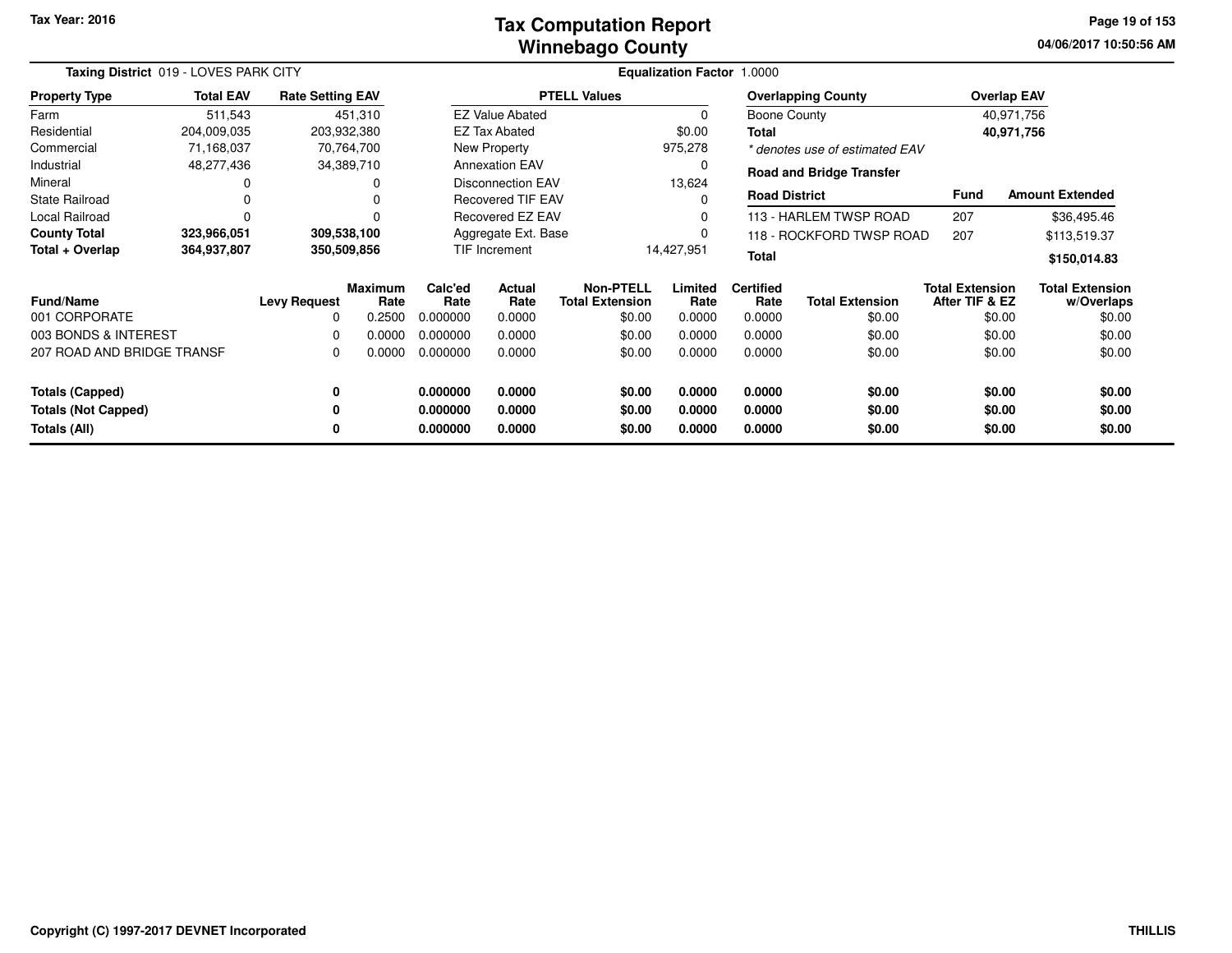### **Winnebago CountyTax Computation Report**

**04/06/2017 10:50:56 AM Page 20 of 153**

÷

|                            | Taxing District 020 - MACHESNEY PARK VILLAGE |                         |                        |                 | Equalization Factor 1.0000 |                                            |                 |                          |                                 |                                          |                                      |  |  |
|----------------------------|----------------------------------------------|-------------------------|------------------------|-----------------|----------------------------|--------------------------------------------|-----------------|--------------------------|---------------------------------|------------------------------------------|--------------------------------------|--|--|
| <b>Property Type</b>       | <b>Total EAV</b>                             | <b>Rate Setting EAV</b> |                        |                 |                            | <b>PTELL Values</b>                        |                 |                          | <b>Road and Bridge Transfer</b> |                                          |                                      |  |  |
| Farm                       | 253,681                                      |                         | 248,581                |                 | <b>EZ Value Abated</b>     |                                            | 0               | <b>Road District</b>     |                                 | <b>Fund</b>                              | <b>Amount Extended</b>               |  |  |
| Residential                | 246,192,004                                  | 245,985,093             |                        |                 | <b>EZ Tax Abated</b>       |                                            | \$0.00          |                          |                                 |                                          |                                      |  |  |
| Commercial                 | 51,977,059                                   |                         | 40,618,783             |                 | New Property               |                                            | 974,705         |                          | 113 - HARLEM TWSP ROAD          | 207                                      | \$70,553.51                          |  |  |
| Industrial                 | 29,417,711                                   |                         | 23,245,022             |                 | <b>Annexation EAV</b>      |                                            | $\mathbf 0$     |                          | 116 - OWEN TWSP ROAD            | 207                                      | \$5,013.85                           |  |  |
| Mineral                    |                                              |                         |                        |                 | Disconnection EAV          |                                            | $\Omega$        | <b>Total</b>             |                                 |                                          | \$75,567.36                          |  |  |
| <b>State Railroad</b>      |                                              |                         |                        |                 | <b>Recovered TIF EAV</b>   |                                            | 0               |                          |                                 |                                          |                                      |  |  |
| Local Railroad             |                                              |                         |                        |                 | Recovered EZ EAV           |                                            |                 |                          |                                 |                                          |                                      |  |  |
| <b>County Total</b>        | 327,840,455                                  | 310,097,479             |                        |                 | Aggregate Ext. Base        |                                            |                 |                          |                                 |                                          |                                      |  |  |
| Total + Overlap            | 327,840,455                                  | 310,097,479             |                        |                 | TIF Increment              |                                            | 17,742,976      |                          |                                 |                                          |                                      |  |  |
| <b>Fund/Name</b>           |                                              | <b>Levy Request</b>     | <b>Maximum</b><br>Rate | Calc'ed<br>Rate | <b>Actual</b><br>Rate      | <b>Non-PTELL</b><br><b>Total Extension</b> | Limited<br>Rate | <b>Certified</b><br>Rate | <b>Total Extension</b>          | <b>Total Extension</b><br>After TIF & EZ | <b>Total Extension</b><br>w/Overlaps |  |  |
| 001 CORPORATE              |                                              | 0                       | 0.2500                 | 0.000000        | 0.0000                     | \$0.00                                     | 0.0000          | 0.0000                   | \$0.00                          | \$0.00                                   | \$0.00                               |  |  |
| 207 ROAD AND BRIDGE TRANSF |                                              | 0                       | 0.0000                 | 0.000000        | 0.0000                     | \$0.00                                     | 0.0000          | 0.0000                   | \$0.00                          | \$0.00                                   | \$0.00                               |  |  |
| <b>Totals (Capped)</b>     |                                              | 0                       |                        | 0.000000        | 0.0000                     | \$0.00                                     | 0.0000          | 0.0000                   | \$0.00                          | \$0.00                                   | \$0.00                               |  |  |
| <b>Totals (Not Capped)</b> |                                              | 0                       |                        | 0.000000        | 0.0000                     | \$0.00                                     | 0.0000          | 0.0000                   | \$0.00                          | \$0.00                                   | \$0.00                               |  |  |
| Totals (All)               |                                              | 0                       |                        | 0.000000        | 0.0000                     | \$0.00                                     | 0.0000          | 0.0000                   | \$0.00                          | \$0.00                                   | \$0.00                               |  |  |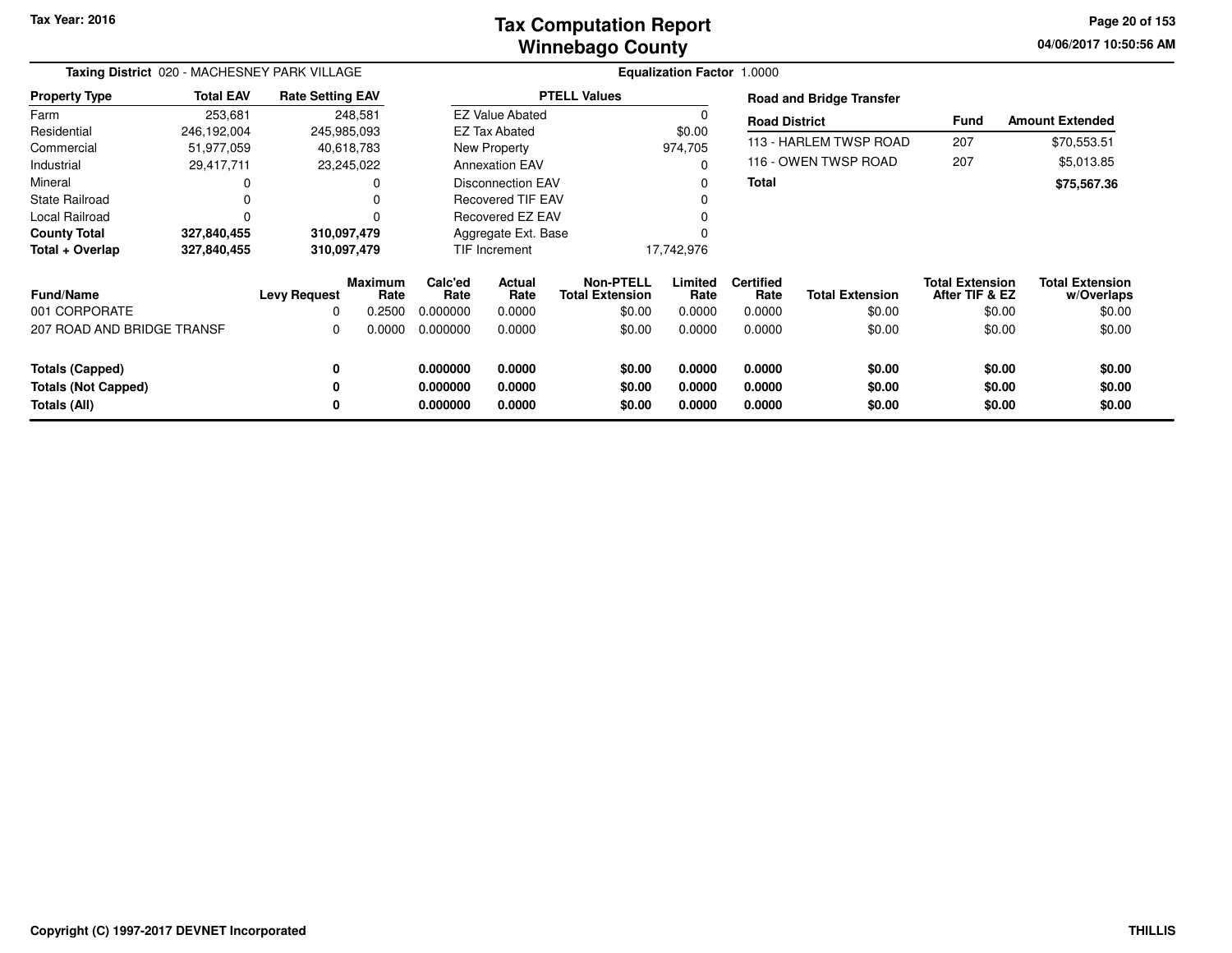### **Winnebago CountyTax Computation Report Tax**

**04/06/2017 10:50:56 AM Page 21 of 153**

| Taxing District 021 - NEW MILFORD VILLAGE |                  |                         |                 |                 |                          | <b>Equalization Factor 1.0000</b>          |                 |                          |                                 |                                          |                                      |
|-------------------------------------------|------------------|-------------------------|-----------------|-----------------|--------------------------|--------------------------------------------|-----------------|--------------------------|---------------------------------|------------------------------------------|--------------------------------------|
| <b>Property Type</b>                      | <b>Total EAV</b> | <b>Rate Setting EAV</b> |                 |                 |                          | <b>PTELL Values</b>                        |                 |                          | <b>Road and Bridge Transfer</b> |                                          |                                      |
| Farm                                      | 217,817          |                         | 205,670         |                 | <b>EZ Value Abated</b>   |                                            |                 | <b>Road District</b>     |                                 | <b>Fund</b>                              | <b>Amount Extended</b>               |
| Residential                               | 6,400,462        |                         | 6,394,528       |                 | <b>EZ Tax Abated</b>     |                                            | \$0.00          |                          |                                 |                                          |                                      |
| Commercial                                | 717,119          |                         | 717,119         |                 | New Property             |                                            | 8,100           |                          | 118 - ROCKFORD TWSP ROAD        | 207                                      | \$5,591.83                           |
| Industrial                                | 280,279          |                         | 280,279         |                 | <b>Annexation EAV</b>    |                                            | 6,032           | <b>Total</b>             |                                 |                                          | \$5,591.83                           |
| Mineral                                   | 0                |                         |                 |                 | <b>Disconnection EAV</b> |                                            |                 |                          |                                 |                                          |                                      |
| <b>State Railroad</b>                     | 0                |                         |                 |                 | <b>Recovered TIF EAV</b> |                                            |                 |                          |                                 |                                          |                                      |
| <b>Local Railroad</b>                     | 0                |                         |                 |                 | Recovered EZ EAV         |                                            |                 |                          |                                 |                                          |                                      |
| <b>County Total</b>                       | 7,615,677        |                         | 7,597,596       |                 | Aggregate Ext. Base      |                                            |                 |                          |                                 |                                          |                                      |
| Total + Overlap                           | 7,615,677        |                         | 7,597,596       |                 | TIF Increment            |                                            | 18,081          |                          |                                 |                                          |                                      |
| <b>Fund/Name</b>                          |                  | <b>Levy Request</b>     | Maximum<br>Rate | Calc'ed<br>Rate | Actual<br>Rate           | <b>Non-PTELL</b><br><b>Total Extension</b> | Limited<br>Rate | <b>Certified</b><br>Rate | <b>Total Extension</b>          | <b>Total Extension</b><br>After TIF & EZ | <b>Total Extension</b><br>w/Overlaps |
| 001 CORPORATE                             |                  | $\Omega$                | 0.2500          | 0.000000        | 0.0000                   | \$0.00                                     | 0.0000          | 0.0000                   | \$0.00                          | \$0.00                                   | \$0.00                               |
| 207 ROAD AND BRIDGE TRANSF                |                  | 0                       | 0.0000          | 0.000000        | 0.0000                   | \$0.00                                     | 0.0000          | 0.0000                   | \$0.00                          | \$0.00                                   | \$0.00                               |
| <b>Totals (Capped)</b>                    |                  | 0                       |                 | 0.000000        | 0.0000                   | \$0.00                                     | 0.0000          | 0.0000                   | \$0.00                          | \$0.00                                   | \$0.00                               |
| <b>Totals (Not Capped)</b>                |                  | 0                       |                 | 0.000000        | 0.0000                   | \$0.00                                     | 0.0000          | 0.0000                   | \$0.00                          | \$0.00                                   | \$0.00                               |
| Totals (All)                              |                  |                         |                 | 0.000000        | 0.0000                   | \$0.00                                     | 0.0000          | 0.0000                   | \$0.00                          | \$0.00                                   | \$0.00                               |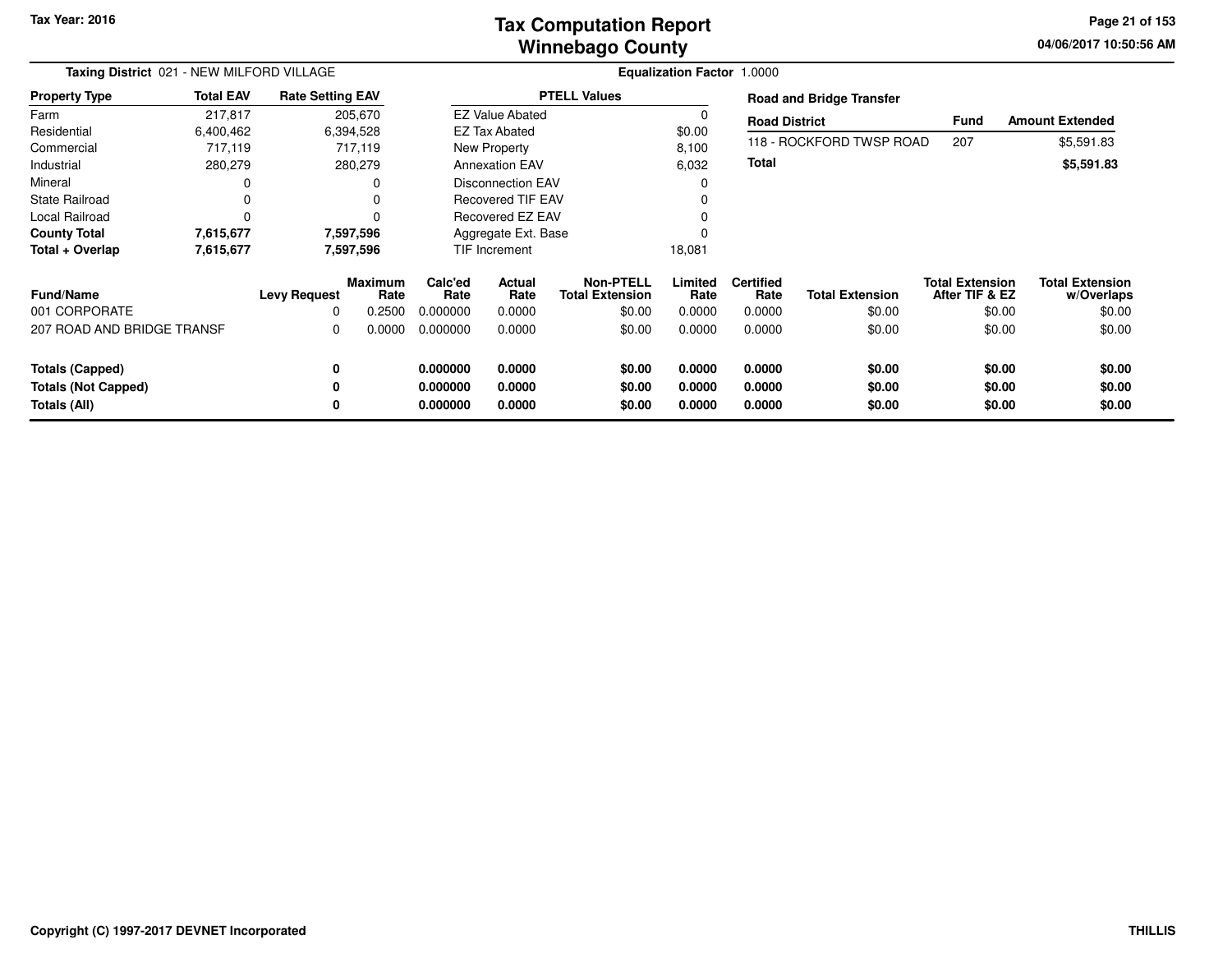### **Winnebago CountyTax Computation Report**

**04/06/2017 10:50:56 AM Page 22 of 153**

| Taxing District 022 - PECATONICA VILLAGE                             |                  |                         |                        | Equalization Factor 1.0000       |                            |                                            |                            |                            |                                      |                                          |                                      |  |  |
|----------------------------------------------------------------------|------------------|-------------------------|------------------------|----------------------------------|----------------------------|--------------------------------------------|----------------------------|----------------------------|--------------------------------------|------------------------------------------|--------------------------------------|--|--|
| <b>Property Type</b>                                                 | <b>Total EAV</b> | <b>Rate Setting EAV</b> |                        |                                  |                            | <b>PTELL Values</b>                        |                            |                            | <b>Road and Bridge Transfer</b>      |                                          |                                      |  |  |
| Farm                                                                 | 38,640           |                         | 38,640                 |                                  | <b>EZ Value Abated</b>     |                                            | $\Omega$                   | <b>Road District</b>       |                                      | <b>Fund</b>                              | <b>Amount Extended</b>               |  |  |
| Residential                                                          | 21,587,787       | 21,587,787              |                        |                                  | <b>EZ Tax Abated</b>       |                                            | \$0.00                     |                            |                                      |                                          |                                      |  |  |
| Commercial                                                           | 2,680,880        |                         | 2,680,880              |                                  | New Property               |                                            | 12,477                     |                            | 117 - PECATONICA TWSP ROAD           | 207                                      | \$9,781.59                           |  |  |
| Industrial                                                           | 1,707,571        |                         | 1,707,571              |                                  | <b>Annexation EAV</b>      |                                            | O                          | <b>Total</b>               |                                      |                                          | \$9,781.59                           |  |  |
| Mineral                                                              | 0                |                         | 0                      |                                  | Disconnection EAV          |                                            |                            |                            |                                      |                                          |                                      |  |  |
| <b>State Railroad</b>                                                | 0                |                         | O                      |                                  | <b>Recovered TIF EAV</b>   |                                            |                            |                            |                                      |                                          |                                      |  |  |
| <b>Local Railroad</b>                                                | $\Omega$         |                         | 0                      |                                  | Recovered EZ EAV           |                                            |                            |                            |                                      |                                          |                                      |  |  |
| <b>County Total</b>                                                  | 26,014,878       | 26,014,878              |                        | Aggregate Ext. Base              |                            |                                            | 110,392                    |                            |                                      |                                          |                                      |  |  |
| Total + Overlap                                                      | 26,014,878       | 26,014,878              |                        | TIF Increment                    |                            | $\Omega$                                   |                            |                            |                                      |                                          |                                      |  |  |
| <b>Fund/Name</b>                                                     |                  | <b>Levy Request</b>     | <b>Maximum</b><br>Rate | Calc'ed<br>Rate                  | Actual<br>Rate             | <b>Non-PTELL</b><br><b>Total Extension</b> | Limited<br>Rate            | <b>Certified</b><br>Rate   | <b>Total Extension</b>               | <b>Total Extension</b><br>After TIF & EZ | <b>Total Extension</b><br>w/Overlaps |  |  |
| 001 CORPORATE                                                        |                  | 22,976                  | 0.4375                 | 0.088319                         | 0.0884                     | \$22,997.15                                | 0.0884                     | 0.0884                     | \$22,997.15                          | \$22,997.15                              | \$22,997.15                          |  |  |
| 003 BONDS & INT 1995                                                 |                  | <sup>0</sup>            | 0.0000                 | 0.000000                         | 0.0000                     | \$0.00                                     | 0.0000                     | 0.0000                     | \$0.00                               | \$0.00                                   | \$0.00                               |  |  |
| 003A BONDS & INT 2016                                                |                  | $\Omega$                | 0.0000                 | 0.000000                         | 0.0000                     | \$0.00                                     | 0.0000                     | 0.0000                     | \$0.00                               | \$0.00                                   | \$0.00                               |  |  |
| 005 I. M. R. F.                                                      |                  | 23,000                  | 0.0000                 | 0.088411                         | 0.0885                     | \$23,023.17                                | 0.0885                     | 0.0885                     | \$23,023.17                          | \$23,023.17                              | \$23,023.17                          |  |  |
| 014 POLICE PROTECTION                                                |                  | 10,500                  | 0.6000                 | 0.040362                         | 0.0404                     | \$10,510.01                                | 0.0404                     | 0.0404                     | \$10,510.01                          | \$10,510.01                              | \$10,510.01                          |  |  |
| 026 SEWAGE/TREATMENT & DIS                                           |                  | 8,500                   | 0.0750                 | 0.032674                         | 0.0327                     | \$8,506.87                                 | 0.0327                     | 0.0327                     | \$8,506.87                           | \$8,506.87                               | \$8,506.87                           |  |  |
| 040 STREET & BRIDGE                                                  |                  | 8,500                   | 0.1000                 | 0.032674                         | 0.0000                     | \$0.00                                     | 0.0000                     | 0.0000                     | \$0.00                               | \$0.00                                   | \$0.00                               |  |  |
| 047 SOCIAL SECURITY                                                  |                  | 33,000                  | 0.0000                 | 0.126851                         | 0.1269                     | \$33,012.88                                | 0.1269                     | 0.1269                     | \$33,012.88                          | \$33,012.88                              | \$33,012.88                          |  |  |
| 060 UNEMPLOYMENT INSURANC                                            |                  | $\Omega$                | 0.0000                 | 0.000000                         | 0.0000                     | \$0.00                                     | 0.0000                     | 0.0000                     | \$0.00                               | \$0.00                                   | \$0.00                               |  |  |
| 207 ROAD AND BRIDGE TRANSF                                           |                  | $\Omega$                | 0.0000                 | 0.000000                         | 0.0000                     | \$0.00                                     | 0.0000                     | 0.0000                     | \$0.00                               | \$0.00                                   | \$0.00                               |  |  |
| <b>Totals (Capped)</b><br><b>Totals (Not Capped)</b><br>Totals (All) |                  | 106,476<br>0<br>106,476 |                        | 0.409291<br>0.000000<br>0.409291 | 0.3769<br>0.0000<br>0.3769 | \$98,050.08<br>\$0.00<br>\$98,050.08       | 0.3769<br>0.0000<br>0.3769 | 0.3769<br>0.0000<br>0.3769 | \$98,050.08<br>\$0.00<br>\$98,050.08 | \$98,050.08<br>\$0.00<br>\$98,050.08     | \$98,050.08<br>\$0.00<br>\$98,050.08 |  |  |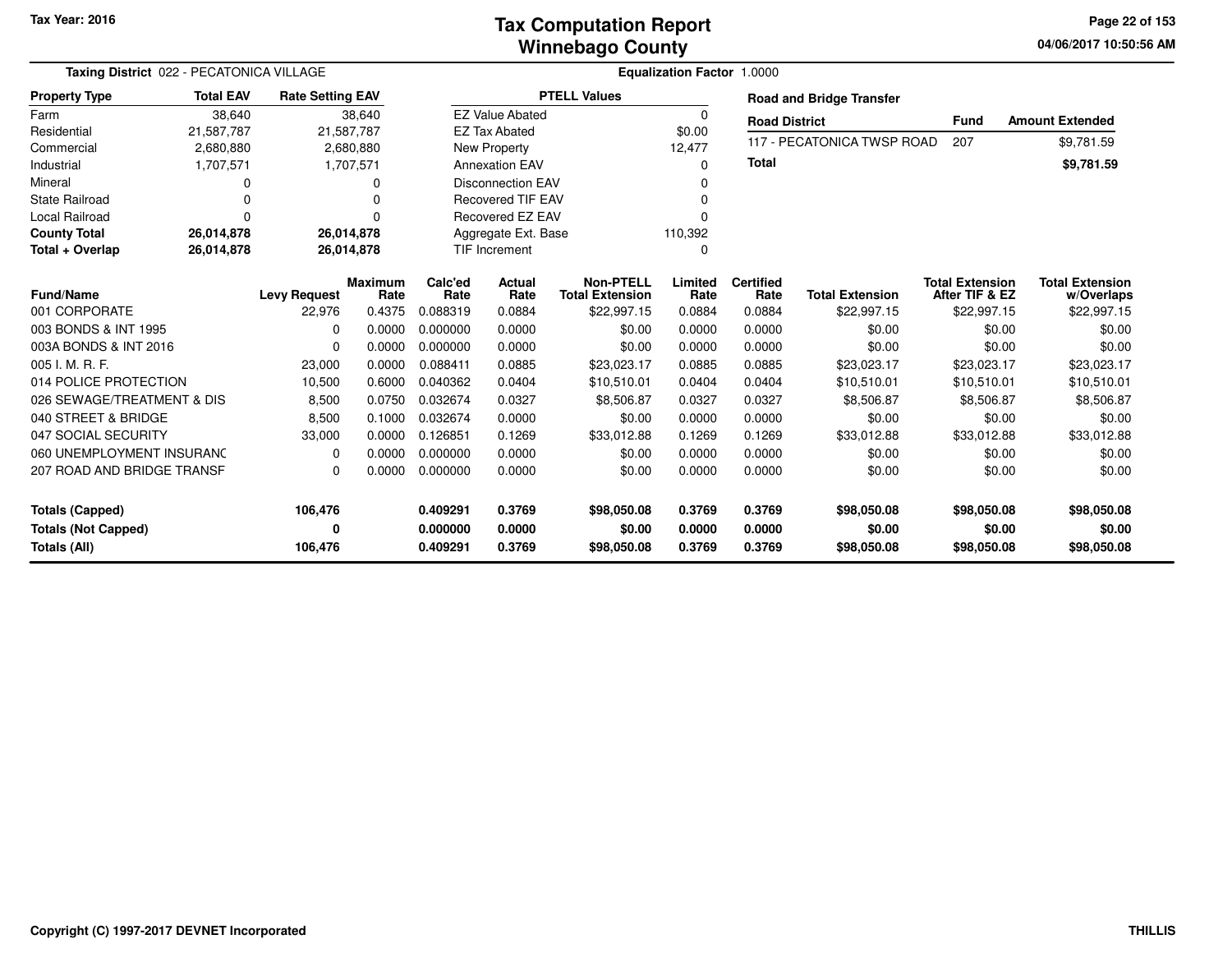| Taxing District 023 - ROCKFORD CITY | Equalization Factor 1.0000 |                         |           |                      |                          |                        |             |                      |                                  |                        |                        |
|-------------------------------------|----------------------------|-------------------------|-----------|----------------------|--------------------------|------------------------|-------------|----------------------|----------------------------------|------------------------|------------------------|
| <b>Property Type</b>                | <b>Total EAV</b>           | <b>Rate Setting EAV</b> |           |                      |                          | <b>PTELL Values</b>    |             |                      | <b>Overlapping County</b>        | <b>Overlap EAV</b>     |                        |
| Farm                                | 1,349,584                  |                         | 1,172,799 |                      | <b>EZ Value Abated</b>   |                        | $\mathbf 0$ | Ogle County          |                                  |                        | 121.929                |
| Residential                         | 897,083,245                | 893,138,217             |           |                      | <b>EZ Tax Abated</b>     |                        | \$0.00      | <b>Total</b>         |                                  |                        | 121,929                |
| Commercial                          | 394,344,704                | 384,341,430             |           |                      | New Property             |                        | 3,431,103   |                      | * denotes use of estimated EAV   |                        |                        |
| Industrial                          | 146,505,886                | 139,632,756             |           |                      | <b>Annexation EAV</b>    |                        | 2,470,469   |                      |                                  |                        |                        |
| Mineral                             | 0                          |                         | 0         |                      | <b>Disconnection EAV</b> |                        | 1,223       |                      | <b>Road and Bridge Transfer</b>  |                        |                        |
| <b>State Railroad</b>               | 3,783,711                  |                         | 3,783,711 |                      | <b>Recovered TIF EAV</b> |                        | 9,979,244   | <b>Road District</b> |                                  | Fund                   | <b>Amount Extended</b> |
| Local Railroad                      | 112,769                    |                         | 112,769   |                      | Recovered EZ EAV         |                        | 0           |                      | 111 - CHERRY VALLEY TWSP RO/ 207 |                        | \$44,825.32            |
| <b>County Total</b>                 | 1,443,179,899              | 1,422,181,682           |           |                      | Aggregate Ext. Base      |                        | 44,294,457  |                      | 116 - OWEN TWSP ROAD             | 207                    | \$8,811.10             |
| Total + Overlap                     | 1,443,301,828              | 1,422,303,611           |           |                      | <b>TIF Increment</b>     |                        | 20,998,217  |                      | 118 - ROCKFORD TWSP ROAD         | 207                    | \$956,440.19           |
|                                     |                            |                         |           |                      |                          |                        |             | Total                |                                  |                        | \$1,010,076.61         |
|                                     |                            |                         | Maximum   | Calc'ed              | Actual                   | <b>Non-PTELL</b>       | Limited     | <b>Certified</b>     |                                  | <b>Total Extension</b> | <b>Total Extension</b> |
| <b>Fund/Name</b>                    |                            | <b>Levy Request</b>     | Rate      | Rate                 | Rate                     | <b>Total Extension</b> | Rate        | Rate                 | <b>Total Extension</b>           | After TIF & EZ         | w/Overlaps             |
| 001 CORPORATE                       |                            | 6,274,207               | 0.4375    | 0.441130             | 0.4375                   | \$6,222,044.86         | 0.4375      | 0.4375               | \$6,313,912.06                   | \$6,222,044.86         | \$6,222,578.30         |
| 003 BONDS & INT 2015A               |                            |                         | 0.0000    | 0.000000             | 0.0000                   | \$0.00                 | 0.0000      | 0.0000               | \$0.00                           | \$0.00                 | \$0.00                 |
| 003A BONDS & INT 2009 A-F           |                            | 0                       | 0.0000    | 0.000000<br>0.123620 | 0.0000                   | \$0.00                 | 0.0000      | 0.0000               | \$0.00                           | \$0.00                 | \$0.00                 |
| 003B BONDS & INT 2014 A, B, C       |                            | 1,758,250               | 0.0000    |                      | 0.1237                   | \$1,759,238.74         | 0.1237      | 0.1237               | \$1,785,213.54                   | \$1,759,238.74         | \$1,759,389.57         |
| 003C BONDS & INT 2015               |                            | 0                       | 0.0000    | 0.000000             | 0.0000                   | \$0.00                 | 0.0000      | 0.0000               | \$0.00                           | \$0.00                 | \$0.00                 |
| 003D BONDS & INT 2004B              |                            | 0                       | 0.0000    | 0.000000             | 0.0000                   | \$0.00                 | 0.0000      | 0.0000               | \$0.00                           | \$0.00                 | \$0.00                 |
| 003E BONDS & INT 2016 A&B           |                            | $\Omega$                | 0.0000    | 0.000000             | 0.0000                   | \$0.00                 | 0.0000      | 0.0000               | \$0.00                           | \$0.00                 | \$0.00                 |
| 003H BONDS & INT 2007 A-G           |                            | 0                       | 0.0000    | 0.000000             | 0.0000                   | \$0.00                 | 0.0000      | 0.0000               | \$0.00                           | \$0.00                 | \$0.00                 |
| 003J BONDS & INT 2005B              |                            | $\Omega$                | 0.0000    | 0.000000             | 0.0000                   | \$0.00                 | 0.0000      | 0.0000               | \$0.00                           | \$0.00                 | \$0.00                 |
| 003K BONDS & INT 2006 A&B           |                            | $\Omega$                | 0.0000    | 0.000000             | 0.0000                   | \$0.00                 | 0.0000      | 0.0000               | \$0.00                           | \$0.00                 | \$0.00                 |
| 003L BONDS & INT 2008 A, B, C       |                            | $\Omega$                | 0.0000    | 0.000000             | 0.0000                   | \$0.00                 | 0.0000      | 0.0000               | \$0.00                           | \$0.00                 | \$0.00                 |
| 003M BONDS & INT 2010               |                            | $\Omega$                | 0.0000    | 0.000000             | 0.0000                   | \$0.00                 | 0.0000      | 0.0000               | \$0.00                           | \$0.00                 | \$0.00                 |
| 003N BONDS & INT 2012 A, B, C       |                            | $\Omega$                | 0.0000    | 0.000000             | 0.0000                   | \$0.00                 | 0.0000      | 0.0000               | \$0.00                           | \$0.00                 | \$0.00                 |
| 005 I. M. R. F.                     |                            | 3,217,971               | 0.0000    | 0.226251             | 0.2263                   | \$3,218,397.15         | 0.2263      | 0.2263               | \$3,265,916.11                   | \$3,218,397.15         | \$3,218,673.07         |
| 012 FIRE PROTECTION                 |                            | 8,604,627               | 0.6000    | 0.604978             | 0.6000                   | \$8,533,090.09         | 0.6000      | 0.6000               | \$8,659,079.39                   | \$8,533,090.09         | \$8,533,821.67         |
| 013 FIREFIGHTERS PENSION            |                            | 7,105,775               | 0.0000    | 0.499596             | 0.4996                   | \$7,105,219.68         | 0.4996      | 0.4996               | \$7,210,126.78                   | \$7,105,219.68         | \$7,105,828.84         |
| 013A FIRE PENSION 93-689            |                            | 361,451                 | 0.0000    | 0.025413             | 0.0255                   | \$362,656.33           | 0.0255      | 0.0255               | \$368,010.87                     | \$362,656.33           | \$362,687.42           |
| 014 POLICE PROTECTION               |                            | 8,604,627               | 0.6000    | 0.604978             | 0.6000                   | \$8,533,090.09         | 0.6000      | 0.6000               | \$8,659,079.39                   | \$8,533,090.09         | \$8,533,821.67         |
| 015 POLICE PENSION                  |                            | 6,921,439               | 0.0000    | 0.486636             | 0.4867                   | \$6,921,758.25         | 0.4867      | 0.4867               | \$7,023,956.57                   | \$6,921,758.25         | \$6,922,351.67         |
| 020 TB SANITARIUM                   |                            | 140,000                 | 0.0750    | 0.009843             | 0.0099                   | \$140,795.99           | 0.0099      | 0.0099               | \$142,874.81                     | \$140,795.99           | \$140,808.06           |
| 025 GARBAGE DISPOSAL                |                            | $\Omega$                | 0.2000    | 0.000000             | 0.0000                   | \$0.00                 | 0.0000      | 0.0000               | \$0.00                           | \$0.00                 | \$0.00                 |
| 027 AUDIT                           |                            | 183,311                 | 0.0000    | 0.012888             | 0.0129                   | \$183,461.44           | 0.0129      | 0.0129               | \$186,170.21                     | \$183,461.44           | \$183,477.17           |
| 035 TORT JUDGMENTS, LIABILIT        |                            | 1,200,000               | 0.0000    | 0.084370             | 0.0844                   | \$1,200,321.34         | 0.0735      | 0.0735               | \$1,060,737.23                   | \$1,045,303.54         | \$1,045,393.15         |
| 040 STREET & BRIDGE                 |                            | 1,434,105               |           | 0.1000 0.100830      | 0.1000                   | \$1,422,181.68         | 0.0289      | 0.0289               | \$417,078.99                     | \$411,010.51           | \$411,045.74           |
| 048 SCHOOL CROSSING GUARD           |                            | 63,000                  |           | 0.0200 0.004429      | 0.0045                   | \$63,998.18            | 0.0045      | 0.0045               | \$64,943.10                      | \$63,998.18            | \$64,003.66            |
| 060 UNEMPLOYMENT INSURANC           |                            | 135,468                 | 0.0000    | 0.009525             | 0.0096                   | \$136,529.44           | 0.0096      | 0.0096               | \$138,545.27                     | \$136,529.44           | \$136,541.15           |
| 062 WORKERS COMPENSATION            |                            | 2,589,887               | 0.0000    | 0.182091             | 0.1821                   | \$2,589,792.84         | 0.1821      | 0.1821               | \$2,628,030.60                   | \$2,589,792.84         | \$2,590,014.88         |
| 207 ROAD AND BRIDGE TRANSF          |                            | 0                       | 0.0000    | 0.000000             | 0.0000                   | \$0.00                 | 0.0000      | 0.0000               | \$0.00                           | \$0.00                 | \$0.00                 |
| <b>Totals (Capped)</b>              |                            | 46,474,417              |           | 3.267545             | 3.2535                   | \$46,270,681.03        | 3.1715      | 3.1715               | \$45,770,450.51                  | \$45,104,492.06        | \$45,108,359.03        |
| <b>Totals (Not Capped)</b>          |                            | 2,119,701               |           | 0.149033             | 0.1492                   | \$2,121,895.07         | 0.1492      | 0.1492               | \$2,153,224.41                   | \$2,121,895.07         | \$2,122,076.99         |
| <b>Totals (All)</b>                 |                            | 48,594,118              |           | 3.416578             | 3.4027                   | \$48,392,576.10        | 3.3207      | 3.3207               | \$47,923,674.92                  | \$47,226,387.13        | \$47,230,436.02        |
|                                     |                            |                         |           |                      |                          |                        |             |                      |                                  |                        |                        |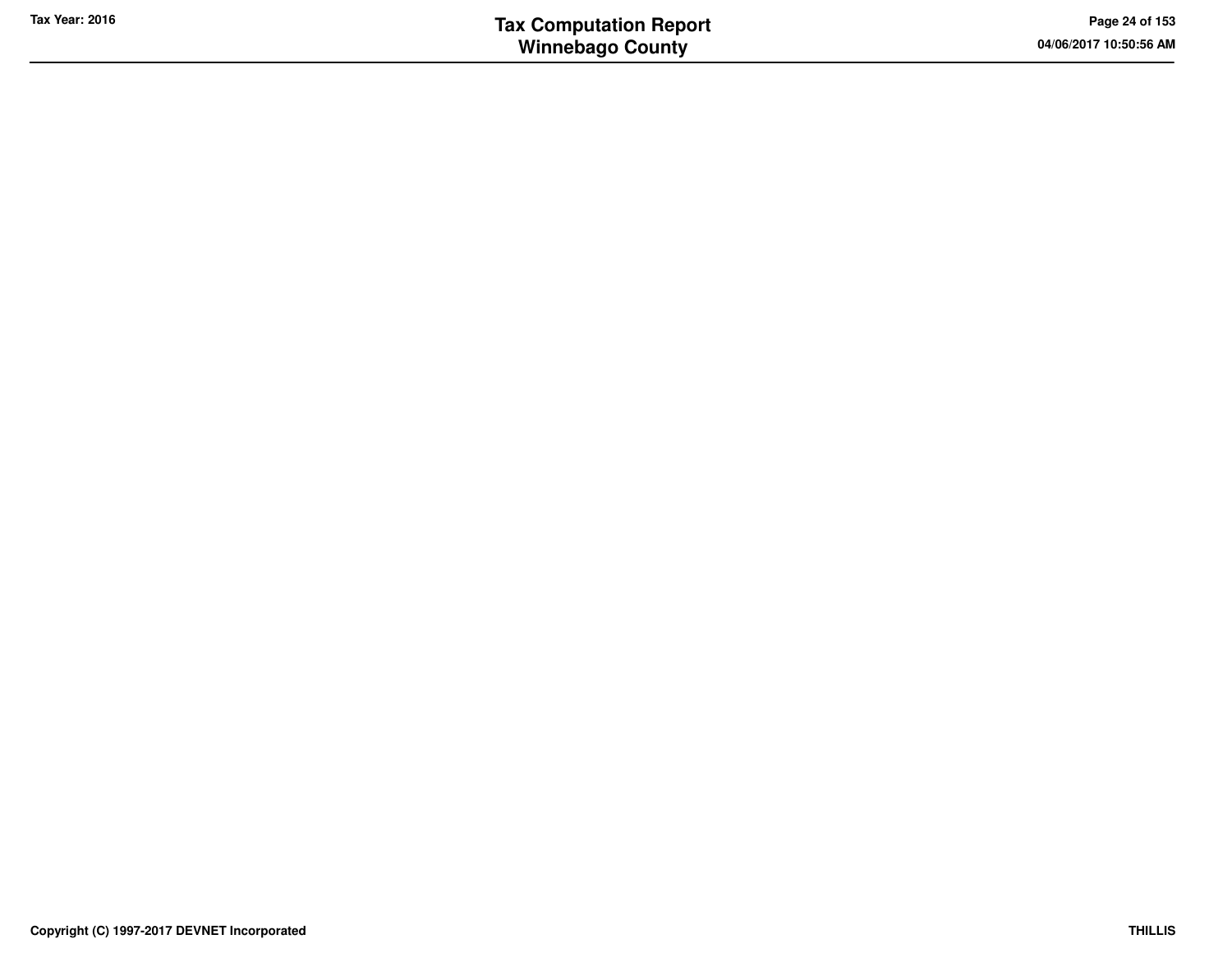**04/06/2017 10:50:56 AM Page 25 of 153**

| Taxing District 024 - ROCKTON VILLAGE | Equalization Factor 1.0000 |                         |                        |                 |                               |                                            |                 |                          |                                 |                                          |                                      |
|---------------------------------------|----------------------------|-------------------------|------------------------|-----------------|-------------------------------|--------------------------------------------|-----------------|--------------------------|---------------------------------|------------------------------------------|--------------------------------------|
| <b>Property Type</b>                  | <b>Total EAV</b>           | <b>Rate Setting EAV</b> |                        |                 |                               | <b>PTELL Values</b>                        |                 |                          | <b>Road and Bridge Transfer</b> |                                          |                                      |
| Farm                                  | 437,359                    |                         | 437,359                |                 | <b>EZ Value Abated</b>        |                                            | $\mathbf 0$     | <b>Road District</b>     |                                 | <b>Fund</b>                              | <b>Amount Extended</b>               |
| Residential                           | 118,795,135                | 118,771,160             |                        |                 | <b>EZ Tax Abated</b>          |                                            | \$0.00          |                          |                                 |                                          |                                      |
| Commercial                            | 21,424,909                 |                         | 20,257,460             |                 | New Property                  |                                            | 1,284,006       |                          | 119 - ROCKTON TWSP ROAD         | 207                                      | \$16,704.63                          |
| Industrial                            | 8,431,493                  |                         | 5,138,873              |                 | <b>Annexation EAV</b>         |                                            | 18,102          |                          | 120 - ROSCOE TWSP ROAD          | 207                                      | \$4,042.47                           |
| Mineral                               | $\Omega$                   |                         | $\Omega$               |                 | <b>Disconnection EAV</b>      |                                            | 0               | <b>Total</b>             |                                 |                                          | \$20,747.10                          |
| <b>State Railroad</b>                 | 102,799                    |                         | 102,799                |                 | <b>Recovered TIF EAV</b><br>ŋ |                                            |                 |                          |                                 |                                          |                                      |
| Local Railroad                        | $\Omega$                   |                         | 0                      |                 | Recovered EZ EAV<br>$\Omega$  |                                            |                 |                          |                                 |                                          |                                      |
| <b>County Total</b>                   | 149,191,695                | 144,707,651             |                        |                 | Aggregate Ext. Base           |                                            | 942,198         |                          |                                 |                                          |                                      |
| Total + Overlap                       | 149,191,695                | 144,707,651             |                        |                 | <b>TIF Increment</b>          |                                            | 4,484,044       |                          |                                 |                                          |                                      |
| <b>Fund/Name</b>                      |                            | <b>Levy Request</b>     | <b>Maximum</b><br>Rate | Calc'ed<br>Rate | <b>Actual</b><br>Rate         | <b>Non-PTELL</b><br><b>Total Extension</b> | Limited<br>Rate | <b>Certified</b><br>Rate | <b>Total Extension</b>          | <b>Total Extension</b><br>After TIF & EZ | <b>Total Extension</b><br>w/Overlaps |
| 001 CORPORATE                         |                            | 273,815                 | 0.4375                 | 0.189219        | 0.1893                        | \$273,931.58                               | 0.1869          | 0.1869                   | \$278,839.28                    | \$270,458.60                             | \$270,458.60                         |
| 003 BONDS & INT 2012 ABC              |                            | $\Omega$                | 0.0000                 | 0.000000        | 0.0000                        | \$0.00                                     | 0.0000          | 0.0000                   | \$0.00                          | \$0.00                                   | \$0.00                               |
| 005 I. M. R. F.                       |                            | 40,400                  | 0.0000                 | 0.027918        | 0.0280                        | \$40,518.14                                | 0.0278          | 0.0278                   | \$41,475.29                     | \$40,228.73                              | \$40,228.73                          |
| 014 POLICE PROTECTION                 |                            | 129,000                 | 0.6000                 | 0.089145        | 0.0892                        | \$129,079.22                               | 0.0884          | 0.0884                   | \$131,885.46                    | \$127,921.56                             | \$127,921.56                         |
| 015 POLICE PENSION                    |                            | 317,885                 | 0.0000                 | 0.219674        | 0.2197                        | \$317,922.71                               | 0.2177          | 0.2177                   | \$324,790.32                    | \$315,028.56                             | \$315,028.56                         |
| 025 GARBAGE DISPOSAL                  |                            | 10,000                  | 0.2000                 | 0.006911        | 0.0070                        | \$10,129.54                                | 0.0070          | 0.0070                   | \$10,443.42                     | \$10,129.54                              | \$10,129.54                          |
| 027 AUDIT                             |                            | 11,500                  | 0.0000                 | 0.007947        | 0.0080                        | \$11,576.61                                | 0.0080          | 0.0080                   | \$11,935.34                     | \$11,576.61                              | \$11,576.61                          |
| 035 TORT JUDGMENTS, LIABILIT          |                            | 43,000                  | 0.0000                 | 0.029715        | 0.0298                        | \$43,122.88                                | 0.0296          | 0.0296                   | \$44,160.74                     | \$42,833.46                              | \$42,833.46                          |
| 040 STREET & BRIDGE                   |                            | 33,000                  | 0.1000                 | 0.022805        | 0.0229                        | \$33,138.05                                | 0.0062          | 0.0062                   | \$9,249.89                      | \$8,971.87                               | \$8,971.87                           |
| 047 SOCIAL SECURITY                   |                            | 126,600                 | 0.0000                 | 0.087487        | 0.0875                        | \$126,619.19                               | 0.0867          | 0.0867                   | \$129,349.20                    | \$125,461.53                             | \$125,461.53                         |
| 048 SCHOOL CROSSING GUARD             |                            | 3,300                   | 0.0200                 | 0.002281        | 0.0023                        | \$3,328.28                                 | 0.0023          | 0.0023                   | \$3,431.41                      | \$3,328.28                               | \$3,328.28                           |
| 057 LEASE/PURCHASE/RENTAL             |                            | $\Omega$                | 0.0000                 | 0.000000        | 0.0000                        | \$0.00                                     | 0.0000          | 0.0000                   | \$0.00                          | \$0.00                                   | \$0.00                               |
| 060 UNEMPLOYMENT INSURANC             |                            | 1,500                   | 0.0000                 | 0.001037        | 0.0011                        | \$1,591.78                                 | 0.0011          | 0.0011                   | \$1,641.11                      | \$1,591.78                               | \$1,591.78                           |
| 207 ROAD AND BRIDGE TRANSF            |                            | $\Omega$                | 0.0000                 | 0.000000        | 0.0000                        | \$0.00                                     | 0.0000          | 0.0000                   | \$0.00                          | \$0.00                                   | \$0.00                               |
| <b>Totals (Capped)</b>                |                            | 990,000                 |                        | 0.684139        | 0.6848                        | \$990,957.98                               | 0.6617          | 0.6617                   | \$987,201.46                    | \$957,530.52                             | \$957,530.52                         |
| <b>Totals (Not Capped)</b>            |                            | 0                       |                        | 0.000000        | 0.0000                        | \$0.00                                     | 0.0000          | 0.0000                   | \$0.00                          | \$0.00                                   | \$0.00                               |
| <b>Totals (All)</b>                   |                            | 990,000                 |                        | 0.684139        | 0.6848                        | \$990,957.98                               | 0.6617          | 0.6617                   | \$987,201.46                    | \$957,530.52                             | \$957,530.52                         |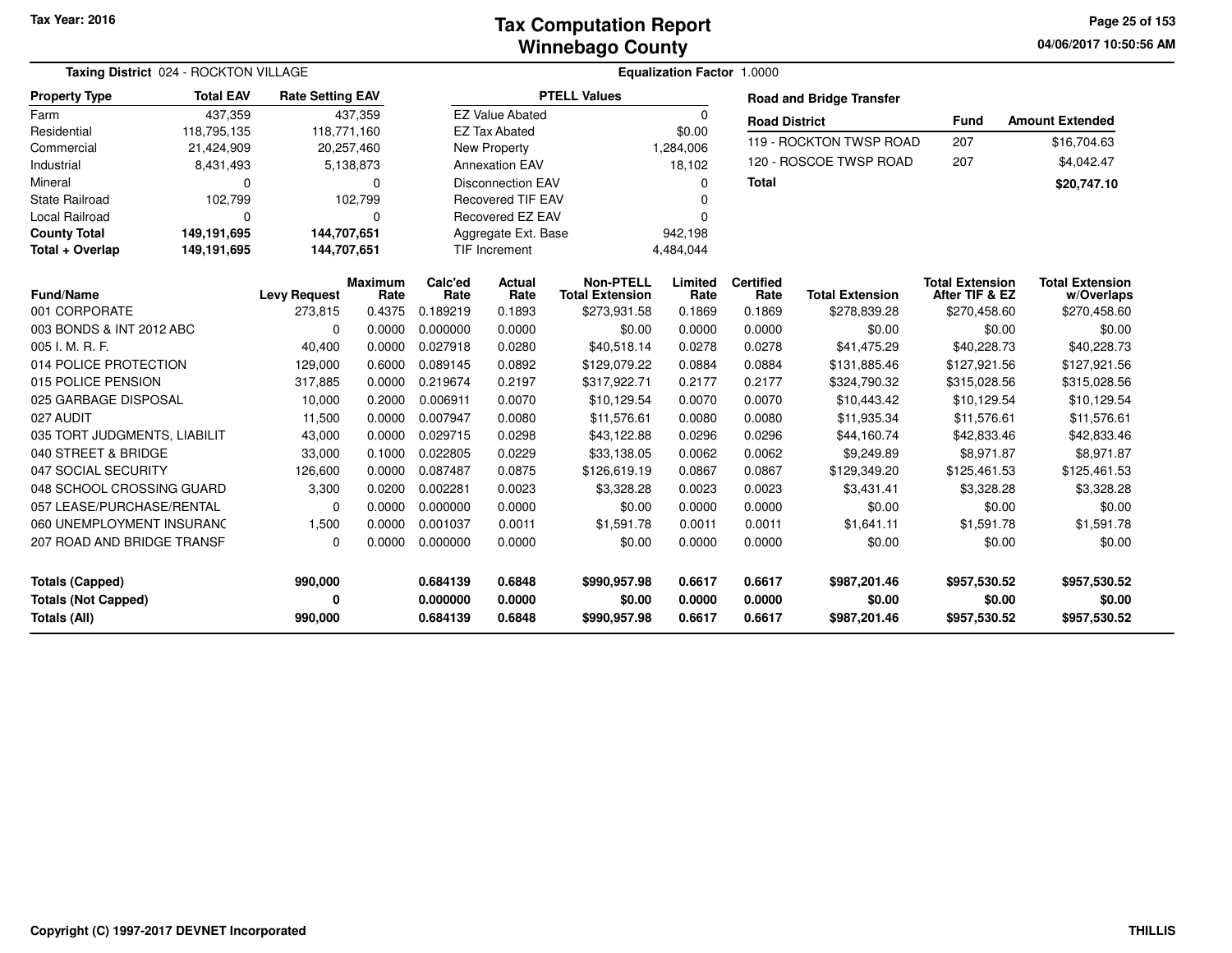#### **Winnebago CountyTax Computation Report**

**04/06/2017 10:50:56 AM Page 26 of 153**

| Taxing District 025 - ROSCOE VILLAGE |                                                                   |                     |                        |                     |                          |                                            | <b>Equalization Factor 1.0000</b> |                          |                                 |                                          |                                      |
|--------------------------------------|-------------------------------------------------------------------|---------------------|------------------------|---------------------|--------------------------|--------------------------------------------|-----------------------------------|--------------------------|---------------------------------|------------------------------------------|--------------------------------------|
| <b>Property Type</b>                 | <b>Total EAV</b><br><b>Rate Setting EAV</b><br>496,390<br>496.390 |                     |                        |                     |                          | <b>PTELL Values</b>                        |                                   |                          | <b>Road and Bridge Transfer</b> |                                          |                                      |
| Farm                                 |                                                                   |                     |                        |                     | <b>EZ Value Abated</b>   |                                            | 0                                 | <b>Road District</b>     |                                 | <b>Fund</b>                              | <b>Amount Extended</b>               |
| Residential                          | 152,422,941                                                       | 152,422,941         |                        |                     | <b>EZ Tax Abated</b>     |                                            | \$0.00                            |                          |                                 |                                          |                                      |
| Commercial                           | 36,138,439                                                        |                     | 36,138,439             |                     | New Property             |                                            | 2,985,168                         |                          | 113 - HARLEM TWSP ROAD          | 207                                      | \$11,855.80                          |
| Industrial                           | 10,188,457                                                        |                     | 10,118,297             |                     | <b>Annexation EAV</b>    |                                            | 0                                 |                          | 116 - OWEN TWSP ROAD            | 207                                      | \$834.13                             |
| Mineral                              | 0                                                                 |                     | 0                      |                     | <b>Disconnection EAV</b> |                                            | 0                                 |                          | 119 - ROCKTON TWSP ROAD         | 207                                      | \$3,067.52                           |
| <b>State Railroad</b>                | 0                                                                 |                     |                        |                     | <b>Recovered TIF EAV</b> |                                            | 0                                 |                          | 120 - ROSCOE TWSP ROAD          | 207                                      | \$11,949.83                          |
| <b>Local Railroad</b>                | 0                                                                 |                     | $\Omega$               |                     | Recovered EZ EAV         |                                            | 0                                 | <b>Total</b>             |                                 |                                          | \$27,707.28                          |
| <b>County Total</b>                  | 199,176,067<br>199,246,227                                        |                     |                        | Aggregate Ext. Base |                          |                                            | 1,282,231                         |                          |                                 |                                          |                                      |
| Total + Overlap                      | 199,246,227                                                       | 199,176,067         |                        |                     | <b>TIF Increment</b>     |                                            | 70,160                            |                          |                                 |                                          |                                      |
| Fund/Name                            |                                                                   | <b>Levy Request</b> | <b>Maximum</b><br>Rate | Calc'ed<br>Rate     | <b>Actual</b><br>Rate    | <b>Non-PTELL</b><br><b>Total Extension</b> | Limited<br>Rate                   | <b>Certified</b><br>Rate | <b>Total Extension</b>          | <b>Total Extension</b><br>After TIF & EZ | <b>Total Extension</b><br>w/Overlaps |
| 001 CORPORATE                        |                                                                   | 587,407             | 0.4375                 | 0.294919            | 0.2950                   | \$587,569.40                               | 0.2950                            | 0.2950                   | \$587,776.37                    | \$587,569.40                             | \$587,569.40                         |
| 003 BONDS & INTEREST                 |                                                                   | $\Omega$            | 0.0000                 | 0.000000            | 0.0000                   | \$0.00                                     | 0.0000                            | 0.0000                   | \$0.00                          | \$0.00                                   | \$0.00                               |
| 014 POLICE PROTECTION                |                                                                   | 400,000             | 0.6000                 | 0.200827            | 0.2009                   | \$400,144.72                               | 0.2009                            | 0.2009                   | \$400,285.67                    | \$400,144.72                             | \$400,144.72                         |
| 015 POLICE PENSION                   |                                                                   | 262,000             | 0.0000                 | 0.131542            | 0.1316                   | \$262,115.70                               | 0.1316                            | 0.1316                   | \$262,208.03                    | \$262,115.70                             | \$262,115.70                         |
| 035 TORT JUDGMENTS, LIABILIT         |                                                                   | 50,000              | 0.0000                 | 0.025103            | 0.0252                   | \$50,192.37                                | 0.0252                            | 0.0252                   | \$50,210.05                     | \$50,192.37                              | \$50,192.37                          |
| 047 SOCIAL SECURITY                  |                                                                   | 10,000              | 0.0000                 | 0.005021            | 0.0051                   | \$10,157.98                                | 0.0051                            | 0.0051                   | \$10.161.56                     | \$10,157.98                              | \$10,157.98                          |
| 207 ROAD AND BRIDGE TRANSF           |                                                                   | 0                   | 0.0000                 | 0.000000            | 0.0000                   | \$0.00                                     | 0.0000                            | 0.0000                   | \$0.00                          | \$0.00                                   | \$0.00                               |
| <b>Totals (Capped)</b>               |                                                                   | 1,309,407           |                        | 0.657412            | 0.6578                   | \$1,310,180.17                             | 0.6578                            | 0.6578                   | \$1,310,641.68                  | \$1,310,180.17                           | \$1,310,180.17                       |
| <b>Totals (Not Capped)</b>           |                                                                   | 0                   |                        | 0.000000            | 0.0000                   | \$0.00                                     | 0.0000                            | 0.0000                   | \$0.00                          | \$0.00                                   | \$0.00                               |
| Totals (All)                         |                                                                   | 1,309,407           |                        | 0.657412            | 0.6578                   | \$1,310,180.17                             | 0.6578                            | 0.6578                   | \$1,310,641.68                  | \$1,310,180.17                           | \$1,310,180.17                       |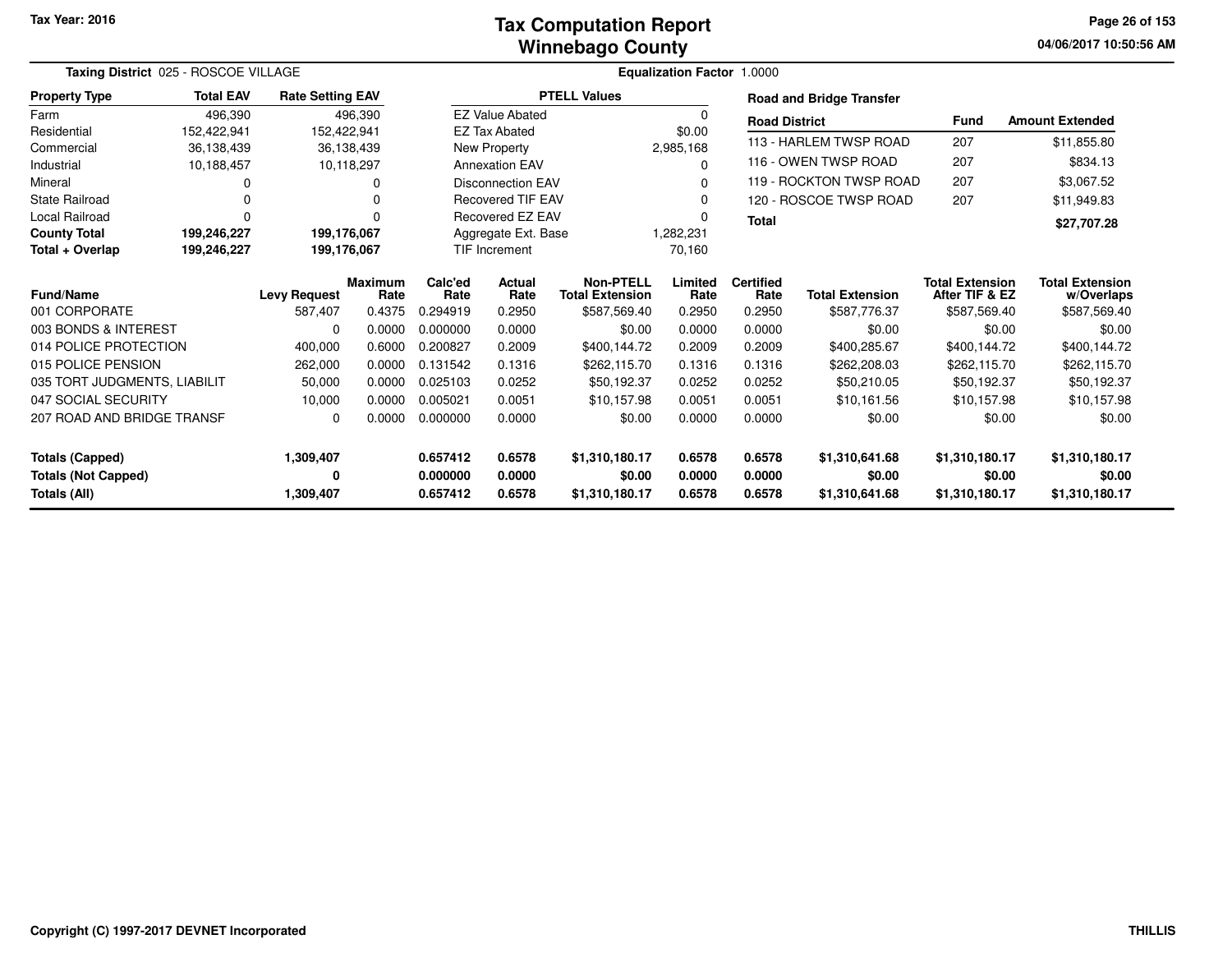**04/06/2017 10:50:56 AM Page 27 of 153**

| Taxing District 026 - SOUTH BELOIT CITY |                  |                         |                        |                 |                          |                                            | <b>Equalization Factor 1.0000</b> |                          |                                 |                                          |                                      |
|-----------------------------------------|------------------|-------------------------|------------------------|-----------------|--------------------------|--------------------------------------------|-----------------------------------|--------------------------|---------------------------------|------------------------------------------|--------------------------------------|
| <b>Property Type</b>                    | <b>Total EAV</b> | <b>Rate Setting EAV</b> |                        |                 |                          | <b>PTELL Values</b>                        |                                   |                          | <b>Road and Bridge Transfer</b> |                                          |                                      |
| Farm                                    | 193,407          |                         | 193,407                |                 | <b>EZ Value Abated</b>   |                                            | 0                                 | <b>Road District</b>     |                                 | <b>Fund</b>                              | <b>Amount Extended</b>               |
| Residential                             | 71,657,356       |                         | 71,647,865             |                 | <b>EZ Tax Abated</b>     |                                            | \$0.00                            |                          | 119 - ROCKTON TWSP ROAD         | 207                                      | \$9,239.88                           |
| Commercial                              | 21,239,447       |                         | 20,961,934             |                 | New Property             |                                            | 478,802                           |                          |                                 |                                          |                                      |
| Industrial                              | 12,492,559       |                         | 12,390,177             |                 | <b>Annexation EAV</b>    |                                            | $\Omega$                          |                          | 120 - ROSCOE TWSP ROAD          | 207                                      | \$4,667.58                           |
| Mineral                                 | $\Omega$         |                         | 0                      |                 | <b>Disconnection EAV</b> |                                            | 0                                 | <b>Total</b>             |                                 |                                          | \$13,907.46                          |
| <b>State Railroad</b>                   | 994,981          |                         | 994,981                |                 | <b>Recovered TIF EAV</b> |                                            | n                                 |                          |                                 |                                          |                                      |
| <b>Local Railroad</b>                   | $\Omega$         |                         | $\Omega$               |                 | <b>Recovered EZ EAV</b>  |                                            | $\Omega$                          |                          |                                 |                                          |                                      |
| <b>County Total</b>                     | 106,577,750      | 106,188,364             |                        |                 | Aggregate Ext. Base      |                                            | 1,227,102                         |                          |                                 |                                          |                                      |
| Total + Overlap                         | 106,577,750      | 106,188,364             |                        |                 | TIF Increment            |                                            | 389,386                           |                          |                                 |                                          |                                      |
| <b>Fund/Name</b>                        |                  | <b>Levy Request</b>     | <b>Maximum</b><br>Rate | Calc'ed<br>Rate | Actual<br>Rate           | <b>Non-PTELL</b><br><b>Total Extension</b> | Limited<br>Rate                   | <b>Certified</b><br>Rate | <b>Total Extension</b>          | <b>Total Extension</b><br>After TIF & EZ | <b>Total Extension</b><br>w/Overlaps |
| 001 CORPORATE                           |                  | 424,500                 | 0.4375                 | 0.399761        | 0.3998                   | \$424,541.08                               | 0.3995                            | 0.3995                   | \$425,778.11                    | \$424,222.51                             | \$424,222.51                         |
| 005 I. M. R. F.                         |                  | $\Omega$                | 0.0000                 | 0.000000        | 0.0000                   | \$0.00                                     | 0.0000                            | 0.0000                   | \$0.00                          | \$0.00                                   | \$0.00                               |
| 012 FIRE PROTECTION                     |                  | 139,000                 | 0.6000                 | 0.130900        | 0.1309                   | \$139,000.57                               | 0.1309                            | 0.1309                   | \$139,510.27                    | \$139,000.57                             | \$139,000.57                         |
| 013 FIREFIGHTERS PENSION                |                  | 94,500                  | 0.0000                 | 0.088993        | 0.0890                   | \$94,507.64                                | 0.0890                            | 0.0890                   | \$94,854.20                     | \$94,507.64                              | \$94,507.64                          |
| 014 POLICE PROTECTION                   |                  | 58,000                  | 0.6000                 | 0.054620        | 0.0547                   | \$58,085.04                                | 0.0547                            | 0.0547                   | \$58,298.03                     | \$58,085.04                              | \$58,085.04                          |
| 015 POLICE PENSION                      |                  | 305,500                 | 0.0000                 | 0.287696        | 0.2877                   | \$305,503.92                               | 0.2877                            | 0.2877                   | \$306,624.19                    | \$305,503.92                             | \$305,503.92                         |
| 025 GARBAGE DISPOSAL                    |                  | 0                       | 0.2000                 | 0.000000        | 0.0000                   | \$0.00                                     | 0.0000                            | 0.0000                   | \$0.00                          | \$0.00                                   | \$0.00                               |
| 027 AUDIT                               |                  | $\Omega$                | 0.0000                 | 0.000000        | 0.0000                   | \$0.00                                     | 0.0000                            | 0.0000                   | \$0.00                          | \$0.00                                   | \$0.00                               |
| 035 TORT JUDGMENTS, LIABILIT            |                  | 170,000                 | 0.0000                 | 0.160093        | 0.1601                   | \$170,007.57                               | 0.1601                            | 0.1601                   | \$170,630.98                    | \$170,007.57                             | \$170,007.57                         |
| 040 STREET & BRIDGE                     |                  | 0                       | 0.1000                 | 0.000000        | 0.0000                   | \$0.00                                     | 0.0000                            | 0.0000                   | \$0.00                          | \$0.00                                   | \$0.00                               |
| 041 STREET LIGHTING                     |                  | 0                       | 0.0500                 | 0.000000        | 0.0000                   | \$0.00                                     | 0.0000                            | 0.0000                   | \$0.00                          | \$0.00                                   | \$0.00                               |
| 042 PARK/PARK MAINTENANCE               |                  | $\Omega$                | 0.1000                 | 0.000000        | 0.0000                   | \$0.00                                     | 0.0000                            | 0.0000                   | \$0.00                          | \$0.00                                   | \$0.00                               |
| 047 SOCIAL SECURITY                     |                  | 50,000                  | 0.0000                 | 0.047086        | 0.0471                   | \$50,014.72                                | 0.0471                            | 0.0471                   | \$50,198.12                     | \$50,014.72                              | \$50,014.72                          |
| 060 UNEMPLOYMENT INSURANC               |                  | $\Omega$                | 0.0000                 | 0.000000        | 0.0000                   | \$0.00                                     | 0.0000                            | 0.0000                   | \$0.00                          | \$0.00                                   | \$0.00                               |
| 207 ROAD AND BRIDGE TRANSF              |                  | $\Omega$                | 0.0000                 | 0.000000        | 0.0000                   | \$0.00                                     | 0.0000                            | 0.0000                   | \$0.00                          | \$0.00                                   | \$0.00                               |
| <b>Totals (Capped)</b>                  |                  | 1,241,500               |                        | 1.169149        | 1.1693                   | \$1,241,660.54                             | 1.1690                            | 1.1690                   | \$1,245,893.90                  | \$1,241,341.97                           | \$1,241,341.97                       |
| <b>Totals (Not Capped)</b>              |                  | 0                       |                        | 0.000000        | 0.0000                   | \$0.00                                     | 0.0000                            | 0.0000                   | \$0.00                          | \$0.00                                   | \$0.00                               |
| <b>Totals (All)</b>                     |                  | 1,241,500               |                        | 1.169149        | 1.1693                   | \$1,241,660.54                             | 1.1690                            | 1.1690                   | \$1,245,893.90                  | \$1,241,341.97                           | \$1,241,341.97                       |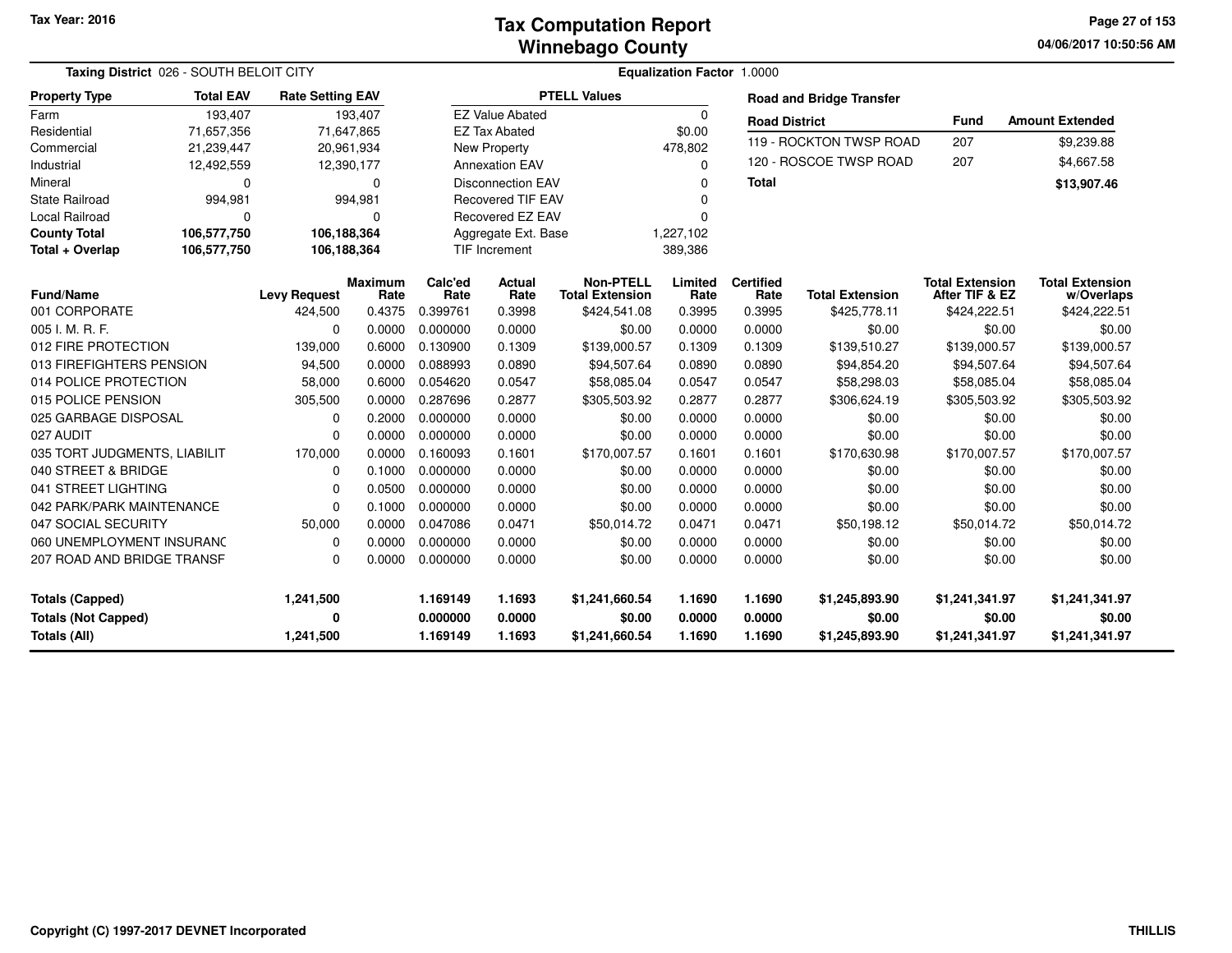### **Winnebago CountyTax Computation Report**

**04/06/2017 10:50:56 AM Page 28 of 153**

| Taxing District 027 - WINNEBAGO VILLAGE                              |                          |                                |                                  |                                  | <b>Equalization Factor 1.0000</b> |                                                            |                            |                                    |                                        |                                                          |                                                      |
|----------------------------------------------------------------------|--------------------------|--------------------------------|----------------------------------|----------------------------------|-----------------------------------|------------------------------------------------------------|----------------------------|------------------------------------|----------------------------------------|----------------------------------------------------------|------------------------------------------------------|
| <b>Property Type</b>                                                 | <b>Total EAV</b>         | <b>Rate Setting EAV</b>        |                                  |                                  |                                   | <b>PTELL Values</b>                                        |                            |                                    | <b>Road and Bridge Transfer</b>        |                                                          |                                                      |
| Farm                                                                 | 131.233                  |                                | 131,233                          |                                  | <b>EZ Value Abated</b>            |                                                            | 0                          | <b>Road District</b>               |                                        | <b>Fund</b>                                              | <b>Amount Extended</b>                               |
| Residential                                                          | 38,773,045               |                                | 38,773,045                       |                                  | <b>EZ Tax Abated</b>              |                                                            | \$0.00                     |                                    |                                        |                                                          |                                                      |
| Commercial                                                           | 4,838,293                |                                | 4,838,293                        |                                  | New Property                      |                                                            | 211,487                    |                                    | 123 - WINNEBAGO TWSP ROAD              | 207                                                      | \$11,096.03                                          |
| Industrial                                                           | 641,559                  |                                | 641,559                          |                                  | <b>Annexation EAV</b>             |                                                            | $\Omega$                   | Total                              |                                        |                                                          | \$11,096.03                                          |
| Mineral                                                              |                          |                                | O                                |                                  | <b>Disconnection EAV</b>          |                                                            | O                          |                                    |                                        |                                                          |                                                      |
| <b>State Railroad</b>                                                |                          |                                |                                  |                                  | <b>Recovered TIF EAV</b>          |                                                            |                            |                                    |                                        |                                                          |                                                      |
| <b>Local Railroad</b>                                                |                          |                                | O                                |                                  | Recovered EZ EAV                  |                                                            |                            |                                    |                                        |                                                          |                                                      |
| <b>County Total</b>                                                  | 44,384,130               |                                | 44,384,130                       |                                  | Aggregate Ext. Base               |                                                            | 413,660                    |                                    |                                        |                                                          |                                                      |
| Total + Overlap                                                      | 44,384,130<br>44,384,130 |                                |                                  |                                  | <b>TIF Increment</b>              |                                                            | 0                          |                                    |                                        |                                                          |                                                      |
| <b>Fund/Name</b><br>001 CORPORATE                                    |                          | <b>Levy Request</b><br>188,220 | <b>Maximum</b><br>Rate<br>0.4375 | Calc'ed<br>Rate<br>0.424071      | <b>Actual</b><br>Rate<br>0.4241   | <b>Non-PTELL</b><br><b>Total Extension</b><br>\$188,233.10 | Limited<br>Rate<br>0.4241  | <b>Certified</b><br>Rate<br>0.4241 | <b>Total Extension</b><br>\$188,233.10 | <b>Total Extension</b><br>After TIF & EZ<br>\$188,233.10 | <b>Total Extension</b><br>w/Overlaps<br>\$188,233.10 |
| 003 BONDS & INTEREST                                                 |                          | $\Omega$                       | 0.0000                           | 0.000000                         | 0.0000                            | \$0.00                                                     | 0.0000                     | 0.0000                             | \$0.00                                 | \$0.00                                                   | \$0.00                                               |
| 005 I. M. R. F.                                                      |                          | 220                            | 0.0000                           | 0.000496                         | 0.0005                            | \$221.92                                                   | 0.0005                     | 0.0005                             | \$221.92                               | \$221.92                                                 | \$221.92                                             |
| 014 POLICE PROTECTION                                                |                          | 224,780                        | 0.6000                           | 0.506442                         | 0.5065                            | \$224,805.62                                               | 0.5065                     | 0.5065                             | \$224,805.62                           | \$224,805.62                                             | \$224,805.62                                         |
| 027 AUDIT                                                            |                          | 220                            | 0.0000                           | 0.000496                         | 0.0005                            | \$221.92                                                   | 0.0005                     | 0.0005                             | \$221.92                               | \$221.92                                                 | \$221.92                                             |
| 035 TORT JUDGMENTS, LIABILIT                                         |                          | 220                            | 0.0000                           | 0.000496                         | 0.0005                            | \$221.92                                                   | 0.0005                     | 0.0005                             | \$221.92                               | \$221.92                                                 | \$221.92                                             |
| 073 CHLORINATION OF SEWAGE                                           |                          | $\Omega$                       | 0.0200                           | 0.000000                         | 0.0000                            | \$0.00                                                     | 0.0000                     | 0.0000                             | \$0.00                                 | \$0.00                                                   | \$0.00                                               |
| 207 ROAD AND BRIDGE TRANSF                                           |                          | $\Omega$                       | 0.0000                           | 0.000000                         | 0.0000                            | \$0.00                                                     | 0.0000                     | 0.0000                             | \$0.00                                 | \$0.00                                                   | \$0.00                                               |
| <b>Totals (Capped)</b><br><b>Totals (Not Capped)</b><br>Totals (All) |                          | 413,660<br>0<br>413,660        |                                  | 0.932001<br>0.000000<br>0.932001 | 0.9321<br>0.0000<br>0.9321        | \$413,704.48<br>\$0.00<br>\$413,704.48                     | 0.9321<br>0.0000<br>0.9321 | 0.9321<br>0.0000<br>0.9321         | \$413,704.48<br>\$0.00<br>\$413,704.48 | \$413,704.48<br>\$0.00<br>\$413,704.48                   | \$413,704.48<br>\$0.00<br>\$413,704.48               |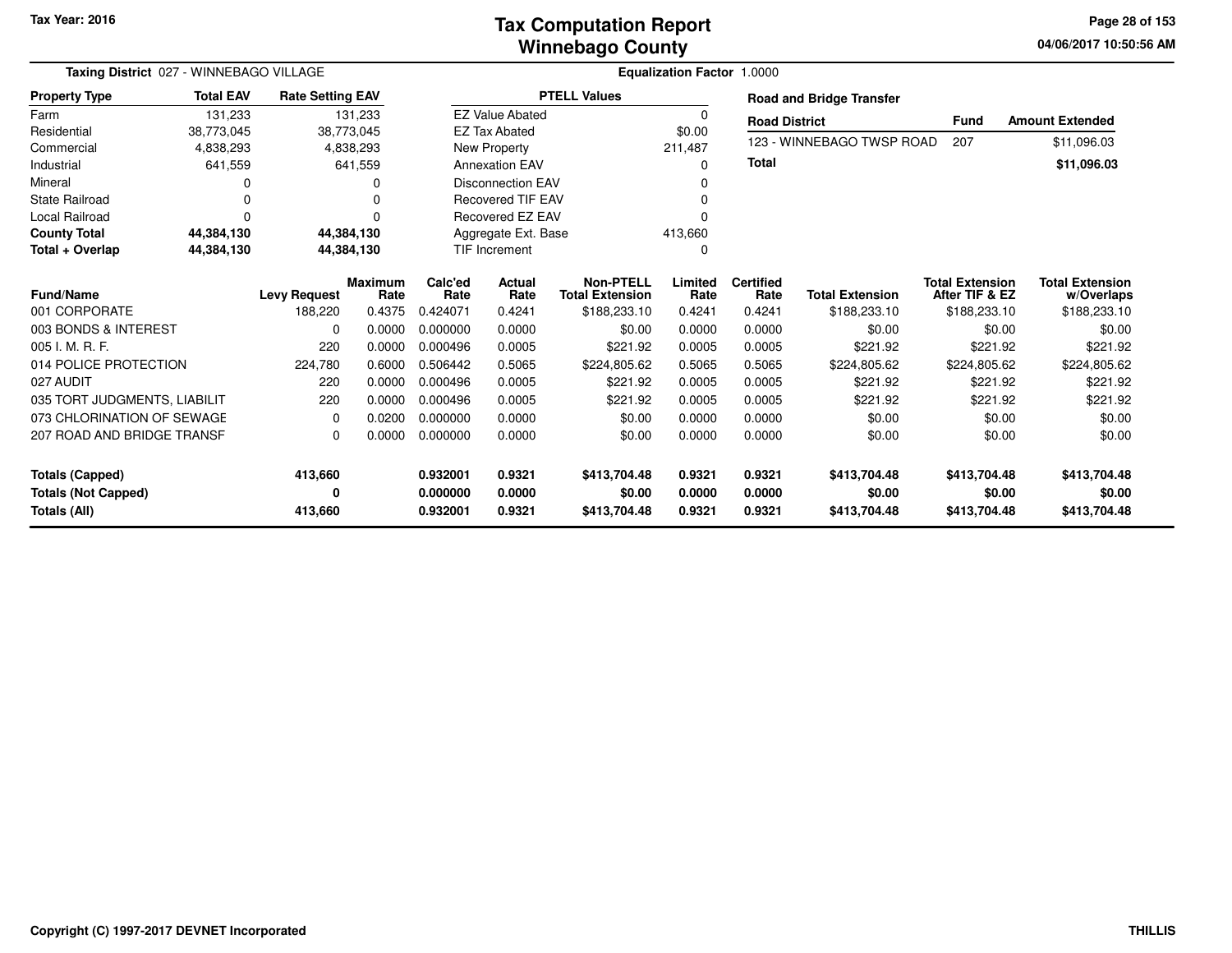**04/06/2017 10:50:56 AM Page 29 of 153**

| <b>Taxing District</b> 030 - BLACKHAWK FIRE |                  |                         |                        |                 | <b>Equalization Factor 1.0000</b> |                                     |                 |                          |                        |                                          |                                      |
|---------------------------------------------|------------------|-------------------------|------------------------|-----------------|-----------------------------------|-------------------------------------|-----------------|--------------------------|------------------------|------------------------------------------|--------------------------------------|
| <b>Property Type</b>                        | <b>Total EAV</b> | <b>Rate Setting EAV</b> |                        |                 |                                   | <b>PTELL Values</b>                 |                 |                          |                        |                                          |                                      |
| Farm                                        | 3,333,003        |                         | 3,333,003              |                 | <b>EZ Value Abated</b>            |                                     | $\Omega$        |                          |                        |                                          |                                      |
| Residential                                 | 31,905,087       | 31,905,087              |                        |                 | <b>EZ Tax Abated</b>              |                                     | \$0.00          |                          |                        |                                          |                                      |
| Commercial                                  | 1,952,041        |                         | 1,952,041              |                 | New Property                      |                                     | 219,575         |                          |                        |                                          |                                      |
| Industrial                                  | 1,056,116        |                         | 1,056,116              |                 | <b>Annexation EAV</b>             |                                     |                 |                          |                        |                                          |                                      |
| Mineral                                     | 0                |                         |                        |                 | <b>Disconnection EAV</b>          |                                     |                 |                          |                        |                                          |                                      |
| <b>State Railroad</b>                       | 304,915          |                         | 304,915                |                 | <b>Recovered TIF EAV</b>          |                                     |                 |                          |                        |                                          |                                      |
| Local Railroad                              | $\Omega$         |                         |                        |                 | Recovered EZ EAV                  |                                     |                 |                          |                        |                                          |                                      |
| <b>County Total</b>                         | 38,551,162       | 38,551,162              |                        |                 | Aggregate Ext. Base               |                                     | 193,266         |                          |                        |                                          |                                      |
| Total + Overlap                             | 38,551,162       | 38,551,162              |                        |                 | TIF Increment                     |                                     | 0               |                          |                        |                                          |                                      |
| <b>Fund/Name</b>                            |                  | <b>Levy Request</b>     | <b>Maximum</b><br>Rate | Calc'ed<br>Rate | Actual<br>Rate                    | Non-PTELL<br><b>Total Extension</b> | Limited<br>Rate | <b>Certified</b><br>Rate | <b>Total Extension</b> | <b>Total Extension</b><br>After TIF & EZ | <b>Total Extension</b><br>w/Overlaps |
| 001 CORPORATE                               |                  | 245,000                 | 0.4000                 | 0.635519        | 0.4000                            | \$154,204.65                        | 0.4000          | 0.4000                   | \$154,204.65           | \$154,204.65                             | \$154,204.65                         |
| 027 AUDIT                                   |                  | 5,000                   | 0.0050                 | 0.012970        | 0.0050                            | \$1,927.56                          | 0.0050          | 0.0050                   | \$1,927.56             | \$1,927.56                               | \$1,927.56                           |
| 035 TORT JUDGMENTS, LIABILIT                |                  | 15,000                  | 0.0000                 | 0.038909        | 0.0390                            | \$15,034.95                         | 0.0390          | 0.0390                   | \$15,034.95            | \$15,034.95                              | \$15,034.95                          |
| 049 EMERGENCY & RESCUE EQ                   |                  | 20,000                  | 0.0500                 | 0.051879        | 0.0500                            | \$19,275.58                         | 0.0500          | 0.0500                   | \$19,275.58            | \$19,275.58                              | \$19,275.58                          |
| 062 WORKERS COMPENSATION                    |                  | 7,000                   | 0.0000                 | 0.018158        | 0.0182                            | \$7,016.31                          | 0.0182          | 0.0182                   | \$7,016.31             | \$7,016.31                               | \$7,016.31                           |
| Totals (Capped)                             |                  | 292,000                 |                        | 0.757435        | 0.5122                            | \$197,459.05                        | 0.5122          | 0.5122                   | \$197,459.05           | \$197,459.05                             | \$197,459.05                         |
| <b>Totals (Not Capped)</b>                  |                  | 0                       |                        | 0.000000        | 0.0000                            | \$0.00                              | 0.0000          | 0.0000                   | \$0.00                 | \$0.00                                   | \$0.00                               |
| <b>Totals (All)</b>                         |                  | 292,000                 |                        | 0.757435        | 0.5122                            | \$197,459.05                        | 0.5122          | 0.5122                   | \$197,459.05           | \$197,459.05                             | \$197,459.05                         |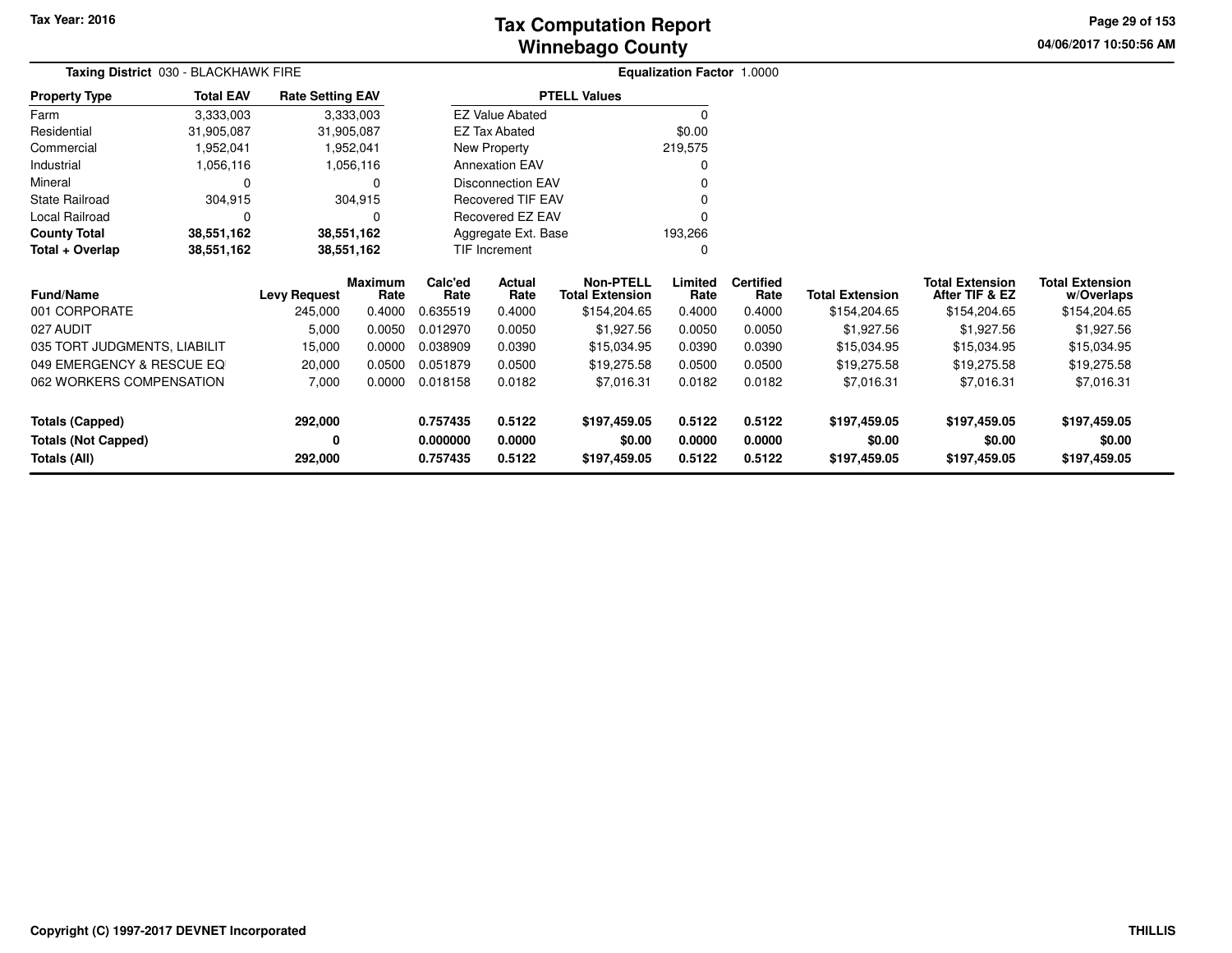### **Winnebago CountyTax Computation Report Tax**

**04/06/2017 10:50:56 AM Page 30 of 153**

| Taxing District 031 - CHERRY VALLEY FIRE<br><b>Rate Setting EAV</b> |                  |                     |                 | <b>Equalization Factor 1.0000</b> |                          |                                            |                 |                          |                                |                                          |                                      |
|---------------------------------------------------------------------|------------------|---------------------|-----------------|-----------------------------------|--------------------------|--------------------------------------------|-----------------|--------------------------|--------------------------------|------------------------------------------|--------------------------------------|
| <b>Property Type</b>                                                | <b>Total EAV</b> |                     |                 |                                   |                          | <b>PTELL Values</b>                        |                 |                          | <b>Overlapping County</b>      | <b>Overlap EAV</b>                       |                                      |
| Farm                                                                | 5,108,909        |                     | 5,077,995       |                                   | <b>EZ Value Abated</b>   |                                            | 0               | Boone County             |                                | 11,015,994                               |                                      |
| Residential                                                         | 235,215,427      | 235,215,427         |                 |                                   | <b>EZ Tax Abated</b>     |                                            | \$0.00          | <b>Total</b>             |                                | 11,015,994                               |                                      |
| Commercial                                                          | 48,730,992       | 48,730,992          |                 |                                   | New Property             |                                            | 298,428         |                          | * denotes use of estimated EAV |                                          |                                      |
| Industrial                                                          | 6,368,173        |                     | 3,870,650       |                                   | <b>Annexation EAV</b>    |                                            | 0               |                          |                                |                                          |                                      |
| Mineral                                                             | 0                |                     | $\Omega$        |                                   | <b>Disconnection EAV</b> |                                            | 1,778,983       |                          |                                |                                          |                                      |
| State Railroad                                                      | 985,287          |                     | 985,287         |                                   | <b>Recovered TIF EAV</b> |                                            |                 |                          |                                |                                          |                                      |
| Local Railroad                                                      | 0                |                     | 0               |                                   | Recovered EZ EAV         |                                            |                 |                          |                                |                                          |                                      |
| <b>County Total</b>                                                 | 296,408,788      | 293,880,351         |                 |                                   | Aggregate Ext. Base      |                                            | 2,895,982       |                          |                                |                                          |                                      |
| Total + Overlap<br>304,896,345<br>307,424,782                       |                  |                     |                 | TIF Increment                     |                          | 2,528,437                                  |                 |                          |                                |                                          |                                      |
| Fund/Name                                                           |                  | <b>Levy Request</b> | Maximum<br>Rate | Calc'ed<br>Rate                   | Actual<br>Rate           | <b>Non-PTELL</b><br><b>Total Extension</b> | Limited<br>Rate | <b>Certified</b><br>Rate | <b>Total Extension</b>         | <b>Total Extension</b><br>After TIF & EZ | <b>Total Extension</b><br>w/Overlaps |
| 001 CORPORATE                                                       |                  | 1,160,000           | 0.4000          | 0.380457                          | 0.3805                   | \$1,118,214.74                             | 0.3805          | 0.3805                   | \$1,127,835.44                 | \$1,118,214.74                           | \$1,160,130.59                       |
| 013 FIREFIGHTER'S PENSION                                           |                  | 200,672             | 0.0000          | 0.065817                          | 0.0659                   | \$193,667.15                               | 0.0642          | 0.0642                   | \$190,294.44                   | \$188,671.19                             | \$195,743.45                         |
| 013A FIRE PENSION 93-689                                            |                  | 200,222             | 0.0000          | 0.065669                          | 0.0657                   | \$193,079.39                               | 0.0657          | 0.0657                   | \$194,740.57                   | \$193,079.39                             | \$200,316.90                         |
| 027 AUDIT                                                           |                  | 13,990              | 0.0050          | 0.004588                          | 0.0046                   | \$13,518.50                                | 0.0045          | 0.0045                   | \$13,338.40                    | \$13,224.62                              | \$13,720.34                          |
| 035 TORT JUDGMENTS, LIABILIT                                        |                  | 444,400             | 0.0000          | 0.145755                          | 0.1458                   | \$428,477.55                               | 0.1224          | 0.1224                   | \$362,804.36                   | \$359,709.55                             | \$373,193.13                         |
| 064 AMBULANCE                                                       |                  | 1,160,000           | 0.4000          | 0.380457                          | 0.3805                   | \$1,118,214.74                             | 0.3804          | 0.3804                   | \$1,127,539.03                 | \$1,117,920.86                           | \$1,159,825.70                       |
| <b>Totals (Capped)</b>                                              |                  | 2,979,062           |                 | 0.977074                          | 0.9773                   | \$2,872,092.68                             | 0.9520          | 0.9520                   | \$2,821,811.67                 | \$2,797,740.96                           | \$2,902,613.21                       |
| <b>Totals (Not Capped)</b>                                          |                  | 200,222             |                 | 0.065669                          | 0.0657                   | \$193,079.39                               | 0.0657          | 0.0657                   | \$194,740.57                   | \$193,079.39                             | \$200,316.90                         |
| <b>Totals (All)</b>                                                 |                  | 3,179,284           |                 | 1.042743                          | 1.0430                   | \$3,065,172.07                             | 1.0177          | 1.0177                   | \$3,016,552.24                 | \$2,990,820.35                           | \$3,102,930.11                       |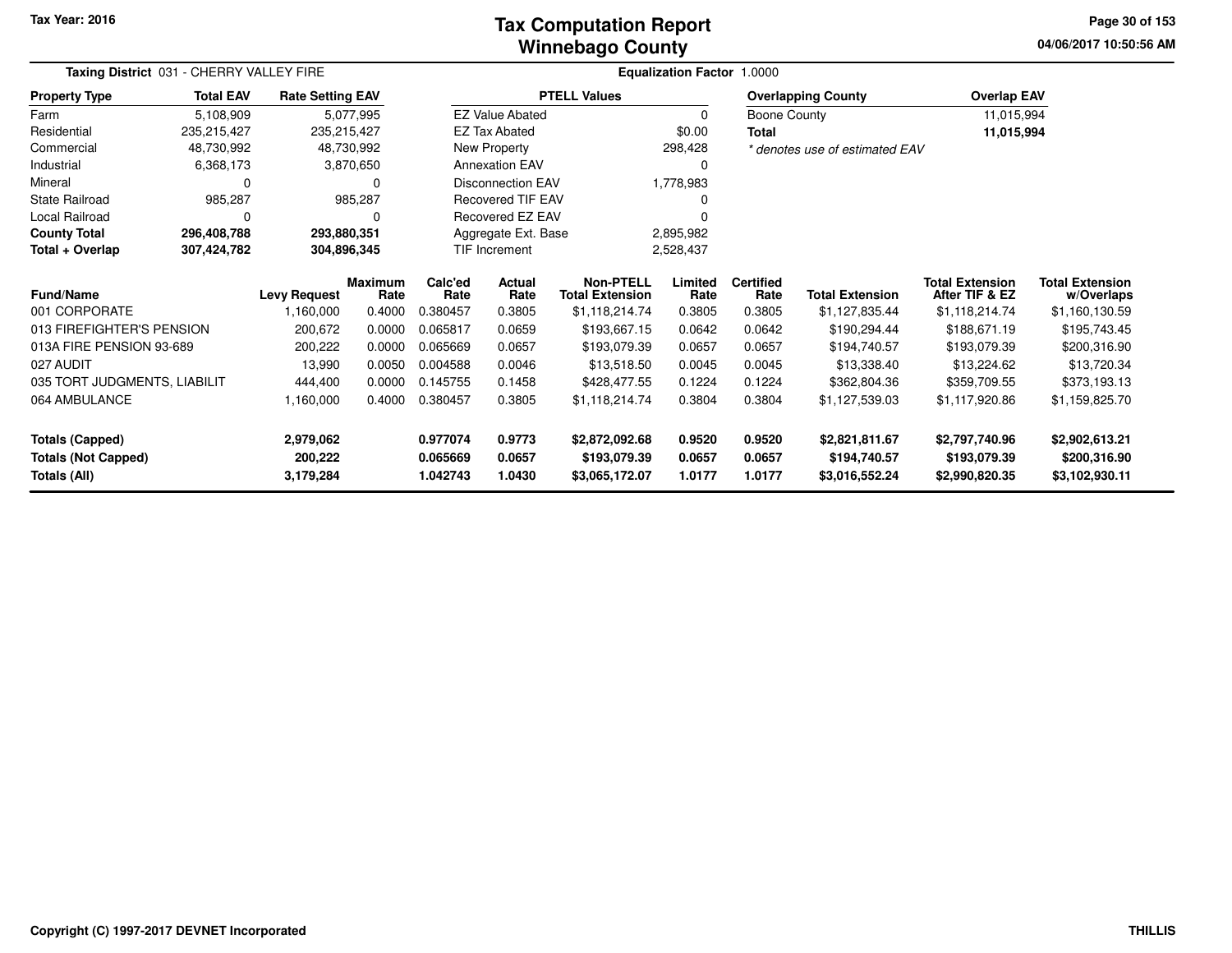# **Winnebago CountyTax Computation Report**

**04/06/2017 10:50:56 AM Page 31 of 153**

| Taxing District 033 - FIRE 1                                  |                  |                                | <b>Equalization Factor 1.0000</b> |                                  |                            |                                                            |                            |                                    |                                        |                                                          |                                                      |  |
|---------------------------------------------------------------|------------------|--------------------------------|-----------------------------------|----------------------------------|----------------------------|------------------------------------------------------------|----------------------------|------------------------------------|----------------------------------------|----------------------------------------------------------|------------------------------------------------------|--|
| <b>Property Type</b>                                          | <b>Total EAV</b> | <b>Rate Setting EAV</b>        |                                   |                                  |                            | <b>PTELL Values</b>                                        |                            |                                    |                                        |                                                          |                                                      |  |
| Farm                                                          | 23,823,891       | 23,823,891                     |                                   |                                  | <b>EZ Value Abated</b>     |                                                            |                            |                                    |                                        |                                                          |                                                      |  |
| Residential                                                   | 68,272,951       | 68,230,520                     |                                   |                                  | <b>EZ Tax Abated</b>       |                                                            | \$0.00                     |                                    |                                        |                                                          |                                                      |  |
| Commercial                                                    | 4,874,073        |                                | 4,720,660                         |                                  | <b>New Property</b>        |                                                            | 88,412                     |                                    |                                        |                                                          |                                                      |  |
| Industrial                                                    | 292,573          |                                | 254,871                           |                                  | <b>Annexation EAV</b>      |                                                            | $\Omega$                   |                                    |                                        |                                                          |                                                      |  |
| Mineral                                                       | 0                |                                | 0                                 |                                  | <b>Disconnection EAV</b>   |                                                            | 25,277                     |                                    |                                        |                                                          |                                                      |  |
| <b>State Railroad</b>                                         | 0                |                                |                                   | <b>Recovered TIF EAV</b>         |                            |                                                            |                            |                                    |                                        |                                                          |                                                      |  |
| Local Railroad                                                | 0                |                                |                                   |                                  | <b>Recovered EZ EAV</b>    |                                                            |                            |                                    |                                        |                                                          |                                                      |  |
| <b>County Total</b>                                           | 97,263,488       |                                | 97,029,942                        |                                  | Aggregate Ext. Base        |                                                            | 755,276                    |                                    |                                        |                                                          |                                                      |  |
| Total + Overlap                                               | 97,263,488       |                                | 97,029,942                        |                                  | <b>TIF Increment</b>       |                                                            | 233,546                    |                                    |                                        |                                                          |                                                      |  |
| Fund/Name<br>001 CORPORATE                                    |                  | <b>Levy Request</b><br>402,660 | <b>Maximum</b><br>Rate<br>0.4000  | Calc'ed<br>Rate<br>0.414985      | Actual<br>Rate<br>0.4000   | <b>Non-PTELL</b><br><b>Total Extension</b><br>\$388,119.77 | Limited<br>Rate<br>0.3844  | <b>Certified</b><br>Rate<br>0.3844 | <b>Total Extension</b><br>\$373,880.85 | <b>Total Extension</b><br>After TIF & EZ<br>\$372,983.10 | <b>Total Extension</b><br>w/Overlaps<br>\$372,983.10 |  |
| 064 AMBULANCE                                                 |                  | 390,379                        | 0.4000                            | 0.402328                         | 0.4000                     | \$388,119.77                                               | 0.4000                     | 0.4000                             | \$389,053.95                           | \$388,119.77                                             | \$388,119.77                                         |  |
| Totals (Capped)<br><b>Totals (Not Capped)</b><br>Totals (All) |                  | 793,039<br>0<br>793,039        |                                   | 0.817313<br>0.000000<br>0.817313 | 0.8000<br>0.0000<br>0.8000 | \$776,239.54<br>\$0.00<br>\$776,239.54                     | 0.7844<br>0.0000<br>0.7844 | 0.7844<br>0.0000<br>0.7844         | \$762,934.80<br>\$0.00<br>\$762,934.80 | \$761,102.87<br>\$0.00<br>\$761,102.87                   | \$761,102.87<br>\$0.00<br>\$761,102.87               |  |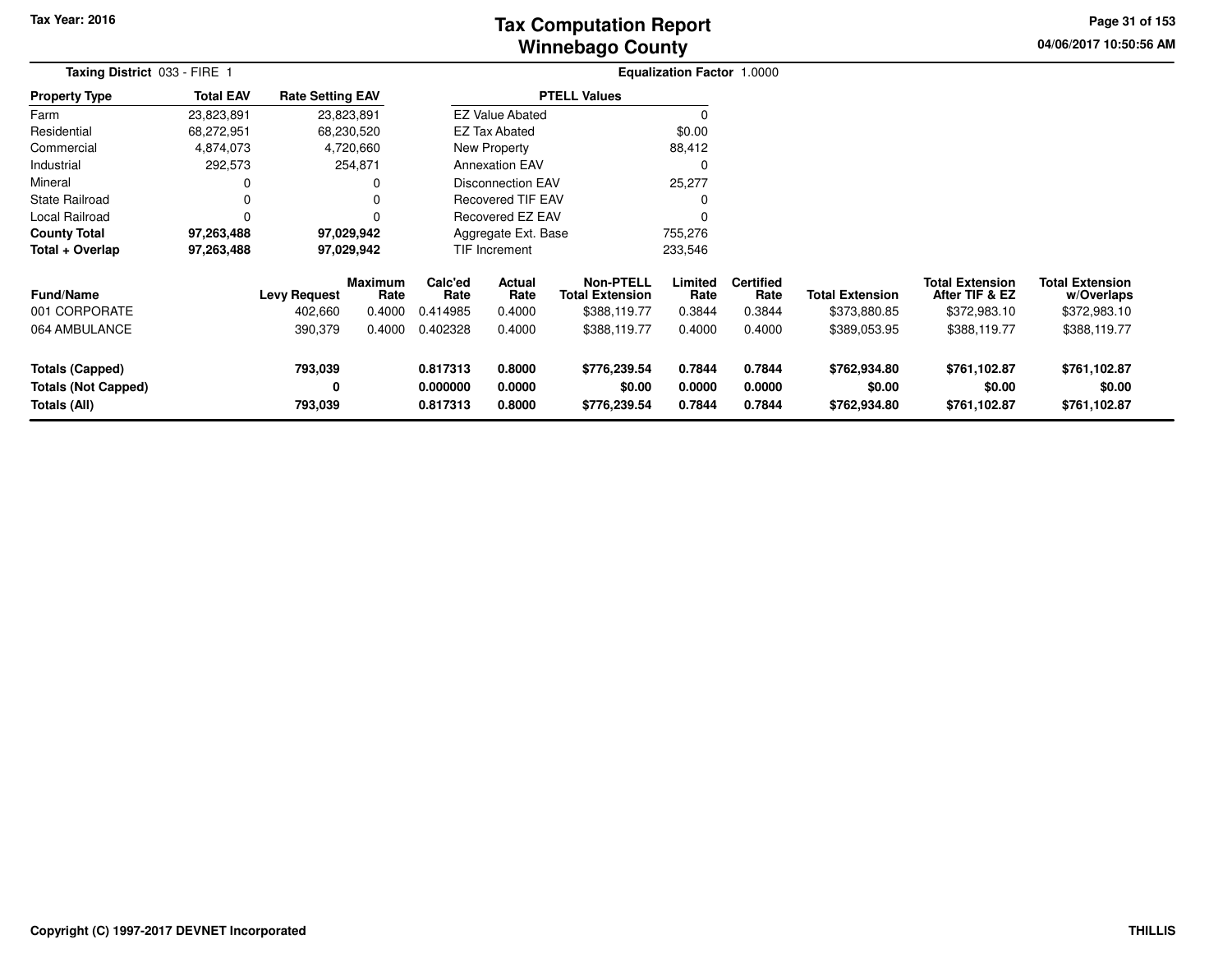| Taxing District 034 - GERMAN VALLEY FIRE   |                  |                         |                        | <b>Equalization Factor 1.0000</b> |                          |                                            |                  |                          |                                |                                          |                                      |  |
|--------------------------------------------|------------------|-------------------------|------------------------|-----------------------------------|--------------------------|--------------------------------------------|------------------|--------------------------|--------------------------------|------------------------------------------|--------------------------------------|--|
| <b>Property Type</b>                       | <b>Total EAV</b> | <b>Rate Setting EAV</b> |                        |                                   |                          | <b>PTELL Values</b>                        |                  |                          | <b>Overlapping County</b>      | <b>Overlap EAV</b>                       |                                      |  |
| Farm                                       | 1,271,258        |                         | 1,271,258              |                                   | <b>EZ Value Abated</b>   |                                            | 0                | Ogle County              |                                | 6,212,663                                |                                      |  |
| Residential                                | 161,258          |                         | 161,258                |                                   | <b>EZ Tax Abated</b>     |                                            | \$0.00           |                          | <b>Stephenson County</b>       | *23,526,289                              |                                      |  |
| Commercial                                 | 0                |                         | 0                      |                                   | New Property             |                                            | 0                | Total                    |                                | 29,738,952                               |                                      |  |
| Industrial                                 | 0                |                         | 0                      |                                   | <b>Annexation EAV</b>    |                                            |                  |                          | * denotes use of estimated EAV |                                          |                                      |  |
| Mineral                                    | 0                |                         | 0                      |                                   | <b>Disconnection EAV</b> |                                            |                  |                          |                                |                                          |                                      |  |
| <b>State Railroad</b>                      | 0                |                         | 0                      |                                   | <b>Recovered TIF EAV</b> |                                            |                  |                          |                                |                                          |                                      |  |
| Local Railroad                             | $\Omega$         |                         |                        |                                   | Recovered EZ EAV         |                                            |                  |                          |                                |                                          |                                      |  |
| <b>County Total</b>                        | 1,432,516        |                         | 1,432,516              |                                   | Aggregate Ext. Base      |                                            |                  |                          |                                |                                          |                                      |  |
| Total + Overlap                            | 31,171,468       | 31,171,468              |                        |                                   | TIF Increment            |                                            |                  |                          |                                |                                          |                                      |  |
| <b>Fund/Name</b>                           |                  | <b>Levy Request</b>     | <b>Maximum</b><br>Rate | Calc'ed<br>Rate                   | Actual<br>Rate           | <b>Non-PTELL</b><br><b>Total Extension</b> | Limited<br>Rate  | <b>Certified</b><br>Rate | <b>Total Extension</b>         | <b>Total Extension</b><br>After TIF & EZ | <b>Total Extension</b><br>w/Overlaps |  |
| 001 CORPORATE                              |                  | 125,447                 | 0.4000                 | 0.402442                          | 0.4000                   | \$5,730.06                                 | 0.4000           | 0.4000                   | \$5,730.06                     | \$5,730.06                               | \$124,685.87                         |  |
| 035 TORT JUDGMENTS, LIABILIT               |                  | 19,275                  | 0.0000                 | 0.061835                          | 0.0619                   | \$886.73                                   | 0.0619           | 0.0619                   | \$886.73                       | \$886.73                                 | \$19,295.14                          |  |
| 062 WORKERS COMPENSATION                   |                  | 7,640                   | 0.0000                 | 0.024510                          | 0.0246                   | \$352.40                                   | 0.0246           | 0.0246                   | \$352.40                       | \$352.40                                 | \$7,668.18                           |  |
| 064 AMBULANCE                              |                  | 94,086                  | 0.3000                 | 0.301834                          | 0.3000                   | \$4,297.55                                 | 0.3000           | 0.3000                   | \$4,297.55                     | \$4,297.55                               | \$93,514.40                          |  |
| <b>Totals (Capped)</b>                     |                  | 0                       |                        | 0.000000                          | 0.0000                   | \$0.00                                     | 0.0000           | 0.0000                   | \$0.00                         | \$0.00                                   | \$0.00                               |  |
| <b>Totals (Not Capped)</b><br>Totals (All) |                  | 246,448<br>246,448      |                        | 0.790621<br>0.790621              | 0.7865<br>0.7865         | \$11,266.74<br>\$11,266.74                 | 0.7865<br>0.7865 | 0.7865<br>0.7865         | \$11,266.74<br>\$11,266.74     | \$11,266.74<br>\$11,266.74               | \$245,163.59<br>\$245,163.59         |  |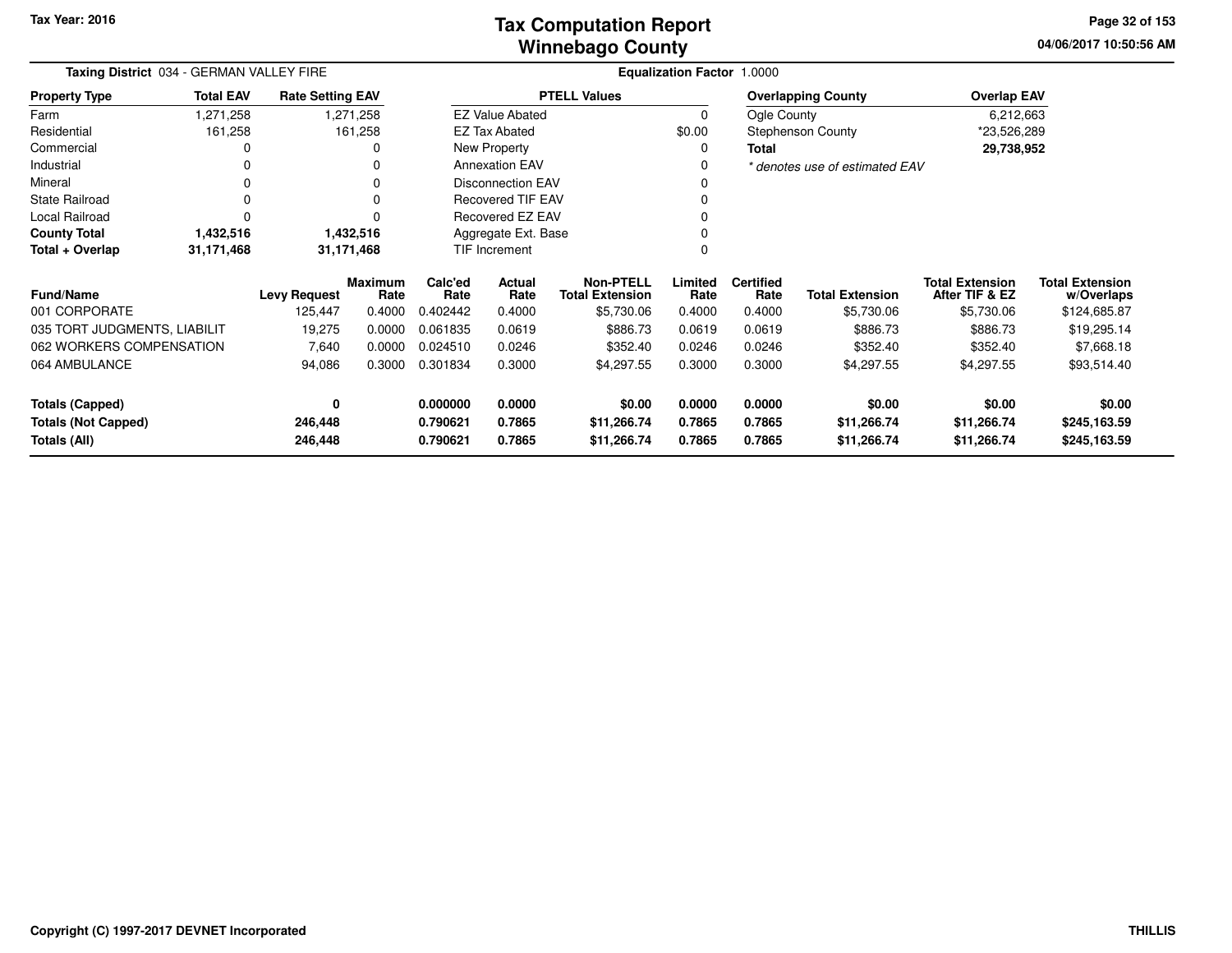# **Winnebago CountyTax Computation Report**

**04/06/2017 10:50:56 AM Page 33 of 153**

|                                                               | Taxing District 035 - HARLEM-ROSCOE FIRE<br>Equalization Factor 1.0000 |                                  |                                  |                                  |                            |                                                              |                            |                                    |                                            |                                                            |                                                        |  |
|---------------------------------------------------------------|------------------------------------------------------------------------|----------------------------------|----------------------------------|----------------------------------|----------------------------|--------------------------------------------------------------|----------------------------|------------------------------------|--------------------------------------------|------------------------------------------------------------|--------------------------------------------------------|--|
| <b>Property Type</b>                                          | <b>Total EAV</b>                                                       | <b>Rate Setting EAV</b>          |                                  |                                  |                            | <b>PTELL Values</b>                                          |                            |                                    |                                            |                                                            |                                                        |  |
| Farm                                                          | 7,168,876                                                              |                                  | 7,161,098                        |                                  | <b>EZ Value Abated</b>     |                                                              | $\Omega$                   |                                    |                                            |                                                            |                                                        |  |
| Residential                                                   | 510,369,435                                                            | 510,334,643                      |                                  |                                  | EZ Tax Abated              |                                                              | \$0.00                     |                                    |                                            |                                                            |                                                        |  |
| Commercial                                                    | 94,067,401                                                             |                                  | 85,148,558                       |                                  | New Property               |                                                              | 4,474,255                  |                                    |                                            |                                                            |                                                        |  |
| Industrial                                                    | 48,993,259                                                             |                                  | 42,750,410                       |                                  | <b>Annexation EAV</b>      |                                                              | 0                          |                                    |                                            |                                                            |                                                        |  |
| Mineral                                                       | 0                                                                      |                                  | 0                                |                                  | <b>Disconnection EAV</b>   |                                                              |                            |                                    |                                            |                                                            |                                                        |  |
| <b>State Railroad</b>                                         | 344,889                                                                |                                  | 344,889                          |                                  | <b>Recovered TIF EAV</b>   |                                                              | 0                          |                                    |                                            |                                                            |                                                        |  |
| Local Railroad                                                | 0                                                                      |                                  | 0                                |                                  | Recovered EZ EAV           |                                                              |                            |                                    |                                            |                                                            |                                                        |  |
| <b>County Total</b>                                           | 660,943,860                                                            | 645,739,598                      |                                  |                                  | Aggregate Ext. Base        |                                                              | 4,826,021                  |                                    |                                            |                                                            |                                                        |  |
| Total + Overlap                                               | 660,943,860                                                            | 645,739,598                      |                                  |                                  | TIF Increment              |                                                              | 15,204,262                 |                                    |                                            |                                                            |                                                        |  |
| <b>Fund/Name</b><br>001 CORPORATE                             |                                                                        | <b>Levy Request</b><br>2,617,398 | <b>Maximum</b><br>Rate<br>0.4000 | Calc'ed<br>Rate<br>0.405333      | Actual<br>Rate<br>0.4000   | <b>Non-PTELL</b><br><b>Total Extension</b><br>\$2,582,958.39 | Limited<br>Rate<br>0.3886  | <b>Certified</b><br>Rate<br>0.3886 | <b>Total Extension</b><br>\$2,568,427.84   | <b>Total Extension</b><br>After TIF & EZ<br>\$2,509,344.08 | <b>Total Extension</b><br>w/Overlaps<br>\$2,509,344.08 |  |
| 035 TORT JUDGMENTS, LIABILIT                                  |                                                                        | 68,636                           | 0.0000                           | 0.010629                         | 0.0107                     | \$69,094.14                                                  | 0.0104                     | 0.0104                             | \$68,738.16                                | \$67,156.92                                                | \$67,156.92                                            |  |
| 064 AMBULANCE                                                 |                                                                        | 2,384,432                        | 0.4000                           | 0.369256                         | 0.3693                     | \$2,384,716.34                                               | 0.3589                     | 0.3589                             | \$2,372,127.51                             | \$2,317,559.42                                             | \$2,317,559.42                                         |  |
| Totals (Capped)<br><b>Totals (Not Capped)</b><br>Totals (All) |                                                                        | 5,070,466<br>0<br>5,070,466      |                                  | 0.785218<br>0.000000<br>0.785218 | 0.7800<br>0.0000<br>0.7800 | \$5,036,768.87<br>\$0.00<br>\$5,036,768.87                   | 0.7579<br>0.0000<br>0.7579 | 0.7579<br>0.0000<br>0.7579         | \$5,009,293.51<br>\$0.00<br>\$5,009,293.51 | \$4,894,060.42<br>\$0.00<br>\$4,894,060.42                 | \$4,894,060.42<br>\$0.00<br>\$4,894,060.42             |  |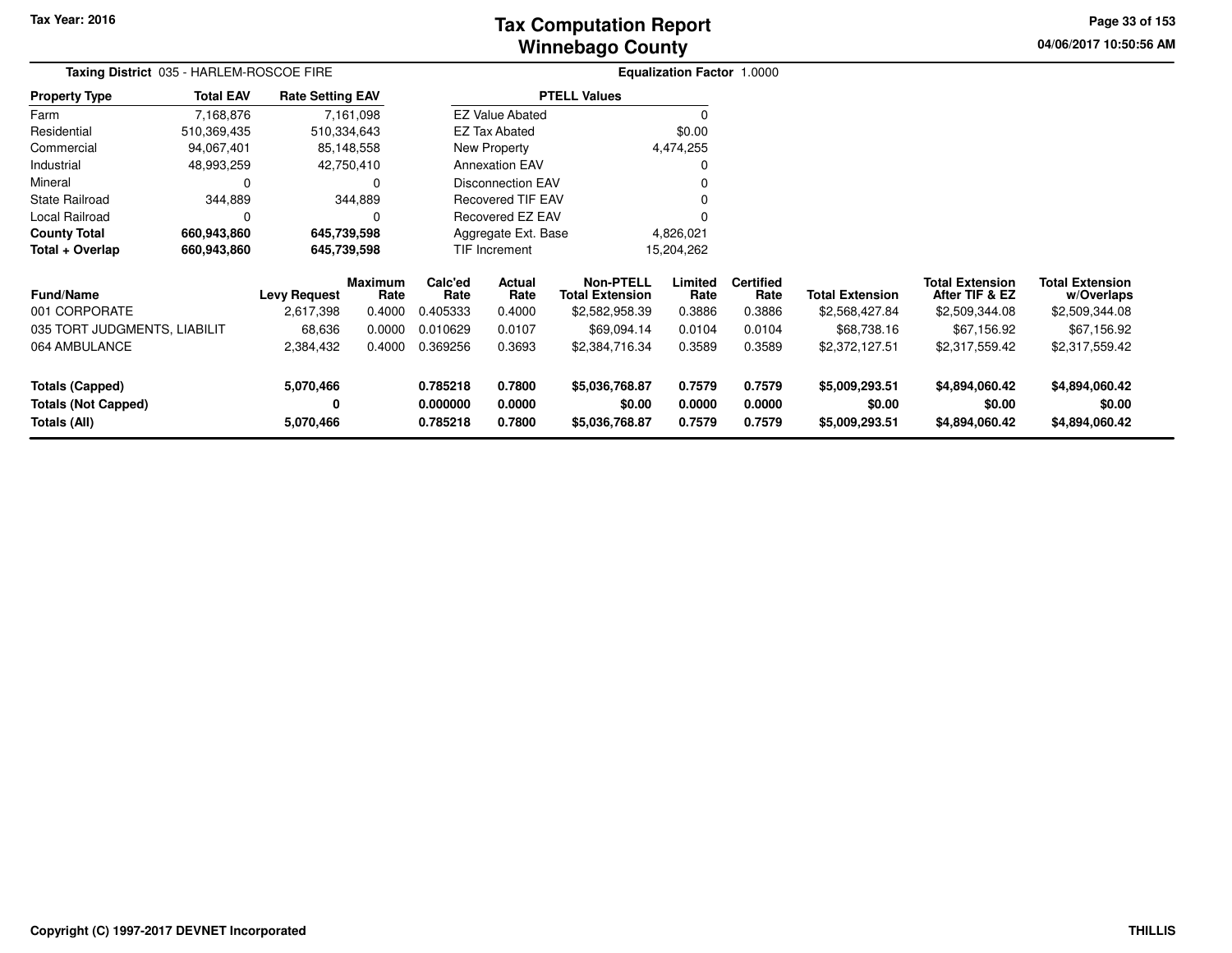### **Winnebago CountyTax Computation Report Tax**

**04/06/2017 10:50:56 AM Page 34 of 153**

| Taxing District 036 - NEW MILFORD FIRE<br><b>Total EAV</b><br><b>Rate Setting EAV</b> |            |                     |                 |                 |                          |                                            | <b>Equalization Factor 1.0000</b> |                          |                                |                                          |                                      |
|---------------------------------------------------------------------------------------|------------|---------------------|-----------------|-----------------|--------------------------|--------------------------------------------|-----------------------------------|--------------------------|--------------------------------|------------------------------------------|--------------------------------------|
| <b>Property Type</b>                                                                  |            |                     |                 |                 |                          | <b>PTELL Values</b>                        |                                   |                          | <b>Overlapping County</b>      | <b>Overlap EAV</b>                       |                                      |
| Farm                                                                                  | 1,785,028  |                     | 1,735,662       |                 | <b>EZ Value Abated</b>   |                                            | $\mathbf 0$                       | Ogle County              |                                | 7,544,941                                |                                      |
| Residential                                                                           | 25,830,368 |                     | 25,824,434      |                 | <b>EZ Tax Abated</b>     |                                            | \$0.00                            | Total                    |                                | 7,544,941                                |                                      |
| Commercial                                                                            | 1,892,472  |                     | 1,886,449       |                 | New Property             |                                            | 19,990                            |                          | * denotes use of estimated EAV |                                          |                                      |
| Industrial                                                                            | 1,877,868  |                     | 1,877,868       |                 | <b>Annexation EAV</b>    |                                            | 1,223                             |                          |                                |                                          |                                      |
| Mineral                                                                               | 0          |                     | 0               |                 | <b>Disconnection EAV</b> |                                            | 151,607                           |                          |                                |                                          |                                      |
| <b>State Railroad</b>                                                                 | 43,474     |                     | 43,474          |                 | <b>Recovered TIF EAV</b> |                                            | O                                 |                          |                                |                                          |                                      |
| Local Railroad                                                                        | 0          |                     | $\Omega$        |                 | Recovered EZ EAV         |                                            |                                   |                          |                                |                                          |                                      |
| <b>County Total</b>                                                                   | 31,429,210 |                     | 31,367,887      |                 | Aggregate Ext. Base      |                                            | n                                 |                          |                                |                                          |                                      |
| Total + Overlap                                                                       | 38,974,151 |                     | 38,912,828      |                 | TIF Increment            |                                            | 61,323                            |                          |                                |                                          |                                      |
| Fund/Name                                                                             |            | <b>Levy Request</b> | Maximum<br>Rate | Calc'ed<br>Rate | Actual<br>Rate           | <b>Non-PTELL</b><br><b>Total Extension</b> | Limited<br>Rate                   | <b>Certified</b><br>Rate | <b>Total Extension</b>         | <b>Total Extension</b><br>After TIF & EZ | <b>Total Extension</b><br>w/Overlaps |
| 001 CORPORATE                                                                         |            | 122,062             | 0.3000          | 0.313681        | 0.3000                   | \$94,103.66                                | 0.3000                            | 0.3000                   | \$94,287.63                    | \$94,103.66                              | \$116,738.48                         |
| 003 BONDS & INTEREST                                                                  |            | 0                   | 0.0000          | 0.000000        | 0.0000                   | \$0.00                                     | 0.0000                            | 0.0000                   | \$0.00                         | \$0.00                                   | \$0.00                               |
| 013 FIREFIGHTER'S PENSION                                                             |            | 0                   | 0.0000          | 0.000000        | 0.0000                   | \$0.00                                     | 0.0000                            | 0.0000                   | \$0.00                         | \$0.00                                   | \$0.00                               |
| 027 AUDIT                                                                             |            | 2,034               | 0.0050          | 0.005227        | 0.0050                   | \$1,568.39                                 | 0.0050                            | 0.0050                   | \$1,571.46                     | \$1,568.39                               | \$1,945.64                           |
| 035 TORT JUDGMENTS, LIABILIT                                                          |            | 36,781              | 0.0000          | 0.094522        | 0.0946                   | \$29,674.02                                | 0.0946                            | 0.0946                   | \$29,732.03                    | \$29,674.02                              | \$36,811.54                          |
| 064 AMBULANCE                                                                         |            | 162,748             | 0.4000          | 0.418237        | 0.4000                   | \$125,471.55                               | 0.4000                            | 0.4000                   | \$125,716.84                   | \$125,471.55                             | \$155,651.31                         |
| Totals (Capped)                                                                       |            | 0                   |                 | 0.000000        | 0.0000                   | \$0.00                                     | 0.0000                            | 0.0000                   | \$0.00                         | \$0.00                                   | \$0.00                               |
| <b>Totals (Not Capped)</b>                                                            |            | 323,625             |                 | 0.831667        | 0.7996                   | \$250,817.62                               | 0.7996                            | 0.7996                   | \$251,307.96                   | \$250,817.62                             | \$311,146.97                         |
| Totals (All)                                                                          |            | 323,625             |                 | 0.831667        | 0.7996                   | \$250,817.62                               | 0.7996                            | 0.7996                   | \$251,307.96                   | \$250,817.62                             | \$311,146.97                         |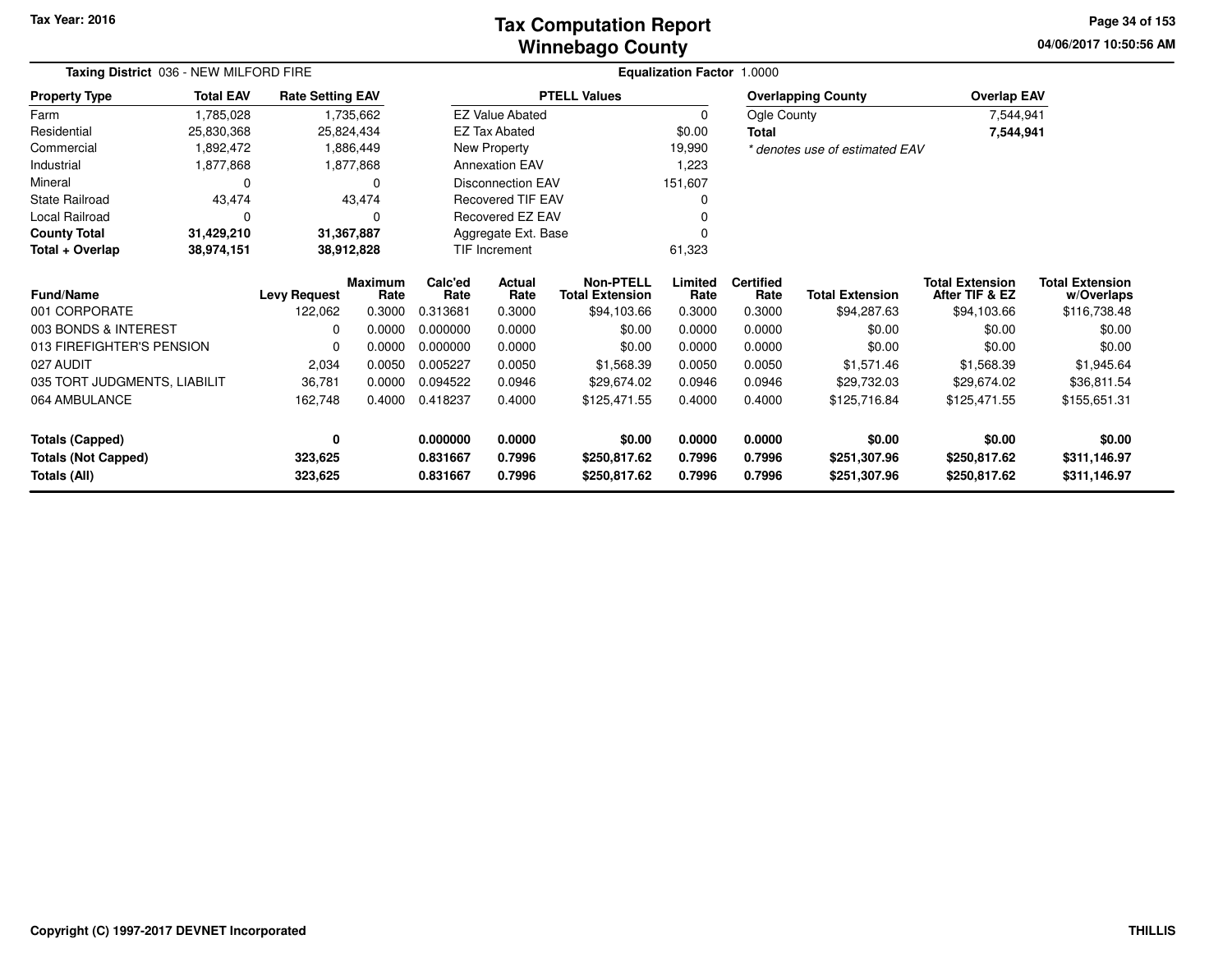# **Winnebago CountyTax Computation Report Tax**

**04/06/2017 10:50:56 AM Page 35 of 153**

| Taxing District 037 - NORTH PARK FIRE         |                  |                         |                        |                      |                          |                                            | <b>Equalization Factor 1.0000</b> |                          |                        |                                          |                                      |  |
|-----------------------------------------------|------------------|-------------------------|------------------------|----------------------|--------------------------|--------------------------------------------|-----------------------------------|--------------------------|------------------------|------------------------------------------|--------------------------------------|--|
| <b>Property Type</b>                          | <b>Total EAV</b> | <b>Rate Setting EAV</b> |                        |                      |                          | <b>PTELL Values</b>                        |                                   |                          |                        |                                          |                                      |  |
| Farm                                          | 702,709          |                         | 702,709                |                      | <b>EZ Value Abated</b>   |                                            |                                   |                          |                        |                                          |                                      |  |
| Residential                                   | 147,902,269      | 147,730,150             |                        |                      | <b>EZ Tax Abated</b>     |                                            | \$0.00                            |                          |                        |                                          |                                      |  |
| Commercial                                    | 11,051,310       |                         | 8,611,877              |                      | New Property             |                                            | 192,668                           |                          |                        |                                          |                                      |  |
| Industrial                                    | 3,441,193        |                         | 3,441,193              |                      | <b>Annexation EAV</b>    |                                            | 0                                 |                          |                        |                                          |                                      |  |
| Mineral                                       |                  |                         | 0                      |                      | <b>Disconnection EAV</b> |                                            | 193,928                           |                          |                        |                                          |                                      |  |
| <b>State Railroad</b>                         | 431,574          |                         | 431,574                |                      | <b>Recovered TIF EAV</b> |                                            |                                   |                          |                        |                                          |                                      |  |
| Local Railroad                                | 0                |                         | O                      |                      | Recovered EZ EAV         |                                            |                                   |                          |                        |                                          |                                      |  |
| <b>County Total</b>                           | 163,529,055      | 160,917,503             |                        |                      | Aggregate Ext. Base      |                                            | 746,726                           |                          |                        |                                          |                                      |  |
| Total + Overlap                               | 163,529,055      | 160,917,503             |                        |                      | TIF Increment            |                                            | 2,611,552                         |                          |                        |                                          |                                      |  |
| <b>Fund/Name</b>                              |                  | <b>Levy Request</b>     | <b>Maximum</b><br>Rate | Calc'ed<br>Rate      | Actual<br>Rate           | <b>Non-PTELL</b><br><b>Total Extension</b> | Limited<br>Rate                   | <b>Certified</b><br>Rate | <b>Total Extension</b> | <b>Total Extension</b><br>After TIF & EZ | <b>Total Extension</b><br>w/Overlaps |  |
| 001 CORPORATE                                 |                  | 668,658                 | 0.4000                 | 0.415528             | 0.4000                   | \$643,670.01                               | 0.4000                            | 0.4000                   | \$654,116.22           | \$643,670.01                             | \$643,670.01                         |  |
| 027 AUDIT                                     |                  | 8,358                   | 0.0050                 | 0.005194             | 0.0050                   | \$8,045.88                                 | 0.0050                            | 0.0050                   | \$8,176.45             | \$8,045.88                               | \$8,045.88                           |  |
| 035 TORT JUDGMENTS, LIABILIT                  |                  | 78,902                  | 0.0000                 | 0.049033             | 0.0491                   | \$79,010.49                                | 0.0491                            | 0.0491                   | \$80,292.77            | \$79,010.49                              | \$79,010.49                          |  |
| Totals (Capped)<br><b>Totals (Not Capped)</b> |                  | 755,918<br>0            |                        | 0.469755<br>0.000000 | 0.4541<br>0.0000         | \$730,726.38<br>\$0.00                     | 0.4541<br>0.0000                  | 0.4541<br>0.0000         | \$742,585.44<br>\$0.00 | \$730,726.38<br>\$0.00                   | \$730,726.38<br>\$0.00               |  |
| Totals (All)                                  |                  | 755,918                 |                        | 0.469755             | 0.4541                   | \$730,726.38                               | 0.4541                            | 0.4541                   | \$742,585.44           | \$730,726.38                             | \$730,726.38                         |  |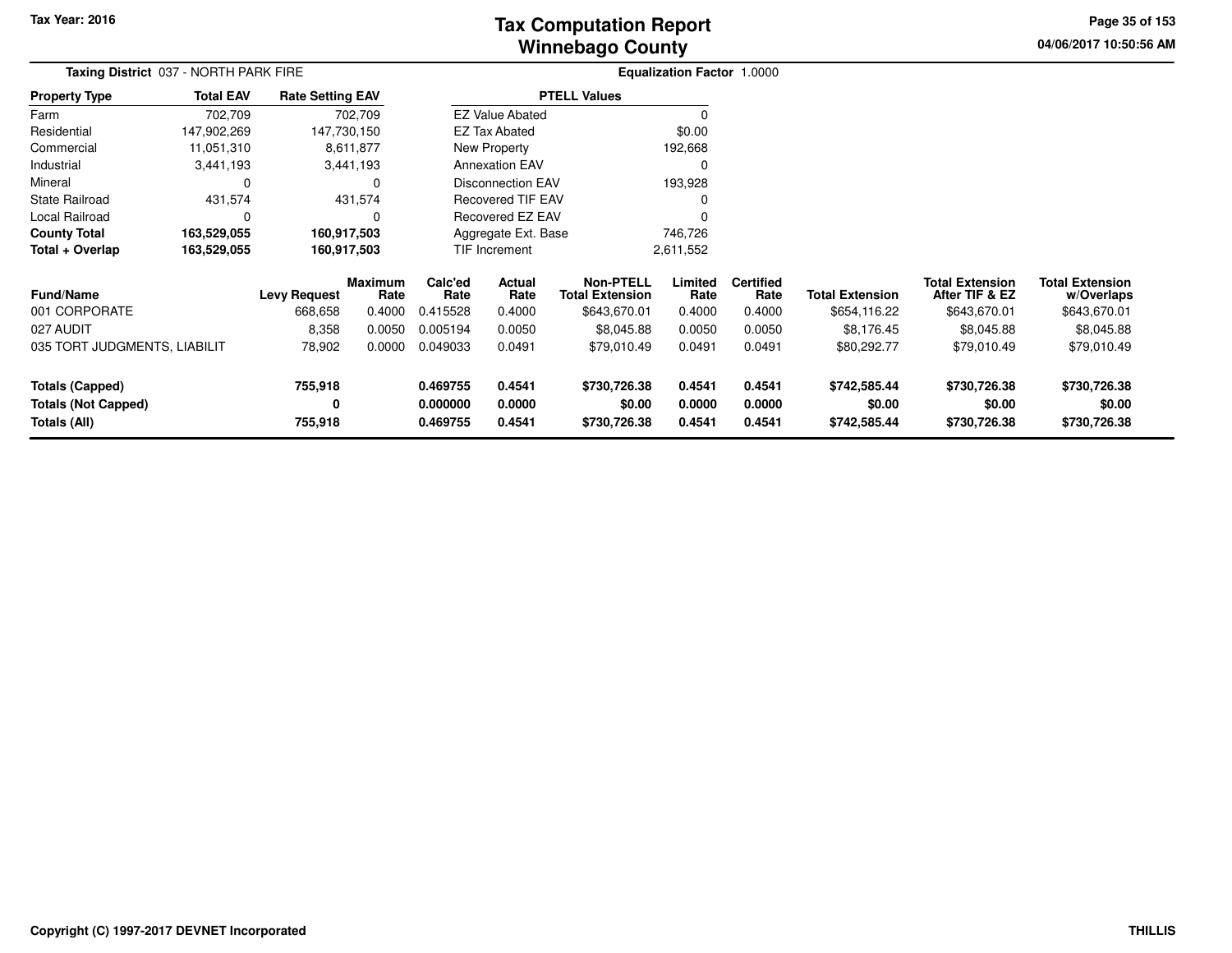**04/06/2017 10:50:56 AM Page 36 of 153**

| Taxing District 038 - NORTHWEST FIRE |                                |                         |                        |                 |                          |                                            | Equalization Factor 1.0000 |                          |                        |                                          |                                      |
|--------------------------------------|--------------------------------|-------------------------|------------------------|-----------------|--------------------------|--------------------------------------------|----------------------------|--------------------------|------------------------|------------------------------------------|--------------------------------------|
| <b>Property Type</b>                 | <b>Total EAV</b>               | <b>Rate Setting EAV</b> |                        |                 |                          | <b>PTELL Values</b>                        |                            |                          |                        |                                          |                                      |
| Farm                                 | 3,923,756                      |                         | 3,923,756              |                 | <b>EZ Value Abated</b>   |                                            | 0                          |                          |                        |                                          |                                      |
| Residential                          | 49,000,443                     | 49,000,443              |                        |                 | EZ Tax Abated            |                                            | \$0.00                     |                          |                        |                                          |                                      |
| Commercial                           | 1,074,251                      |                         | 1,074,251              |                 | New Property             |                                            | 304,896                    |                          |                        |                                          |                                      |
| Industrial                           | 543,466                        |                         | 543,466                |                 | <b>Annexation EAV</b>    |                                            |                            |                          |                        |                                          |                                      |
| Mineral                              |                                |                         | 0                      |                 | <b>Disconnection EAV</b> |                                            |                            |                          |                        |                                          |                                      |
| <b>State Railroad</b>                | 279,809<br>279,809<br>$\Omega$ |                         |                        |                 | <b>Recovered TIF EAV</b> |                                            |                            |                          |                        |                                          |                                      |
| Local Railroad                       |                                |                         |                        |                 | Recovered EZ EAV         |                                            |                            |                          |                        |                                          |                                      |
| <b>County Total</b>                  | 54,821,725                     | 54,821,725              |                        |                 | Aggregate Ext. Base      |                                            | 246,966                    |                          |                        |                                          |                                      |
| Total + Overlap                      | 54,821,725                     | 54,821,725              |                        |                 | TIF Increment            |                                            | 0                          |                          |                        |                                          |                                      |
| <b>Fund/Name</b>                     |                                | <b>Levy Request</b>     | <b>Maximum</b><br>Rate | Calc'ed<br>Rate | Actual<br>Rate           | <b>Non-PTELL</b><br><b>Total Extension</b> | Limited<br>Rate            | <b>Certified</b><br>Rate | <b>Total Extension</b> | <b>Total Extension</b><br>After TIF & EZ | <b>Total Extension</b><br>w/Overlaps |
| 001 CORPORATE                        |                                | 350,000                 | 0.4000                 | 0.638433        | 0.4000                   | \$219,286.90                               | 0.4000                     | 0.4000                   | \$219,286.90           | \$219,286.90                             | \$219,286.90                         |
| 003 BONDS & INT 2015                 |                                | 64,865                  | 0.0000                 | 0.118320        | 0.1184                   | \$64,908.92                                | 0.1184                     | 0.1184                   | \$64,908.92            | \$64,908.92                              | \$64,908.92                          |
| 027 AUDIT                            |                                | 5,000                   | 0.0050                 | 0.009121        | 0.0050                   | \$2,741.09                                 | 0.0049                     | 0.0049                   | \$2,686.26             | \$2,686.26                               | \$2,686.26                           |
| 035 TORT JUDGMENTS, LIABILIT         |                                | 35,000                  | 0.0000                 | 0.063843        | 0.0639                   | \$35,031.08                                | 0.0513                     | 0.0513                   | \$28,123.54            | \$28,123.54                              | \$28,123.54                          |
| <b>Totals (Capped)</b>               |                                | 390,000                 |                        | 0.711397        | 0.4689                   | \$257,059.07                               | 0.4562                     | 0.4562                   | \$250,096.70           | \$250,096.70                             | \$250,096.70                         |
| <b>Totals (Not Capped)</b>           |                                | 64,865                  |                        | 0.118320        | 0.1184                   | \$64,908.92                                | 0.1184                     | 0.1184                   | \$64,908.92            | \$64,908.92                              | \$64,908.92                          |
| 454,865<br>Totals (All)              |                                |                         | 0.829717               | 0.5873          | \$321,967.99             | 0.5746                                     | 0.5746                     | \$315,005.62             | \$315,005.62           | \$315,005.62                             |                                      |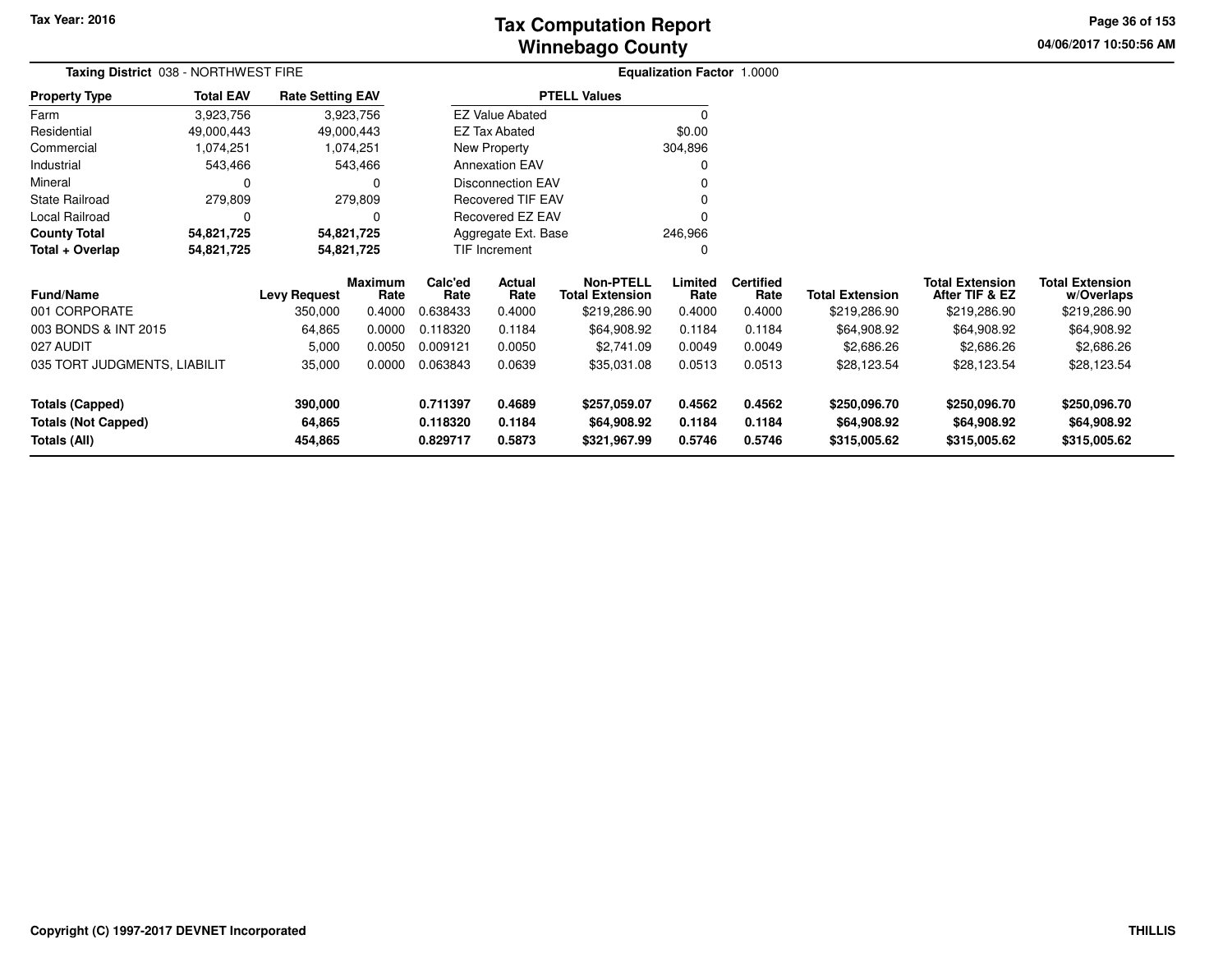### **Winnebago CountyTax Computation Report**

**04/06/2017 10:50:56 AM Page 37 of 153**

| Taxing District 039 - PECATONICA FIRE |                  |                         |                        |                 |                          |                                            | Equalization Factor 1.0000 |                          |                                |                                          |                                      |
|---------------------------------------|------------------|-------------------------|------------------------|-----------------|--------------------------|--------------------------------------------|----------------------------|--------------------------|--------------------------------|------------------------------------------|--------------------------------------|
| <b>Property Type</b>                  | <b>Total EAV</b> | <b>Rate Setting EAV</b> |                        |                 |                          | <b>PTELL Values</b>                        |                            |                          | <b>Overlapping County</b>      | <b>Overlap EAV</b>                       |                                      |
| Farm                                  | 19,771,260       |                         | 19,771,260             |                 | <b>EZ Value Abated</b>   |                                            | 0                          |                          | <b>Stephenson County</b>       | *11,105,605                              |                                      |
| Residential                           | 59,259,910       |                         | 59,259,910             |                 | <b>EZ Tax Abated</b>     |                                            | \$0.00                     | Total                    |                                | 11,105,605                               |                                      |
| Commercial                            | 6,816,954        |                         | 6,816,954              |                 | New Property             |                                            | 366,804                    |                          | * denotes use of estimated EAV |                                          |                                      |
| Industrial                            | 2,172,992        |                         | 2,172,992              |                 | <b>Annexation EAV</b>    |                                            | 0                          |                          |                                |                                          |                                      |
| Mineral                               | 0                |                         |                        |                 | <b>Disconnection EAV</b> |                                            | 70,159                     |                          |                                |                                          |                                      |
| <b>State Railroad</b>                 | 777,472          |                         | 777,472                |                 | <b>Recovered TIF EAV</b> |                                            |                            |                          |                                |                                          |                                      |
| Local Railroad                        | 458              |                         | 458                    |                 | Recovered EZ EAV         |                                            |                            |                          |                                |                                          |                                      |
| <b>County Total</b>                   | 88,799,046       |                         | 88,799,046             |                 | Aggregate Ext. Base      |                                            | 440,859                    |                          |                                |                                          |                                      |
| Total + Overlap                       | 99,904,651       |                         | 99,904,651             |                 | TIF Increment            |                                            | 0                          |                          |                                |                                          |                                      |
| <b>Fund/Name</b>                      |                  | <b>Levy Request</b>     | <b>Maximum</b><br>Rate | Calc'ed<br>Rate | Actual<br>Rate           | <b>Non-PTELL</b><br><b>Total Extension</b> | Limited<br>Rate            | <b>Certified</b><br>Rate | <b>Total Extension</b>         | <b>Total Extension</b><br>After TIF & EZ | <b>Total Extension</b><br>w/Overlaps |
| 001 CORPORATE                         |                  | 245,900                 | 0.4000                 | 0.246135        | 0.2462                   | \$218,623.25                               | 0.2462                     | 0.2462                   | \$218,623.25                   | \$218,623.25                             | \$245,965.25                         |
| 027 AUDIT                             |                  | 5,100                   | 0.0050                 | 0.005105        | 0.0050                   | \$4,439.95                                 | 0.0050                     | 0.0050                   | \$4,439.95                     | \$4,439.95                               | \$4,995.23                           |
| 035 TORT JUDGMENTS, LIABILIT          |                  | 14,300                  | 0.0000                 | 0.014314        | 0.0144                   | \$12,787.06                                | 0.0144                     | 0.0144                   | \$12,787.06                    | \$12,787.06                              | \$14,386.27                          |
| 064 AMBULANCE                         |                  | 175,400                 | 0.4000                 | 0.175567        | 0.1756                   | \$155,931.12                               | 0.1756                     | 0.1756                   | \$155,931.12                   | \$155,931.12                             | \$175,432.57                         |
| <b>Totals (Capped)</b>                |                  | 440,700                 |                        | 0.441121        | 0.4412                   | \$391,781.38                               | 0.4412                     | 0.4412                   | \$391,781.38                   | \$391,781.38                             | \$440,779.32                         |
| <b>Totals (Not Capped)</b>            |                  | 0                       |                        | 0.000000        | 0.0000                   | \$0.00                                     | 0.0000                     | 0.0000                   | \$0.00                         | \$0.00                                   | \$0.00                               |
| <b>Totals (All)</b><br>440,700        |                  |                         | 0.441121               | 0.4412          | \$391,781.38             | 0.4412                                     | 0.4412                     | \$391,781.38             | \$391,781.38                   | \$440,779.32                             |                                      |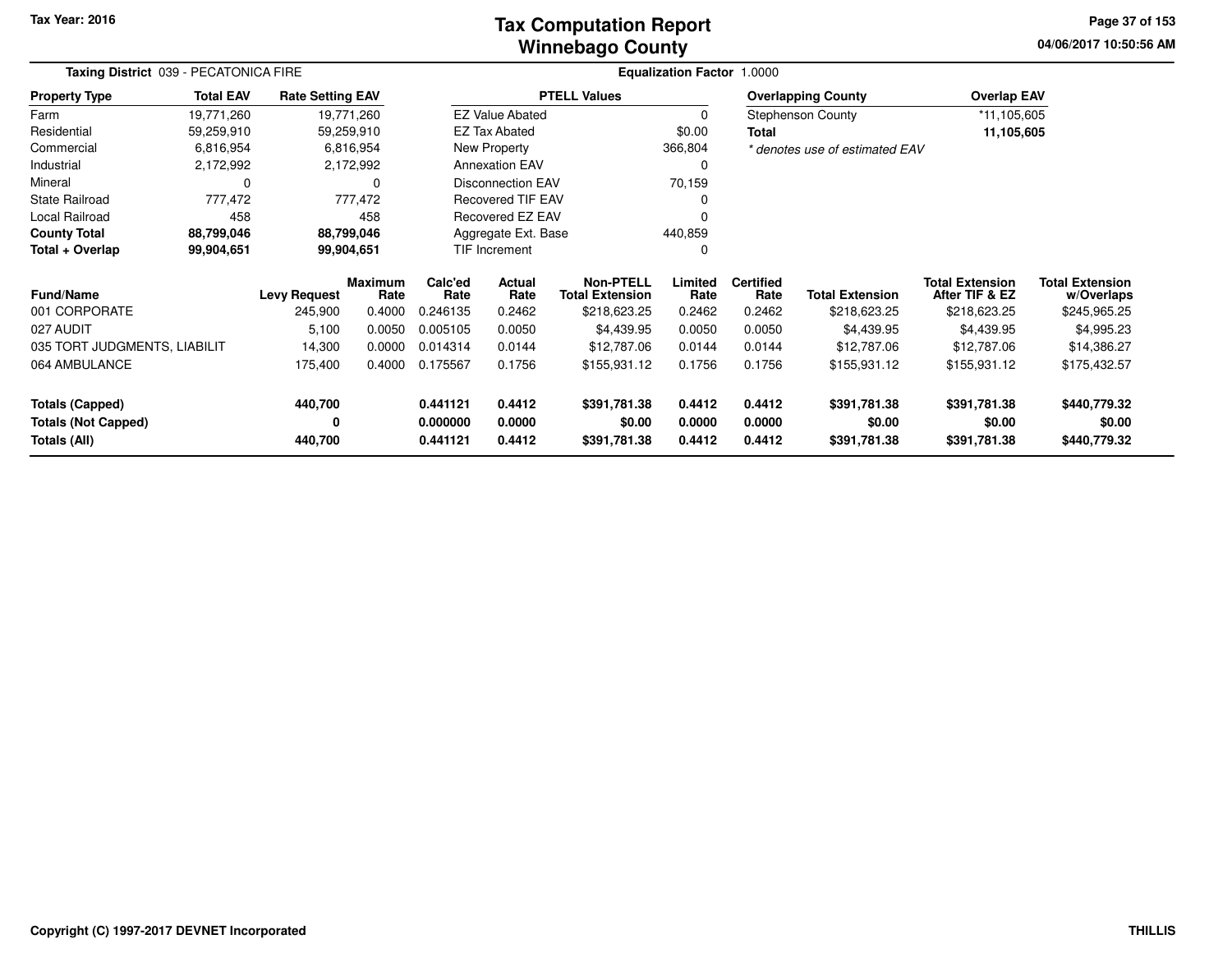**04/06/2017 10:50:56 AM Page 38 of 153**

| Taxing District 040 - ROCK RIVER FIRE                         |                  |                              |                                  |                                  |                            |                                                   | <b>Equalization Factor 1.0000</b> |                                    |                                      |                                                        |                                                    |  |
|---------------------------------------------------------------|------------------|------------------------------|----------------------------------|----------------------------------|----------------------------|---------------------------------------------------|-----------------------------------|------------------------------------|--------------------------------------|--------------------------------------------------------|----------------------------------------------------|--|
| <b>Property Type</b>                                          | <b>Total EAV</b> | <b>Rate Setting EAV</b>      |                                  |                                  |                            | <b>PTELL Values</b>                               |                                   |                                    |                                      |                                                        |                                                    |  |
| Farm                                                          | 10,182           |                              | 10,182                           |                                  | <b>EZ Value Abated</b>     |                                                   | <sup>0</sup>                      |                                    |                                      |                                                        |                                                    |  |
| Residential                                                   | 2,010,430        |                              | 2,010,430                        |                                  | <b>EZ Tax Abated</b>       |                                                   | \$0.00                            |                                    |                                      |                                                        |                                                    |  |
| Commercial                                                    | 0                |                              | 0                                |                                  | New Property               |                                                   | 8,628                             |                                    |                                      |                                                        |                                                    |  |
| Industrial                                                    | 419,541          |                              | 419,541                          |                                  | <b>Annexation EAV</b>      |                                                   | 0                                 |                                    |                                      |                                                        |                                                    |  |
| Mineral                                                       |                  |                              | 0                                |                                  | Disconnection EAV          |                                                   | 194,147                           |                                    |                                      |                                                        |                                                    |  |
| <b>State Railroad</b>                                         | $\Omega$         |                              | 0                                |                                  | <b>Recovered TIF EAV</b>   |                                                   |                                   |                                    |                                      |                                                        |                                                    |  |
| <b>Local Railroad</b>                                         | 0                |                              | 0                                |                                  | Recovered EZ EAV           |                                                   | $\Omega$                          |                                    |                                      |                                                        |                                                    |  |
| <b>County Total</b>                                           | 2,440,153        |                              | 2,440,153                        |                                  | Aggregate Ext. Base        |                                                   | 2,370                             |                                    |                                      |                                                        |                                                    |  |
| Total + Overlap                                               | 2,440,153        |                              | 2,440,153                        |                                  | TIF Increment              |                                                   | $\Omega$                          |                                    |                                      |                                                        |                                                    |  |
| <b>Fund/Name</b><br>001 CORPORATE                             |                  | <b>Levy Request</b><br>2,500 | <b>Maximum</b><br>Rate<br>0.4000 | Calc'ed<br>Rate<br>0.102453      | Actual<br>Rate<br>0.1025   | Non-PTELL<br><b>Total Extension</b><br>\$2,501.16 | Limited<br>Rate<br>0.0909         | <b>Certified</b><br>Rate<br>0.0909 | <b>Total Extension</b><br>\$2,218.10 | <b>Total Extension</b><br>After TIF & EZ<br>\$2,218.10 | <b>Total Extension</b><br>w/Overlaps<br>\$2,218.10 |  |
| Totals (Capped)<br><b>Totals (Not Capped)</b><br>Totals (All) |                  | 2,500<br>0<br>2,500          |                                  | 0.102453<br>0.000000<br>0.102453 | 0.1025<br>0.0000<br>0.1025 | \$2,501.16<br>\$0.00<br>\$2,501.16                | 0.0909<br>0.0000<br>0.0909        | 0.0909<br>0.0000<br>0.0909         | \$2,218.10<br>\$0.00<br>\$2,218.10   | \$2,218.10<br>\$0.00<br>\$2,218.10                     | \$2,218.10<br>\$0.00<br>\$2,218.10                 |  |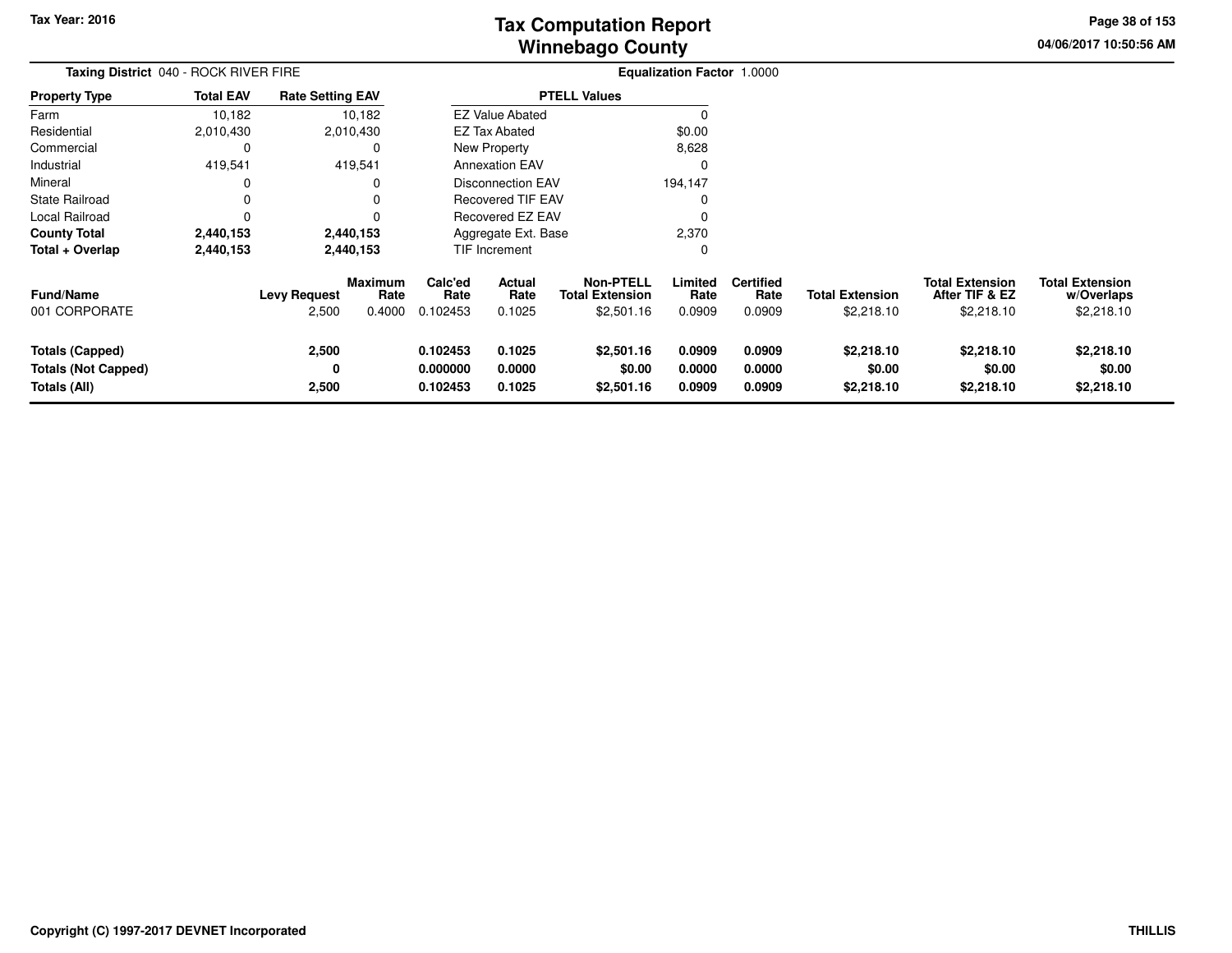# **Winnebago CountyTax Computation Report Tax**

**04/06/2017 10:50:56 AM Page 39 of 153**

|                                         | Taxing District 041 - ROCKTON FIRE |                         |                 |                      |                                     |                     | Equalization Factor 1.0000 |                        |                                          |                                      |                |  |
|-----------------------------------------|------------------------------------|-------------------------|-----------------|----------------------|-------------------------------------|---------------------|----------------------------|------------------------|------------------------------------------|--------------------------------------|----------------|--|
| <b>Property Type</b>                    | <b>Total EAV</b>                   | <b>Rate Setting EAV</b> |                 |                      |                                     | <b>PTELL Values</b> |                            |                        |                                          |                                      |                |  |
| Farm                                    | 14,648,298                         |                         | 14,648,298      |                      | <b>EZ Value Abated</b>              |                     | $\Omega$                   |                        |                                          |                                      |                |  |
| Residential                             | 179,902,530                        | 179,878,555             |                 |                      | <b>EZ Tax Abated</b>                |                     | \$0.00                     |                        |                                          |                                      |                |  |
| Commercial                              | 12,661,139                         |                         | 11,493,690      |                      | New Property                        |                     | 1,372,099                  |                        |                                          |                                      |                |  |
| Industrial                              | 8,701,160                          |                         | 5,408,540       |                      | <b>Annexation EAV</b>               |                     | 0                          |                        |                                          |                                      |                |  |
| Mineral                                 | $\Omega$                           |                         | 0               |                      | <b>Disconnection EAV</b>            |                     |                            |                        |                                          |                                      |                |  |
| <b>State Railroad</b>                   | 417,280                            |                         | 417,280         |                      | <b>Recovered TIF EAV</b>            |                     |                            |                        |                                          |                                      |                |  |
| Local Railroad                          | 0                                  |                         | 0               |                      | <b>Recovered EZ EAV</b>             |                     |                            |                        |                                          |                                      |                |  |
| <b>County Total</b>                     | 216,330,407                        | 211,846,363             |                 |                      | Aggregate Ext. Base                 |                     | 1,600,465                  |                        |                                          |                                      |                |  |
| Total + Overlap                         | 216,330,407                        | 211,846,363             |                 | <b>TIF Increment</b> |                                     |                     | 4,484,044                  |                        |                                          |                                      |                |  |
| <b>Fund/Name</b><br><b>Levy Request</b> |                                    | Maximum<br>Rate         | Calc'ed<br>Rate | Actual<br>Rate       | Non-PTELL<br><b>Total Extension</b> | Limited<br>Rate     | <b>Certified</b><br>Rate   | <b>Total Extension</b> | <b>Total Extension</b><br>After TIF & EZ | <b>Total Extension</b><br>w/Overlaps |                |  |
| 001 CORPORATE                           |                                    | 790,000                 | 0.4000          | 0.372912             | 0.3730                              | \$790,186.93        | 0.3730                     | 0.3730                 | \$806,912.42                             | \$790,186.93                         | \$790,186.93   |  |
| 027 AUDIT                               |                                    | 5,000                   | 0.0050          | 0.002360             | 0.0024                              | \$5,084.31          | 0.0024                     | 0.0024                 | \$5,191.93                               | \$5,084.31                           | \$5,084.31     |  |
| 035 TORT JUDGMENTS, LIABILIT            |                                    | 45,000                  | 0.0000          | 0.021242             | 0.0213                              | \$45,123.28         | 0.0213                     | 0.0213                 | \$46,078.38                              | \$45,123.28                          | \$45,123.28    |  |
| 064 AMBULANCE                           |                                    | 760,000                 | 0.4000          | 0.358751             | 0.3588                              | \$760,104.75        | 0.3588                     | 0.3588                 | \$776,193.50                             | \$760,104.75                         | \$760,104.75   |  |
| <b>Totals (Capped)</b><br>1,600,000     |                                    |                         | 0.755265        | 0.7555               | \$1,600,499.27                      | 0.7555              | 0.7555                     | \$1,634,376.23         | \$1,600,499.27                           | \$1,600,499.27                       |                |  |
| <b>Totals (Not Capped)</b>              |                                    | 0                       |                 | 0.000000             | 0.0000                              | \$0.00              | 0.0000                     | 0.0000                 | \$0.00                                   | \$0.00                               | \$0.00         |  |
| <b>Totals (All)</b>                     |                                    | 1,600,000               |                 | 0.755265             | 0.7555                              | \$1,600,499.27      | 0.7555                     | 0.7555                 | \$1,634,376.23                           | \$1,600,499.27                       | \$1,600,499.27 |  |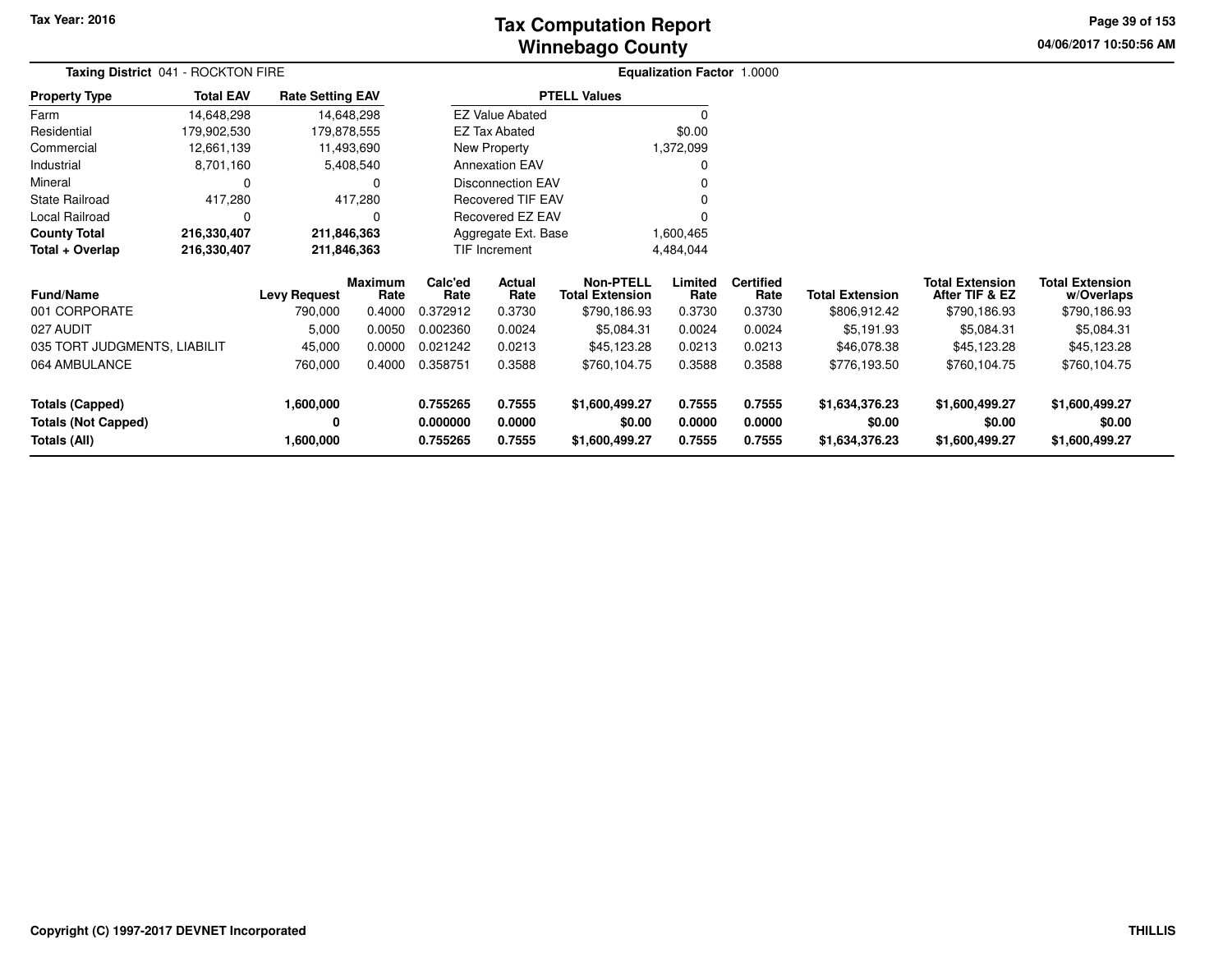### **Winnebago CountyTax Computation Report Tax**

**04/06/2017 10:50:56 AMPage 40 of 153**

| Taxing District 042 - STILLMAN FIRE         |                  |                         |                        | Equalization Factor 1.0000 |                          |                                            |                 |                          |                                |                                          |                                      |
|---------------------------------------------|------------------|-------------------------|------------------------|----------------------------|--------------------------|--------------------------------------------|-----------------|--------------------------|--------------------------------|------------------------------------------|--------------------------------------|
| <b>Property Type</b>                        | <b>Total EAV</b> | <b>Rate Setting EAV</b> |                        |                            |                          | <b>PTELL Values</b>                        |                 |                          | <b>Overlapping County</b>      | <b>Overlap EAV</b>                       |                                      |
| Farm                                        | 1,294,075        |                         | 1,294,075              |                            | <b>EZ Value Abated</b>   |                                            | $\Omega$        | Ogle County              |                                | 81,394,904                               |                                      |
| Residential                                 | 6,750,667        |                         | 6,750,667              |                            | <b>EZ Tax Abated</b>     |                                            | \$0.00          | Total                    |                                | 81,394,904                               |                                      |
| Commercial                                  | 112,384          |                         | 112,384                |                            | New Property             |                                            | 9,769           |                          | * denotes use of estimated EAV |                                          |                                      |
| Industrial                                  | 0                |                         |                        |                            | <b>Annexation EAV</b>    |                                            |                 |                          |                                |                                          |                                      |
| Mineral                                     |                  |                         |                        |                            | <b>Disconnection EAV</b> |                                            |                 |                          |                                |                                          |                                      |
| <b>State Railroad</b>                       | 0                |                         |                        |                            | <b>Recovered TIF EAV</b> |                                            |                 |                          |                                |                                          |                                      |
| <b>Local Railroad</b>                       | O                |                         |                        |                            | Recovered EZ EAV         |                                            |                 |                          |                                |                                          |                                      |
| <b>County Total</b>                         | 8,157,126        |                         | 8,157,126              |                            | Aggregate Ext. Base      |                                            |                 |                          |                                |                                          |                                      |
| Total + Overlap<br>89,552,030<br>89,552,030 |                  |                         |                        | <b>TIF Increment</b>       |                          |                                            |                 |                          |                                |                                          |                                      |
| <b>Fund/Name</b>                            |                  | <b>Levy Request</b>     | <b>Maximum</b><br>Rate | Calc'ed<br>Rate            | Actual<br>Rate           | <b>Non-PTELL</b><br><b>Total Extension</b> | Limited<br>Rate | <b>Certified</b><br>Rate | <b>Total Extension</b>         | <b>Total Extension</b><br>After TIF & EZ | <b>Total Extension</b><br>w/Overlaps |
| 001 CORPORATE                               |                  | 270,000                 | 0.3000                 | 0.301501                   | 0.3000                   | \$24,471.38                                | 0.3000          | 0.3000                   | \$24,471.38                    | \$24,471.38                              | \$268,656.09                         |
| 013 FIREFIGHTER'S PENSION                   |                  | 36,652                  | 0.0000                 | 0.040928                   | 0.0410                   | \$3,344.42                                 | 0.0410          | 0.0410                   | \$3.344.42                     | \$3,344.42                               | \$36,716.33                          |
| 027 AUDIT                                   |                  | 180                     | 0.0050                 | 0.000201                   | 0.0003                   | \$24.47                                    | 0.0003          | 0.0003                   | \$24.47                        | \$24.47                                  | \$268.66                             |
| 035 TORT JUDGMENTS, LIABILIT                |                  | 10,900                  | 0.0000                 | 0.012172                   | 0.0122                   | \$995.17                                   | 0.0122          | 0.0122                   | \$995.17                       | \$995.17                                 | \$10,925.35                          |
| 062 WORKERS COMPENSATION                    |                  | 34,050                  | 0.0000                 | 0.038023                   | 0.0381                   | \$3,107.87                                 | 0.0381          | 0.0381                   | \$3,107.87                     | \$3,107.87                               | \$34,119.32                          |
| 064 AMBULANCE                               |                  | 270,000                 | 0.3000                 | 0.301501                   | 0.3000                   | \$24,471.38                                | 0.3000          | 0.3000                   | \$24,471.38                    | \$24,471.38                              | \$268,656.09                         |
| <b>Totals (Capped)</b>                      |                  | 0                       |                        | 0.000000                   | 0.0000                   | \$0.00                                     | 0.0000          | 0.0000                   | \$0.00                         | \$0.00                                   | \$0.00                               |
| <b>Totals (Not Capped)</b>                  |                  | 621,782                 |                        | 0.694326                   | 0.6916                   | \$56,414.69                                | 0.6916          | 0.6916                   | \$56,414.69                    | \$56,414.69                              | \$619,341.84                         |
| Totals (All)                                |                  | 621,782                 |                        | 0.694326                   | 0.6916                   | \$56,414.69                                | 0.6916          | 0.6916                   | \$56,414.69                    | \$56,414.69                              | \$619,341.84                         |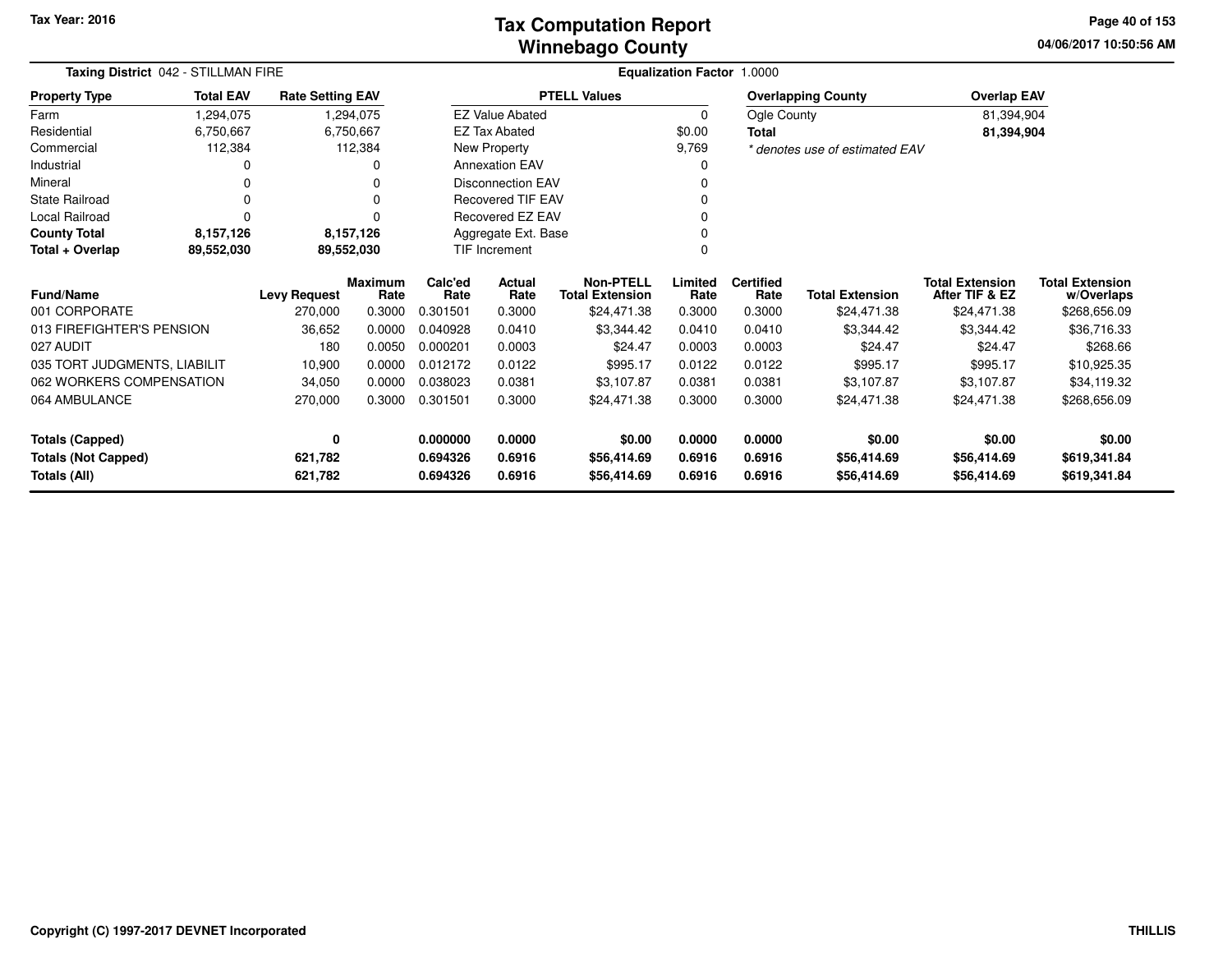**04/06/2017 10:50:56 AMPage 41 of 153**

| Taxing District 043 - WEST SUBURBAN FIRE                             |                                       |                         |                      |                  |                          |                                            | Equalization Factor 1.0000 |                          |                        |                                          |                                      |
|----------------------------------------------------------------------|---------------------------------------|-------------------------|----------------------|------------------|--------------------------|--------------------------------------------|----------------------------|--------------------------|------------------------|------------------------------------------|--------------------------------------|
| <b>Property Type</b>                                                 | <b>Total EAV</b>                      | <b>Rate Setting EAV</b> |                      |                  |                          | <b>PTELL Values</b>                        |                            |                          |                        |                                          |                                      |
| Farm                                                                 | 420,544                               |                         | 420,544              |                  | <b>EZ Value Abated</b>   |                                            | 0                          |                          |                        |                                          |                                      |
| Residential                                                          | 16,634,793                            |                         | 16,634,793           |                  | <b>EZ Tax Abated</b>     |                                            | \$0.00                     |                          |                        |                                          |                                      |
| Commercial                                                           | 2,884,310                             |                         | 2,884,310            |                  | New Property             |                                            | 16,725                     |                          |                        |                                          |                                      |
| Industrial                                                           | 1,500,853                             |                         | 1,500,853            |                  | <b>Annexation EAV</b>    |                                            | O                          |                          |                        |                                          |                                      |
| Mineral                                                              | 0                                     |                         | 0                    |                  | <b>Disconnection EAV</b> |                                            | 10,783                     |                          |                        |                                          |                                      |
| <b>State Railroad</b>                                                | 38,874                                |                         | 38,874               |                  | Recovered TIF EAV        |                                            |                            |                          |                        |                                          |                                      |
| Local Railroad                                                       | 0                                     |                         | 0                    |                  | <b>Recovered EZ EAV</b>  |                                            |                            |                          |                        |                                          |                                      |
| <b>County Total</b>                                                  | 21,479,374                            |                         | 21,479,374           |                  | Aggregate Ext. Base      |                                            | 126,223                    |                          |                        |                                          |                                      |
| Total + Overlap                                                      | 21,479,374                            |                         | 21,479,374           |                  | TIF Increment            |                                            |                            |                          |                        |                                          |                                      |
| <b>Fund/Name</b>                                                     | <b>Maximum</b><br><b>Levy Request</b> |                         | Rate                 | Calc'ed<br>Rate  | Actual<br>Rate           | <b>Non-PTELL</b><br><b>Total Extension</b> | Limited<br>Rate            | <b>Certified</b><br>Rate | <b>Total Extension</b> | <b>Total Extension</b><br>After TIF & EZ | <b>Total Extension</b><br>w/Overlaps |
| 001 CORPORATE                                                        |                                       | 88,466                  | 0.4000               | 0.411865         | 0.4000                   | \$85,917.50                                | 0.4000                     | 0.4000                   | \$85,917.50            | \$85,917.50                              | \$85,917.50                          |
| 027 AUDIT                                                            |                                       | 1,106                   | 0.0050               | 0.005149         | 0.0050                   | \$1,073.97                                 | 0.0050                     | 0.0050                   | \$1,073.97             | \$1,073.97                               | \$1,073.97                           |
| 035 TORT JUDGMENTS, LIABILIT                                         |                                       | 36,758                  | 0.0000               | 0.171132         | 0.1712                   | \$36,772.69                                | 0.1712                     | 0.1712                   | \$36,772.69            | \$36,772.69                              | \$36,772.69                          |
| 126,330<br><b>Totals (Capped)</b><br><b>Totals (Not Capped)</b><br>0 |                                       |                         | 0.588146<br>0.000000 | 0.5762<br>0.0000 | \$123,764.16<br>\$0.00   | 0.5762<br>0.0000                           | 0.5762<br>0.0000           | \$123,764.16<br>\$0.00   | \$123,764.16<br>\$0.00 | \$123,764.16<br>\$0.00                   |                                      |
| 126,330<br>Totals (All)                                              |                                       |                         |                      | 0.588146         | 0.5762                   | \$123,764.16                               | 0.5762                     | 0.5762                   | \$123,764.16           | \$123,764.16                             | \$123,764.16                         |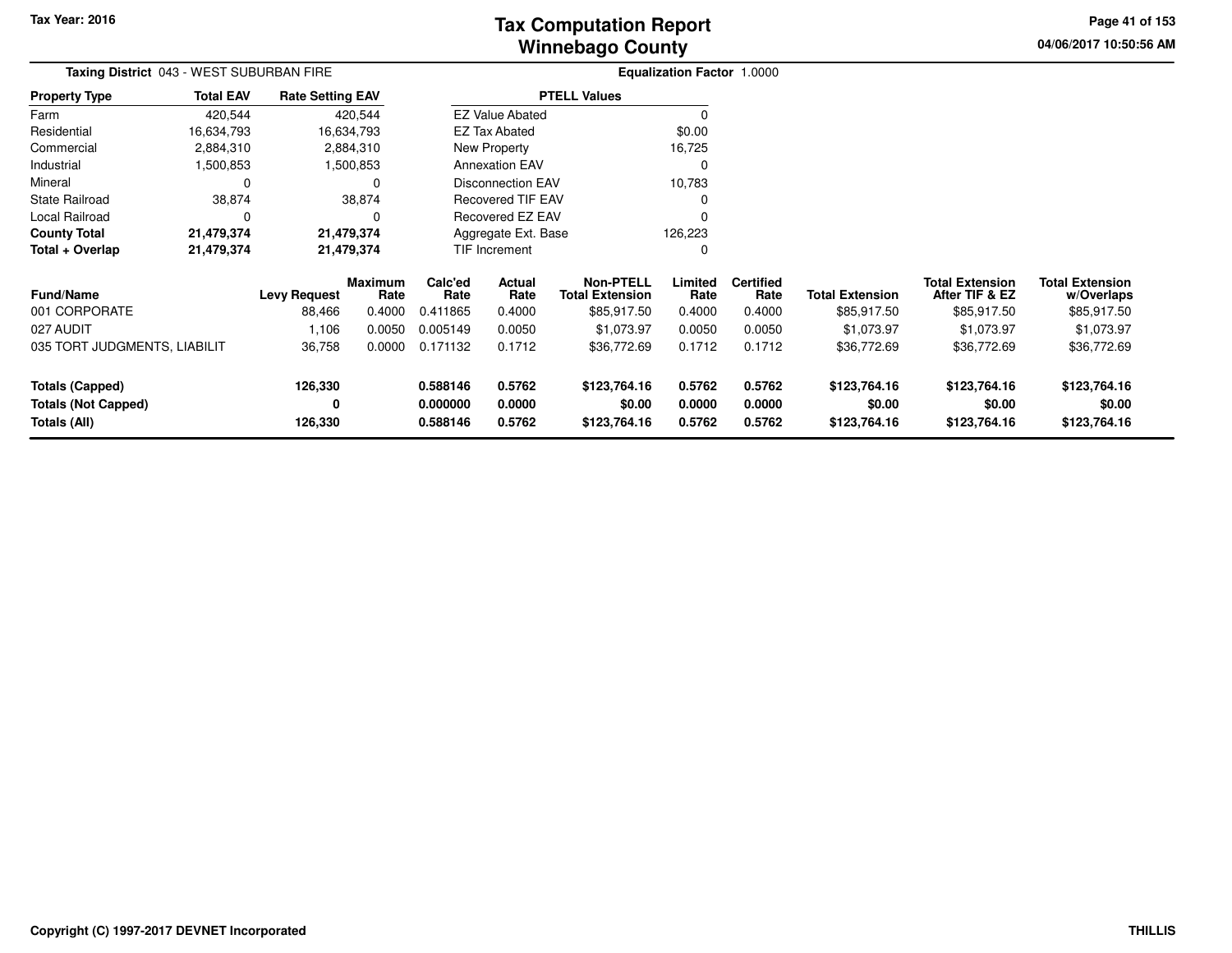# **Winnebago CountyTax Computation Report Tax**

**04/06/2017 10:50:56 AM Page 42 of 153**

|                            | Taxing District 044 - W B S FIRE |                         |                        |                 |                          |                                            | Equalization Factor 1.0000 |                          |                        |                                          |                                      |
|----------------------------|----------------------------------|-------------------------|------------------------|-----------------|--------------------------|--------------------------------------------|----------------------------|--------------------------|------------------------|------------------------------------------|--------------------------------------|
| <b>Property Type</b>       | <b>Total EAV</b>                 | <b>Rate Setting EAV</b> |                        |                 |                          | <b>PTELL Values</b>                        |                            |                          |                        |                                          |                                      |
| Farm                       | 21,583,741                       | 21,583,741              |                        |                 | <b>EZ Value Abated</b>   |                                            |                            |                          |                        |                                          |                                      |
| Residential                | 80,230,912                       | 80,230,912              |                        |                 | <b>EZ Tax Abated</b>     |                                            | \$0.00                     |                          |                        |                                          |                                      |
| Commercial                 | 7,461,644                        |                         | 7,461,644              |                 | New Property             |                                            | 631,064                    |                          |                        |                                          |                                      |
| Industrial                 | 2,540,858                        |                         | 2,540,858              |                 | <b>Annexation EAV</b>    |                                            | 0                          |                          |                        |                                          |                                      |
| Mineral                    |                                  |                         | 0                      |                 | <b>Disconnection EAV</b> |                                            | 102,120                    |                          |                        |                                          |                                      |
| <b>State Railroad</b>      | 898,709                          |                         | 898,709                |                 | <b>Recovered TIF EAV</b> |                                            |                            |                          |                        |                                          |                                      |
| Local Railroad             | 699,028                          |                         | 699,028                |                 | Recovered EZ EAV         |                                            |                            |                          |                        |                                          |                                      |
| <b>County Total</b>        | 113,414,892                      | 113,414,892             |                        |                 | Aggregate Ext. Base      |                                            | 770,460                    |                          |                        |                                          |                                      |
| Total + Overlap            | 113,414,892                      | 113,414,892             |                        | TIF Increment   |                          |                                            | 0                          |                          |                        |                                          |                                      |
| <b>Fund/Name</b>           |                                  | <b>Levy Request</b>     | <b>Maximum</b><br>Rate | Calc'ed<br>Rate | Actual<br>Rate           | <b>Non-PTELL</b><br><b>Total Extension</b> | Limited<br>Rate            | <b>Certified</b><br>Rate | <b>Total Extension</b> | <b>Total Extension</b><br>After TIF & EZ | <b>Total Extension</b><br>w/Overlaps |
| 001 CORPORATE              |                                  | 377,814                 | 0.4000                 | 0.333126        | 0.3332                   | \$377,898.42                               | 0.3208                     | 0.3208                   | \$363,834.97           | \$363,834.97                             | \$363,834.97                         |
| 013 FIREFIGHTERS PENSION   |                                  | 22,748                  | 0.0000                 | 0.020057        | 0.0201                   | \$22,796.39                                | 0.0194                     | 0.0194                   | \$22,002.49            | \$22,002.49                              | \$22,002.49                          |
| 027 AUDIT                  |                                  | 5,628                   | 0.0500                 | 0.004962        | 0.0050                   | \$5,670.74                                 | 0.0049                     | 0.0049                   | \$5,557.33             | \$5,557.33                               | \$5,557.33                           |
| 047 SOCIAL SECURITY        |                                  | 13,016                  | 0.0000                 | 0.011476        | 0.0115                   | \$13,042.71                                | 0.0111                     | 0.0111                   | \$12,589.05            | \$12,589.05                              | \$12,589.05                          |
| 064 AMBULANCE              |                                  | 389,775                 | 0.4000                 | 0.343672        | 0.3437                   | \$389,806.98                               | 0.3311                     | 0.3311                   | \$375,516.71           | \$375,516.71                             | \$375,516.71                         |
| <b>Totals (Capped)</b>     |                                  | 808,981                 |                        | 0.713293        | 0.7135                   | \$809,215.24                               | 0.6873                     | 0.6873                   | \$779,500.55           | \$779,500.55                             | \$779,500.55                         |
| <b>Totals (Not Capped)</b> |                                  | 0                       |                        | 0.000000        | 0.0000                   | \$0.00                                     | 0.0000                     | 0.0000                   | \$0.00                 | \$0.00                                   | \$0.00                               |
| Totals (All)               |                                  | 808,981                 |                        | 0.713293        | 0.7135                   | \$809,215.24                               | 0.6873                     | 0.6873                   | \$779,500.55           | \$779,500.55                             | \$779,500.55                         |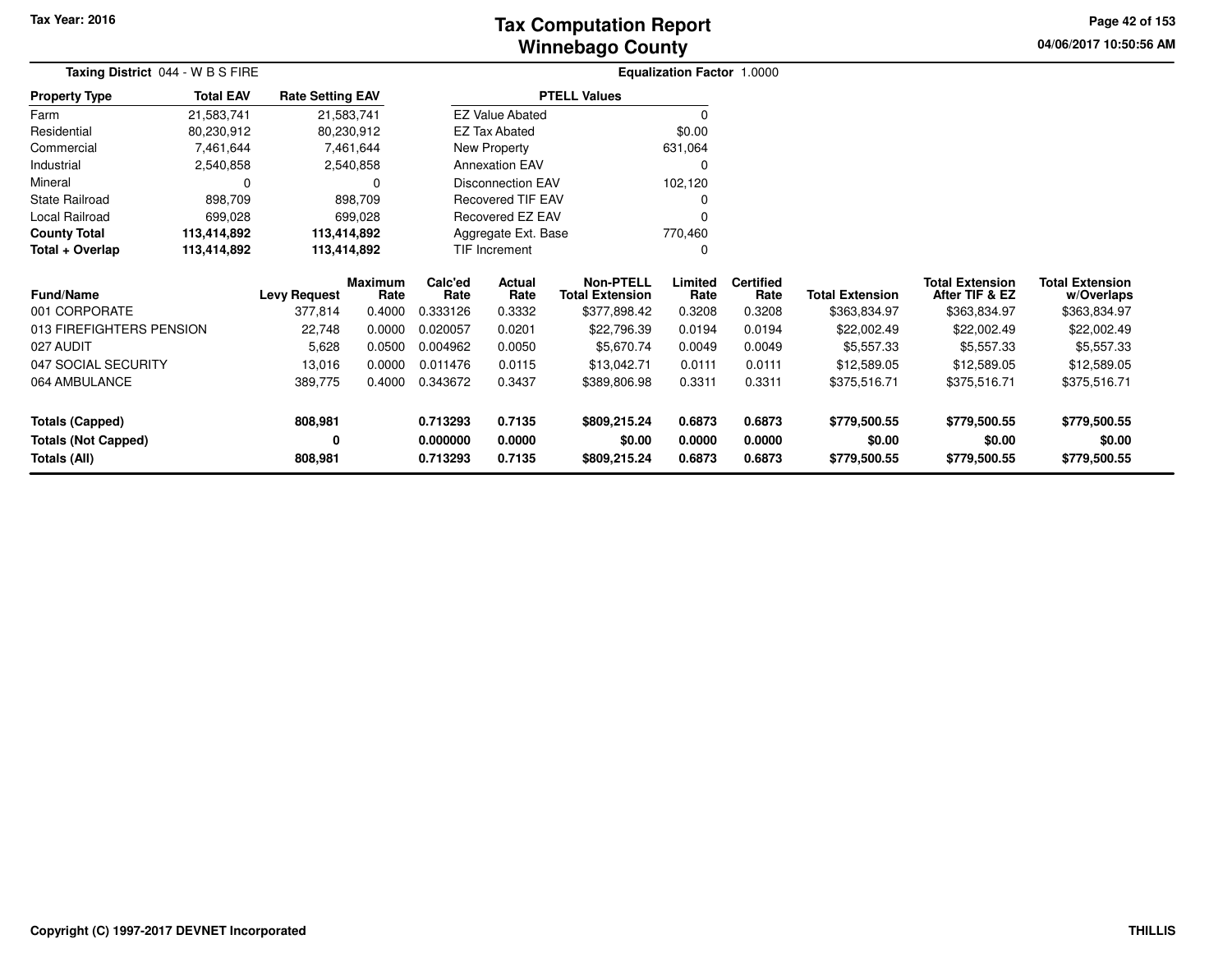#### **Winnebago CountyTax Computation Report Tax**

**04/06/2017 10:50:56 AM Page 43 of 153**

| Taxing District 046 - ROCKFORD PARK DISTRICT      |                  |                         |                        |                      |                          |                                            | Equalization Factor 1.0000 |                          |                                   |                                          |                                      |
|---------------------------------------------------|------------------|-------------------------|------------------------|----------------------|--------------------------|--------------------------------------------|----------------------------|--------------------------|-----------------------------------|------------------------------------------|--------------------------------------|
| <b>Property Type</b>                              | <b>Total EAV</b> | <b>Rate Setting EAV</b> |                        |                      |                          | <b>PTELL Values</b>                        |                            |                          | <b>Overlapping County</b>         | <b>Overlap EAV</b>                       |                                      |
| Farm                                              | 7,376,925        | 7,174,956               |                        |                      | <b>EZ Value Abated</b>   |                                            | 0                          | <b>Boone County</b>      |                                   | 33,944,009                               |                                      |
| Residential                                       | 1,345,119,542    | 1,341,097,859           |                        |                      | <b>EZ Tax Abated</b>     |                                            | \$0.00                     | Ogle County              |                                   | 121,929                                  |                                      |
| Commercial                                        | 510,769,532      | 500,362,921             |                        |                      | <b>New Property</b>      |                                            | 4,933,696                  | <b>Total</b>             |                                   | 34,065,938                               |                                      |
| Industrial                                        | 203,356,812      | 182,595,956             |                        |                      | <b>Annexation EAV</b>    |                                            | 38,901                     |                          | * denotes use of estimated EAV    |                                          |                                      |
| Mineral                                           | 0                |                         | $\Omega$               |                      | <b>Disconnection EAV</b> |                                            | 0                          |                          |                                   |                                          |                                      |
| <b>State Railroad</b>                             | 4,783,591        | 4,783,591               |                        |                      | <b>Recovered TIF EAV</b> |                                            | 9,979,244                  |                          |                                   |                                          |                                      |
| <b>Local Railroad</b>                             | 112,769          |                         | 112,769                |                      | Recovered EZ EAV         |                                            | $\Omega$                   |                          |                                   |                                          |                                      |
| <b>County Total</b>                               | 2,071,519,171    | 2,036,128,052           |                        |                      | Aggregate Ext. Base      |                                            | 17,543,500                 |                          |                                   |                                          |                                      |
| Total + Overlap                                   | 2,105,585,109    | 2,070,193,990           |                        |                      | <b>TIF Increment</b>     |                                            | 35,391,119                 |                          |                                   |                                          |                                      |
| Fund/Name                                         |                  | <b>Levy Request</b>     | <b>Maximum</b><br>Rate | Calc'ed<br>Rate      | Actual<br>Rate           | <b>Non-PTELL</b><br><b>Total Extension</b> | Limited<br>Rate            | <b>Certified</b><br>Rate | <b>Total Extension</b>            | <b>Total Extension</b><br>After TIF & EZ | <b>Total Extension</b><br>w/Overlaps |
| 001 CORPORATE                                     |                  | 6,391,444               | 0.3500                 | 0.308737             | 0.3088                   | \$6,287,563.42                             | 0.3088                     | 0.3088                   | \$6,396,851.20                    | \$6,287,563.42                           | \$6,392,759.04                       |
| 003 BONDS & INT 2015                              |                  | 0                       | 0.0000                 | 0.000000             | 0.0000                   | \$0.00                                     | 0.0000                     | 0.0000                   | \$0.00                            | \$0.00                                   | \$0.00                               |
| 003A BONDS & INT 2004 - 2014                      |                  | 0                       | 0.0000                 | 0.000000             | 0.0000                   | \$0.00                                     | 0.0000                     | 0.0000                   | \$0.00                            | \$0.00                                   | \$0.00                               |
| 003B BONDS & INT 2015A                            |                  | 0                       | 0.0000                 | 0.000000             | 0.0000                   | \$0.00                                     | 0.0000                     | 0.0000                   | \$0.00                            | \$0.00                                   | \$0.00                               |
| 003C BONDS & INT 2016                             |                  | $\mathbf 0$             | 0.0000                 | 0.000000             | 0.0000                   | \$0.00                                     | 0.0000                     | 0.0000                   | \$0.00                            | \$0.00                                   | \$0.00                               |
| 003D BONDS & INT 2016A                            |                  | $\Omega$                | 0.0000                 | 0.000000             | 0.0000                   | \$0.00                                     | 0.0000                     | 0.0000                   | \$0.00                            | \$0.00                                   | \$0.00                               |
| 003E BONDS & INT 2016B                            |                  | $\Omega$                | 0.0000                 | 0.000000             | 0.0000                   | \$0.00                                     | 0.0000                     | 0.0000                   | \$0.00                            | \$0.00                                   | \$0.00                               |
| 003F BONDS & INT 2016C                            |                  | 5,519,302               | 0.0000                 | 0.266608             | 0.2667                   | \$5,430,353.51                             | 0.2667                     | 0.2667                   | \$5,524,741.63                    | \$5,430,353.51                           | \$5,521,207.37                       |
| 005 I. M. R. F.                                   |                  | 934,900                 | 0.0000                 | 0.045160             | 0.0452                   | \$920,329.88                               | 0.0452                     | 0.0452                   | \$936,326.67                      | \$920,329.88                             | \$935,727.68                         |
| 014 POLICE PROTECTION                             |                  | 515,606                 | 0.0250                 | 0.024906             | 0.0250                   | \$509,032.01                               | 0.0250                     | 0.0250                   | \$517,879.79                      | \$509,032.01                             | \$517,548.50                         |
| 027 AUDIT                                         |                  | 58,500                  | 0.0050                 | 0.002826             | 0.0029                   | \$59,047.71                                | 0.0029                     | 0.0029                   | \$60,074.06                       | \$59,047.71                              | \$60,035.63                          |
| 035 TORT JUDGMENTS, LIABILIT                      |                  | 860,000                 | 0.0000                 | 0.041542             | 0.0416                   | \$847,029.27                               | 0.0416                     | 0.0416                   | \$861,751.98                      | \$847,029.27                             | \$861,200.70                         |
| 047 SOCIAL SECURITY                               |                  | 993,200                 | 0.0000                 | 0.047976             | 0.0480                   | \$977,341.46                               | 0.0480                     | 0.0480                   | \$994,329.20                      | \$977,341.46                             | \$993,693.12                         |
| 107 HISTORICAL MUSEUM                             |                  | 1,443,697               | 0.0700                 | 0.069737             | 0.0698                   | \$1,421,217.38                             | 0.0698                     | 0.0698                   | \$1,445,920.38                    | \$1,421,217.38                           | \$1,444,995.41                       |
| 122 RECREATION                                    |                  | 6,343,839               | 0.3700                 | 0.306437             | 0.3065                   | \$6,240,732.48                             | 0.3065                     | 0.3065                   | \$6,349,206.26                    | \$6,240,732.48                           | \$6,345,144.58                       |
| 126 REC PROGRAMS/HANDICAP                         |                  | 824,970                 | 0.0400                 | 0.039850             | 0.0399                   | \$812,415.09                               | 0.0399                     | 0.0399                   | \$826,536.15                      | \$812,415.09                             | \$826,007.40                         |
| <b>Totals (Capped)</b>                            |                  | 17,541,186              |                        | 0.847321             | 0.8478                   | \$17,262,293.61                            | 0.8478                     | 0.8478                   | \$17,562,339.54                   | \$17,262,293.61                          | \$17,551,104.66                      |
| <b>Totals (Not Capped)</b><br><b>Totals (All)</b> |                  | 6,344,272<br>23,885,458 |                        | 0.306458<br>1.153779 | 0.3066<br>1.1544         | \$6,242,768.60<br>\$23,505,062.21          | 0.3066<br>1.1544           | 0.3066<br>1.1544         | \$6,351,277.78<br>\$23,913,617.32 | \$6,242,768.60<br>\$23,505,062.21        | \$6,347,214.77<br>\$23,898,319.43    |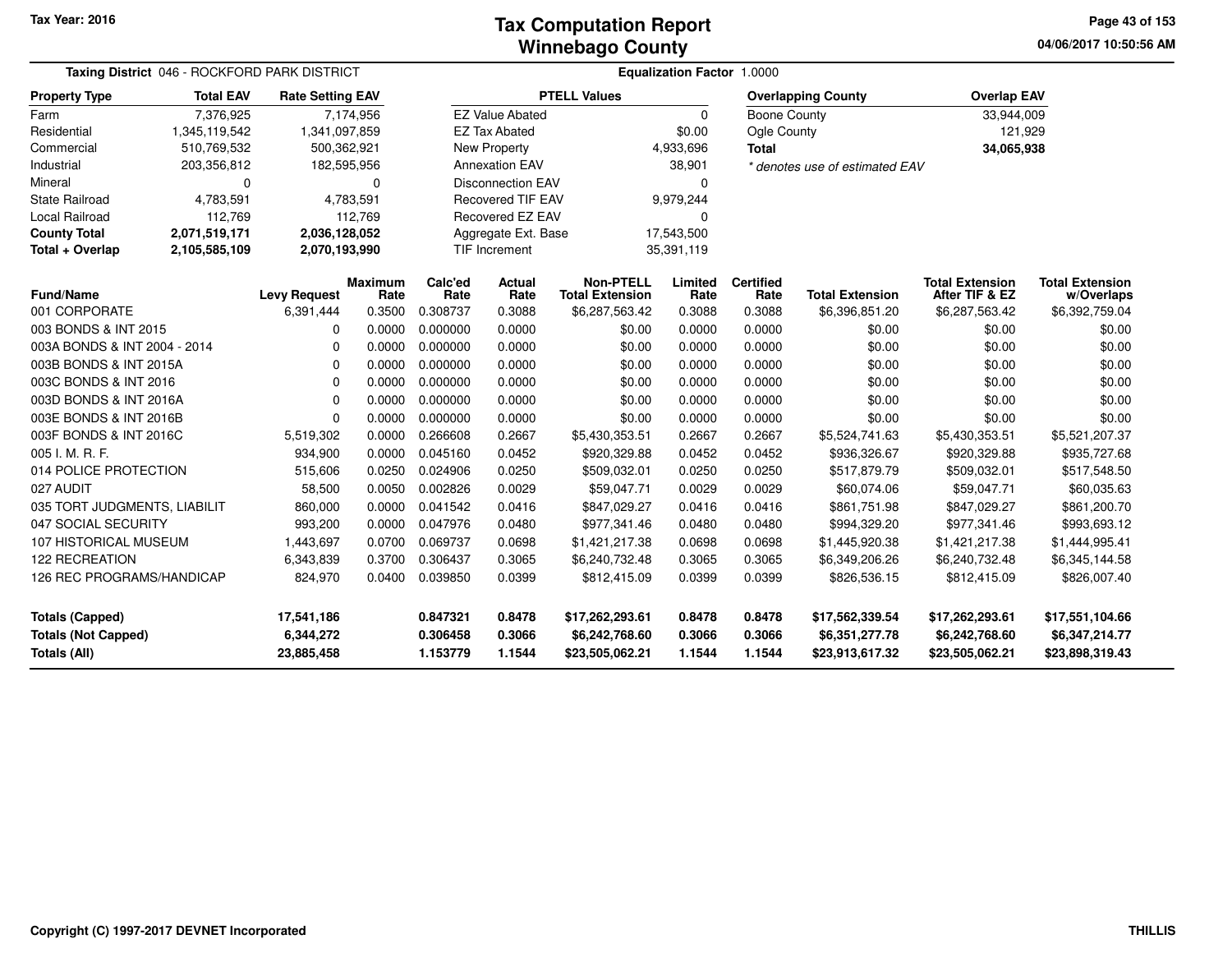# **Winnebago CountyTax Computation Report**

**04/06/2017 10:50:56 AM Page 44 of 153**

|                                                               | Taxing District 047 - SUMNER PARK |                               |                           |                                  |                            |                                                           | <b>Equalization Factor 1.0000</b> |                                    |                                        |                                                         |                                                     |  |
|---------------------------------------------------------------|-----------------------------------|-------------------------------|---------------------------|----------------------------------|----------------------------|-----------------------------------------------------------|-----------------------------------|------------------------------------|----------------------------------------|---------------------------------------------------------|-----------------------------------------------------|--|
| <b>Property Type</b>                                          | <b>Total EAV</b>                  | <b>Rate Setting EAV</b>       |                           |                                  |                            | <b>PTELL Values</b>                                       |                                   |                                    |                                        |                                                         |                                                     |  |
| Farm                                                          | 12,848,767                        |                               | 12,848,767                |                                  | <b>EZ Value Abated</b>     |                                                           | 0                                 |                                    |                                        |                                                         |                                                     |  |
| Residential                                                   | 54,066,217                        |                               | 54,066,217                |                                  | <b>EZ Tax Abated</b>       |                                                           | \$0.00                            |                                    |                                        |                                                         |                                                     |  |
| Commercial                                                    | 4,168,344                         |                               | 4,168,344                 |                                  | New Property               |                                                           | 304,775                           |                                    |                                        |                                                         |                                                     |  |
| Industrial                                                    | 2,010,591                         |                               | 2,010,591                 |                                  | <b>Annexation EAV</b>      |                                                           | 0                                 |                                    |                                        |                                                         |                                                     |  |
| Mineral                                                       |                                   |                               | 0                         |                                  | <b>Disconnection EAV</b>   |                                                           | 0                                 |                                    |                                        |                                                         |                                                     |  |
| State Railroad                                                | 0                                 |                               |                           |                                  | <b>Recovered TIF EAV</b>   |                                                           | 0                                 |                                    |                                        |                                                         |                                                     |  |
| Local Railroad                                                | $\Omega$                          |                               |                           |                                  | Recovered EZ EAV           |                                                           | 0                                 |                                    |                                        |                                                         |                                                     |  |
| <b>County Total</b>                                           | 73,093,919                        |                               | 73,093,919                |                                  | Aggregate Ext. Base        |                                                           | 109,003                           |                                    |                                        |                                                         |                                                     |  |
| Total + Overlap                                               | 73,093,919                        |                               | 73,093,919                |                                  | <b>TIF Increment</b><br>0  |                                                           |                                   |                                    |                                        |                                                         |                                                     |  |
| <b>Fund/Name</b><br>001 CORPORATE                             |                                   | <b>Levy Request</b><br>75,913 | Maximum<br>Rate<br>0.3500 | Calc'ed<br>Rate<br>0.103857      | Actual<br>Rate<br>0.1039   | <b>Non-PTELL</b><br><b>Total Extension</b><br>\$75,944.58 | Limited<br>Rate<br>0.1030         | <b>Certified</b><br>Rate<br>0.1030 | <b>Total Extension</b><br>\$75,286.74  | <b>Total Extension</b><br>After TIF & EZ<br>\$75,286.74 | <b>Total Extension</b><br>w/Overlaps<br>\$75,286.74 |  |
| <b>122 RECREATION</b>                                         |                                   | 35,171                        | 0.3700                    | 0.048118                         | 0.0482                     | \$35,231.27                                               | 0.0478                            | 0.0478                             | \$34,938.89                            | \$34,938.89                                             | \$34,938.89                                         |  |
| Totals (Capped)<br><b>Totals (Not Capped)</b><br>Totals (All) |                                   | 111,084<br>0<br>111,084       |                           | 0.151975<br>0.000000<br>0.151975 | 0.1521<br>0.0000<br>0.1521 | \$111,175.85<br>\$0.00<br>\$111,175.85                    | 0.1508<br>0.0000<br>0.1508        | 0.1508<br>0.0000<br>0.1508         | \$110,225.63<br>\$0.00<br>\$110,225.63 | \$110,225.63<br>\$0.00<br>\$110,225.63                  | \$110,225.63<br>\$0.00<br>\$110,225.63              |  |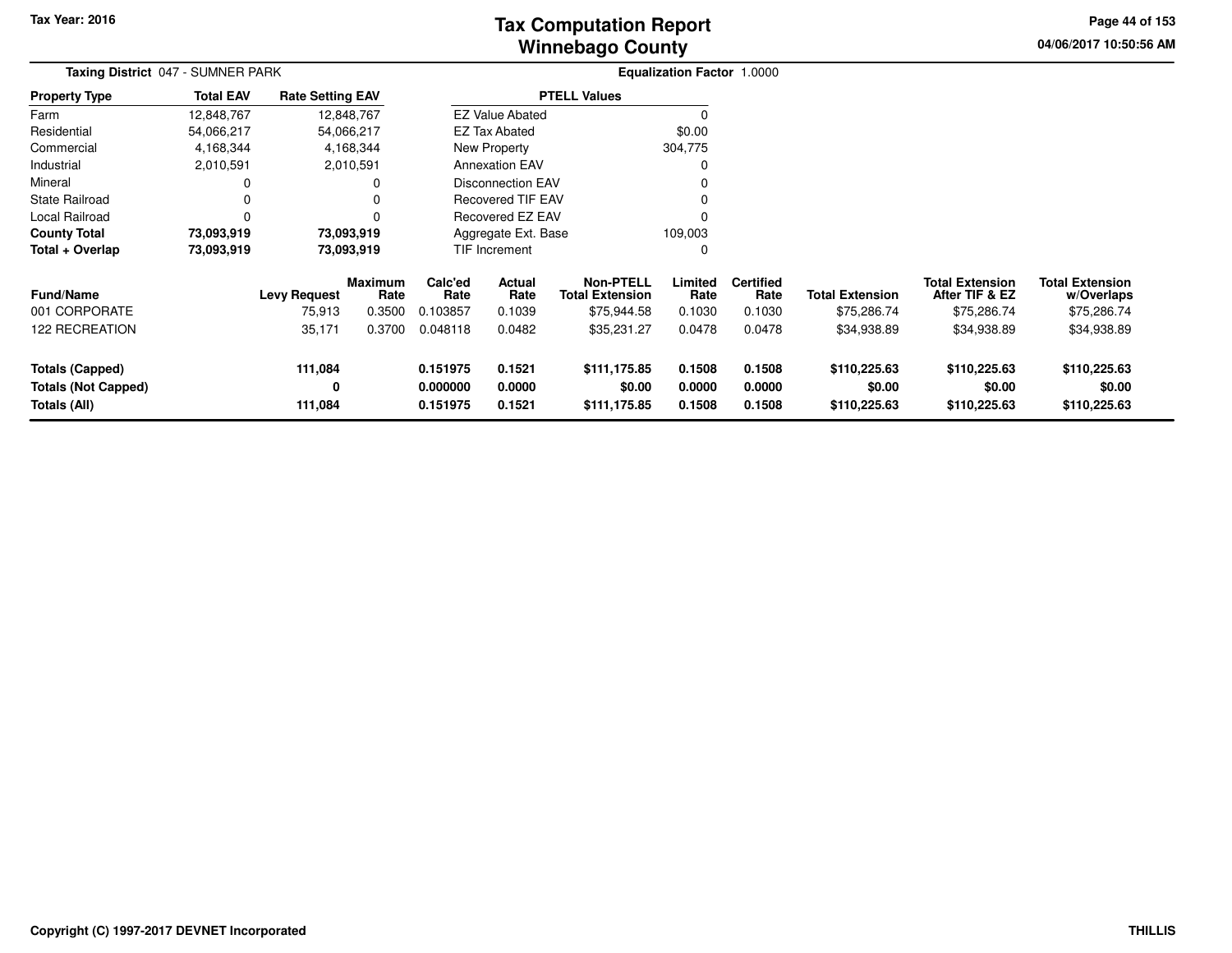**04/06/2017 10:50:56 AM Page 45 of 153**

| Taxing District 048 - WINNEBAGO PARK DISTRICT   |                  |                         |                        |                     |                          |                                            | Equalization Factor 1.0000 |                          |                        |                                          |                                      |
|-------------------------------------------------|------------------|-------------------------|------------------------|---------------------|--------------------------|--------------------------------------------|----------------------------|--------------------------|------------------------|------------------------------------------|--------------------------------------|
| <b>Property Type</b>                            | <b>Total EAV</b> | <b>Rate Setting EAV</b> |                        |                     |                          | <b>PTELL Values</b>                        |                            |                          |                        |                                          |                                      |
| Farm                                            | 10,077,562       | 10,077,562              |                        |                     | <b>EZ Value Abated</b>   |                                            |                            |                          |                        |                                          |                                      |
| Residential                                     | 69,652,544       | 69,652,544              |                        |                     | <b>EZ Tax Abated</b>     |                                            | \$0.00                     |                          |                        |                                          |                                      |
| Commercial                                      | 6,351,096        |                         | 6,351,096              |                     | New Property             |                                            | 451,049                    |                          |                        |                                          |                                      |
| Industrial                                      | 2,540,858        |                         | 2,540,858              |                     | <b>Annexation EAV</b>    |                                            |                            |                          |                        |                                          |                                      |
| Mineral                                         | 0                |                         | <sup>0</sup>           |                     | <b>Disconnection EAV</b> |                                            |                            |                          |                        |                                          |                                      |
| <b>State Railroad</b>                           | 775,042          |                         | 775,042                |                     | Recovered TIF EAV        |                                            |                            |                          |                        |                                          |                                      |
| Local Railroad                                  | 699,028          |                         | 699,028                |                     | Recovered EZ EAV         |                                            |                            |                          |                        |                                          |                                      |
| <b>County Total</b><br>90,096,130<br>90,096,130 |                  |                         |                        | Aggregate Ext. Base |                          | 118,166                                    |                            |                          |                        |                                          |                                      |
| Total + Overlap                                 | 90,096,130       | 90,096,130              |                        |                     | TIF Increment            |                                            |                            |                          |                        |                                          |                                      |
| <b>Fund/Name</b>                                |                  | <b>Levy Request</b>     | <b>Maximum</b><br>Rate | Calc'ed<br>Rate     | Actual<br>Rate           | <b>Non-PTELL</b><br><b>Total Extension</b> | Limited<br>Rate            | <b>Certified</b><br>Rate | <b>Total Extension</b> | <b>Total Extension</b><br>After TIF & EZ | <b>Total Extension</b><br>w/Overlaps |
| 001 CORPORATE                                   |                  | 103,714                 | 0.3500                 | 0.115115            | 0.1152                   | \$103,790.74                               | 0.1108                     | 0.1108                   | \$99,826.51            | \$99,826.51                              | \$99,826.51                          |
| 027 AUDIT                                       |                  | 4,650                   | 0.0050                 | 0.005161            | 0.0050                   | \$4,504.81                                 | 0.0049                     | 0.0049                   | \$4,414.71             | \$4,414.71                               | \$4,414.71                           |
| 035 TORT JUDGMENTS, LIABILIT                    |                  | 6,400                   | 0.0000                 | 0.007104            | 0.0072                   | \$6,486.92                                 | 0.0070                     | 0.0070                   | \$6,306.73             | \$6,306.73                               | \$6,306.73                           |
| 047 SOCIAL SECURITY                             |                  | 9,310                   | 0.0000                 | 0.010333            | 0.0104                   | \$9,370.00                                 | 0.0101                     | 0.0101                   | \$9,099.71             | \$9,099.71                               | \$9,099.71                           |
| <b>Totals (Capped)</b>                          |                  | 124,074                 |                        | 0.137713            | 0.1378                   | \$124,152.47                               | 0.1328                     | 0.1328                   | \$119,647.66           | \$119,647.66                             | \$119,647.66                         |
| <b>Totals (Not Capped)</b>                      |                  | 0                       |                        | 0.000000            | 0.0000                   | \$0.00                                     | 0.0000                     | 0.0000                   | \$0.00                 | \$0.00                                   | \$0.00                               |
| <b>Totals (All)</b>                             |                  | 124,074                 |                        | 0.137713            | 0.1378                   | \$124,152.47                               | 0.1328                     | 0.1328                   | \$119,647.66           | \$119,647.66                             | \$119,647.66                         |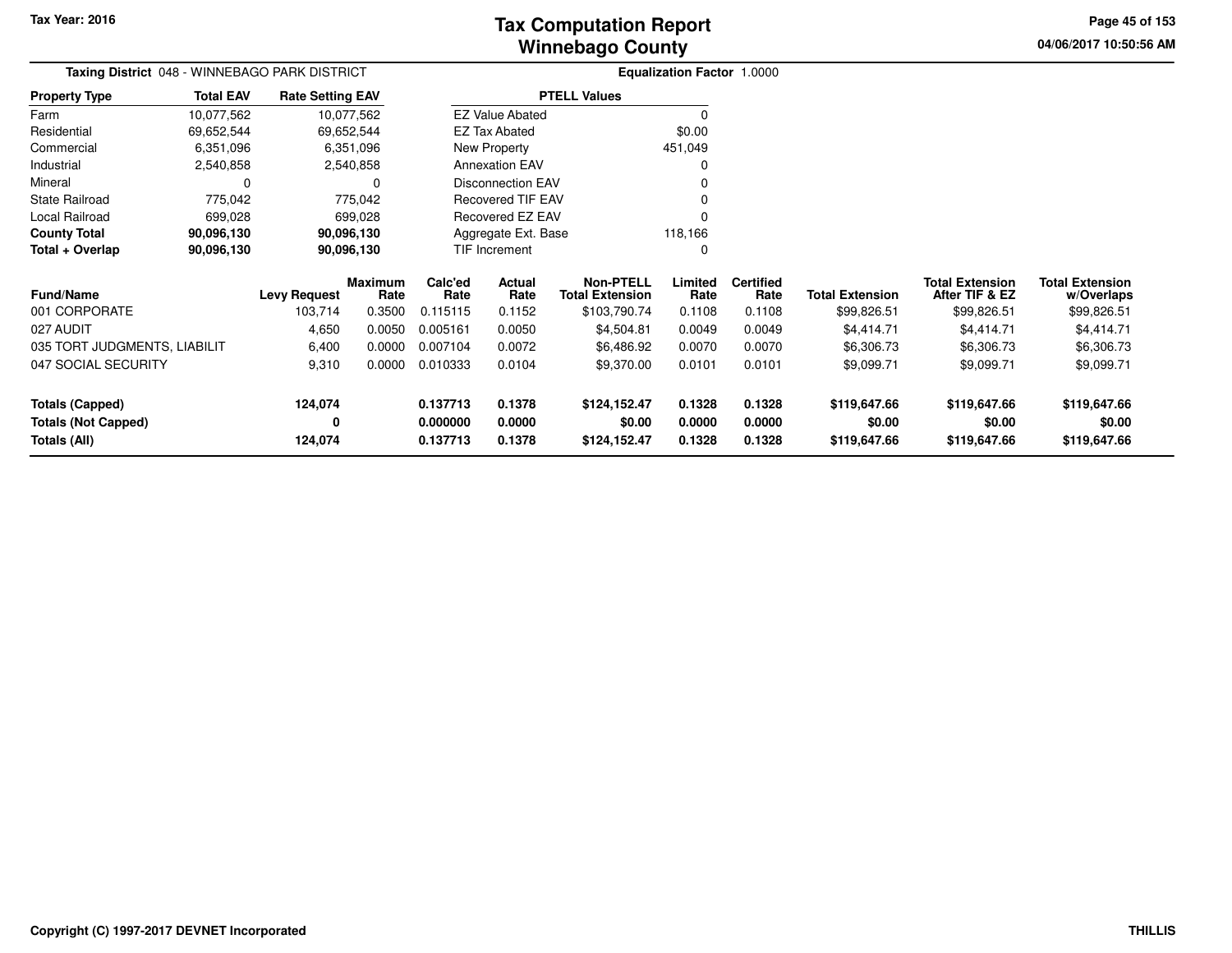**04/06/2017 10:50:56 AM Page 46 of 153**

| Taxing District 049 - SEWARD PARK DISTRICT                           |                  |                               |                                  |                                  |                            |                                                    | <b>Equalization Factor 1.0000</b> |                                    |                                       |                                                         |                                                     |
|----------------------------------------------------------------------|------------------|-------------------------------|----------------------------------|----------------------------------|----------------------------|----------------------------------------------------|-----------------------------------|------------------------------------|---------------------------------------|---------------------------------------------------------|-----------------------------------------------------|
| Property Type                                                        | <b>Total EAV</b> | <b>Rate Setting EAV</b>       |                                  |                                  |                            | <b>PTELL Values</b>                                |                                   |                                    |                                       |                                                         |                                                     |
| Farm                                                                 | 8,315,276        |                               | 8,315,276                        |                                  | <b>EZ Value Abated</b>     |                                                    | $\Omega$                          |                                    |                                       |                                                         |                                                     |
| Residential                                                          | 4,685,959        |                               | 4,685,959                        |                                  | <b>EZ Tax Abated</b>       |                                                    | \$0.00                            |                                    |                                       |                                                         |                                                     |
| Commercial                                                           | 2,676,773        |                               | 2,676,773                        |                                  | New Property               |                                                    | 48,775                            |                                    |                                       |                                                         |                                                     |
| Industrial                                                           | 162,401          |                               | 162,401                          |                                  | <b>Annexation EAV</b>      |                                                    | 0                                 |                                    |                                       |                                                         |                                                     |
| Mineral                                                              | 0                |                               | $\Omega$                         |                                  | Disconnection EAV          |                                                    |                                   |                                    |                                       |                                                         |                                                     |
| State Railroad                                                       | 901,139          |                               | 901,139                          |                                  | <b>Recovered TIF EAV</b>   |                                                    | 0                                 |                                    |                                       |                                                         |                                                     |
| Local Railroad                                                       | 458              |                               | 458                              |                                  | Recovered EZ EAV           |                                                    |                                   |                                    |                                       |                                                         |                                                     |
| County Total                                                         | 16,742,006       |                               | 16,742,006                       |                                  | Aggregate Ext. Base        |                                                    | 25,303                            |                                    |                                       |                                                         |                                                     |
| Total + Overlap                                                      | 16,742,006       |                               | 16,742,006                       |                                  | TIF Increment              |                                                    | 0                                 |                                    |                                       |                                                         |                                                     |
| Fund/Name<br>001 CORPORATE                                           |                  | <b>Levy Request</b><br>26,568 | <b>Maximum</b><br>Rate<br>0.3500 | Calc'ed<br>Rate<br>0.158691      | Actual<br>Rate<br>0.1587   | <b>Non-PTELL</b><br>Total Extension<br>\$26,569.56 | Limited<br>Rate<br>0.1527         | <b>Certified</b><br>Rate<br>0.1527 | <b>Total Extension</b><br>\$25,565.04 | <b>Total Extension</b><br>After TIF & EZ<br>\$25,565.04 | <b>Total Extension</b><br>w/Overlaps<br>\$25,565.04 |
| <b>Totals (Capped)</b><br><b>Totals (Not Capped)</b><br>Totals (All) |                  | 26,568<br>0<br>26,568         |                                  | 0.158691<br>0.000000<br>0.158691 | 0.1587<br>0.0000<br>0.1587 | \$26,569.56<br>\$0.00<br>\$26,569.56               | 0.1527<br>0.0000<br>0.1527        | 0.1527<br>0.0000<br>0.1527         | \$25,565.04<br>\$0.00<br>\$25,565.04  | \$25,565.04<br>\$0.00<br>\$25,565.04                    | \$25,565.04<br>\$0.00<br>\$25,565.04                |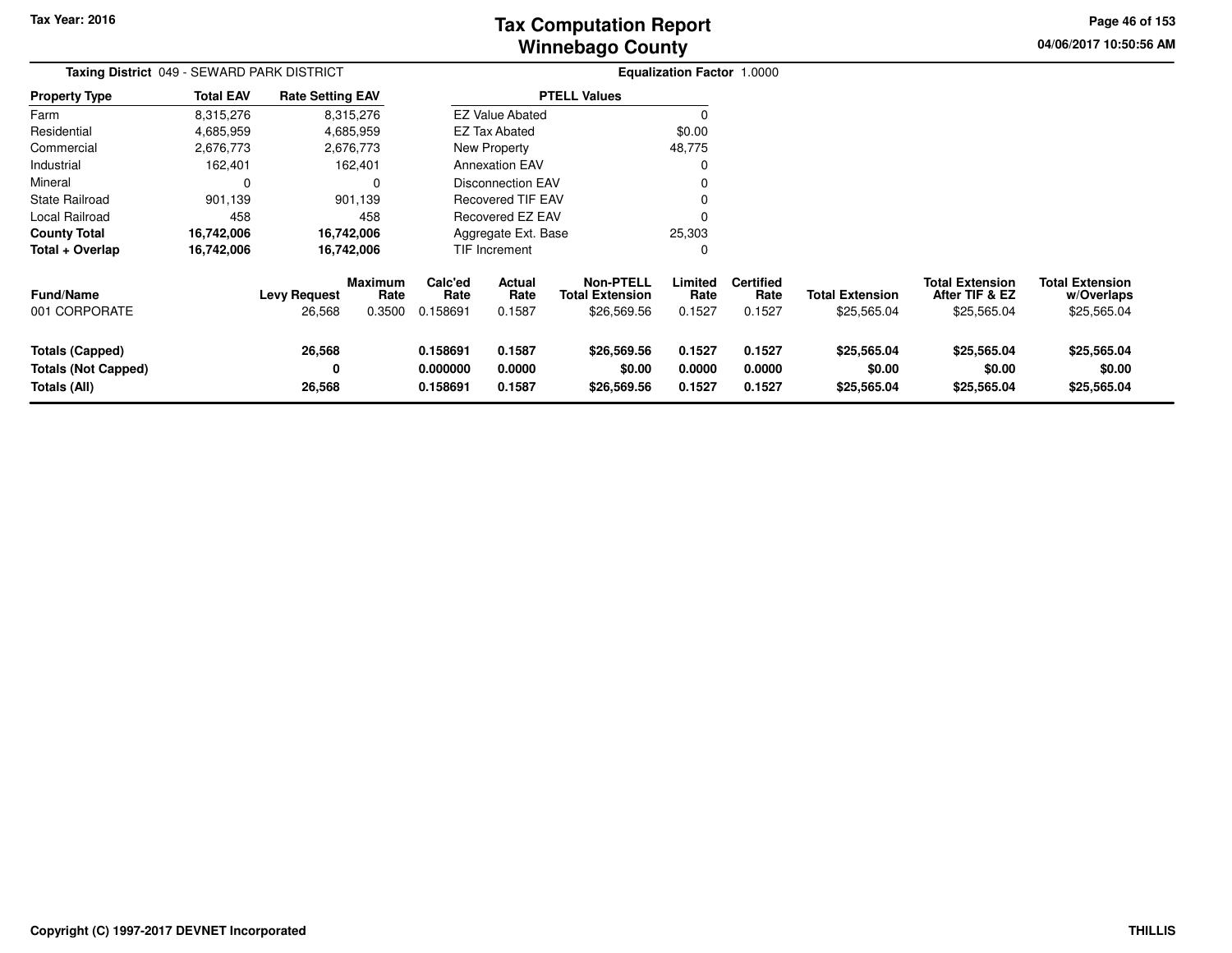# **Winnebago CountyTax Computation Report Tax**

**04/06/2017 10:50:56 AMPage 47 of 153**

| Taxing District 050 - DURAND SANITARY                                |                  |                              |                           |                                  |                                 |                                                   | <b>Equalization Factor 1.0000</b> |                                    |                                      |                                                        |                                                    |
|----------------------------------------------------------------------|------------------|------------------------------|---------------------------|----------------------------------|---------------------------------|---------------------------------------------------|-----------------------------------|------------------------------------|--------------------------------------|--------------------------------------------------------|----------------------------------------------------|
| <b>Property Type</b>                                                 | <b>Total EAV</b> | <b>Rate Setting EAV</b>      |                           |                                  |                                 | <b>PTELL Values</b>                               |                                   |                                    |                                      |                                                        |                                                    |
| Farm                                                                 | 64,383           |                              | 64,383                    |                                  | <b>EZ Value Abated</b>          |                                                   | $\Omega$                          |                                    |                                      |                                                        |                                                    |
| Residential                                                          | 11,343,303       |                              | 11,300,872                |                                  | <b>EZ Tax Abated</b>            |                                                   | \$0.00                            |                                    |                                      |                                                        |                                                    |
| Commercial                                                           | 3,285,877        |                              | 3,132,464                 |                                  | New Property                    |                                                   | 23,823                            |                                    |                                      |                                                        |                                                    |
| Industrial                                                           | 224,762          |                              | 187,060                   |                                  | <b>Annexation EAV</b>           |                                                   | 0                                 |                                    |                                      |                                                        |                                                    |
| Mineral                                                              | 0                |                              | 0                         |                                  | <b>Disconnection EAV</b>        |                                                   | 0                                 |                                    |                                      |                                                        |                                                    |
| <b>State Railroad</b>                                                | 0                |                              | 0                         |                                  | <b>Recovered TIF EAV</b>        |                                                   |                                   |                                    |                                      |                                                        |                                                    |
| Local Railroad                                                       | $\mathbf 0$      |                              | 0                         |                                  | <b>Recovered EZ EAV</b>         |                                                   |                                   |                                    |                                      |                                                        |                                                    |
| <b>County Total</b>                                                  | 14,918,325       |                              | 14,684,779                |                                  | Aggregate Ext. Base             |                                                   | 6,467                             |                                    |                                      |                                                        |                                                    |
| Total + Overlap                                                      | 14,918,325       |                              | 14,684,779                |                                  | TIF Increment                   |                                                   | 233,546                           |                                    |                                      |                                                        |                                                    |
| Fund/Name<br>001 CORPORATE                                           |                  | <b>Levy Request</b><br>6,453 | Maximum<br>Rate<br>0.2500 | Calc'ed<br>Rate<br>0.043944      | <b>Actual</b><br>Rate<br>0.0440 | Non-PTELL<br><b>Total Extension</b><br>\$6,461.30 | Limited<br>Rate<br>0.0440         | <b>Certified</b><br>Rate<br>0.0440 | <b>Total Extension</b><br>\$6,564.06 | <b>Total Extension</b><br>After TIF & EZ<br>\$6,461.30 | <b>Total Extension</b><br>w/Overlaps<br>\$6,461.30 |
| <b>Totals (Capped)</b><br><b>Totals (Not Capped)</b><br>Totals (All) |                  | 6,453<br>0<br>6,453          |                           | 0.043944<br>0.000000<br>0.043944 | 0.0440<br>0.0000<br>0.0440      | \$6,461.30<br>\$0.00<br>\$6,461.30                | 0.0440<br>0.0000<br>0.0440        | 0.0440<br>0.0000<br>0.0440         | \$6,564.06<br>\$0.00<br>\$6,564.06   | \$6,461.30<br>\$0.00<br>\$6,461.30                     | \$6,461.30<br>\$0.00<br>\$6,461.30                 |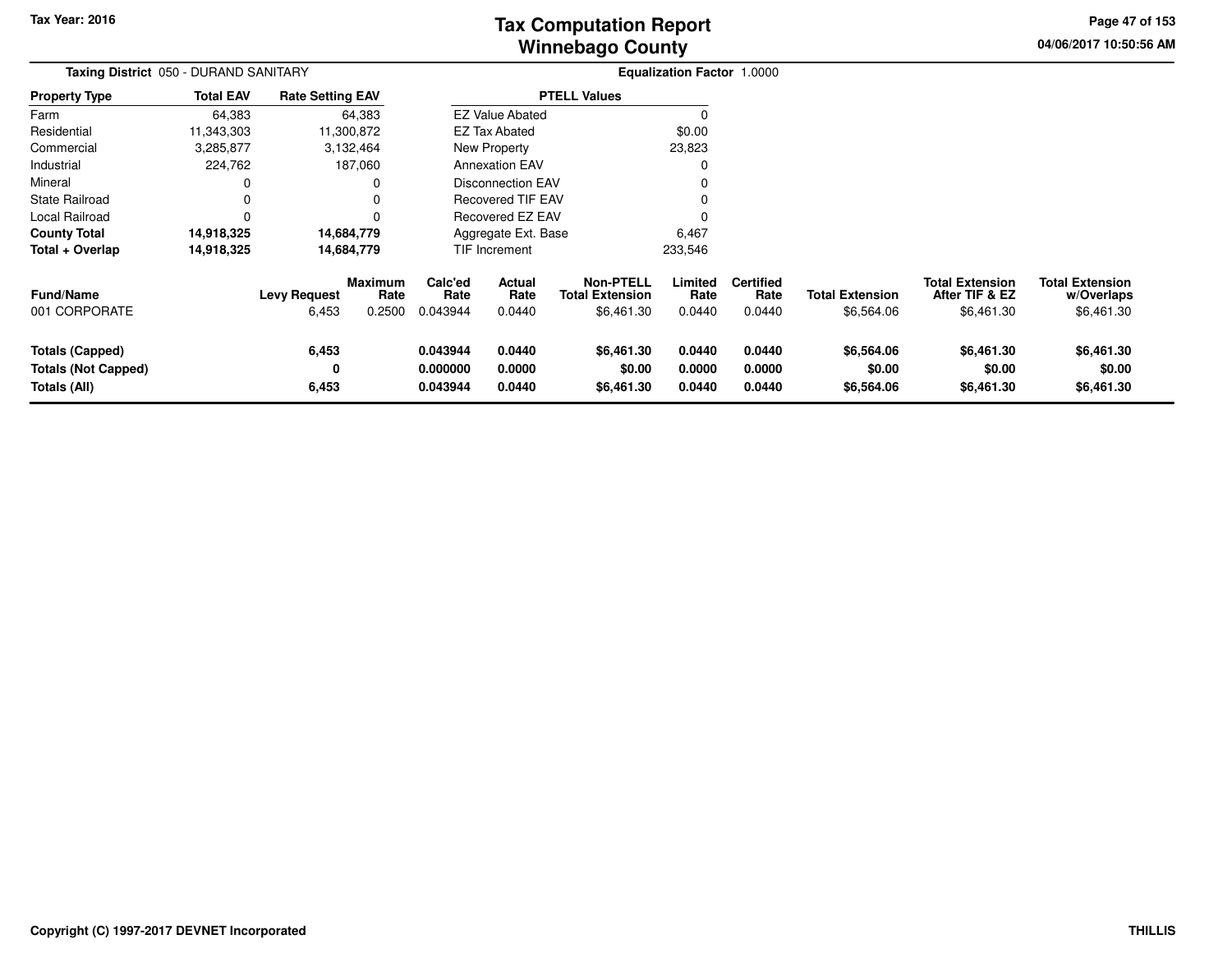# **Winnebago CountyTax Computation Report Tax**

**04/06/2017 10:50:56 AM Page 48 of 153**

| Taxing District 051 - ROCK RIVER WATER REC |                  |                                  |                        |                      |                          |                                            | <b>Equalization Factor 1.0000</b> |                          |                          |                                          |                                      |
|--------------------------------------------|------------------|----------------------------------|------------------------|----------------------|--------------------------|--------------------------------------------|-----------------------------------|--------------------------|--------------------------|------------------------------------------|--------------------------------------|
| <b>Property Type</b>                       | <b>Total EAV</b> | <b>Rate Setting EAV</b>          |                        |                      |                          | <b>PTELL Values</b>                        |                                   |                          |                          |                                          |                                      |
| Farm                                       | 2,922,561        |                                  | 2,866,008              |                      | <b>EZ Value Abated</b>   |                                            | $\Omega$                          |                          |                          |                                          |                                      |
| Residential                                | 1,610,597,535    | 1,606,374,398                    |                        |                      | <b>EZ Tax Abated</b>     |                                            | \$0.00                            |                          |                          |                                          |                                      |
| Commercial                                 | 602,776,425      | 581,722,910                      |                        |                      | New Property             |                                            | 7,439,341                         |                          |                          |                                          |                                      |
| Industrial                                 | 234,032,514      | 209,231,098                      |                        |                      | <b>Annexation EAV</b>    |                                            | 987,240                           |                          |                          |                                          |                                      |
| Mineral                                    | 0                |                                  | 0                      |                      | <b>Disconnection EAV</b> |                                            | 1,223                             |                          |                          |                                          |                                      |
| <b>State Railroad</b>                      | 5,101,328        |                                  | 5,101,328              |                      | <b>Recovered TIF EAV</b> |                                            | 9,979,244                         |                          |                          |                                          |                                      |
| <b>Local Railroad</b>                      | 112,769          |                                  | 112,769                |                      | Recovered EZ EAV         |                                            | 0                                 |                          |                          |                                          |                                      |
| <b>County Total</b>                        | 2,455,543,132    | 2,405,408,511                    |                        |                      | Aggregate Ext. Base      |                                            | 4,933,474                         |                          |                          |                                          |                                      |
| Total + Overlap                            | 2,455,543,132    | 2,405,408,511                    |                        | <b>TIF Increment</b> |                          |                                            | 50,134,621                        |                          |                          |                                          |                                      |
|                                            | <b>Fund/Name</b> |                                  | <b>Maximum</b><br>Rate | Calc'ed<br>Rate      | Actual<br>Rate           | <b>Non-PTELL</b><br><b>Total Extension</b> | Limited<br>Rate                   | <b>Certified</b><br>Rate | <b>Total Extension</b>   | <b>Total Extension</b><br>After TIF & EZ | <b>Total Extension</b><br>w/Overlaps |
| 001 CORPORATE                              |                  | <b>Levy Request</b><br>3,943,200 | 0.1660                 | 0.163931             | 0.1640                   | \$3,944,869.96                             | 0.1547                            | 0.1547                   | \$3,798,725.23           | \$3,721,166.97                           | \$3,721,166.97                       |
| 003 BONDS & INT 2007                       |                  | 0                                | 0.0000                 | 0.000000             | 0.0000                   | \$0.00                                     | 0.0000                            | 0.0000                   | \$0.00                   | \$0.00                                   | \$0.00                               |
| 003A BONDS & INT 2008                      |                  | $\Omega$                         | 0.0000                 | 0.000000             | 0.0000                   | \$0.00                                     | 0.0000                            | 0.0000                   | \$0.00                   | \$0.00                                   | \$0.00                               |
| 003B BONDS & INT 2009                      |                  | $\Omega$                         | 0.0000                 | 0.000000             | 0.0000                   | \$0.00                                     | 0.0000                            | 0.0000                   | \$0.00                   | \$0.00                                   | \$0.00                               |
| 003C BONDS & INT 2010                      |                  | 0                                | 0.0000                 | 0.000000             | 0.0000                   | \$0.00                                     | 0.0000                            | 0.0000                   | \$0.00                   | \$0.00                                   | \$0.00                               |
| 003D BONDS & INT 2013                      |                  | 0                                | 0.0000                 | 0.000000             | 0.0000                   | \$0.00                                     | 0.0000                            | 0.0000                   | \$0.00                   | \$0.00                                   | \$0.00                               |
| 003E BONDS & INT 2014                      |                  | 0                                | 0.0000                 | 0.000000             | 0.0000                   | \$0.00                                     | 0.0000                            | 0.0000                   | \$0.00                   | \$0.00                                   | \$0.00                               |
| 045 PUBLIC BENEFIT                         |                  | 500,000                          | 0.0500                 | 0.020787             | 0.0208                   | \$500,324.97                               | 0.0197                            | 0.0197                   | \$483,742.00             | \$473,865.48                             | \$473,865.48                         |
| 073 CHLORINATION OF SEWAGE                 |                  | 860,000                          | 0.0500                 | 0.035753             | 0.0358                   | \$861,136.25                               | 0.0338                            | 0.0338                   | \$829,973.58             | \$813,028.08                             | \$813,028.08                         |
| <b>Totals (Capped)</b>                     |                  | 5,303,200                        |                        | 0.220471             | 0.2206                   | \$5,306,331.18                             | 0.2082                            | 0.2082                   | \$5,112,440.81           | \$5,008,060.53                           | \$5,008,060.53                       |
| <b>Totals (Not Capped)</b><br>Totals (All) |                  | 0<br>5,303,200                   |                        | 0.000000<br>0.220471 | 0.0000<br>0.2206         | \$0.00<br>\$5,306,331.18                   | 0.0000<br>0.2082                  | 0.0000<br>0.2082         | \$0.00<br>\$5,112,440.81 | \$0.00<br>\$5,008,060.53                 | \$0.00<br>\$5,008,060.53             |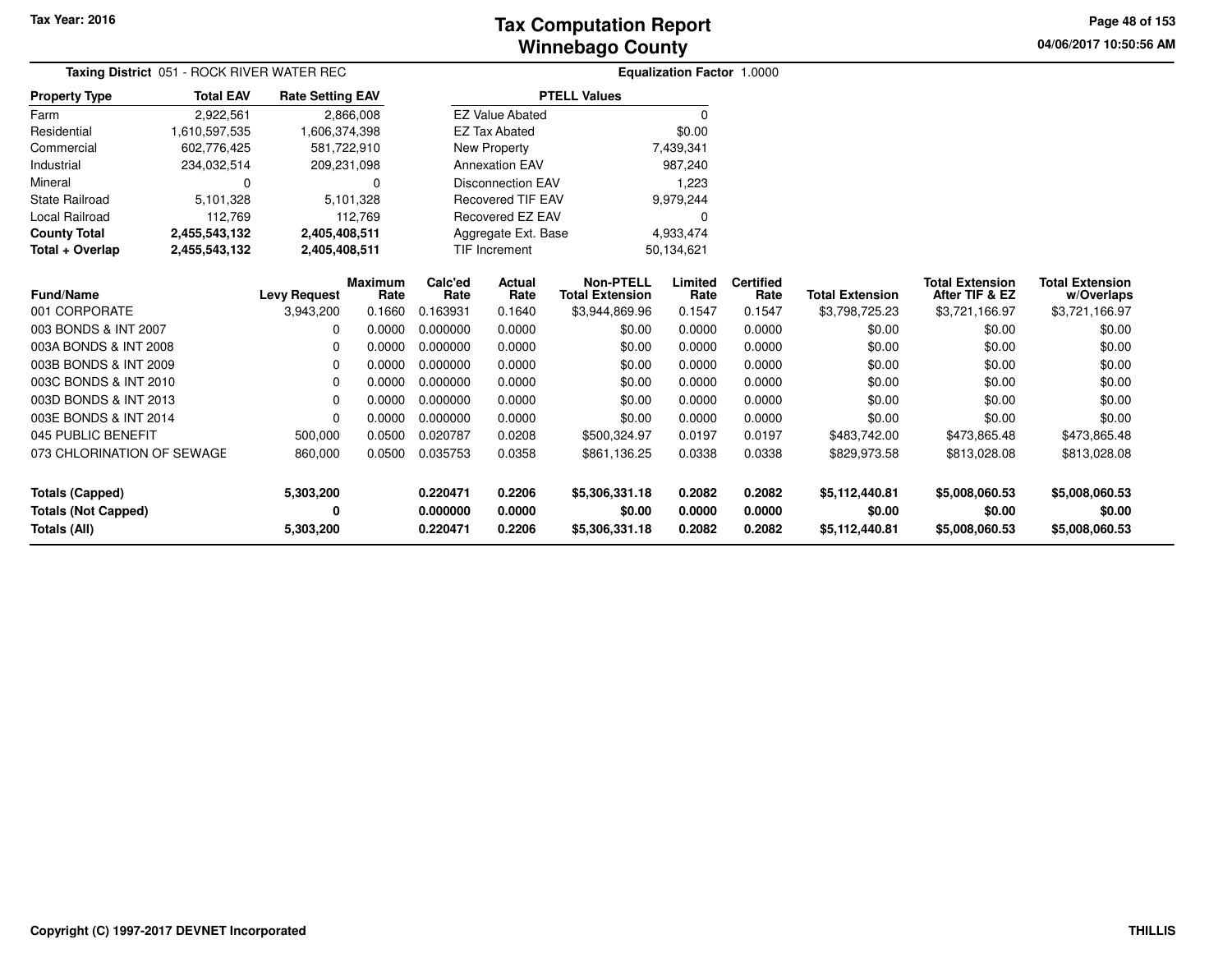**04/06/2017 10:50:56 AMPage 49 of 153**

| Taxing District 052 - PRESTON & CENTRAL TIF                          |                  |                          |                           |                                  |                            |                                                      | Equalization Factor 1.0000 |                                    |                                  |                                                         |                                                     |
|----------------------------------------------------------------------|------------------|--------------------------|---------------------------|----------------------------------|----------------------------|------------------------------------------------------|----------------------------|------------------------------------|----------------------------------|---------------------------------------------------------|-----------------------------------------------------|
| <b>Property Type</b>                                                 | <b>Total EAV</b> | <b>TIF Base EAV</b>      |                           |                                  |                            | <b>PTELL Values</b>                                  |                            |                                    |                                  |                                                         |                                                     |
| Farm                                                                 | $\Omega$         |                          | 0                         |                                  | <b>EZ Value Abated</b>     |                                                      | ∩                          |                                    |                                  |                                                         |                                                     |
| Residential                                                          | 2,829            |                          | 2,829                     |                                  | EZ Tax Abated              |                                                      | \$0.00                     |                                    |                                  |                                                         |                                                     |
| Commercial                                                           | 57,905           |                          | 57,821                    |                                  | <b>New Property</b>        |                                                      | C                          |                                    |                                  |                                                         |                                                     |
| Industrial                                                           | 2,097,747        |                          | 1,573,142                 |                                  | <b>Annexation EAV</b>      |                                                      | 0                          |                                    |                                  |                                                         |                                                     |
| Mineral                                                              | 0                |                          | 0                         |                                  | <b>Disconnection EAV</b>   |                                                      |                            |                                    |                                  |                                                         |                                                     |
| <b>State Railroad</b>                                                | 0                |                          | $\Omega$                  |                                  | Recovered TIF EAV          |                                                      |                            |                                    |                                  |                                                         |                                                     |
| Local Railroad                                                       | 0                |                          | 0                         |                                  | Recovered EZ EAV           |                                                      |                            |                                    |                                  |                                                         |                                                     |
| <b>County Total</b>                                                  | 2,158,481        |                          | 1,633,792                 |                                  | Aggregate Ext. Base        |                                                      |                            |                                    |                                  |                                                         |                                                     |
| Total + Overlap                                                      | 2,158,481        |                          | 1,633,792                 |                                  | TIF Increment              |                                                      | 524,689                    |                                    |                                  |                                                         |                                                     |
| <b>Fund/Name</b><br>001 CORPORATE                                    |                  | <b>Levy Request</b><br>0 | Maximum<br>Rate<br>0.0025 | Calc'ed<br>Rate<br>0.000000      | Actual<br>Rate<br>0.0000   | <b>Non-PTELL</b><br><b>Total Extension</b><br>\$0.00 | Limited<br>Rate<br>0.0000  | <b>Certified</b><br>Rate<br>0.0000 | <b>Total Extension</b><br>\$0.00 | <b>Total Extension</b><br>After TIF & EZ<br>\$79,259.04 | <b>Total Extension</b><br>w/Overlaps<br>\$79,259.04 |
| <b>Totals (Capped)</b><br><b>Totals (Not Capped)</b><br>Totals (All) |                  | 0<br>0<br>0              |                           | 0.000000<br>0.000000<br>0.000000 | 0.0000<br>0.0000<br>0.0000 | \$0.00<br>\$0.00<br>\$0.00                           | 0.0000<br>0.0000<br>0.0000 | 0.0000<br>0.0000<br>0.0000         | \$0.00<br>\$0.00<br>\$0.00       | \$0.00<br>\$79,259.04<br>\$79,259.04                    | \$0.00<br>\$79,259.04<br>\$79,259.04                |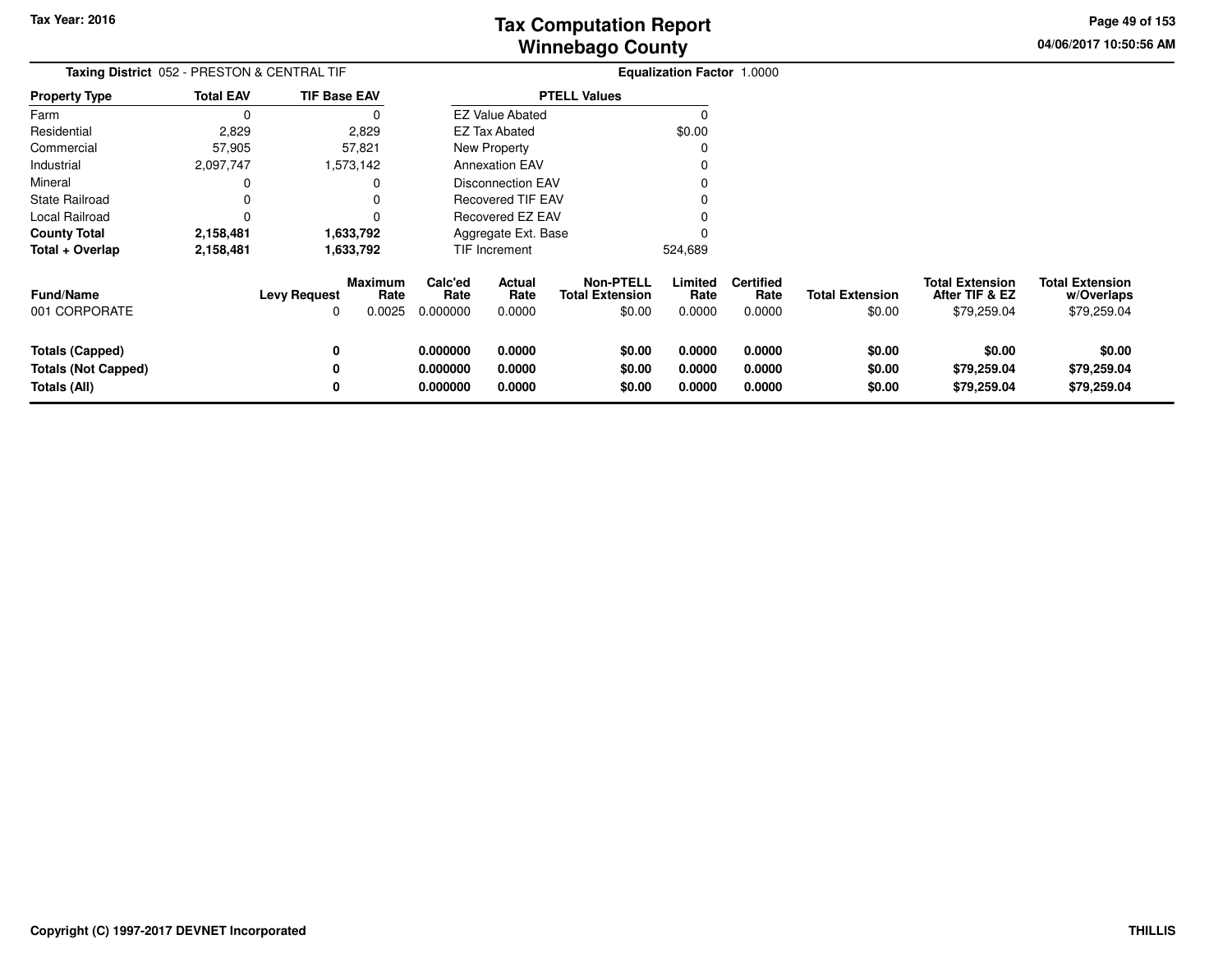**04/06/2017 10:50:56 AM Page 50 of 153**

| <b>Taxing District</b> 053 - SEWARD SANITARY                         |                  |                              |                                  | <b>Equalization Factor 1.0000</b> |                            |                                                          |                            |                                    |                                      |                                                        |                                                    |
|----------------------------------------------------------------------|------------------|------------------------------|----------------------------------|-----------------------------------|----------------------------|----------------------------------------------------------|----------------------------|------------------------------------|--------------------------------------|--------------------------------------------------------|----------------------------------------------------|
| <b>Property Type</b>                                                 | <b>Total EAV</b> | <b>Rate Setting EAV</b>      |                                  |                                   |                            | <b>PTELL Values</b>                                      |                            |                                    |                                      |                                                        |                                                    |
| Farm                                                                 | 138,697          |                              | 138,697                          |                                   | <b>EZ Value Abated</b>     |                                                          | $\Omega$                   |                                    |                                      |                                                        |                                                    |
| Residential                                                          | .982,249         |                              | .982,249                         |                                   | <b>EZ Tax Abated</b>       |                                                          | \$0.00                     |                                    |                                      |                                                        |                                                    |
| Commercial                                                           | ,785,716         |                              | ,785,716                         |                                   | New Property               |                                                          | 0                          |                                    |                                      |                                                        |                                                    |
| Industrial                                                           | 162,401          |                              | 162,401                          |                                   | <b>Annexation EAV</b>      |                                                          |                            |                                    |                                      |                                                        |                                                    |
| Mineral                                                              | 0                |                              | 0                                |                                   | Disconnection EAV          |                                                          |                            |                                    |                                      |                                                        |                                                    |
| State Railroad                                                       | 80,177           |                              | 80,177                           |                                   | <b>Recovered TIF EAV</b>   |                                                          | 0                          |                                    |                                      |                                                        |                                                    |
| Local Railroad                                                       | 458              |                              | 458                              |                                   | Recovered EZ EAV           |                                                          | 0                          |                                    |                                      |                                                        |                                                    |
| <b>County Total</b>                                                  | 4,149,698        |                              | 4,149,698                        |                                   | Aggregate Ext. Base        |                                                          | 3,903                      |                                    |                                      |                                                        |                                                    |
| Total + Overlap                                                      | 4,149,698        |                              | 4,149,698                        |                                   | TIF Increment              |                                                          | 0                          |                                    |                                      |                                                        |                                                    |
| <b>Fund/Name</b><br>001 CORPORATE                                    |                  | <b>Levy Request</b><br>3,900 | <b>Maximum</b><br>Rate<br>0.2500 | Calc'ed<br>Rate<br>0.093983       | Actual<br>Rate<br>0.0940   | <b>Non-PTELL</b><br><b>Total Extension</b><br>\$3,900.72 | Limited<br>Rate<br>0.0940  | <b>Certified</b><br>Rate<br>0.0940 | <b>Total Extension</b><br>\$3,900.72 | <b>Total Extension</b><br>After TIF & EZ<br>\$3,900.72 | <b>Total Extension</b><br>w/Overlaps<br>\$3,900.72 |
| <b>Totals (Capped)</b><br><b>Totals (Not Capped)</b><br>Totals (All) |                  | 3,900<br>0<br>3,900          |                                  | 0.093983<br>0.000000<br>0.093983  | 0.0940<br>0.0000<br>0.0940 | \$3,900.72<br>\$0.00<br>\$3,900.72                       | 0.0940<br>0.0000<br>0.0940 | 0.0940<br>0.0000<br>0.0940         | \$3,900.72<br>\$0.00<br>\$3,900.72   | \$3,900.72<br>\$0.00<br>\$3,900.72                     | \$3,900.72<br>\$0.00<br>\$3,900.72                 |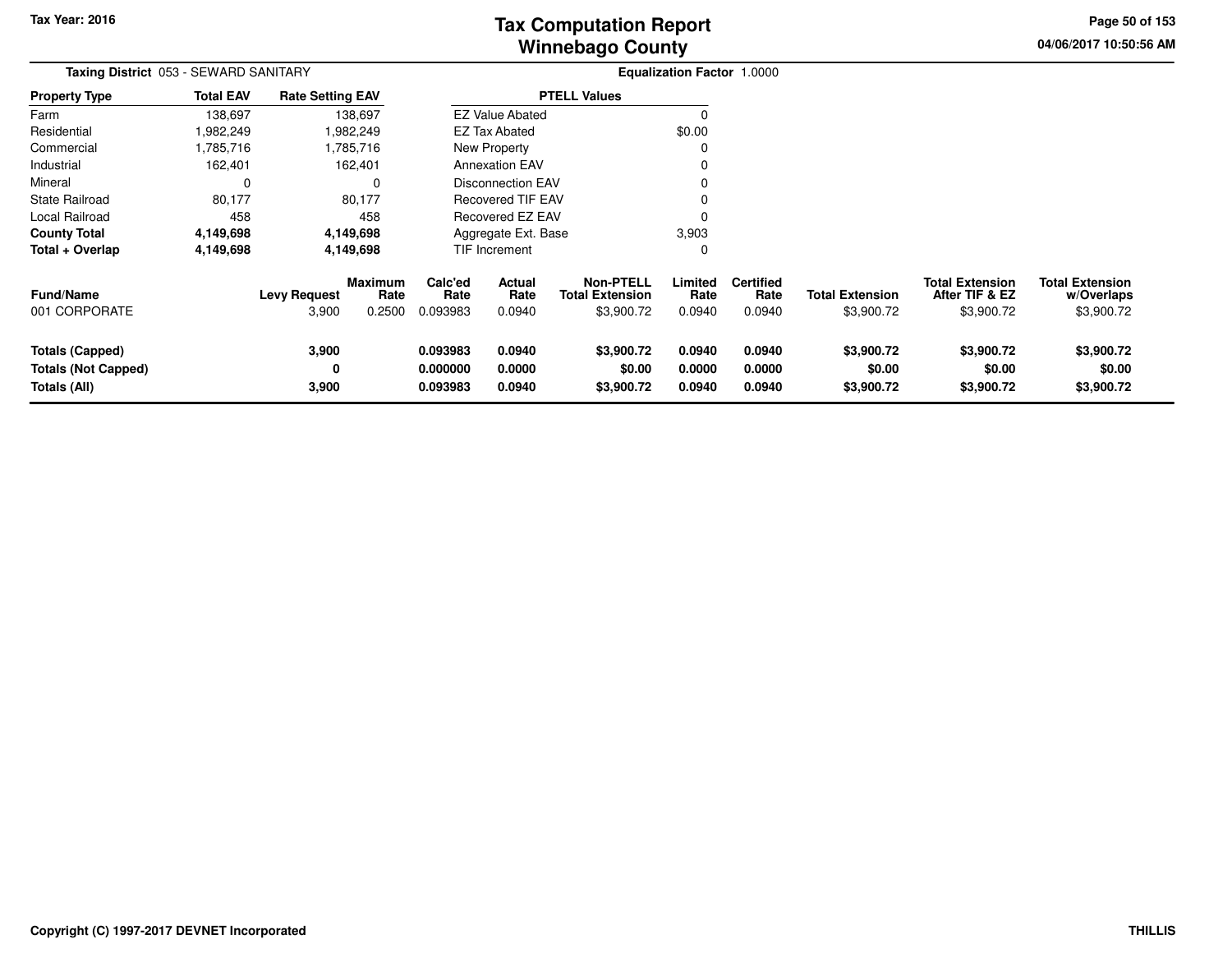### **Winnebago CountyTax Computation Report**

**04/06/2017 10:50:56 AMPage 51 of 153**

| Taxing District 054 - CHERRY VALLEY LIBRARY |                                |                         |                        |                                   | Equalization Factor 1.0000 |                                            |                 |                          |                                |                                          |                                      |  |  |
|---------------------------------------------|--------------------------------|-------------------------|------------------------|-----------------------------------|----------------------------|--------------------------------------------|-----------------|--------------------------|--------------------------------|------------------------------------------|--------------------------------------|--|--|
| Property Type                               | <b>Total EAV</b>               | <b>Rate Setting EAV</b> |                        |                                   |                            | <b>PTELL Values</b>                        |                 |                          | <b>Overlapping County</b>      | <b>Overlap EAV</b>                       |                                      |  |  |
| Farm                                        | 5,775,928                      |                         | 5,695,648              |                                   | <b>EZ Value Abated</b>     |                                            | 0               | <b>Boone County</b>      |                                | 11,484,907                               |                                      |  |  |
| Residential                                 | 187,021,275                    | 187,015,341             |                        |                                   | <b>EZ Tax Abated</b>       |                                            | \$0.00          | <b>Total</b>             |                                | 11,484,907                               |                                      |  |  |
| Commercial                                  | 43,033,076                     |                         | 43,027,053             |                                   | New Property               |                                            | 270,456         |                          | * denotes use of estimated EAV |                                          |                                      |  |  |
| Industrial                                  | 5,719,716                      |                         | 3,222,193              |                                   | <b>Annexation EAV</b>      |                                            | 67,837          |                          |                                |                                          |                                      |  |  |
| Mineral                                     | 0                              |                         | 0                      |                                   | <b>Disconnection EAV</b>   |                                            |                 |                          |                                |                                          |                                      |  |  |
| State Railroad                              | 1,049,309                      |                         | 1,049,309              |                                   | <b>Recovered TIF EAV</b>   |                                            |                 |                          |                                |                                          |                                      |  |  |
| Local Railroad                              | 0                              |                         | $\Omega$               |                                   | Recovered EZ EAV           |                                            | 0               |                          |                                |                                          |                                      |  |  |
| <b>County Total</b>                         | 242,599,304                    | 240,009,544             |                        |                                   | Aggregate Ext. Base        |                                            | 991,712         |                          |                                |                                          |                                      |  |  |
| Total + Overlap                             | 254,084,211<br>251,494,451     |                         |                        | <b>TIF Increment</b><br>2,589,760 |                            |                                            |                 |                          |                                |                                          |                                      |  |  |
| <b>Fund/Name</b>                            | <b>Levy Request</b><br>840,835 |                         | <b>Maximum</b><br>Rate | Calc'ed<br>Rate                   | <b>Actual</b><br>Rate      | <b>Non-PTELL</b><br><b>Total Extension</b> | Limited<br>Rate | <b>Certified</b><br>Rate | <b>Total Extension</b>         | <b>Total Extension</b><br>After TIF & EZ | <b>Total Extension</b><br>w/Overlaps |  |  |
| 001 CORPORATE                               |                                |                         | 0.6000                 | 0.334335                          | 0.3344                     | \$802,591.92                               | 0.3344          | 0.3344                   | \$811,252.07                   | \$802,591.92                             | \$840,997.44                         |  |  |
| 004 BUILDINGS, EQUIPMENT & N                |                                | 50,075                  | 0.0200                 | 0.019911                          | 0.0200                     | \$48,001.91                                | 0.0200          | 0.0200                   | \$48,519.86                    | \$48,001.91                              | \$50,298.89                          |  |  |
| 005 I. M. R. F.                             |                                | 64,127                  | 0.0000                 | 0.025498                          | 0.0255                     | \$61,202.43                                | 0.0255          | 0.0255                   | \$61,862.82                    | \$61,202.43                              | \$64,131.09                          |  |  |
| 027 AUDIT                                   |                                | 7,788                   | 0.0050                 | 0.003097                          | 0.0031                     | \$7,440.30                                 | 0.0031          | 0.0031                   | \$7,520.58                     | \$7,440.30                               | \$7,796.33                           |  |  |
| 031 WORKING CASH                            |                                | 0                       | 0.0500                 | 0.000000                          | 0.0000                     | \$0.00                                     | 0.0000          | 0.0000                   | \$0.00                         | \$0.00                                   | \$0.00                               |  |  |
| 035 TORT JUDGMENTS, LIABILIT                |                                | 3,231                   | 0.0000                 | 0.001285                          | 0.0013                     | \$3,120.12                                 | 0.0013          | 0.0013                   | \$3,153.79                     | \$3,120.12                               | \$3,269.43                           |  |  |
| 047 SOCIAL SECURITY                         |                                | 31,859                  | 0.0000                 | 0.012668                          | 0.0127                     | \$30,481.21                                | 0.0127          | 0.0127                   | \$30,810.11                    | \$30,481.21                              | \$31,939.80                          |  |  |
| 062 WORKERS COMPENSATION                    |                                | 739                     | 0.0000                 | 0.000294                          | 0.0003                     | \$720.03                                   | 0.0003          | 0.0003                   | \$727.80                       | \$720.03                                 | \$754.48                             |  |  |
| <b>Totals (Capped)</b>                      |                                | 998,654                 |                        | 0.397088                          | 0.3973                     | \$953,557.92                               | 0.3973          | 0.3973                   | \$963,847.03                   | \$953,557.92                             | \$999,187.46                         |  |  |
| <b>Totals (Not Capped)</b>                  |                                | 0                       |                        | 0.000000                          | 0.0000                     | \$0.00                                     | 0.0000          | 0.0000                   | \$0.00                         | \$0.00                                   | \$0.00                               |  |  |
| Totals (All)                                |                                | 998,654                 |                        | 0.397088                          | 0.3973                     | \$953,557.92                               | 0.3973          | 0.3973                   | \$963,847.03                   | \$953,557.92                             | \$999,187.46                         |  |  |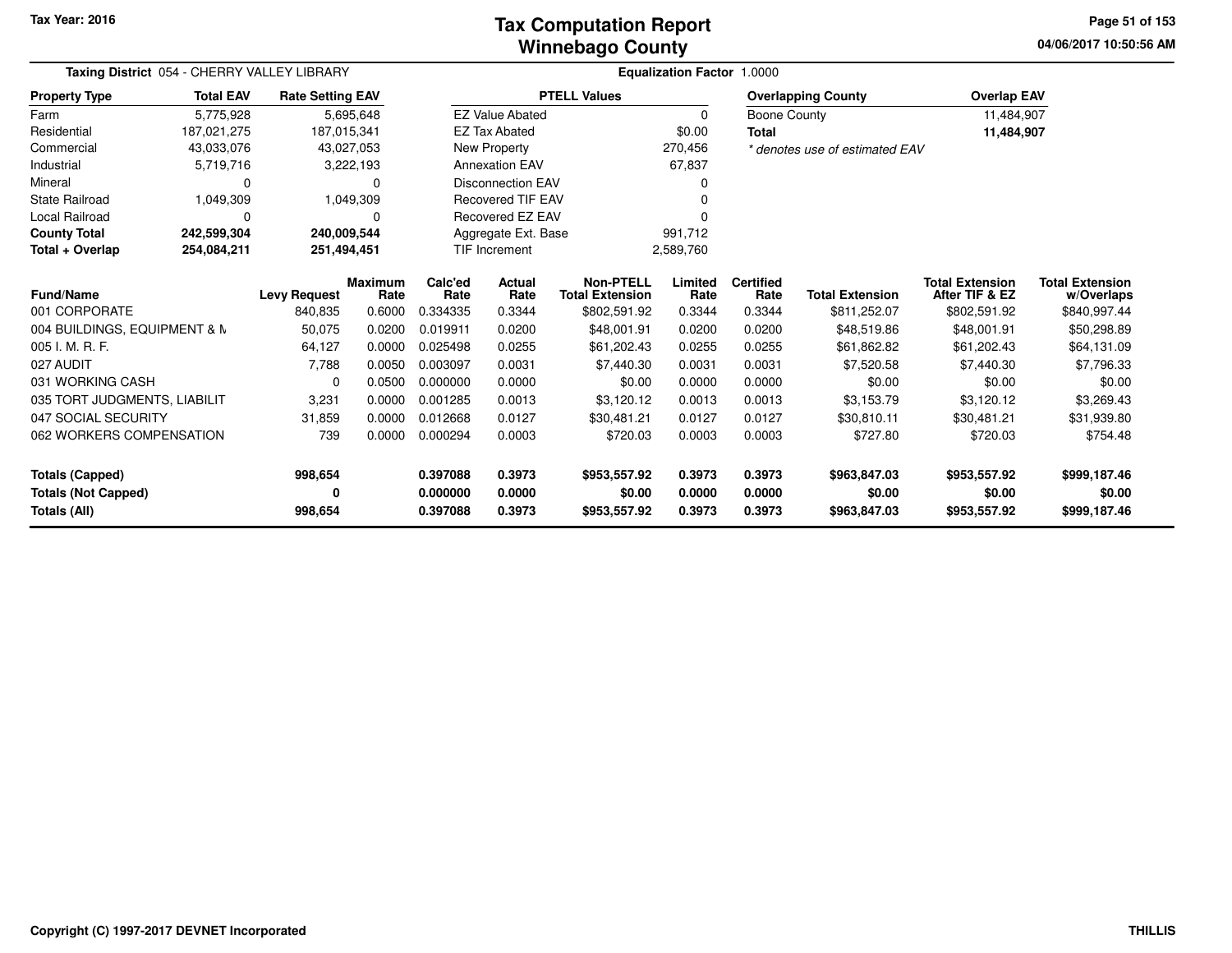### **Winnebago CountyTax Computation Report Tax**

**04/06/2017 10:50:56 AMPage 52 of 153**

| Taxing District 055 - NORTH SUBURBAN LIBRARY |                  |                         |                        |                 | Equalization Factor 1.0000  |                                            |                 |                          |                                |                                          |                                      |  |  |
|----------------------------------------------|------------------|-------------------------|------------------------|-----------------|-----------------------------|--------------------------------------------|-----------------|--------------------------|--------------------------------|------------------------------------------|--------------------------------------|--|--|
| <b>Property Type</b>                         | <b>Total EAV</b> | <b>Rate Setting EAV</b> |                        |                 |                             | <b>PTELL Values</b>                        |                 |                          | <b>Overlapping County</b>      | <b>Overlap EAV</b>                       |                                      |  |  |
| Farm                                         | 7,848,309        |                         | 7,780,298              |                 | <b>EZ Value Abated</b>      |                                            | $\Omega$        | Boone County             |                                | 43,855,368                               |                                      |  |  |
| Residential                                  | 856,932,442      | 856,648,876             |                        |                 | <b>EZ Tax Abated</b>        |                                            | \$0.00          | Total                    |                                | 43,855,368                               |                                      |  |  |
| Commercial                                   | 175,837,283      | 164,075,670             |                        |                 | New Property                |                                            | 5,863,204       |                          | * denotes use of estimated EAV |                                          |                                      |  |  |
| Industrial                                   | 100,733,232      |                         | 80,602,657             |                 | <b>Annexation EAV</b>       |                                            | 0               |                          |                                |                                          |                                      |  |  |
| Mineral                                      | 0                |                         | 0                      |                 | <b>Disconnection EAV</b>    |                                            | 15,316          |                          |                                |                                          |                                      |  |  |
| State Railroad                               | 826,221          |                         | 826,221                |                 | <b>Recovered TIF EAV</b>    |                                            |                 |                          |                                |                                          |                                      |  |  |
| Local Railroad                               | 0                |                         | 0                      |                 | Recovered EZ EAV            |                                            | 0               |                          |                                |                                          |                                      |  |  |
| <b>County Total</b>                          | 1,142,177,487    | 1,109,933,722           |                        |                 | Aggregate Ext. Base         |                                            | 3,420,321       |                          |                                |                                          |                                      |  |  |
| Total + Overlap                              | 1,186,032,855    | 1,153,789,090           |                        |                 | TIF Increment<br>32,243,765 |                                            |                 |                          |                                |                                          |                                      |  |  |
| <b>Fund/Name</b>                             |                  | <b>Levy Request</b>     | <b>Maximum</b><br>Rate | Calc'ed<br>Rate | Actual<br>Rate              | <b>Non-PTELL</b><br><b>Total Extension</b> | Limited<br>Rate | <b>Certified</b><br>Rate | <b>Total Extension</b>         | <b>Total Extension</b><br>After TIF & EZ | <b>Total Extension</b><br>w/Overlaps |  |  |
| 001 CORPORATE                                |                  | 3,023,700               | 0.6000                 | 0.262067        | 0.2621                      | \$2,909,136.29                             | 0.2581          | 0.2581                   | \$2,947,960.09                 | \$2,864,738.94                           | \$2,977,929.64                       |  |  |
| 004 BUILDINGS, EQUIPMENT & N                 |                  | 230,200                 | 0.0200                 | 0.019952        | 0.0200                      | \$221,986.74                               | 0.0200          | 0.0200                   | \$228,435.50                   | \$221,986.74                             | \$230,757.82                         |  |  |
| 005 I. M. R. F.                              |                  | 124,400                 | 0.0000                 | 0.010782        | 0.0108                      | \$119,872.84                               | 0.0107          | 0.0107                   | \$122,212.99                   | \$118,762.91                             | \$123,455.43                         |  |  |
| 027 AUDIT                                    |                  | 9,200                   | 0.0050                 | 0.000797        | 0.0008                      | \$8,879.47                                 | 0.0008          | 0.0008                   | \$9,137.42                     | \$8,879.47                               | \$9,230.31                           |  |  |
| 035 TORT JUDGMENTS, LIABILIT                 |                  | 15,000                  | 0.0000                 | 0.001300        | 0.0013                      | \$14,429.14                                | 0.0013          | 0.0013                   | \$14,848.31                    | \$14,429.14                              | \$14,999.26                          |  |  |
| 047 SOCIAL SECURITY                          |                  | 85,200                  | 0.0000                 | 0.007384        | 0.0074                      | \$82,135.10                                | 0.0073          | 0.0073                   | \$83,378.96                    | \$81,025.16                              | \$84,226.60                          |  |  |
| <b>209 RISK MANAGEMENT</b>                   |                  | 22,000                  | 0.0000                 | 0.001907        | 0.0020                      | \$22,198.67                                | 0.0020          | 0.0020                   | \$22,843.55                    | \$22,198.67                              | \$23,075.78                          |  |  |
| <b>Totals (Capped)</b>                       |                  | 3,509,700               |                        | 0.304189        | 0.3044                      | \$3,378,638.25                             | 0.3002          | 0.3002                   | \$3,428,816.82                 | \$3,332,021.03                           | \$3,463,674.84                       |  |  |
| <b>Totals (Not Capped)</b>                   |                  | 0                       |                        | 0.000000        | 0.0000                      | \$0.00                                     | 0.0000          | 0.0000                   | \$0.00                         | \$0.00                                   | \$0.00                               |  |  |
| Totals (All)                                 |                  | 3,509,700               |                        | 0.304189        | 0.3044                      | \$3,378,638.25                             | 0.3002          | 0.3002                   | \$3,428,816.82                 | \$3,332,021.03                           | \$3,463,674.84                       |  |  |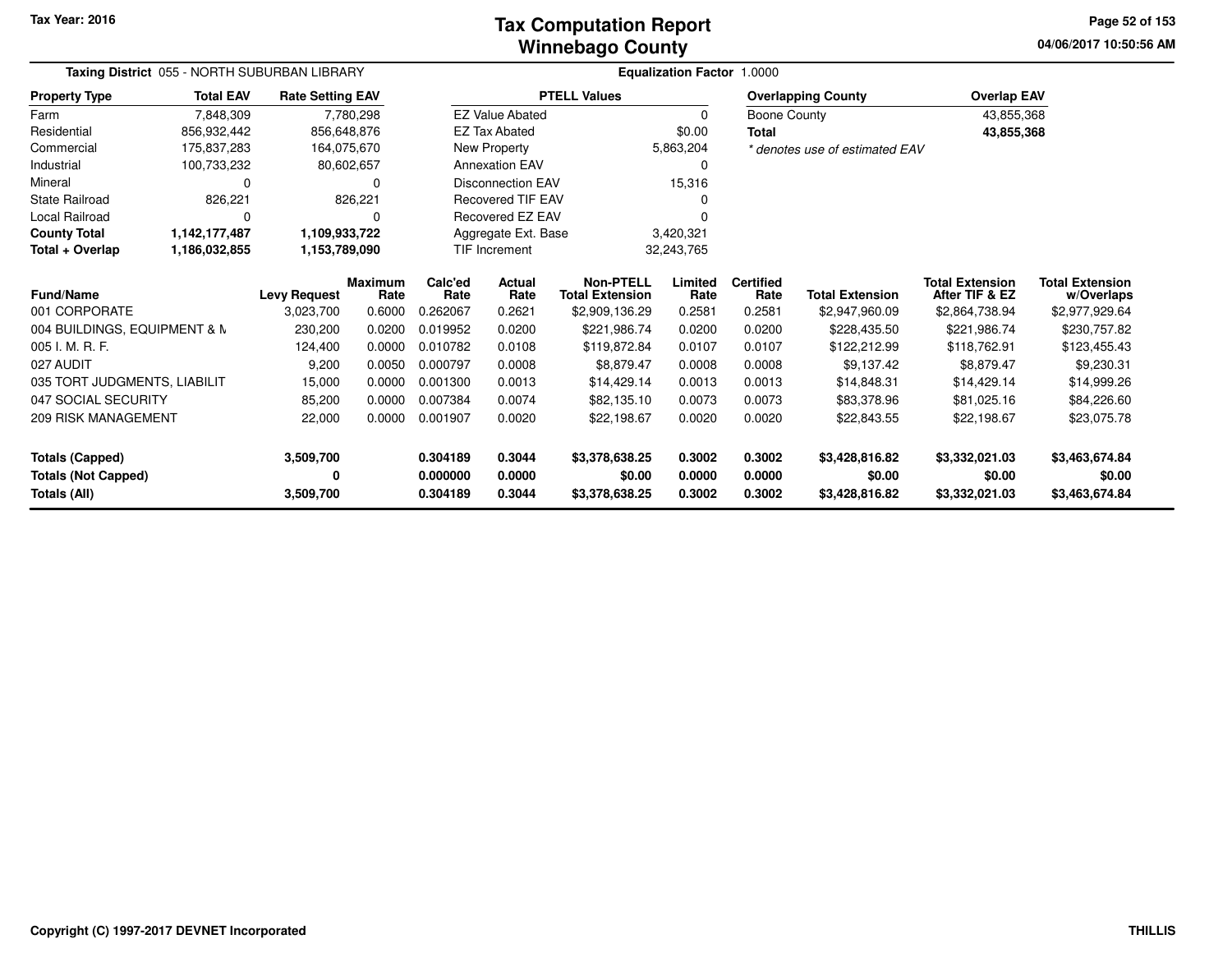### **Winnebago CountyTax Computation Report**

**04/06/2017 10:50:56 AM Page 53 of 153**

| Taxing District 056 - PECATONICA LIBRARY |                  |                         |                 |                 |                          |                                            | <b>Equalization Factor 1.0000</b> |                          |                                |                                          |                                      |
|------------------------------------------|------------------|-------------------------|-----------------|-----------------|--------------------------|--------------------------------------------|-----------------------------------|--------------------------|--------------------------------|------------------------------------------|--------------------------------------|
| <b>Property Type</b>                     | <b>Total EAV</b> | <b>Rate Setting EAV</b> |                 |                 |                          | <b>PTELL Values</b>                        |                                   |                          | <b>Overlapping County</b>      | <b>Overlap EAV</b>                       |                                      |
| Farm                                     | 17,813,789       |                         | 17,813,789      |                 | <b>EZ Value Abated</b>   |                                            | $\mathbf 0$                       |                          | <b>Stephenson County</b>       | *12,025,097                              |                                      |
| Residential                              | 59,472,957       |                         | 59,472,957      |                 | <b>EZ Tax Abated</b>     |                                            | \$0.00                            | <b>Total</b>             |                                | 12,025,097                               |                                      |
| Commercial                               | 4,677,236        |                         | 4,677,236       |                 | New Property             |                                            | 379,065                           |                          | * denotes use of estimated EAV |                                          |                                      |
| Industrial                               | 2,010,591        |                         | 2,010,591       |                 | <b>Annexation EAV</b>    |                                            | 0                                 |                          |                                |                                          |                                      |
| Mineral                                  |                  |                         |                 |                 | Disconnection EAV        |                                            | 70,159                            |                          |                                |                                          |                                      |
| <b>State Railroad</b>                    |                  |                         |                 |                 | <b>Recovered TIF EAV</b> |                                            |                                   |                          |                                |                                          |                                      |
| Local Railroad                           |                  |                         |                 |                 | Recovered EZ EAV         |                                            |                                   |                          |                                |                                          |                                      |
| <b>County Total</b>                      | 83,974,573       |                         | 83,974,573      |                 | Aggregate Ext. Base      |                                            | 185,180                           |                          |                                |                                          |                                      |
| Total + Overlap<br>95,999,670            |                  |                         | 95,999,670      |                 | <b>TIF Increment</b>     |                                            | 0                                 |                          |                                |                                          |                                      |
| Fund/Name                                |                  | <b>Levy Request</b>     | Maximum<br>Rate | Calc'ed<br>Rate | Actual<br>Rate           | <b>Non-PTELL</b><br><b>Total Extension</b> | Limited<br>Rate                   | <b>Certified</b><br>Rate | <b>Total Extension</b>         | <b>Total Extension</b><br>After TIF & EZ | <b>Total Extension</b><br>w/Overlaps |
| 001 CORPORATE                            |                  | 162,336                 | 0.6000          | 0.169101        | 0.1692                   | \$142,084.98                               | 0.1647                            | 0.1647                   | \$138,306.12                   | \$138,306.12                             | \$158,111.46                         |
| 004 BUILDINGS, EQUIPMENT & N             |                  | 11,570                  | 0.0200          | 0.012052        | 0.0121                   | \$10,160.92                                | 0.0118                            | 0.0118                   | \$9,909.00                     | \$9,909.00                               | \$11,327.96                          |
| 027 AUDIT                                |                  | 4,202                   | 0.0050          | 0.004377        | 0.0044                   | \$3,694.88                                 | 0.0043                            | 0.0043                   | \$3,610.91                     | \$3,610.91                               | \$4,127.99                           |
| 035 TORT JUDGMENTS, LIABILIT             |                  | 5,004                   | 0.0000          | 0.005213        | 0.0053                   | \$4,450.65                                 | 0.0052                            | 0.0052                   | \$4,366.68                     | \$4,366.68                               | \$4,991.98                           |
| 047 SOCIAL SECURITY                      |                  | 8,823                   | 0.0000          | 0.009191        | 0.0092                   | \$7,725.66                                 | 0.0090                            | 0.0090                   | \$7,557.71                     | \$7,557.71                               | \$8,639.97                           |
| <b>Totals (Capped)</b>                   |                  | 191,935                 |                 | 0.199934        | 0.2002                   | \$168,117.09                               | 0.1950                            | 0.1950                   | \$163,750.42                   | \$163,750.42                             | \$187,199.36                         |
| <b>Totals (Not Capped)</b>               |                  | 0                       |                 | 0.000000        | 0.0000                   | \$0.00                                     | 0.0000                            | 0.0000                   | \$0.00                         | \$0.00                                   | \$0.00                               |
| Totals (All)                             |                  | 191,935                 |                 | 0.199934        | 0.2002                   | \$168,117.09                               | 0.1950                            | 0.1950                   | \$163,750.42                   | \$163,750.42                             | \$187,199.36                         |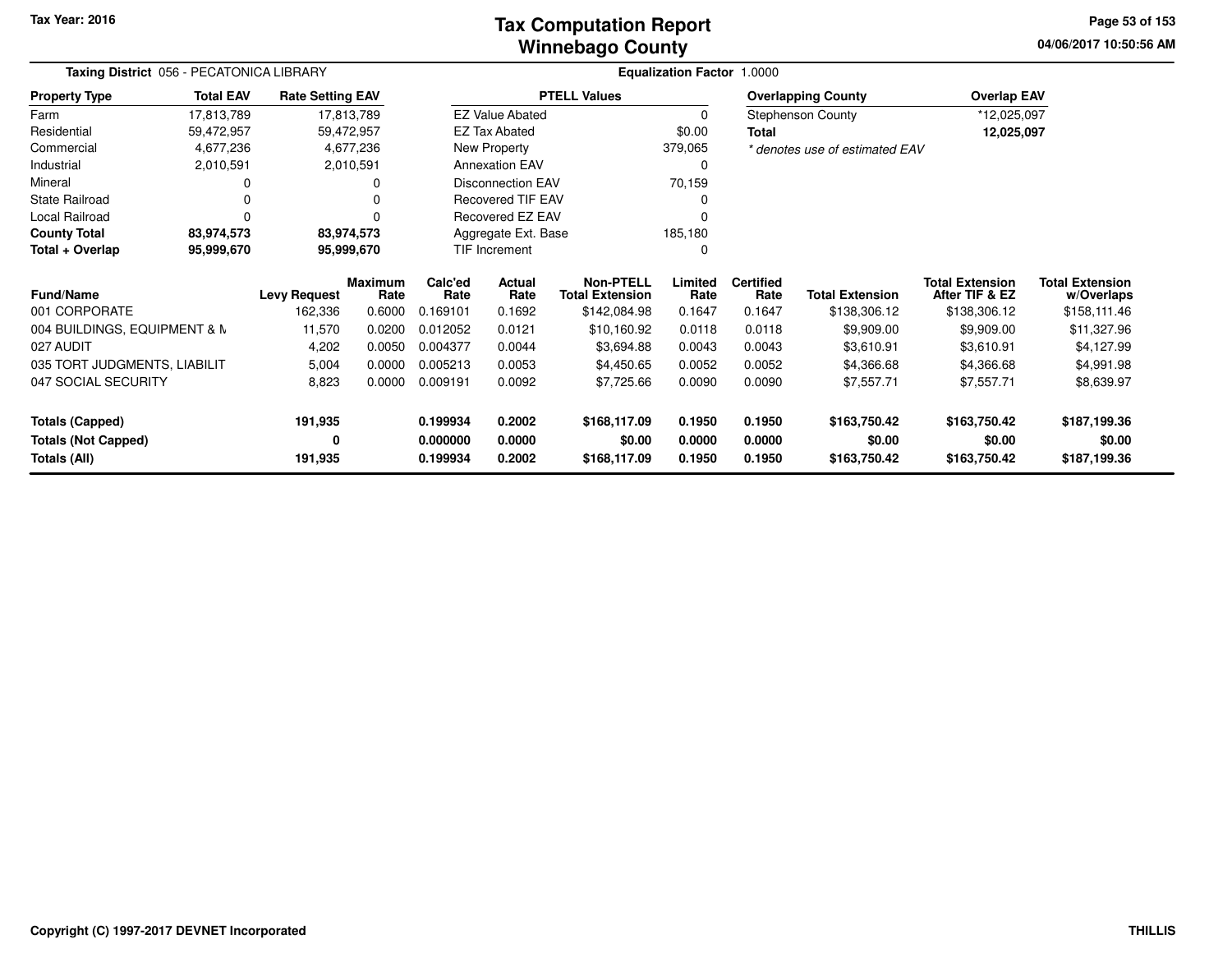**04/06/2017 10:50:56 AM Page 54 of 153**

| Taxing District 057 - TALCOTT FREE LIBRARY |                  |                         |                 |                 |                          |                                            | <b>Equalization Factor 1.0000</b> |                          |                        |                                          |                                      |
|--------------------------------------------|------------------|-------------------------|-----------------|-----------------|--------------------------|--------------------------------------------|-----------------------------------|--------------------------|------------------------|------------------------------------------|--------------------------------------|
| <b>Property Type</b>                       | <b>Total EAV</b> | <b>Rate Setting EAV</b> |                 |                 |                          | <b>PTELL Values</b>                        |                                   |                          |                        |                                          |                                      |
| Farm                                       | 8,000,262        |                         | 8,000,262       |                 | <b>EZ Value Abated</b>   |                                            | 0                                 |                          |                        |                                          |                                      |
| Residential                                | 158,608,974      | 158,584,999             |                 |                 | <b>EZ Tax Abated</b>     |                                            | \$0.00                            |                          |                        |                                          |                                      |
| Commercial                                 | 12,069,561       |                         | 10,902,112      |                 | New Property             |                                            | 1,255,711                         |                          |                        |                                          |                                      |
| Industrial                                 | 8,701,160        |                         | 5,408,540       |                 | <b>Annexation EAV</b>    |                                            | 0                                 |                          |                        |                                          |                                      |
| Mineral                                    | 0                |                         | 0               |                 | <b>Disconnection EAV</b> |                                            |                                   |                          |                        |                                          |                                      |
| State Railroad                             | 293,191          |                         | 293,191         |                 | <b>Recovered TIF EAV</b> |                                            |                                   |                          |                        |                                          |                                      |
| Local Railroad                             | 0                |                         | 0               |                 | Recovered EZ EAV         |                                            |                                   |                          |                        |                                          |                                      |
| <b>County Total</b>                        | 187,673,148      | 183,189,104             |                 |                 | Aggregate Ext. Base      |                                            | 393,756                           |                          |                        |                                          |                                      |
| Total + Overlap                            | 187,673,148      | 183,189,104             |                 |                 | <b>TIF Increment</b>     |                                            | 4,484,044                         |                          |                        |                                          |                                      |
| <b>Fund/Name</b>                           |                  | <b>Levy Request</b>     | Maximum<br>Rate | Calc'ed<br>Rate | Actual<br>Rate           | <b>Non-PTELL</b><br><b>Total Extension</b> | Limited<br>Rate                   | <b>Certified</b><br>Rate | <b>Total Extension</b> | <b>Total Extension</b><br>After TIF & EZ | <b>Total Extension</b><br>w/Overlaps |
| 001 CORPORATE                              |                  | 341,755                 | 0.6000          | 0.186559        | 0.1866                   | \$341,830.87                               | 0.1715                            | 0.1715                   | \$321,859.45           | \$314,169.31                             | \$314,169.31                         |
| 004 BUILDINGS, EQUIPMENT & N               |                  | 25,000                  | 0.0200          | 0.013647        | 0.0137                   | \$25,096.91                                | 0.0200                            | 0.0200                   | \$37,534.63            | \$36,637.82                              | \$36,637.82                          |
| 005 I. M. R. F.                            |                  | 17,700                  | 0.0000          | 0.009662        | 0.0097                   | \$17,769.34                                | 0.0090                            | 0.0090                   | \$16,890.58            | \$16,487.02                              | \$16,487.02                          |
| 027 AUDIT                                  |                  | 7,000                   | 0.0050          | 0.003821        | 0.0039                   | \$7,144.38                                 | 0.0036                            | 0.0036                   | \$6,756.23             | \$6,594.81                               | \$6,594.81                           |
| 035 TORT JUDGMENTS, LIABILIT               |                  | 9,500                   | 0.0000          | 0.005186        | 0.0052                   | \$9,525.83                                 | 0.0048                            | 0.0048                   | \$9,008.31             | \$8,793.08                               | \$8,793.08                           |
| 047 SOCIAL SECURITY                        |                  | 17,800                  | 0.0000          | 0.009717        | 0.0098                   | \$17,952.53                                | 0.0091                            | 0.0091                   | \$17,078.26            | \$16,670.21                              | \$16,670.21                          |
| <b>Totals (Capped)</b>                     |                  | 418,755                 |                 | 0.228592        | 0.2289                   | \$419,319.86                               | 0.2180                            | 0.2180                   | \$409,127.46           | \$399,352.25                             | \$399,352.25                         |
| <b>Totals (Not Capped)</b>                 |                  | 0                       |                 | 0.000000        | 0.0000                   | \$0.00                                     | 0.0000                            | 0.0000                   | \$0.00                 | \$0.00                                   | \$0.00                               |
| Totals (All)                               |                  | 418,755                 |                 | 0.228592        | 0.2289                   | \$419,319.86                               | 0.2180                            | 0.2180                   | \$409,127.46           | \$399,352.25                             | \$399,352.25                         |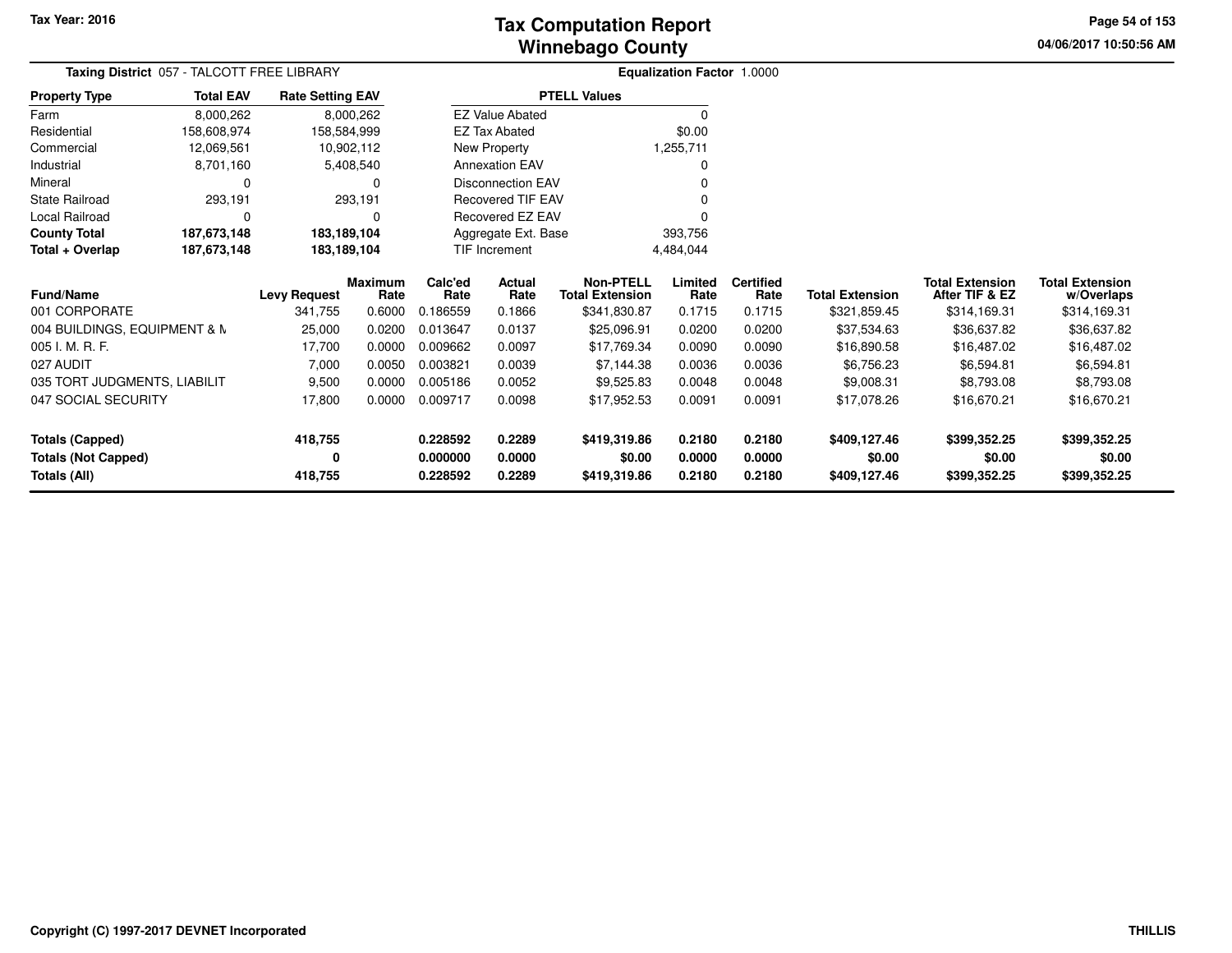# **Winnebago CountyTax Computation Report Tax**

**04/06/2017 10:50:56 AMPage 55 of 153**

|                              | Taxing District 058 - WINNEBAGO LIBRARY |                         |                        |                 |                          |                                            | <b>Equalization Factor 1.0000</b> |                          |                        |                                          |                                      |
|------------------------------|-----------------------------------------|-------------------------|------------------------|-----------------|--------------------------|--------------------------------------------|-----------------------------------|--------------------------|------------------------|------------------------------------------|--------------------------------------|
| <b>Property Type</b>         | <b>Total EAV</b>                        | <b>Rate Setting EAV</b> |                        |                 |                          | <b>PTELL Values</b>                        |                                   |                          |                        |                                          |                                      |
| Farm                         | 27,054,319                              |                         | 27,054,319             |                 | <b>EZ Value Abated</b>   |                                            | $\Omega$                          |                          |                        |                                          |                                      |
| Residential                  | 96,633,124                              |                         | 96,633,124             |                 | <b>EZ Tax Abated</b>     |                                            | \$0.00                            |                          |                        |                                          |                                      |
| Commercial                   | 9,773,690                               |                         | 9,773,690              |                 | New Property             |                                            | 727,410                           |                          |                        |                                          |                                      |
| Industrial                   | 2,829,883                               |                         | 2,829,883              |                 | <b>Annexation EAV</b>    |                                            | 0                                 |                          |                        |                                          |                                      |
| Mineral                      |                                         |                         |                        |                 | <b>Disconnection EAV</b> |                                            | 102,120                           |                          |                        |                                          |                                      |
| <b>State Railroad</b>        |                                         |                         |                        |                 | Recovered TIF EAV        |                                            |                                   |                          |                        |                                          |                                      |
| Local Railroad               | 699,486                                 |                         | 699.486                |                 | <b>Recovered EZ EAV</b>  |                                            |                                   |                          |                        |                                          |                                      |
| <b>County Total</b>          | 136,990,502                             | 136,990,502             |                        |                 | Aggregate Ext. Base      |                                            | 294,742                           |                          |                        |                                          |                                      |
| Total + Overlap              | 136,990,502                             | 136,990,502             |                        |                 | TIF Increment            |                                            | $\Omega$                          |                          |                        |                                          |                                      |
| <b>Fund/Name</b>             |                                         | <b>Levy Request</b>     | <b>Maximum</b><br>Rate | Calc'ed<br>Rate | <b>Actual</b><br>Rate    | <b>Non-PTELL</b><br><b>Total Extension</b> | Limited<br>Rate                   | <b>Certified</b><br>Rate | <b>Total Extension</b> | <b>Total Extension</b><br>After TIF & EZ | <b>Total Extension</b><br>w/Overlaps |
| 001 CORPORATE                |                                         | 249,529                 | 0.6000                 | 0.182151        | 0.1822                   | \$249,596.69                               | 0.1752                            | 0.1752                   | \$240,007.36           | \$240,007.36                             | \$240,007.36                         |
| 004 BUILDINGS, EQUIPMENT & N |                                         | 28,340                  | 0.0200                 | 0.020688        | 0.0200                   | \$27,398.10                                | 0.0200                            | 0.0200                   | \$27,398.10            | \$27,398.10                              | \$27,398.10                          |
| 005 I. M. R. F.              |                                         | 8,927                   | 0.0000                 | 0.006517        | 0.0066                   | \$9,041.37                                 | 0.0064                            | 0.0064                   | \$8,767.39             | \$8,767.39                               | \$8,767.39                           |
| 027 AUDIT                    |                                         | 1,700                   | 0.0050                 | 0.001241        | 0.0013                   | \$1,780.88                                 | 0.0013                            | 0.0013                   | \$1,780.88             | \$1,780.88                               | \$1,780.88                           |
| 035 TORT JUDGMENTS, LIABILIT |                                         | 10,344                  | 0.0000                 | 0.007551        | 0.0076                   | \$10,411.28                                | 0.0074                            | 0.0074                   | \$10,137.30            | \$10,137.30                              | \$10,137.30                          |
| 047 SOCIAL SECURITY          |                                         | 10,344                  | 0.0000                 | 0.007551        | 0.0076                   | \$10,411.28                                | 0.0074                            | 0.0074                   | \$10,137.30            | \$10,137.30                              | \$10,137.30                          |
| <b>Totals (Capped)</b>       |                                         | 309,184                 |                        | 0.225699        | 0.2253                   | \$308,639.60                               | 0.2177                            | 0.2177                   | \$298,228.33           | \$298,228.33                             | \$298,228.33                         |
| <b>Totals (Not Capped)</b>   |                                         | 0                       |                        | 0.000000        | 0.0000                   | \$0.00                                     | 0.0000                            | 0.0000                   | \$0.00                 | \$0.00                                   | \$0.00                               |
| Totals (All)                 |                                         | 309,184                 |                        | 0.225699        | 0.2253                   | \$308,639.60                               | 0.2177                            | 0.2177                   | \$298,228.33           | \$298,228.33                             | \$298,228.33                         |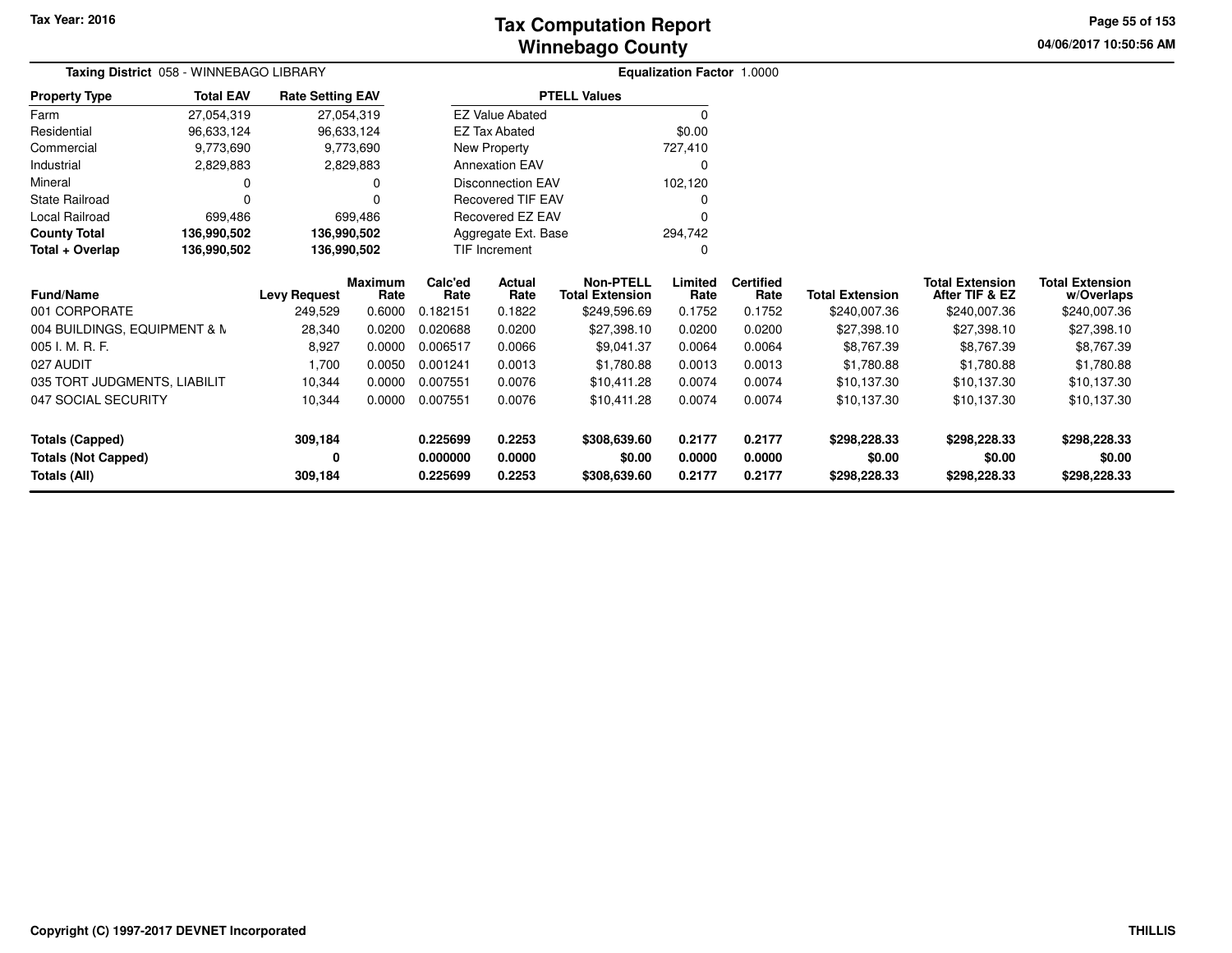### **Winnebago CountyTax Computation Report Tax**

**04/06/2017 10:50:56 AM Page 56 of 153**

| Taxing District 059 - ROCKFORD CITY LIBRARY<br><b>Rate Setting EAV</b> |                  |                     |                        |                 |                          |                                            | <b>Equalization Factor</b> | 1.0000                   |                                |                                          |                                      |  |
|------------------------------------------------------------------------|------------------|---------------------|------------------------|-----------------|--------------------------|--------------------------------------------|----------------------------|--------------------------|--------------------------------|------------------------------------------|--------------------------------------|--|
| <b>Property Type</b>                                                   | <b>Total EAV</b> |                     |                        |                 |                          | <b>PTELL Values</b>                        |                            |                          | <b>Overlapping County</b>      | <b>Overlap EAV</b>                       |                                      |  |
| Farm                                                                   | 1,349,584        |                     | 1,172,799              |                 | <b>EZ Value Abated</b>   |                                            | 0                          | Ogle County              |                                | 121,929                                  |                                      |  |
| Residential                                                            | 897,083,245      | 893,138,217         |                        |                 | <b>EZ Tax Abated</b>     |                                            | \$0.00                     | Total                    |                                | 121,929                                  |                                      |  |
| Commercial                                                             | 394,344,704      | 384, 341, 430       |                        |                 | New Property             |                                            | 3,431,103                  |                          | * denotes use of estimated EAV |                                          |                                      |  |
| Industrial                                                             | 146,505,886      | 139,632,756         |                        |                 | <b>Annexation EAV</b>    |                                            | 2,470,469                  |                          |                                |                                          |                                      |  |
| Mineral                                                                | <sup>0</sup>     |                     | 0                      |                 | <b>Disconnection EAV</b> |                                            | 1,223                      |                          |                                |                                          |                                      |  |
| State Railroad                                                         | 3,783,711        |                     | 3,783,711              |                 | Recovered TIF EAV        |                                            | 9,979,244                  |                          |                                |                                          |                                      |  |
| Local Railroad                                                         | 112,769          |                     | 112,769                |                 | Recovered EZ EAV         |                                            | 0                          |                          |                                |                                          |                                      |  |
| <b>County Total</b>                                                    | 1,443,179,899    | 1,422,181,682       |                        |                 | Aggregate Ext. Base      |                                            | 7,331,478                  |                          |                                |                                          |                                      |  |
| Total + Overlap                                                        | 1,443,301,828    | 1,422,303,611       |                        |                 | TIF Increment            |                                            | 20,998,217                 |                          |                                |                                          |                                      |  |
| Fund/Name                                                              |                  | <b>Levy Request</b> | <b>Maximum</b><br>Rate | Calc'ed<br>Rate | Actual<br>Rate           | <b>Non-PTELL</b><br><b>Total Extension</b> | Limited<br>Rate            | <b>Certified</b><br>Rate | <b>Total Extension</b>         | <b>Total Extension</b><br>After TIF & EZ | <b>Total Extension</b><br>w/Overlaps |  |
| 001 CORPORATE                                                          |                  | 7,096,000           | 0.6000                 | 0.498909        | 0.4990                   | \$7,096,686.59                             | 0.4990                     | 0.4990                   | \$7,201,467.70                 | \$7,096,686.59                           | \$7,097,295.02                       |  |
| 004 BUILDINGS, EQUIPMENT & N                                           |                  | 284,000             | 0.0200                 | 0.019968        | 0.0200                   | \$284,436.34                               | 0.0200                     | 0.0200                   | \$288,635.98                   | \$284,436.34                             | \$284,460.72                         |  |
| <b>Totals (Capped)</b>                                                 |                  | 7,380,000           |                        | 0.518877        | 0.5190                   | \$7,381,122.93                             | 0.5190                     | 0.5190                   | \$7,490,103.68                 | \$7,381,122.93                           | \$7,381,755.74                       |  |
| <b>Totals (Not Capped)</b>                                             |                  | 0                   |                        | 0.000000        | 0.0000                   | \$0.00                                     | 0.0000                     | 0.0000                   | \$0.00                         | \$0.00                                   | \$0.00                               |  |
| Totals (All)                                                           |                  | 7,380,000           |                        | 0.518877        | 0.5190                   | \$7,381,122.93                             | 0.5190                     | 0.5190                   | \$7,490,103.68                 | \$7,381,122.93                           | \$7,381,755.74                       |  |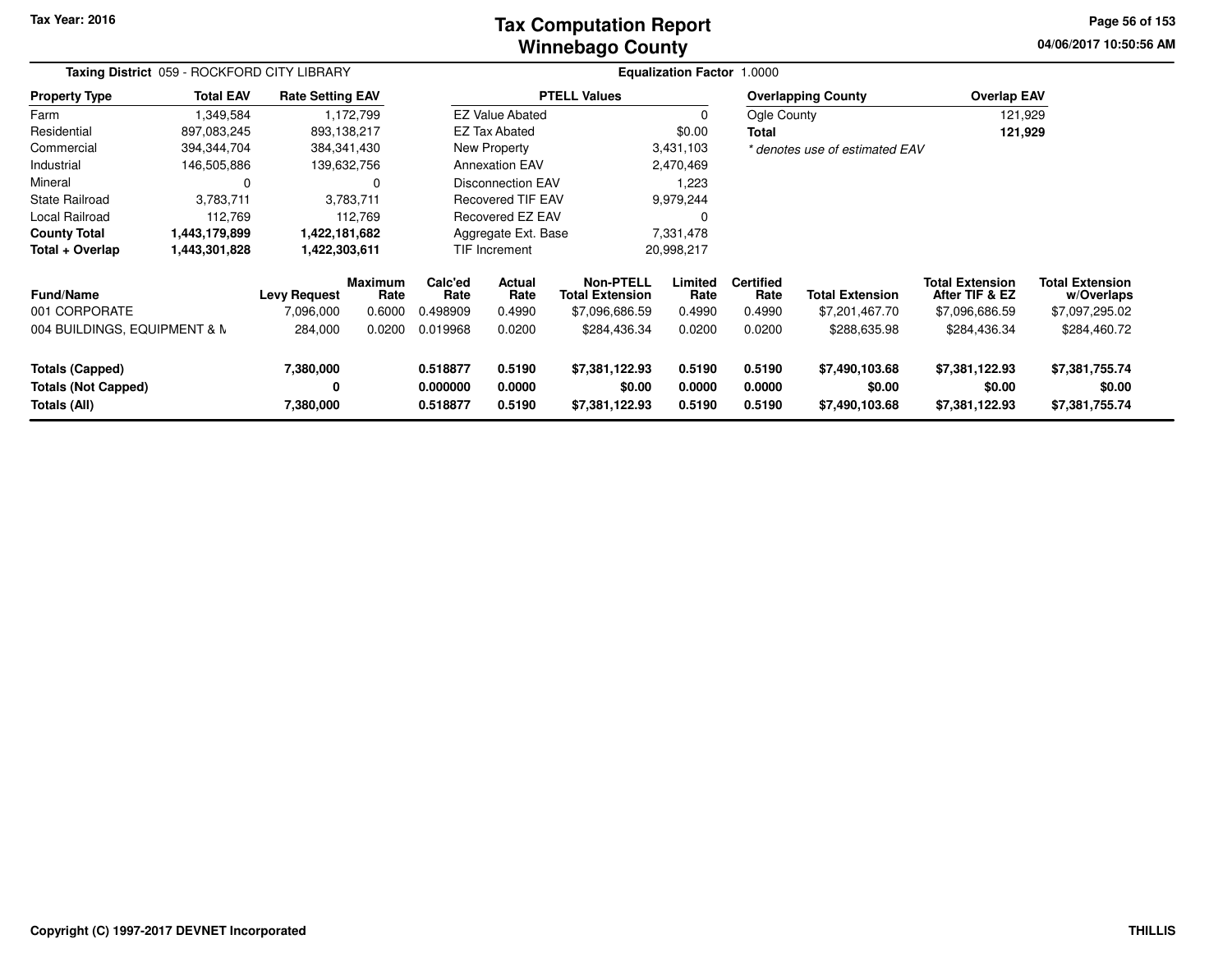# **Winnebago CountyTax Computation Report Tax**

**04/06/2017 10:50:56 AM Page 57 of 153**

| <b>Taxing District</b> 060 - GREATER RKFD AIRPORT |                     |                         |                 |                      |                          |                                            | <b>Equalization Factor 1.0000</b> |                          |                        |                                          |                                      |  |
|---------------------------------------------------|---------------------|-------------------------|-----------------|----------------------|--------------------------|--------------------------------------------|-----------------------------------|--------------------------|------------------------|------------------------------------------|--------------------------------------|--|
| <b>Property Type</b>                              | <b>Total EAV</b>    | <b>Rate Setting EAV</b> |                 |                      |                          | <b>PTELL Values</b>                        |                                   |                          |                        |                                          |                                      |  |
| Farm                                              | 21,944,361          | 21,619,285              |                 |                      | <b>EZ Value Abated</b>   |                                            | $\Omega$                          |                          |                        |                                          |                                      |  |
| Residential                                       | 1,830,803,286       | 1,826,570,266           |                 |                      | <b>EZ Tax Abated</b>     |                                            | \$0.00                            |                          |                        |                                          |                                      |  |
| Commercial                                        | 577,123,305         | 555,459,831             |                 |                      | New Property             |                                            | 6,702,626                         |                          |                        |                                          |                                      |  |
| Industrial                                        | 243,424,349         | 213,993,281             |                 |                      | <b>Annexation EAV</b>    |                                            | 25,277                            |                          |                        |                                          |                                      |  |
| Mineral                                           | 0                   |                         | $\Omega$        |                      | <b>Disconnection EAV</b> |                                            |                                   |                          |                        |                                          |                                      |  |
| <b>State Railroad</b>                             | 6,552,171           |                         | 6,552,171       |                      | <b>Recovered TIF EAV</b> |                                            | 9,979,244                         |                          |                        |                                          |                                      |  |
| <b>Local Railroad</b>                             | 112,769             |                         | 112,769         |                      | <b>Recovered EZ EAV</b>  |                                            |                                   |                          |                        |                                          |                                      |  |
| <b>County Total</b>                               | 2,679,960,241       | 2,624,307,603           |                 | Aggregate Ext. Base  |                          |                                            | 2,927,406                         |                          |                        |                                          |                                      |  |
| Total + Overlap                                   | 2,679,960,241       | 2,624,307,603           |                 | <b>TIF Increment</b> |                          |                                            | 55,652,638                        |                          |                        |                                          |                                      |  |
| <b>Fund/Name</b>                                  | <b>Levy Request</b> |                         | Maximum<br>Rate | Calc'ed<br>Rate      | Actual<br>Rate           | <b>Non-PTELL</b><br><b>Total Extension</b> | Limited<br>Rate                   | <b>Certified</b><br>Rate | <b>Total Extension</b> | <b>Total Extension</b><br>After TIF & EZ | <b>Total Extension</b><br>w/Overlaps |  |
| 001 CORPORATE                                     |                     | 2,071,141               | 0.0750          | 0.078921             | 0.0750                   | \$1,968,230.70                             | 0.0750                            | 0.0750                   | \$2,009,970.18         | \$1,968,230.70                           | \$1,968,230.70                       |  |
| 003 BONDS & INT 2008                              |                     | 0                       | 0.0000          | 0.000000             | 0.0000                   | \$0.00                                     | 0.0000                            | 0.0000                   | \$0.00                 | \$0.00                                   | \$0.00                               |  |
| 003A BONDS & INT 2015 A-B-C                       |                     | $\Omega$                | 0.0000          | 0.000000             | 0.0000                   | \$0.00                                     | 0.0000                            | 0.0000                   | \$0.00                 | \$0.00                                   | \$0.00                               |  |
| 003B BONDS & INT 2017A                            |                     | $\Omega$                | 0.0000          | 0.000000             | 0.0000                   | \$0.00                                     | 0.0000                            | 0.0000                   | \$0.00                 | \$0.00                                   | \$0.00                               |  |
| 005 I. M. R. F.                                   |                     | 269,289                 | 0.0000          | 0.010261             | 0.0103                   | \$270,303.68                               | 0.0103                            | 0.0103                   | \$276,035.90           | \$270,303.68                             | \$270,303.68                         |  |
| 027 AUDIT                                         |                     | 40,721                  | 0.0050          | 0.001552             | 0.0016                   | \$41,988.92                                | 0.0016                            | 0.0016                   | \$42,879.36            | \$41,988.92                              | \$41,988.92                          |  |
| 035 TORT JUDGMENTS, LIABILIT                      |                     | 250,000                 | 0.0000          | 0.009526             | 0.0096                   | \$251,933.53                               | 0.0096                            | 0.0096                   | \$257,276.18           | \$251,933.53                             | \$251,933.53                         |  |
| 047 SOCIAL SECURITY                               |                     | 204,000                 | 0.0000          | 0.007774             | 0.0078                   | \$204,695.99                               | 0.0078                            | 0.0078                   | \$209,036.90           | \$204,695.99                             | \$204,695.99                         |  |
| 060 UNEMPLOYMENT INSURANC                         |                     | 23,920                  | 0.0000          | 0.000912             | 0.0010                   | \$26,243.08                                | 0.0010                            | 0.0010                   | \$26,799.60            | \$26,243.08                              | \$26,243.08                          |  |
| 062 WORKERS COMPENSATION                          |                     | 130,088                 | 0.0000          | 0.004957             | 0.0050                   | \$131,215.38                               | 0.0050                            | 0.0050                   | \$133,998.01           | \$131,215.38                             | \$131,215.38                         |  |
| <b>Totals (Capped)</b>                            |                     | 2,989,159               |                 | 0.113903             | 0.1103                   | \$2,894,611.28                             | 0.1103                            | 0.1103                   | \$2,955,996.13         | \$2,894,611.28                           | \$2,894,611.28                       |  |
| <b>Totals (Not Capped)</b>                        |                     | 0                       |                 | 0.000000             | 0.0000                   | \$0.00                                     | 0.0000                            | 0.0000                   | \$0.00                 | \$0.00                                   | \$0.00                               |  |
| Totals (All)                                      |                     | 2,989,159               |                 | 0.113903             | 0.1103                   | \$2,894,611.28                             | 0.1103                            | 0.1103                   | \$2,955,996.13         | \$2,894,611.28                           | \$2,894,611.28                       |  |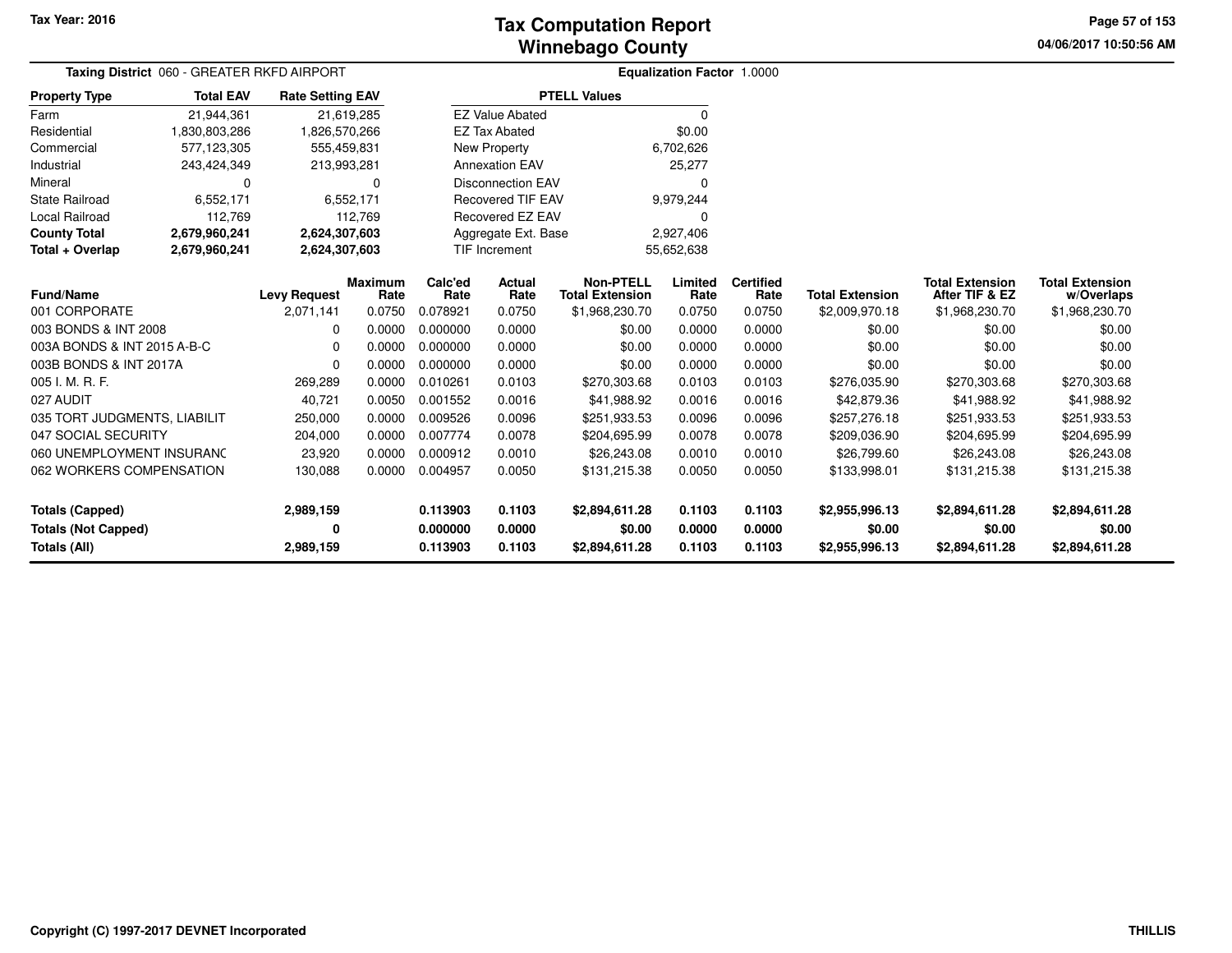**04/06/2017 10:50:56 AM Page 58 of 153**

| Taxing District 061 - SOUTH BELOIT CITY LIBRARY                      |                  |                                |                                  |                                  |                            |                                                            | <b>Equalization Factor 1.0000</b> |                                    |                                        |                                                          |                                                      |
|----------------------------------------------------------------------|------------------|--------------------------------|----------------------------------|----------------------------------|----------------------------|------------------------------------------------------------|-----------------------------------|------------------------------------|----------------------------------------|----------------------------------------------------------|------------------------------------------------------|
| <b>Property Type</b>                                                 | <b>Total EAV</b> | <b>Rate Setting EAV</b>        |                                  |                                  |                            | <b>PTELL Values</b>                                        |                                   |                                    |                                        |                                                          |                                                      |
| Farm                                                                 | 193,407          |                                | 193,407                          |                                  | <b>EZ Value Abated</b>     |                                                            |                                   |                                    |                                        |                                                          |                                                      |
| Residential                                                          | 71,657,356       |                                | 71,647,865                       |                                  | <b>EZ Tax Abated</b>       |                                                            | \$0.00                            |                                    |                                        |                                                          |                                                      |
| Commercial                                                           | 21,239,447       |                                | 20,961,934                       |                                  | New Property               |                                                            | 478,802                           |                                    |                                        |                                                          |                                                      |
| Industrial                                                           | 12,492,559       |                                | 12,390,177                       |                                  | <b>Annexation EAV</b>      |                                                            | 0                                 |                                    |                                        |                                                          |                                                      |
| Mineral                                                              | 0                |                                | 0                                |                                  | Disconnection EAV          |                                                            |                                   |                                    |                                        |                                                          |                                                      |
| <b>State Railroad</b>                                                | 994,981          |                                | 994,981                          |                                  | <b>Recovered TIF EAV</b>   |                                                            | 0                                 |                                    |                                        |                                                          |                                                      |
| <b>Local Railroad</b>                                                | 0                |                                | 0                                |                                  | Recovered EZ EAV           |                                                            |                                   |                                    |                                        |                                                          |                                                      |
| <b>County Total</b>                                                  | 106,577,750      |                                | 106,188,364                      |                                  | Aggregate Ext. Base        |                                                            | 221,954                           |                                    |                                        |                                                          |                                                      |
| Total + Overlap                                                      | 106,577,750      |                                | 106,188,364                      |                                  | <b>TIF Increment</b>       |                                                            | 389,386                           |                                    |                                        |                                                          |                                                      |
| <b>Fund/Name</b><br>001 CORPORATE                                    |                  | <b>Levy Request</b><br>224,500 | <b>Maximum</b><br>Rate<br>0.6000 | Calc'ed<br>Rate<br>0.211417      | Actual<br>Rate<br>0.2115   | <b>Non-PTELL</b><br><b>Total Extension</b><br>\$224,588.39 | Limited<br>Rate<br>0.2115         | <b>Certified</b><br>Rate<br>0.2115 | <b>Total Extension</b><br>\$225,411.94 | <b>Total Extension</b><br>After TIF & EZ<br>\$224,588.39 | <b>Total Extension</b><br>w/Overlaps<br>\$224,588.39 |
| <b>Totals (Capped)</b><br><b>Totals (Not Capped)</b><br>Totals (All) |                  | 224,500<br>0<br>224,500        |                                  | 0.211417<br>0.000000<br>0.211417 | 0.2115<br>0.0000<br>0.2115 | \$224,588.39<br>\$0.00<br>\$224,588.39                     | 0.2115<br>0.0000<br>0.2115        | 0.2115<br>0.0000<br>0.2115         | \$225,411.94<br>\$0.00<br>\$225,411.94 | \$224,588.39<br>\$0.00<br>\$224,588.39                   | \$224,588.39<br>\$0.00<br>\$224,588.39               |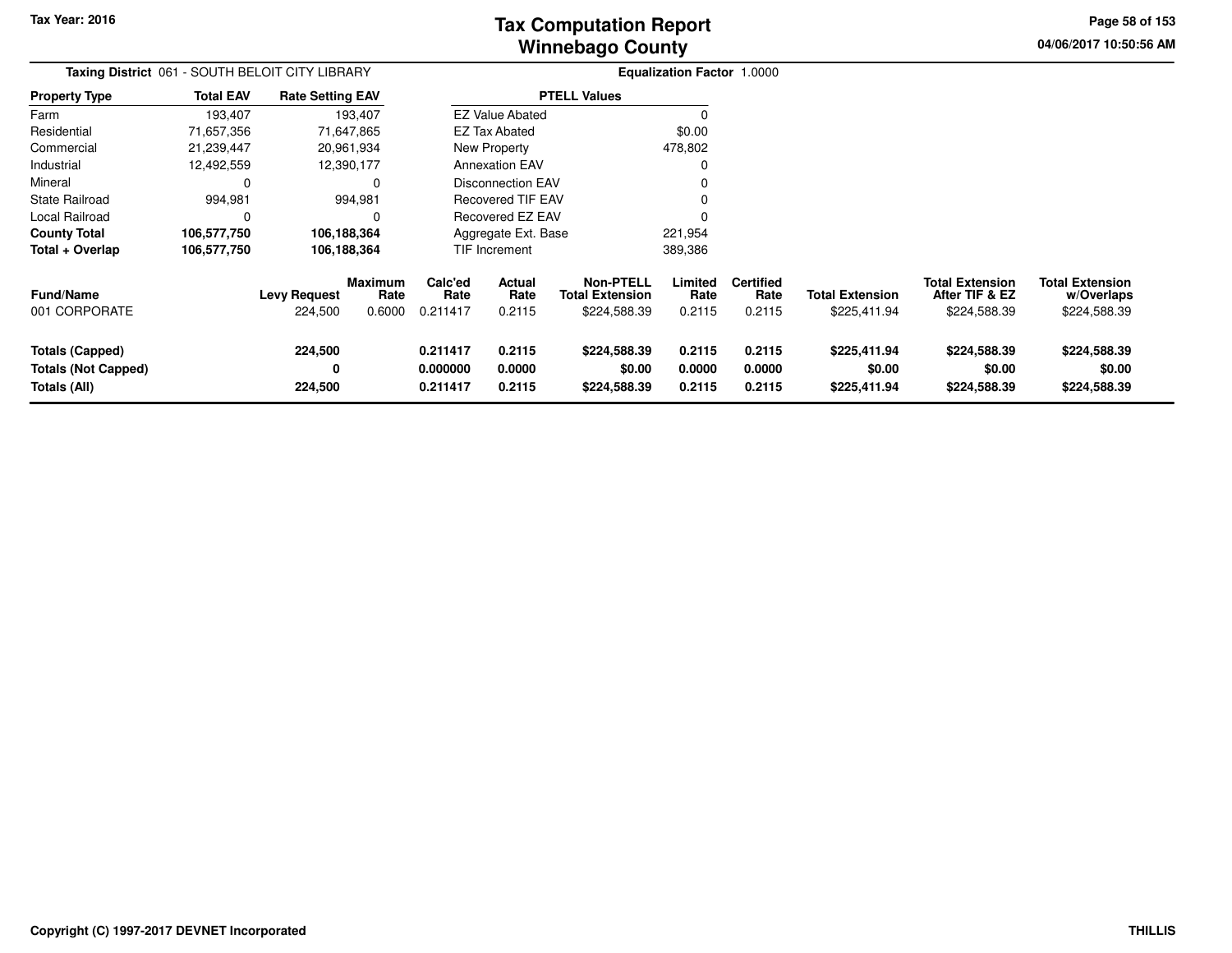**04/06/2017 10:50:56 AM Page 59 of 153**

| Taxing District 062 - RKFD - WINN DRAINAGE                           |                  |                          |                                  |                                  |                                 |                                                      | Equalization Factor 1.0000 |                                    |                                  |                                                    |                                                |
|----------------------------------------------------------------------|------------------|--------------------------|----------------------------------|----------------------------------|---------------------------------|------------------------------------------------------|----------------------------|------------------------------------|----------------------------------|----------------------------------------------------|------------------------------------------------|
| Property Type                                                        | <b>Total EAV</b> | <b>Rate Setting EAV</b>  |                                  |                                  |                                 | <b>PTELL Values</b>                                  |                            |                                    |                                  |                                                    |                                                |
| Farm                                                                 | 277,844          |                          | 277,844                          |                                  | <b>EZ Value Abated</b>          |                                                      | $\Omega$                   |                                    |                                  |                                                    |                                                |
| Residential                                                          | 5,994,060        |                          | 5,994,060                        |                                  | <b>EZ Tax Abated</b>            |                                                      | \$0.00                     |                                    |                                  |                                                    |                                                |
| Commercial                                                           | 2,227,857        |                          | 2,227,857                        |                                  | New Property                    |                                                      | 7,313                      |                                    |                                  |                                                    |                                                |
| Industrial                                                           | 896,493          |                          | 896,493                          |                                  | <b>Annexation EAV</b>           |                                                      |                            |                                    |                                  |                                                    |                                                |
| Mineral                                                              | 0                |                          |                                  |                                  | Disconnection EAV               |                                                      |                            |                                    |                                  |                                                    |                                                |
| State Railroad                                                       | 0                |                          |                                  |                                  | <b>Recovered TIF EAV</b>        |                                                      |                            |                                    |                                  |                                                    |                                                |
| Local Railroad                                                       | 0                |                          |                                  |                                  | Recovered EZ EAV                |                                                      |                            |                                    |                                  |                                                    |                                                |
| County Total                                                         | 9,396,254        |                          | 9,396,254                        |                                  | Aggregate Ext. Base             |                                                      | 4,010                      |                                    |                                  |                                                    |                                                |
| Total + Overlap                                                      | 9,396,254        |                          | 9,396,254                        |                                  | <b>TIF Increment</b>            |                                                      | 0                          |                                    |                                  |                                                    |                                                |
| Fund/Name<br>001 CORPORATE                                           |                  | <b>Levy Request</b><br>0 | <b>Maximum</b><br>Rate<br>0.1250 | Calc'ed<br>Rate<br>0.000000      | <b>Actual</b><br>Rate<br>0.0000 | <b>Non-PTELL</b><br><b>Total Extension</b><br>\$0.00 | Limited<br>Rate<br>0.0000  | <b>Certified</b><br>Rate<br>0.0000 | <b>Total Extension</b><br>\$0.00 | <b>Total Extension</b><br>After TIF & EZ<br>\$0.00 | <b>Total Extension</b><br>w/Overlaps<br>\$0.00 |
| <b>Totals (Capped)</b><br><b>Totals (Not Capped)</b><br>Totals (All) |                  | 0<br>0<br>0              |                                  | 0.000000<br>0.000000<br>0.000000 | 0.0000<br>0.0000<br>0.0000      | \$0.00<br>\$0.00<br>\$0.00                           | 0.0000<br>0.0000<br>0.0000 | 0.0000<br>0.0000<br>0.0000         | \$0.00<br>\$0.00<br>\$0.00       | \$0.00<br>\$0.00<br>\$0.00                         | \$0.00<br>\$0.00<br>\$0.00                     |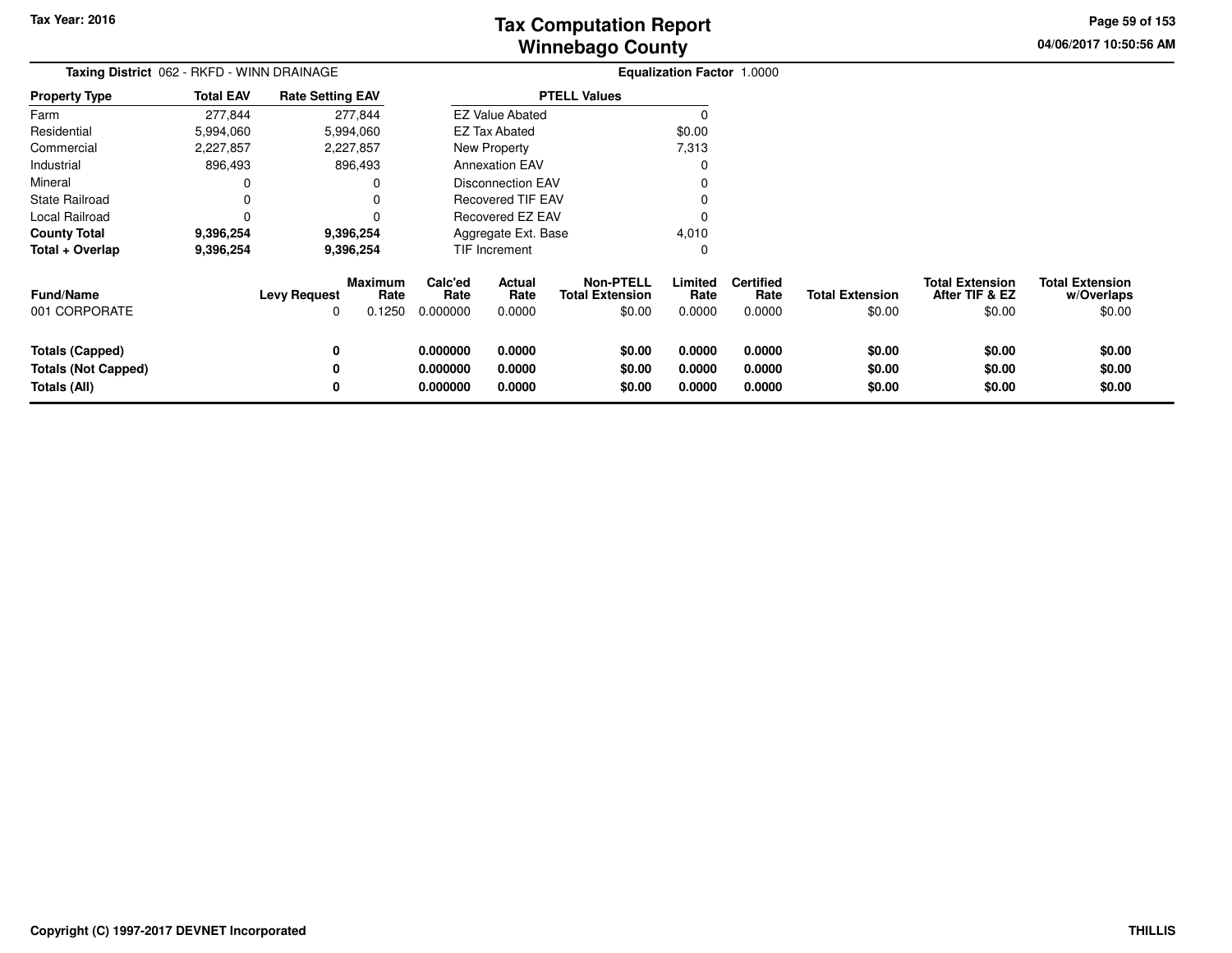**04/06/2017 10:50:56 AMPage 60 of 153**

| Taxing District 063 - WESTSIDE TIF #2                                |                  |                          |                                  |                                  |                            |                                                      | <b>Equalization Factor 1.0000</b> |                                    |                                  |                                                      |                                                  |
|----------------------------------------------------------------------|------------------|--------------------------|----------------------------------|----------------------------------|----------------------------|------------------------------------------------------|-----------------------------------|------------------------------------|----------------------------------|------------------------------------------------------|--------------------------------------------------|
| <b>Property Type</b>                                                 | <b>Total EAV</b> | <b>TIF Base EAV</b>      |                                  |                                  |                            | <b>PTELL Values</b>                                  |                                   |                                    |                                  |                                                      |                                                  |
| Farm                                                                 |                  |                          |                                  |                                  | <b>EZ Value Abated</b>     |                                                      |                                   |                                    |                                  |                                                      |                                                  |
| Residential                                                          |                  |                          |                                  |                                  | <b>EZ Tax Abated</b>       |                                                      | \$0.00                            |                                    |                                  |                                                      |                                                  |
| Commercial                                                           | 216,344          |                          | 210,986                          |                                  | New Property               |                                                      |                                   |                                    |                                  |                                                      |                                                  |
| Industrial                                                           | 129,992          |                          | 129,992                          |                                  | <b>Annexation EAV</b>      |                                                      |                                   |                                    |                                  |                                                      |                                                  |
| Mineral                                                              |                  |                          |                                  |                                  | <b>Disconnection EAV</b>   |                                                      |                                   |                                    |                                  |                                                      |                                                  |
| State Railroad                                                       |                  |                          |                                  |                                  | <b>Recovered TIF EAV</b>   |                                                      |                                   |                                    |                                  |                                                      |                                                  |
| Local Railroad                                                       |                  |                          |                                  |                                  | Recovered EZ EAV           |                                                      |                                   |                                    |                                  |                                                      |                                                  |
| <b>County Total</b>                                                  | 346,336          |                          | 340,978                          |                                  | Aggregate Ext. Base        |                                                      |                                   |                                    |                                  |                                                      |                                                  |
| Total + Overlap                                                      | 346,336          |                          | 340,978                          |                                  | <b>TIF Increment</b>       |                                                      | 5,358                             |                                    |                                  |                                                      |                                                  |
| <b>Fund/Name</b><br>001 CORPORATE                                    |                  | <b>Levy Request</b><br>0 | <b>Maximum</b><br>Rate<br>0.0000 | Calc'ed<br>Rate<br>0.000000      | Actual<br>Rate<br>0.0000   | <b>Non-PTELL</b><br><b>Total Extension</b><br>\$0.00 | Limited<br>Rate<br>0.0000         | <b>Certified</b><br>Rate<br>0.0000 | <b>Total Extension</b><br>\$0.00 | <b>Total Extension</b><br>After TIF & EZ<br>\$809.38 | <b>Total Extension</b><br>w/Overlaps<br>\$809.38 |
| <b>Totals (Capped)</b><br><b>Totals (Not Capped)</b><br>Totals (All) |                  | 0<br>0<br>0              |                                  | 0.000000<br>0.000000<br>0.000000 | 0.0000<br>0.0000<br>0.0000 | \$0.00<br>\$0.00<br>\$0.00                           | 0.0000<br>0.0000<br>0.0000        | 0.0000<br>0.0000<br>0.0000         | \$0.00<br>\$0.00<br>\$0.00       | \$0.00<br>\$809.38<br>\$809.38                       | \$0.00<br>\$809.38<br>\$809.38                   |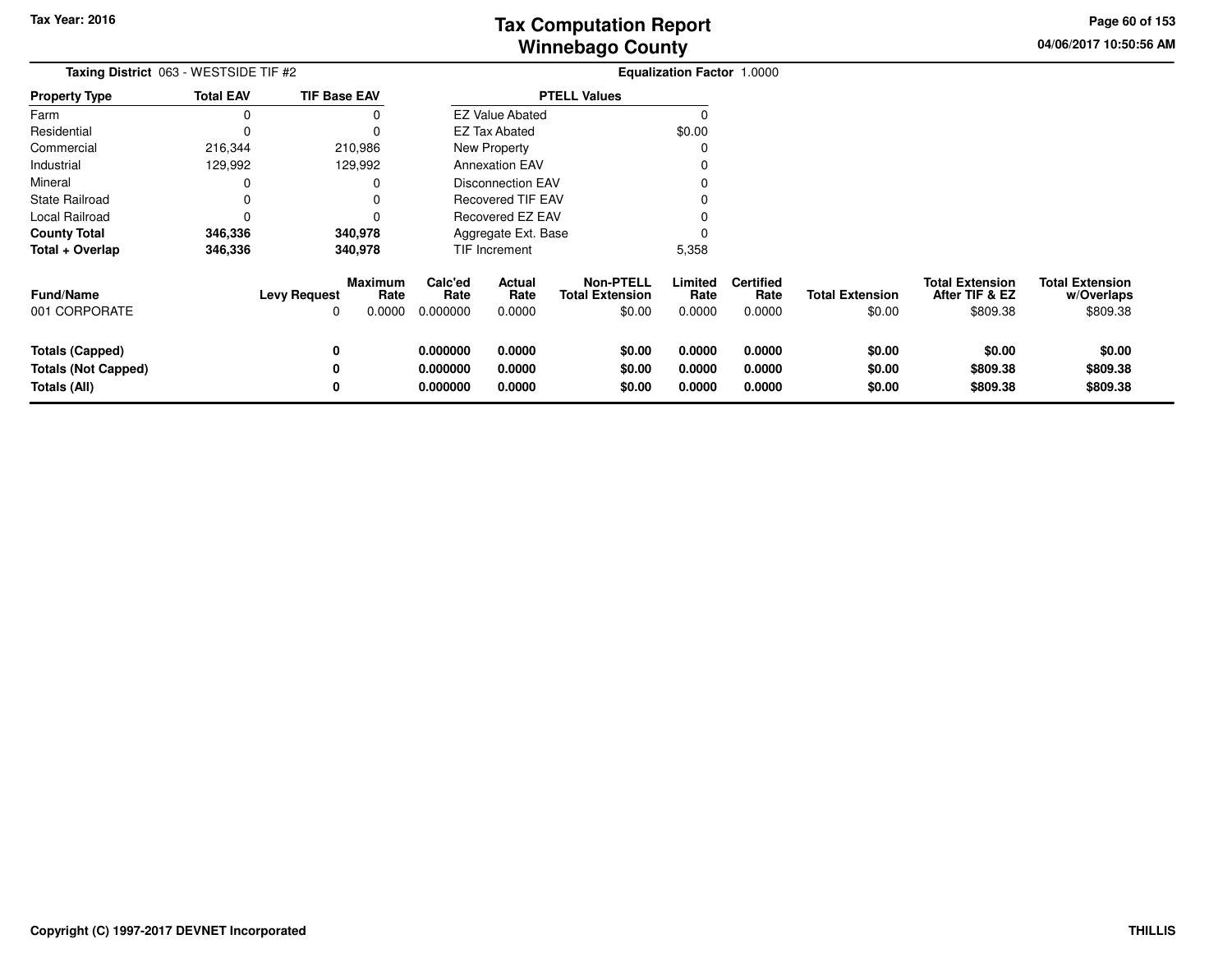**04/06/2017 10:50:56 AM Page 61 of 153**

|                                                                      | Taxing District 064 - LINCOLN-ACRES STREET LIGHT |                                                         |                                  |                                 | Equalization Factor 1.0000                           |                            |                                    |                                  |                                                    |                                                |
|----------------------------------------------------------------------|--------------------------------------------------|---------------------------------------------------------|----------------------------------|---------------------------------|------------------------------------------------------|----------------------------|------------------------------------|----------------------------------|----------------------------------------------------|------------------------------------------------|
| <b>Property Type</b>                                                 | <b>Total EAV</b>                                 | <b>Rate Setting EAV</b>                                 |                                  |                                 | <b>PTELL Values</b>                                  |                            |                                    |                                  |                                                    |                                                |
| Farm                                                                 | 0                                                |                                                         |                                  | <b>EZ Value Abated</b>          |                                                      |                            |                                    |                                  |                                                    |                                                |
| Residential                                                          | 570,020                                          | 570,020                                                 |                                  | <b>EZ Tax Abated</b>            |                                                      | \$0.00                     |                                    |                                  |                                                    |                                                |
| Commercial                                                           |                                                  |                                                         |                                  | New Property                    |                                                      |                            |                                    |                                  |                                                    |                                                |
| Industrial                                                           |                                                  |                                                         |                                  | <b>Annexation EAV</b>           |                                                      |                            |                                    |                                  |                                                    |                                                |
| Mineral                                                              |                                                  |                                                         |                                  | <b>Disconnection EAV</b>        |                                                      |                            |                                    |                                  |                                                    |                                                |
| State Railroad                                                       |                                                  |                                                         |                                  | Recovered TIF EAV               |                                                      |                            |                                    |                                  |                                                    |                                                |
| Local Railroad                                                       | 0                                                |                                                         |                                  | Recovered EZ EAV                |                                                      |                            |                                    |                                  |                                                    |                                                |
| <b>County Total</b><br>570,020<br>570,020                            |                                                  |                                                         |                                  | Aggregate Ext. Base             |                                                      |                            |                                    |                                  |                                                    |                                                |
| Total + Overlap                                                      | 570,020                                          | 570,020                                                 |                                  | <b>TIF Increment</b>            |                                                      |                            |                                    |                                  |                                                    |                                                |
| Fund/Name<br>001 CORPORATE                                           |                                                  | <b>Maximum</b><br><b>Levy Request</b><br>Rate<br>2.0000 | Calc'ed<br>Rate<br>0.000000      | <b>Actual</b><br>Rate<br>0.0000 | <b>Non-PTELL</b><br><b>Total Extension</b><br>\$0.00 | Limited<br>Rate<br>0.0000  | <b>Certified</b><br>Rate<br>0.0000 | <b>Total Extension</b><br>\$0.00 | <b>Total Extension</b><br>After TIF & EZ<br>\$0.00 | <b>Total Extension</b><br>w/Overlaps<br>\$0.00 |
| <b>Totals (Capped)</b><br><b>Totals (Not Capped)</b><br>Totals (All) |                                                  | 0<br>0<br>0                                             | 0.000000<br>0.000000<br>0.000000 | 0.0000<br>0.0000<br>0.0000      | \$0.00<br>\$0.00<br>\$0.00                           | 0.0000<br>0.0000<br>0.0000 | 0.0000<br>0.0000<br>0.0000         | \$0.00<br>\$0.00<br>\$0.00       | \$0.00<br>\$0.00<br>\$0.00                         | \$0.00<br>\$0.00<br>\$0.00                     |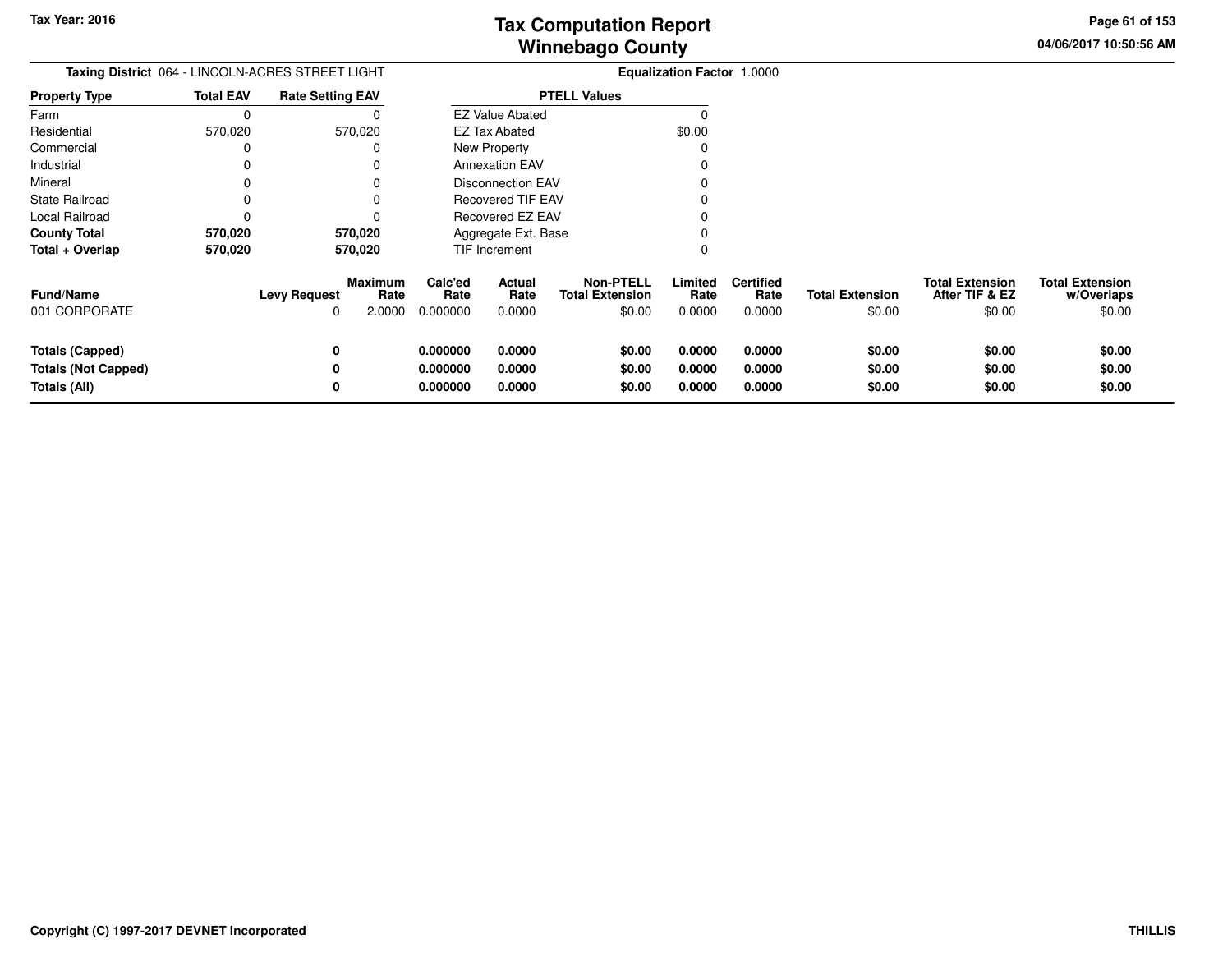**04/06/2017 10:50:56 AM Page 62 of 153**

| Taxing District 065 - WASHINGTON PARK STREET LIGHT            |                  |                               |                                  |                                  |                            |                                                           | <b>Equalization Factor 1.0000</b> |                                    |                                       |                                                         |                                                     |
|---------------------------------------------------------------|------------------|-------------------------------|----------------------------------|----------------------------------|----------------------------|-----------------------------------------------------------|-----------------------------------|------------------------------------|---------------------------------------|---------------------------------------------------------|-----------------------------------------------------|
| <b>Property Type</b>                                          | <b>Total EAV</b> | <b>Rate Setting EAV</b>       |                                  |                                  |                            | <b>PTELL Values</b>                                       |                                   |                                    |                                       |                                                         |                                                     |
| Farm                                                          | $\Omega$         |                               |                                  |                                  | <b>EZ Value Abated</b>     |                                                           |                                   |                                    |                                       |                                                         |                                                     |
| Residential                                                   | 1,307,231        |                               | 1,307,231                        |                                  | <b>EZ Tax Abated</b>       |                                                           | \$0.00                            |                                    |                                       |                                                         |                                                     |
| Commercial                                                    | 13,373           |                               | 13,373                           |                                  | New Property               |                                                           |                                   |                                    |                                       |                                                         |                                                     |
| Industrial                                                    | 82,200           |                               | 82,200                           |                                  | <b>Annexation EAV</b>      |                                                           |                                   |                                    |                                       |                                                         |                                                     |
| Mineral                                                       |                  |                               |                                  |                                  | <b>Disconnection EAV</b>   |                                                           |                                   |                                    |                                       |                                                         |                                                     |
| State Railroad                                                |                  |                               |                                  |                                  | <b>Recovered TIF EAV</b>   |                                                           |                                   |                                    |                                       |                                                         |                                                     |
| Local Railroad                                                |                  |                               |                                  |                                  | Recovered EZ EAV           |                                                           |                                   |                                    |                                       |                                                         |                                                     |
| <b>County Total</b>                                           | 1,402,804        |                               | 1,402,804                        |                                  | Aggregate Ext. Base        |                                                           | 12,342                            |                                    |                                       |                                                         |                                                     |
| Total + Overlap                                               | 1,402,804        |                               | 1,402,804                        |                                  | TIF Increment              |                                                           | 0                                 |                                    |                                       |                                                         |                                                     |
| Fund/Name<br>001 CORPORATE                                    |                  | <b>Levy Request</b><br>12,341 | <b>Maximum</b><br>Rate<br>2.0000 | Calc'ed<br>Rate<br>0.879738      | Actual<br>Rate<br>0.8798   | <b>Non-PTELL</b><br><b>Total Extension</b><br>\$12,341.87 | Limited<br>Rate<br>0.8798         | <b>Certified</b><br>Rate<br>0.8798 | <b>Total Extension</b><br>\$12,341.87 | <b>Total Extension</b><br>After TIF & EZ<br>\$12,341.87 | <b>Total Extension</b><br>w/Overlaps<br>\$12,341.87 |
| Totals (Capped)<br><b>Totals (Not Capped)</b><br>Totals (All) |                  | 12,341<br>0<br>12,341         |                                  | 0.879738<br>0.000000<br>0.879738 | 0.8798<br>0.0000<br>0.8798 | \$12,341.87<br>\$0.00<br>\$12,341.87                      | 0.8798<br>0.0000<br>0.8798        | 0.8798<br>0.0000<br>0.8798         | \$12,341.87<br>\$0.00<br>\$12,341.87  | \$12,341.87<br>\$0.00<br>\$12,341.87                    | \$12,341.87<br>\$0.00<br>\$12,341.87                |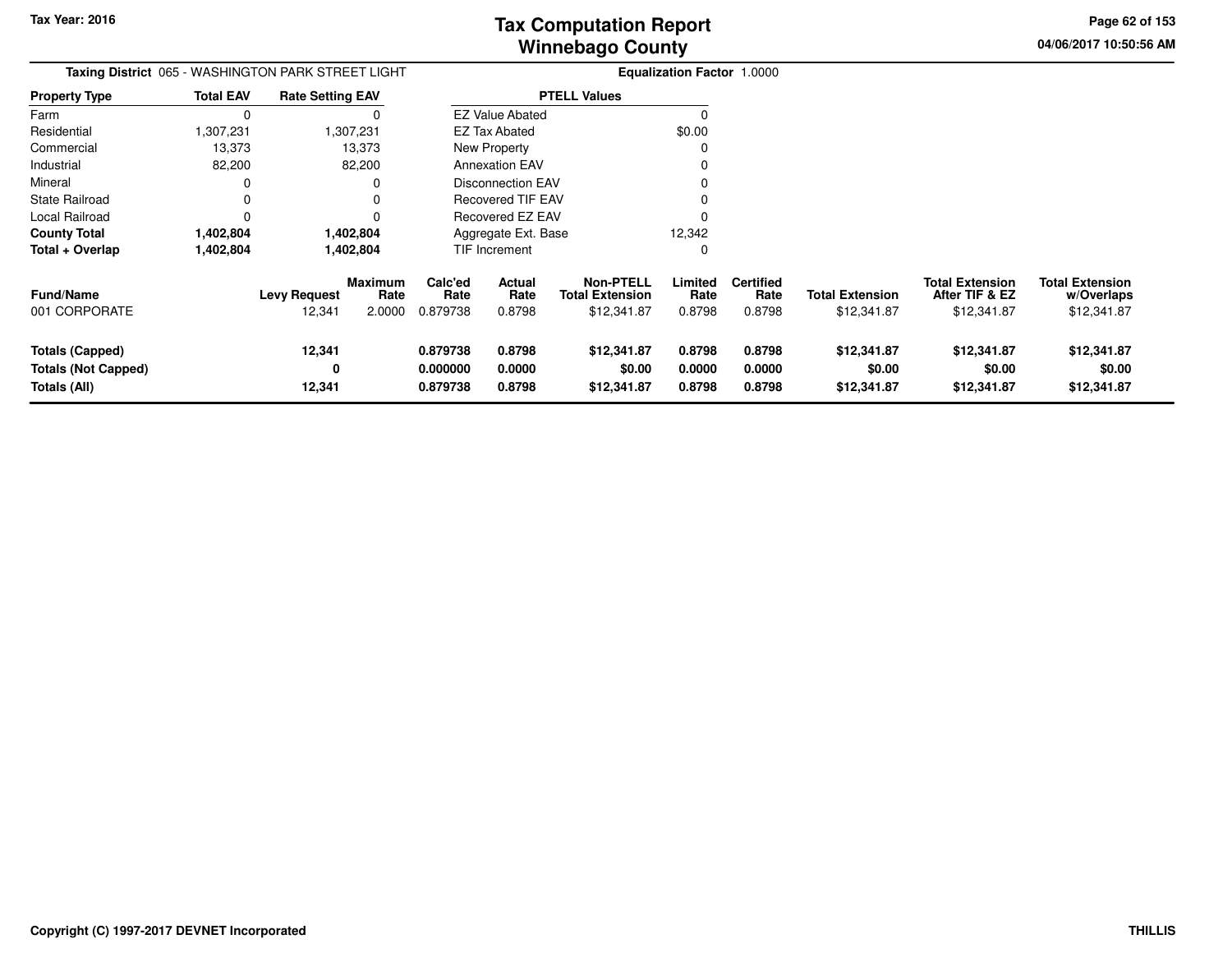**04/06/2017 10:50:56 AMPage 63 of 153**

| <b>Taxing District 066 - EAST STATE &amp; ALPINE TIF</b>             |                  |                     |                                  |                                  |                            |                                                      | <b>Equalization Factor 1.0000</b> |                                    |                                  |                                                          |                                                      |
|----------------------------------------------------------------------|------------------|---------------------|----------------------------------|----------------------------------|----------------------------|------------------------------------------------------|-----------------------------------|------------------------------------|----------------------------------|----------------------------------------------------------|------------------------------------------------------|
| <b>Property Type</b>                                                 | <b>Total EAV</b> | <b>TIF Base EAV</b> |                                  |                                  |                            | <b>PTELL Values</b>                                  |                                   |                                    |                                  |                                                          |                                                      |
| Farm                                                                 | $\Omega$         |                     |                                  |                                  | <b>EZ Value Abated</b>     |                                                      | 0                                 |                                    |                                  |                                                          |                                                      |
| Residential                                                          | C                |                     |                                  |                                  | EZ Tax Abated              |                                                      | \$0.00                            |                                    |                                  |                                                          |                                                      |
| Commercial                                                           | 11,249,766       |                     | 10,500,129                       |                                  | New Property               |                                                      |                                   |                                    |                                  |                                                          |                                                      |
| Industrial                                                           | 0                |                     | 0                                |                                  | <b>Annexation EAV</b>      |                                                      |                                   |                                    |                                  |                                                          |                                                      |
| Mineral                                                              |                  |                     |                                  |                                  | <b>Disconnection EAV</b>   |                                                      |                                   |                                    |                                  |                                                          |                                                      |
| <b>State Railroad</b>                                                |                  |                     |                                  |                                  | <b>Recovered TIF EAV</b>   |                                                      |                                   |                                    |                                  |                                                          |                                                      |
| Local Railroad                                                       |                  |                     |                                  |                                  | <b>Recovered EZ EAV</b>    |                                                      |                                   |                                    |                                  |                                                          |                                                      |
| <b>County Total</b><br>11,249,766<br>10,500,129                      |                  |                     |                                  | Aggregate Ext. Base              |                            |                                                      |                                   |                                    |                                  |                                                          |                                                      |
| Total + Overlap                                                      | 11,249,766       |                     | 10,500,129                       |                                  | TIF Increment              |                                                      | 749,637                           |                                    |                                  |                                                          |                                                      |
| <b>Fund/Name</b><br>001 CORPORATE                                    |                  | <b>Levy Request</b> | <b>Maximum</b><br>Rate<br>0.0000 | Calc'ed<br>Rate<br>0.000000      | Actual<br>Rate<br>0.0000   | <b>Non-PTELL</b><br><b>Total Extension</b><br>\$0.00 | Limited<br>Rate<br>0.0000         | <b>Certified</b><br>Rate<br>0.0000 | <b>Total Extension</b><br>\$0.00 | <b>Total Extension</b><br>After TIF & EZ<br>\$113,239.48 | <b>Total Extension</b><br>w/Overlaps<br>\$113,239.48 |
| <b>Totals (Capped)</b><br><b>Totals (Not Capped)</b><br>Totals (All) |                  | 0<br>0<br>0         |                                  | 0.000000<br>0.000000<br>0.000000 | 0.0000<br>0.0000<br>0.0000 | \$0.00<br>\$0.00<br>\$0.00                           | 0.0000<br>0.0000<br>0.0000        | 0.0000<br>0.0000<br>0.0000         | \$0.00<br>\$0.00<br>\$0.00       | \$0.00<br>\$113,239.48<br>\$113,239.48                   | \$0.00<br>\$113,239.48<br>\$113,239.48               |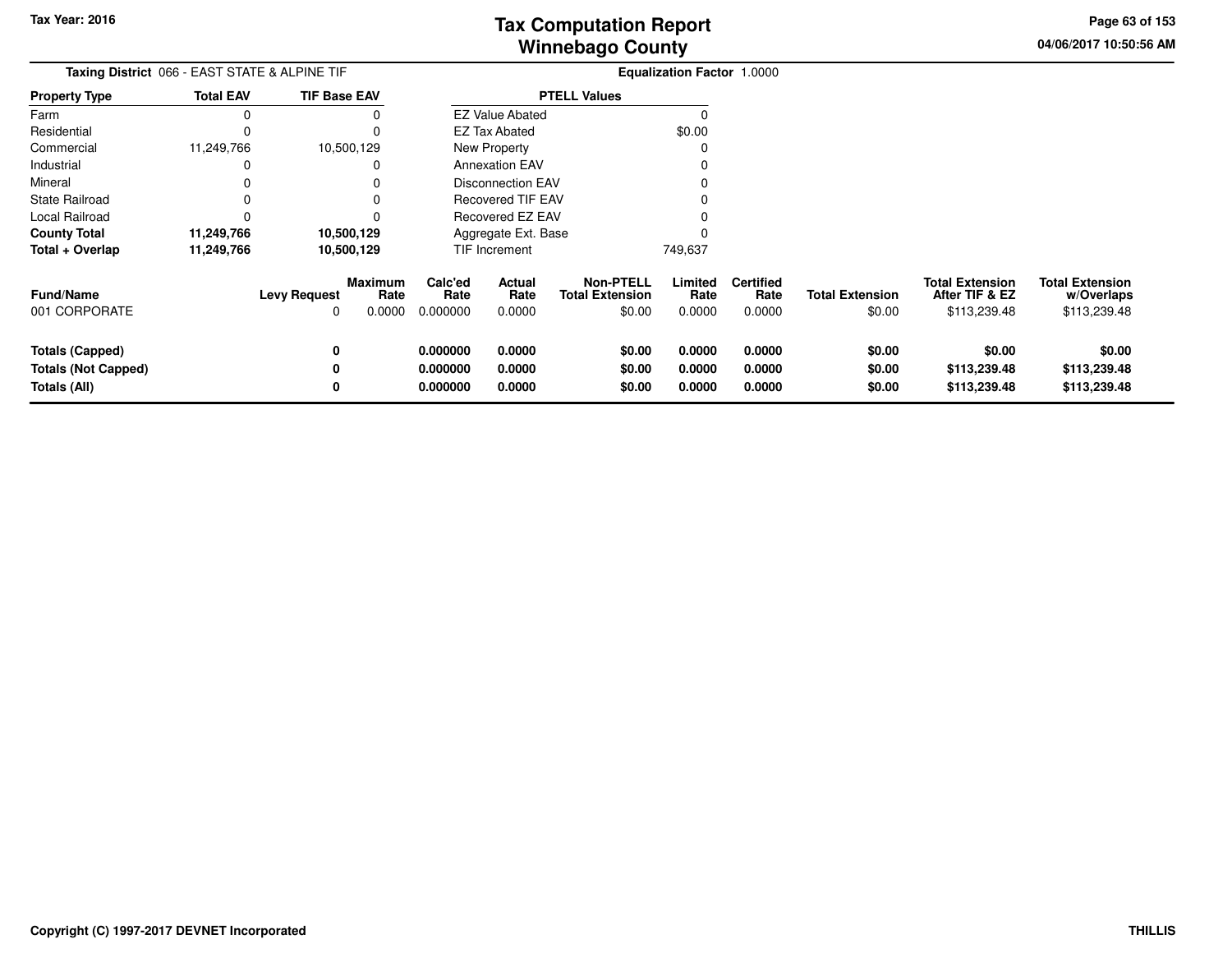**04/06/2017 10:50:56 AMPage 64 of 153**

| Taxing District 067 - WEST STATE & CENTRAL TIF                       |                  |                     |                                  |                                  |                            |                                                      | Equalization Factor 1.0000 |                                    |                                  |                                                         |                                                     |
|----------------------------------------------------------------------|------------------|---------------------|----------------------------------|----------------------------------|----------------------------|------------------------------------------------------|----------------------------|------------------------------------|----------------------------------|---------------------------------------------------------|-----------------------------------------------------|
| <b>Property Type</b>                                                 | <b>Total EAV</b> | <b>TIF Base EAV</b> |                                  |                                  |                            | <b>PTELL Values</b>                                  |                            |                                    |                                  |                                                         |                                                     |
| Farm                                                                 | 0                |                     |                                  |                                  | <b>EZ Value Abated</b>     |                                                      |                            |                                    |                                  |                                                         |                                                     |
| Residential                                                          | 9,404,709        |                     | 9,156,501                        |                                  | <b>EZ Tax Abated</b>       |                                                      | \$0.00                     |                                    |                                  |                                                         |                                                     |
| Commercial                                                           | 860,813          |                     | 556,623                          |                                  | New Property               |                                                      |                            |                                    |                                  |                                                         |                                                     |
| Industrial                                                           | 82,584           |                     | 82,584                           |                                  | <b>Annexation EAV</b>      |                                                      |                            |                                    |                                  |                                                         |                                                     |
| Mineral                                                              |                  |                     |                                  |                                  | <b>Disconnection EAV</b>   |                                                      |                            |                                    |                                  |                                                         |                                                     |
| <b>State Railroad</b>                                                | 0                |                     |                                  |                                  | <b>Recovered TIF EAV</b>   |                                                      |                            |                                    |                                  |                                                         |                                                     |
| Local Railroad                                                       | 0                |                     |                                  |                                  | Recovered EZ EAV           |                                                      |                            |                                    |                                  |                                                         |                                                     |
| <b>County Total</b>                                                  | 10,348,106       |                     | 9,795,708                        |                                  | Aggregate Ext. Base        |                                                      |                            |                                    |                                  |                                                         |                                                     |
| Total + Overlap                                                      | 10,348,106       |                     | 9,795,708                        |                                  | <b>TIF Increment</b>       |                                                      | 552,398                    |                                    |                                  |                                                         |                                                     |
| Fund/Name<br>001 CORPORATE                                           |                  | <b>Levy Request</b> | <b>Maximum</b><br>Rate<br>0.0000 | Calc'ed<br>Rate<br>0.000000      | Actual<br>Rate<br>0.0000   | <b>Non-PTELL</b><br><b>Total Extension</b><br>\$0.00 | Limited<br>Rate<br>0.0000  | <b>Certified</b><br>Rate<br>0.0000 | <b>Total Extension</b><br>\$0.00 | <b>Total Extension</b><br>After TIF & EZ<br>\$83,445.40 | <b>Total Extension</b><br>w/Overlaps<br>\$83,445.40 |
| <b>Totals (Capped)</b><br><b>Totals (Not Capped)</b><br>Totals (All) |                  | 0<br>0<br>0         |                                  | 0.000000<br>0.000000<br>0.000000 | 0.0000<br>0.0000<br>0.0000 | \$0.00<br>\$0.00<br>\$0.00                           | 0.0000<br>0.0000<br>0.0000 | 0.0000<br>0.0000<br>0.0000         | \$0.00<br>\$0.00<br>\$0.00       | \$0.00<br>\$83,445.40<br>\$83,445.40                    | \$0.00<br>\$83,445.40<br>\$83,445.40                |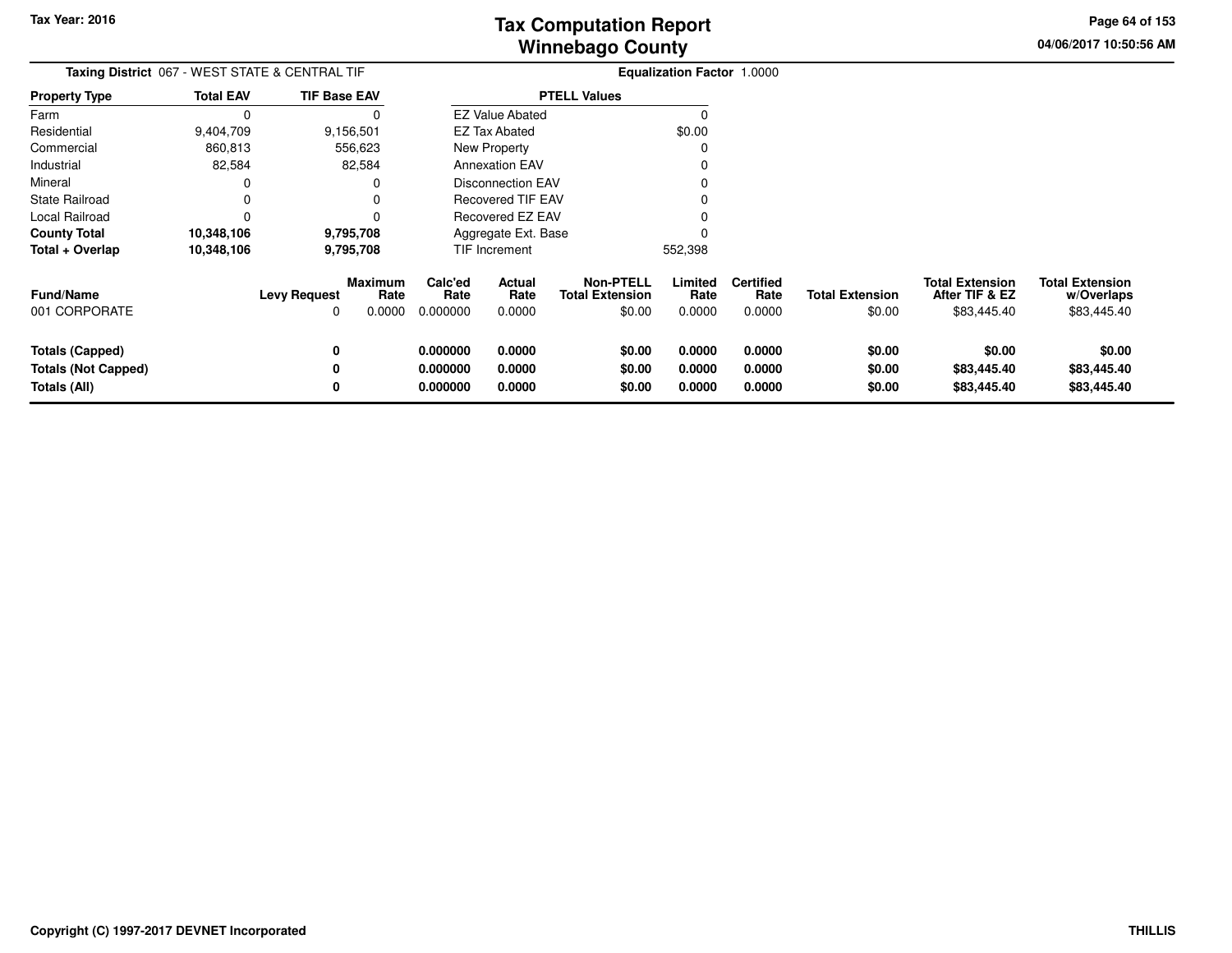**04/06/2017 10:50:56 AMPage 65 of 153**

| Taxing District 068 - WEST STATE & KILBURN TIF |                  |                     |                        |                              |                          |                                            | Equalization Factor 1.0000 |                          |                        |                                          |                                      |
|------------------------------------------------|------------------|---------------------|------------------------|------------------------------|--------------------------|--------------------------------------------|----------------------------|--------------------------|------------------------|------------------------------------------|--------------------------------------|
| <b>Property Type</b>                           | <b>Total EAV</b> | <b>TIF Base EAV</b> |                        |                              |                          | <b>PTELL Values</b>                        |                            |                          |                        |                                          |                                      |
| Farm                                           | $\Omega$         |                     | 0                      |                              | <b>EZ Value Abated</b>   |                                            | $\Omega$                   |                          |                        |                                          |                                      |
| Residential                                    | 58,402           | 48,335              |                        |                              | <b>EZ Tax Abated</b>     |                                            | \$0.00                     |                          |                        |                                          |                                      |
| Commercial                                     | 46,388           | 13,770              |                        |                              | New Property             |                                            | 0                          |                          |                        |                                          |                                      |
| Industrial                                     | 707,536          | 632,052             |                        |                              | <b>Annexation EAV</b>    |                                            | 0                          |                          |                        |                                          |                                      |
| Mineral                                        |                  |                     | 0                      |                              | <b>Disconnection EAV</b> |                                            |                            |                          |                        |                                          |                                      |
| <b>State Railroad</b>                          |                  |                     | O                      |                              | <b>Recovered TIF EAV</b> |                                            |                            |                          |                        |                                          |                                      |
| Local Railroad                                 |                  |                     | $\Omega$               |                              | <b>Recovered EZ EAV</b>  |                                            |                            |                          |                        |                                          |                                      |
| 812,326<br><b>County Total</b><br>694,157      |                  |                     |                        |                              | Aggregate Ext. Base      |                                            |                            |                          |                        |                                          |                                      |
| Total + Overlap                                | 812,326          |                     | 694,157                |                              | TIF Increment            |                                            | 118,169                    |                          |                        |                                          |                                      |
| <b>Fund/Name</b>                               |                  | <b>Levy Request</b> | <b>Maximum</b><br>Rate | Calc'ed<br>Rate              | Actual<br>Rate           | <b>Non-PTELL</b><br><b>Total Extension</b> | Limited<br>Rate            | <b>Certified</b><br>Rate | <b>Total Extension</b> | <b>Total Extension</b><br>After TIF & EZ | <b>Total Extension</b><br>w/Overlaps |
| 001 CORPORATE                                  |                  |                     | 0.0000                 | 0.000000                     | 0.0000                   | \$0.00                                     | 0.0000                     | 0.0000                   | \$0.00                 | \$17,850.56                              | \$17,850.56                          |
| Totals (Capped)                                |                  | 0                   |                        | 0.000000                     | 0.0000                   | \$0.00                                     | 0.0000                     | 0.0000                   | \$0.00                 | \$0.00                                   | \$0.00                               |
| <b>Totals (Not Capped)</b>                     |                  |                     |                        | 0.000000                     | 0.0000                   | \$0.00                                     | 0.0000                     | 0.0000                   | \$0.00                 | \$17,850.56                              | \$17,850.56                          |
| Totals (All)                                   |                  |                     |                        | 0.000000<br>0.0000<br>\$0.00 |                          |                                            | 0.0000                     | 0.0000                   | \$0.00                 | \$17,850.56                              | \$17,850.56                          |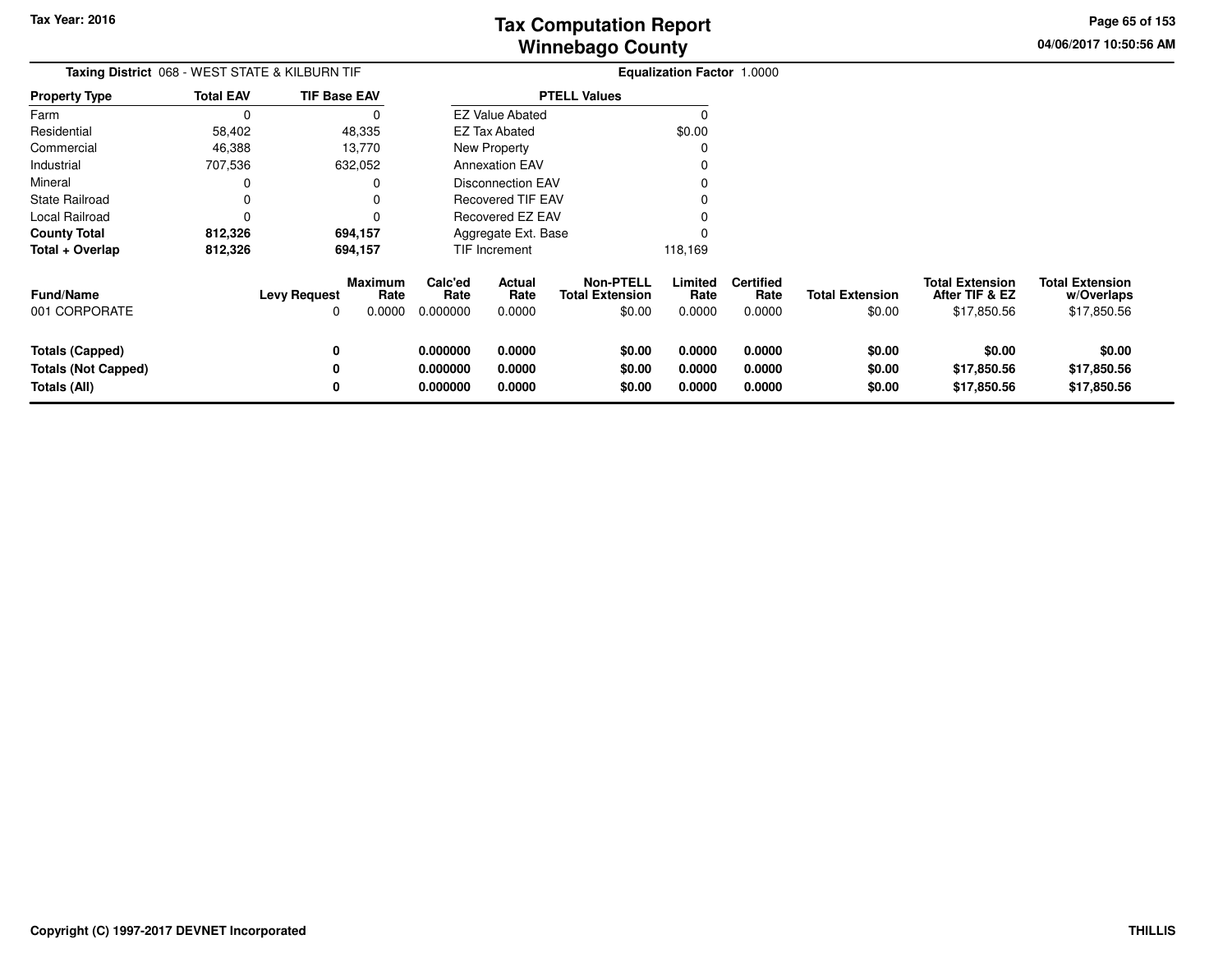**04/06/2017 10:50:56 AMPage 66 of 153**

|                                                                      | Taxing District 070 - HARLEM SCHOOL DIST 122 |                                       |                        |                                  | <b>Equalization Factor 1.0000</b> |                                                      |                            |                            |                                                      |                                                      |                                                      |  |  |
|----------------------------------------------------------------------|----------------------------------------------|---------------------------------------|------------------------|----------------------------------|-----------------------------------|------------------------------------------------------|----------------------------|----------------------------|------------------------------------------------------|------------------------------------------------------|------------------------------------------------------|--|--|
| <b>Property Type</b>                                                 | <b>Total EAV</b>                             | <b>Rate Setting EAV</b>               |                        |                                  |                                   | <b>PTELL Values</b>                                  |                            |                            |                                                      |                                                      |                                                      |  |  |
| Farm                                                                 | 489,988                                      |                                       | 489,241                |                                  | <b>EZ Value Abated</b>            |                                                      | $\Omega$                   |                            |                                                      |                                                      |                                                      |  |  |
| Residential                                                          | 417,979,524                                  | 417,708,549                           |                        |                                  | <b>EZ Tax Abated</b>              |                                                      | \$0.00                     |                            |                                                      |                                                      |                                                      |  |  |
| Commercial                                                           | 114,809,588                                  |                                       | 103,047,975            |                                  | New Property                      |                                                      | 1,516,210                  |                            |                                                      |                                                      |                                                      |  |  |
| Industrial                                                           | 69,074,853                                   |                                       | 57,010,660             |                                  | <b>Annexation EAV</b>             |                                                      | O                          |                            |                                                      |                                                      |                                                      |  |  |
| Mineral                                                              | 0                                            |                                       | 0                      |                                  | <b>Disconnection EAV</b>          |                                                      | $\Omega$                   |                            |                                                      |                                                      |                                                      |  |  |
| <b>State Railroad</b>                                                | 504,859                                      |                                       | 504,859                |                                  | <b>Recovered TIF EAV</b>          |                                                      | O                          |                            |                                                      |                                                      |                                                      |  |  |
| Local Railroad                                                       | $\Omega$                                     |                                       | 0                      |                                  | Recovered EZ EAV                  |                                                      | $\Omega$                   |                            |                                                      |                                                      |                                                      |  |  |
| <b>County Total</b>                                                  | 602,858,812                                  | 578,761,284                           |                        |                                  | Aggregate Ext. Base               |                                                      | 40,962,978                 |                            |                                                      |                                                      |                                                      |  |  |
| Total + Overlap                                                      | 602,858,812                                  | 578,761,284                           |                        |                                  | <b>TIF Increment</b>              |                                                      | 24,097,528                 |                            |                                                      |                                                      |                                                      |  |  |
| <b>Fund/Name</b>                                                     | <b>Levy Request</b>                          |                                       | <b>Maximum</b><br>Rate | Calc'ed<br>Rate                  | Actual<br>Rate                    | <b>Non-PTELL</b><br><b>Total Extension</b>           | Limited<br>Rate            | <b>Certified</b><br>Rate   | <b>Total Extension</b>                               | <b>Total Extension</b><br>After TIF & EZ             | <b>Total Extension</b><br>w/Overlaps                 |  |  |
| 002 EDUCATION                                                        |                                              | 23,500,000                            | 4.0000                 | 4.060396                         | 4.0000                            | \$23,150,451.36                                      | 3.9766                     | 3.9766                     | \$23,973,283.52                                      | \$23,015,021.22                                      | \$23,015,021.22                                      |  |  |
| 003 BONDS & INT 2015                                                 |                                              | 851,004                               | 0.0000                 | 0.147039                         | 0.1471                            | \$851,357.85                                         | 0.1471                     | 0.1471                     | \$886,805.31                                         | \$851,357.85                                         | \$851,357.85                                         |  |  |
| 003A BONDS & INT 2017                                                |                                              | 74,605                                | 0.0000                 | 0.012891                         | 0.0129                            | \$74,660.21                                          | 0.0129                     | 0.0129                     | \$77,768.79                                          | \$74,660.21                                          | \$74,660.21                                          |  |  |
|                                                                      | 003B BONDS & INT 1998                        |                                       | 0.0000                 | 0.842316                         | 0.8424                            | \$4,875,485.06                                       | 0.8424                     | 0.8424                     | \$5,078,482.63                                       | \$4,875,485.06                                       | \$4,875,485.06                                       |  |  |
| 003C BONDS & INT 2010C                                               |                                              | 477,350                               | 0.0000                 | 0.082478                         | 0.0825                            | \$477,478.06                                         | 0.0825                     | 0.0825                     | \$497,358.52                                         | \$477,478.06                                         | \$477,478.06                                         |  |  |
| 003D BONDS & INT 2016                                                |                                              | 196,000                               | 0.0000                 | 0.033865                         | 0.0339                            | \$196,200.08                                         | 0.0339                     | 0.0339                     | \$204,369.14                                         | \$196,200.08                                         | \$196,200.08                                         |  |  |
| 004 OPERATIONS & MAINTENAN                                           |                                              | 4,500,000                             | 0.7500                 | 0.777523                         | 0.7500                            | \$4,340,709.63                                       | 0.7499                     | 0.7499                     | \$4,520,838.23                                       | \$4,340,130.87                                       | \$4,340,130.87                                       |  |  |
| 005 I. M. R. F.                                                      |                                              | 1,100,000                             | 0.0000                 | 0.190061                         | 0.1901                            | \$1,100,225.20                                       | 0.1901                     | 0.1901                     | \$1,146,034.60                                       | \$1,100,225.20                                       | \$1,100,225.20                                       |  |  |
| 030 TRANSPORTATION SYSTEM                                            |                                              | 5,150,000                             | 0.0000                 | 0.889832                         | 0.8899                            | \$5,150,396.67                                       | 0.7711                     | 0.7711                     | \$4,648,644.30                                       | \$4,462,828.26                                       | \$4,462,828.26                                       |  |  |
| 031 WORKING CASH                                                     |                                              | 300,000                               | 0.0500                 | 0.051835                         | 0.0500                            | \$289,380.64                                         | 0.0492                     | 0.0492                     | \$296,606.54                                         | \$284,750.55                                         | \$284,750.55                                         |  |  |
| 032 FIRE PREV/SFTY/ENERGY                                            |                                              | 100,000                               | 0.1000                 | 0.017278                         | 0.0173                            | \$100,125.70                                         | 0.0173                     | 0.0173                     | \$104,294.57                                         | \$100,125.70                                         | \$100,125.70                                         |  |  |
| 033 SPECIAL EDUCATION                                                |                                              | 4,750,000                             | 0.8000                 | 0.820718                         | 0.8000                            | \$4,630,090.27                                       | 0.8000                     | 0.8000                     | \$4,822,870.50                                       | \$4,630,090.27                                       | \$4,630,090.27                                       |  |  |
| 035 TORT JUDGMENTS, LIABILIT                                         |                                              | 1,750,000                             | 0.0000                 | 0.302370                         | 0.3024                            | \$1,750,174.12                                       | 0.3024                     | 0.3024                     | \$1,823,045.05                                       | \$1,750,174.12                                       | \$1,750,174.12                                       |  |  |
| 047 SOCIAL SECURITY                                                  |                                              | 1,100,000                             | 0.0000                 | 0.190061                         | 0.1901                            | \$1,100,225.20                                       | 0.1901                     | 0.1901                     | \$1,146,034.60                                       | \$1,100,225.20                                       | \$1,100,225.20                                       |  |  |
| 057 LEASE/PURCHASE/RENTAL                                            |                                              | 600,000                               | 0.1000                 | 0.103670                         | 0.1000                            | \$578,761.28                                         | 0.0993                     | 0.0993                     | \$598,638.80                                         | \$574,709.96                                         | \$574,709.96                                         |  |  |
| <b>Totals (Capped)</b><br><b>Totals (Not Capped)</b><br>Totals (All) |                                              | 42,850,000<br>6,473,959<br>49,323,959 |                        | 7.403744<br>1.118589<br>8.522333 | 7.2898<br>1.1188<br>8.4086        | \$42,190,540.07<br>\$6,475,181.26<br>\$48,665,721.33 | 7.1460<br>1.1188<br>8.2648 | 7.1460<br>1.1188<br>8.2648 | \$43,080,290.71<br>\$6,744,784.39<br>\$49,825,075.10 | \$41,358,281.35<br>\$6,475,181.26<br>\$47,833,462.61 | \$41,358,281.35<br>\$6,475,181.26<br>\$47,833,462.61 |  |  |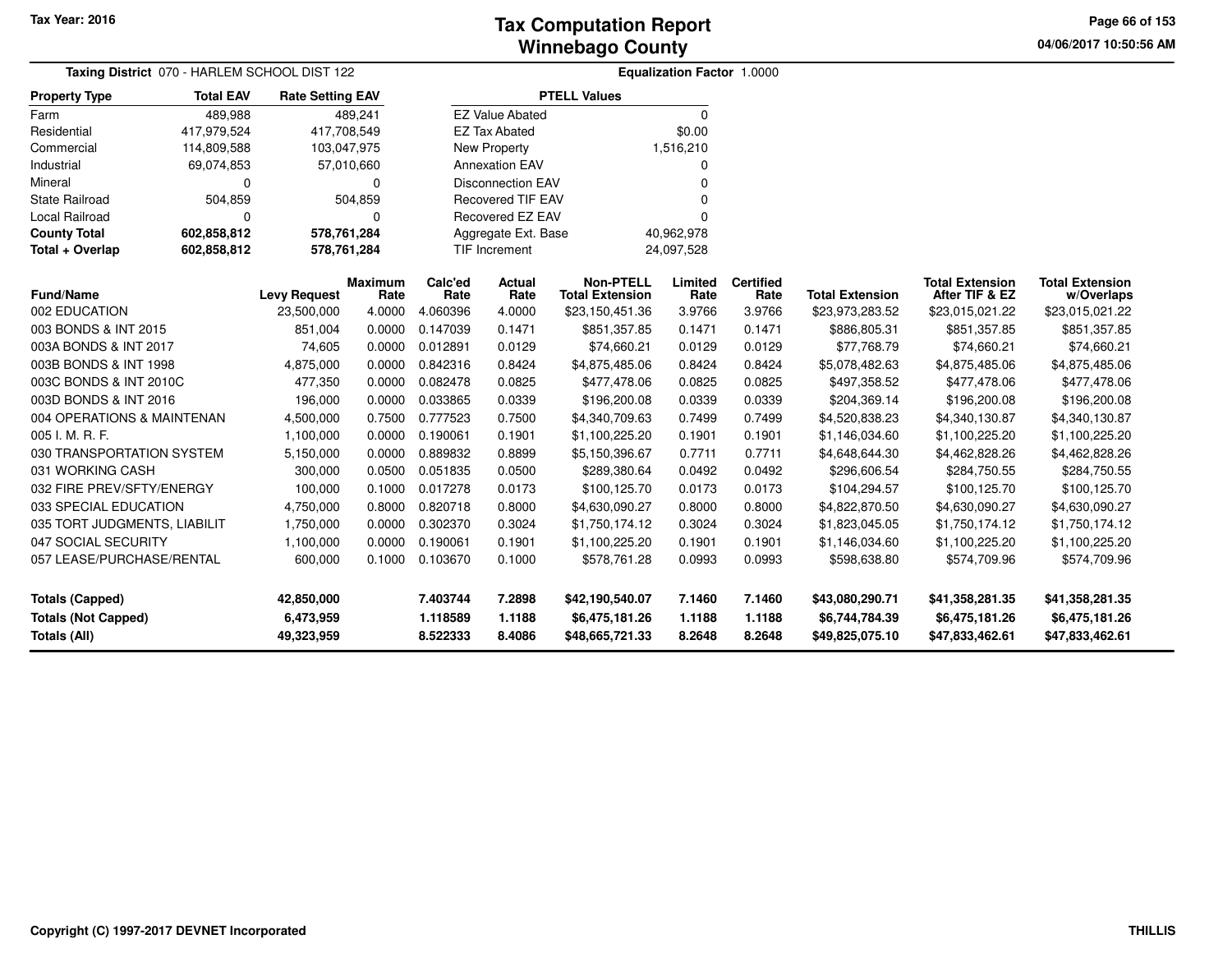### **Winnebago CountyTax Computation Report Tax**

**04/06/2017 10:50:56 AM Page 67 of 153**

| Taxing District 071 - KINNIKINNICK SD #131        |                  |                         |                        |                      | <b>Equalization Factor 1.0000</b> |                                            |                  |                          |                                 |                                          |                                      |  |  |  |
|---------------------------------------------------|------------------|-------------------------|------------------------|----------------------|-----------------------------------|--------------------------------------------|------------------|--------------------------|---------------------------------|------------------------------------------|--------------------------------------|--|--|--|
| <b>Property Type</b>                              | <b>Total EAV</b> | <b>Rate Setting EAV</b> |                        |                      |                                   | <b>PTELL Values</b>                        |                  |                          | <b>Overlapping County</b>       | <b>Overlap EAV</b>                       |                                      |  |  |  |
| Farm                                              | 2,912,075        |                         | 2,912,075              |                      | <b>EZ Value Abated</b>            |                                            | 0                | <b>Boone County</b>      |                                 | 268,366                                  |                                      |  |  |  |
| Residential                                       | 245,857,121      | 245,857,121             |                        |                      | <b>EZ Tax Abated</b>              |                                            | \$0.00           | <b>Total</b>             |                                 | 268,366                                  |                                      |  |  |  |
| Commercial                                        | 45,646,813       | 45,646,813              |                        |                      | New Property                      |                                            | 1,118,770        |                          | * denotes use of estimated EAV  |                                          |                                      |  |  |  |
| Industrial                                        | 6,647,835        |                         | 6,577,675              |                      | <b>Annexation EAV</b>             |                                            | 0                |                          |                                 |                                          |                                      |  |  |  |
| Mineral                                           | 0                |                         | $\Omega$               |                      | <b>Disconnection EAV</b>          |                                            |                  |                          |                                 |                                          |                                      |  |  |  |
| <b>State Railroad</b>                             | 85,354           |                         | 85,354                 |                      | <b>Recovered TIF EAV</b>          |                                            | U                |                          |                                 |                                          |                                      |  |  |  |
| <b>Local Railroad</b>                             | $\Omega$         |                         | $\Omega$               |                      | <b>Recovered EZ EAV</b>           |                                            |                  |                          |                                 |                                          |                                      |  |  |  |
| <b>County Total</b>                               | 301,149,198      | 301,079,038             |                        |                      | Aggregate Ext. Base               |                                            | 11,757,886       |                          |                                 |                                          |                                      |  |  |  |
| Total + Overlap                                   | 301,417,564      | 301,347,404             |                        | TIF Increment        |                                   |                                            | 70,160           |                          |                                 |                                          |                                      |  |  |  |
| <b>Fund/Name</b>                                  |                  | <b>Levy Request</b>     | <b>Maximum</b><br>Rate | Calc'ed<br>Rate      | Actual<br>Rate                    | <b>Non-PTELL</b><br><b>Total Extension</b> | Limited<br>Rate  | <b>Certified</b><br>Rate | <b>Total Extension</b>          | <b>Total Extension</b><br>After TIF & EZ | <b>Total Extension</b><br>w/Overlaps |  |  |  |
| 002 EDUCATION                                     |                  | 10,177,734              | 3.5000                 | 3.377409             | 3.3775                            | \$10,168,944.51                            | 3.2540           | 3.2540                   | \$9,799,394.90                  | \$9,797,111.90                           | \$9,805,844.53                       |  |  |  |
| 003E BONDS & INT 2010A                            |                  | 149,350                 | 0.0000                 | 0.049561             | 0.0496                            | \$149,335.20                               | 0.0496           | 0.0496                   | \$149,370.00                    | \$149,335.20                             | \$149,468.31                         |  |  |  |
| 003F BONDS & INT 2010B                            |                  | 834,381                 | 0.0000                 | 0.276883             | 0.2769                            | \$833,687.86                               | 0.2769           | 0.2769                   | \$833,882.13                    | \$833,687.86                             | \$834,430.96                         |  |  |  |
| 004 OPERATIONS & MAINTENAN                        |                  | 1,373,962               | 0.5500                 | 0.455940             | 0.4560                            | \$1,372,920.41                             | 0.4250           | 0.4250                   | \$1,279,884.09                  | \$1,279,585.91                           | \$1,280,726.47                       |  |  |  |
| 005 I. M. R. F.                                   |                  | 220,292                 | 0.0000                 | 0.073102             | 0.0732                            | \$220,389.86                               | 0.0474           | 0.0474                   | \$142,744.72                    | \$142,711.46                             | \$142,838.67                         |  |  |  |
| 030 TRANSPORTATION SYSTEM                         |                  | 457,988                 | 0.0000                 | 0.151980             | 0.1520                            | \$457,640.14                               | 0.1400           | 0.1400                   | \$421,608.88                    | \$421,510.65                             | \$421,886.37                         |  |  |  |
| 031 WORKING CASH                                  |                  | 0                       | 0.0500                 | 0.000000             | 0.0000                            | \$0.00                                     | 0.0000           | 0.0000                   | \$0.00                          | \$0.00                                   | \$0.00                               |  |  |  |
| 033 SPECIAL EDUCATION                             |                  | 61,065                  | 0.4000                 | 0.020264             | 0.0203                            | \$61,119.04                                | 0.0200           | 0.0200                   | \$60,229.84                     | \$60,215.81                              | \$60,269.48                          |  |  |  |
| 035 TORT JUDGMENTS, LIABILIT                      |                  | 0                       | 0.0000                 | 0.000000             | 0.0000                            | \$0.00                                     | 0.0000           | 0.0000                   | \$0.00                          | \$0.00                                   | \$0.00                               |  |  |  |
| 047 SOCIAL SECURITY                               |                  | 281,357                 | 0.0000                 | 0.093366             | 0.0934                            | \$281.207.82                               | 0.0574           | 0.0574                   | \$172,859.64                    | \$172,819.37                             | \$172,973.41                         |  |  |  |
| 057 LEASE/PURCHASE/RENTAL                         |                  | 0                       | 0.1000                 | 0.000000             | 0.0000                            | \$0.00                                     | 0.0000           | 0.0000                   | \$0.00                          | \$0.00                                   | \$0.00                               |  |  |  |
| <b>Totals (Capped)</b>                            |                  | 12,572,398              |                        | 4.172061             | 4.1724                            | \$12,562,221.78                            | 3.9438           | 3.9438                   | \$11,876,722.07                 | \$11,873,955.10                          | \$11,884,538.93                      |  |  |  |
| <b>Totals (Not Capped)</b><br><b>Totals (All)</b> |                  | 983,731<br>13,556,129   |                        | 0.326444<br>4.498505 | 0.3265<br>4.4989                  | \$983,023.06<br>\$13,545,244.84            | 0.3265<br>4.2703 | 0.3265<br>4.2703         | \$983,252.13<br>\$12,859,974.20 | \$983,023.06<br>\$12,856,978.16          | \$983,899.27<br>\$12,868,438.20      |  |  |  |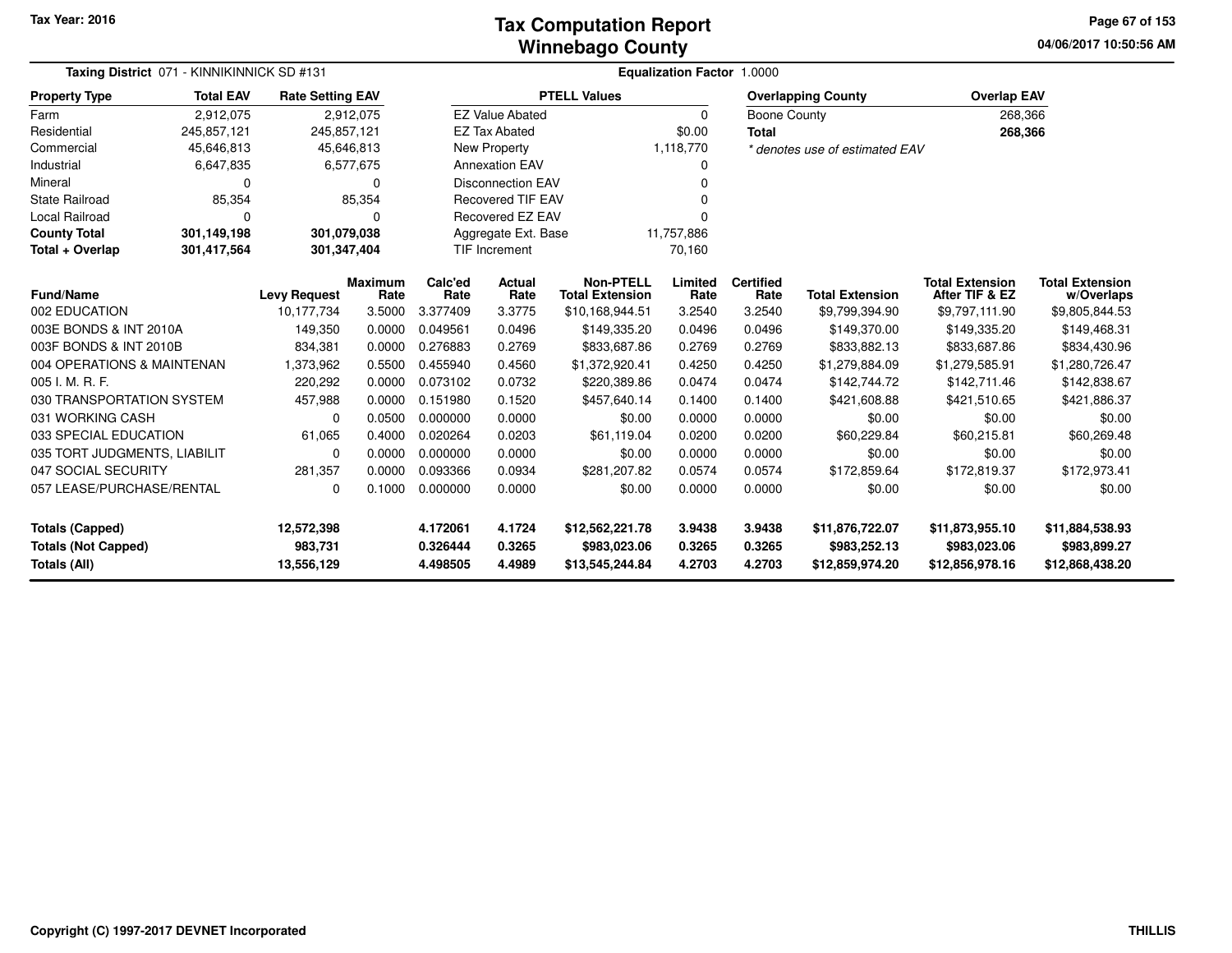**04/06/2017 10:50:56 AM Page 68 of 153**

| Taxing District 072 - PRAIRIE HILL SCH DIST 133 |                                                                        |                         |                | Equalization Factor 1.0000 |                          |                                            |                 |                          |                        |                                          |                                      |  |
|-------------------------------------------------|------------------------------------------------------------------------|-------------------------|----------------|----------------------------|--------------------------|--------------------------------------------|-----------------|--------------------------|------------------------|------------------------------------------|--------------------------------------|--|
| <b>Property Type</b>                            | <b>Total EAV</b>                                                       | <b>Rate Setting EAV</b> |                |                            |                          | <b>PTELL Values</b>                        |                 |                          |                        |                                          |                                      |  |
| Farm                                            | 2,740,335                                                              |                         | 2,740,335      |                            | <b>EZ Value Abated</b>   |                                            | $\mathbf 0$     |                          |                        |                                          |                                      |  |
| Residential                                     | 101,370,314                                                            | 101,370,314             |                |                            | <b>EZ Tax Abated</b>     |                                            | \$0.00          |                          |                        |                                          |                                      |  |
| Commercial                                      | 9,224,454                                                              |                         | 9,224,454      |                            | New Property             |                                            | 1,802,519       |                          |                        |                                          |                                      |  |
| Industrial                                      | 4,225,610                                                              |                         | 4,225,610      |                            | <b>Annexation EAV</b>    |                                            | 0               |                          |                        |                                          |                                      |  |
| Mineral                                         | 0                                                                      |                         |                |                            | <b>Disconnection EAV</b> |                                            | $\Omega$        |                          |                        |                                          |                                      |  |
| <b>State Railroad</b>                           | 0                                                                      |                         |                |                            | <b>Recovered TIF EAV</b> |                                            | $\Omega$        |                          |                        |                                          |                                      |  |
| Local Railroad                                  | $\Omega$                                                               |                         |                |                            | Recovered EZ EAV         |                                            | $\Omega$        |                          |                        |                                          |                                      |  |
| <b>County Total</b>                             | 117,560,713                                                            | 117,560,713             |                |                            | Aggregate Ext. Base      |                                            | 3,864,930       |                          |                        |                                          |                                      |  |
| Total + Overlap                                 | 117,560,713                                                            | 117,560,713             |                |                            | TIF Increment            |                                            | 0               |                          |                        |                                          |                                      |  |
|                                                 | <b>Maximum</b><br><b>Fund/Name</b><br><b>Levy Request</b><br>3,203,678 |                         |                |                            | <b>Actual</b><br>Rate    | <b>Non-PTELL</b><br><b>Total Extension</b> | Limited<br>Rate | <b>Certified</b><br>Rate | <b>Total Extension</b> | <b>Total Extension</b><br>After TIF & EZ | <b>Total Extension</b><br>w/Overlaps |  |
| 002 EDUCATION                                   |                                                                        |                         | Rate<br>3.5000 | Rate<br>2.725126           | 2.7252                   | \$3,203,764.55                             | 2.6435          | 2.6435                   | \$3,107,717.45         | \$3,107,717.45                           | \$3,107,717.45                       |  |
| 003B BONDS & INT 2008                           |                                                                        | 307,438                 | 0.0000         | 0.261514                   | 0.2616                   | \$307,538.83                               | 0.2616          | 0.2616                   | \$307,538.83           | \$307,538.83                             | \$307,538.83                         |  |
| 003C BONDS & INT 2007                           |                                                                        | 906,688                 | 0.0000         | 0.771251                   | 0.7713                   | \$906,745.78                               | 0.7713          | 0.7713                   | \$906,745.78           | \$906,745.78                             | \$906,745.78                         |  |
| 004 OPERATIONS & MAINTENAN                      |                                                                        | 391,749                 | 0.5500         | 0.333231                   | 0.3333                   | \$391,829.86                               | 0.3234          | 0.3234                   | \$380,191.35           | \$380,191.35                             | \$380,191.35                         |  |
| 005 I. M. R. F.                                 |                                                                        | 15,000                  | 0.0000         | 0.012759                   | 0.0128                   | \$15,047.77                                | 0.0125          | 0.0125                   | \$14,695.09            | \$14,695.09                              | \$14,695.09                          |  |
| 030 TRANSPORTATION SYSTEM                       |                                                                        | 202,788                 | 0.0000         | 0.172496                   | 0.1725                   | \$202,792.23                               | 0.1674          | 0.1674                   | \$196,796.63           | \$196,796.63                             | \$196,796.63                         |  |
| 031 WORKING CASH                                |                                                                        | 27,829                  | 0.0500         | 0.023672                   | 0.0237                   | \$27,861.89                                | 0.0230          | 0.0230                   | \$27,038.96            | \$27,038.96                              | \$27,038.96                          |  |
| 032 FIRE PREV/SFTY/ENERGY                       |                                                                        | 55,430                  | 0.1000         | 0.047150                   | 0.0472                   | \$55,488.66                                | 0.0458          | 0.0458                   | \$53,842.81            | \$53,842.81                              | \$53,842.81                          |  |
| 033 SPECIAL EDUCATION                           |                                                                        | 44,367                  | 0.4000         | 0.037740                   | 0.0378                   | \$44,437.95                                | 0.0367          | 0.0367                   | \$43,144.78            | \$43,144.78                              | \$43,144.78                          |  |
| 035 TORT JUDGMENTS, LIABILIT                    |                                                                        | 0                       | 0.0000         | 0.000000                   | 0.0000                   | \$0.00                                     | 0.0000          | 0.0000                   | \$0.00                 | \$0.00                                   | \$0.00                               |  |
| 047 SOCIAL SECURITY                             |                                                                        | 133,000                 | 0.0000         | 0.113133                   | 0.1132                   | \$133,078.73                               | 0.1099          | 0.1099                   | \$129,199.22           | \$129,199.22                             | \$129,199.22                         |  |
| 057 LEASE/PURCHASE/RENTAL                       |                                                                        | 0                       | 0.1000         | 0.000000                   | 0.0000                   | \$0.00                                     | 0.0000          | 0.0000                   | \$0.00                 | \$0.00                                   | \$0.00                               |  |
| <b>Totals (Capped)</b>                          |                                                                        | 4,073,841               |                | 3.465307                   | 3.4657                   | \$4,074,301.64                             | 3.3622          | 3.3622                   | \$3,952,626.29         | \$3,952,626.29                           | \$3,952,626.29                       |  |
| <b>Totals (Not Capped)</b>                      |                                                                        | 1,214,126               |                | 1.032765                   | 1.0329                   | \$1,214,284.61                             | 1.0329          | 1.0329                   | \$1,214,284.61         | \$1,214,284.61                           | \$1,214,284.61                       |  |
| Totals (All)                                    |                                                                        | 5,287,967               |                | 4.498072                   | 4.4986                   | \$5,288,586.25                             | 4.3951          | 4.3951                   | \$5,166,910.90         | \$5,166,910.90                           | \$5,166,910.90                       |  |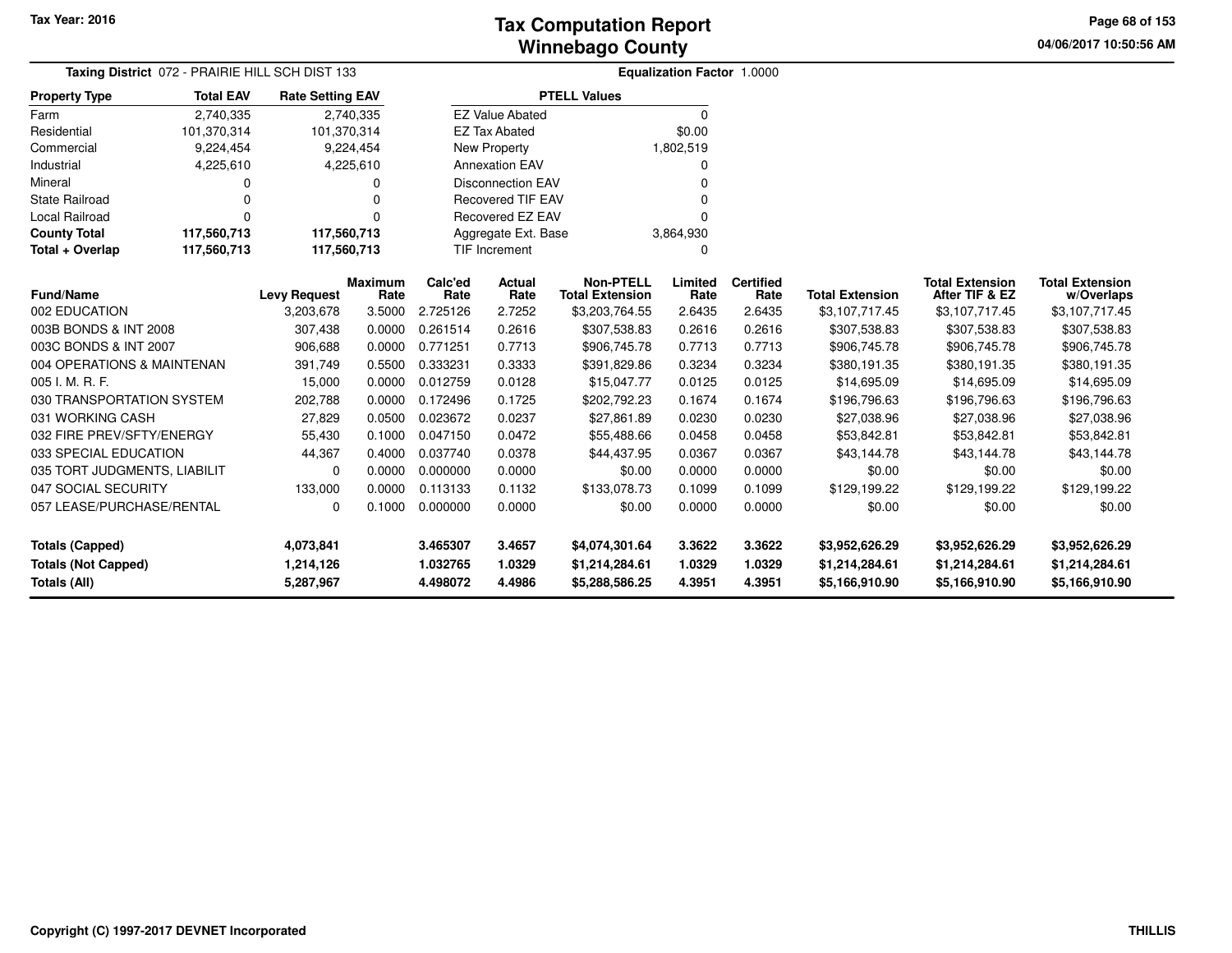**04/06/2017 10:50:56 AM Page 69 of 153**

and the

| Taxing District 073 - SHIRLAND SCHOOL DIST 134      |                                                          | Equalization Factor 1.0000 |                 |                      |                          |                                        |                 |                          |                        |                                          |                            |  |
|-----------------------------------------------------|----------------------------------------------------------|----------------------------|-----------------|----------------------|--------------------------|----------------------------------------|-----------------|--------------------------|------------------------|------------------------------------------|----------------------------|--|
| <b>Property Type</b>                                | <b>Total EAV</b>                                         | <b>Rate Setting EAV</b>    |                 |                      |                          | <b>PTELL Values</b>                    |                 |                          |                        |                                          |                            |  |
| Farm                                                | 8,570,985                                                |                            | 8,570,985       |                      | <b>EZ Value Abated</b>   |                                        | 0               |                          |                        |                                          |                            |  |
| Residential                                         | 19,430,207                                               | 19,430,207                 |                 |                      | <b>EZ Tax Abated</b>     |                                        | \$0.00          |                          |                        |                                          |                            |  |
| Commercial                                          | 1,056,286                                                |                            | 1,056,286       |                      | New Property             |                                        | 176,250         |                          |                        |                                          |                            |  |
| Industrial                                          |                                                          |                            | 0               |                      | <b>Annexation EAV</b>    |                                        | 0               |                          |                        |                                          |                            |  |
| Mineral                                             |                                                          |                            | $\Omega$        |                      | <b>Disconnection EAV</b> |                                        | $\Omega$        |                          |                        |                                          |                            |  |
| <b>State Railroad</b>                               |                                                          |                            | $\Omega$        |                      | <b>Recovered TIF EAV</b> |                                        | 0               |                          |                        |                                          |                            |  |
| Local Railroad                                      |                                                          |                            | $\Omega$        |                      | Recovered EZ EAV         |                                        | $\Omega$        |                          |                        |                                          |                            |  |
| <b>County Total</b>                                 | 29,057,478                                               | 29,057,478                 |                 |                      | Aggregate Ext. Base      |                                        | 1,161,235       |                          |                        |                                          |                            |  |
| Total + Overlap                                     | 29,057,478                                               | 29,057,478                 |                 | <b>TIF Increment</b> |                          |                                        | $\mathbf 0$     |                          |                        |                                          |                            |  |
|                                                     | <b>Fund/Name</b><br><b>Levy Request</b><br>002 EDUCATION |                            | Maximum<br>Rate | Calc'ed<br>Rate      | <b>Actual</b><br>Rate    | <b>Non-PTELL</b>                       | Limited<br>Rate | <b>Certified</b><br>Rate | <b>Total Extension</b> | <b>Total Extension</b><br>After TIF & EZ | <b>Total Extension</b>     |  |
|                                                     |                                                          | 966,459                    | 3.5000          | 3.326025             | 3.3261                   | <b>Total Extension</b><br>\$966,480.78 | 3.3039          | 3.3039                   | \$960,030.02           | \$960,030.02                             | w/Overlaps<br>\$960,030.02 |  |
| 003 BONDS & INTEREST 2012                           |                                                          | 0                          | 0.0000          | 0.000000             | 0.0000                   | \$0.00                                 | 0.0000          | 0.0000                   | \$0.00                 | \$0.00                                   | \$0.00                     |  |
| 004 OPERATIONS & MAINTENAN                          |                                                          | 169,043                    | 0.5500          | 0.581754             | 0.5500                   | \$159,816.13                           | 0.5500          | 0.5500                   | \$159,816.13           | \$159,816.13                             | \$159,816.13               |  |
| 005 I. M. R. F.                                     |                                                          | 19,203                     | 0.0000          | 0.066086             | 0.0661                   | \$19,206.99                            | 0.0320          | 0.0320                   | \$9,298.39             | \$9,298.39                               | \$9,298.39                 |  |
| 030 TRANSPORTATION SYSTEM                           |                                                          | 14,547                     | 0.0000          | 0.050063             | 0.0501                   | \$14,557.80                            | 0.0400          | 0.0400                   | \$11,622.99            | \$11,622.99                              | \$11,622.99                |  |
| 031 WORKING CASH                                    |                                                          | 2,910                      | 0.0500          | 0.010015             | 0.0101                   | \$2,934.81                             | 0.0099          | 0.0099                   | \$2,876.69             | \$2,876.69                               | \$2,876.69                 |  |
| 032 FIRE PREV/SFTY/ENERGY                           |                                                          |                            | 0.1000          | 0.000000             | 0.0000                   | \$0.00                                 | 0.0000          | 0.0000                   | \$0.00                 | \$0.00                                   | \$0.00                     |  |
| 033 SPECIAL EDUCATION                               |                                                          | 0                          | 0.4000          | 0.021027             | 0.0211                   |                                        | 0.0100          | 0.0100                   |                        |                                          |                            |  |
|                                                     |                                                          | 6,110                      | 0.0000          | 0.075096             | 0.0751                   | \$6,131.13                             | 0.0731          | 0.0731                   | \$2,905.75             | \$2,905.75                               | \$2,905.75                 |  |
| 035 TORT JUDGMENTS, LIABILIT<br>047 SOCIAL SECURITY |                                                          | 21,821                     | 0.0000          | 0.066086             | 0.0661                   | \$21,822.17                            |                 | 0.0300                   | \$21,241.02            | \$21,241.02<br>\$8,717.24                | \$21,241.02<br>\$8,717.24  |  |
|                                                     |                                                          | 19,203                     |                 |                      |                          | \$19,206.99                            | 0.0300          |                          | \$8,717.24             |                                          |                            |  |
| 057 LEASE/PURCHASE/RENTAL                           |                                                          | 0                          | 0.1000          | 0.000000             | 0.0000                   | \$0.00                                 | 0.0000          | 0.0000                   | \$0.00                 | \$0.00                                   | \$0.00                     |  |
| <b>Totals (Capped)</b>                              |                                                          | 1,219,296                  |                 | 4.196152             | 4.1647                   | \$1,210,156.80                         | 4.0489          | 4.0489                   | \$1,176,508.23         | \$1,176,508.23                           | \$1,176,508.23             |  |
| <b>Totals (Not Capped)</b>                          |                                                          | 0                          |                 | 0.000000             | 0.0000                   | \$0.00                                 | 0.0000          | 0.0000                   | \$0.00                 | \$0.00                                   | \$0.00                     |  |
| <b>Totals (All)</b>                                 |                                                          | 1,219,296                  |                 | 4.196152             | 4.1647                   | \$1,210,156.80                         | 4.0489          | 4.0489                   | \$1,176,508.23         | \$1,176,508.23                           | \$1,176,508.23             |  |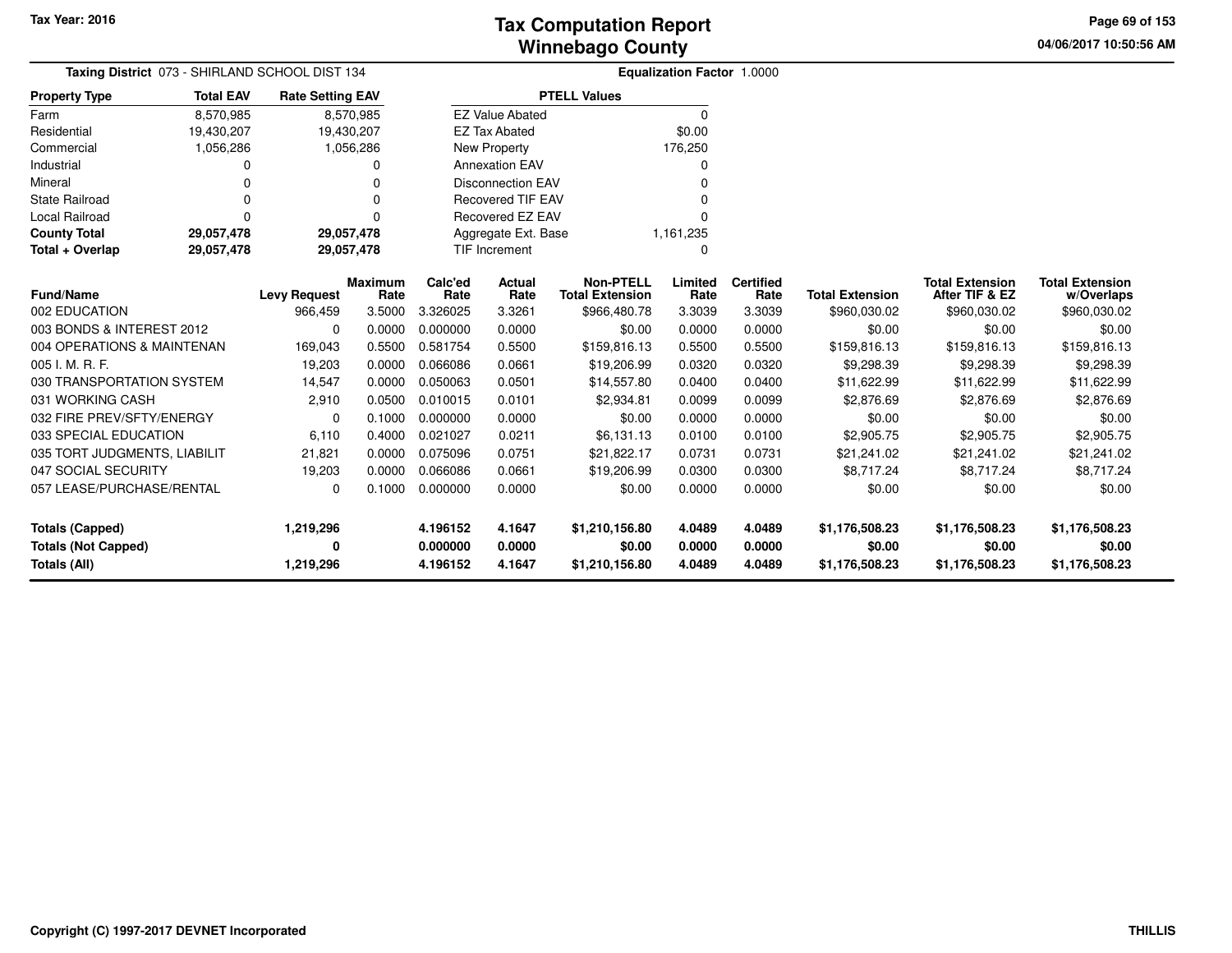**04/06/2017 10:50:56 AM Page 70 of 153**

| Taxing District 074 - ROCKTON SCHOOL DIST 140 |                     |                         |                        | <b>Equalization Factor 1.0000</b> |                          |                                            |                 |                          |                        |                                          |                                      |  |  |
|-----------------------------------------------|---------------------|-------------------------|------------------------|-----------------------------------|--------------------------|--------------------------------------------|-----------------|--------------------------|------------------------|------------------------------------------|--------------------------------------|--|--|
| <b>Property Type</b>                          | <b>Total EAV</b>    | <b>Rate Setting EAV</b> |                        |                                   |                          | <b>PTELL Values</b>                        |                 |                          |                        |                                          |                                      |  |  |
| Farm                                          | 11.917.779          | 11,917,779              |                        |                                   | <b>EZ Value Abated</b>   |                                            | $\mathbf 0$     |                          |                        |                                          |                                      |  |  |
| Residential                                   | 181,843,383         | 181,819,408             |                        |                                   | <b>EZ Tax Abated</b>     |                                            | \$0.00          |                          |                        |                                          |                                      |  |  |
| Commercial                                    | 11,534,646          | 10,367,197              |                        |                                   | <b>New Property</b>      |                                            | 1,913,713       |                          |                        |                                          |                                      |  |  |
| Industrial                                    | 13,490,357          | 10,197,737              |                        |                                   | <b>Annexation EAV</b>    |                                            | $\Omega$        |                          |                        |                                          |                                      |  |  |
| Mineral                                       | 0                   |                         | 0                      |                                   | <b>Disconnection EAV</b> |                                            | $\Omega$        |                          |                        |                                          |                                      |  |  |
| State Railroad                                | 388,083             |                         | 388,083                |                                   | <b>Recovered TIF EAV</b> |                                            |                 |                          |                        |                                          |                                      |  |  |
| Local Railroad                                | $\Omega$            |                         | n                      |                                   | <b>Recovered EZ EAV</b>  |                                            | O               |                          |                        |                                          |                                      |  |  |
| <b>County Total</b>                           | 219,174,248         | 214,690,204             |                        |                                   | Aggregate Ext. Base      |                                            | 7,775,875       |                          |                        |                                          |                                      |  |  |
| Total + Overlap                               | 219,174,248         | 214,690,204             |                        |                                   | TIF Increment            |                                            | 4,484,044       |                          |                        |                                          |                                      |  |  |
| <b>Fund/Name</b>                              | <b>Levy Request</b> |                         | <b>Maximum</b><br>Rate | Calc'ed<br>Rate                   | Actual<br>Rate           | <b>Non-PTELL</b><br><b>Total Extension</b> | Limited<br>Rate | <b>Certified</b><br>Rate | <b>Total Extension</b> | <b>Total Extension</b><br>After TIF & EZ | <b>Total Extension</b><br>w/Overlaps |  |  |
| 002 EDUCATION                                 |                     | 6,249,000               | 3.5000                 | 2.910706                          | 2.9108                   | \$6,249,202.46                             | 2.8368          | 2.8368                   | \$6,217,535.07         | \$6,090,331.71                           | \$6,090,331.71                       |  |  |
| 003 BONDS & INT 2013                          |                     | 111,685                 | 0.0000                 | 0.052022                          | 0.0521                   | \$111,853.60                               | 0.0521          | 0.0521                   | \$114,189.78           | \$111,853.60                             | \$111,853.60                         |  |  |
| 003C BONDS & INT 2005                         |                     | 227,650                 | 0.0000                 | 0.106037                          | 0.1061                   | \$227,786.31                               | 0.1061          | 0.1061                   | \$232,543.88           | \$227,786.31                             | \$227,786.31                         |  |  |
| 004 OPERATIONS & MAINTENAN                    |                     | 1,171,665               | 0.5500                 | 0.545747                          | 0.5458                   | \$1,171,779.13                             | 0.5283          | 0.5283                   | \$1,157,897.55         | \$1,134,208.35                           | \$1,134,208.35                       |  |  |
| 005 I. M. R. F.                               |                     | 10,000                  | 0.0000                 | 0.004658                          | 0.0047                   | \$10,090.44                                | 0.0046          | 0.0046                   | \$10,082.02            | \$9,875.75                               | \$9,875.75                           |  |  |
| 030 TRANSPORTATION SYSTEM                     |                     | 246,085                 | 0.0000                 | 0.114623                          | 0.1147                   | \$246,249.66                               | 0.1111          | 0.1111                   | \$243,502.59           | \$238,520.82                             | \$238,520.82                         |  |  |
| 031 WORKING CASH                              |                     | 100,000                 | 0.0500                 | 0.046579                          | 0.0466                   | \$100,045.64                               | 0.0451          | 0.0451                   | \$98,847.59            | \$96,825.28                              | \$96,825.28                          |  |  |
| 032 FIRE PREV/SFTY/ENERGY                     |                     | 45,000                  | 0.1000                 | 0.020960                          | 0.0210                   | \$45,084.94                                | 0.0000          | 0.0000                   | \$0.00                 | \$0.00                                   | \$0.00                               |  |  |
| 033 SPECIAL EDUCATION                         |                     | 50,551                  | 0.4000                 | 0.023546                          | 0.0236                   | \$50,666.89                                | 0.0229          | 0.0229                   | \$50,190.90            | \$49,164.06                              | \$49,164.06                          |  |  |
| 035 TORT JUDGMENTS, LIABILIT                  |                     | 0                       | 0.0000                 | 0.000000                          | 0.0000                   | \$0.00                                     | 0.0000          | 0.0000                   | \$0.00                 | \$0.00                                   | \$0.00                               |  |  |
| 047 SOCIAL SECURITY                           |                     | 291,000                 | 0.0000                 | 0.135544                          | 0.1356                   | \$291,119.92                               | 0.1313          | 0.1313                   | \$287,775.79           | \$281,888.24                             | \$281,888.24                         |  |  |
| 057 LEASE/PURCHASE/RENTAL                     |                     | 0                       | 0.1000                 | 0.000000                          | 0.0000                   | \$0.00                                     | 0.0000          | 0.0000                   | \$0.00                 | \$0.00                                   | \$0.00                               |  |  |
| <b>Totals (Capped)</b>                        |                     | 8,163,301               |                        | 3.802363                          | 3.8028                   | \$8,164,239.08                             | 3.6801          | 3.6801                   | \$8,065,831.51         | \$7,900,814.21                           | \$7,900,814.21                       |  |  |
| <b>Totals (Not Capped)</b>                    |                     | 339,335                 |                        | 0.158059                          | 0.1582                   | \$339,639.91                               | 0.1582          | 0.1582                   | \$346,733.66           | \$339,639.91                             | \$339,639.91                         |  |  |
| Totals (All)                                  |                     | 8,502,636               |                        | 3.960422                          | 3.9610                   | \$8,503,878.99                             | 3.8383          | 3.8383                   | \$8,412,565.17         | \$8,240,454.12                           | \$8,240,454.12                       |  |  |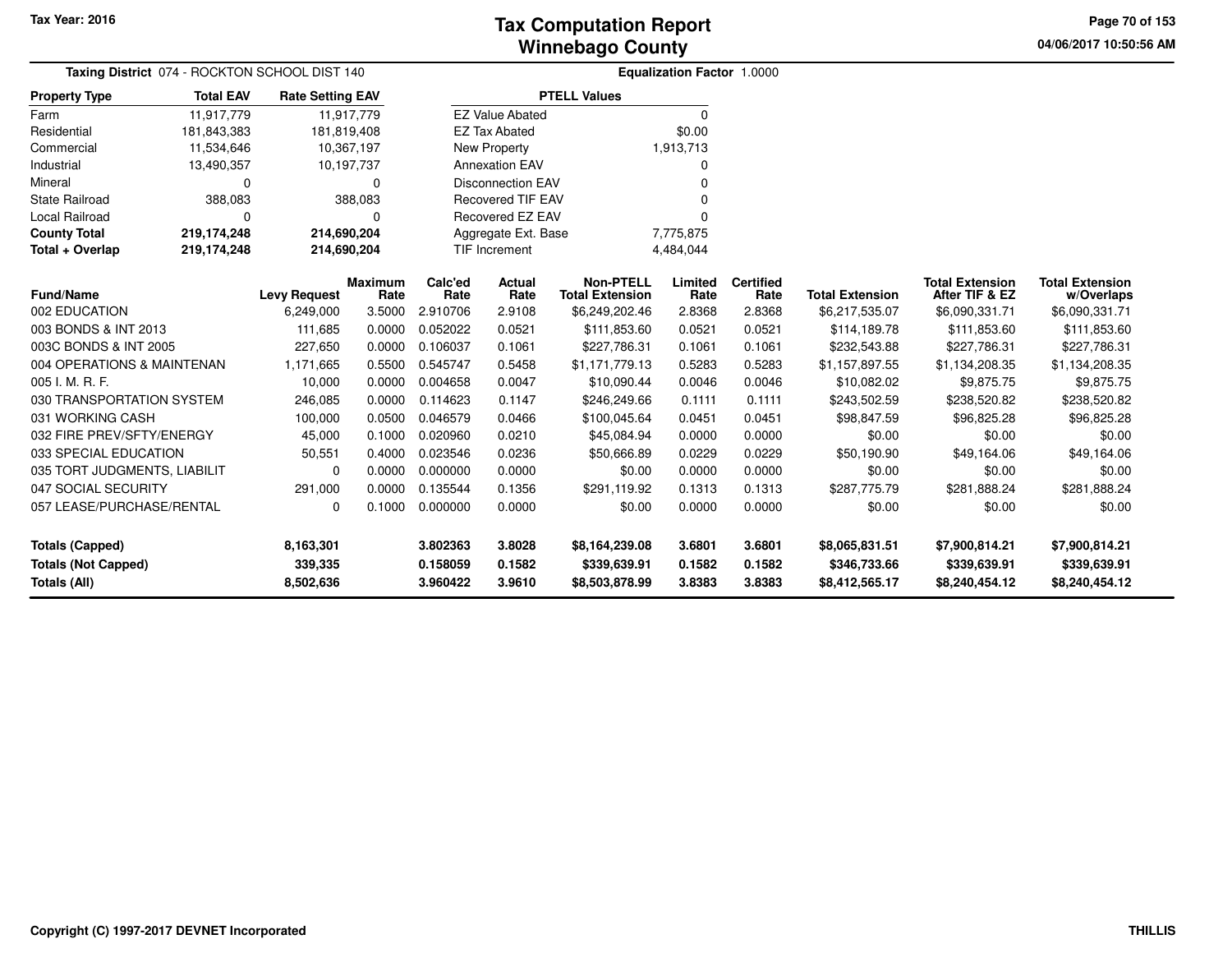**04/06/2017 10:50:56 AMPage 71 of 153**

|                                                                             | Taxing District 075 - NORTH BOONE SD #200 |                                      |                 |                                  | Equalization Factor 1.0000 |                                            |                            |                            |                                           |                                           |                                                     |  |  |
|-----------------------------------------------------------------------------|-------------------------------------------|--------------------------------------|-----------------|----------------------------------|----------------------------|--------------------------------------------|----------------------------|----------------------------|-------------------------------------------|-------------------------------------------|-----------------------------------------------------|--|--|
| <b>Property Type</b>                                                        | <b>Total EAV</b>                          | <b>Rate Setting EAV</b>              |                 |                                  |                            | <b>PTELL Values</b>                        |                            |                            | <b>Overlapping County</b>                 | <b>Overlap EAV</b>                        |                                                     |  |  |
| Farm                                                                        | 143,088                                   |                                      | 143,088         |                                  | <b>EZ Value Abated</b>     |                                            | $\Omega$                   | Boone County               |                                           | 134,536,784                               |                                                     |  |  |
| Residential                                                                 | 345,134                                   |                                      | 345,134         |                                  | <b>EZ Tax Abated</b>       |                                            | \$0.00                     | <b>Total</b>               |                                           | 134,536,784                               |                                                     |  |  |
| Commercial                                                                  | 424,480                                   |                                      | 424,480         |                                  | New Property               |                                            | 3,126                      |                            | * denotes use of estimated EAV            |                                           |                                                     |  |  |
| Industrial                                                                  | $\Omega$                                  |                                      | $\Omega$        |                                  | <b>Annexation EAV</b>      |                                            | 0                          |                            |                                           |                                           |                                                     |  |  |
| Mineral                                                                     | $\Omega$                                  |                                      | $\Omega$        |                                  | <b>Disconnection EAV</b>   |                                            | 0                          |                            |                                           |                                           |                                                     |  |  |
| <b>State Railroad</b>                                                       | n                                         |                                      | 0               |                                  | <b>Recovered TIF EAV</b>   |                                            | O                          |                            |                                           |                                           |                                                     |  |  |
| <b>Local Railroad</b>                                                       | n                                         |                                      | 0               |                                  | <b>Recovered EZ EAV</b>    |                                            | $\Omega$                   |                            |                                           |                                           |                                                     |  |  |
| <b>County Total</b>                                                         | 912,702                                   |                                      | 912,702         |                                  | Aggregate Ext. Base        |                                            | 8,738,713                  |                            |                                           |                                           |                                                     |  |  |
| Total + Overlap                                                             | 135,449,486                               | 135,449,486                          |                 |                                  | <b>TIF Increment</b><br>0  |                                            |                            |                            |                                           |                                           |                                                     |  |  |
| <b>Fund/Name</b>                                                            |                                           | <b>Levy Request</b>                  | Maximum<br>Rate | Calc'ed<br>Rate                  | Actual<br>Rate             | <b>Non-PTELL</b><br><b>Total Extension</b> | Limited<br>Rate            | <b>Certified</b><br>Rate   | <b>Total Extension</b>                    | <b>Total Extension</b><br>After TIF & EZ  | <b>Total Extension</b><br>w/Overlaps                |  |  |
| 002 EDUCATION                                                               |                                           | 5,463,000                            | 4.0000          | 4.033238                         | 4.0000                     | \$36,508.08                                | 3.7733                     | 3.7733                     | \$34,438.98                               | \$34,438.98                               | \$5,110,915.46                                      |  |  |
| 003 BONDS & INT 2008 & 2008A                                                |                                           | $\Omega$                             | 0.0000          | 0.000000                         | 0.0000                     | \$0.00                                     | 0.0000                     | 0.0000                     | \$0.00                                    | \$0.00                                    | \$0.00                                              |  |  |
| 003A BONDS & INT 2016                                                       |                                           | 44,196                               | 0.0000          | 0.032629                         | 0.0327                     | \$298.45                                   | 0.0327                     | 0.0327                     | \$298.45                                  | \$298.45                                  | \$44,291.98                                         |  |  |
| 003B BONDS & INT 2003                                                       |                                           | 2,155,000                            | 0.0000          | 1.590999                         | 1.5910                     | \$14,521.09                                | 1.5910                     | 1.5910                     | \$14,521.09                               | \$14,521.09                               | \$2,155,001.32                                      |  |  |
| 003C BONDS & INT 2006                                                       |                                           | 475,000                              | 0.0000          | 0.350684                         | 0.3507                     | \$3,200.85                                 | 0.3507                     | 0.3507                     | \$3,200.85                                | \$3,200.85                                | \$475,021.35                                        |  |  |
| 003D BONDS & INT 2007A                                                      |                                           | $\mathbf 0$                          | 0.0000          | 0.000000                         | 0.0000                     | \$0.00                                     | 0.0000                     | 0.0000                     | \$0.00                                    | \$0.00                                    | \$0.00                                              |  |  |
| 004 OPERATIONS & MAINTENAN                                                  |                                           | 1,025,000                            | 0.7500          | 0.756740                         | 0.7500                     | \$6,845.27                                 | 0.7137                     | 0.7137                     | \$6,513.95                                | \$6,513.95                                | \$966,702.98                                        |  |  |
| 005 I. M. R. F.                                                             |                                           | 300,000                              | 0.0000          | 0.221485                         | 0.2215                     | \$2,021.63                                 | 0.2108                     | 0.2108                     | \$1,923.98                                | \$1,923.98                                | \$285,527.52                                        |  |  |
| 030 TRANSPORTATION SYSTEM                                                   |                                           | 900,000                              | 0.0000          | 0.664454                         | 0.6645                     | \$6,064.90                                 | 0.6645                     | 0.6645                     | \$6,064.90                                | \$6,064.90                                | \$900,061.83                                        |  |  |
| 031 WORKING CASH                                                            |                                           | 60,000                               | 0.0500          | 0.044297                         | 0.0443                     | \$404.33                                   | 0.0422                     | 0.0422                     | \$385.16                                  | \$385.16                                  | \$57,159.68                                         |  |  |
| 032 FIRE PREV/SFTY/ENERGY                                                   |                                           | 50,000                               | 0.1000          | 0.036914                         | 0.0370                     | \$337.70                                   | 0.0353                     | 0.0353                     | \$322.18                                  | \$322.18                                  | \$47,813.67                                         |  |  |
| 033 SPECIAL EDUCATION                                                       |                                           | 1,065,000                            | 0.8000          | 0.786271                         | 0.7863                     | \$7,176.58                                 | 0.7483                     | 0.7483                     | \$6,829.75                                | \$6,829.75                                | \$1,013,568.50                                      |  |  |
| 035 TORT JUDGMENTS, LIABILIT                                                |                                           | 200,000                              | 0.0000          | 0.147657                         | 0.1477                     | \$1,348.06                                 | 0.1406                     | 0.1406                     | \$1,283.26                                | \$1,283.26                                | \$190,441.98                                        |  |  |
| 047 SOCIAL SECURITY                                                         |                                           | 300,000                              | 0.0000          | 0.221485                         | 0.2215                     | \$2,021.63                                 | 0.2108                     | 0.2108                     | \$1,923.98                                | \$1,923.98                                | \$285,527.52                                        |  |  |
| 057 LEASE/PURCHASE/RENTAL                                                   |                                           | 5,000                                | 0.1000          | 0.003691                         | 0.0037                     | \$33.77                                    | 0.0036                     | 0.0036                     | \$32.86                                   | \$32.86                                   | \$4,876.18                                          |  |  |
| <b>Totals (Capped)</b><br><b>Totals (Not Capped)</b><br><b>Totals (All)</b> |                                           | 9,368,000<br>2,674,196<br>12,042,196 |                 | 6.916232<br>1.974312<br>8.890544 | 6.8765<br>1.9744<br>8.8509 | \$62,761.95<br>\$18,020.39<br>\$80,782.34  | 6.5431<br>1.9744<br>8.5175 | 6.5431<br>1.9744<br>8.5175 | \$59,719.00<br>\$18,020.39<br>\$77,739.39 | \$59,719.00<br>\$18,020.39<br>\$77,739.39 | \$8,862,595.32<br>\$2,674,314.65<br>\$11,536,909.97 |  |  |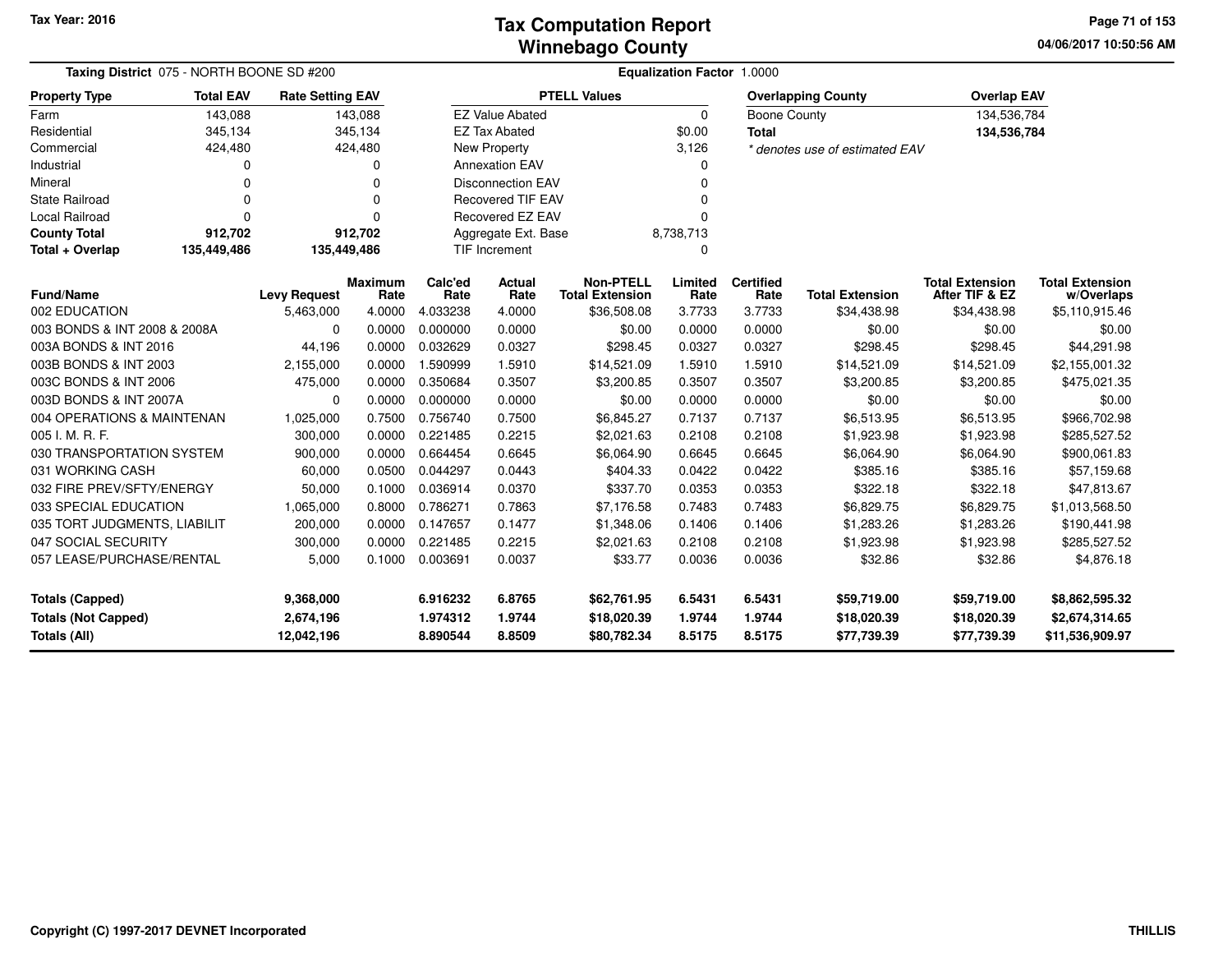**04/06/2017 10:50:56 AM Page 72 of 153**

| Taxing District 076 - ROCKFORD SCHOOL DIST 205 |                  |                         |                        | <b>Equalization Factor 1.0000</b> |                          |                                            |                 |                          |                                |                                          |                                      |  |  |  |
|------------------------------------------------|------------------|-------------------------|------------------------|-----------------------------------|--------------------------|--------------------------------------------|-----------------|--------------------------|--------------------------------|------------------------------------------|--------------------------------------|--|--|--|
| <b>Property Type</b>                           | <b>Total EAV</b> | <b>Rate Setting EAV</b> |                        |                                   |                          | <b>PTELL Values</b>                        |                 |                          | <b>Overlapping County</b>      | <b>Overlap EAV</b>                       |                                      |  |  |  |
| Farm                                           | 15,066,546       | 14,871,980              |                        |                                   | <b>EZ Value Abated</b>   |                                            | 0               | Boone County             |                                | 2,883,612                                |                                      |  |  |  |
| Residential                                    | 1,352,790,539    | 1,348,826,986           |                        |                                   | <b>EZ Tax Abated</b>     |                                            | \$0.00          | <b>Total</b>             |                                | 2,883,612                                |                                      |  |  |  |
| Commercial                                     | 462,806,898      | 452,797,601             |                        |                                   | <b>New Property</b>      |                                            | 5,046,031       |                          | * denotes use of estimated EAV |                                          |                                      |  |  |  |
| Industrial                                     | 172,832,243      | 155,465,368             |                        |                                   | <b>Annexation EAV</b>    |                                            | 25,277          |                          |                                |                                          |                                      |  |  |  |
| Mineral                                        | 0                |                         | 0                      |                                   | <b>Disconnection EAV</b> |                                            | 0               |                          |                                |                                          |                                      |  |  |  |
| <b>State Railroad</b>                          | 5,792,538        |                         | 5,792,538              |                                   | <b>Recovered TIF EAV</b> |                                            | 9,979,244       |                          |                                |                                          |                                      |  |  |  |
| Local Railroad                                 | 112,769          |                         | 112,769                |                                   | Recovered EZ EAV         |                                            | 0               |                          |                                |                                          |                                      |  |  |  |
| <b>County Total</b>                            | 2,009,401,533    | 1,977,867,242           |                        |                                   | Aggregate Ext. Base      |                                            | 143,344,645     |                          |                                |                                          |                                      |  |  |  |
| Total + Overlap                                | 2,012,285,145    | 1,980,750,854           |                        |                                   | <b>TIF Increment</b>     |                                            | 31,534,291      |                          |                                |                                          |                                      |  |  |  |
| <b>Fund/Name</b>                               |                  | <b>Levy Request</b>     | <b>Maximum</b><br>Rate | Calc'ed<br>Rate                   | <b>Actual</b><br>Rate    | <b>Non-PTELL</b><br><b>Total Extension</b> | Limited<br>Rate | <b>Certified</b><br>Rate | <b>Total Extension</b>         | <b>Total Extension</b><br>After TIF & EZ | <b>Total Extension</b><br>w/Overlaps |  |  |  |
| 002 EDUCATION                                  |                  | 79,999,826              | 4.0000                 | 4.038864                          | 4.0000                   | \$79,114,689.68                            | 4.0000          | 4.0000                   | \$80,376,061.32                | \$79,114,689.68                          | \$79,230,034.16                      |  |  |  |
| 003 BONDS & INT 2000                           |                  | 5,650,000               | 0.0000                 | 0.285245                          | 0.2853                   | \$5,642,855.24                             | 0.2853          | 0.2853                   | \$5,732,822.57                 | \$5,642,855.24                           | \$5,651,082.19                       |  |  |  |
| 003A BONDS & INT 2015 A & B                    |                  | 3,142,525               | 0.0000                 | 0.158653                          | 0.1587                   | \$3,138,875.31                             | 0.1587          | 0.1587                   | \$3,188,920.23                 | \$3,138,875.31                           | \$3,143,451.61                       |  |  |  |
| 003B BONDS & INT 2001                          |                  | 0                       | 0.0000                 | 0.000000                          | 0.0000                   | \$0.00                                     | 0.0000          | 0.0000                   | \$0.00                         | \$0.00                                   | \$0.00                               |  |  |  |
| 003C BONDS & INT 2016                          |                  | $\mathbf 0$             | 0.0000                 | 0.000000                          | 0.0000                   | \$0.00                                     | 0.0000          | 0.0000                   | \$0.00                         | \$0.00                                   | \$0.00                               |  |  |  |
| 003F BONDS & INT 2010                          |                  | 1,740,000               | 0.0000                 | 0.087846                          | 0.0879                   | \$1,738,545.31                             | 0.0879          | 0.0879                   | \$1,766,263.95                 | \$1,738,545.31                           | \$1,741,080.00                       |  |  |  |
| 003G BONDS & INT 2013 A & B                    |                  | 2,656,600               | 0.0000                 | 0.134121                          | 0.1342                   | \$2,654,297.84                             | 0.1342          | 0.1342                   | \$2,696,616.86                 | \$2,654,297.84                           | \$2,658,167.65                       |  |  |  |
| 004 OPERATIONS & MAINTENAN                     |                  | 14,999,967              | 0.7500                 | 0.757287                          | 0.7500                   | \$14,834,004.32                            | 0.7500          | 0.7500                   | \$15,070,511.50                | \$14,834,004.32                          | \$14,855,631.41                      |  |  |  |
| 005 I. M. R. F.                                |                  | 2,864,700               | 0.0000                 | 0.144627                          | 0.1447                   | \$2,861,973.90                             | 0.1447          | 0.1447                   | \$2,907,604.02                 | \$2,861,973.90                           | \$2,866,146.49                       |  |  |  |
| 030 TRANSPORTATION SYSTEM                      |                  | 16,201,789              | 0.0000                 | 0.817962                          | 0.8180                   | \$16,178,954.04                            | 0.8180          | 0.8180                   | \$16,436,904.54                | \$16,178,954.04                          | \$16,202,541.99                      |  |  |  |
| 031 WORKING CASH                               |                  | 980,390                 | 0.0500                 | 0.049496                          | 0.0495                   | \$979,044.28                               | 0.0495          | 0.0495                   | \$994,653.76                   | \$979,044.28                             | \$980,471.67                         |  |  |  |
| 032 FIRE PREV/SFTY/ENERGY                      |                  | 1,960,780               | 0.1000                 | 0.098992                          | 0.0990                   | \$1,958,088.57                             | 0.0990          | 0.0990                   | \$1,989,307.52                 | \$1,958,088.57                           | \$1,960,943.35                       |  |  |  |
| 033 SPECIAL EDUCATION                          |                  | 15,999,965              | 0.8000                 | 0.807773                          | 0.8000                   | \$15,822,937.94                            | 0.8000          | 0.8000                   | \$16,075,212.26                | \$15,822,937.94                          | \$15,846,006.83                      |  |  |  |
| 035 TORT JUDGMENTS, LIABILIT                   |                  | 5,964,693               | 0.0000                 | 0.301133                          | 0.3012                   | \$5,957,336.13                             | 0.3012          | 0.3012                   | \$6,052,317.42                 | \$5,957,336.13                           | \$5,966,021.57                       |  |  |  |
| 047 SOCIAL SECURITY                            |                  | 3,456,855               | 0.0000                 | 0.174523                          | 0.1746                   | \$3,453,356.20                             | 0.1746          | 0.1746                   | \$3,508,415.08                 | \$3,453,356.20                           | \$3,458,390.99                       |  |  |  |
| <b>Totals (Capped)</b>                         |                  | 142,428,965             |                        | 7.190657                          | 7.1370                   | \$141,160,385.06                           | 7.1370          | 7.1370                   | \$143,410,987.42               | \$141,160,385.06                         | \$141,366,188.46                     |  |  |  |
| <b>Totals (Not Capped)</b>                     |                  | 13,189,125              |                        | 0.665865                          | 0.6661                   | \$13,174,573.70                            | 0.6661          | 0.6661                   | \$13,384,623.61                | \$13,174,573.70                          | \$13,193,781.45                      |  |  |  |
| <b>Totals (All)</b>                            |                  | 155,618,090             |                        | 7.856522                          | 7.8031                   | \$154,334,958.76                           | 7.8031          | 7.8031                   | \$156,795,611.03               | \$154,334,958.76                         | \$154,559,969.91                     |  |  |  |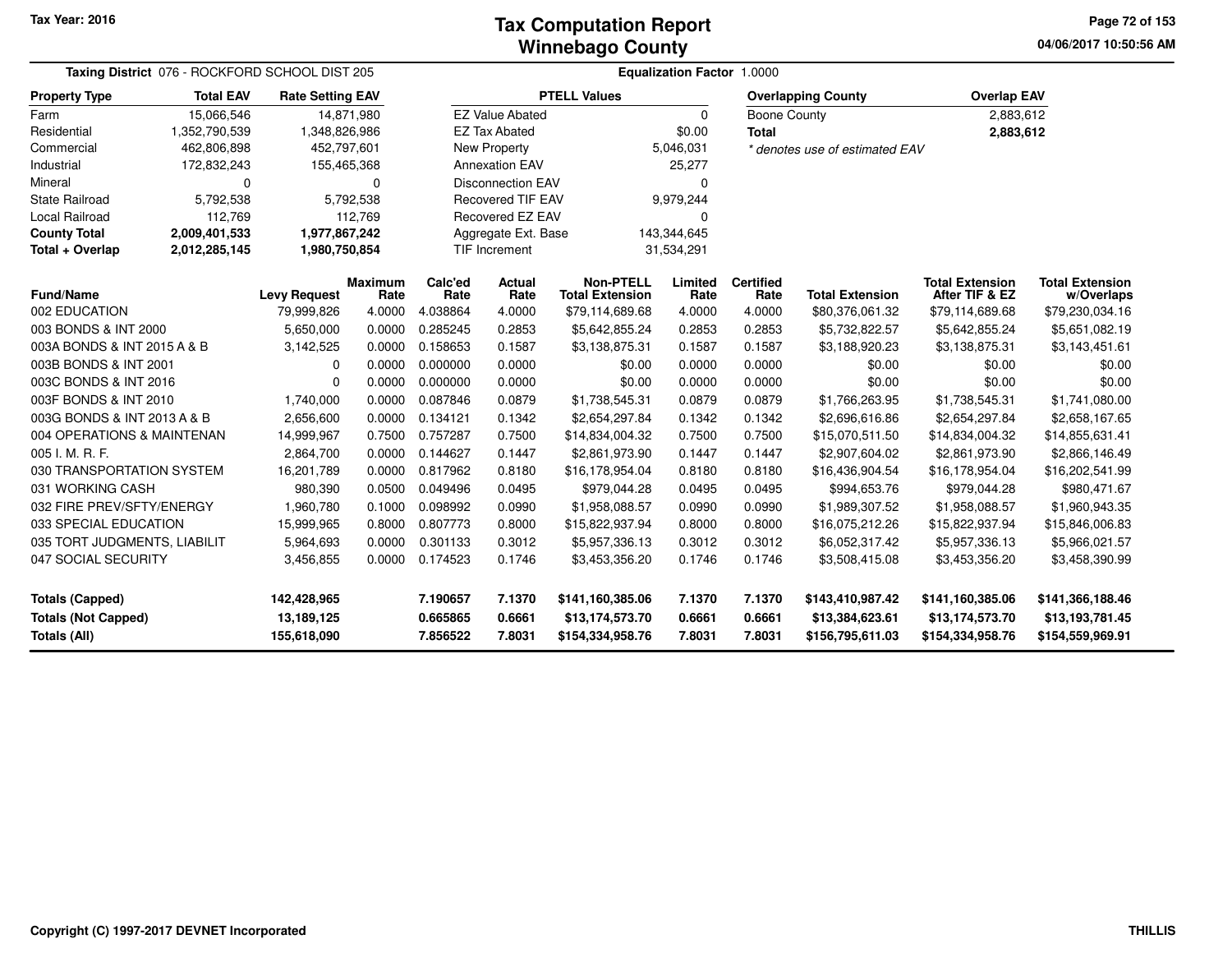#### **Winnebago CountyTax Computation Report Tax**

**04/06/2017 10:50:56 AM Page 73 of 153**

| Taxing District 077 - HONONEGAH HIGH SD #207 |                  |                         |                        | Equalization Factor 1.0000 |                          |                                            |                  |                          |                                 |                                          |                                      |  |  |
|----------------------------------------------|------------------|-------------------------|------------------------|----------------------------|--------------------------|--------------------------------------------|------------------|--------------------------|---------------------------------|------------------------------------------|--------------------------------------|--|--|
| <b>Property Type</b>                         | <b>Total EAV</b> | <b>Rate Setting EAV</b> |                        |                            |                          | <b>PTELL Values</b>                        |                  |                          | <b>Overlapping County</b>       | <b>Overlap EAV</b>                       |                                      |  |  |
| Farm                                         | 26,141,174       |                         | 26,141,174             |                            | <b>EZ Value Abated</b>   |                                            | $\mathbf 0$      | <b>Boone County</b>      |                                 | 268,366                                  |                                      |  |  |
| Residential                                  | 548,501,025      |                         | 548,477,050            |                            | <b>EZ Tax Abated</b>     |                                            | \$0.00           | <b>Total</b>             |                                 | 268,366                                  |                                      |  |  |
| Commercial                                   | 67,462,199       |                         | 66,294,750             |                            | <b>New Property</b>      |                                            | 5,011,252        |                          | * denotes use of estimated EAV  |                                          |                                      |  |  |
| Industrial                                   | 24,363,802       |                         | 21,001,022             |                            | <b>Annexation EAV</b>    |                                            | 0                |                          |                                 |                                          |                                      |  |  |
| Mineral                                      | 0                |                         | 0                      |                            | <b>Disconnection EAV</b> |                                            | O                |                          |                                 |                                          |                                      |  |  |
| <b>State Railroad</b>                        | 473,437          |                         | 473,437                |                            | <b>Recovered TIF EAV</b> |                                            |                  |                          |                                 |                                          |                                      |  |  |
| Local Railroad                               | 0                |                         | 0                      |                            | Recovered EZ EAV         |                                            | $\Omega$         |                          |                                 |                                          |                                      |  |  |
| <b>County Total</b>                          | 666,941,637      |                         | 662,387,433            |                            | Aggregate Ext. Base      |                                            | 15,901,274       |                          |                                 |                                          |                                      |  |  |
| Total + Overlap                              | 667,210,003      |                         | 662,655,799            |                            | TIF Increment            |                                            | 4,554,204        |                          |                                 |                                          |                                      |  |  |
| Fund/Name                                    |                  | <b>Levy Request</b>     | <b>Maximum</b><br>Rate | Calc'ed<br>Rate            | Actual<br>Rate           | <b>Non-PTELL</b><br><b>Total Extension</b> | Limited<br>Rate  | <b>Certified</b><br>Rate | <b>Total Extension</b>          | <b>Total Extension</b><br>After TIF & EZ | <b>Total Extension</b><br>w/Overlaps |  |  |
| 002 EDUCATION                                |                  | 12,150,000              | 3.5000                 | 1.833531                   | 1.8336                   | \$12,145,535.97                            | 1.8018           | 1.8018                   | \$12,016,954.42                 | \$11,934,896.77                          | \$11,939,732.19                      |  |  |
| 003A BONDS & INT 2012                        |                  | 395,600                 | 0.0000                 | 0.059699                   | 0.0597                   | \$395,445.30                               | 0.0597           | 0.0597                   | \$398,164.16                    | \$395,445.30                             | \$395,605.51                         |  |  |
| 003C BONDS & INT 2014A                       |                  | 164,700                 | 0.0000                 | 0.024855                   | 0.0249                   | \$164,934.47                               | 0.0249           | 0.0249                   | \$166,068.47                    | \$164,934.47                             | \$165,001.29                         |  |  |
| 003D BONDS & INT 2014B                       |                  | 209,100                 | 0.0000                 | 0.031555                   | 0.0316                   | \$209,314.43                               | 0.0316           | 0.0316                   | \$210,753.56                    | \$209,314.43                             | \$209,399.23                         |  |  |
| 004 OPERATIONS & MAINTENAN                   |                  | 1,900,000               | 0.5500                 | 0.286725                   | 0.2868                   | \$1,899,727.16                             | 0.2378           | 0.2378                   | \$1,585,987.21                  | \$1,575,157.32                           | \$1,575,795.49                       |  |  |
| 005 I. M. R. F.                              |                  | 230,000                 | 0.0000                 | 0.034709                   | 0.0348                   | \$230,510.83                               | 0.0335           | 0.0335                   | \$223,425.45                    | \$221,899.79                             | \$221,989.69                         |  |  |
| 030 TRANSPORTATION SYSTEM                    |                  | 826,925                 | 0.0000                 | 0.124790                   | 0.1248                   | \$826,659.52                               | 0.1201           | 0.1201                   | \$800,996.91                    | \$795,527.31                             | \$795,849.61                         |  |  |
| 031 WORKING CASH                             |                  | 314,022                 | 0.0500                 | 0.047388                   | 0.0474                   | \$313,971.64                               | 0.0456           | 0.0456                   | \$304,125.39                    | \$302,048.67                             | \$302,171.04                         |  |  |
| 032 FIRE PREV/SFTY/ENERGY                    |                  | 0                       | 0.1000                 | 0.000000                   | 0.0000                   | \$0.00                                     | 0.0000           | 0.0000                   | \$0.00                          | \$0.00                                   | \$0.00                               |  |  |
| 033 SPECIAL EDUCATION                        |                  | 1,100,000               | 0.4000                 | 0.165999                   | 0.1660                   | \$1,099,563.14                             | 0.1597           | 0.1597                   | \$1,065,105.79                  | \$1,057,832.73                           | \$1,058,261.31                       |  |  |
| 035 TORT JUDGMENTS, LIABILIT                 |                  | 0                       | 0.0000                 | 0.000000                   | 0.0000                   | \$0.00                                     | 0.0000           | 0.0000                   | \$0.00                          | \$0.00                                   | \$0.00                               |  |  |
| 047 SOCIAL SECURITY                          |                  | 250,000                 | 0.0000                 | 0.037727                   | 0.0378                   | \$250,382.45                               | 0.0364           | 0.0364                   | \$242,766.76                    | \$241,109.03                             | \$241,206.71                         |  |  |
| 057 LEASE/PURCHASE/RENTAL<br>0               |                  |                         | 0.1000                 | 0.000000                   | 0.0000                   | \$0.00                                     | 0.0000           | 0.0000                   | \$0.00                          | \$0.00                                   | \$0.00                               |  |  |
| 16,770,947<br><b>Totals (Capped)</b>         |                  |                         |                        | 2.530869                   | 2.5312                   | \$16,766,350.71                            | 2.4349           | 2.4349                   | \$16,239,361.93                 | \$16,128,471.62                          | \$16,135,006.04                      |  |  |
| <b>Totals (Not Capped)</b><br>Totals (All)   |                  | 769,400<br>17,540,347   |                        | 0.116109<br>2.646978       | 0.1162<br>2.6474         | \$769,694.20<br>\$17,536,044.91            | 0.1162<br>2.5511 | 0.1162<br>2.5511         | \$774,986.19<br>\$17,014,348.12 | \$769,694.20<br>\$16,898,165.82          | \$770,006.03<br>\$16,905,012.07      |  |  |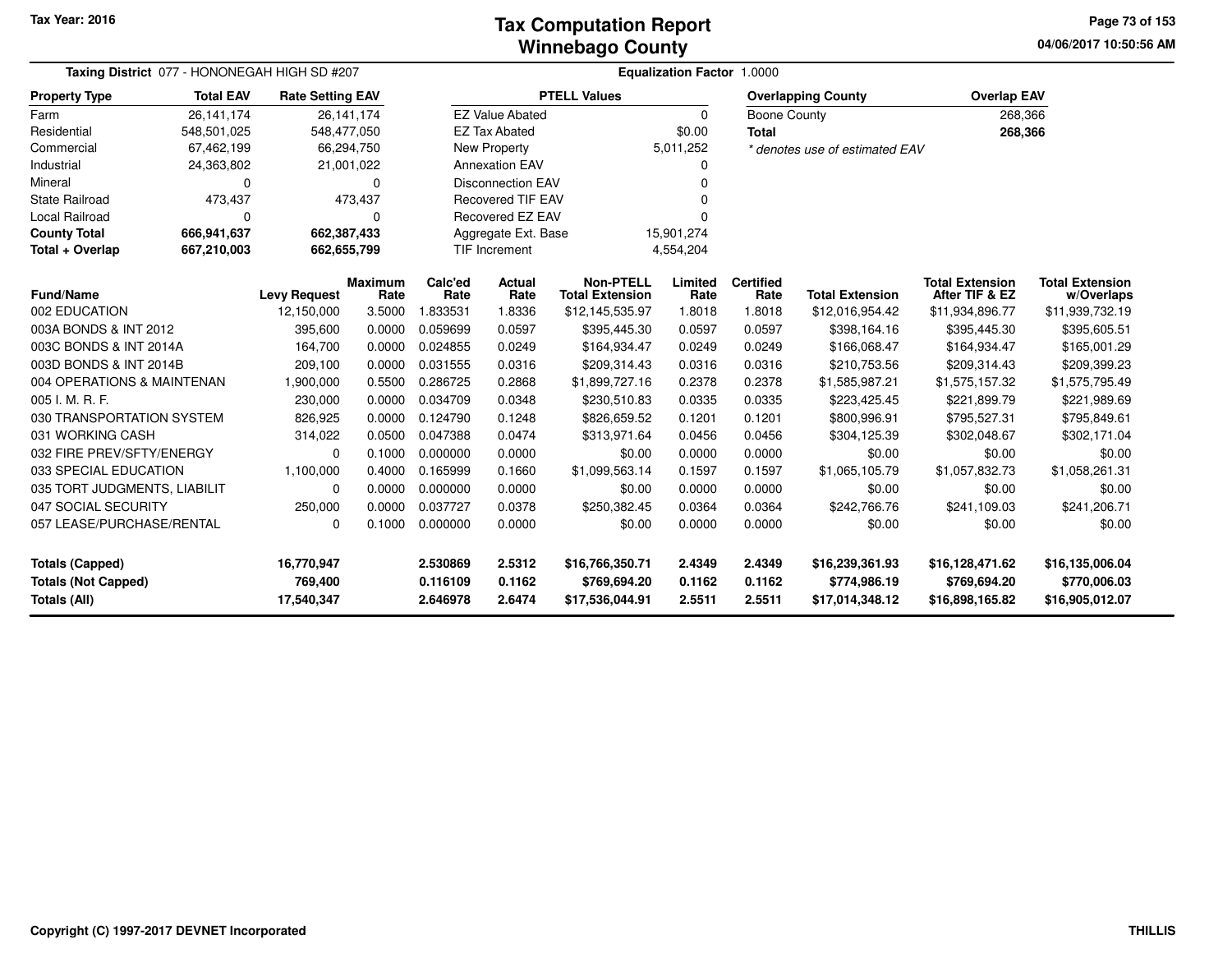**04/06/2017 10:50:56 AM Page 74 of 153**

| Taxing District 078 - MERIDIAN SCHOOL DIST 223 |                  |                         |                        | <b>Equalization Factor 1.0000</b> |                          |                                            |                 |                          |                                |                                          |                                      |  |  |  |
|------------------------------------------------|------------------|-------------------------|------------------------|-----------------------------------|--------------------------|--------------------------------------------|-----------------|--------------------------|--------------------------------|------------------------------------------|--------------------------------------|--|--|--|
| <b>Property Type</b>                           | <b>Total EAV</b> | <b>Rate Setting EAV</b> |                        |                                   |                          | <b>PTELL Values</b>                        |                 |                          | <b>Overlapping County</b>      | <b>Overlap EAV</b>                       |                                      |  |  |  |
| Farm                                           | 1,897,592        |                         | 1,767,829              |                                   | <b>EZ Value Abated</b>   |                                            | $\mathbf 0$     | Ogle County              |                                | 154,169,180                              |                                      |  |  |  |
| Residential                                    | 8,198,737        |                         | 8,198,737              |                                   | <b>EZ Tax Abated</b>     |                                            | \$0.00          | <b>Total</b>             |                                | 154,169,180                              |                                      |  |  |  |
| Commercial                                     | 250,759          |                         | 250,759                |                                   | New Property             |                                            | 9,769           |                          | * denotes use of estimated EAV |                                          |                                      |  |  |  |
| Industrial                                     |                  |                         | 0                      |                                   | <b>Annexation EAV</b>    |                                            | 0               |                          |                                |                                          |                                      |  |  |  |
| Mineral                                        | O                |                         | O                      |                                   | <b>Disconnection EAV</b> |                                            | $\Omega$        |                          |                                |                                          |                                      |  |  |  |
| <b>State Railroad</b>                          | 11,758           |                         | 11,758                 |                                   | <b>Recovered TIF EAV</b> |                                            | $\Omega$        |                          |                                |                                          |                                      |  |  |  |
| Local Railroad                                 | n                |                         | O                      |                                   | Recovered EZ EAV         |                                            | $\Omega$        |                          |                                |                                          |                                      |  |  |  |
| <b>County Total</b>                            | 10,358,846       | 10,229,083              |                        |                                   | Aggregate Ext. Base      |                                            | $\Omega$        |                          |                                |                                          |                                      |  |  |  |
| Total + Overlap                                | 164,528,026      | 164,398,263             |                        |                                   | TIF Increment            |                                            | 129,763         |                          |                                |                                          |                                      |  |  |  |
| <b>Fund/Name</b>                               |                  | <b>Levy Request</b>     | <b>Maximum</b><br>Rate | Calc'ed<br>Rate                   | Actual<br>Rate           | <b>Non-PTELL</b><br><b>Total Extension</b> | Limited<br>Rate | <b>Certified</b><br>Rate | <b>Total Extension</b>         | <b>Total Extension</b><br>After TIF & EZ | <b>Total Extension</b><br>w/Overlaps |  |  |  |
| 002 EDUCATION                                  |                  | 5,861,218               | 3.4800                 | 3.565255                          | 3.4800                   | \$355,972.09                               | 3.4800          | 3.4800                   | \$360,487.84                   | \$355,972.09                             | \$5,721,059.55                       |  |  |  |
| 003 BONDS & INT 2000 & 2002                    |                  | 680,000                 | 0.0000                 | 0.413630                          | 0.4137                   | \$42,317.72                                | 0.4137          | 0.4137                   | \$42,854.55                    | \$42,317.72                              | \$680,115.61                         |  |  |  |
| 003A BONDS & INT 2016 A&B                      |                  | 1,111,119               | 0.0000                 | 0.675870                          | 0.6759                   | \$69,138.37                                | 0.6759          | 0.6759                   | \$70,015.44                    | \$69,138.37                              | \$1,111,167.86                       |  |  |  |
| 004 OPERATIONS & MAINTENAN                     |                  | 842,129                 | 0.5000                 | 0.512249                          | 0.5000                   | \$51,145.42                                | 0.5000          | 0.5000                   | \$51,794.23                    | \$51,145.42                              | \$821,991.32                         |  |  |  |
| 005 I. M. R. F.                                |                  | 118,000                 | 0.0000                 | 0.071777                          | 0.0718                   | \$7,344.48                                 | 0.0718          | 0.0718                   | \$7,437.65                     | \$7,344.48                               | \$118,037.95                         |  |  |  |
| 030 TRANSPORTATION SYSTEM                      |                  | 336,852                 | 0.2000                 | 0.204900                          | 0.2000                   | \$20,458.17                                | 0.2000          | 0.2000                   | \$20,717.69                    | \$20,458.17                              | \$328,796.53                         |  |  |  |
| 031 WORKING CASH                               |                  | 86,690                  | 0.0500                 | 0.052732                          | 0.0500                   | \$5,114.54                                 | 0.0500          | 0.0500                   | \$5,179.42                     | \$5,114.54                               | \$82,199.13                          |  |  |  |
| 032 FIRE PREV/SFTY/ENERGY                      |                  | 84,213                  | 0.0500                 | 0.051225                          | 0.0500                   | \$5,114.54                                 | 0.0500          | 0.0500                   | \$5,179.42                     | \$5,114.54                               | \$82,199.13                          |  |  |  |
| 033 SPECIAL EDUCATION                          |                  | 69,352                  | 0.0400                 | 0.042185                          | 0.0400                   | \$4,091.63                                 | 0.0400          | 0.0400                   | \$4,143.54                     | \$4,091.63                               | \$65,759.31                          |  |  |  |
| 035 TORT JUDGMENTS, LIABILIT                   |                  | 520,000                 | 0.0000                 | 0.316305                          | 0.3164                   | \$32,364.82                                | 0.3164          | 0.3164                   | \$32,775.39                    | \$32,364.82                              | \$520,156.10                         |  |  |  |
| 047 SOCIAL SECURITY                            |                  | 302,000                 | 0.0000                 | 0.183700                          | 0.1837                   | \$18,790.83                                | 0.1837          | 0.1837                   | \$19,029.20                    | \$18,790.83                              | \$301,999.61                         |  |  |  |
| 057 LEASE/PURCHASE/RENTAL                      |                  | 86,690                  | 0.0500                 | 0.052732                          | 0.0500                   | \$5,114.54                                 | 0.0500          | 0.0500                   | \$5,179.42                     | \$5,114.54                               | \$82,199.13                          |  |  |  |
| <b>Totals (Capped)</b>                         |                  | 0                       |                        | 0.000000                          | 0.0000                   | \$0.00                                     | 0.0000          | 0.0000                   | \$0.00                         | \$0.00                                   | \$0.00                               |  |  |  |
| <b>Totals (Not Capped)</b>                     |                  | 10,098,263              |                        | 6.142560                          | 6.0315                   | \$616,967.15                               | 6.0315          | 6.0315                   | \$624,793.79                   | \$616,967.15                             | \$9,915,681.23                       |  |  |  |
| Totals (All)                                   |                  | 10,098,263              |                        | 6.142560                          | 6.0315                   | \$616,967.15                               | 6.0315          | 6.0315                   | \$624,793.79                   | \$616,967.15                             | \$9,915,681.23                       |  |  |  |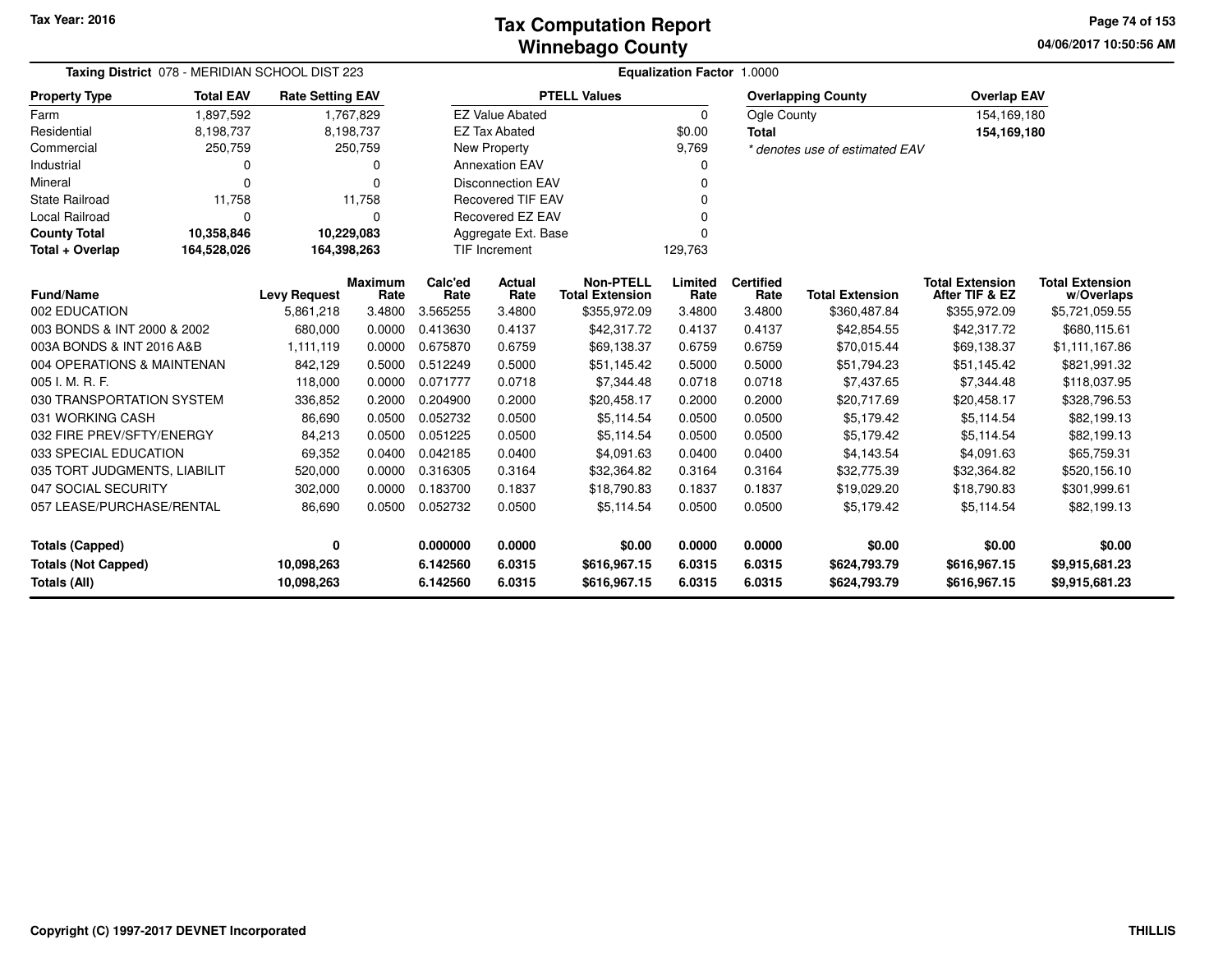**04/06/2017 10:50:56 AM Page 75 of 153**

| <b>Taxing District</b> 079 - SOUTH BELOIT SD #320 |                          |                         |                        |                 |                          |                                            | <b>Equalization Factor 1.0000</b> |                          |                        |                                          |                                      |  |
|---------------------------------------------------|--------------------------|-------------------------|------------------------|-----------------|--------------------------|--------------------------------------------|-----------------------------------|--------------------------|------------------------|------------------------------------------|--------------------------------------|--|
| <b>Property Type</b>                              | <b>Total EAV</b>         | <b>Rate Setting EAV</b> |                        |                 |                          | <b>PTELL Values</b>                        |                                   |                          |                        |                                          |                                      |  |
| Farm                                              | 260,801                  |                         | 260,801                |                 | <b>EZ Value Abated</b>   |                                            | $\Omega$                          |                          |                        |                                          |                                      |  |
| Residential                                       | 44,978,405               |                         | 44,968,914             |                 | <b>EZ Tax Abated</b>     |                                            | \$0.00                            |                          |                        |                                          |                                      |  |
| Commercial                                        | 15,696,782               |                         | 15,419,269             |                 | <b>New Property</b>      |                                            | 151,554                           |                          |                        |                                          |                                      |  |
| Industrial                                        | 12,363,417               |                         | 12,261,035             |                 | <b>Annexation EAV</b>    |                                            | 0                                 |                          |                        |                                          |                                      |  |
| Mineral                                           | n                        |                         | $\Omega$               |                 | <b>Disconnection EAV</b> |                                            | O                                 |                          |                        |                                          |                                      |  |
| <b>State Railroad</b>                             | 1,080,849                |                         | 1,080,849              |                 | <b>Recovered TIF EAV</b> |                                            |                                   |                          |                        |                                          |                                      |  |
| Local Railroad                                    | 0<br>$\Omega$            |                         |                        |                 | Recovered EZ EAV         |                                            | O                                 |                          |                        |                                          |                                      |  |
| <b>County Total</b>                               | 73,990,868<br>74,380,254 |                         |                        |                 | Aggregate Ext. Base      |                                            | 4,099,459                         |                          |                        |                                          |                                      |  |
| Total + Overlap                                   | 74,380,254               |                         | 73,990,868             |                 | TIF Increment            |                                            | 389,386                           |                          |                        |                                          |                                      |  |
| <b>Fund/Name</b>                                  |                          | <b>Levy Request</b>     | <b>Maximum</b><br>Rate | Calc'ed<br>Rate | Actual<br>Rate           | <b>Non-PTELL</b><br><b>Total Extension</b> | Limited<br>Rate                   | <b>Certified</b><br>Rate | <b>Total Extension</b> | <b>Total Extension</b><br>After TIF & EZ | <b>Total Extension</b><br>w/Overlaps |  |
| 002 EDUCATION                                     |                          | 3,085,269               | 4.0000                 | 4.169797        | 4.0000                   | \$2,959,634.72                             | 4.0000                            | 4.0000                   | \$2,975,210.16         | \$2,959,634.72                           | \$2,959,634.72                       |  |
| 003A BONDS & INT 2016A                            |                          | 45,058                  | 0.0000                 | 0.060897        | 0.0609                   | \$45,060.44                                | 0.0609                            | 0.0609                   | \$45,297.57            | \$45,060.44                              | \$45,060.44                          |  |
| 003B BONDS & INT 2016B                            |                          | 10,361                  | 0.0000                 | 0.014003        | 0.0141                   | \$10,432.71                                | 0.0141                            | 0.0141                   | \$10,487.62            | \$10,432.71                              | \$10,432.71                          |  |
| 003C BONDS & INT 2011B                            |                          | 23,250                  | 0.0000                 | 0.031423        | 0.0315                   | \$23,307.12                                | 0.0315                            | 0.0315                   | \$23,429.78            | \$23,307.12                              | \$23,307.12                          |  |
| 003D BONDS & INT 2013 A & B                       |                          | 948,342                 | 0.0000                 | 1.281701        | 1.2818                   | \$948,414.95                               | 1.2818                            | 1.2818                   | \$953,406.10           | \$948,414.95                             | \$948,414.95                         |  |
| 004 OPERATIONS & MAINTENAN                        |                          | 509,046                 | 0.7500                 | 0.687985        | 0.6880                   | \$509,057.17                               | 0.6250                            | 0.6250                   | \$464,876.59           | \$462,442.93                             | \$462,442.93                         |  |
| 005 I. M. R. F.                                   |                          | 7,500                   | 0.0000                 | 0.010136        | 0.0102                   | \$7,547.07                                 | 0.0087                            | 0.0087                   | \$6,471.08             | \$6,437.21                               | \$6,437.21                           |  |
| 030 TRANSPORTATION SYSTEM                         |                          | 206,605                 | 0.0000                 | 0.279230        | 0.2793                   | \$206,656.49                               | 0.2516                            | 0.2516                   | \$187,140.72           | \$186,161.02                             | \$186,161.02                         |  |
| 031 WORKING CASH                                  |                          | 38,566                  | 0.0500                 | 0.052123        | 0.0500                   | \$36,995.43                                | 0.0400                            | 0.0400                   | \$29,752.10            | \$29,596.35                              | \$29,596.35                          |  |
| 032 FIRE PREV/SFTY/ENERGY                         |                          | 47,500                  | 0.1000                 | 0.064197        | 0.0642                   | \$47,502.14                                | 0.0570                            | 0.0570                   | \$42,396.74            | \$42,174.79                              | \$42,174.79                          |  |
| 033 SPECIAL EDUCATION                             |                          | 56,138                  | 0.8000                 | 0.075872        | 0.0759                   | \$56,159.07                                | 0.0500                            | 0.0500                   | \$37,190.13            | \$36,995.43                              | \$36,995.43                          |  |
| 035 TORT JUDGMENTS, LIABILIT                      |                          | 200,000                 | 0.0000                 | 0.270304        | 0.2704                   | \$200,071.31                               | 0.2200                            | 0.2200                   | \$163,636.56           | \$162,779.91                             | \$162,779.91                         |  |
| 047 SOCIAL SECURITY                               |                          | 222,768                 | 0.0000                 | 0.301075        | 0.3011                   | \$222,786.50                               | 0.2800                            | 0.2800                   | \$208,264.71           | \$207,174.43                             | \$207,174.43                         |  |
| 057 LEASE/PURCHASE/RENTAL                         |                          | 47,500                  | 0.1000                 | 0.064197        | 0.0642                   | \$47,502.14                                | 0.0585                            | 0.0585                   | \$43,512.45            | \$43,284.66                              | \$43,284.66                          |  |
| <b>Totals (Capped)</b>                            |                          | 4,420,892               |                        | 5.974916        | 5.8033                   | \$4,293,912.04                             | 5.5908                            | 5.5908                   | \$4,158,451.24         | \$4,136,681.45                           | \$4,136,681.45                       |  |
| <b>Totals (Not Capped)</b>                        |                          | 1,027,011               |                        | 1.388024        | 1.3883                   | \$1,027,215.22                             | 1.3883                            | 1.3883                   | \$1,032,621.07         | \$1,027,215.22                           | \$1,027,215.22                       |  |
| Totals (All)                                      |                          | 5,447,903               |                        | 7.362940        | 7.1916                   | \$5,321,127.26                             | 6.9791                            | 6.9791                   | \$5,191,072.31         | \$5,163,896.67                           | \$5,163,896.67                       |  |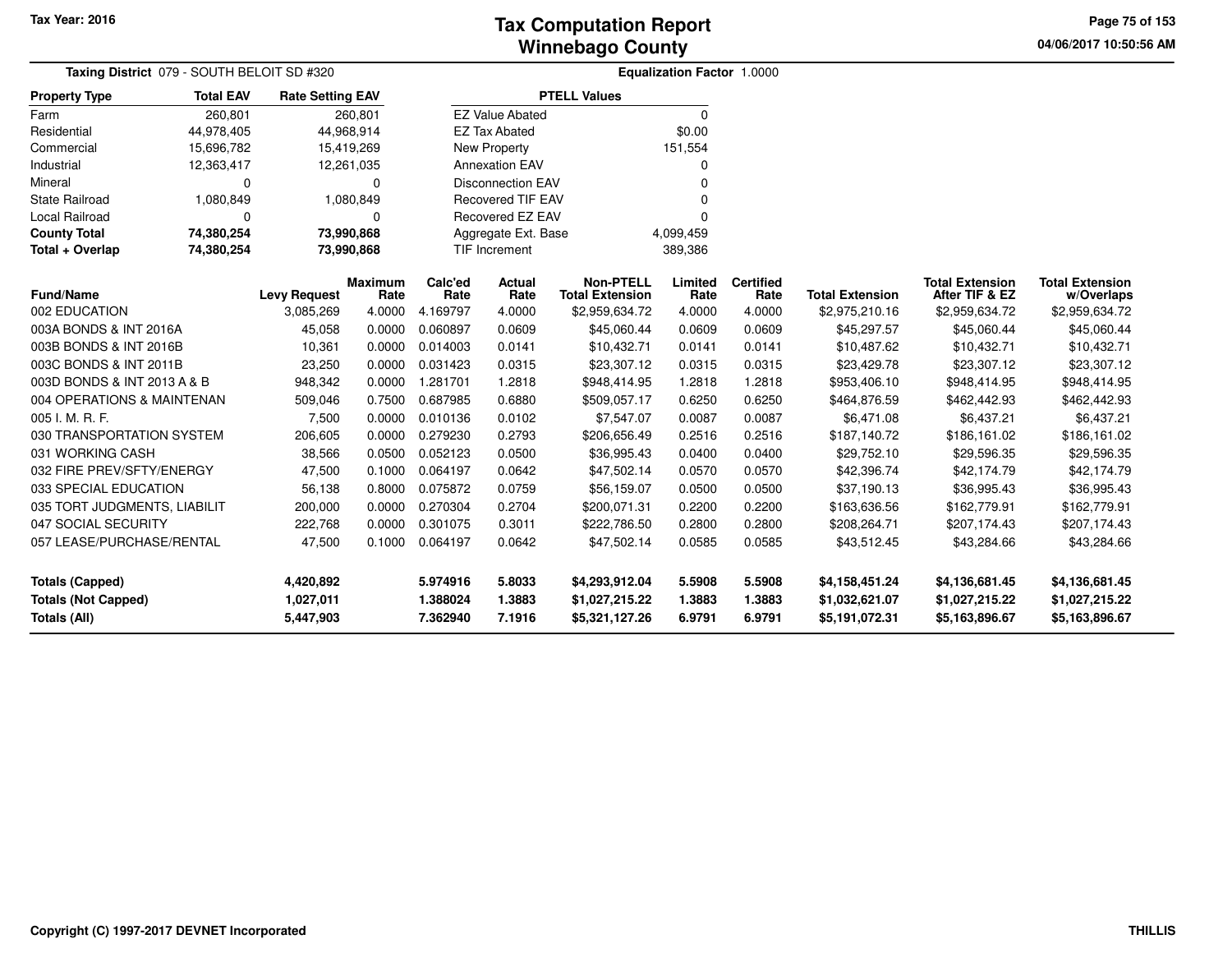#### **Winnebago CountyTax Computation Report**

**04/06/2017 10:50:56 AM Page 76 of 153**

| Taxing District 080 - PECATONICA UNIT SD #321 |                  |                         |                        |                 |                          |                                            | Equalization Factor 1.0000 |                          |                                |                                          |                                      |
|-----------------------------------------------|------------------|-------------------------|------------------------|-----------------|--------------------------|--------------------------------------------|----------------------------|--------------------------|--------------------------------|------------------------------------------|--------------------------------------|
| <b>Property Type</b>                          | <b>Total EAV</b> | <b>Rate Setting EAV</b> |                        |                 |                          | <b>PTELL Values</b>                        |                            |                          | <b>Overlapping County</b>      | <b>Overlap EAV</b>                       |                                      |
| Farm                                          | 15,098,353       |                         | 15,098,353             |                 | <b>EZ Value Abated</b>   |                                            | $\Omega$                   |                          | <b>Stephenson County</b>       | *9,039,084                               |                                      |
| Residential                                   | 58,525,958       |                         | 58,525,958             |                 | <b>EZ Tax Abated</b>     |                                            | \$0.00<br><b>Total</b>     |                          |                                | 9,039,084                                |                                      |
| Commercial                                    | 4,624,357        |                         | 4,624,357              |                 | New Property             |                                            | 345,279                    |                          | * denotes use of estimated EAV |                                          |                                      |
| Industrial                                    | 2,010,591        |                         | 2,010,591              |                 | <b>Annexation EAV</b>    |                                            | 0                          |                          |                                |                                          |                                      |
| Mineral                                       | 0                |                         | 0                      |                 | <b>Disconnection EAV</b> |                                            | 0                          |                          |                                |                                          |                                      |
| <b>State Railroad</b>                         | 0                |                         | $\Omega$               |                 | <b>Recovered TIF EAV</b> |                                            | ŋ                          |                          |                                |                                          |                                      |
| <b>Local Railroad</b>                         | 0                |                         | $\Omega$               |                 | Recovered EZ EAV         |                                            | ŋ                          |                          |                                |                                          |                                      |
| <b>County Total</b>                           | 80,259,259       |                         | 80,259,259             |                 | Aggregate Ext. Base      |                                            | 5,204,111                  |                          |                                |                                          |                                      |
| Total + Overlap                               | 89,298,343       |                         | 89,298,343             |                 | TIF Increment            |                                            | 0                          |                          |                                |                                          |                                      |
| <b>Fund/Name</b>                              |                  | <b>Levy Request</b>     | <b>Maximum</b><br>Rate | Calc'ed<br>Rate | <b>Actual</b><br>Rate    | <b>Non-PTELL</b><br><b>Total Extension</b> | Limited<br>Rate            | <b>Certified</b><br>Rate | <b>Total Extension</b>         | <b>Total Extension</b><br>After TIF & EZ | <b>Total Extension</b><br>w/Overlaps |
| 002 EDUCATION                                 |                  | 3,826,220               | 4.2000                 | 4.284760        | 4.2000                   | \$3,370,888.88                             | 4.2000                     | 4.2000                   | \$3,370,888.88                 | \$3,370,888.88                           | \$3,750,530.41                       |
| 003a BONDS & INT 2001                         |                  | 1,430,000               | 0.0000                 | 1.601374        | 1.6014                   | \$1,285,271.77                             | 1.6014                     | 1.6014                   | \$1,285,271.77                 | \$1,285,271.77                           | \$1,430,023.66                       |
| 004 OPERATIONS & MAINTENAN                    |                  | 683,254                 | 0.7500                 | 0.765136        | 0.7500                   | \$601,944.44                               | 0.7500                     | 0.7500                   | \$601,944.44                   | \$601,944.44                             | \$669,737.57                         |
| 005 I. M. R. F.                               |                  | 193,953                 | 0.0000                 | 0.217197        | 0.2172                   | \$174,323.11                               | 0.2000                     | 0.2000                   | \$160,518.52                   | \$160,518.52                             | \$178,596.69                         |
| 030 TRANSPORTATION SYSTEM                     |                  | 329,055                 | 0.0000                 | 0.368490        | 0.3685                   | \$295,755.37                               | 0.3672                     | 0.3672                   | \$294,712.00                   | \$294,712.00                             | \$327,903.52                         |
| 031 WORKING CASH                              |                  | 35,165                  | 0.0500                 | 0.039379        | 0.0394                   | \$31,622.15                                | 0.0393                     | 0.0393                   | \$31,541.89                    | \$31,541.89                              | \$35,094.25                          |
| 032 FIRE PREV/SFTY/ENERGY                     |                  | 81,079                  | 0.1000                 | 0.090796        | 0.0908                   | \$72,875.41                                | 0.0891                     | 0.0891                   | \$71,511.00                    | \$71,511.00                              | \$79,564.82                          |
| 033 SPECIAL EDUCATION                         |                  | 33,252                  | 0.8000                 | 0.037237        | 0.0373                   | \$29,936.70                                | 0.0372                     | 0.0372                   | \$29,856.44                    | \$29,856.44                              | \$33,218.98                          |
| 035 TORT JUDGMENTS, LIABILIT                  |                  | 11,114                  | 0.0000                 | 0.012446        | 0.0125                   | \$10,032.41                                | 0.0112                     | 0.0112                   | \$8,989.04                     | \$8,989.04                               | \$10,001.41                          |
| 047 SOCIAL SECURITY                           |                  | 177,464                 | 0.0000                 | 0.198732        | 0.1988                   | \$159,555.41                               | 0.1981                     | 0.1981                   | \$158,993.59                   | \$158,993.59                             | \$176,900.02                         |
| 057 LEASE/PURCHASE/RENTAL                     |                  | 0                       | 0.1000                 | 0.000000        | 0.0000                   | \$0.00                                     | 0.0000                     | 0.0000                   | \$0.00                         | \$0.00                                   | \$0.00                               |
| <b>Totals (Capped)</b>                        |                  | 5,370,556               |                        | 6.014173        | 5.9145                   | \$4,746,933.88                             | 5.8921                     | 5.8921                   | \$4,728,955.80                 | \$4,728,955.80                           | \$5,261,547.67                       |
| <b>Totals (Not Capped)</b>                    |                  | 1,430,000               |                        | 1.601374        | 1.6014                   | \$1,285,271.77                             | 1.6014                     | 1.6014                   | \$1,285,271.77                 | \$1,285,271.77                           | \$1,430,023.66                       |
| Totals (All)                                  |                  | 6,800,556               |                        | 7.615547        | 7.5159                   | \$6,032,205.65                             | 7.4935                     | 7.4935                   | \$6,014,227.57                 | \$6,014,227.57                           | \$6,691,571.33                       |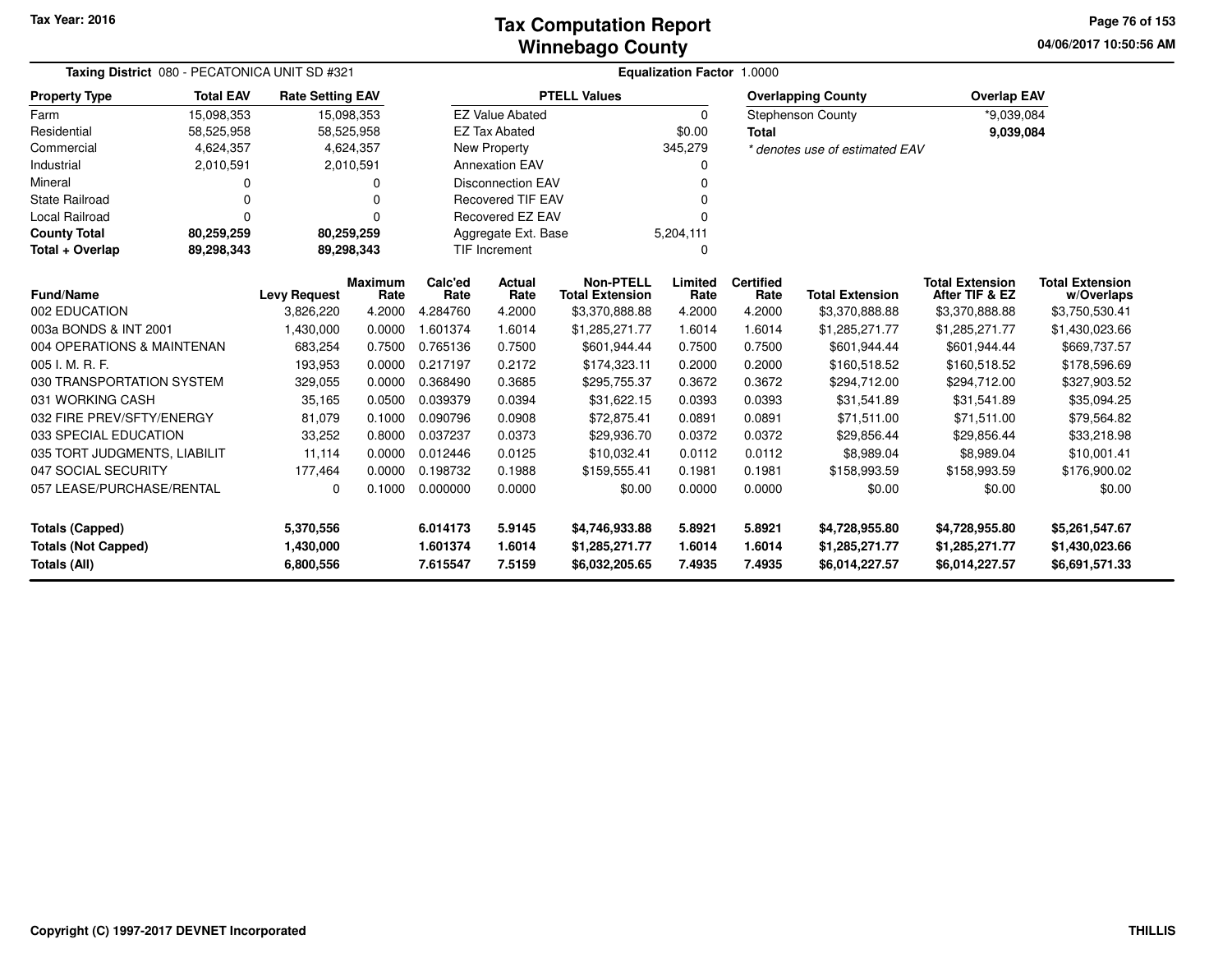#### **Winnebago CountyTax Computation Report**

**04/06/2017 10:50:56 AM Page 77 of 153**

| Taxing District 081 - DURAND UNIT SD #322  |                  |                         |                        | <b>Equalization Factor 1.0000</b> |                          |                                            |                 |                          |                                |                                          |                                      |
|--------------------------------------------|------------------|-------------------------|------------------------|-----------------------------------|--------------------------|--------------------------------------------|-----------------|--------------------------|--------------------------------|------------------------------------------|--------------------------------------|
| <b>Property Type</b>                       | <b>Total EAV</b> | <b>Rate Setting EAV</b> |                        |                                   |                          | <b>PTELL Values</b>                        |                 |                          | <b>Overlapping County</b>      | <b>Overlap EAV</b>                       |                                      |
| Farm                                       | 17,645,186       | 17,645,186              |                        |                                   | <b>EZ Value Abated</b>   |                                            | $\Omega$        |                          | <b>Stephenson County</b>       | *1,261,521                               |                                      |
| Residential                                | 53,124,724       | 53,082,293              |                        |                                   | <b>EZ Tax Abated</b>     |                                            | \$0.00          | <b>Total</b>             |                                | 1,261,521                                |                                      |
| Commercial                                 | 4,400,590        |                         | 4,247,177              |                                   | <b>New Property</b>      |                                            | 39,039          |                          | * denotes use of estimated EAV |                                          |                                      |
| Industrial                                 | 292,573          |                         | 254,871                |                                   | <b>Annexation EAV</b>    |                                            | $\Omega$        |                          |                                |                                          |                                      |
| Mineral                                    | ი                |                         | 0                      |                                   | <b>Disconnection EAV</b> |                                            | 25,277          |                          |                                |                                          |                                      |
| <b>State Railroad</b>                      | 0                |                         | 0                      |                                   | <b>Recovered TIF EAV</b> |                                            |                 |                          |                                |                                          |                                      |
| <b>Local Railroad</b>                      | $\Omega$         |                         | $\Omega$               |                                   | Recovered EZ EAV         |                                            |                 |                          |                                |                                          |                                      |
| <b>County Total</b>                        | 75,463,073       | 75,229,527              |                        |                                   | Aggregate Ext. Base      |                                            | 5,590,281       |                          |                                |                                          |                                      |
| Total + Overlap                            | 76,724,594       | 76,491,048              |                        |                                   | TIF Increment            |                                            | 233,546         |                          |                                |                                          |                                      |
| <b>Fund/Name</b>                           |                  | <b>Levy Request</b>     | <b>Maximum</b><br>Rate | Calc'ed<br>Rate                   | Actual<br>Rate           | <b>Non-PTELL</b><br><b>Total Extension</b> | Limited<br>Rate | <b>Certified</b><br>Rate | <b>Total Extension</b>         | <b>Total Extension</b><br>After TIF & EZ | <b>Total Extension</b><br>w/Overlaps |
| 002 EDUCATION                              |                  | 3,172,160               | 4.0000                 | 4.147100                          | 4.0000                   | \$3,009,181.08                             | 4.0000          | 4.0000                   | \$3,018,522.92                 | \$3,009,181.08                           | \$3,059,641.92                       |
| 003A BONDS & INT 2010<br>521,413<br>0.0000 |                  | 0.681665                | 0.6817                 | \$512,839.69                      | 0.6817                   | 0.6817                                     | \$514,431.77    | \$512,839.69             | \$521,439.47                   |                                          |                                      |
| 003C BONDS & INT 2003 A                    |                  | 185,000                 | 0.0000                 | 0.241858                          | 0.2419                   | \$181,980.23                               | 0.2419          | 0.2419                   | \$182,545.17                   | \$181,980.23                             | \$185,031.85                         |
| 004 OPERATIONS & MAINTENAN                 |                  | 594,780                 | 0.7500                 | 0.777581                          | 0.7500                   | \$564,221.45                               | 0.7500          | 0.7500                   | \$565,973.05                   | \$564,221.45                             | \$573,682.86                         |
| 005 I. M. R. F.                            |                  | 90,000                  | 0.0000                 | 0.117661                          | 0.1177                   | \$88,545.15                                | 0.1177          | 0.1177                   | \$88,820.04                    | \$88,545.15                              | \$90,029.96                          |
| 030 TRANSPORTATION SYSTEM                  |                  | 583,910                 | 0.0000                 | 0.763370                          | 0.7634                   | \$574,302.21                               | 0.6864          | 0.6864                   | \$517,978.53                   | \$516,375.47                             | \$525,034.55                         |
| 031 WORKING CASH                           |                  | 39,650                  | 0.0500                 | 0.051836                          | 0.0500                   | \$37,614.76                                | 0.0500          | 0.0500                   | \$37,731.54                    | \$37,614.76                              | \$38,245.52                          |
| 032 FIRE PREV/SFTY/ENERGY                  |                  | 79,300                  | 0.1000                 | 0.103672                          | 0.1000                   | \$75,229.53                                | 0.1000          | 0.1000                   | \$75,463.07                    | \$75,229.53                              | \$76,491.05                          |
| 033 SPECIAL EDUCATION                      |                  | 634,430                 | 0.8000                 | 0.829417                          | 0.8000                   | \$601,836.22                               | 0.8000          | 0.8000                   | \$603,704.58                   | \$601,836.22                             | \$611,928.38                         |
| 035 TORT JUDGMENTS, LIABILIT               |                  | 465,250                 | 0.0000                 | 0.608241                          | 0.6083                   | \$457,621.21                               | 0.5999          | 0.5999                   | \$452,702.97                   | \$451,301.93                             | \$458,869.80                         |
| 047 SOCIAL SECURITY                        |                  | 120,000                 | 0.0000                 | 0.156881                          | 0.1569                   | \$118,035.13                               | 0.1569          | 0.1569                   | \$118,401.56                   | \$118,035.13                             | \$120,014.45                         |
| 057 LEASE/PURCHASE/RENTAL                  |                  | 79,300                  | 0.1000                 | 0.103672                          | 0.1000                   | \$75,229.53                                | 0.1000          | 0.1000                   | \$75,463.07                    | \$75,229.53                              | \$76,491.05                          |
| <b>Totals (Capped)</b><br>5,858,780        |                  |                         | 7.659431               | 7.4463                            | \$5,601,816.27           | 7.3609                                     | 7.3609          | \$5,554,761.33           | \$5,537,570.25                 | \$5,630,429.54                           |                                      |
| <b>Totals (Not Capped)</b>                 |                  | 706,413                 |                        | 0.923523                          | 0.9236                   | \$694,819.92                               | 0.9236          | 0.9236                   | \$696,976.94                   | \$694,819.92                             | \$706,471.32                         |
| Totals (All)                               |                  | 6,565,193               |                        | 8.582954                          | 8.3699                   | \$6,296,636.19                             | 8.2845          | 8.2845                   | \$6,251,738.27                 | \$6,232,390.17                           | \$6,336,900.86                       |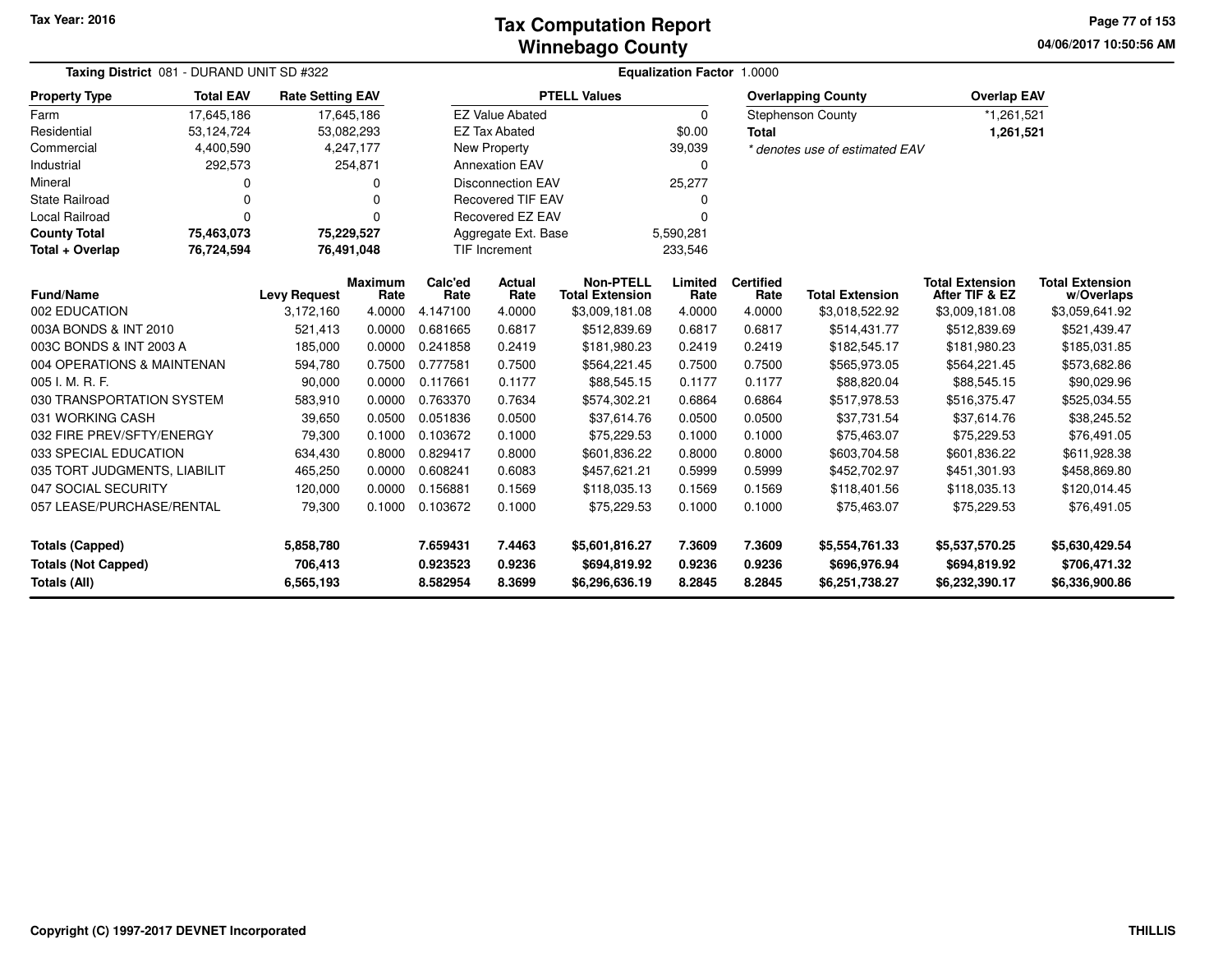#### **Winnebago CountyTax Computation Report**

**04/06/2017 10:50:56 AM Page 78 of 153**

| Taxing District 082 - WINNEBAGO UNIT SD #323 | <b>Equalization Factor 1.0000</b> |                         |                        |                 |                          |                                            |                 |                          |                                |                                          |                                      |  |
|----------------------------------------------|-----------------------------------|-------------------------|------------------------|-----------------|--------------------------|--------------------------------------------|-----------------|--------------------------|--------------------------------|------------------------------------------|--------------------------------------|--|
| <b>Property Type</b>                         | <b>Total EAV</b>                  | <b>Rate Setting EAV</b> |                        |                 |                          | <b>PTELL Values</b>                        |                 |                          | <b>Overlapping County</b>      | <b>Overlap EAV</b>                       |                                      |  |
| Farm                                         | 29,932,587                        |                         | 29,932,587             |                 | <b>EZ Value Abated</b>   |                                            | $\Omega$        |                          | <b>Stephenson County</b>       | *1,622,728                               |                                      |  |
| Residential                                  | 101.715.244                       | 101,715,244             |                        |                 | <b>EZ Tax Abated</b>     |                                            | \$0.00          | <b>Total</b>             |                                |                                          | 1,622,728                            |  |
| Commercial                                   | 9,855,506                         |                         | 9,855,506              |                 | <b>New Property</b>      |                                            | 766,236         |                          | * denotes use of estimated EAV |                                          |                                      |  |
| Industrial                                   | 4,265,349                         |                         | 4,265,349              |                 | <b>Annexation EAV</b>    |                                            | 0               |                          |                                |                                          |                                      |  |
| Mineral                                      | 0                                 |                         | $\Omega$               |                 | <b>Disconnection EAV</b> |                                            | $\Omega$        |                          |                                |                                          |                                      |  |
| <b>State Railroad</b>                        | 1,880,267                         |                         | 1,880,267              |                 | <b>Recovered TIF EAV</b> |                                            |                 |                          |                                |                                          |                                      |  |
| <b>Local Railroad</b>                        | 699,486                           |                         | 699,486                |                 | Recovered EZ EAV         |                                            | ŋ               |                          |                                |                                          |                                      |  |
| <b>County Total</b>                          | 148,348,439                       | 148,348,439             |                        |                 | Aggregate Ext. Base      |                                            | 9,726,350       |                          |                                |                                          |                                      |  |
| Total + Overlap                              | 149,971,167                       | 149,971,167             |                        |                 | <b>TIF Increment</b>     |                                            | 0               |                          |                                |                                          |                                      |  |
| <b>Fund/Name</b>                             |                                   | <b>Levy Request</b>     | <b>Maximum</b><br>Rate | Calc'ed<br>Rate | Actual<br>Rate           | <b>Non-PTELL</b><br><b>Total Extension</b> | Limited<br>Rate | <b>Certified</b><br>Rate | <b>Total Extension</b>         | <b>Total Extension</b><br>After TIF & EZ | <b>Total Extension</b><br>w/Overlaps |  |
| 002 EDUCATION                                |                                   | 6,100,000               | 4.0000                 | 4.067449        | 4.0000                   | \$5,933,937.56                             | 4.0000          | 4.0000                   | \$5,933,937.56                 | \$5,933,937.56                           | \$5,998,846.68                       |  |
| 003A BONDS & INT 2016                        |                                   | 936,168                 | 0.0000                 | 0.624232        | 0.6243                   | \$926,139.30                               | 0.6243          | 0.6243                   | \$926,139.30                   | \$926,139.30                             | \$936,270.00                         |  |
| 003B BONDS & INT 2011                        |                                   | 289,688                 | 0.0000                 | 0.193163        | 0.1932                   | \$286,609.18                               | 0.1932          | 0.1932                   | \$286,609.18                   | \$286,609.18                             | \$289,744.29                         |  |
| 004 OPERATIONS & MAINTENAN                   |                                   | 1,180,000               | 0.7500                 | 0.786818        | 0.7500                   | \$1,112,613.29                             | 0.7349          | 0.7349                   | \$1,090,212.68                 | \$1,090,212.68                           | \$1,102,138.11                       |  |
| 005 I. M. R. F.                              |                                   | 217,000                 | 0.0000                 | 0.144695        | 0.1447                   | \$214,660.19                               | 0.1418          | 0.1418                   | \$210,358.09                   | \$210,358.09                             | \$212,659.11                         |  |
| 030 TRANSPORTATION SYSTEM                    |                                   | 1,600,000               | 0.0000                 | 1.066872        | 1.0669                   | \$1,582,729.50                             | 0.9639          | 0.9639                   | \$1,429,930.60                 | \$1,429,930.60                           | \$1,445,572.08                       |  |
| 031 WORKING CASH                             |                                   | 65,000                  | 0.0500                 | 0.043342        | 0.0434                   | \$64,383.22                                | 0.0426          | 0.0426                   | \$63,196.44                    | \$63,196.44                              | \$63,887.72                          |  |
| 032 FIRE PREV/SFTY/ENERGY                    |                                   | 110,000                 | 0.1000                 | 0.073347        | 0.0734                   | \$108,887.75                               | 0.0720          | 0.0720                   | \$106,810.88                   | \$106,810.88                             | \$107,979.24                         |  |
| 033 SPECIAL EDUCATION                        |                                   | 400,000                 | 0.8000                 | 0.266718        | 0.2668                   | \$395,793.64                               | 0.2615          | 0.2615                   | \$387,931.17                   | \$387,931.17                             | \$392,174.60                         |  |
| 035 TORT JUDGMENTS, LIABILIT                 |                                   | 90,418                  | 0.0000                 | 0.060290        | 0.0603                   | \$89,454.11                                | 0.0591          | 0.0591                   | \$87,673.93                    | \$87,673.93                              | \$88,632.96                          |  |
| 047 SOCIAL SECURITY                          |                                   | 371,760                 | 0.0000                 | 0.247888        | 0.2479                   | \$367,755.78                               | 0.2429          | 0.2429                   | \$360,338.36                   | \$360,338.36                             | \$364,279.96                         |  |
| 057 LEASE/PURCHASE/RENTAL                    |                                   | 70,000                  | 0.1000                 | 0.046676        | 0.0467                   | \$69,278.72                                | 0.0458          | 0.0458                   | \$67,943.59                    | \$67,943.59                              | \$68,686.79                          |  |
| <b>Totals (Capped)</b>                       |                                   | 10,204,178              |                        | 6.804095        | 6.7001                   | \$9,939,493.76                             | 6.5645          | 6.5645                   | \$9,738,333.30                 | \$9,738,333.30                           | \$9,844,857.25                       |  |
| <b>Totals (Not Capped)</b>                   |                                   | 1,225,856               |                        | 0.817395        | 0.8175                   | \$1,212,748.48                             | 0.8175          | 0.8175                   | \$1,212,748.48                 | \$1,212,748.48                           | \$1,226,014.29                       |  |
| Totals (All)                                 |                                   | 11,430,034              |                        | 7.621490        | 7.5176                   | \$11,152,242.24                            | 7.3820          | 7.3820                   | \$10,951,081.78                | \$10,951,081.78                          | \$11,070,871.54                      |  |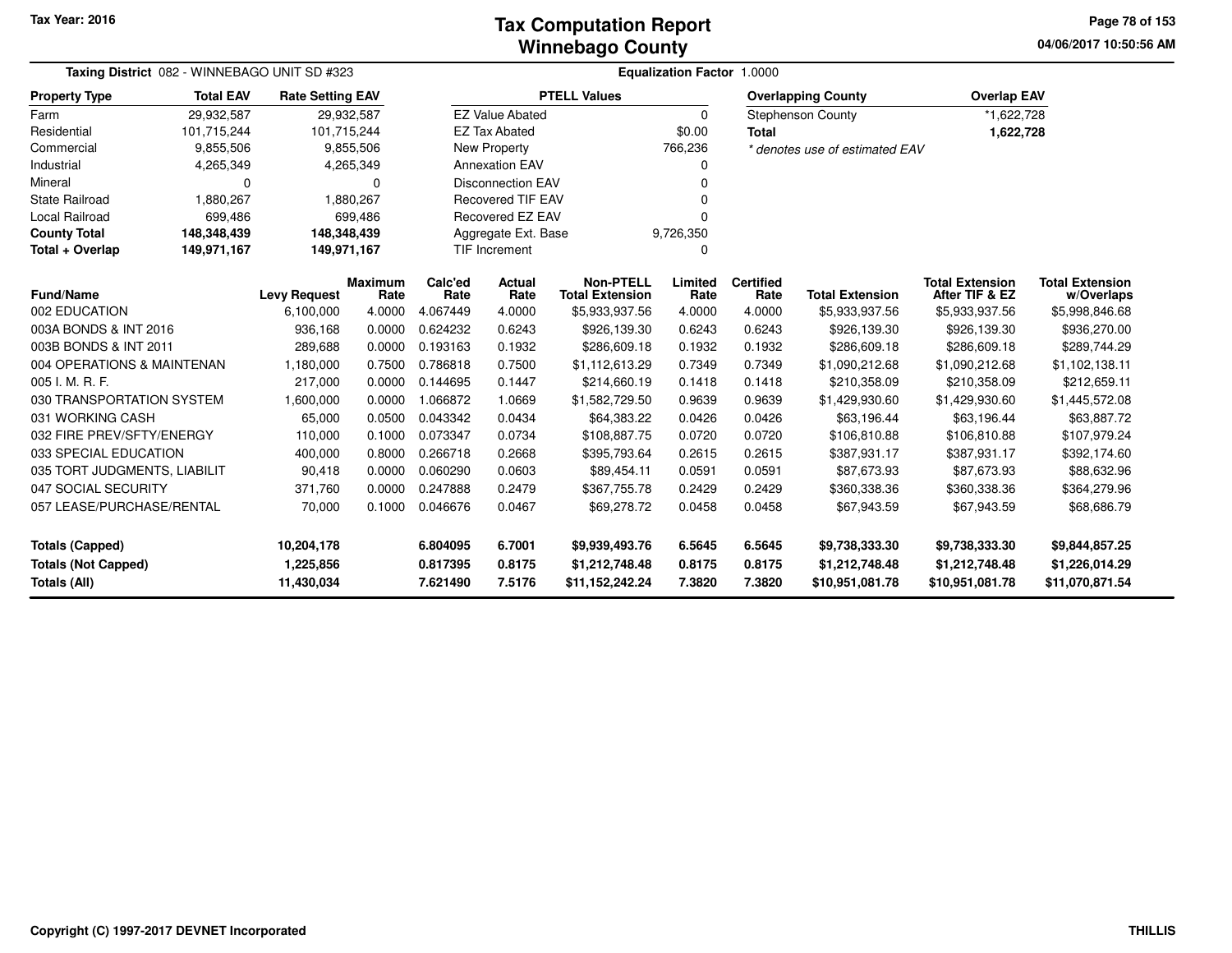| Taxing District 083 - HIAWATHA SCHOOL DIST 426                                                                                                                                                   |                  |                         |                        | Equalization Factor 1.0000 |                          |                                            |                 |                          |                                |                                          |                                      |  |  |
|--------------------------------------------------------------------------------------------------------------------------------------------------------------------------------------------------|------------------|-------------------------|------------------------|----------------------------|--------------------------|--------------------------------------------|-----------------|--------------------------|--------------------------------|------------------------------------------|--------------------------------------|--|--|
| <b>Property Type</b>                                                                                                                                                                             | <b>Total EAV</b> | <b>Rate Setting EAV</b> |                        |                            |                          | <b>PTELL Values</b>                        |                 |                          | <b>Overlapping County</b>      | <b>Overlap EAV</b>                       |                                      |  |  |
| Farm                                                                                                                                                                                             | 235,732          |                         | 235,732                |                            | <b>EZ Value Abated</b>   |                                            | $\Omega$        | Boone County             |                                | 5,694,352                                |                                      |  |  |
| Residential                                                                                                                                                                                      | 345,151          |                         | 345,151                |                            | <b>EZ Tax Abated</b>     |                                            | \$0.00          | DeKalb County            |                                | 60,995,767                               |                                      |  |  |
| Commercial                                                                                                                                                                                       |                  |                         |                        |                            | New Property             |                                            | 0               | Ogle County              |                                | 1,608,984                                |                                      |  |  |
| Industrial                                                                                                                                                                                       |                  |                         |                        |                            | <b>Annexation EAV</b>    |                                            | 0               | <b>Total</b>             |                                | 68,299,103                               |                                      |  |  |
| Mineral                                                                                                                                                                                          |                  |                         | 0                      |                            | <b>Disconnection EAV</b> |                                            | $\Omega$        |                          | * denotes use of estimated EAV |                                          |                                      |  |  |
| <b>State Railroad</b>                                                                                                                                                                            |                  |                         | O                      |                            | <b>Recovered TIF EAV</b> |                                            | 0               |                          |                                |                                          |                                      |  |  |
| Local Railroad                                                                                                                                                                                   |                  |                         |                        |                            | Recovered EZ EAV         |                                            | 0               |                          |                                |                                          |                                      |  |  |
| <b>County Total</b>                                                                                                                                                                              | 580,883          |                         | 580,883                |                            | Aggregate Ext. Base      |                                            | $\mathbf 0$     |                          |                                |                                          |                                      |  |  |
| Total + Overlap                                                                                                                                                                                  | 68,879,986       | 68,879,986              |                        |                            | TIF Increment            |                                            | $\mathbf 0$     |                          |                                |                                          |                                      |  |  |
| <b>Fund/Name</b>                                                                                                                                                                                 |                  | <b>Levy Request</b>     | <b>Maximum</b><br>Rate | Calc'ed<br>Rate            | Actual<br>Rate           | <b>Non-PTELL</b><br><b>Total Extension</b> | Limited<br>Rate | <b>Certified</b><br>Rate | <b>Total Extension</b>         | <b>Total Extension</b><br>After TIF & EZ | <b>Total Extension</b><br>w/Overlaps |  |  |
| 002 EDUCATION                                                                                                                                                                                    |                  | 2,599,100               | 3.7300                 | 3.773375                   | 3.7300                   | \$21,666.94                                | 3.7300          | 3.7300                   | \$21,666.94                    | \$21,666.94                              | \$2,569,223.48                       |  |  |
| 003 BONDS & INTEREST                                                                                                                                                                             |                  | 636,603                 | 0.0000                 | 0.924221                   | 0.9243                   | \$5,369.10                                 | 0.9243          | 0.9243                   | \$5,369.10                     | \$5,369.10                               | \$636,657.71                         |  |  |
| 004 OPERATIONS & MAINTENAN                                                                                                                                                                       |                  | 525,000                 | 0.7450                 | 0.762195                   | 0.7450                   | \$4,327.58                                 | 0.7450          | 0.7450                   | \$4,327.58                     | \$4,327.58                               | \$513,155.90                         |  |  |
| 005 I. M. R. F.                                                                                                                                                                                  |                  | 87,000                  | 0.0000                 | 0.126307                   | 0.1264                   | \$734.24                                   | 0.1264          | 0.1264                   | \$734.24                       | \$734.24                                 | \$87,064.30                          |  |  |
| 030 TRANSPORTATION SYSTEM                                                                                                                                                                        |                  | 139,300                 | 0.2000                 | 0.202236                   | 0.2000                   | \$1,161.77                                 | 0.2000          | 0.2000                   | \$1,161.77                     | \$1,161.77                               | \$137,759.97                         |  |  |
| 031 WORKING CASH                                                                                                                                                                                 |                  | 34,800                  | 0.0500                 | 0.050523                   | 0.0500                   | \$290.44                                   | 0.0500          | 0.0500                   | \$290.44                       | \$290.44                                 | \$34,439.99                          |  |  |
| 032 FIRE PREV/SFTY/ENERGY                                                                                                                                                                        |                  | 34,800                  | 0.0500                 | 0.050523                   | 0.0500                   | \$290.44                                   | 0.0500          | 0.0500                   | \$290.44                       | \$290.44                                 | \$34,439.99                          |  |  |
| 033 SPECIAL EDUCATION                                                                                                                                                                            |                  | 27,800                  | 0.0400                 | 0.040360                   | 0.0400                   | \$232.35                                   | 0.0400          | 0.0400                   | \$232.35                       | \$232.35                                 | \$27,551.99                          |  |  |
| 035 TORT JUDGMENTS, LIABILIT                                                                                                                                                                     |                  | 260,000                 | 0.0000                 | 0.377468                   | 0.3775                   | \$2,192.83                                 | 0.3775          | 0.3775                   | \$2,192.83                     | \$2,192.83                               | \$260,021.95                         |  |  |
| 047 SOCIAL SECURITY                                                                                                                                                                              |                  | 95,000                  | 0.0000                 | 0.137921                   | 0.1380                   | \$801.62                                   | 0.1380          | 0.1380                   | \$801.62                       | \$801.62                                 | \$95,054.38                          |  |  |
| 057 LEASE/PURCHASE/RENTAL                                                                                                                                                                        |                  | 34,800                  | 0.0500                 | 0.050523                   | 0.0500                   | \$290.44                                   | 0.0500          | 0.0500                   | \$290.44                       | \$290.44                                 | \$34,439.99                          |  |  |
| <b>Totals (Capped)</b><br>$\mathbf 0$                                                                                                                                                            |                  |                         | 0.000000               | 0.0000                     | \$0.00                   | 0.0000                                     | 0.0000          | \$0.00                   | \$0.00                         | \$0.00                                   |                                      |  |  |
|                                                                                                                                                                                                  |                  |                         |                        | 6.495652                   | 6.4312                   |                                            | 6.4312          | 6.4312                   |                                |                                          | \$4,429,809.65                       |  |  |
| <b>Totals (Not Capped)</b><br>4,474,203<br>\$37,357.75<br>\$37,357.75<br>\$37,357.75<br>6.4312<br><b>Totals (All)</b><br>6.495652<br>6.4312<br>6.4312<br>4,474,203<br>\$37,357.75<br>\$37,357.75 |                  |                         |                        | \$37,357.75                | \$4,429,809.65           |                                            |                 |                          |                                |                                          |                                      |  |  |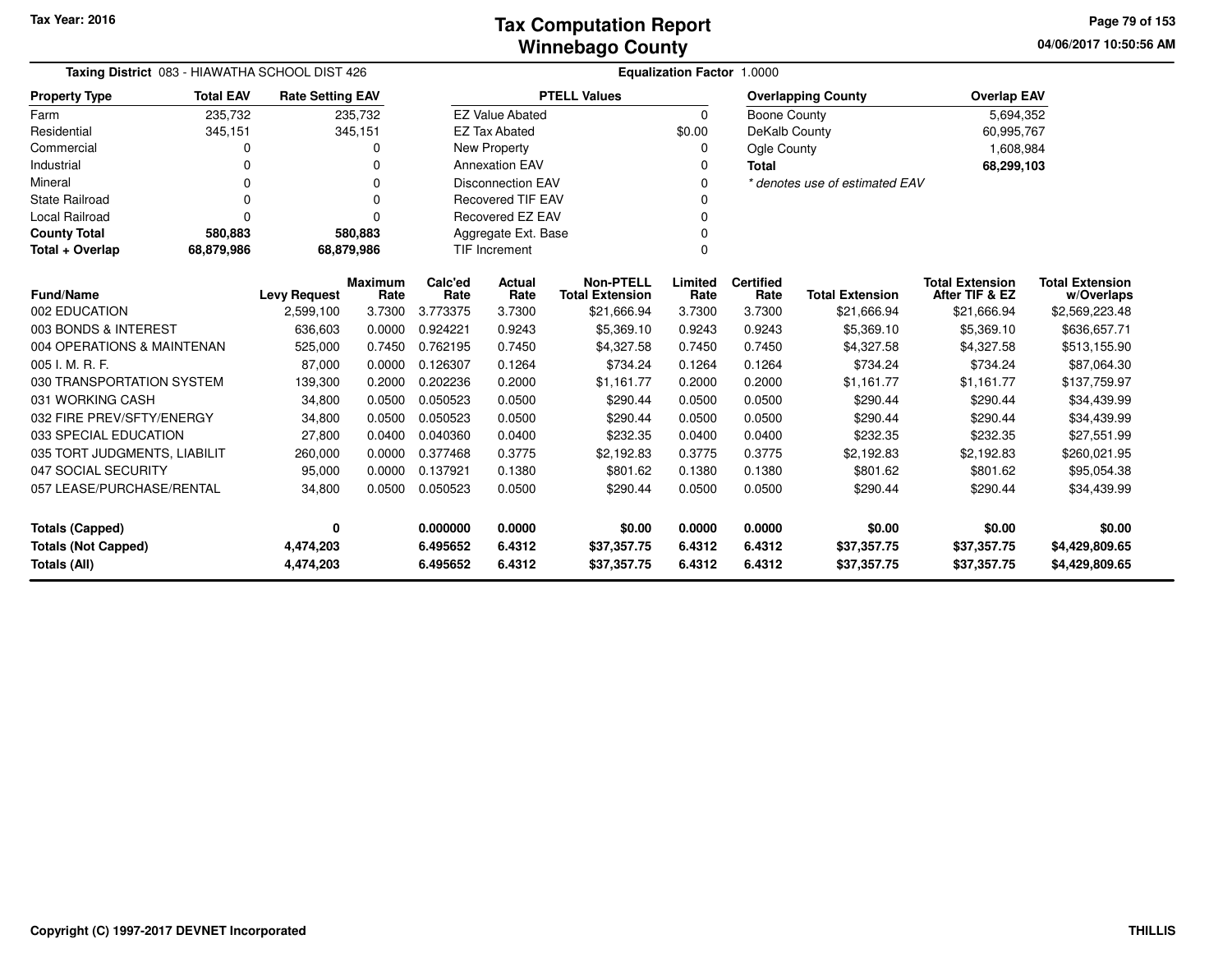#### **Winnebago CountyTax Computation Report Tax**

**04/06/2017 10:50:56 AM Page 80 of 153**

| Taxing District 084 - COMMUNITY COLLEGE 511 |                  |                         |                        | Equalization Factor 1.0000            |                                      |                                            |                 |                          |                                |                                          |                                      |  |  |
|---------------------------------------------|------------------|-------------------------|------------------------|---------------------------------------|--------------------------------------|--------------------------------------------|-----------------|--------------------------|--------------------------------|------------------------------------------|--------------------------------------|--|--|
| <b>Property Type</b>                        | <b>Total EAV</b> | <b>Rate Setting EAV</b> |                        |                                       |                                      | <b>PTELL Values</b>                        |                 |                          | <b>Overlapping County</b>      | <b>Overlap EAV</b>                       |                                      |  |  |
| Farm                                        | 106,675,315      | 106,350,239             |                        |                                       | <b>EZ Value Abated</b>               |                                            | $\Omega$        | <b>Boone County</b>      |                                | 924,078,190                              |                                      |  |  |
| Residential                                 | 2,586,159,290    | 2,581,848,865           |                        |                                       | <b>EZ Tax Abated</b>                 |                                            | \$0.00          | DeKalb County            |                                | 232,465                                  |                                      |  |  |
| Commercial                                  | 680,331,159      | 656,961,874             |                        |                                       | <b>New Property</b>                  |                                            | 12,888,496      |                          | <b>McHenry County</b>          | 195,881                                  |                                      |  |  |
| Industrial                                  | 285,202,828      | 252,268,896             |                        |                                       | <b>Annexation EAV</b>                |                                            | 0               | Ogle County              |                                | 939,420,236                              |                                      |  |  |
| Mineral                                     | 0                |                         | $\Omega$               |                                       | <b>Disconnection EAV</b><br>$\Omega$ |                                            |                 |                          | <b>Stephenson County</b>       | *12,008,850                              |                                      |  |  |
| <b>State Railroad</b>                       | 9,743,708        |                         | 9,743,708              | <b>Recovered TIF EAV</b><br>9,979,244 |                                      |                                            | <b>Total</b>    |                          | 1,875,935,622                  |                                          |                                      |  |  |
| Local Railroad                              | 812,255          |                         | 812,255                | Recovered EZ EAV<br>0                 |                                      |                                            |                 |                          | * denotes use of estimated EAV |                                          |                                      |  |  |
| <b>County Total</b>                         | 3,668,924,555    | 3,607,985,837           |                        | Aggregate Ext. Base<br>$\Omega$       |                                      |                                            |                 |                          |                                |                                          |                                      |  |  |
| Total + Overlap                             | 5,544,860,177    | 5,483,921,459           |                        |                                       | TIF Increment                        |                                            | 60,938,718      |                          |                                |                                          |                                      |  |  |
| <b>Fund/Name</b>                            |                  | <b>Levy Request</b>     | <b>Maximum</b><br>Rate | Calc'ed<br>Rate                       | <b>Actual</b><br>Rate                | <b>Non-PTELL</b><br><b>Total Extension</b> | Limited<br>Rate | <b>Certified</b><br>Rate | <b>Total Extension</b>         | <b>Total Extension</b><br>After TIF & EZ | <b>Total Extension</b><br>w/Overlaps |  |  |
| 002 EDUCATION                               |                  | 12,772,007              | 0.2300                 | 0.232899                              | 0.2300                               | \$8,298,367.43                             | 0.2300          | 0.2300                   | \$8,438,526.48                 | \$8,298,367.43                           | \$12,613,019.36                      |  |  |
| 003 BONDS & INT 2017A                       |                  | 7,878,629               | 0.0000                 | 0.143668                              | 0.1437                               | \$5,184,675.65                             | 0.1437          | 0.1437                   | \$5,272,244.59                 | \$5,184,675.65                           | \$7,880,395.14                       |  |  |
| 003B BONDS & INT 2002B                      |                  | 0                       | 0.0000                 | 0.000000                              | 0.0000                               | \$0.00                                     | 0.0000          | 0.0000                   | \$0.00                         | \$0.00                                   | \$0.00                               |  |  |
| 003C BONDS & INT 2014 REF B                 |                  | 482,687                 | 0.0000                 | 0.008802                              | 0.0089                               | \$321,110.74                               | 0.0089          | 0.0089                   | \$326,534.29                   | \$321,110.74                             | \$488,069.01                         |  |  |
| 003D BONDS & INT 2015E                      |                  | 215,100                 | 0.0000                 | 0.003922                              | 0.0040                               | \$144,319.43                               | 0.0040          | 0.0040                   | \$146,756.98                   | \$144,319.43                             | \$219,356.86                         |  |  |
| 003G BONDS & INT 2009                       |                  | 0                       | 0.0000                 | 0.000000                              | 0.0000                               | \$0.00                                     | 0.0000          | 0.0000                   | \$0.00                         | \$0.00                                   | \$0.00                               |  |  |
| 003I BONDS & INT 2010A                      |                  | 1,848,993               | 0.0000                 | 0.033717                              | 0.0338                               | \$1,219,499.21                             | 0.0338          | 0.0338                   | \$1,240,096.50                 | \$1,219,499.21                           | \$1,853,565.45                       |  |  |
| 003J BONDS & INT 2015C                      |                  | 605,370                 | 0.0000                 | 0.011039                              | 0.0111                               | \$400,486.43                               | 0.0111          | 0.0111                   | \$407,250.63                   | \$400,486.43                             | \$608,715.28                         |  |  |
| 003K BONDS & INT 2015D                      |                  | 1,108,500               | 0.0000                 | 0.020214                              | 0.0203                               | \$732,421.12                               | 0.0203          | 0.0203                   | \$744,791.68                   | \$732,421.12                             | \$1,113,236.06                       |  |  |
| 004 OPERATIONS & MAINTENAN                  |                  | 2,221,219               | 0.0400                 | 0.040504                              | 0.0400                               | \$1,443,194.33                             | 0.0400          | 0.0400                   | \$1,467,569.82                 | \$1,443,194.33                           | \$2,193,568.58                       |  |  |
| 027 AUDIT                                   |                  | 48,201                  | 0.0050                 | 0.000879                              | 0.0009                               | \$32,471.87                                | 0.0009          | 0.0009                   | \$33,020.32                    | \$32,471.87                              | \$49,355.29                          |  |  |
| 035 TORT JUDGMENTS, LIABILIT                |                  | $\Omega$                | 0.0000                 | 0.000000                              | 0.0000                               | \$0.00                                     | 0.0000          | 0.0000                   | \$0.00                         | \$0.00                                   | \$0.00                               |  |  |
| 047 SOCIAL SECURITY                         |                  | 0                       | 0.0000                 | 0.000000                              | 0.0000                               | \$0.00                                     | 0.0000          | 0.0000                   | \$0.00                         | \$0.00                                   | \$0.00                               |  |  |
| 141 HLTH/SFTY/HANDICAP ACCE                 |                  | 0                       | 0.0500                 | 0.000000                              | 0.0000                               | \$0.00                                     | 0.0000          | 0.0000                   | \$0.00                         | \$0.00                                   | \$0.00                               |  |  |
| <b>Totals (Capped)</b>                      |                  | 0                       |                        | 0.000000                              | 0.0000                               | \$0.00                                     | 0.0000          | 0.0000                   | \$0.00                         | \$0.00                                   | \$0.00                               |  |  |
| <b>Totals (Not Capped)</b>                  |                  | 27,180,706              |                        | 0.495644                              | 0.4927                               | \$17,776,546.21                            | 0.4927          | 0.4927                   | \$18,076,791.29                | \$17,776,546.21                          | \$27,019,281.03                      |  |  |
| Totals (All)                                |                  | 27,180,706              |                        | 0.495644                              | 0.4927                               | \$17,776,546.21                            | 0.4927          | 0.4927                   | \$18,076,791.29                | \$17,776,546.21                          | \$27,019,281.03                      |  |  |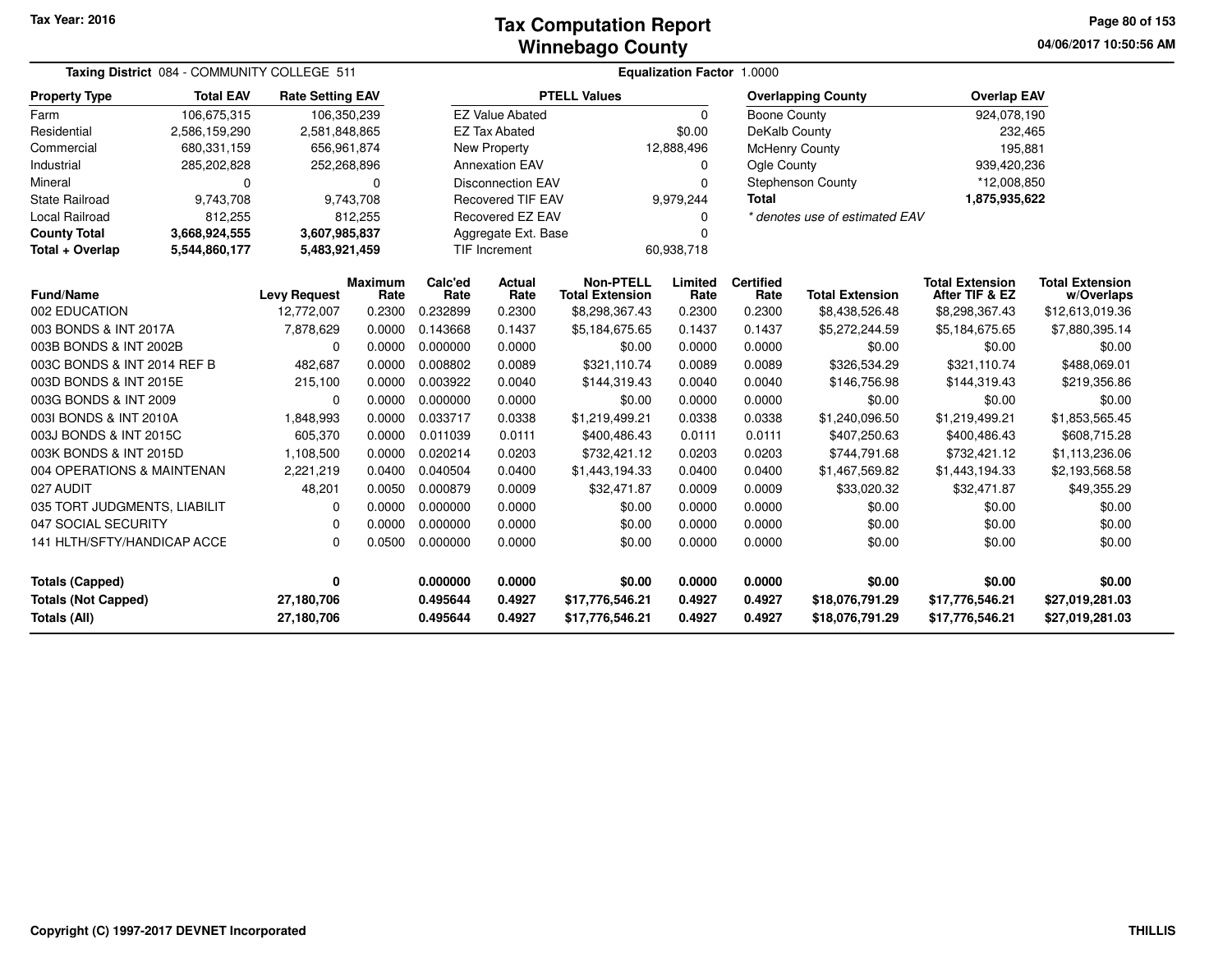**04/06/2017 10:50:56 AM Page 81 of 153**

|                                            | Taxing District 085 - COMMUNITY COLLEGE 523 |                          |                        |                      | Equalization Factor 1.0000 |                                            |                  |                          |                                |                                                                |                                      |  |
|--------------------------------------------|---------------------------------------------|--------------------------|------------------------|----------------------|----------------------------|--------------------------------------------|------------------|--------------------------|--------------------------------|----------------------------------------------------------------|--------------------------------------|--|
| <b>Property Type</b>                       | <b>Total EAV</b>                            | <b>Rate Setting EAV</b>  |                        |                      |                            | <b>PTELL Values</b>                        |                  |                          | <b>Overlapping County</b>      | <b>Overlap EAV</b>                                             |                                      |  |
| Farm                                       | 235,732                                     |                          | 235,732                |                      | <b>EZ Value Abated</b>     |                                            | $\Omega$         | Boone County             |                                | 5,694,352                                                      |                                      |  |
| Residential                                | 345,151                                     |                          | 345,151                |                      | <b>EZ Tax Abated</b>       |                                            | \$0.00           | DeKalb County            |                                | 1,548,134,311                                                  |                                      |  |
| Commercial                                 | 0                                           |                          |                        |                      | New Property               |                                            | 0                | Kane County              |                                | 7,458,776                                                      |                                      |  |
| Industrial                                 | 0                                           |                          |                        |                      | <b>Annexation EAV</b>      |                                            | 0                | LaSalle County           |                                | *17,739                                                        |                                      |  |
| Mineral                                    | 0                                           |                          | 0                      |                      | <b>Disconnection EAV</b>   |                                            | $\Omega$         | Lee County               |                                | *85,227,260                                                    |                                      |  |
| <b>State Railroad</b>                      | $\Omega$                                    |                          |                        |                      | <b>Recovered TIF EAV</b>   |                                            | 0                | Ogle County              |                                | 397,481,814                                                    |                                      |  |
| Local Railroad                             | $\Omega$                                    |                          |                        |                      | Recovered EZ EAV           |                                            | $\Omega$         | <b>Total</b>             |                                | 2,044,014,252                                                  |                                      |  |
| <b>County Total</b>                        | 580,883                                     |                          | 580,883                |                      | Aggregate Ext. Base        |                                            | 0                |                          | * denotes use of estimated EAV |                                                                |                                      |  |
| Total + Overlap                            | 2,044,595,135                               | 2,044,595,135            |                        |                      | TIF Increment              |                                            | 0                |                          |                                |                                                                |                                      |  |
| <b>Fund/Name</b>                           |                                             | <b>Levy Request</b>      | <b>Maximum</b><br>Rate | Calc'ed<br>Rate      | Actual<br>Rate             | <b>Non-PTELL</b><br><b>Total Extension</b> | Limited<br>Rate  | <b>Certified</b><br>Rate | <b>Total Extension</b>         | <b>Total Extension</b><br>After TIF & EZ                       | <b>Total Extension</b><br>w/Overlaps |  |
| 002 EDUCATION                              |                                             | 5,765,093                | 0.2750                 | 0.281968             | 0.2750                     | \$1,597.43                                 | 0.2750           | 0.2750                   | \$1,597.43                     | \$1,597.43                                                     | \$5,622,636.62                       |  |
| 003 BONDS & INTEREST                       |                                             | 4,166,906                | 0.0000                 | 0.203801             | 0.2039                     | \$1,184.42                                 | 0.2039           | 0.2039                   | \$1.184.42                     | \$1,184.42                                                     | \$4,168,929.48                       |  |
| 004 OPERATIONS & MAINTENAN                 |                                             | 1,515,664                | 0.0750                 | 0.074130             | 0.0742                     | \$431.02                                   | 0.0742           | 0.0742                   | \$431.02                       | \$431.02                                                       | \$1,517,089.59                       |  |
| 027 AUDIT                                  |                                             | 83,221                   | 0.0050                 | 0.004070             | 0.0041                     | \$23.82                                    | 0.0041           | 0.0041                   | \$23.82                        | \$23.82                                                        | \$83,828.40                          |  |
| 035 TORT JUDGMENTS, LIABILIT               |                                             | 1,211,116                | 0.0000                 | 0.059235             | 0.0593                     | \$344.46                                   | 0.0593           | 0.0593                   | \$344.46                       | \$344.46                                                       | \$1,212,444.92                       |  |
| 047 SOCIAL SECURITY                        |                                             | 263,000                  | 0.0000                 | 0.012863             | 0.0129                     | \$74.93                                    | 0.0129           | 0.0129                   | \$74.93                        | \$74.93                                                        | \$263,752.77                         |  |
| 141 HLTH/SFTY/HANDICAP ACCE                |                                             | 800,000                  | 0.0500                 | 0.039128             | 0.0392                     | \$227.71                                   | 0.0392           | 0.0392                   | \$227.71                       | \$227.71                                                       | \$801,481.29                         |  |
| <b>Totals (Capped)</b><br>0                |                                             | 0.000000                 | 0.0000                 | \$0.00               | 0.0000                     | 0.0000                                     | \$0.00           | \$0.00                   | \$0.00                         |                                                                |                                      |  |
| <b>Totals (Not Capped)</b><br>Totals (All) |                                             | 13,805,000<br>13,805,000 |                        | 0.675195<br>0.675195 | 0.6686<br>0.6686           | \$3,883.79<br>\$3,883.79                   | 0.6686<br>0.6686 | 0.6686<br>0.6686         | \$3,883.79<br>\$3,883.79       | \$3,883.79<br>\$13,670,163.07<br>\$3,883.79<br>\$13,670,163.07 |                                      |  |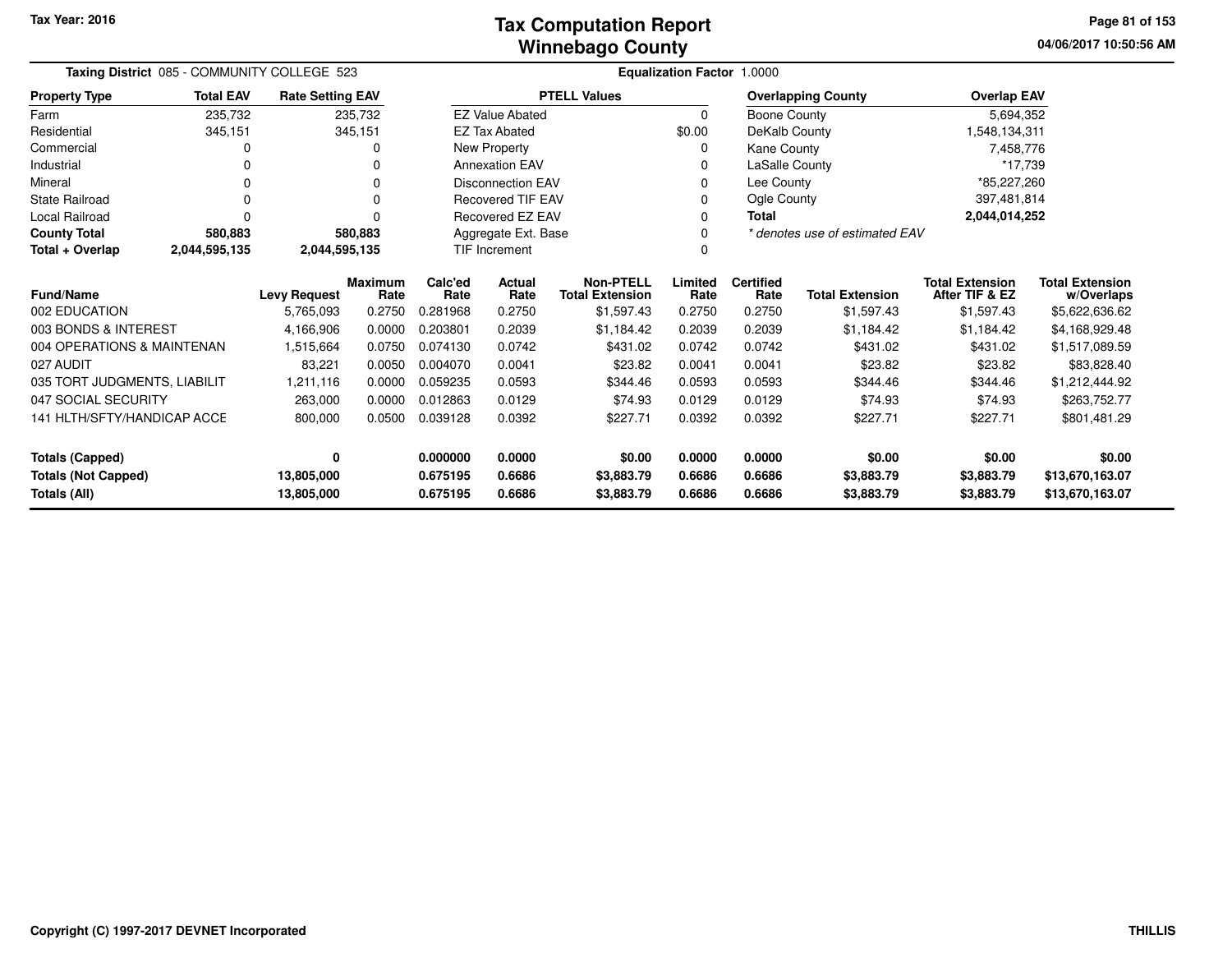**04/06/2017 10:50:56 AMPage 82 of 153**

| Taxing District 088 - NORTH MAIN & AUBURN TIF<br><b>TIF Base EAV</b> |                  |                          |                                  |                                  |                            |                                                      | Equalization Factor 1.0000 |                                    |                                  |                                                         |                                                     |
|----------------------------------------------------------------------|------------------|--------------------------|----------------------------------|----------------------------------|----------------------------|------------------------------------------------------|----------------------------|------------------------------------|----------------------------------|---------------------------------------------------------|-----------------------------------------------------|
| <b>Property Type</b>                                                 | <b>Total EAV</b> |                          |                                  |                                  |                            | <b>PTELL Values</b>                                  |                            |                                    |                                  |                                                         |                                                     |
| Farm                                                                 | 0                |                          | O                                |                                  | <b>EZ Value Abated</b>     |                                                      | 0                          |                                    |                                  |                                                         |                                                     |
| Residential                                                          | 322,641          |                          | 321,133                          |                                  | EZ Tax Abated              |                                                      | \$0.00                     |                                    |                                  |                                                         |                                                     |
| Commercial                                                           | 877,652          |                          | 770,216                          |                                  | New Property               |                                                      | 0                          |                                    |                                  |                                                         |                                                     |
| Industrial                                                           | 35,781           |                          | 35,781                           |                                  | <b>Annexation EAV</b>      |                                                      |                            |                                    |                                  |                                                         |                                                     |
| Mineral                                                              | 0                |                          | 0                                |                                  | <b>Disconnection EAV</b>   |                                                      |                            |                                    |                                  |                                                         |                                                     |
| <b>State Railroad</b>                                                | 0                |                          | 0                                |                                  | <b>Recovered TIF EAV</b>   |                                                      |                            |                                    |                                  |                                                         |                                                     |
| Local Railroad                                                       | $\Omega$         |                          | 0                                |                                  | <b>Recovered EZ EAV</b>    |                                                      |                            |                                    |                                  |                                                         |                                                     |
| <b>County Total</b>                                                  | 1,236,074        |                          | 1,127,130                        |                                  | Aggregate Ext. Base        |                                                      |                            |                                    |                                  |                                                         |                                                     |
| Total + Overlap                                                      | 1,236,074        |                          | 1,127,130                        |                                  | TIF Increment              |                                                      | 108,944                    |                                    |                                  |                                                         |                                                     |
| <b>Fund/Name</b><br>001 CORPORATE                                    |                  | <b>Levy Request</b><br>0 | <b>Maximum</b><br>Rate<br>0.0000 | Calc'ed<br>Rate<br>0.000000      | Actual<br>Rate<br>0.0000   | <b>Non-PTELL</b><br><b>Total Extension</b><br>\$0.00 | Limited<br>Rate<br>0.0000  | <b>Certified</b><br>Rate<br>0.0000 | <b>Total Extension</b><br>\$0.00 | <b>Total Extension</b><br>After TIF & EZ<br>\$16,336.86 | <b>Total Extension</b><br>w/Overlaps<br>\$16,336.86 |
| <b>Totals (Capped)</b><br><b>Totals (Not Capped)</b><br>Totals (All) |                  | 0<br>0<br>0              |                                  | 0.000000<br>0.000000<br>0.000000 | 0.0000<br>0.0000<br>0.0000 | \$0.00<br>\$0.00<br>\$0.00                           | 0.0000<br>0.0000<br>0.0000 | 0.0000<br>0.0000<br>0.0000         | \$0.00<br>\$0.00<br>\$0.00       | \$0.00<br>\$16,336.86<br>\$16,336.86                    | \$0.00<br>\$16,336.86<br>\$16,336.86                |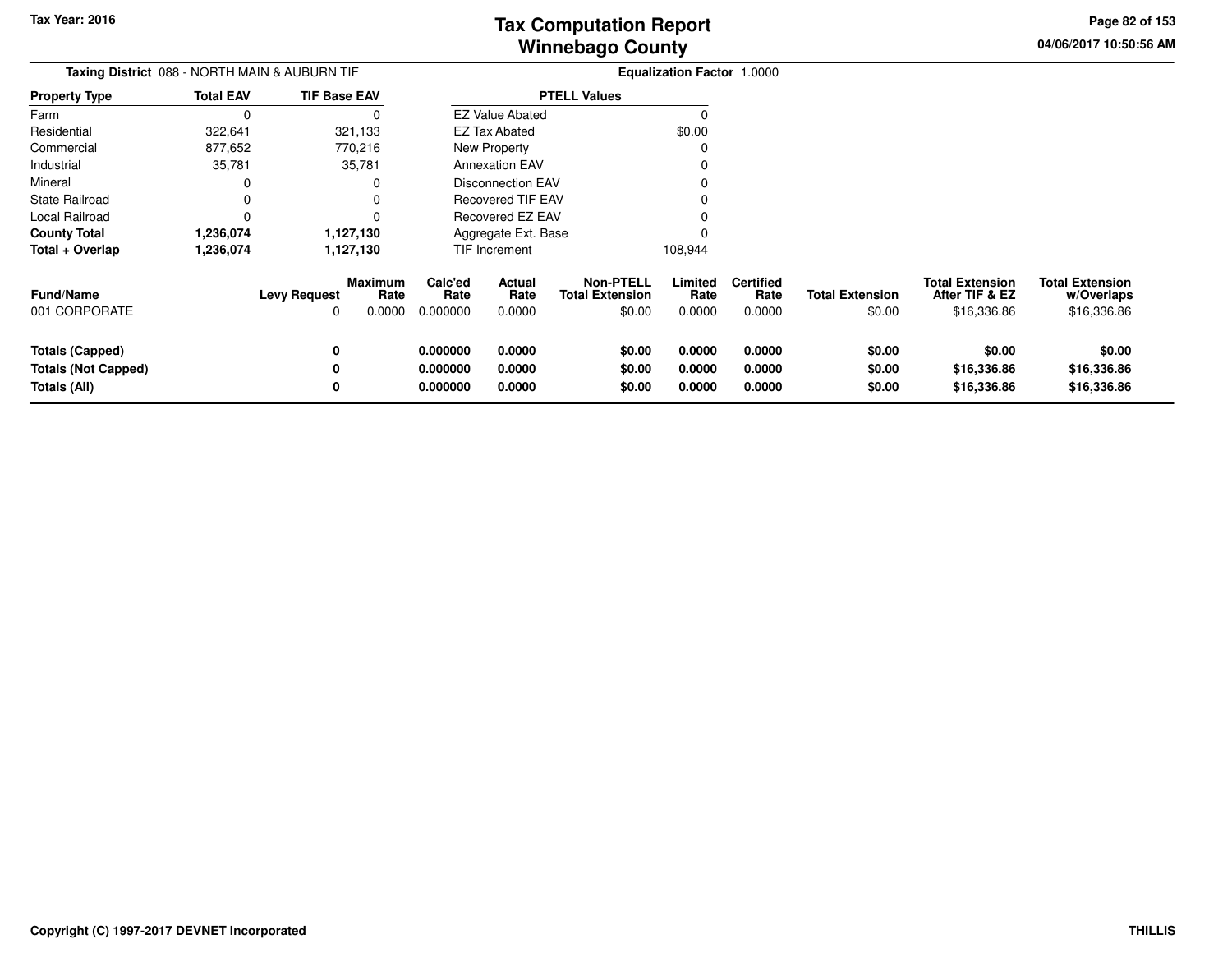**04/06/2017 10:50:56 AMPage 83 of 153**

| Taxing District 089 - JACKSON SCHOOL TIF                             |                  |                     |                                  | <b>Equalization Factor 1.0000</b> |                            |                                                      |                            |                                    |                                  |                                                         |                                                     |
|----------------------------------------------------------------------|------------------|---------------------|----------------------------------|-----------------------------------|----------------------------|------------------------------------------------------|----------------------------|------------------------------------|----------------------------------|---------------------------------------------------------|-----------------------------------------------------|
| <b>Property Type</b>                                                 | <b>Total EAV</b> | <b>TIF Base EAV</b> |                                  |                                   |                            | <b>PTELL Values</b>                                  |                            |                                    |                                  |                                                         |                                                     |
| Farm                                                                 |                  |                     |                                  |                                   | <b>EZ Value Abated</b>     |                                                      |                            |                                    |                                  |                                                         |                                                     |
| Residential                                                          | 4,206,600        | 4,194,633           |                                  |                                   | <b>EZ Tax Abated</b>       |                                                      | \$0.00                     |                                    |                                  |                                                         |                                                     |
| Commercial                                                           | 2,061,073        |                     | 1,868,874                        |                                   | New Property               |                                                      |                            |                                    |                                  |                                                         |                                                     |
| Industrial                                                           | 7,273            |                     | 6,678                            |                                   | <b>Annexation EAV</b>      |                                                      |                            |                                    |                                  |                                                         |                                                     |
| Mineral                                                              |                  |                     |                                  |                                   | Disconnection EAV          |                                                      |                            |                                    |                                  |                                                         |                                                     |
| <b>State Railroad</b>                                                |                  |                     |                                  |                                   | <b>Recovered TIF EAV</b>   |                                                      |                            |                                    |                                  |                                                         |                                                     |
| Local Railroad                                                       |                  |                     |                                  |                                   | Recovered EZ EAV           |                                                      |                            |                                    |                                  |                                                         |                                                     |
| <b>County Total</b>                                                  | 6,274,946        | 6,070,185           |                                  |                                   | Aggregate Ext. Base        |                                                      |                            |                                    |                                  |                                                         |                                                     |
| Total + Overlap                                                      | 6,274,946        | 6,070,185           |                                  |                                   | TIF Increment              |                                                      | 204,761                    |                                    |                                  |                                                         |                                                     |
| <b>Fund/Name</b><br>001 CORPORATE                                    |                  | <b>Levy Request</b> | <b>Maximum</b><br>Rate<br>0.0000 | Calc'ed<br>Rate<br>0.000000       | Actual<br>Rate<br>0.0000   | <b>Non-PTELL</b><br><b>Total Extension</b><br>\$0.00 | Limited<br>Rate<br>0.0000  | <b>Certified</b><br>Rate<br>0.0000 | <b>Total Extension</b><br>\$0.00 | <b>Total Extension</b><br>After TIF & EZ<br>\$30,931.02 | <b>Total Extension</b><br>w/Overlaps<br>\$30,931.02 |
| <b>Totals (Capped)</b><br><b>Totals (Not Capped)</b><br>Totals (All) |                  | 0                   |                                  | 0.000000<br>0.000000<br>0.000000  | 0.0000<br>0.0000<br>0.0000 | \$0.00<br>\$0.00<br>\$0.00                           | 0.0000<br>0.0000<br>0.0000 | 0.0000<br>0.0000<br>0.0000         | \$0.00<br>\$0.00<br>\$0.00       | \$0.00<br>\$30,931.02<br>\$30,931.02                    | \$0.00<br>\$30,931.02<br>\$30,931.02                |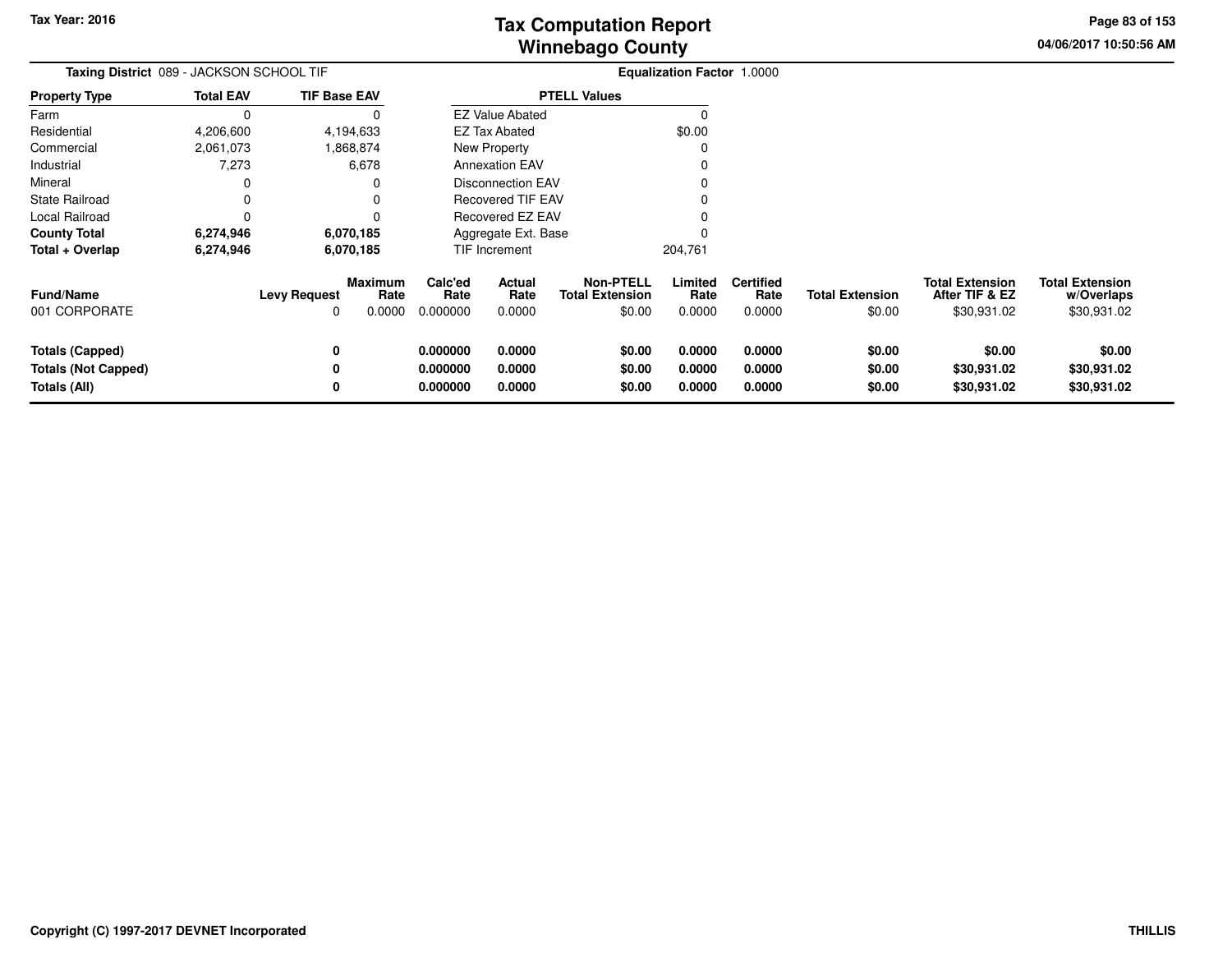**04/06/2017 10:50:56 AMPage 84 of 153**

| Taxing District 090 - EASTSIDE TIF                                   |                     |                                       | <b>Equalization Factor 1.0000</b> |                            |                                               |                            |                                    |                                  |                                                    |                                                |
|----------------------------------------------------------------------|---------------------|---------------------------------------|-----------------------------------|----------------------------|-----------------------------------------------|----------------------------|------------------------------------|----------------------------------|----------------------------------------------------|------------------------------------------------|
| <b>Property Type</b>                                                 | <b>Total EAV</b>    | <b>TIF Base EAV</b>                   |                                   |                            | <b>PTELL Values</b>                           |                            |                                    |                                  |                                                    |                                                |
| Farm                                                                 | 0                   |                                       |                                   | <b>EZ Value Abated</b>     |                                               |                            |                                    |                                  |                                                    |                                                |
| Residential                                                          |                     |                                       |                                   | <b>EZ Tax Abated</b>       |                                               | \$0.00                     |                                    |                                  |                                                    |                                                |
| Commercial                                                           | 0                   | 0                                     |                                   | New Property               |                                               |                            |                                    |                                  |                                                    |                                                |
| Industrial                                                           | 0                   | 0                                     |                                   | <b>Annexation EAV</b>      |                                               |                            |                                    |                                  |                                                    |                                                |
| Mineral                                                              | 0                   | 0                                     |                                   | Disconnection EAV          |                                               | 4,396,756                  |                                    |                                  |                                                    |                                                |
| <b>State Railroad</b>                                                | 0                   | 0                                     |                                   | <b>Recovered TIF EAV</b>   |                                               | O                          |                                    |                                  |                                                    |                                                |
| <b>Local Railroad</b>                                                | 0                   | 0                                     |                                   | Recovered EZ EAV           |                                               |                            |                                    |                                  |                                                    |                                                |
| <b>County Total</b>                                                  | 0                   | 0                                     |                                   | Aggregate Ext. Base        |                                               |                            |                                    |                                  |                                                    |                                                |
| Total + Overlap                                                      | 0                   | 0                                     |                                   | TIF Increment              |                                               | 0                          |                                    |                                  |                                                    |                                                |
| <b>Fund/Name</b><br>001 CORPORATE                                    | <b>Levy Request</b> | <b>Maximum</b><br>Rate<br>0.0025<br>0 | Calc'ed<br>Rate<br>0.000000       | Actual<br>Rate<br>0.0000   | Non-PTELL<br><b>Total Extension</b><br>\$0.00 | Limited<br>Rate<br>0.0000  | <b>Certified</b><br>Rate<br>0.0000 | <b>Total Extension</b><br>\$0.00 | <b>Total Extension</b><br>After TIF & EZ<br>\$0.00 | <b>Total Extension</b><br>w/Overlaps<br>\$0.00 |
| <b>Totals (Capped)</b><br><b>Totals (Not Capped)</b><br>Totals (All) |                     | 0<br>0<br>0                           | 0.000000<br>0.000000<br>0.000000  | 0.0000<br>0.0000<br>0.0000 | \$0.00<br>\$0.00<br>\$0.00                    | 0.0000<br>0.0000<br>0.0000 | 0.0000<br>0.0000<br>0.0000         | \$0.00<br>\$0.00<br>\$0.00       | \$0.00<br>\$0.00<br>\$0.00                         | \$0.00<br>\$0.00<br>\$0.00                     |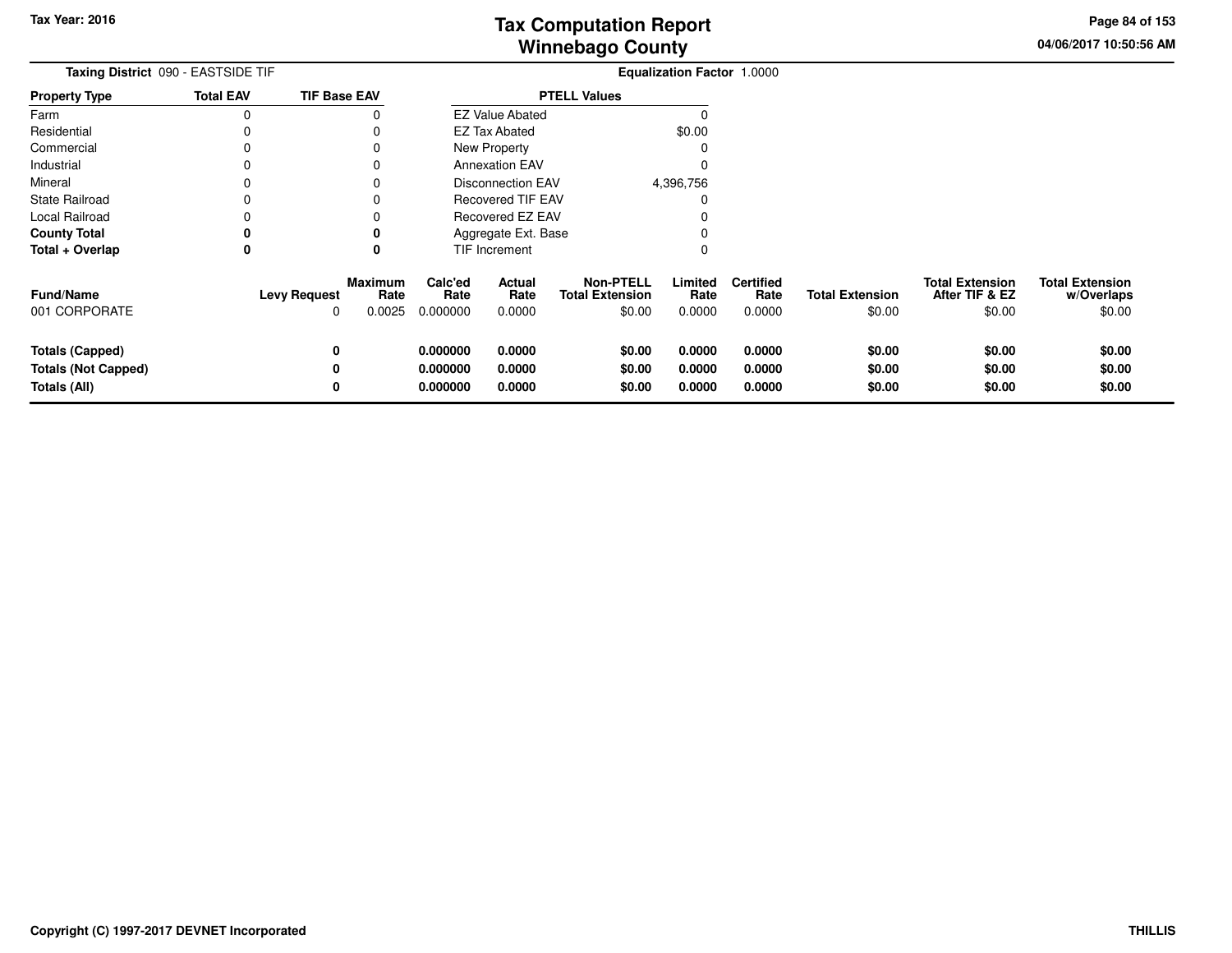**04/06/2017 10:50:56 AM Page 85 of 153**

| Taxing District 091 - WESTSIDE TIF                                   |                     |                                       | <b>Equalization Factor 1.0000</b> |                            |                                                      |                            |                                    |                                  |                                                    |                                                |
|----------------------------------------------------------------------|---------------------|---------------------------------------|-----------------------------------|----------------------------|------------------------------------------------------|----------------------------|------------------------------------|----------------------------------|----------------------------------------------------|------------------------------------------------|
| <b>Property Type</b>                                                 | <b>Total EAV</b>    | <b>TIF Base EAV</b>                   |                                   |                            | <b>PTELL Values</b>                                  |                            |                                    |                                  |                                                    |                                                |
| Farm                                                                 |                     |                                       |                                   | <b>EZ Value Abated</b>     |                                                      |                            |                                    |                                  |                                                    |                                                |
| Residential                                                          |                     |                                       |                                   | <b>EZ Tax Abated</b>       |                                                      | \$0.00                     |                                    |                                  |                                                    |                                                |
| Commercial                                                           |                     | 0                                     |                                   | New Property               |                                                      |                            |                                    |                                  |                                                    |                                                |
| Industrial                                                           |                     | 0                                     |                                   | <b>Annexation EAV</b>      |                                                      |                            |                                    |                                  |                                                    |                                                |
| Mineral                                                              |                     | 0                                     |                                   | <b>Disconnection EAV</b>   |                                                      | 6,619,243                  |                                    |                                  |                                                    |                                                |
| <b>State Railroad</b>                                                |                     | 0                                     |                                   | <b>Recovered TIF EAV</b>   |                                                      |                            |                                    |                                  |                                                    |                                                |
| Local Railroad                                                       |                     | 0                                     |                                   | Recovered EZ EAV           |                                                      |                            |                                    |                                  |                                                    |                                                |
| <b>County Total</b>                                                  | 0                   | 0                                     |                                   | Aggregate Ext. Base        |                                                      |                            |                                    |                                  |                                                    |                                                |
| Total + Overlap                                                      | 0                   | 0                                     |                                   | TIF Increment              |                                                      |                            |                                    |                                  |                                                    |                                                |
| <b>Fund/Name</b><br>001 CORPORATE                                    | <b>Levy Request</b> | <b>Maximum</b><br>Rate<br>0.0025<br>0 | Calc'ed<br>Rate<br>0.000000       | Actual<br>Rate<br>0.0000   | <b>Non-PTELL</b><br><b>Total Extension</b><br>\$0.00 | Limited<br>Rate<br>0.0000  | <b>Certified</b><br>Rate<br>0.0000 | <b>Total Extension</b><br>\$0.00 | <b>Total Extension</b><br>After TIF & EZ<br>\$0.00 | <b>Total Extension</b><br>w/Overlaps<br>\$0.00 |
| <b>Totals (Capped)</b><br><b>Totals (Not Capped)</b><br>Totals (All) |                     | 0<br>0<br>0                           | 0.000000<br>0.000000<br>0.000000  | 0.0000<br>0.0000<br>0.0000 | \$0.00<br>\$0.00<br>\$0.00                           | 0.0000<br>0.0000<br>0.0000 | 0.0000<br>0.0000<br>0.0000         | \$0.00<br>\$0.00<br>\$0.00       | \$0.00<br>\$0.00<br>\$0.00                         | \$0.00<br>\$0.00<br>\$0.00                     |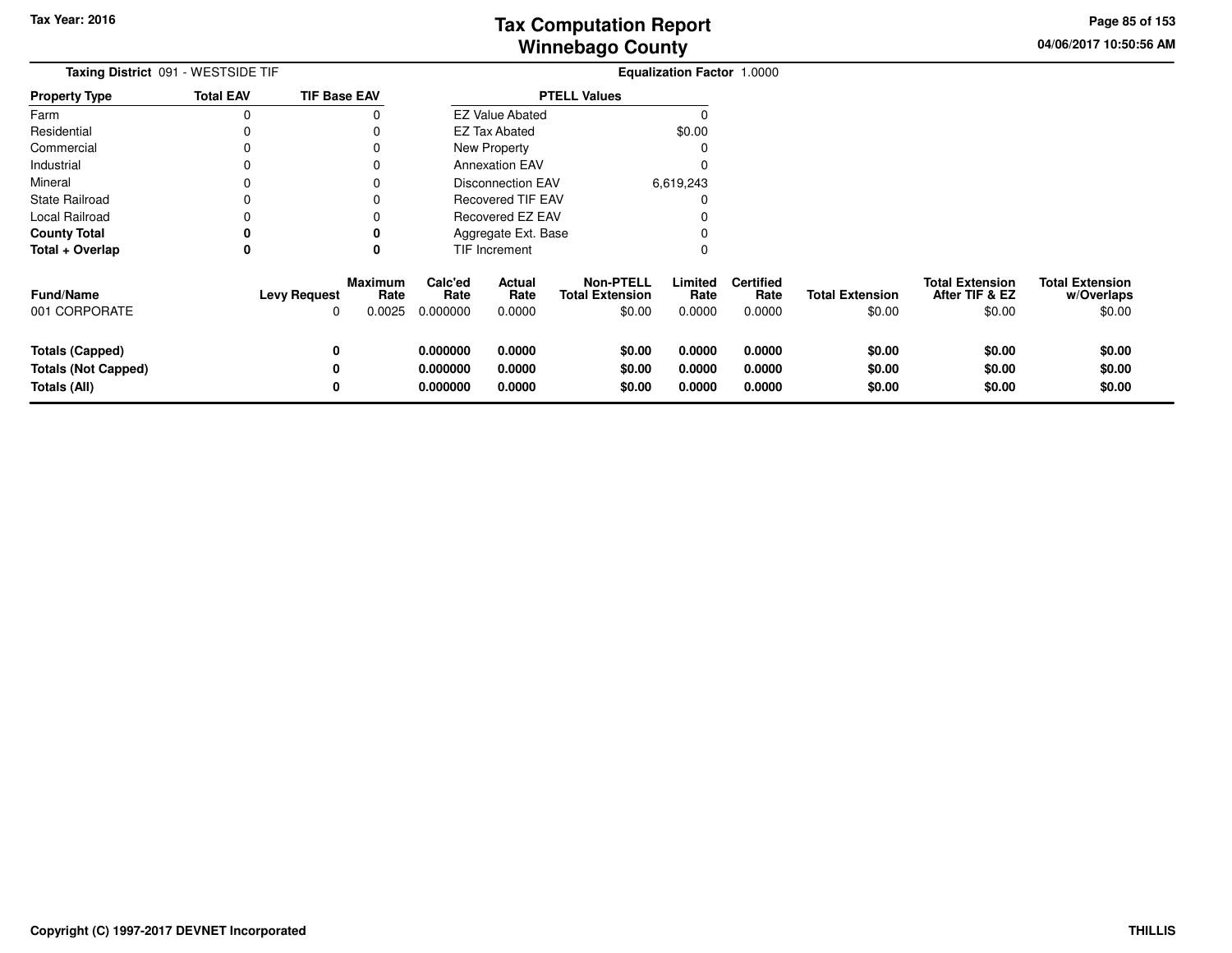**04/06/2017 10:50:56 AM Page 86 of 153**

|                                                                      | Taxing District 092 - SEVENTH ST TIF |                                       |                                  |                            |                                               | <b>Equalization Factor 1.0000</b> |                                    |                                  |                                                    |                                                |
|----------------------------------------------------------------------|--------------------------------------|---------------------------------------|----------------------------------|----------------------------|-----------------------------------------------|-----------------------------------|------------------------------------|----------------------------------|----------------------------------------------------|------------------------------------------------|
| <b>Property Type</b>                                                 | <b>Total EAV</b>                     | <b>TIF Base EAV</b>                   |                                  |                            | <b>PTELL Values</b>                           |                                   |                                    |                                  |                                                    |                                                |
| Farm                                                                 | 0                                    |                                       |                                  | <b>EZ Value Abated</b>     |                                               |                                   |                                    |                                  |                                                    |                                                |
| Residential                                                          |                                      | 0                                     |                                  | EZ Tax Abated              |                                               | \$0.00                            |                                    |                                  |                                                    |                                                |
| Commercial                                                           | 0                                    | 0                                     |                                  | New Property               |                                               |                                   |                                    |                                  |                                                    |                                                |
| Industrial                                                           |                                      | 0                                     |                                  | <b>Annexation EAV</b>      |                                               |                                   |                                    |                                  |                                                    |                                                |
| Mineral                                                              | 0                                    | 0                                     |                                  | <b>Disconnection EAV</b>   |                                               | 10,126,564                        |                                    |                                  |                                                    |                                                |
| <b>State Railroad</b>                                                | 0                                    | 0                                     |                                  | <b>Recovered TIF EAV</b>   |                                               |                                   |                                    |                                  |                                                    |                                                |
| Local Railroad                                                       |                                      | 0                                     |                                  | Recovered EZ EAV           |                                               |                                   |                                    |                                  |                                                    |                                                |
| <b>County Total</b>                                                  | 0                                    | 0                                     |                                  | Aggregate Ext. Base        |                                               |                                   |                                    |                                  |                                                    |                                                |
| Total + Overlap                                                      | 0                                    | 0                                     |                                  | <b>TIF Increment</b>       |                                               |                                   |                                    |                                  |                                                    |                                                |
| <b>Fund/Name</b><br>001 CORPORATE                                    | <b>Levy Request</b>                  | <b>Maximum</b><br>Rate<br>0.0025<br>0 | Calc'ed<br>Rate<br>0.000000      | Actual<br>Rate<br>0.0000   | Non-PTELL<br><b>Total Extension</b><br>\$0.00 | Limited<br>Rate<br>0.0000         | <b>Certified</b><br>Rate<br>0.0000 | <b>Total Extension</b><br>\$0.00 | <b>Total Extension</b><br>After TIF & EZ<br>\$0.00 | <b>Total Extension</b><br>w/Overlaps<br>\$0.00 |
| <b>Totals (Capped)</b><br><b>Totals (Not Capped)</b><br>Totals (All) |                                      | 0<br>0<br>0                           | 0.000000<br>0.000000<br>0.000000 | 0.0000<br>0.0000<br>0.0000 | \$0.00<br>\$0.00<br>\$0.00                    | 0.0000<br>0.0000<br>0.0000        | 0.0000<br>0.0000<br>0.0000         | \$0.00<br>\$0.00<br>\$0.00       | \$0.00<br>\$0.00<br>\$0.00                         | \$0.00<br>\$0.00<br>\$0.00                     |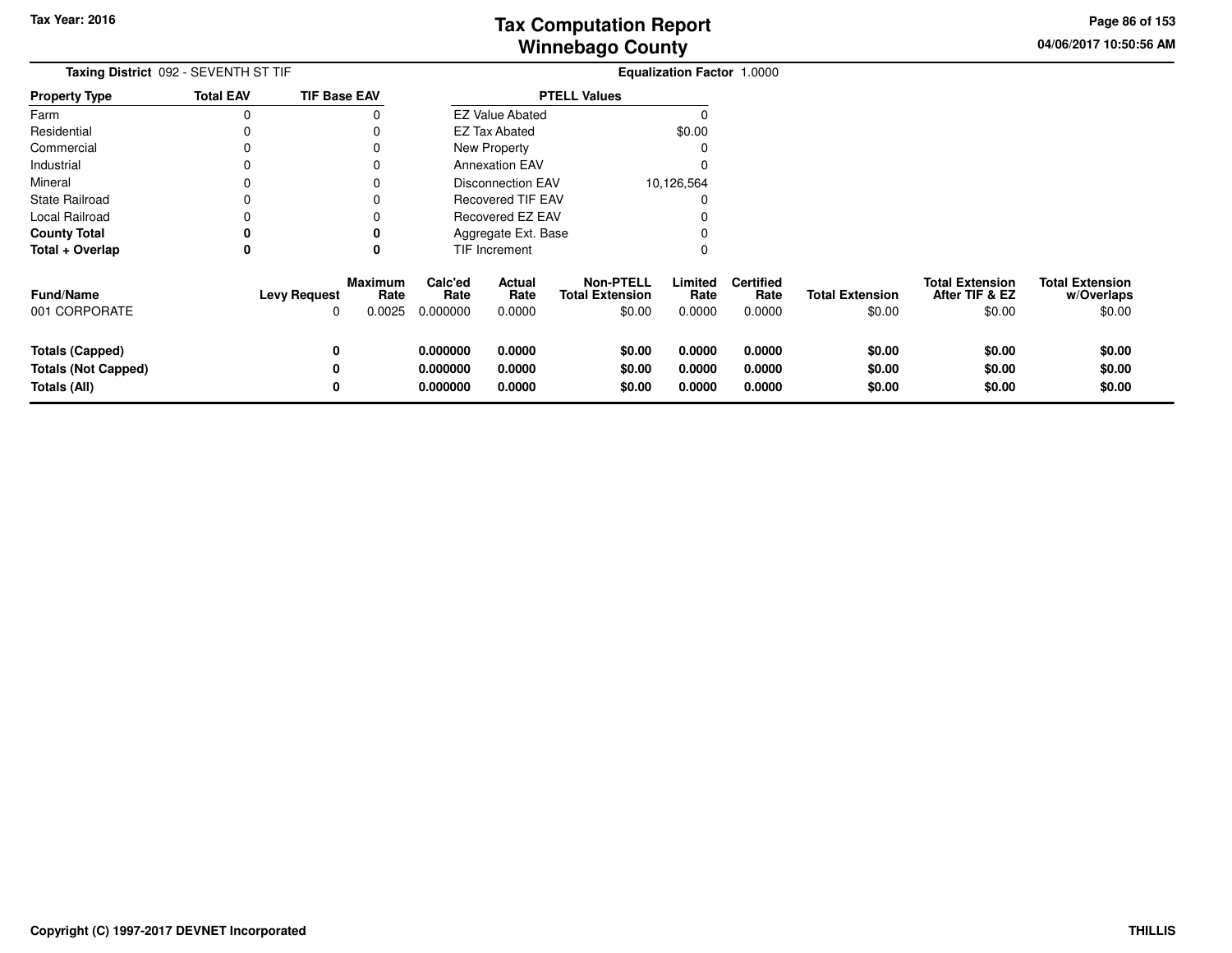**04/06/2017 10:50:56 AMPage 87 of 153**

| <b>Taxing District</b> 093 - NORTH MAIN TIF                   |                  |                          |                                  | <b>Equalization Factor 1.0000</b> |                            |                                                      |                            |                                    |                                  |                                                         |                                                     |
|---------------------------------------------------------------|------------------|--------------------------|----------------------------------|-----------------------------------|----------------------------|------------------------------------------------------|----------------------------|------------------------------------|----------------------------------|---------------------------------------------------------|-----------------------------------------------------|
| Property Type                                                 | <b>Total EAV</b> | <b>TIF Base EAV</b>      |                                  |                                   |                            | <b>PTELL Values</b>                                  |                            |                                    |                                  |                                                         |                                                     |
| Farm                                                          | 0                |                          | 0                                |                                   | <b>EZ Value Abated</b>     |                                                      | 0                          |                                    |                                  |                                                         |                                                     |
| Residential                                                   | 230,489          |                          | 122,600                          |                                   | <b>EZ Tax Abated</b>       |                                                      | \$0.00                     |                                    |                                  |                                                         |                                                     |
| Commercial                                                    | 589,000          |                          | 436,119                          |                                   | New Property               |                                                      |                            |                                    |                                  |                                                         |                                                     |
| Industrial                                                    | 264,453          |                          | 260,639                          |                                   | <b>Annexation EAV</b>      |                                                      |                            |                                    |                                  |                                                         |                                                     |
| Mineral                                                       | 0                |                          |                                  |                                   | <b>Disconnection EAV</b>   |                                                      |                            |                                    |                                  |                                                         |                                                     |
| State Railroad                                                | 0                |                          |                                  |                                   | <b>Recovered TIF EAV</b>   |                                                      |                            |                                    |                                  |                                                         |                                                     |
| Local Railroad                                                | 0                |                          |                                  |                                   | Recovered EZ EAV           |                                                      |                            |                                    |                                  |                                                         |                                                     |
| County Total                                                  | 1,083,942        |                          | 819,358                          |                                   | Aggregate Ext. Base        |                                                      |                            |                                    |                                  |                                                         |                                                     |
| Total + Overlap                                               | 1,083,942        |                          | 819,358                          |                                   | TIF Increment              |                                                      | 264,584                    |                                    |                                  |                                                         |                                                     |
| Fund/Name<br>001 CORPORATE                                    |                  | <b>Levy Request</b><br>O | <b>Maximum</b><br>Rate<br>0.0025 | Calc'ed<br>Rate<br>0.000000       | Actual<br>Rate<br>0.0000   | <b>Non-PTELL</b><br><b>Total Extension</b><br>\$0.00 | Limited<br>Rate<br>0.0000  | <b>Certified</b><br>Rate<br>0.0000 | <b>Total Extension</b><br>\$0.00 | <b>Total Extension</b><br>After TIF & EZ<br>\$39,967.84 | <b>Total Extension</b><br>w/Overlaps<br>\$39,967.84 |
| Totals (Capped)<br><b>Totals (Not Capped)</b><br>Totals (All) |                  | 0<br>0<br>0              |                                  | 0.000000<br>0.000000<br>0.000000  | 0.0000<br>0.0000<br>0.0000 | \$0.00<br>\$0.00<br>\$0.00                           | 0.0000<br>0.0000<br>0.0000 | 0.0000<br>0.0000<br>0.0000         | \$0.00<br>\$0.00<br>\$0.00       | \$0.00<br>\$39,967.84<br>\$39,967.84                    | \$0.00<br>\$39,967.84<br>\$39,967.84                |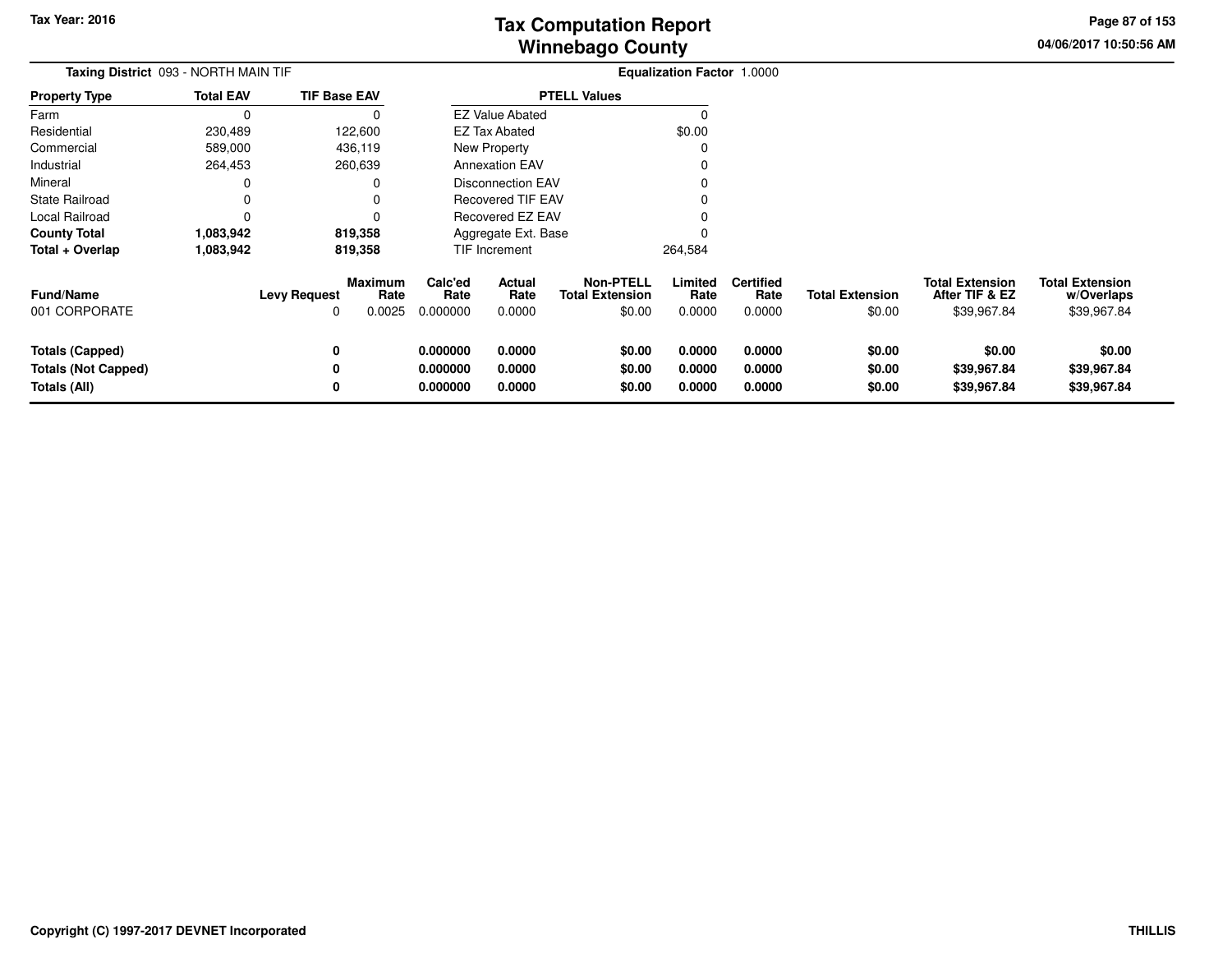**04/06/2017 10:50:56 AMPage 88 of 153**

> **w/Overlaps**\$841,449.50

| Taxing District 094 - GLOBAL TRADE TIF #1            |                  |                          |                                  | <b>Equalization Factor 1.0000</b> |                                 |                                                      |                           |                                    |                                  |                                                          |                                                      |
|------------------------------------------------------|------------------|--------------------------|----------------------------------|-----------------------------------|---------------------------------|------------------------------------------------------|---------------------------|------------------------------------|----------------------------------|----------------------------------------------------------|------------------------------------------------------|
| <b>Property Type</b>                                 | <b>Total EAV</b> | <b>TIF Base EAV</b>      |                                  |                                   |                                 | <b>PTELL Values</b>                                  |                           |                                    |                                  |                                                          |                                                      |
| Farm                                                 | 33,268           |                          | 17,305                           |                                   | <b>EZ Value Abated</b>          |                                                      |                           |                                    |                                  |                                                          |                                                      |
| Residential                                          |                  |                          | $\Omega$                         |                                   | <b>EZ Tax Abated</b>            |                                                      | \$0.00                    |                                    |                                  |                                                          |                                                      |
| Commercial                                           | 1,236,344        |                          | 1,219,516                        |                                   | <b>New Property</b>             |                                                      |                           |                                    |                                  |                                                          |                                                      |
| Industrial                                           | 26,364,533       |                          | 20,826,989                       |                                   | <b>Annexation EAV</b>           |                                                      |                           |                                    |                                  |                                                          |                                                      |
| Mineral                                              |                  |                          | 0                                |                                   | <b>Disconnection EAV</b>        |                                                      |                           |                                    |                                  |                                                          |                                                      |
| <b>State Railroad</b>                                |                  |                          |                                  |                                   | Recovered TIF EAV               |                                                      |                           |                                    |                                  |                                                          |                                                      |
| Local Railroad                                       |                  |                          |                                  |                                   | Recovered EZ EAV                |                                                      |                           |                                    |                                  |                                                          |                                                      |
| <b>County Total</b>                                  | 27,634,145       |                          | 22,063,810                       |                                   | Aggregate Ext. Base             |                                                      |                           |                                    |                                  |                                                          |                                                      |
| Total + Overlap                                      | 27,634,145       |                          | 22,063,810                       |                                   | TIF Increment                   |                                                      | 5,570,335                 |                                    |                                  |                                                          |                                                      |
| <b>Fund/Name</b><br>001 CORPORATE                    |                  | <b>Levy Request</b><br>0 | <b>Maximum</b><br>Rate<br>0.0025 | Calc'ed<br>Rate<br>0.000000       | <b>Actual</b><br>Rate<br>0.0000 | <b>Non-PTELL</b><br><b>Total Extension</b><br>\$0.00 | Limited<br>Rate<br>0.0000 | <b>Certified</b><br>Rate<br>0.0000 | <b>Total Extension</b><br>\$0.00 | <b>Total Extension</b><br>After TIF & EZ<br>\$841,449.50 | <b>Total Extension</b><br>w/Overlaps<br>\$841,449.50 |
| <b>Totals (Capped)</b><br><b>Totals (Not Capped)</b> |                  | 0<br>0                   |                                  | 0.000000<br>0.000000              | 0.0000<br>0.0000                | \$0.00<br>\$0.00                                     | 0.0000<br>0.0000          | 0.0000<br>0.0000                   | \$0.00<br>\$0.00                 | \$0.00<br>\$841,449.50                                   | \$0.00<br>\$841,449.50                               |
| Totals (All)                                         |                  | 0                        |                                  | 0.000000                          | 0.0000                          | \$0.00                                               | 0.0000                    | 0.0000                             | \$0.00                           | \$841,449.50                                             | \$841,449.50                                         |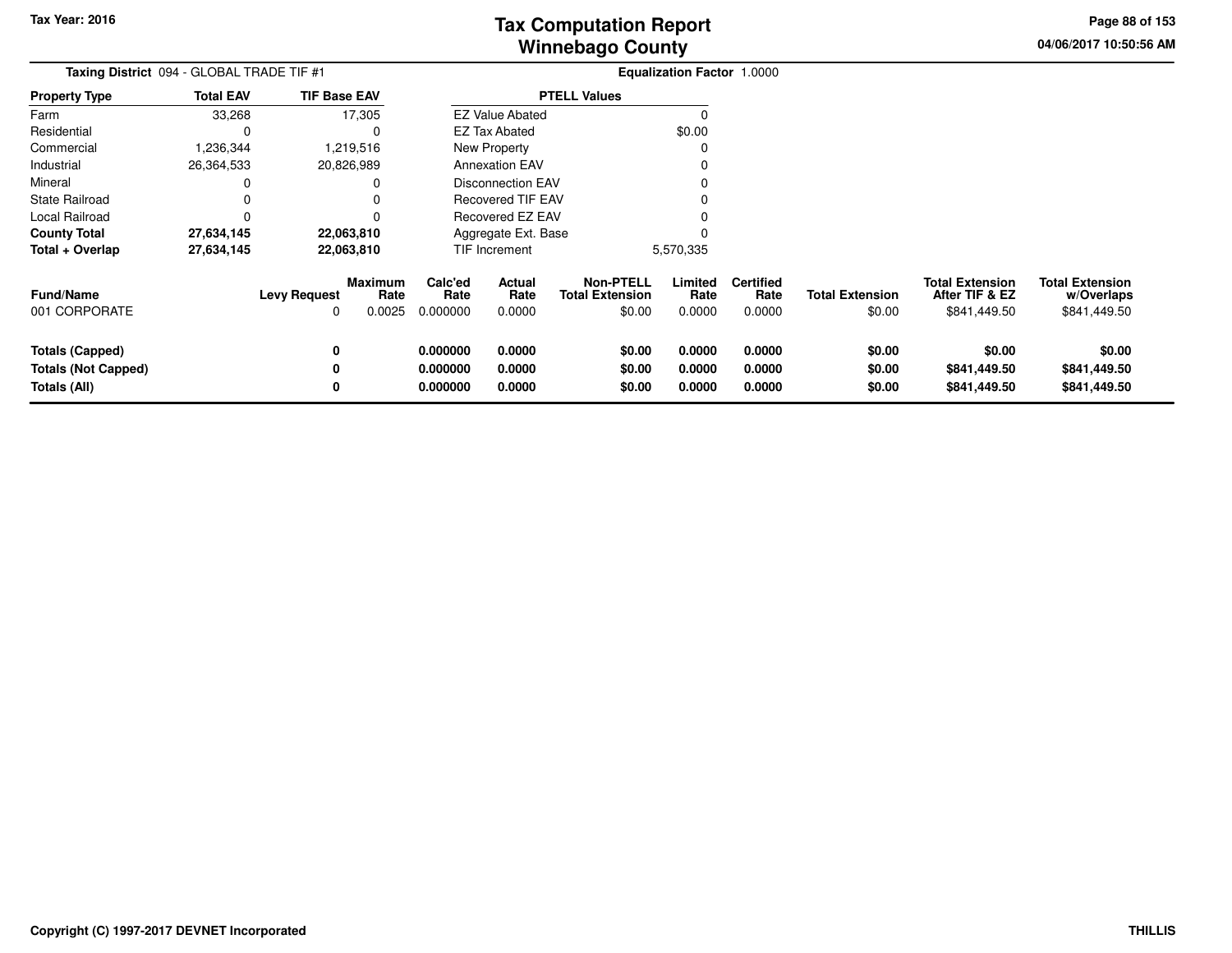**04/06/2017 10:50:56 AMPage 89 of 153**

| Taxing District 098 - MACHESNEY PARK TIF   |                  |                          |                           | <b>Equalization Factor 1.0000</b> |                          |                                                      |                           |                                    |                                  |                                                          |                                                      |
|--------------------------------------------|------------------|--------------------------|---------------------------|-----------------------------------|--------------------------|------------------------------------------------------|---------------------------|------------------------------------|----------------------------------|----------------------------------------------------------|------------------------------------------------------|
| <b>Property Type</b>                       | <b>Total EAV</b> | <b>TIF Base EAV</b>      |                           |                                   |                          | <b>PTELL Values</b>                                  |                           |                                    |                                  |                                                          |                                                      |
| Farm                                       |                  |                          |                           |                                   | <b>EZ Value Abated</b>   |                                                      |                           |                                    |                                  |                                                          |                                                      |
| Residential                                | 11,081           | 9,398                    |                           |                                   | EZ Tax Abated            |                                                      | \$0.00                    |                                    |                                  |                                                          |                                                      |
| Commercial                                 | 9,138,505        | 578,393                  |                           |                                   | New Property             |                                                      | C                         |                                    |                                  |                                                          |                                                      |
| Industrial                                 |                  |                          | 0                         |                                   | <b>Annexation EAV</b>    |                                                      |                           |                                    |                                  |                                                          |                                                      |
| Mineral                                    |                  |                          |                           |                                   | <b>Disconnection EAV</b> |                                                      |                           |                                    |                                  |                                                          |                                                      |
| <b>State Railroad</b>                      |                  |                          | 0                         |                                   | <b>Recovered TIF EAV</b> |                                                      |                           |                                    |                                  |                                                          |                                                      |
| Local Railroad                             |                  |                          | 0                         |                                   | <b>Recovered EZ EAV</b>  |                                                      |                           |                                    |                                  |                                                          |                                                      |
| <b>County Total</b>                        | 9,149,586        | 587,791                  |                           |                                   | Aggregate Ext. Base      |                                                      |                           |                                    |                                  |                                                          |                                                      |
| Total + Overlap                            | 9,149,586        | 587,791                  |                           |                                   | TIF Increment            |                                                      | 8,561,795                 |                                    |                                  |                                                          |                                                      |
| <b>Fund/Name</b><br>001 CORPORATE          |                  | <b>Levy Request</b><br>0 | Maximum<br>Rate<br>0.0025 | Calc'ed<br>Rate<br>0.000000       | Actual<br>Rate<br>0.0000 | <b>Non-PTELL</b><br><b>Total Extension</b><br>\$0.00 | Limited<br>Rate<br>0.0000 | <b>Certified</b><br>Rate<br>0.0000 | <b>Total Extension</b><br>\$0.00 | <b>Total Extension</b><br>After TIF & EZ<br>\$983,124.02 | <b>Total Extension</b><br>w/Overlaps<br>\$983,124.02 |
| <b>Totals (Capped)</b>                     |                  | 0                        |                           | 0.000000                          | 0.0000                   | \$0.00                                               | 0.0000                    | 0.0000                             | \$0.00                           | \$0.00                                                   | \$0.00                                               |
| <b>Totals (Not Capped)</b><br>Totals (All) |                  | 0<br>0                   |                           | 0.000000<br>0.000000              | 0.0000<br>0.0000         | \$0.00<br>\$0.00                                     | 0.0000<br>0.0000          | 0.0000<br>0.0000                   | \$0.00<br>\$0.00                 | \$983,124.02<br>\$983,124.02                             | \$983,124.02<br>\$983,124.02                         |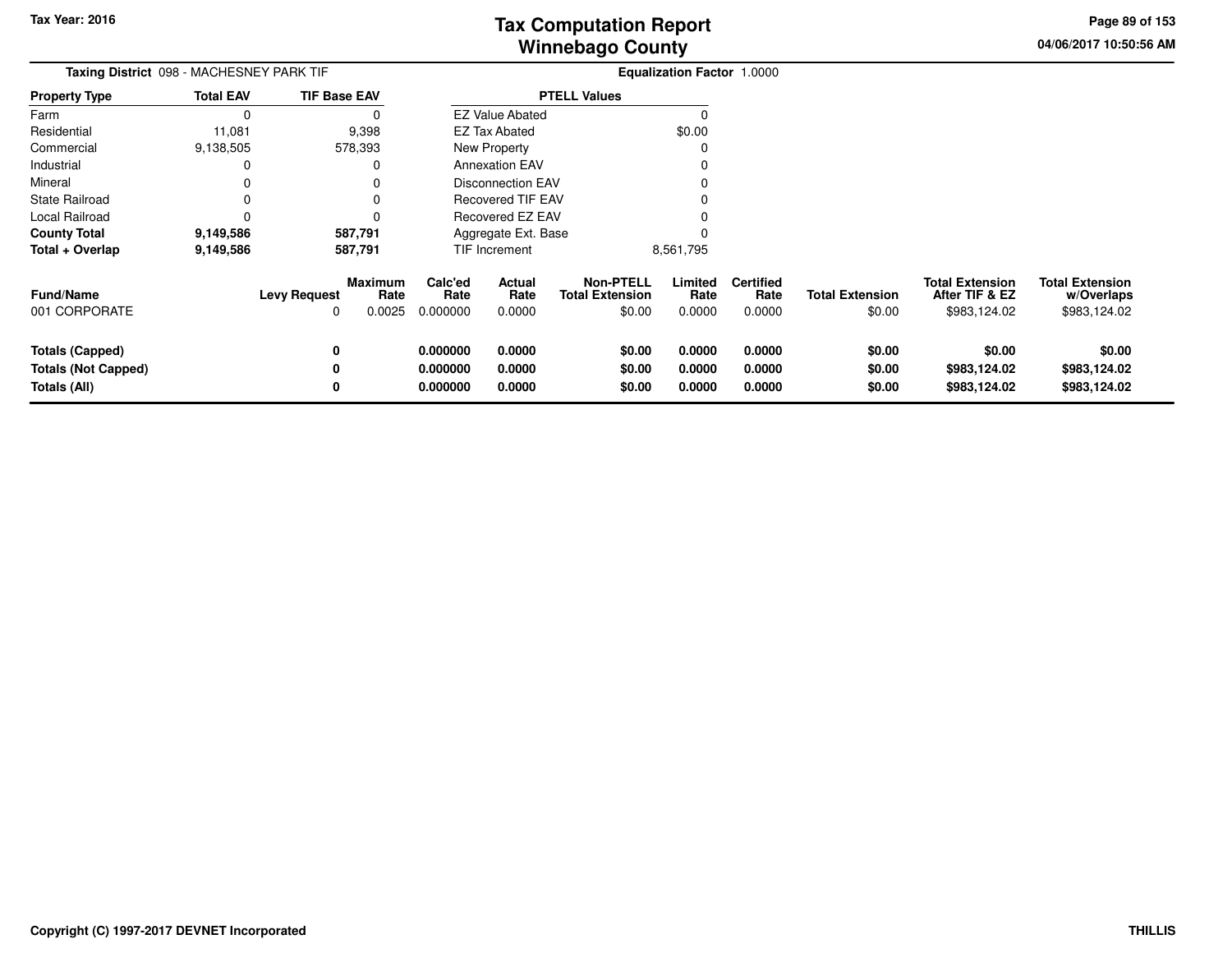# **Winnebago CountyTax Computation Report Tax**

**04/06/2017 10:50:56 AMPage 90 of 153**

| Taxing District 101 - BU/HA MULTI TOWNSHIP                           |                  |                               |                                  | <b>Equalization Factor 1.0000</b> |                                 |                                                           |                            |                                    |                                       |                                                         |                                                     |
|----------------------------------------------------------------------|------------------|-------------------------------|----------------------------------|-----------------------------------|---------------------------------|-----------------------------------------------------------|----------------------------|------------------------------------|---------------------------------------|---------------------------------------------------------|-----------------------------------------------------|
| <b>Property Type</b>                                                 | <b>Total EAV</b> | <b>Rate Setting EAV</b>       |                                  |                                   |                                 | <b>PTELL Values</b>                                       |                            |                                    |                                       |                                                         |                                                     |
| Farm                                                                 | 16,842,921       |                               | 16,842,921                       |                                   | <b>EZ Value Abated</b>          |                                                           | $\Omega$                   |                                    |                                       |                                                         |                                                     |
| Residential                                                          | 18,838,243       |                               | 18,838,243                       |                                   | <b>EZ Tax Abated</b>            |                                                           | \$0.00                     |                                    |                                       |                                                         |                                                     |
| Commercial                                                           | 1,422,951        |                               | 1,422,951                        |                                   | New Property                    |                                                           | 193,979                    |                                    |                                       |                                                         |                                                     |
| Industrial                                                           |                  |                               |                                  |                                   | <b>Annexation EAV</b>           |                                                           | 0                          |                                    |                                       |                                                         |                                                     |
| Mineral                                                              |                  |                               |                                  |                                   | <b>Disconnection EAV</b>        |                                                           | 0                          |                                    |                                       |                                                         |                                                     |
| State Railroad                                                       |                  |                               |                                  |                                   | <b>Recovered TIF EAV</b>        |                                                           | 0                          |                                    |                                       |                                                         |                                                     |
| Local Railroad                                                       |                  |                               |                                  |                                   | Recovered EZ EAV                |                                                           | 0                          |                                    |                                       |                                                         |                                                     |
| <b>County Total</b>                                                  | 37,104,115       |                               | 37,104,115                       |                                   | Aggregate Ext. Base             |                                                           | 18,706                     |                                    |                                       |                                                         |                                                     |
| Total + Overlap                                                      | 37,104,115       |                               | 37,104,115                       |                                   | TIF Increment                   | 0                                                         |                            |                                    |                                       |                                                         |                                                     |
| Fund/Name<br>147 ASSESSING PURPOSES (mu                              |                  | <b>Levy Request</b><br>19,641 | <b>Maximum</b><br>Rate<br>0.0000 | Calc'ed<br>Rate<br>0.052935       | <b>Actual</b><br>Rate<br>0.0530 | <b>Non-PTELL</b><br><b>Total Extension</b><br>\$19,665.18 | Limited<br>Rate<br>0.0511  | <b>Certified</b><br>Rate<br>0.0511 | <b>Total Extension</b><br>\$18,960.20 | <b>Total Extension</b><br>After TIF & EZ<br>\$18,960.20 | <b>Total Extension</b><br>w/Overlaps<br>\$18,960.20 |
| <b>Totals (Capped)</b><br><b>Totals (Not Capped)</b><br>Totals (All) |                  | 19,641<br>0<br>19,641         |                                  | 0.052935<br>0.000000<br>0.052935  | 0.0530<br>0.0000<br>0.0530      | \$19,665.18<br>\$0.00<br>\$19,665.18                      | 0.0511<br>0.0000<br>0.0511 | 0.0511<br>0.0000<br>0.0511         | \$18,960.20<br>\$0.00<br>\$18,960.20  | \$18,960.20<br>\$0.00<br>\$18,960.20                    | \$18,960.20<br>\$0.00<br>\$18,960.20                |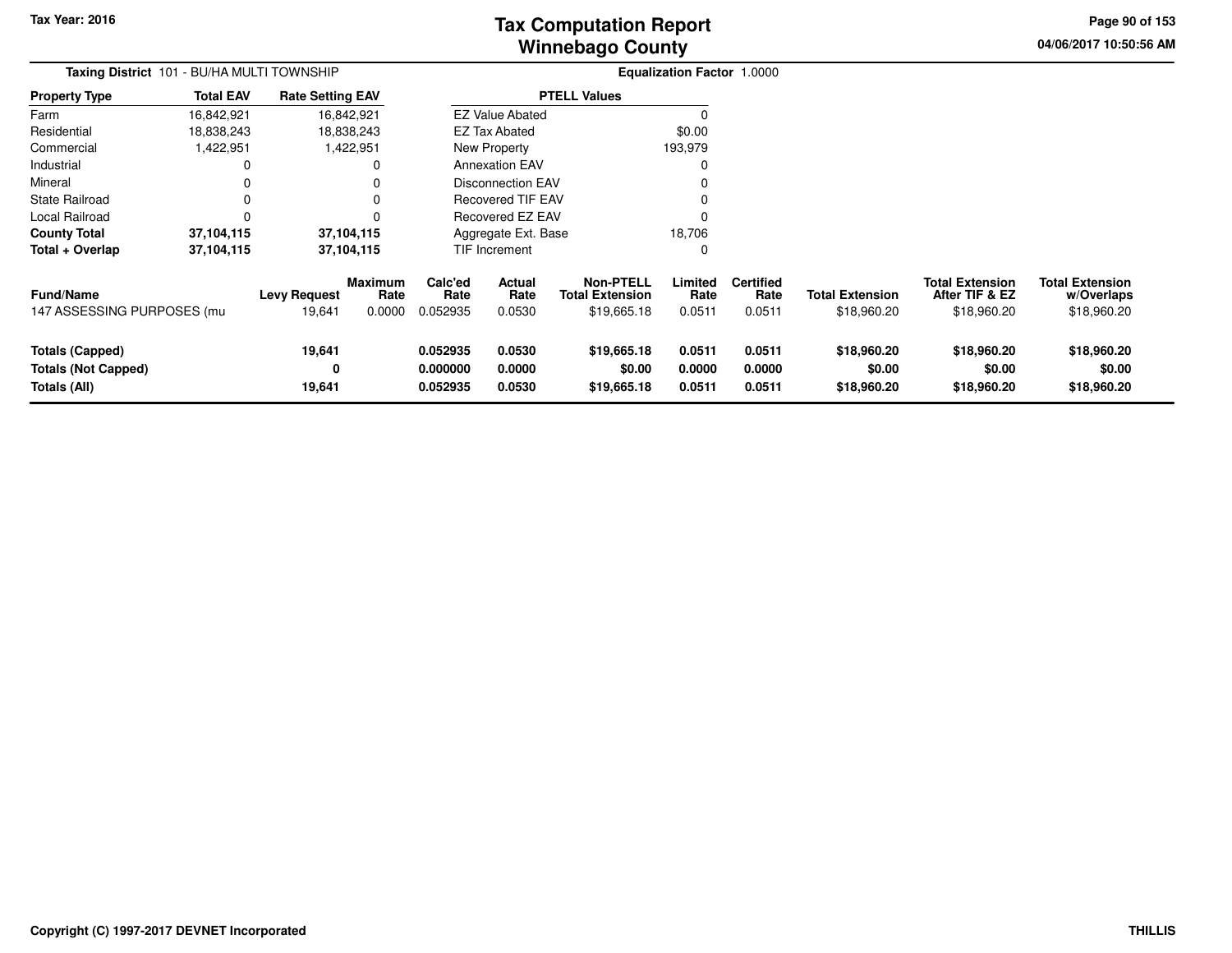# **Winnebago CountyTax Computation Report**

**04/06/2017 10:50:56 AM Page 91 of 153**

| Taxing District 102 - DU/LA MULTI TOWNSHIP                           |                  |                               |                                  | Equalization Factor 1.0000       |                                 |                                                    |                            |                                    |                                       |                                                         |                                                     |
|----------------------------------------------------------------------|------------------|-------------------------------|----------------------------------|----------------------------------|---------------------------------|----------------------------------------------------|----------------------------|------------------------------------|---------------------------------------|---------------------------------------------------------|-----------------------------------------------------|
| <b>Property Type</b>                                                 | <b>Total EAV</b> | <b>Rate Setting EAV</b>       |                                  |                                  |                                 | <b>PTELL Values</b>                                |                            |                                    |                                       |                                                         |                                                     |
| Farm                                                                 | 14,524,418       |                               | 14,524,418                       |                                  | <b>EZ Value Abated</b>          |                                                    |                            |                                    |                                       |                                                         |                                                     |
| Residential                                                          | 50,040,261       |                               | 49,997,830                       |                                  | EZ Tax Abated                   |                                                    | \$0.00                     |                                    |                                       |                                                         |                                                     |
| Commercial                                                           | 4,094,294        |                               | 3,940,881                        |                                  | New Property                    |                                                    | 38,720                     |                                    |                                       |                                                         |                                                     |
| Industrial                                                           | 292,573          |                               | 254,871                          |                                  | <b>Annexation EAV</b>           |                                                    | 0                          |                                    |                                       |                                                         |                                                     |
| Mineral                                                              |                  |                               | 0                                |                                  | Disconnection EAV               |                                                    | 25,277                     |                                    |                                       |                                                         |                                                     |
| <b>State Railroad</b>                                                |                  |                               | 0                                |                                  | <b>Recovered TIF EAV</b>        |                                                    | 0                          |                                    |                                       |                                                         |                                                     |
| Local Railroad                                                       |                  |                               | 0                                |                                  | Recovered EZ EAV                |                                                    |                            |                                    |                                       |                                                         |                                                     |
| <b>County Total</b>                                                  | 68,951,546       |                               | 68,718,000                       |                                  | Aggregate Ext. Base             |                                                    | 27,558                     |                                    |                                       |                                                         |                                                     |
| Total + Overlap                                                      | 68,951,546       |                               | 68,718,000                       |                                  | <b>TIF Increment</b><br>233,546 |                                                    |                            |                                    |                                       |                                                         |                                                     |
| <b>Fund/Name</b><br>147 ASSESSING PURPOSES (mu                       |                  | <b>Levy Request</b><br>29,000 | <b>Maximum</b><br>Rate<br>0.0000 | Calc'ed<br>Rate<br>0.042202      | <b>Actual</b><br>Rate<br>0.0423 | Non-PTELL<br><b>Total Extension</b><br>\$29,067.71 | Limited<br>Rate<br>0.0404  | <b>Certified</b><br>Rate<br>0.0404 | <b>Total Extension</b><br>\$27,856.42 | <b>Total Extension</b><br>After TIF & EZ<br>\$27,762.07 | <b>Total Extension</b><br>w/Overlaps<br>\$27,762.07 |
| <b>Totals (Capped)</b><br><b>Totals (Not Capped)</b><br>Totals (All) |                  | 29,000<br>0<br>29,000         |                                  | 0.042202<br>0.000000<br>0.042202 | 0.0423<br>0.0000<br>0.0423      | \$29,067.71<br>\$0.00<br>\$29,067.71               | 0.0404<br>0.0000<br>0.0404 | 0.0404<br>0.0000<br>0.0404         | \$27,856.42<br>\$0.00<br>\$27,856.42  | \$27,762.07<br>\$0.00<br>\$27,762.07                    | \$27,762.07<br>\$0.00<br>\$27,762.07                |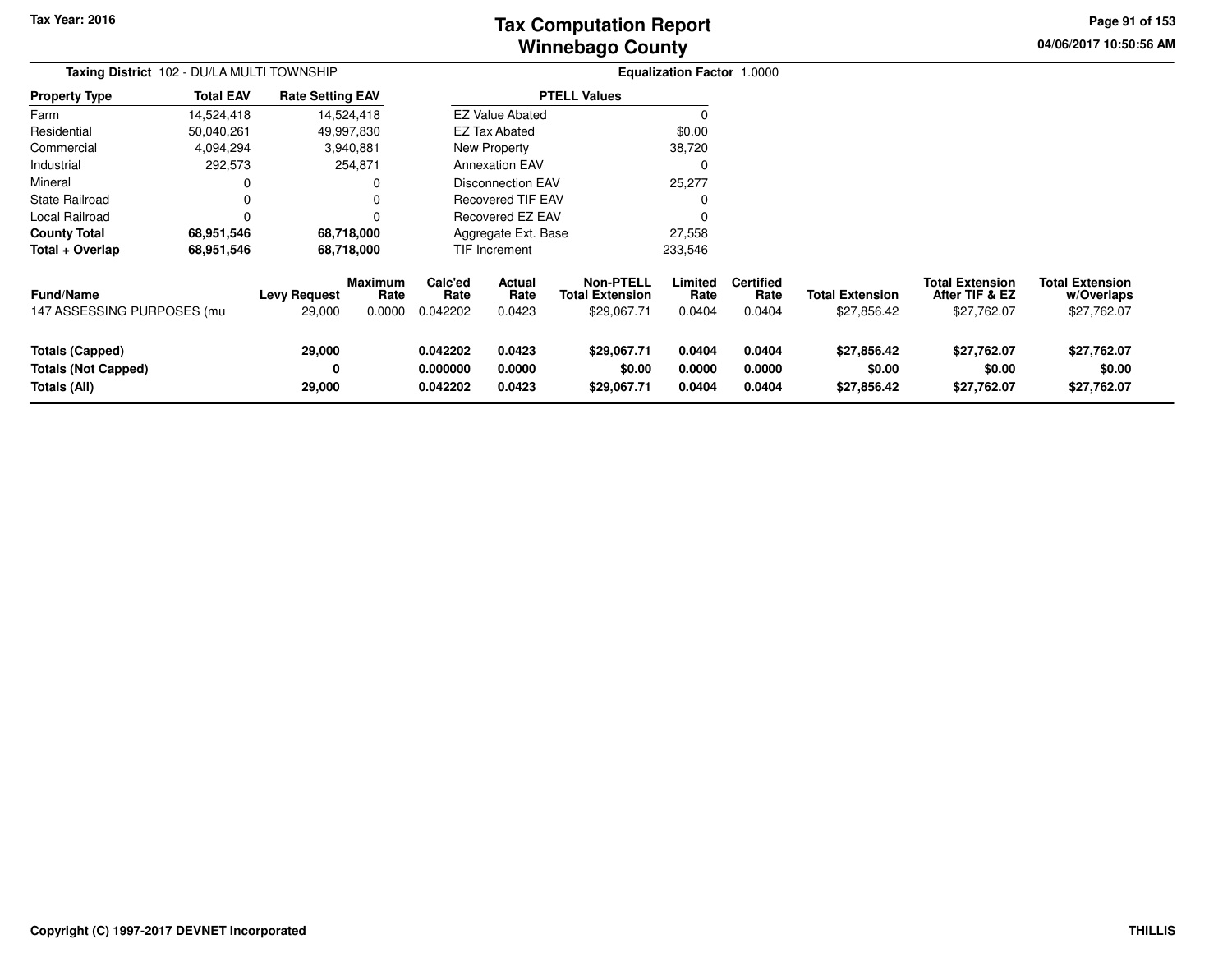**04/06/2017 10:50:56 AMPage 92 of 153**

| Taxing District 104 - SOUTH ROCKFORD TIF                             |                  |                          |                                  |                                  | Equalization Factor 1.0000 |                                                      |                            |                                    |                                  |                                                          |                                                      |
|----------------------------------------------------------------------|------------------|--------------------------|----------------------------------|----------------------------------|----------------------------|------------------------------------------------------|----------------------------|------------------------------------|----------------------------------|----------------------------------------------------------|------------------------------------------------------|
| <b>Property Type</b>                                                 | <b>Total EAV</b> | <b>TIF Base EAV</b>      |                                  |                                  |                            | <b>PTELL Values</b>                                  |                            |                                    |                                  |                                                          |                                                      |
| Farm                                                                 | C                |                          | 0                                |                                  | <b>EZ Value Abated</b>     |                                                      | 0                          |                                    |                                  |                                                          |                                                      |
| Residential                                                          | 282,097          |                          | 174,063                          |                                  | EZ Tax Abated              |                                                      | \$0.00                     |                                    |                                  |                                                          |                                                      |
| Commercial                                                           | 1,021,508        |                          | 374,262                          |                                  | New Property               |                                                      | 0                          |                                    |                                  |                                                          |                                                      |
| Industrial                                                           | 1,150,537        |                          | 1,122,473                        |                                  | <b>Annexation EAV</b>      |                                                      |                            |                                    |                                  |                                                          |                                                      |
| Mineral                                                              | 0                |                          | 0                                |                                  | <b>Disconnection EAV</b>   |                                                      |                            |                                    |                                  |                                                          |                                                      |
| <b>State Railroad</b>                                                | 0                |                          | 0                                |                                  | Recovered TIF EAV          |                                                      |                            |                                    |                                  |                                                          |                                                      |
| Local Railroad                                                       | $\Omega$         |                          | 0                                |                                  | <b>Recovered EZ EAV</b>    |                                                      |                            |                                    |                                  |                                                          |                                                      |
| <b>County Total</b>                                                  | 2,454,142        |                          | 1,670,798                        |                                  | Aggregate Ext. Base        |                                                      | O                          |                                    |                                  |                                                          |                                                      |
| Total + Overlap                                                      | 2,454,142        |                          | 1,670,798                        |                                  | TIF Increment              |                                                      | 783,344                    |                                    |                                  |                                                          |                                                      |
| Fund/Name<br>001 CORPORATE                                           |                  | <b>Levy Request</b><br>0 | <b>Maximum</b><br>Rate<br>0.0000 | Calc'ed<br>Rate<br>0.000000      | Actual<br>Rate<br>0.0000   | <b>Non-PTELL</b><br><b>Total Extension</b><br>\$0.00 | Limited<br>Rate<br>0.0000  | <b>Certified</b><br>Rate<br>0.0000 | <b>Total Extension</b><br>\$0.00 | <b>Total Extension</b><br>After TIF & EZ<br>\$118,331.62 | <b>Total Extension</b><br>w/Overlaps<br>\$118,331.62 |
| <b>Totals (Capped)</b><br><b>Totals (Not Capped)</b><br>Totals (All) |                  | 0<br>0<br>0              |                                  | 0.000000<br>0.000000<br>0.000000 | 0.0000<br>0.0000<br>0.0000 | \$0.00<br>\$0.00<br>\$0.00                           | 0.0000<br>0.0000<br>0.0000 | 0.0000<br>0.0000<br>0.0000         | \$0.00<br>\$0.00<br>\$0.00       | \$0.00<br>\$118,331.62<br>\$118,331.62                   | \$0.00<br>\$118,331.62<br>\$118,331.62               |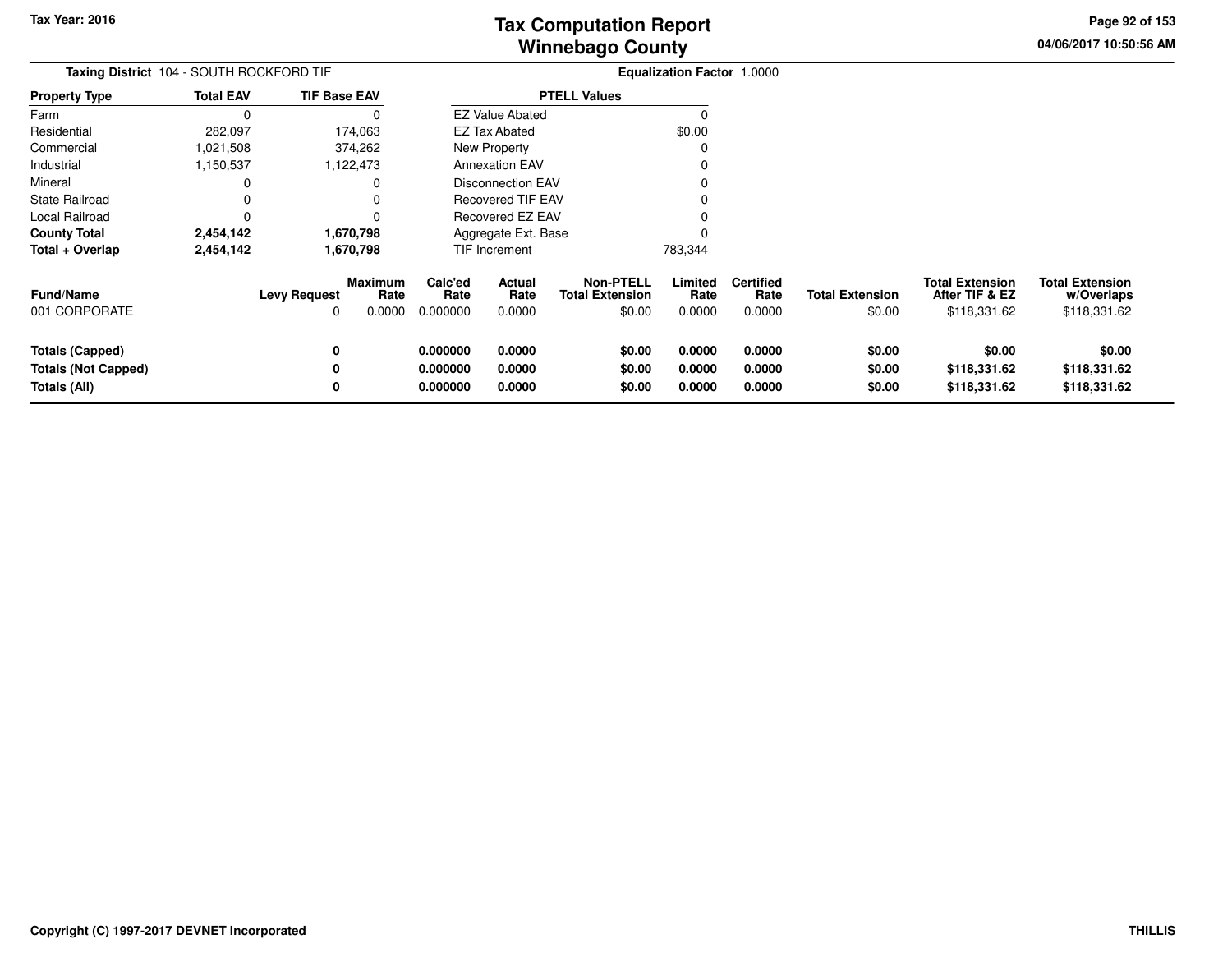**04/06/2017 10:50:56 AMPage 93 of 153**

| <b>Taxing District</b> 105 - LINCOLNWOOD TIF                         |                  |                                 |                                  | <b>Equalization Factor 1.0000</b> |                            |                                                      |                            |                                    |                                  |                                                         |                                                     |
|----------------------------------------------------------------------|------------------|---------------------------------|----------------------------------|-----------------------------------|----------------------------|------------------------------------------------------|----------------------------|------------------------------------|----------------------------------|---------------------------------------------------------|-----------------------------------------------------|
| <b>Property Type</b>                                                 | <b>Total EAV</b> | <b>TIF Base EAV</b>             |                                  |                                   |                            | <b>PTELL Values</b>                                  |                            |                                    |                                  |                                                         |                                                     |
| Farm                                                                 | 0                |                                 |                                  |                                   | <b>EZ Value Abated</b>     |                                                      |                            |                                    |                                  |                                                         |                                                     |
| Residential                                                          | 365,381          |                                 | 3,861                            |                                   | <b>EZ Tax Abated</b>       |                                                      | \$0.00                     |                                    |                                  |                                                         |                                                     |
| Commercial                                                           | 0                |                                 |                                  |                                   | New Property               |                                                      |                            |                                    |                                  |                                                         |                                                     |
| Industrial                                                           | 0                |                                 |                                  |                                   | <b>Annexation EAV</b>      |                                                      |                            |                                    |                                  |                                                         |                                                     |
| Mineral                                                              |                  |                                 |                                  |                                   | <b>Disconnection EAV</b>   |                                                      |                            |                                    |                                  |                                                         |                                                     |
| <b>State Railroad</b>                                                | $\Omega$         |                                 |                                  |                                   | <b>Recovered TIF EAV</b>   |                                                      |                            |                                    |                                  |                                                         |                                                     |
| Local Railroad                                                       | $\Omega$         |                                 |                                  |                                   | Recovered EZ EAV           |                                                      |                            |                                    |                                  |                                                         |                                                     |
| <b>County Total</b>                                                  | 365,381          |                                 | 3,861                            |                                   | Aggregate Ext. Base        |                                                      |                            |                                    |                                  |                                                         |                                                     |
| Total + Overlap                                                      | 365,381          |                                 | 3,861                            |                                   | TIF Increment              |                                                      | 361,520                    |                                    |                                  |                                                         |                                                     |
| <b>Fund/Name</b><br>001 CORPORATE                                    |                  | <b>Levy Request</b><br>$\Omega$ | <b>Maximum</b><br>Rate<br>0.0025 | Calc'ed<br>Rate<br>0.000000       | Actual<br>Rate<br>0.0000   | <b>Non-PTELL</b><br><b>Total Extension</b><br>\$0.00 | Limited<br>Rate<br>0.0000  | <b>Certified</b><br>Rate<br>0.0000 | <b>Total Extension</b><br>\$0.00 | <b>Total Extension</b><br>After TIF & EZ<br>\$54,610.96 | <b>Total Extension</b><br>w/Overlaps<br>\$54,610.96 |
| <b>Totals (Capped)</b><br><b>Totals (Not Capped)</b><br>Totals (All) |                  | 0<br>0<br>0                     |                                  | 0.000000<br>0.000000<br>0.000000  | 0.0000<br>0.0000<br>0.0000 | \$0.00<br>\$0.00<br>\$0.00                           | 0.0000<br>0.0000<br>0.0000 | 0.0000<br>0.0000<br>0.0000         | \$0.00<br>\$0.00<br>\$0.00       | \$0.00<br>\$54,610.96<br>\$54,610.96                    | \$0.00<br>\$54,610.96<br>\$54,610.96                |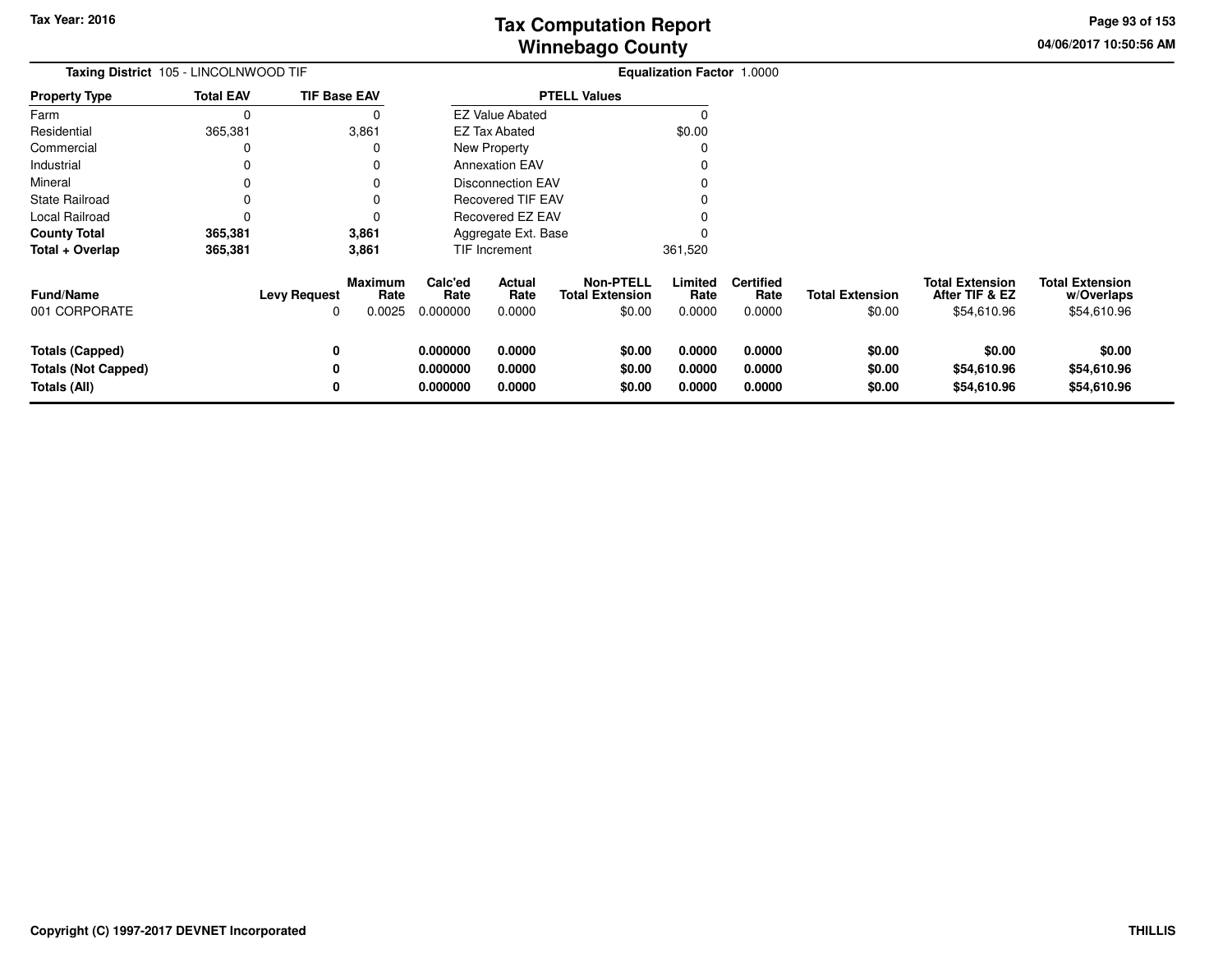**04/06/2017 10:50:56 AMPage 94 of 153**

| Taxing District 106 - DURAND VILLAGE TIF                                    |                  |                          |                                  |                                  |                            |                                                      | Equalization Factor 1.0000 |                                    |                                  |                                                         |                                                     |
|-----------------------------------------------------------------------------|------------------|--------------------------|----------------------------------|----------------------------------|----------------------------|------------------------------------------------------|----------------------------|------------------------------------|----------------------------------|---------------------------------------------------------|-----------------------------------------------------|
| <b>Property Type</b>                                                        | <b>Total EAV</b> | <b>TIF Base EAV</b>      |                                  |                                  |                            | <b>PTELL Values</b>                                  |                            |                                    |                                  |                                                         |                                                     |
| Farm                                                                        | $\Omega$         |                          |                                  |                                  | <b>EZ Value Abated</b>     |                                                      |                            |                                    |                                  |                                                         |                                                     |
| Residential                                                                 | 267,268          |                          | 224,837                          |                                  | <b>EZ Tax Abated</b>       |                                                      | \$0.00                     |                                    |                                  |                                                         |                                                     |
| Commercial                                                                  | 1,092,097        |                          | 938,684                          |                                  | New Property               |                                                      |                            |                                    |                                  |                                                         |                                                     |
| Industrial                                                                  | 148,407          |                          | 110,705                          |                                  | <b>Annexation EAV</b>      |                                                      |                            |                                    |                                  |                                                         |                                                     |
| Mineral                                                                     |                  |                          |                                  |                                  | <b>Disconnection EAV</b>   |                                                      |                            |                                    |                                  |                                                         |                                                     |
| <b>State Railroad</b>                                                       |                  |                          |                                  |                                  | <b>Recovered TIF EAV</b>   |                                                      |                            |                                    |                                  |                                                         |                                                     |
| Local Railroad                                                              | 0                |                          |                                  |                                  | Recovered EZ EAV           |                                                      |                            |                                    |                                  |                                                         |                                                     |
| <b>County Total</b>                                                         | 1,507,772        |                          | 1,274,226                        |                                  | Aggregate Ext. Base        |                                                      |                            |                                    |                                  |                                                         |                                                     |
| Total + Overlap                                                             | 1,507,772        |                          | 1,274,226                        |                                  | <b>TIF Increment</b>       |                                                      | 233,546                    |                                    |                                  |                                                         |                                                     |
| <b>Fund/Name</b><br>001 CORPORATE                                           |                  | <b>Levy Request</b><br>0 | <b>Maximum</b><br>Rate<br>0.0000 | Calc'ed<br>Rate<br>0.000000      | Actual<br>Rate<br>0.0000   | <b>Non-PTELL</b><br><b>Total Extension</b><br>\$0.00 | Limited<br>Rate<br>0.0000  | <b>Certified</b><br>Rate<br>0.0000 | <b>Total Extension</b><br>\$0.00 | <b>Total Extension</b><br>After TIF & EZ<br>\$27,198.58 | <b>Total Extension</b><br>w/Overlaps<br>\$27,198.58 |
| <b>Totals (Capped)</b><br><b>Totals (Not Capped)</b><br><b>Totals (All)</b> |                  | 0<br>0<br>0              |                                  | 0.000000<br>0.000000<br>0.000000 | 0.0000<br>0.0000<br>0.0000 | \$0.00<br>\$0.00<br>\$0.00                           | 0.0000<br>0.0000<br>0.0000 | 0.0000<br>0.0000<br>0.0000         | \$0.00<br>\$0.00<br>\$0.00       | \$0.00<br>\$27,198.58<br>\$27,198.58                    | \$0.00<br>\$27,198.58<br>\$27,198.58                |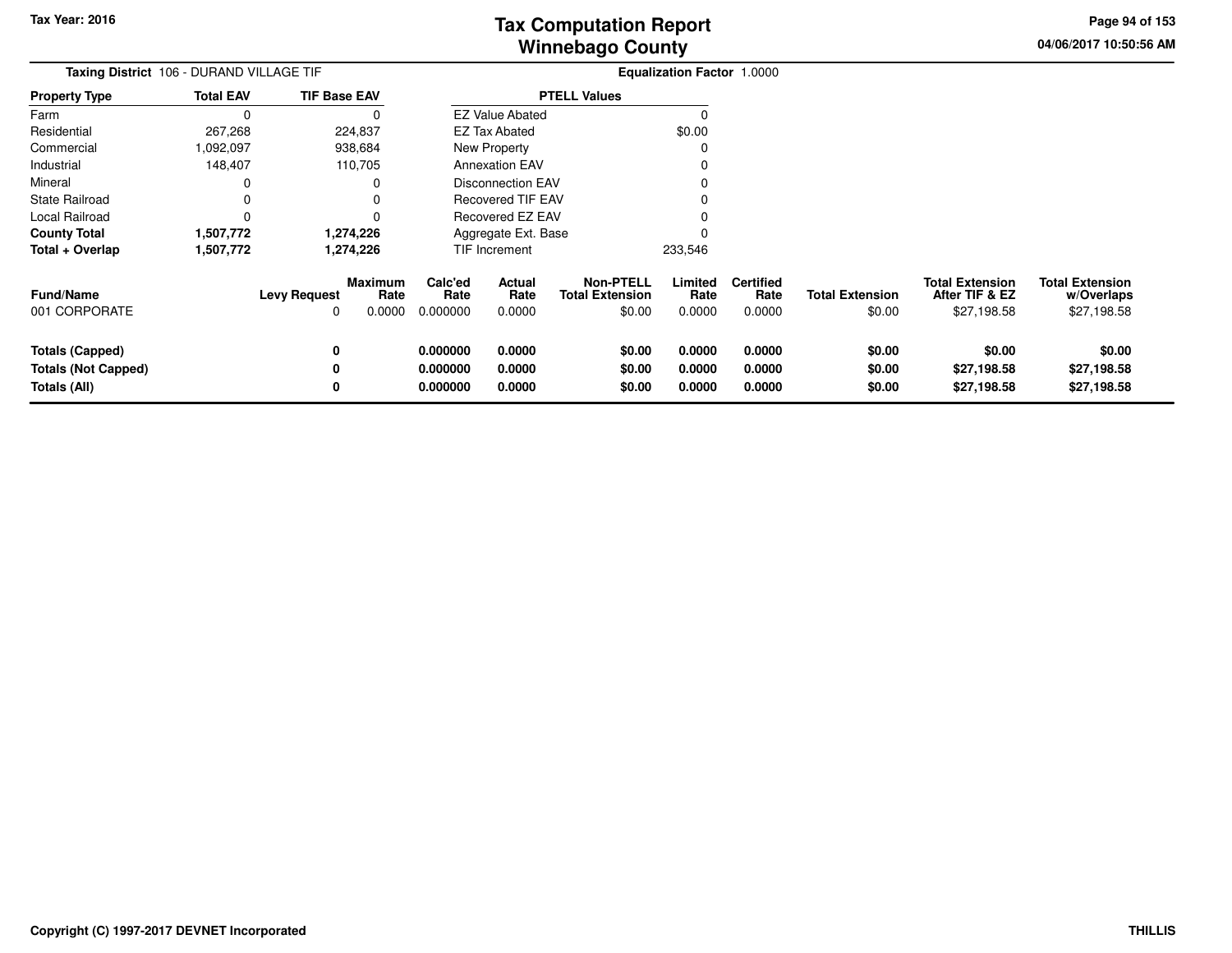**04/06/2017 10:50:56 AMPage 95 of 153**

| Taxing District 107 - SPRINGFIELD CORNERS TIF                        |                  |                                                              |                                  | <b>Equalization Factor 1.0000</b> |                                                      |                            |                                    |                                  |                                                          |                                                      |
|----------------------------------------------------------------------|------------------|--------------------------------------------------------------|----------------------------------|-----------------------------------|------------------------------------------------------|----------------------------|------------------------------------|----------------------------------|----------------------------------------------------------|------------------------------------------------------|
| <b>Property Type</b>                                                 | <b>Total EAV</b> | <b>TIF Base EAV</b>                                          |                                  |                                   | <b>PTELL Values</b>                                  |                            |                                    |                                  |                                                          |                                                      |
| Farm                                                                 |                  |                                                              |                                  | <b>EZ Value Abated</b>            |                                                      |                            |                                    |                                  |                                                          |                                                      |
| Residential                                                          | 678,757          | 17,495                                                       |                                  | <b>EZ Tax Abated</b>              |                                                      | \$0.00                     |                                    |                                  |                                                          |                                                      |
| Commercial                                                           | 869,614          | 160,537                                                      |                                  | New Property                      |                                                      |                            |                                    |                                  |                                                          |                                                      |
| Industrial                                                           |                  | 0                                                            |                                  | <b>Annexation EAV</b>             |                                                      |                            |                                    |                                  |                                                          |                                                      |
| Mineral                                                              |                  |                                                              |                                  | <b>Disconnection EAV</b>          |                                                      |                            |                                    |                                  |                                                          |                                                      |
| <b>State Railroad</b>                                                |                  |                                                              |                                  | Recovered TIF EAV                 |                                                      |                            |                                    |                                  |                                                          |                                                      |
| Local Railroad                                                       |                  |                                                              |                                  | <b>Recovered EZ EAV</b>           |                                                      |                            |                                    |                                  |                                                          |                                                      |
| <b>County Total</b>                                                  | 1,548,371        | 178,032                                                      |                                  | Aggregate Ext. Base               |                                                      |                            |                                    |                                  |                                                          |                                                      |
| Total + Overlap                                                      | 1,548,371        | 178,032                                                      |                                  | TIF Increment                     |                                                      | 1,370,339                  |                                    |                                  |                                                          |                                                      |
| Fund/Name<br>001 CORPORATE                                           |                  | <b>Maximum</b><br><b>Levy Request</b><br>Rate<br>0.0000<br>0 | Calc'ed<br>Rate<br>0.000000      | <b>Actual</b><br>Rate<br>0.0000   | <b>Non-PTELL</b><br><b>Total Extension</b><br>\$0.00 | Limited<br>Rate<br>0.0000  | <b>Certified</b><br>Rate<br>0.0000 | <b>Total Extension</b><br>\$0.00 | <b>Total Extension</b><br>After TIF & EZ<br>\$207,002.40 | <b>Total Extension</b><br>w/Overlaps<br>\$207,002.40 |
| <b>Totals (Capped)</b><br><b>Totals (Not Capped)</b><br>Totals (All) |                  | 0<br>0<br>0                                                  | 0.000000<br>0.000000<br>0.000000 | 0.0000<br>0.0000<br>0.0000        | \$0.00<br>\$0.00<br>\$0.00                           | 0.0000<br>0.0000<br>0.0000 | 0.0000<br>0.0000<br>0.0000         | \$0.00<br>\$0.00<br>\$0.00       | \$0.00<br>\$207,002.40<br>\$207,002.40                   | \$0.00<br>\$207,002.40<br>\$207,002.40               |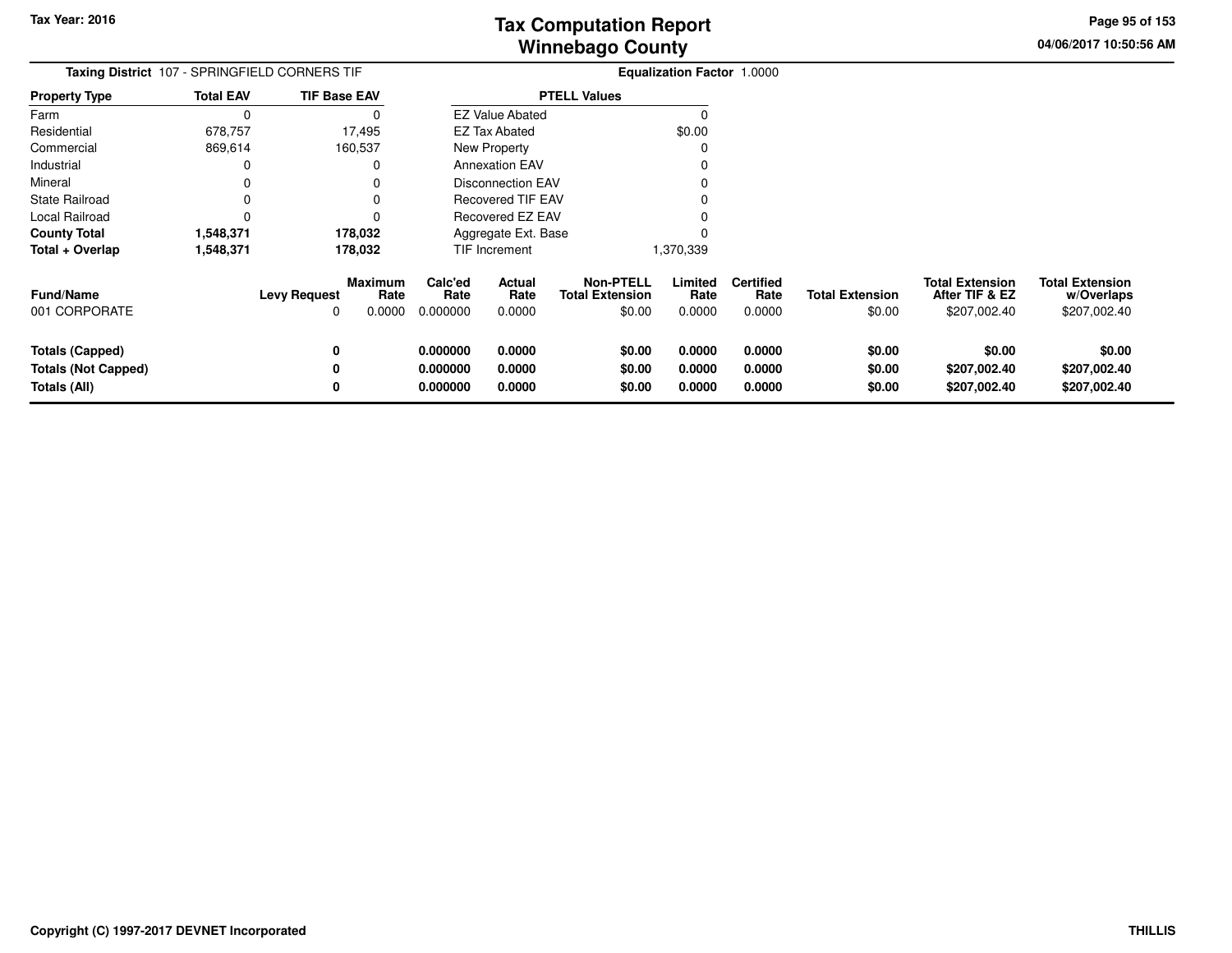**04/06/2017 10:50:56 AM Page 96 of 153**

| <b>Taxing District</b> 109 - COUNTRY OAKS SSA                        |                  |                         |                                  | <b>Equalization Factor 1.0000</b> |                                 |                                                          |                            |                                    |                                  |                                                        |                                                    |
|----------------------------------------------------------------------|------------------|-------------------------|----------------------------------|-----------------------------------|---------------------------------|----------------------------------------------------------|----------------------------|------------------------------------|----------------------------------|--------------------------------------------------------|----------------------------------------------------|
| <b>Property Type</b>                                                 | <b>Total EAV</b> | <b>Rate Setting EAV</b> |                                  |                                   |                                 | <b>PTELL Values</b>                                      |                            |                                    |                                  |                                                        |                                                    |
| Farm                                                                 | 0                |                         |                                  |                                   | <b>EZ Value Abated</b>          |                                                          | <sup>0</sup>               |                                    |                                  |                                                        |                                                    |
| Residential                                                          | 314,289          |                         | 314,289                          |                                   | <b>EZ Tax Abated</b>            |                                                          | \$0.00                     |                                    |                                  |                                                        |                                                    |
| Commercial                                                           |                  |                         |                                  |                                   | New Property                    |                                                          |                            |                                    |                                  |                                                        |                                                    |
| Industrial                                                           |                  |                         |                                  |                                   | <b>Annexation EAV</b>           |                                                          |                            |                                    |                                  |                                                        |                                                    |
| Mineral                                                              |                  |                         |                                  |                                   | Disconnection EAV               |                                                          |                            |                                    |                                  |                                                        |                                                    |
| State Railroad                                                       |                  |                         |                                  |                                   | <b>Recovered TIF EAV</b>        |                                                          |                            |                                    |                                  |                                                        |                                                    |
| Local Railroad                                                       |                  |                         |                                  |                                   | Recovered EZ EAV                |                                                          |                            |                                    |                                  |                                                        |                                                    |
| <b>County Total</b>                                                  | 314,289          |                         | 314,289                          |                                   | Aggregate Ext. Base             |                                                          |                            |                                    |                                  |                                                        |                                                    |
| Total + Overlap                                                      | 314,289          |                         | 314,289                          |                                   | <b>TIF Increment</b>            |                                                          |                            |                                    |                                  |                                                        |                                                    |
| Fund/Name<br>023 SPECIAL SERVICE AREA                                |                  | <b>Levy Request</b>     | <b>Maximum</b><br>Rate<br>0.0000 | Calc'ed<br>Rate<br>0.000000       | <b>Actual</b><br>Rate<br>0.0000 | <b>Non-PTELL</b><br><b>Total Extension</b><br>\$6,161.94 | Limited<br>Rate<br>0.0000  | <b>Certified</b><br>Rate<br>0.0000 | <b>Total Extension</b><br>\$0.00 | <b>Total Extension</b><br>After TIF & EZ<br>\$6,161.94 | <b>Total Extension</b><br>w/Overlaps<br>\$6,161.94 |
| <b>Totals (Capped)</b><br><b>Totals (Not Capped)</b><br>Totals (All) |                  | 0<br>0<br>0             |                                  | 0.000000<br>0.000000<br>0.000000  | 0.0000<br>0.0000<br>0.0000      | \$0.00<br>\$6,161.94<br>\$6,161.94                       | 0.0000<br>0.0000<br>0.0000 | 0.0000<br>0.0000<br>0.0000         | \$0.00<br>\$0.00<br>\$0.00       | \$0.00<br>\$6,161.94<br>\$6,161.94                     | \$0.00<br>\$6,161.94<br>\$6,161.94                 |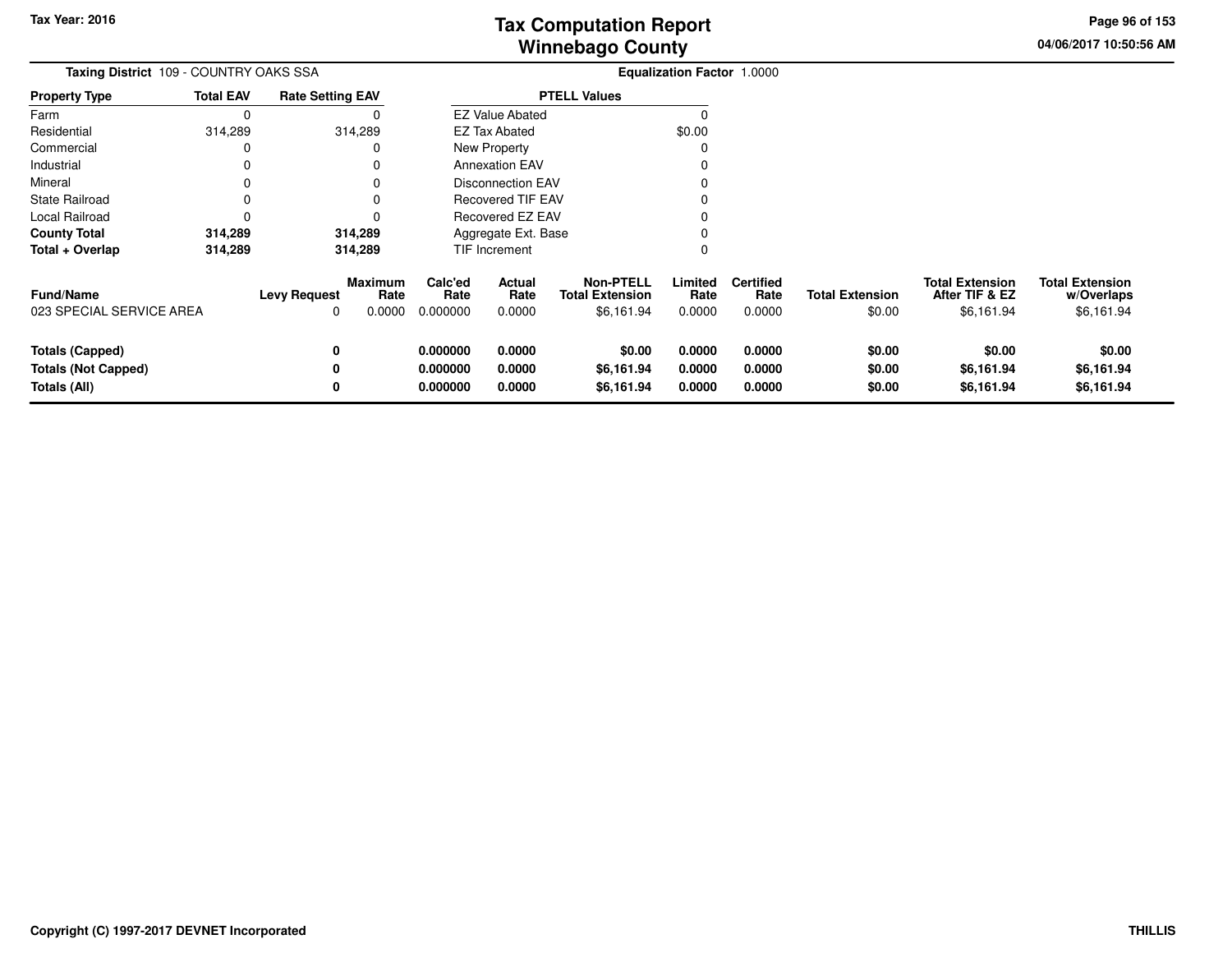**04/06/2017 10:50:56 AM Page 97 of 153**

| <b>Taxing District</b> 110 - BURRITT TWSP ROAD |                  |                         |                        |                      |                          |                                            | <b>Equalization Factor 1.0000</b> |                          |                        |                                          |                                      |
|------------------------------------------------|------------------|-------------------------|------------------------|----------------------|--------------------------|--------------------------------------------|-----------------------------------|--------------------------|------------------------|------------------------------------------|--------------------------------------|
| <b>Property Type</b>                           | <b>Total EAV</b> | <b>Rate Setting EAV</b> |                        |                      |                          | <b>PTELL Values</b>                        |                                   |                          |                        |                                          |                                      |
| Farm                                           | 11,486,774       |                         | 11,486,774             |                      | <b>EZ Value Abated</b>   |                                            |                                   |                          |                        |                                          |                                      |
| Residential                                    | 11,247,360       |                         | 11,247,360             |                      | <b>EZ Tax Abated</b>     |                                            | \$0.00                            |                          |                        |                                          |                                      |
| Commercial                                     | 1,082,385        |                         | 1,082,385              |                      | New Property             |                                            | 193,269                           |                          |                        |                                          |                                      |
| Industrial                                     |                  |                         | 0                      |                      | <b>Annexation EAV</b>    |                                            | 0                                 |                          |                        |                                          |                                      |
| Mineral                                        |                  |                         |                        |                      | <b>Disconnection EAV</b> |                                            |                                   |                          |                        |                                          |                                      |
| State Railroad                                 |                  |                         |                        |                      | <b>Recovered TIF EAV</b> |                                            |                                   |                          |                        |                                          |                                      |
| Local Railroad                                 |                  |                         |                        |                      | <b>Recovered EZ EAV</b>  |                                            |                                   |                          |                        |                                          |                                      |
| County Total                                   | 23,816,519       |                         | 23,816,519             |                      | Aggregate Ext. Base      |                                            | 49,297                            |                          |                        |                                          |                                      |
| Total + Overlap                                | 23,816,519       |                         | 23,816,519             |                      | TIF Increment            |                                            | 0                                 |                          |                        |                                          |                                      |
| Fund/Name                                      |                  | <b>Levy Request</b>     | <b>Maximum</b><br>Rate | Calc'ed<br>Rate      | Actual<br>Rate           | <b>Non-PTELL</b><br><b>Total Extension</b> | Limited<br>Rate                   | <b>Certified</b><br>Rate | <b>Total Extension</b> | <b>Total Extension</b><br>After TIF & EZ | <b>Total Extension</b><br>w/Overlaps |
| 007 ROAD AND BRIDGE                            |                  | 19,418                  | 0.6600                 | 0.081532             | 0.0816                   | \$19,434.28                                | 0.0788                            | 0.0788                   | \$18,767.42            | \$18,767.42                              | \$18,767.42                          |
| 008 BRIDGE CONST W/ COUNTY                     |                  | 5,075                   | 0.2500                 | 0.021309             | 0.0214                   | \$5,096.74                                 | 0.0207                            | 0.0207                   | \$4,930.02             | \$4,930.02                               | \$4,930.02                           |
| 009 PERMANENT ROAD                             |                  | 27,269                  | 0.2500                 | 0.114496             | 0.1145                   | \$27,269.91                                | 0.1107                            | 0.1107                   | \$26,364.89            | \$26,364.89                              | \$26,364.89                          |
| Totals (Capped)                                |                  | 51,762                  |                        | 0.217337             | 0.2175                   | \$51,800.93                                | 0.2102                            | 0.2102                   | \$50,062.33            | \$50,062.33                              | \$50,062.33                          |
| Totals (Not Capped)<br>Totals (All)            |                  | 0<br>51,762             |                        | 0.000000<br>0.217337 | 0.0000<br>0.2175         | \$0.00<br>\$51,800.93                      | 0.0000<br>0.2102                  | 0.0000<br>0.2102         | \$0.00<br>\$50,062.33  | \$0.00<br>\$50,062.33                    | \$0.00<br>\$50,062.33                |
|                                                |                  |                         |                        |                      |                          |                                            |                                   |                          |                        |                                          |                                      |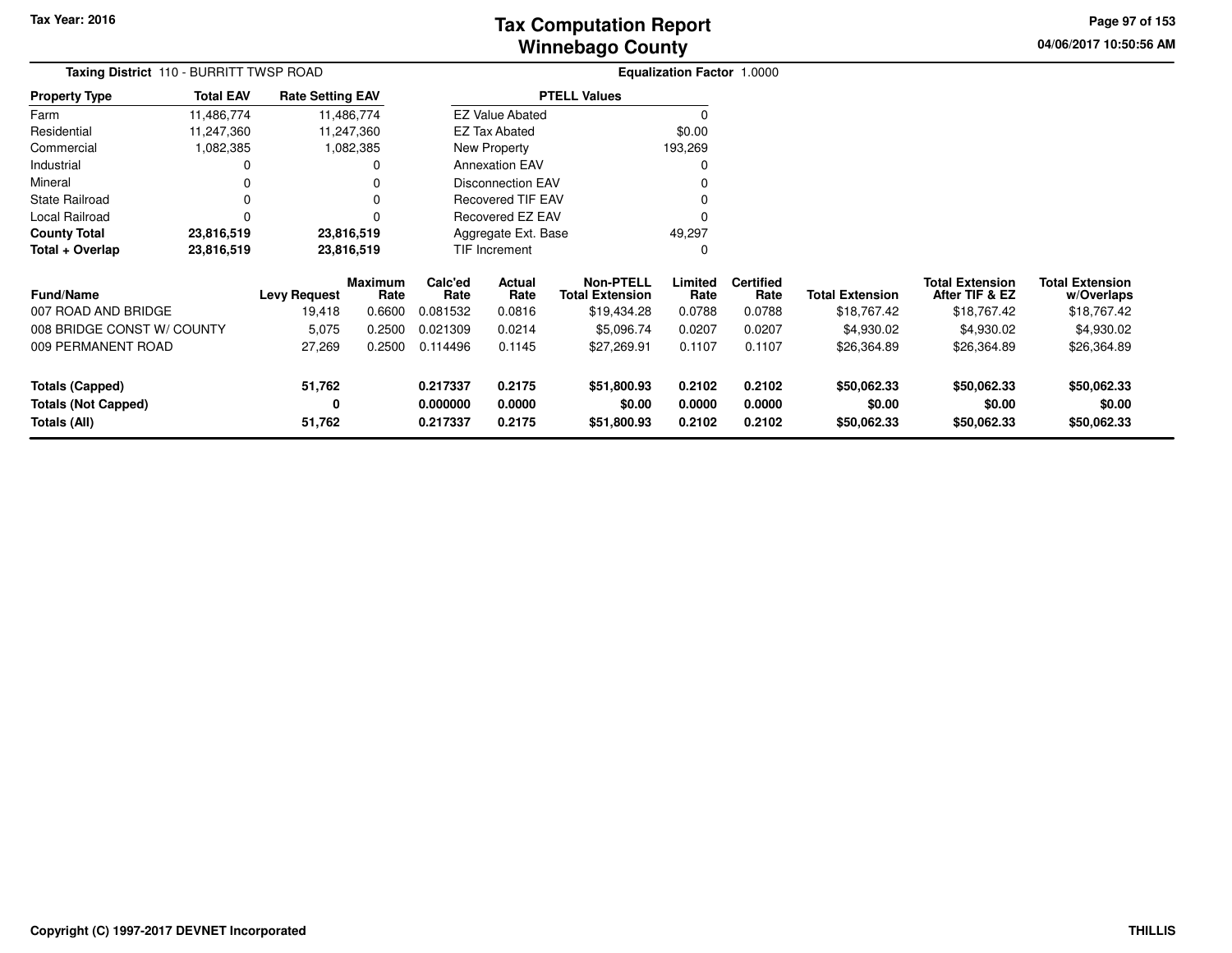#### **Winnebago CountyTax Computation Report**

**04/06/2017 10:50:56 AM Page 98 of 153**

| Taxing District 111 - CHERRY VALLEY TWSP ROAD                                  |                  |                                |                                  |                                  |                                                    |                                        | Equalization Factor 1.0000 |                                    |                                        |                                                          |                                                      |
|--------------------------------------------------------------------------------|------------------|--------------------------------|----------------------------------|----------------------------------|----------------------------------------------------|----------------------------------------|----------------------------|------------------------------------|----------------------------------------|----------------------------------------------------------|------------------------------------------------------|
| <b>Property Type</b>                                                           | <b>Total EAV</b> | <b>Rate Setting EAV</b>        |                                  |                                  |                                                    | <b>PTELL Values</b>                    |                            |                                    | <b>Road and Bridge Transfer</b>        |                                                          |                                                      |
| Farm                                                                           | 4,546,885        |                                | 4,528,680                        |                                  | <b>EZ Value Abated</b>                             |                                        | $\Omega$                   | <b>Municipality</b>                |                                        | Fund                                                     | <b>Amount Extended</b>                               |
| Residential                                                                    | 175,878,955      | 175,878,955                    |                                  |                                  | <b>EZ Tax Abated</b>                               |                                        | \$0.00                     |                                    |                                        |                                                          |                                                      |
| Commercial                                                                     | 39,341,498       |                                | 39,341,498                       |                                  | New Property                                       |                                        | 203,548                    |                                    | 017 - CHERRY VALLEY VILLAGE            | 207                                                      | \$9,346.09                                           |
| Industrial                                                                     | 38,978,169       |                                | 36,490,874                       |                                  | <b>Annexation EAV</b>                              |                                        | $\Omega$                   |                                    | 023 - ROCKFORD CITY                    | 207                                                      | \$44,825.32                                          |
| Mineral                                                                        | 0                |                                | 0                                |                                  | <b>Disconnection EAV</b>                           |                                        | 0                          | <b>Total</b>                       |                                        |                                                          | \$54,171.41                                          |
| <b>State Railroad</b>                                                          | 1,650,291        |                                | 1,650,291                        |                                  | <b>Recovered TIF EAV</b>                           |                                        |                            |                                    |                                        |                                                          |                                                      |
| Local Railroad                                                                 | $\Omega$         |                                |                                  |                                  | <b>Recovered EZ EAV</b>                            |                                        |                            |                                    |                                        |                                                          |                                                      |
| <b>County Total</b>                                                            | 260,395,798      | 257,890,298                    |                                  |                                  | Aggregate Ext. Base                                |                                        | 699,386                    |                                    |                                        |                                                          |                                                      |
| Total + Overlap                                                                | 260,395,798      | 257,890,298                    |                                  | <b>TIF Increment</b>             |                                                    |                                        | 2,505,500                  |                                    |                                        |                                                          |                                                      |
| <b>Fund/Name</b><br>007 ROAD AND BRIDGE                                        |                  | <b>Levy Request</b><br>225,000 | <b>Maximum</b><br>Rate<br>0.6600 | Calc'ed<br>Rate<br>0.087246      | Actual<br><b>Total Extension</b><br>Rate<br>0.0873 |                                        | Limited<br>Rate<br>0.0851  | <b>Certified</b><br>Rate<br>0.0851 | <b>Total Extension</b><br>\$221,596.82 | <b>Total Extension</b><br>After TIF & EZ<br>\$219,464.64 | <b>Total Extension</b><br>w/Overlaps<br>\$219,464.64 |
|                                                                                |                  |                                |                                  | 0.000776                         | 0.0008                                             | \$225,138.23<br>\$2,063.12             | 0.0008                     | 0.0008                             | \$2,083.17                             | \$2,063.12                                               | \$2,063.12                                           |
| 008 BRIDGE CONST W/ COUNTY<br>2,000<br>0.2500<br>009 PERMANENT ROAD<br>495,000 |                  | 0.2500                         | 0.191942                         | 0.1920                           | \$495,149.37                                       | 0.1875                                 | 0.1875                     | \$488,242.12                       | \$483,544.31                           | \$483,544.31                                             |                                                      |
| <b>Totals (Capped)</b><br><b>Totals (Not Capped)</b><br>Totals (All)           |                  | 722,000<br>0<br>722,000        |                                  | 0.279964<br>0.000000<br>0.279964 | 0.2801<br>0.0000<br>0.2801                         | \$722,350.72<br>\$0.00<br>\$722,350.72 | 0.2734<br>0.0000<br>0.2734 | 0.2734<br>0.0000<br>0.2734         | \$711,922.11<br>\$0.00<br>\$711,922.11 | \$705,072.07<br>\$0.00<br>\$705,072.07                   | \$705,072.07<br>\$0.00<br>\$705,072.07               |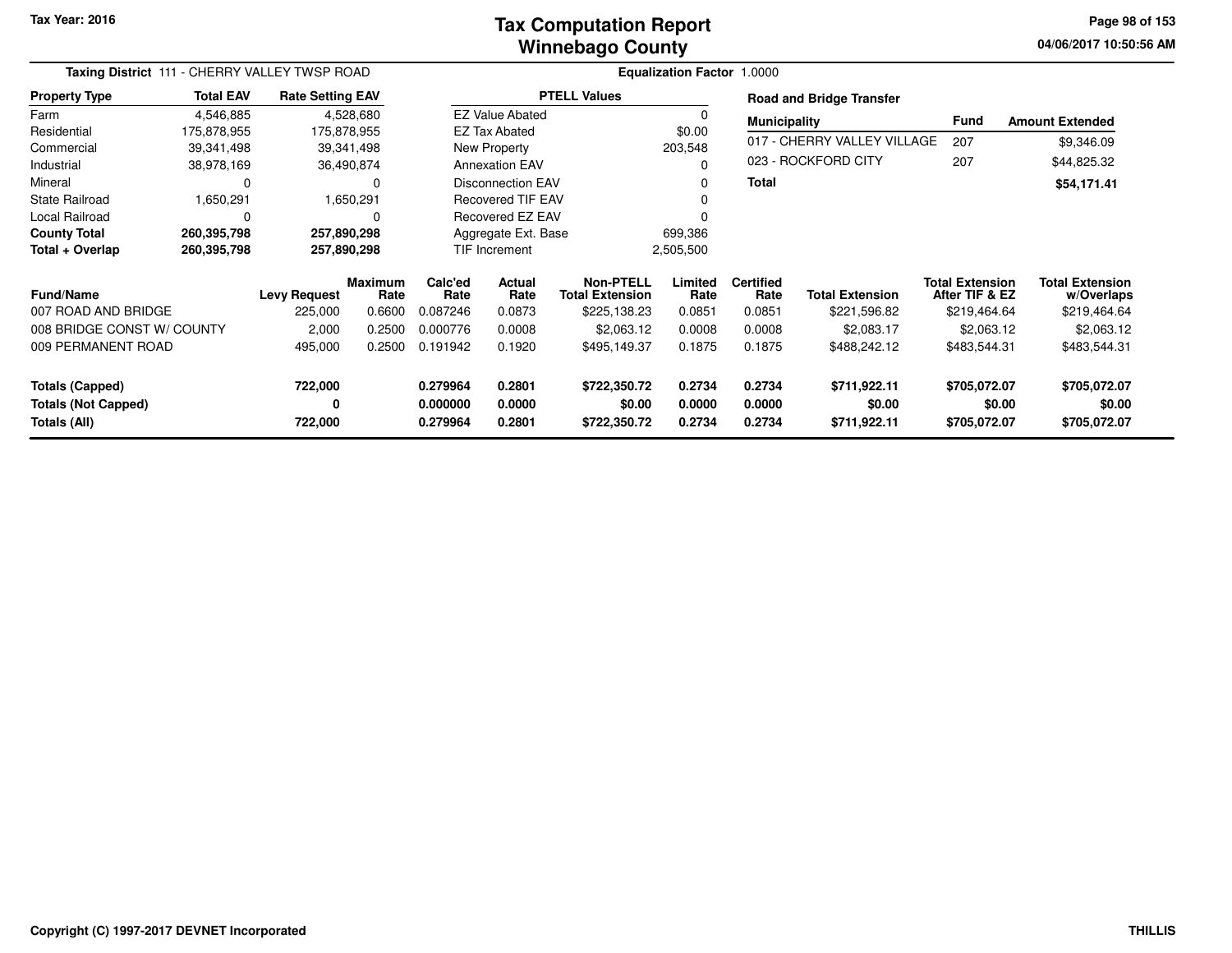#### **Winnebago CountyTax Computation Report**

**04/06/2017 10:50:56 AM Page 99 of 153**

| Taxing District 112 - DURAND TWSP ROAD     |                                     |                         |                        | <b>Equalization Factor 1.0000</b>        |                          |                                            |                  |                          |                                 |                                          |                                      |
|--------------------------------------------|-------------------------------------|-------------------------|------------------------|------------------------------------------|--------------------------|--------------------------------------------|------------------|--------------------------|---------------------------------|------------------------------------------|--------------------------------------|
| <b>Property Type</b>                       | <b>Total EAV</b>                    | <b>Rate Setting EAV</b> |                        |                                          |                          | <b>PTELL Values</b>                        |                  |                          | <b>Road and Bridge Transfer</b> |                                          |                                      |
| Farm                                       | 8,310,013                           |                         | 8,310,013              |                                          | <b>EZ Value Abated</b>   |                                            |                  | <b>Municipality</b>      |                                 | Fund                                     | <b>Amount Extended</b>               |
| Residential                                | 24,215,558                          |                         | 24,173,127             |                                          | <b>EZ Tax Abated</b>     |                                            | \$0.00           |                          |                                 |                                          |                                      |
| Commercial                                 | 3,734,854                           |                         | 3,581,441              |                                          | New Property             |                                            | 27,714           |                          | 018 - DURAND VILLAGE            | 207                                      | \$6,165.02                           |
| Industrial                                 | 283,374                             |                         | 245,672                |                                          | <b>Annexation EAV</b>    |                                            |                  | <b>Total</b>             |                                 |                                          | \$6,165.02                           |
| Mineral                                    | 0                                   |                         |                        |                                          | <b>Disconnection EAV</b> |                                            |                  |                          |                                 |                                          |                                      |
| <b>State Railroad</b>                      | 0                                   |                         | $\Omega$               |                                          | <b>Recovered TIF EAV</b> |                                            |                  |                          |                                 |                                          |                                      |
| Local Railroad                             | $\mathbf 0$                         |                         |                        |                                          | Recovered EZ EAV         |                                            |                  |                          |                                 |                                          |                                      |
| <b>County Total</b>                        | 36,543,799                          |                         | 36,310,253             |                                          | Aggregate Ext. Base      |                                            | 102,778          |                          |                                 |                                          |                                      |
| Total + Overlap                            | 36,543,799                          |                         | 36,310,253             |                                          | TIF Increment            |                                            | 233,546          |                          |                                 |                                          |                                      |
| <b>Fund/Name</b>                           |                                     | <b>Levy Request</b>     | <b>Maximum</b><br>Rate | Calc'ed<br><b>Actual</b><br>Rate<br>Rate |                          | <b>Non-PTELL</b><br><b>Total Extension</b> | Limited<br>Rate  | <b>Certified</b><br>Rate | <b>Total Extension</b>          | <b>Total Extension</b><br>After TIF & EZ | <b>Total Extension</b><br>w/Overlaps |
| 007 ROAD AND BRIDGE                        |                                     | 29,135                  | 0.6600                 | 0.080239                                 | 0.0803                   | \$29,157.13                                | 0.0767           | 0.0767                   | \$28,029.09                     | \$27,849.96                              | \$27,849.96                          |
| 008 BRIDGE CONST W/ COUNTY                 |                                     | 2,221                   | 0.2500                 | 0.006117                                 | 0.0062                   | \$2,251.24                                 | 0.0060           | 0.0060                   | \$2,192.63                      | \$2,178.62                               | \$2,178.62                           |
| 009 PERMANENT ROAD                         |                                     | 67,970                  | 0.2500                 | 0.187192                                 | 0.1872                   | \$67,972.79                                | 0.1792           | 0.1792                   | \$65,486.49                     | \$65,067.97                              | \$65,067.97                          |
|                                            | 010 EQUIPMENT AND BUILDING<br>8,824 |                         | 0.1000                 | 0.024302                                 | 0.0244                   | \$8,859.70                                 | 0.0234           | 0.0234                   | \$8,551.25                      | \$8,496.60                               | \$8,496.60                           |
| <b>Totals (Capped)</b>                     |                                     | 108,150                 |                        | 0.297850                                 | 0.2981                   | \$108,240.86                               | 0.2853           | 0.2853                   | \$104,259.46                    | \$103,593.15                             | \$103,593.15                         |
| <b>Totals (Not Capped)</b><br>Totals (All) |                                     | 0<br>108,150            |                        | 0.000000<br>0.297850                     | 0.0000<br>0.2981         | \$0.00<br>\$108,240.86                     | 0.0000<br>0.2853 | 0.0000<br>0.2853         | \$0.00<br>\$104,259.46          | \$0.00<br>\$103,593.15                   | \$0.00<br>\$103,593.15               |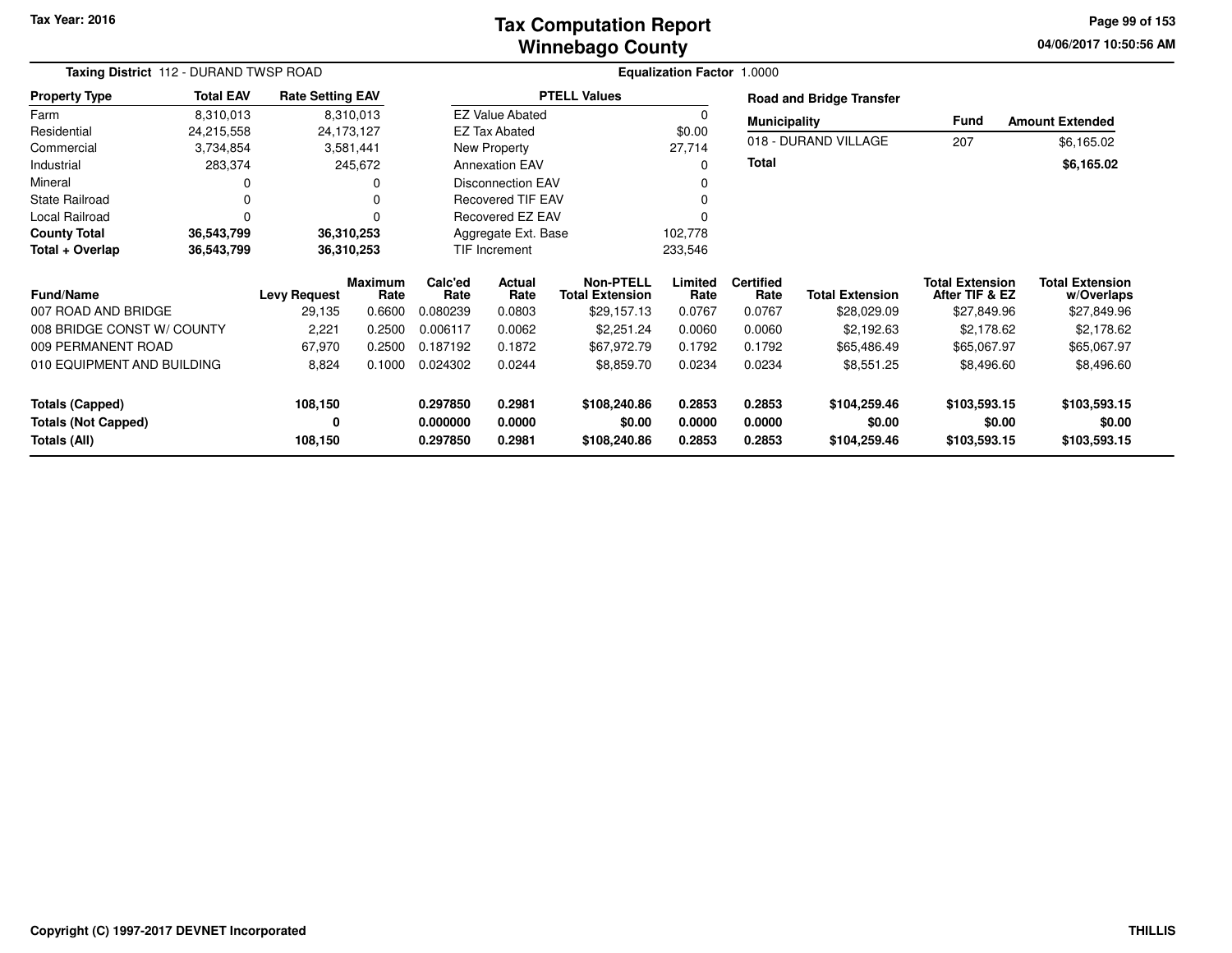#### **Winnebago CountyTax Computation Report**

**04/06/2017 10:50:56 AM Page 100 of 153**

| Taxing District 113 - HARLEM TWSP ROAD                               |                  |                                |                                  |                                  |                            |                                                            | <b>Equalization Factor 1.0000</b> |                                    |                                        |                                                          |                                                      |
|----------------------------------------------------------------------|------------------|--------------------------------|----------------------------------|----------------------------------|----------------------------|------------------------------------------------------------|-----------------------------------|------------------------------------|----------------------------------------|----------------------------------------------------------|------------------------------------------------------|
| <b>Property Type</b>                                                 | <b>Total EAV</b> | <b>Rate Setting EAV</b>        |                                  |                                  |                            | <b>PTELL Values</b>                                        |                                   |                                    | <b>Road and Bridge Transfer</b>        |                                                          |                                                      |
| Farm                                                                 | 2,578,668        | 2,515,021                      |                                  |                                  | EZ Value Abated            |                                                            | 0                                 | <b>Municipality</b>                |                                        | Fund                                                     | <b>Amount Extended</b>                               |
| Residential                                                          | 438,251,845      | 438,044,934                    |                                  |                                  | <b>EZ Tax Abated</b>       |                                                            | \$0.00                            |                                    | 019 - LOVES PARK CITY                  |                                                          |                                                      |
| Commercial                                                           | 79,420,679       | 68,062,403                     |                                  |                                  | New Property               |                                                            | 2,104,760                         |                                    |                                        | 207                                                      | \$36,495.46                                          |
| Industrial                                                           | 62,681,270       | 43,117,786                     |                                  |                                  | <b>Annexation EAV</b>      |                                                            | 0                                 |                                    | 020 - MACHESNEY PARK VILLAGE 207       |                                                          | \$70,553.51                                          |
| Mineral                                                              |                  |                                | $\Omega$                         |                                  | <b>Disconnection EAV</b>   |                                                            | 0                                 |                                    | 025 - ROSCOE VILLAGE                   | 207                                                      | \$11,855.80                                          |
| <b>State Railroad</b>                                                |                  |                                | $\Omega$                         |                                  | <b>Recovered TIF EAV</b>   |                                                            | 0                                 | <b>Total</b>                       |                                        |                                                          | \$118,904.77                                         |
| Local Railroad                                                       |                  |                                | $\Omega$                         |                                  | Recovered EZ EAV           |                                                            | 0                                 |                                    |                                        |                                                          |                                                      |
| <b>County Total</b>                                                  | 582,932,462      | 551,740,144                    |                                  |                                  | Aggregate Ext. Base        |                                                            | 262,689                           |                                    |                                        |                                                          |                                                      |
| Total + Overlap                                                      | 582,932,462      | 551,740,144                    |                                  |                                  | TIF Increment              |                                                            | 31,192,318                        |                                    |                                        |                                                          |                                                      |
| <b>Fund/Name</b><br>007 ROAD AND BRIDGE                              |                  | <b>Levy Request</b><br>259,000 | <b>Maximum</b><br>Rate<br>0.6600 | Calc'ed<br>Rate<br>0.046942      | Actual<br>Rate<br>0.0470   | <b>Non-PTELL</b><br><b>Total Extension</b><br>\$259,317.87 | Limited<br>Rate<br>0.0470         | <b>Certified</b><br>Rate<br>0.0470 | <b>Total Extension</b><br>\$273,978.26 | <b>Total Extension</b><br>After TIF & EZ<br>\$259,317.87 | <b>Total Extension</b><br>w/Overlaps<br>\$259,317.87 |
| <b>Totals (Capped)</b><br><b>Totals (Not Capped)</b><br>Totals (All) |                  | 259,000<br>0<br>259,000        |                                  | 0.046942<br>0.000000<br>0.046942 | 0.0470<br>0.0000<br>0.0470 | \$259,317.87<br>\$0.00<br>\$259,317.87                     | 0.0470<br>0.0000<br>0.0470        | 0.0470<br>0.0000<br>0.0470         | \$273,978.26<br>\$0.00<br>\$273,978.26 | \$259,317.87<br>\$0.00<br>\$259,317.87                   | \$259,317.87<br>\$0.00<br>\$259,317.87               |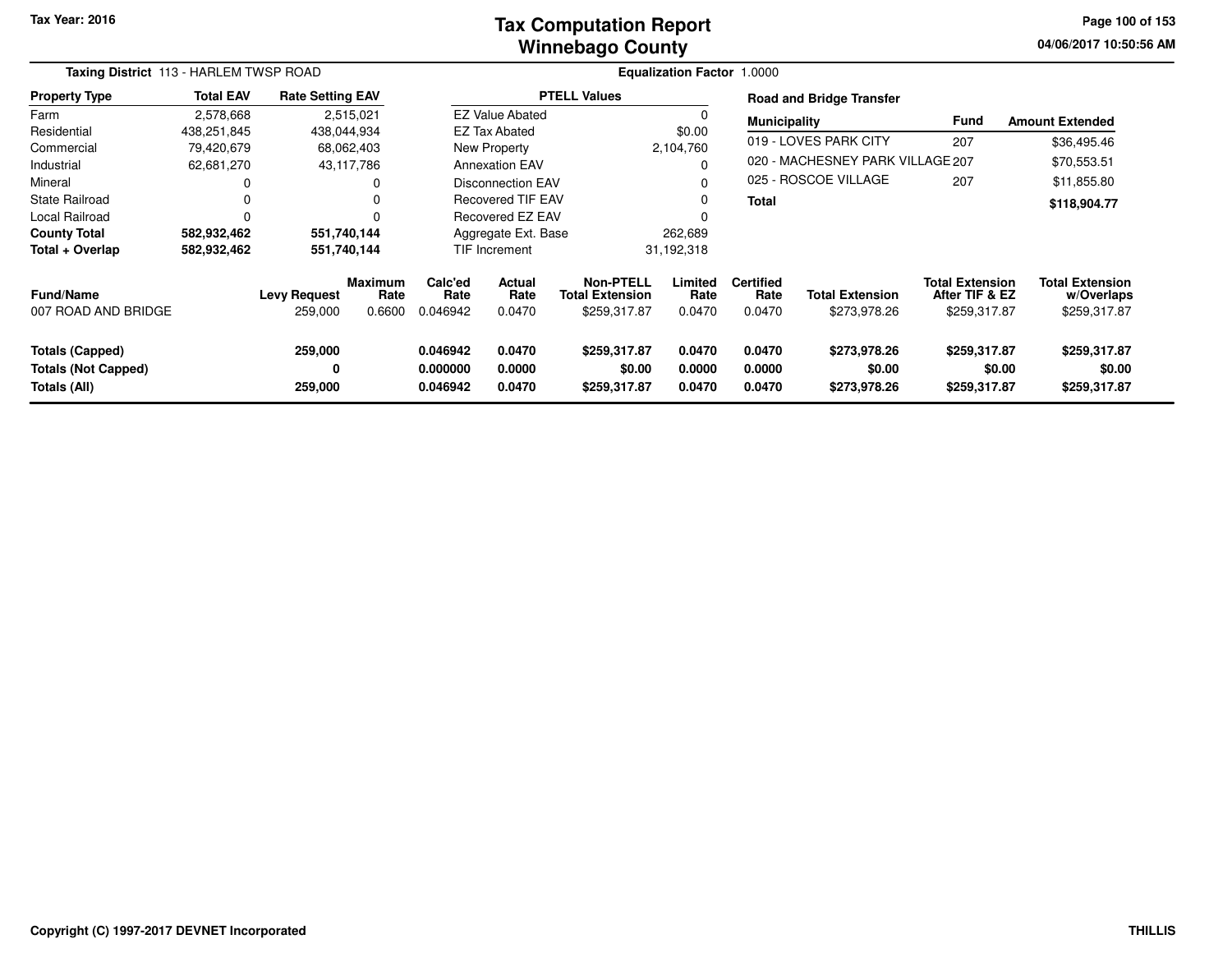# **Winnebago CountyTax Computation Report**

**04/06/2017 10:50:56 AM Page 101 of 153**

| Taxing District 114 - HARRISON TWSP ROAD |                  |                               |                                  |                             |                                                                                       |                     | Equalization Factor 1.0000 |                                    |                                       |                                                         |                                                     |  |
|------------------------------------------|------------------|-------------------------------|----------------------------------|-----------------------------|---------------------------------------------------------------------------------------|---------------------|----------------------------|------------------------------------|---------------------------------------|---------------------------------------------------------|-----------------------------------------------------|--|
| <b>Property Type</b>                     | <b>Total EAV</b> | <b>Rate Setting EAV</b>       |                                  |                             |                                                                                       | <b>PTELL Values</b> |                            |                                    |                                       |                                                         |                                                     |  |
| Farm                                     | 5,356,147        |                               | 5,356,147                        |                             | <b>EZ Value Abated</b>                                                                |                     | 0                          |                                    |                                       |                                                         |                                                     |  |
| Residential                              | 7,590,883        |                               | 7,590,883                        |                             | <b>EZ Tax Abated</b>                                                                  |                     | \$0.00                     |                                    |                                       |                                                         |                                                     |  |
| Commercial                               | 340,566          |                               | 340,566                          |                             | New Property                                                                          |                     | 710                        |                                    |                                       |                                                         |                                                     |  |
| Industrial                               | 0                |                               |                                  |                             | <b>Annexation EAV</b>                                                                 |                     | $\Omega$                   |                                    |                                       |                                                         |                                                     |  |
| Mineral                                  | 0                |                               | 0                                |                             | Disconnection EAV                                                                     |                     | 0                          |                                    |                                       |                                                         |                                                     |  |
| <b>State Railroad</b>                    | 0                |                               |                                  |                             | <b>Recovered TIF EAV</b>                                                              |                     | 0                          |                                    |                                       |                                                         |                                                     |  |
| Local Railroad                           | 0                |                               | $\Omega$                         |                             | <b>Recovered EZ EAV</b>                                                               |                     | $\Omega$                   |                                    |                                       |                                                         |                                                     |  |
| <b>County Total</b>                      | 13,287,596       |                               | 13,287,596                       |                             | Aggregate Ext. Base                                                                   |                     | 28,662                     |                                    |                                       |                                                         |                                                     |  |
| Total + Overlap                          | 13,287,596       |                               | 13,287,596                       |                             | <b>TIF Increment</b>                                                                  |                     | 0                          |                                    |                                       |                                                         |                                                     |  |
| <b>Fund/Name</b><br>007 ROAD AND BRIDGE  |                  | <b>Levy Request</b><br>30,066 | <b>Maximum</b><br>Rate<br>0.6600 | Calc'ed<br>Rate<br>0.226271 | <b>Non-PTELL</b><br>Actual<br>Rate<br><b>Total Extension</b><br>0.2263<br>\$30,069.83 |                     | Limited<br>Rate<br>0.2173  | <b>Certified</b><br>Rate<br>0.2173 | <b>Total Extension</b><br>\$28,873.95 | <b>Total Extension</b><br>After TIF & EZ<br>\$28,873.95 | <b>Total Extension</b><br>w/Overlaps<br>\$28,873.95 |  |
| 008 BRIDGE CONST W/ COUNTY               |                  | 0                             | 0.2500                           | 0.000000                    | 0.0000                                                                                | \$0.00              | 0.0000                     | 0.0000                             | \$0.00                                | \$0.00                                                  | \$0.00                                              |  |
| <b>Totals (Capped)</b>                   |                  | 30,066                        |                                  | 0.226271                    | 0.2263                                                                                | \$30,069.83         | 0.2173                     | 0.2173                             | \$28,873.95                           | \$28,873.95                                             | \$28,873.95                                         |  |
| <b>Totals (Not Capped)</b>               |                  | 0                             |                                  | 0.000000                    | 0.0000                                                                                | \$0.00              | 0.0000                     | 0.0000                             | \$0.00                                | \$0.00                                                  | \$0.00                                              |  |
| Totals (All)                             |                  | 30,066                        |                                  | 0.226271                    | 0.2263<br>\$30,069.83                                                                 |                     | 0.2173                     | 0.2173                             | \$28,873.95                           | \$28,873.95                                             | \$28,873.95                                         |  |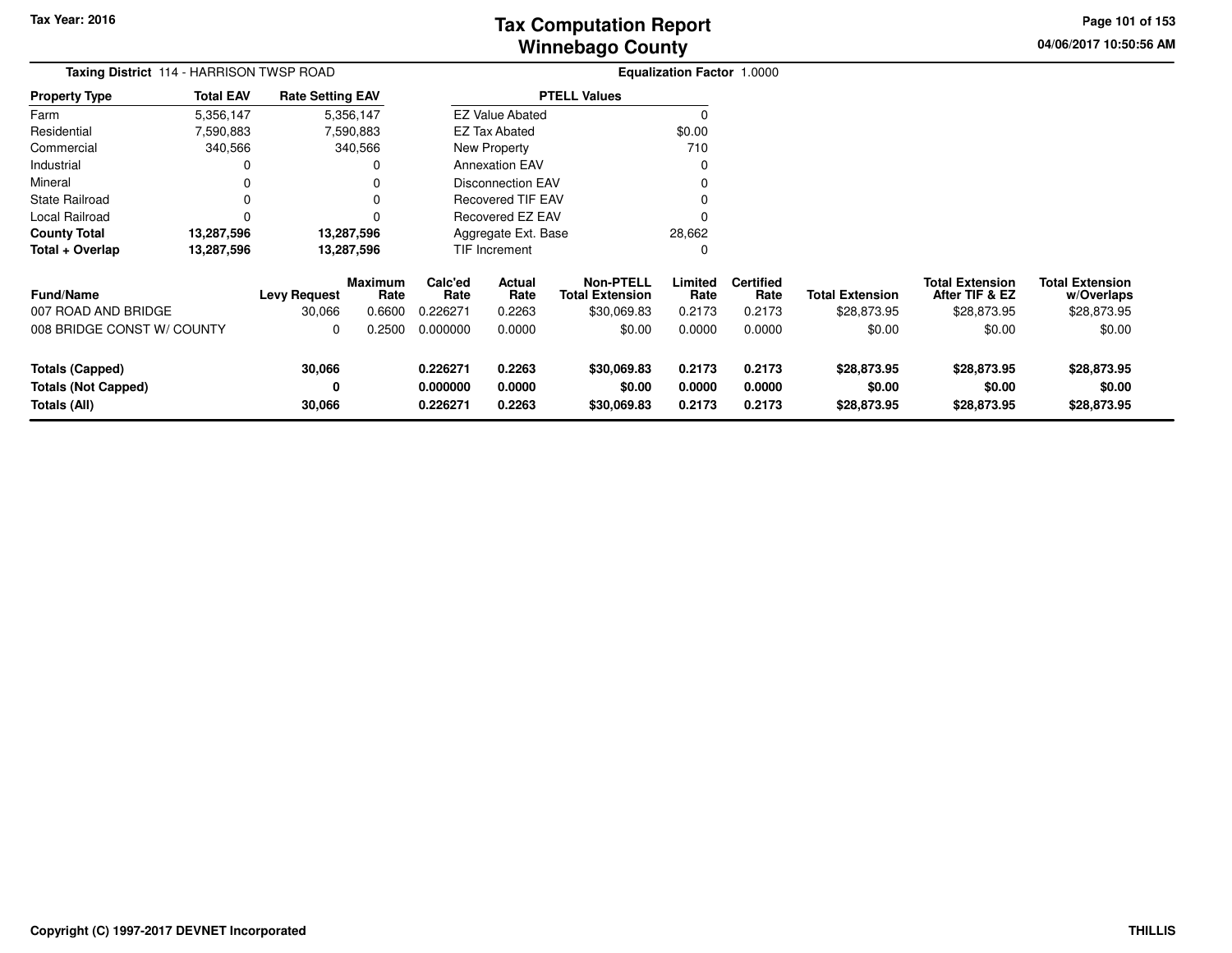# **Winnebago CountyTax Computation Report Tax**

**04/06/2017 10:50:56 AM Page 102 of 153**

| Taxing District 115 - LAONA TWSP ROAD   |                  |                         |                        | <b>Equalization Factor 1.0000</b> |                          |                                            |                 |                          |                        |                                          |                                      |  |
|-----------------------------------------|------------------|-------------------------|------------------------|-----------------------------------|--------------------------|--------------------------------------------|-----------------|--------------------------|------------------------|------------------------------------------|--------------------------------------|--|
| <b>Property Type</b>                    | <b>Total EAV</b> | <b>Rate Setting EAV</b> |                        |                                   |                          | <b>PTELL Values</b>                        |                 |                          |                        |                                          |                                      |  |
| Farm                                    | 6,214,405        |                         | 6,214,405              |                                   | <b>EZ Value Abated</b>   |                                            | $\Omega$        |                          |                        |                                          |                                      |  |
| Residential                             | 25,824,703       |                         | 25,824,703             |                                   | <b>EZ Tax Abated</b>     |                                            | \$0.00          |                          |                        |                                          |                                      |  |
| Commercial                              | 359,440          |                         | 359,440                |                                   | New Property             |                                            | 11,006          |                          |                        |                                          |                                      |  |
| Industrial                              | 9,199            |                         | 9,199                  |                                   | <b>Annexation EAV</b>    |                                            | 0               |                          |                        |                                          |                                      |  |
| Mineral                                 |                  |                         |                        |                                   | <b>Disconnection EAV</b> |                                            | 0               |                          |                        |                                          |                                      |  |
| <b>State Railroad</b>                   | 0                |                         |                        |                                   | <b>Recovered TIF EAV</b> |                                            | 0               |                          |                        |                                          |                                      |  |
| Local Railroad                          | 0                |                         |                        |                                   | Recovered EZ EAV         |                                            | 0               |                          |                        |                                          |                                      |  |
| <b>County Total</b>                     | 32,407,747       |                         | 32,407,747             |                                   | Aggregate Ext. Base      |                                            | 67,172          |                          |                        |                                          |                                      |  |
| Total + Overlap                         | 32,407,747       |                         | 32,407,747             |                                   | TIF Increment            |                                            | 0               |                          |                        |                                          |                                      |  |
| <b>Fund/Name</b><br>007 ROAD AND BRIDGE |                  | <b>Levy Request</b>     | <b>Maximum</b><br>Rate | Calc'ed<br>Actual<br>Rate<br>Rate |                          | <b>Non-PTELL</b><br><b>Total Extension</b> | Limited<br>Rate | <b>Certified</b><br>Rate | <b>Total Extension</b> | <b>Total Extension</b><br>After TIF & EZ | <b>Total Extension</b><br>w/Overlaps |  |
|                                         |                  | 67,800                  | 0.6600                 | 0.209209                          | 0.2093                   | \$67,829.41                                | 0.2088          | 0.2088                   | \$67,667.38            | \$67,667.38                              | \$67,667.38                          |  |
| 027 AUDIT                               |                  | 0                       | 0.0050                 | 0.000000                          | 0.0000                   | \$0.00                                     | 0.0000          | 0.0000                   | \$0.00                 | \$0.00                                   | \$0.00                               |  |
| 035 TORT JUDGMENTS, LIABILIT            |                  | $\Omega$                | 0.0000                 | 0.000000                          | 0.0000                   | \$0.00<br>\$0.00                           | 0.0000          | 0.0000                   | \$0.00                 | \$0.00                                   | \$0.00                               |  |
| 047 SOCIAL SECURITY                     |                  | 0                       | 0.0000                 |                                   | 0.000000<br>0.0000       |                                            | 0.0000          | 0.0000                   | \$0.00                 | \$0.00                                   | \$0.00                               |  |
| <b>Totals (Capped)</b>                  |                  | 67,800                  |                        | 0.209209                          | 0.2093                   | \$67,829.41                                | 0.2088          | 0.2088                   | \$67,667.38            | \$67,667.38                              | \$67,667.38                          |  |
| <b>Totals (Not Capped)</b>              |                  |                         |                        | 0.000000                          | 0.0000                   | \$0.00                                     | 0.0000          | 0.0000                   | \$0.00                 | \$0.00                                   | \$0.00                               |  |
| Totals (All)                            |                  | 67,800                  |                        | 0.209209                          | 0.2093                   | \$67,829.41                                | 0.2088          | 0.2088                   | \$67,667.38            | \$67,667.38                              | \$67,667.38                          |  |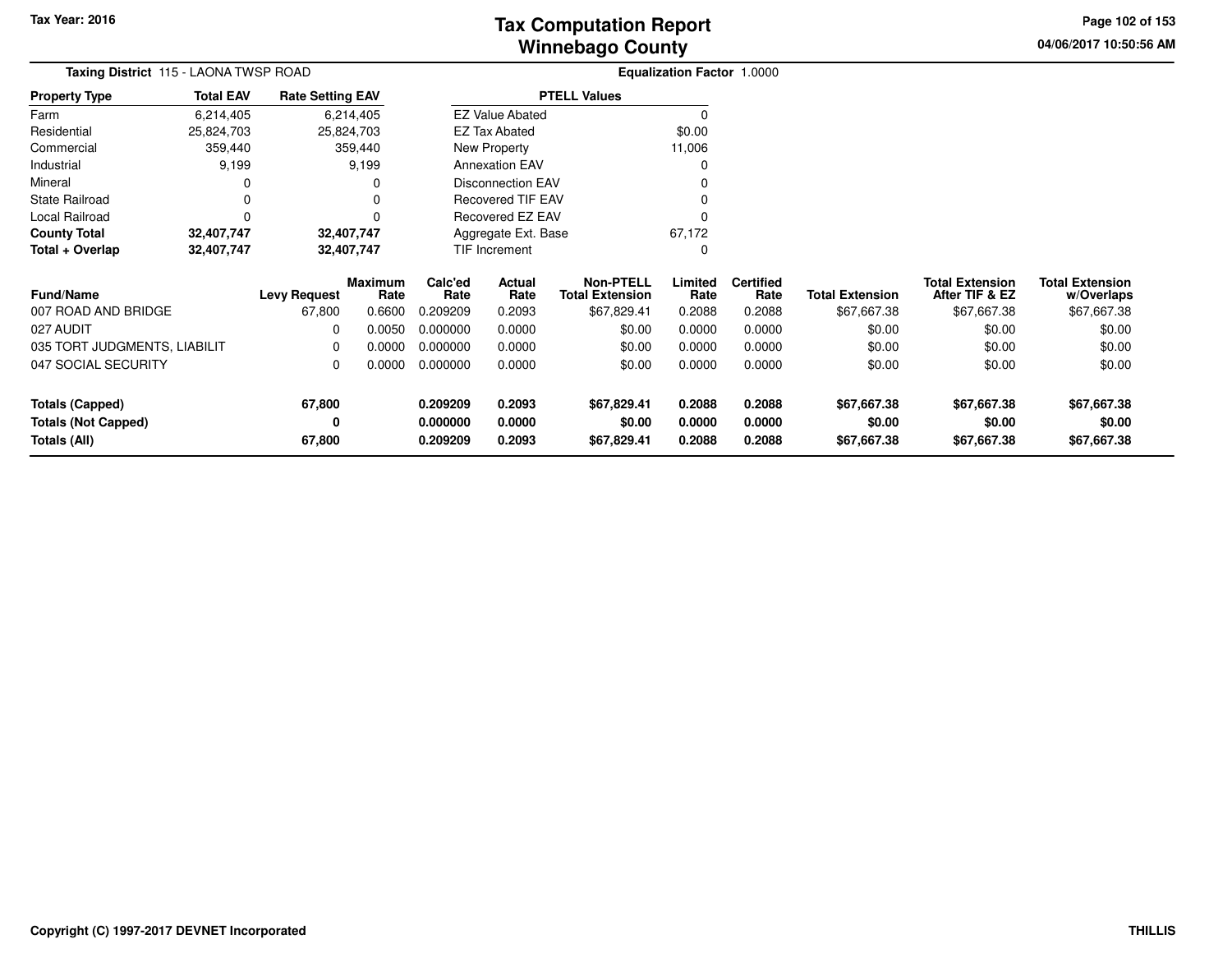#### **Winnebago CountyTax Computation Report**

**04/06/2017 10:50:56 AM Page 103 of 153**

| Taxing District 116 - OWEN TWSP ROAD |                  |                         |                | Equalization Factor 1.0000 |                          |                        |         |                     |                                  |                        |                        |
|--------------------------------------|------------------|-------------------------|----------------|----------------------------|--------------------------|------------------------|---------|---------------------|----------------------------------|------------------------|------------------------|
| <b>Property Type</b>                 | <b>Total EAV</b> | <b>Rate Setting EAV</b> |                |                            |                          | <b>PTELL Values</b>    |         |                     | <b>Road and Bridge Transfer</b>  |                        |                        |
| Farm                                 | 7,885,394        |                         | 7,885,394      |                            | <b>EZ Value Abated</b>   |                        | 0       | <b>Municipality</b> |                                  | Fund                   | <b>Amount Extended</b> |
| Residential                          | 58,699,150       |                         | 58,699,150     |                            | EZ Tax Abated            |                        | \$0.00  |                     |                                  |                        |                        |
| Commercial                           | 1,590,346        |                         | 1,590,346      |                            | New Property             |                        | 338,832 |                     | 020 - MACHESNEY PARK VILLAGE 207 |                        | \$5,013.85             |
| Industrial                           | 11,183,454       |                         | 11,183,454     |                            | <b>Annexation EAV</b>    |                        | 0       |                     | 023 - ROCKFORD CITY              | 207                    | \$8,811.10             |
| Mineral                              | 0                |                         | $\Omega$       |                            | <b>Disconnection EAV</b> |                        | n       |                     | 025 - ROSCOE VILLAGE             | 207                    | \$834.13               |
| <b>State Railroad</b>                | 360,102          |                         | 360,102        |                            | Recovered TIF EAV        |                        | 0       | <b>Total</b>        |                                  |                        | \$14,659.08            |
| Local Railroad                       | 0                |                         | 0              |                            | <b>Recovered EZ EAV</b>  |                        | 0       |                     |                                  |                        |                        |
| <b>County Total</b>                  | 79,718,446       |                         | 79,718,446     |                            | Aggregate Ext. Base      |                        | 161,799 |                     |                                  |                        |                        |
| Total + Overlap                      | 79,718,446       |                         | 79,718,446     |                            | TIF Increment            |                        | 0       |                     |                                  |                        |                        |
|                                      |                  |                         | <b>Maximum</b> | Calc'ed                    | Actual                   | <b>Non-PTELL</b>       | Limited | <b>Certified</b>    |                                  | <b>Total Extension</b> | <b>Total Extension</b> |
| <b>Fund/Name</b>                     |                  | <b>Levy Request</b>     | Rate           | Rate                       | Rate                     | <b>Total Extension</b> | Rate    | Rate                | <b>Total Extension</b>           | After TIF & EZ         | w/Overlaps             |
| 007 ROAD AND BRIDGE                  |                  | 81,000                  | 0.6600         | 0.101608                   | 0.1017                   | \$81,073.66            | 0.1016  | 0.1016              | \$80,993.94                      | \$80,993.94            | \$80,993.94            |
| 009 PERMANENT ROAD                   |                  | 70,600                  | 0.2500         | 0.088562                   | 0.0886                   | \$70,630.54            | 0.0886  | 0.0886              | \$70,630.54                      | \$70,630.54            | \$70,630.54            |
| 035 TORT JUDGMENTS, LIABILIT         |                  | 7,000                   | 0.0000         | 0.008781                   | 0.0088                   | \$7,015.22             | 0.0088  | 0.0088              | \$7,015.22                       | \$7,015.22             | \$7,015.22             |
| 047 SOCIAL SECURITY                  |                  | 5,000                   | 0.0000         | 0.006272                   | 0.0063                   | \$5,022.26             | 0.0063  | 0.0063              | \$5,022.26                       | \$5,022.26             | \$5,022.26             |
| <b>Totals (Capped)</b>               |                  | 163,600                 |                | 0.205223                   | 0.2054                   | \$163,741.68           | 0.2053  | 0.2053              | \$163,661.96                     | \$163,661.96           | \$163,661.96           |
| <b>Totals (Not Capped)</b>           |                  | 0                       |                | 0.000000                   | 0.0000                   | \$0.00                 | 0.0000  | 0.0000              | \$0.00                           | \$0.00                 | \$0.00                 |
| Totals (All)                         |                  | 163,600                 |                | 0.205223                   | 0.2054                   | \$163,741.68           | 0.2053  | 0.2053              | \$163,661.96                     | \$163,661.96           | \$163,661.96           |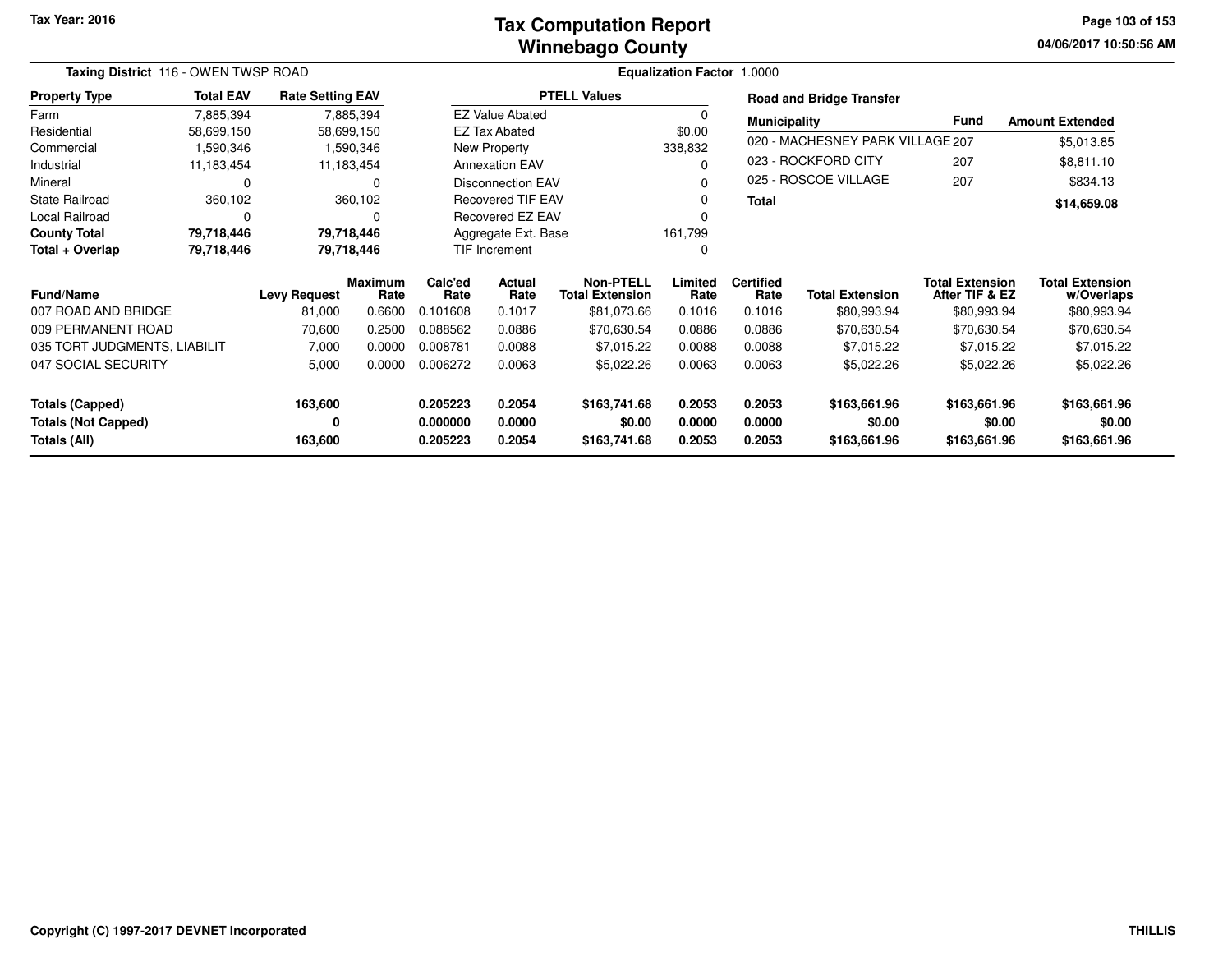#### **Winnebago CountyTax Computation Report Tax**

**04/06/2017 10:50:56 AM Page 104 of 153**

| Taxing District 117 - PECATONICA TWSP ROAD |                  |                         |                        |                                   |                          |                                            | <b>Equalization Factor 1.0000</b> |                          |                                 |                                          |                                      |  |
|--------------------------------------------|------------------|-------------------------|------------------------|-----------------------------------|--------------------------|--------------------------------------------|-----------------------------------|--------------------------|---------------------------------|------------------------------------------|--------------------------------------|--|
| <b>Property Type</b>                       | <b>Total EAV</b> | <b>Rate Setting EAV</b> |                        |                                   |                          | <b>PTELL Values</b>                        |                                   |                          | <b>Road and Bridge Transfer</b> |                                          |                                      |  |
| Farm                                       | 8,762,967        |                         | 8,762,967              |                                   | <b>EZ Value Abated</b>   |                                            | 0                                 | <b>Municipality</b>      |                                 | <b>Fund</b>                              | <b>Amount Extended</b>               |  |
| Residential                                | 51,562,335       |                         | 51,562,335             |                                   | <b>EZ Tax Abated</b>     |                                            | \$0.00                            |                          | 022 - PECATONICA VILLAGE        | 207                                      | \$9,781.59                           |  |
| Commercial                                 | 3,502,647        |                         | 3,502,647              |                                   | New Property             |                                            | 278,309                           |                          |                                 |                                          |                                      |  |
| Industrial                                 | 2,010,591        |                         | 2,010,591              |                                   | <b>Annexation EAV</b>    |                                            | ŋ                                 | Total                    |                                 |                                          | \$9,781.59                           |  |
| Mineral                                    |                  |                         | 0                      |                                   | <b>Disconnection EAV</b> |                                            |                                   |                          |                                 |                                          |                                      |  |
| <b>State Railroad</b>                      |                  |                         |                        |                                   | <b>Recovered TIF EAV</b> |                                            |                                   |                          |                                 |                                          |                                      |  |
| Local Railroad                             |                  |                         |                        |                                   | Recovered EZ EAV         |                                            |                                   |                          |                                 |                                          |                                      |  |
| <b>County Total</b>                        | 65,838,540       |                         | 65,838,540             |                                   | Aggregate Ext. Base      |                                            | 121,461                           |                          |                                 |                                          |                                      |  |
| Total + Overlap                            | 65,838,540       |                         | 65,838,540             |                                   | <b>TIF Increment</b>     |                                            | 0                                 |                          |                                 |                                          |                                      |  |
| <b>Fund/Name</b>                           |                  | <b>Levy Request</b>     | <b>Maximum</b><br>Rate | Calc'ed<br>Actual<br>Rate<br>Rate |                          | <b>Non-PTELL</b><br><b>Total Extension</b> | Limited<br>Rate                   | <b>Certified</b><br>Rate | <b>Total Extension</b>          | <b>Total Extension</b><br>After TIF & EZ | <b>Total Extension</b><br>w/Overlaps |  |
| 007 ROAD AND BRIDGE                        |                  | 51,534                  | 0.6600                 | 0.078273                          | 0.0783                   | \$51,551.58                                | 0.0752                            | 0.0752                   | \$49,510.58                     | \$49,510.58                              | \$49,510.58                          |  |
| 009 PERMANENT ROAD                         |                  | 15,000                  | 0.2500                 | 0.022783                          | 0.0228                   | \$15,011.19                                | 0.0220                            | 0.0220                   | \$14,484.48                     | \$14,484.48                              | \$14,484.48                          |  |
| 010 EQUIPMENT AND BUILDING                 |                  | 55,000                  | 0.1000                 | 0.083538                          | 0.0836                   | \$55,041.02                                | 0.0805                            | 0.0805                   | \$53,000.02                     | \$53,000.02                              | \$53,000.02                          |  |
| 035 TORT JUDGMENTS, LIABILIT               |                  | 6,000                   | 0.0000                 | 0.009113                          | 0.0092                   | \$6,057.15                                 | 0.0089                            | 0.0089                   | \$5,859.63                      | \$5,859.63                               | \$5,859.63                           |  |
| <b>Totals (Capped)</b>                     |                  | 127,534                 |                        | 0.193707                          | 0.1939                   | \$127,660.94                               | 0.1866                            | 0.1866                   | \$122,854.71                    | \$122,854.71                             | \$122,854.71                         |  |
| <b>Totals (Not Capped)</b><br>Totals (All) |                  | 0<br>127,534            |                        | 0.000000<br>0.193707              | 0.0000<br>0.1939         | \$0.00<br>\$127,660.94                     | 0.0000<br>0.1866                  | 0.0000<br>0.1866         | \$0.00<br>\$122,854.71          | \$0.00<br>\$122,854.71                   | \$0.00<br>\$122,854.71               |  |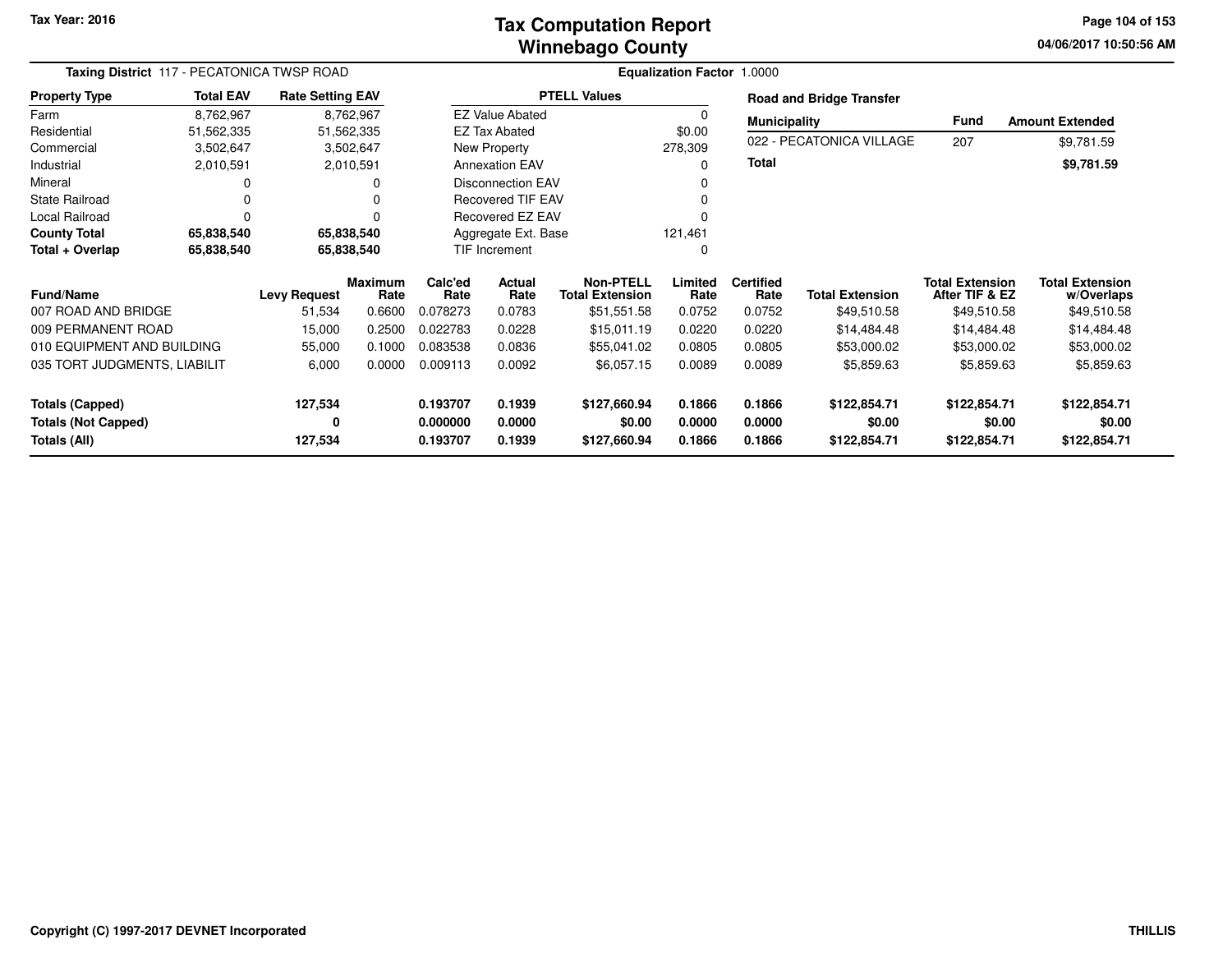#### **Winnebago CountyTax Computation Report**

**04/06/2017 10:50:56 AM Page 105 of 153**

|                                                                      | Taxing District 118 - ROCKFORD TWSP ROAD |                               |                           |                                                         |                            |                                                    | Equalization Factor 1.0000 |                                    |                                            |                                                         |                                                     |
|----------------------------------------------------------------------|------------------------------------------|-------------------------------|---------------------------|---------------------------------------------------------|----------------------------|----------------------------------------------------|----------------------------|------------------------------------|--------------------------------------------|---------------------------------------------------------|-----------------------------------------------------|
| <b>Property Type</b>                                                 | <b>Total EAV</b>                         | <b>Rate Setting EAV</b>       |                           |                                                         |                            | <b>PTELL Values</b>                                |                            |                                    | <b>Road and Bridge Transfer</b>            |                                                         |                                                     |
| Farm                                                                 | 9,742,634                                |                               | 9,499,410                 |                                                         | <b>EZ Value Abated</b>     |                                                    |                            | <b>Municipality</b>                |                                            | <b>Fund</b>                                             | <b>Amount Extended</b>                              |
| Residential                                                          | 1,162,093,079                            | 1,158,065,462                 |                           |                                                         | <b>EZ Tax Abated</b>       |                                                    | \$0.00                     |                                    |                                            |                                                         |                                                     |
| Commercial                                                           | 457,895,042                              |                               | 447,482,408               |                                                         | New Property               |                                                    | 4,055,486                  |                                    | 017 - CHERRY VALLEY VILLAGE                | 207                                                     | \$33,057.53                                         |
| Industrial                                                           | 130,633,023                              |                               | 123,252,734               |                                                         | <b>Annexation EAV</b>      |                                                    | $\Omega$                   |                                    | 019 - LOVES PARK CITY                      | 207                                                     | \$113,519.37                                        |
| Mineral                                                              | 0                                        |                               | 0                         |                                                         | <b>Disconnection EAV</b>   |                                                    | $\Omega$                   |                                    | 021 - NEW MILFORD VILLAGE                  | 207                                                     | \$5,591.83                                          |
| <b>State Railroad</b>                                                | 4,541,778                                |                               | 4,541,778                 |                                                         | <b>Recovered TIF EAV</b>   |                                                    | 9,979,244                  |                                    | 023 - ROCKFORD CITY                        | 207                                                     | \$956,440.19                                        |
| Local Railroad                                                       | 112,769                                  |                               | 112,769                   |                                                         | Recovered EZ EAV           |                                                    | 0                          | <b>Total</b>                       |                                            |                                                         | \$1,108,608.92                                      |
| <b>County Total</b>                                                  | 1,765,018,325                            | 1,742,954,561                 |                           |                                                         | Aggregate Ext. Base        |                                                    | 2,568,768                  |                                    |                                            |                                                         |                                                     |
| Total + Overlap                                                      | 1,765,018,325                            | 1,742,954,561                 |                           |                                                         | <b>TIF Increment</b>       |                                                    | 22,063,764                 |                                    |                                            |                                                         |                                                     |
| <b>Fund/Name</b><br>005 I. M. R. F.                                  |                                          | <b>Levy Request</b><br>25,908 | Maximum<br>Rate<br>0.0000 | Calc'ed<br>Actual<br>Rate<br>Rate<br>0.001486<br>0.0015 |                            | Non-PTELL<br><b>Total Extension</b><br>\$26,144.32 | Limited<br>Rate<br>0.0015  | <b>Certified</b><br>Rate<br>0.0015 | <b>Total Extension</b><br>\$26,475.27      | <b>Total Extension</b><br>After TIF & EZ<br>\$26,144.32 | <b>Total Extension</b><br>w/Overlaps<br>\$26,144.32 |
| 007 ROAD AND BRIDGE                                                  | 2,564,926                                |                               | 0.6600                    | 0.147160                                                | 0.1472                     | \$2,565,629.11                                     | 0.1472                     | 0.1472                             | \$2,598,106.97                             | \$2,565,629.11                                          | \$2,565,629.11                                      |
| <b>Totals (Capped)</b><br><b>Totals (Not Capped)</b><br>Totals (All) |                                          | 2,590,834<br>0<br>2,590,834   |                           | 0.148646<br>0.000000<br>0.148646                        | 0.1487<br>0.0000<br>0.1487 | \$2,591,773.43<br>\$0.00<br>\$2,591,773.43         | 0.1487<br>0.0000<br>0.1487 | 0.1487<br>0.0000<br>0.1487         | \$2,624,582.24<br>\$0.00<br>\$2,624,582.24 | \$2,591,773.43<br>\$0.00<br>\$2,591,773.43              | \$2,591,773.43<br>\$0.00<br>\$2,591,773.43          |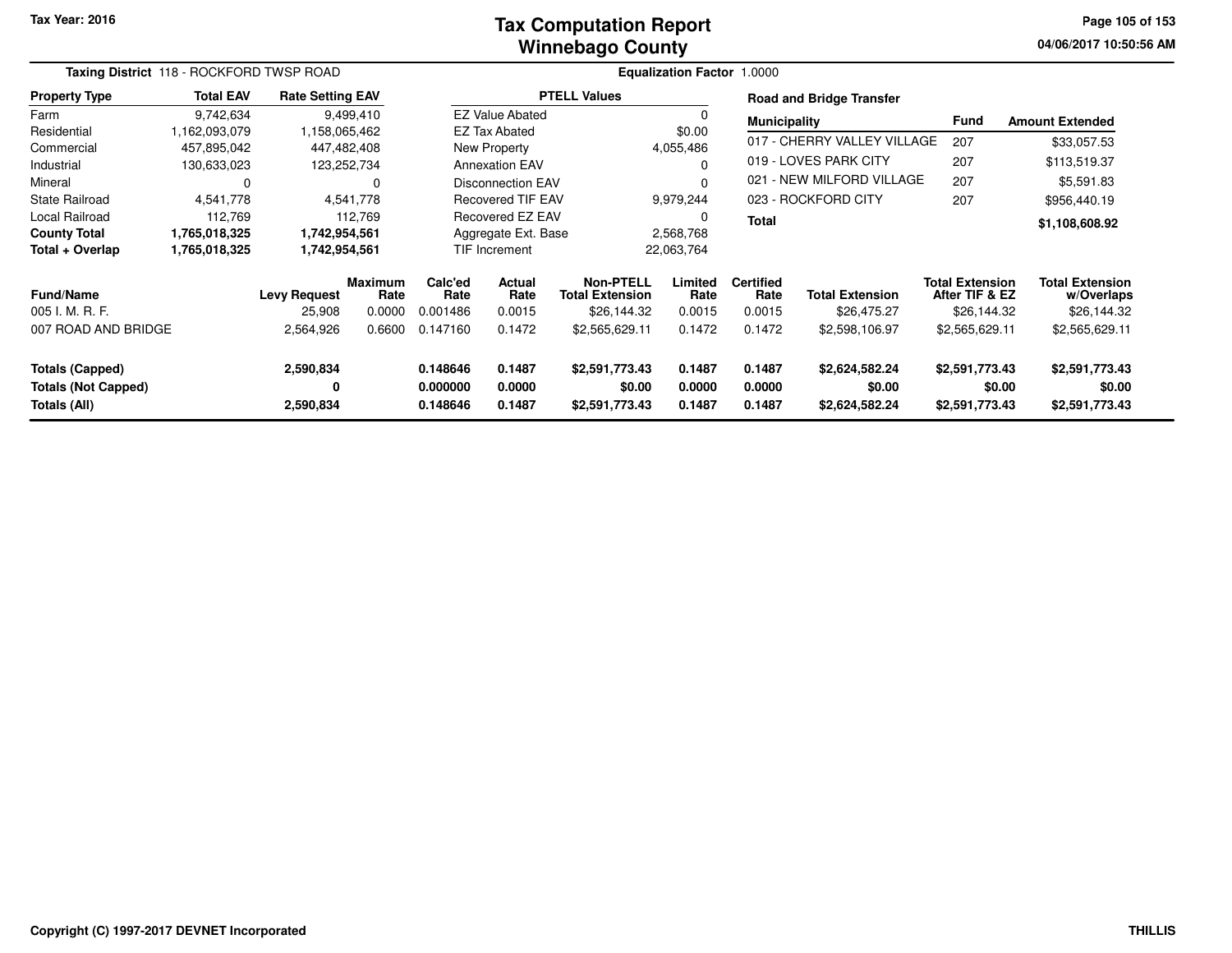#### **Winnebago CountyTax Computation Report**

**04/06/2017 10:50:56 AM Page 106 of 153**

|                                                                      | Taxing District 119 - ROCKTON TWSP ROAD |                                |                           |                                                                |                                          |                                        | <b>Equalization Factor 1.0000</b>                     |                                    |                                        |                                                         |                                                     |
|----------------------------------------------------------------------|-----------------------------------------|--------------------------------|---------------------------|----------------------------------------------------------------|------------------------------------------|----------------------------------------|-------------------------------------------------------|------------------------------------|----------------------------------------|---------------------------------------------------------|-----------------------------------------------------|
| <b>Property Type</b>                                                 | <b>Total EAV</b>                        | <b>Rate Setting EAV</b>        |                           |                                                                |                                          | <b>PTELL Values</b>                    |                                                       |                                    | <b>Road and Bridge Transfer</b>        |                                                         |                                                     |
| Farm                                                                 | 8,009,084                               |                                | 8,009,084                 |                                                                | <b>EZ Value Abated</b>                   |                                        | 0                                                     | <b>Municipality</b>                |                                        | <b>Fund</b>                                             | <b>Amount Extended</b>                              |
| Residential                                                          | 195,379,470                             |                                | 195,350,232               |                                                                | <b>EZ Tax Abated</b>                     |                                        | \$0.00                                                |                                    |                                        |                                                         |                                                     |
| Commercial                                                           | 21,861,824                              |                                | 20,562,674                |                                                                | New Property                             |                                        | 1,366,855                                             |                                    | 024 - ROCKTON VILLAGE                  | 207                                                     | \$16,704.63                                         |
| Industrial                                                           | 17,794,628                              |                                | 14,423,931                |                                                                | <b>Annexation EAV</b>                    |                                        | $\Omega$                                              |                                    | 025 - ROSCOE VILLAGE                   | 207                                                     | \$3,067.52                                          |
| Mineral                                                              | 0                                       |                                | 0                         |                                                                | <b>Disconnection EAV</b>                 |                                        |                                                       |                                    | 026 - SOUTH BELOIT CITY                | 207                                                     | \$9,239.88                                          |
| <b>State Railroad</b>                                                | 886,269                                 |                                | 886,269                   |                                                                | <b>Recovered TIF EAV</b>                 |                                        | $\Omega$                                              | <b>Total</b>                       |                                        |                                                         | \$29,012.03                                         |
| Local Railroad                                                       | 0                                       |                                |                           |                                                                | Recovered EZ EAV                         |                                        | $\Omega$                                              |                                    |                                        |                                                         |                                                     |
| <b>County Total</b>                                                  | 243,931,275                             | 239,232,190                    |                           |                                                                | Aggregate Ext. Base                      |                                        | 376,311                                               |                                    |                                        |                                                         |                                                     |
| Total + Overlap                                                      | 243,931,275                             |                                | 239,232,190               |                                                                | TIF Increment                            |                                        | 4,699,085                                             |                                    |                                        |                                                         |                                                     |
| <b>Fund/Name</b><br>007 ROAD AND BRIDGE                              |                                         | <b>Levy Request</b><br>100,000 | Maximum<br>Rate<br>0.6600 | Calc'ed<br>Rate<br>0.041800                                    | Actual<br>Rate<br><b>Total Extension</b> |                                        | Non-PTELL<br>Limited<br>Rate<br>\$99,999.06<br>0.0329 | <b>Certified</b><br>Rate<br>0.0329 | <b>Total Extension</b><br>\$80,253.39  | <b>Total Extension</b><br>After TIF & EZ<br>\$78,707.39 | <b>Total Extension</b><br>w/Overlaps<br>\$78,707.39 |
| 009 PERMANENT ROAD                                                   |                                         | 302,468                        | 0.2500                    | 0.126433                                                       | 0.0418<br>0.1265                         |                                        | 0.1265<br>\$302,628.72                                | 0.1265                             | \$308,573.06                           | \$302,628.72                                            | \$302,628.72                                        |
| <b>Totals (Capped)</b><br><b>Totals (Not Capped)</b><br>Totals (All) |                                         | 402,468<br>0<br>402,468        |                           | 0.168233<br>0.1683<br>0.000000<br>0.0000<br>0.168233<br>0.1683 |                                          | \$402,627.78<br>\$0.00<br>\$402,627.78 | 0.1594<br>0.0000<br>0.1594                            | 0.1594<br>0.0000<br>0.1594         | \$388,826.45<br>\$0.00<br>\$388,826.45 | \$381,336.11<br>\$0.00<br>\$381,336.11                  | \$381,336.11<br>\$0.00<br>\$381,336.11              |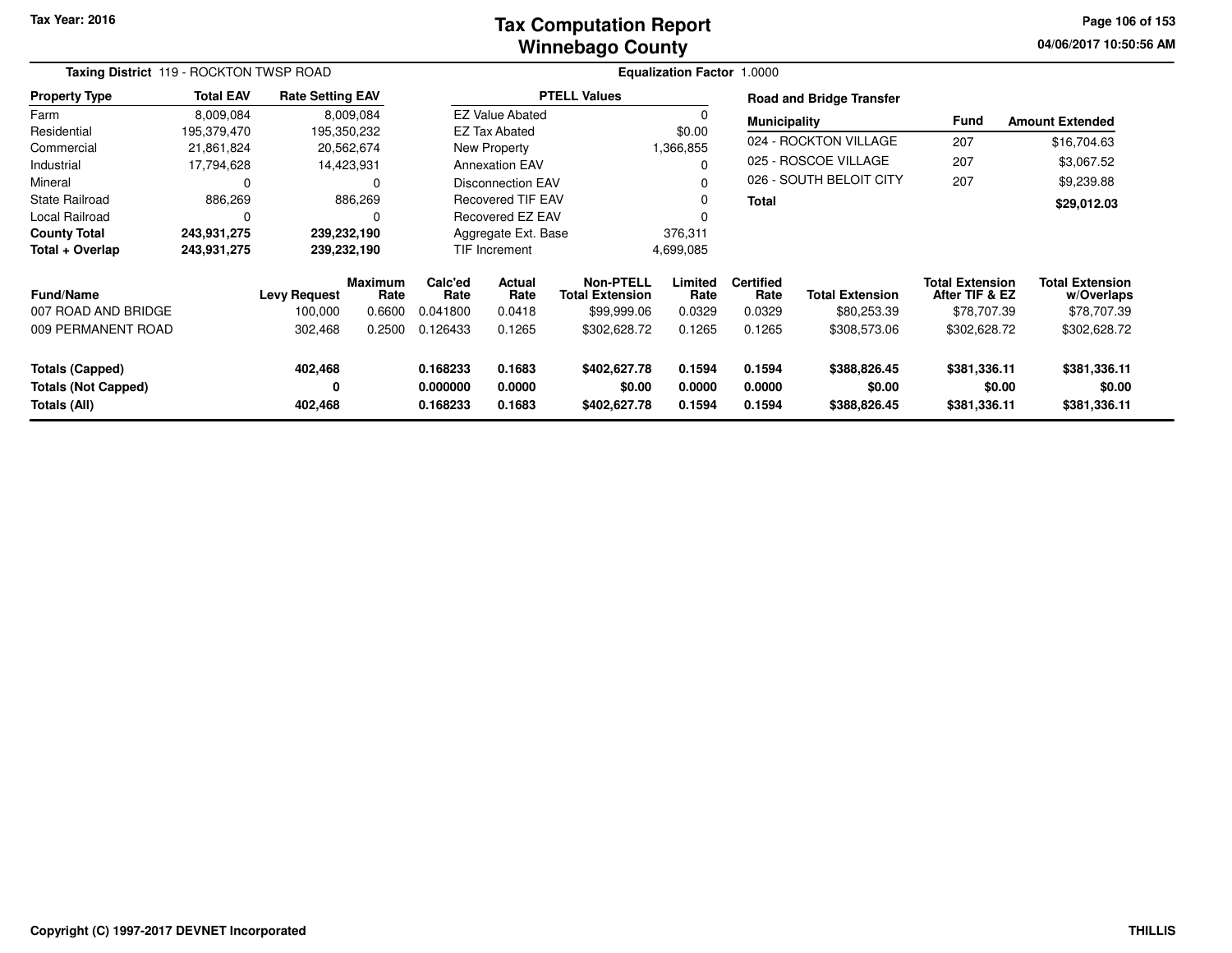#### **Winnebago CountyTax Computation Report**

**04/06/2017 10:50:56 AM Page 107 of 153**

| Taxing District 120 - ROSCOE TWSP ROAD        |                  |                         |                        |                      |                                          |                        | <b>Equalization Factor 1.0000</b>   |                          |                                 |                                          |                                      |
|-----------------------------------------------|------------------|-------------------------|------------------------|----------------------|------------------------------------------|------------------------|-------------------------------------|--------------------------|---------------------------------|------------------------------------------|--------------------------------------|
| <b>Property Type</b>                          | <b>Total EAV</b> | <b>Rate Setting EAV</b> |                        |                      |                                          | <b>PTELL Values</b>    |                                     |                          | <b>Road and Bridge Transfer</b> |                                          |                                      |
| Farm                                          | 5,533,247        |                         | 5,533,247              |                      | <b>EZ Value Abated</b>                   |                        | 0                                   | <b>Municipality</b>      |                                 | Fund                                     | <b>Amount Extended</b>               |
| Residential                                   | 344,225,970      | 344,221,742             |                        |                      | <b>EZ Tax Abated</b>                     |                        | \$0.00                              |                          |                                 |                                          |                                      |
| Commercial                                    | 60,634,853       |                         | 60,489,041             |                      | <b>New Property</b>                      |                        | 3,669,072                           |                          | 024 - ROCKTON VILLAGE           | 207                                      | \$4,042.47                           |
| Industrial                                    | 18,925,861       |                         | 18,831,396             |                      | <b>Annexation EAV</b>                    |                        | $\Omega$                            |                          | 025 - ROSCOE VILLAGE            | 207                                      | \$11,949.83                          |
| Mineral                                       | $\Omega$         |                         | 0                      |                      | <b>Disconnection EAV</b>                 |                        | 0                                   |                          | 026 - SOUTH BELOIT CITY         | 207                                      | \$4,667.58                           |
| <b>State Railroad</b>                         | 629,087          |                         | 629,087                |                      | <b>Recovered TIF EAV</b>                 |                        | 0                                   | <b>Total</b>             |                                 |                                          | \$20,659.88                          |
| Local Railroad                                | 0                |                         | 0                      |                      | <b>Recovered EZ EAV</b>                  |                        |                                     |                          |                                 |                                          |                                      |
| <b>County Total</b>                           | 429,949,018      | 429,704,513             |                        |                      | Aggregate Ext. Base                      |                        | 766,450                             |                          |                                 |                                          |                                      |
| Total + Overlap                               | 429,949,018      | 429,704,513             |                        |                      | TIF Increment                            |                        | 244,505                             |                          |                                 |                                          |                                      |
| <b>Fund/Name</b>                              |                  | <b>Levy Request</b>     | <b>Maximum</b><br>Rate | Calc'ed<br>Rate      | Actual<br><b>Total Extension</b><br>Rate |                        | <b>Non-PTELL</b><br>Limited<br>Rate | <b>Certified</b><br>Rate | <b>Total Extension</b>          | <b>Total Extension</b><br>After TIF & EZ | <b>Total Extension</b><br>w/Overlaps |
| 007 ROAD AND BRIDGE                           |                  | 80,000                  | 0.6600                 | 0.018617             | 0.0187                                   | \$80,354.74            | 0.0186                              | 0.0186                   | \$79,970.52                     | \$79,925.04                              | \$79,925.04                          |
| 008 BRIDGE CONST W/ COUNTY                    |                  | 1,000                   | 0.2500                 | 0.000233             | 0.0003                                   | \$1,289.11             | 0.0003                              | 0.0003                   | \$1,289.85                      | \$1,289.11                               | \$1,289.11                           |
| 009 PERMANENT ROAD                            |                  | 705,700<br>0.2500       |                        | 0.164229             | 0.1643                                   | \$706,004.51           | 0.1623                              | 0.1623                   | \$697,807.26                    | \$697,410.42                             | \$697,410.42                         |
| Totals (Capped)<br><b>Totals (Not Capped)</b> |                  | 786,700<br>0            |                        | 0.183079<br>0.000000 | 0.1833<br>0.0000                         | \$787,648.36<br>\$0.00 | 0.1812<br>0.0000                    | 0.1812<br>0.0000         | \$779,067.63<br>\$0.00          | \$778,624.57<br>\$0.00                   | \$778,624.57<br>\$0.00               |
| Totals (All)                                  |                  | 786,700                 |                        | 0.183079             | 0.1833                                   | \$787,648.36           | 0.1812                              | 0.1812                   | \$779,067.63                    | \$778,624.57                             | \$778,624.57                         |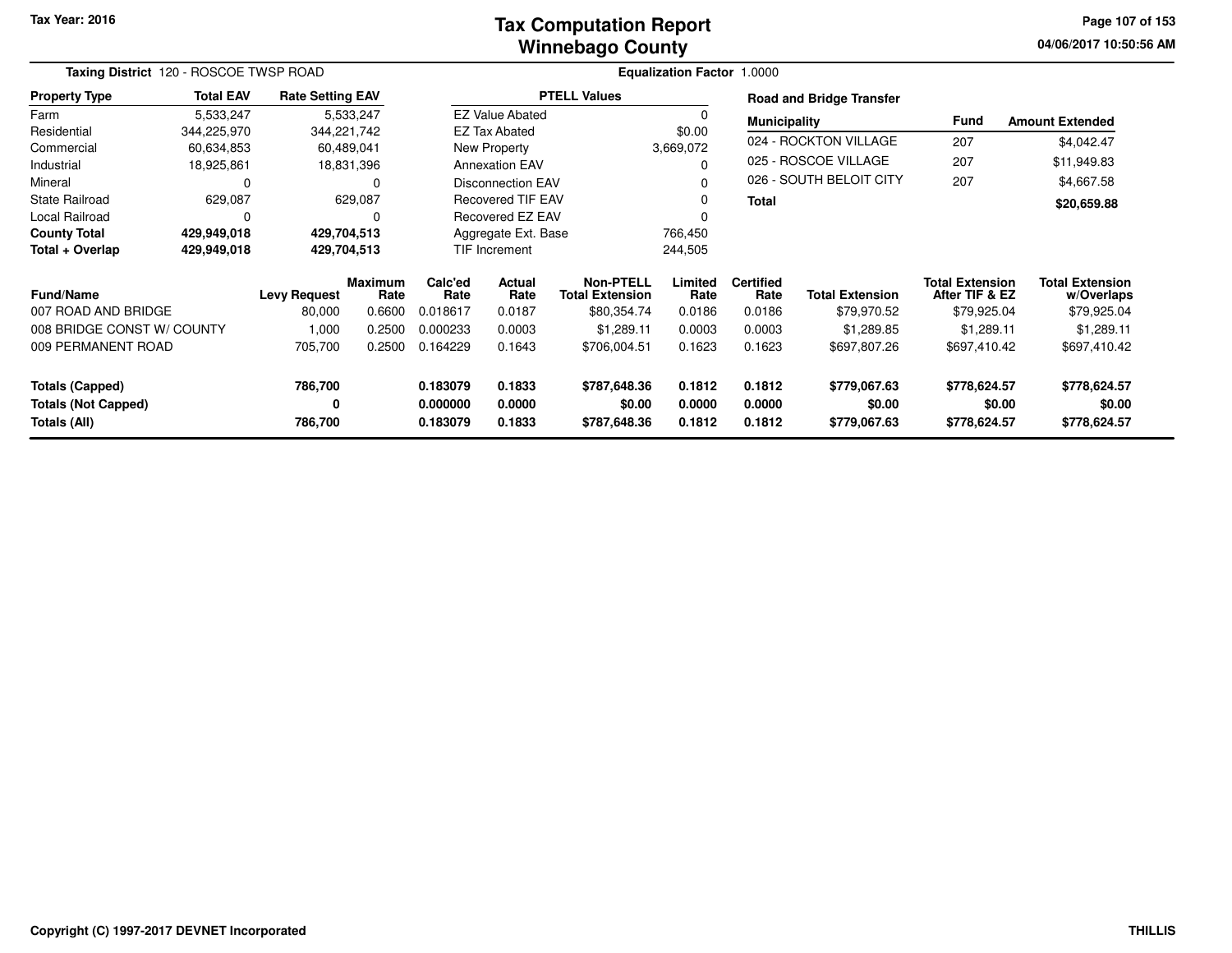**04/06/2017 10:50:56 AM Page 108 of 153**

|                            | Taxing District 121 - SEWARD TWSP ROAD |                         |                        |                         |                          |                                            | Equalization Factor 1.0000 |                          |                        |                                          |                                      |
|----------------------------|----------------------------------------|-------------------------|------------------------|-------------------------|--------------------------|--------------------------------------------|----------------------------|--------------------------|------------------------|------------------------------------------|--------------------------------------|
| <b>Property Type</b>       | <b>Total EAV</b>                       | <b>Rate Setting EAV</b> |                        |                         |                          | <b>PTELL Values</b>                        |                            |                          |                        |                                          |                                      |
| Farm                       | 12,401,076                             |                         | 12,401,076             |                         | <b>EZ Value Abated</b>   |                                            | $\Omega$                   |                          |                        |                                          |                                      |
| Residential                | 7,189,841                              |                         | 7,189,841              |                         | <b>EZ Tax Abated</b>     |                                            | \$0.00                     |                          |                        |                                          |                                      |
| Commercial                 | 3,342,470                              |                         | 3,342,470              |                         | New Property             |                                            | 75,241                     |                          |                        |                                          |                                      |
| Industrial                 | 162,401                                |                         | 162,401                |                         | <b>Annexation EAV</b>    |                                            |                            |                          |                        |                                          |                                      |
| Mineral                    |                                        |                         | 0                      |                         | <b>Disconnection EAV</b> |                                            |                            |                          |                        |                                          |                                      |
| <b>State Railroad</b>      | 901,139                                |                         | 901,139                |                         | Recovered TIF EAV        |                                            |                            |                          |                        |                                          |                                      |
| Local Railroad             | 458                                    |                         | 458                    | <b>Recovered EZ EAV</b> |                          |                                            |                            |                          |                        |                                          |                                      |
| <b>County Total</b>        | 23,997,385                             |                         | 23,997,385             | Aggregate Ext. Base     |                          |                                            | 105,139                    |                          |                        |                                          |                                      |
| Total + Overlap            | 23,997,385                             |                         | 23,997,385             | TIF Increment           |                          |                                            | $\Omega$                   |                          |                        |                                          |                                      |
| <b>Fund/Name</b>           | <b>Levy Request</b>                    |                         | <b>Maximum</b><br>Rate | Calc'ed<br>Rate         | Actual<br>Rate           | <b>Non-PTELL</b><br><b>Total Extension</b> | Limited<br>Rate            | <b>Certified</b><br>Rate | <b>Total Extension</b> | <b>Total Extension</b><br>After TIF & EZ | <b>Total Extension</b><br>w/Overlaps |
| 007 ROAD AND BRIDGE        |                                        | 44,340                  | 0.6600                 | 0.184770                | 0.1848                   | \$44,347.17                                | 0.1848                     | 0.1848                   | \$44,347.17            | \$44,347.17                              | \$44,347.17                          |
| 008 BRIDGE CONST W/ COUNTY |                                        | 2,170                   | 0.2500                 | 0.009043                | 0.0091                   | \$2,183.76                                 | 0.0091                     | 0.0091                   | \$2,183.76             | \$2,183.76                               | \$2,183.76                           |
| 009 PERMANENT ROAD         |                                        | 44,880                  | 0.2500                 | 0.187020                | 0.1871                   | \$44,899.11                                | 0.1871                     | 0.1871                   | \$44,899.11            | \$44,899.11                              | \$44,899.11                          |
| 010 EQUIPMENT AND BUILDING |                                        | 10,560                  | 0.1000                 | 0.044005                | 0.0441                   | \$10,582.85                                | 0.0441                     | 0.0441                   | \$10,582.85            | \$10,582.85                              | \$10,582.85                          |
| 047 SOCIAL SECURITY        |                                        | 3,160                   | 0.0000                 | 0.013168<br>0.0132      |                          | \$3,167.65                                 | 0.0132                     | 0.0132                   | \$3,167.65             | \$3,167.65                               | \$3,167.65                           |
| <b>Totals (Capped)</b>     |                                        | 105,110                 |                        | 0.438006                | 0.4383                   | \$105,180.54                               | 0.4383                     | 0.4383                   | \$105,180.54           | \$105,180.54                             | \$105,180.54                         |
| <b>Totals (Not Capped)</b> |                                        | 0                       |                        | 0.000000                | 0.0000                   | \$0.00                                     | 0.0000                     | 0.0000                   | \$0.00                 | \$0.00                                   | \$0.00                               |
| Totals (All)               |                                        | 105,110                 |                        | 0.438006                | 0.4383                   | \$105,180.54                               | 0.4383                     | 0.4383                   | \$105,180.54           | \$105,180.54                             | \$105,180.54                         |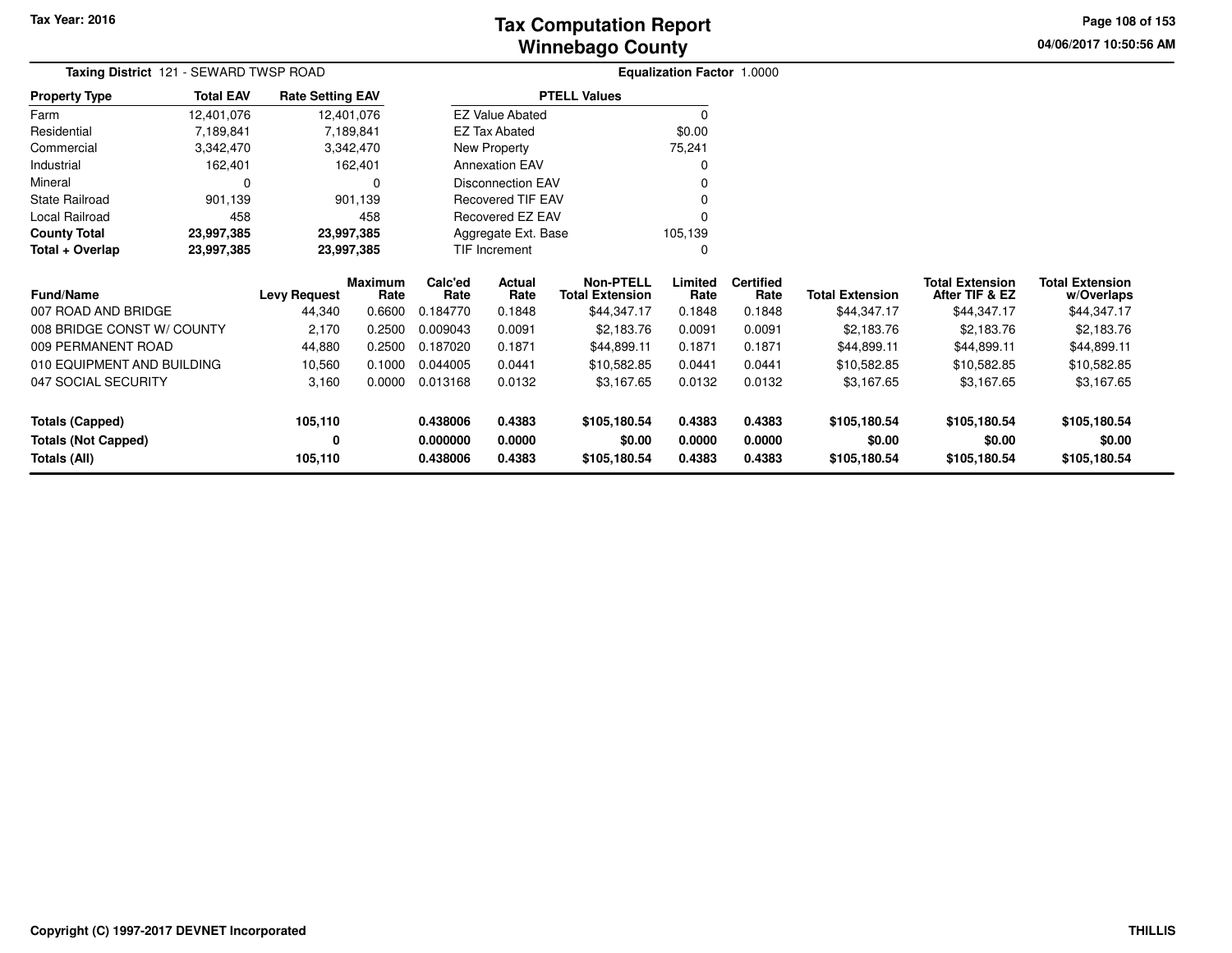**04/06/2017 10:50:56 AMPage 109 of 153**

| Taxing District 122 - SHIRLAND TWSP ROAD          |                  |                         |                        |                          | <b>Equalization Factor 1.0000</b> |                                            |                  |                          |                        |                                          |                                      |
|---------------------------------------------------|------------------|-------------------------|------------------------|--------------------------|-----------------------------------|--------------------------------------------|------------------|--------------------------|------------------------|------------------------------------------|--------------------------------------|
| <b>Property Type</b>                              | <b>Total EAV</b> | <b>Rate Setting EAV</b> |                        |                          |                                   | <b>PTELL Values</b>                        |                  |                          |                        |                                          |                                      |
| Farm                                              | 6,006,191        |                         | 6,006,191              |                          | <b>EZ Value Abated</b>            |                                            |                  |                          |                        |                                          |                                      |
| Residential                                       | 14,692,748       |                         | 14,692,748             |                          | <b>EZ Tax Abated</b>              |                                            | \$0.00           |                          |                        |                                          |                                      |
| Commercial                                        | 873,459          |                         | 873,459                |                          | New Property                      |                                            | 112,645          |                          |                        |                                          |                                      |
| Industrial                                        | 0                |                         |                        |                          | <b>Annexation EAV</b>             |                                            |                  |                          |                        |                                          |                                      |
| Mineral                                           | 0                |                         |                        |                          | <b>Disconnection EAV</b>          |                                            |                  |                          |                        |                                          |                                      |
| <b>State Railroad</b>                             | 0                |                         |                        | <b>Recovered TIF EAV</b> |                                   |                                            |                  |                          |                        |                                          |                                      |
| Local Railroad                                    | 0                |                         | U                      |                          | Recovered EZ EAV<br>$\Omega$      |                                            |                  |                          |                        |                                          |                                      |
| <b>County Total</b>                               | 21,572,398       |                         | 21,572,398             |                          | Aggregate Ext. Base               |                                            | 25,906           |                          |                        |                                          |                                      |
| Total + Overlap                                   | 21,572,398       |                         | 21,572,398             |                          | TIF Increment<br>0                |                                            |                  |                          |                        |                                          |                                      |
| Fund/Name                                         |                  | <b>Levy Request</b>     | <b>Maximum</b><br>Rate | Calc'ed<br>Rate          | Actual<br>Rate                    | <b>Non-PTELL</b><br><b>Total Extension</b> | Limited<br>Rate  | <b>Certified</b><br>Rate | <b>Total Extension</b> | <b>Total Extension</b><br>After TIF & EZ | <b>Total Extension</b><br>w/Overlaps |
| 007 ROAD AND BRIDGE                               |                  | 25,906                  | 0.6600                 | 0.120089                 | 0.1201                            | \$25,908.45                                | 0.1201           | 0.1201                   | \$25,908.45            | \$25,908.45                              | \$25,908.45                          |
| 008 BRIDGE CONST W/ COUNTY                        |                  | 0                       | 0.2500                 | 0.000000                 | 0.0000                            | \$0.00                                     | 0.0000           | 0.0000                   | \$0.00                 | \$0.00                                   | \$0.00                               |
| 009 PERMANENT ROAD                                |                  | 0                       | 0.0000                 | 0.000000                 | 0.0000                            | \$0.00                                     | 0.0000           | 0.0000                   | \$0.00                 | \$0.00                                   | \$0.00                               |
| <b>Totals (Capped)</b>                            |                  | 25,906                  |                        | 0.120089                 | 0.1201                            | \$25,908.45                                | 0.1201           | 0.1201                   | \$25,908.45            | \$25,908.45                              | \$25,908.45                          |
| <b>Totals (Not Capped)</b><br><b>Totals (All)</b> |                  | 0<br>25,906             |                        | 0.000000<br>0.120089     | 0.0000<br>0.1201                  | \$0.00<br>\$25,908.45                      | 0.0000<br>0.1201 | 0.0000<br>0.1201         | \$0.00<br>\$25,908.45  | \$0.00<br>\$25,908.45                    | \$0.00<br>\$25,908.45                |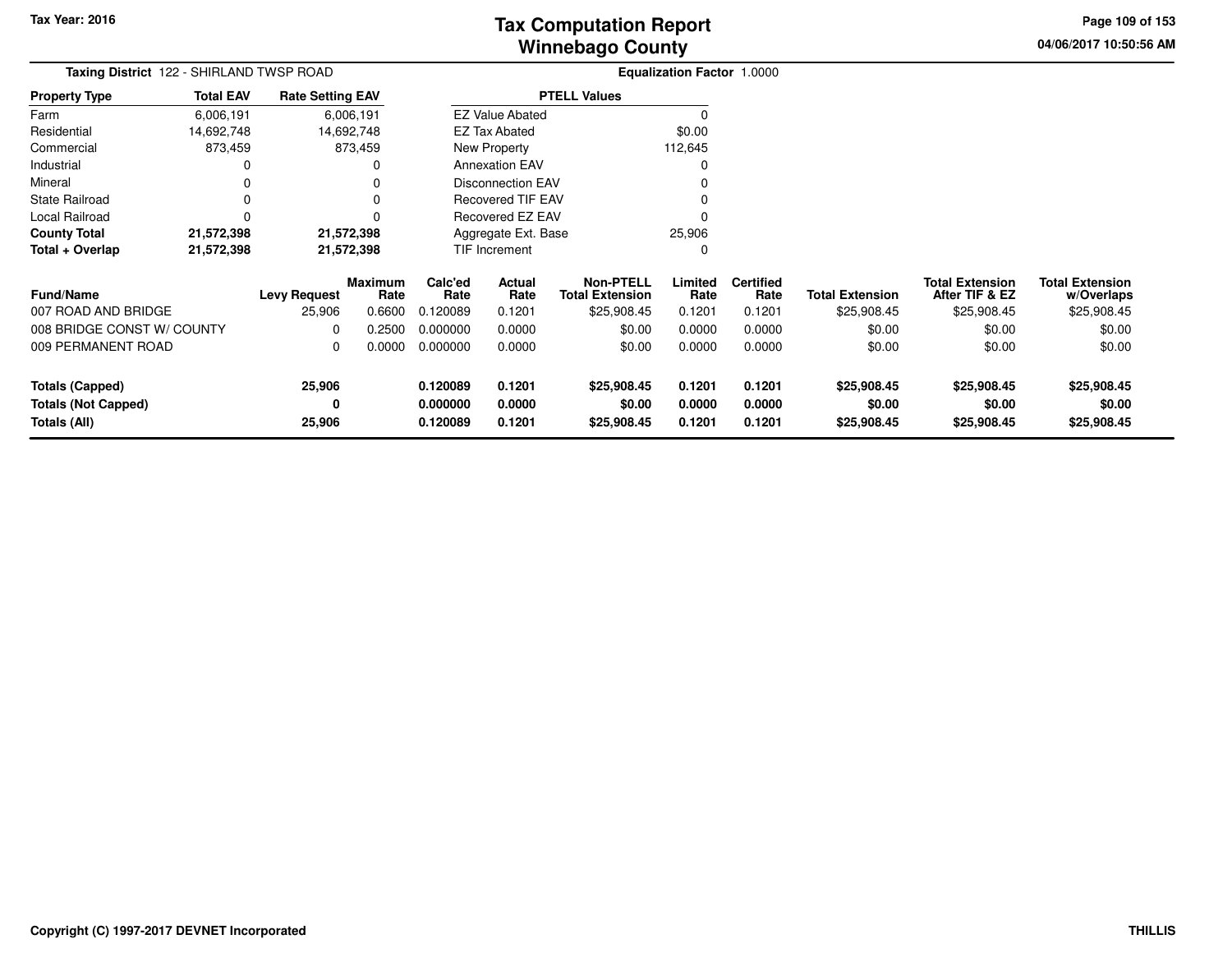**Tax Year: 2016**

### **Winnebago CountyTax Computation Report**

**04/06/2017 10:50:56 AM Page 110 of 153**

| Taxing District 123 - WINNEBAGO TWSP ROAD  |                  |                         |                        |                      | <b>Equalization Factor 1.0000</b> |                                            |                  |                          |                                 |                                          |                                      |  |  |
|--------------------------------------------|------------------|-------------------------|------------------------|----------------------|-----------------------------------|--------------------------------------------|------------------|--------------------------|---------------------------------|------------------------------------------|--------------------------------------|--|--|
| <b>Property Type</b>                       | <b>Total EAV</b> | <b>Rate Setting EAV</b> |                        |                      |                                   | <b>PTELL Values</b>                        |                  |                          | <b>Road and Bridge Transfer</b> |                                          |                                      |  |  |
| Farm                                       | 10,077,562       |                         | 10,077,562             |                      | <b>EZ Value Abated</b>            |                                            |                  | <b>Municipality</b>      |                                 | Fund                                     | <b>Amount Extended</b>               |  |  |
| Residential                                | 69,652,544       | 69,652,544              |                        |                      | <b>EZ Tax Abated</b>              |                                            | \$0.00           |                          |                                 |                                          |                                      |  |  |
| Commercial                                 | 6,351,096        |                         | 6,351,096              |                      | <b>New Property</b>               |                                            | 451,049          |                          | 027 - WINNEBAGO VILLAGE         | 207                                      | \$11,096.03                          |  |  |
| Industrial                                 | 2,540,858        |                         | 2,540,858              |                      | <b>Annexation EAV</b>             |                                            |                  | Total                    |                                 |                                          | \$11,096.03                          |  |  |
| Mineral                                    | $\Omega$         |                         | 0                      |                      | <b>Disconnection EAV</b>          |                                            |                  |                          |                                 |                                          |                                      |  |  |
| <b>State Railroad</b>                      | 775,042          |                         | 775,042                |                      | <b>Recovered TIF EAV</b>          |                                            |                  |                          |                                 |                                          |                                      |  |  |
| Local Railroad                             | 699,028          |                         | 699,028                |                      | Recovered EZ EAV                  |                                            |                  |                          |                                 |                                          |                                      |  |  |
| <b>County Total</b>                        | 90,096,130       | 90,096,130              |                        |                      | Aggregate Ext. Base               |                                            | 178,051          |                          |                                 |                                          |                                      |  |  |
| Total + Overlap                            | 90,096,130       |                         | 90,096,130             |                      | TIF Increment                     |                                            | 0                |                          |                                 |                                          |                                      |  |  |
| Fund/Name                                  |                  | <b>Levy Request</b>     | <b>Maximum</b><br>Rate | Calc'ed<br>Rate      | <b>Actual</b><br>Rate             | <b>Non-PTELL</b><br><b>Total Extension</b> | Limited<br>Rate  | <b>Certified</b><br>Rate | <b>Total Extension</b>          | <b>Total Extension</b><br>After TIF & EZ | <b>Total Extension</b><br>w/Overlaps |  |  |
| 007 ROAD AND BRIDGE                        |                  | 46,686                  | 0.6600                 | 0.051818             | 0.0519                            | \$46,759.89                                | 0.0500           | 0.0500                   | \$45,048.07                     | \$45,048.07                              | \$45,048.07                          |  |  |
| 009 PERMANENT ROAD                         |                  | 140,248                 | 0.2500                 | 0.155665             | 0.1557                            | \$140,279.67                               | 0.1501           | 0.1501                   | \$135,234.29                    | \$135,234.29                             | \$135,234.29                         |  |  |
| <b>Totals (Capped)</b>                     |                  | 186,934                 |                        | 0.207483             | 0.2076                            | \$187,039.56                               | 0.2001           | 0.2001                   | \$180,282.36                    | \$180,282.36                             | \$180,282.36                         |  |  |
| <b>Totals (Not Capped)</b><br>Totals (All) |                  | 0<br>186,934            |                        | 0.000000<br>0.207483 | 0.0000<br>0.2076                  | \$0.00<br>\$187,039.56                     | 0.0000<br>0.2001 | 0.0000<br>0.2001         | \$0.00<br>\$180,282.36          | \$0.00<br>\$180,282.36                   | \$0.00<br>\$180,282.36               |  |  |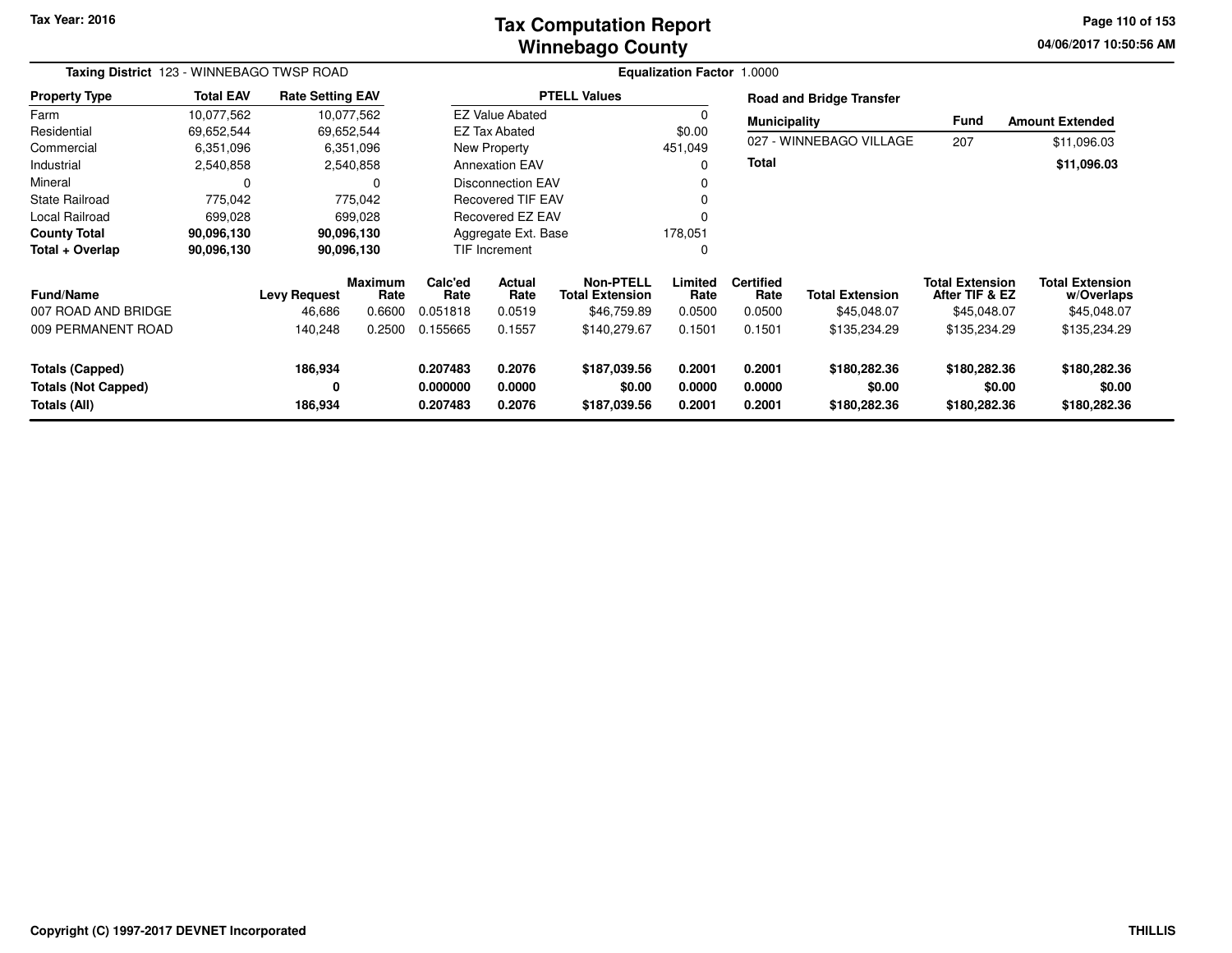**Tax Year: 2016**

# **Winnebago CountyTax Computation Report Tax**

**04/06/2017 10:50:56 AM Page 111 of 153**

| Taxing District 124 - PE/SE MULTI TOWNSHIP                           |                  |                               |                                  |                                  |                                 |                                                           | <b>Equalization Factor 1.0000</b> |                                    |                                       |                                                         |                                                     |
|----------------------------------------------------------------------|------------------|-------------------------------|----------------------------------|----------------------------------|---------------------------------|-----------------------------------------------------------|-----------------------------------|------------------------------------|---------------------------------------|---------------------------------------------------------|-----------------------------------------------------|
| Property Type                                                        | <b>Total EAV</b> | <b>Rate Setting EAV</b>       |                                  |                                  |                                 | <b>PTELL Values</b>                                       |                                   |                                    |                                       |                                                         |                                                     |
| Farm                                                                 | 21,164,043       |                               | 21,164,043                       |                                  | <b>EZ Value Abated</b>          |                                                           | $\Omega$                          |                                    |                                       |                                                         |                                                     |
| Residential                                                          | 58,752,176       |                               | 58,752,176                       |                                  | <b>EZ Tax Abated</b>            |                                                           | \$0.00                            |                                    |                                       |                                                         |                                                     |
| Commercial                                                           | 6,845,117        |                               | 6,845,117                        |                                  | New Property                    |                                                           | 353,550                           |                                    |                                       |                                                         |                                                     |
| Industrial                                                           | 2,172,992        |                               | 2,172,992                        |                                  | <b>Annexation EAV</b>           |                                                           | O                                 |                                    |                                       |                                                         |                                                     |
| Mineral                                                              | 0                |                               |                                  |                                  | Disconnection EAV               |                                                           |                                   |                                    |                                       |                                                         |                                                     |
| State Railroad                                                       | 0                |                               |                                  |                                  | Recovered TIF EAV               |                                                           |                                   |                                    |                                       |                                                         |                                                     |
| Local Railroad                                                       | 458              |                               | 458                              |                                  | Recovered EZ EAV                |                                                           |                                   |                                    |                                       |                                                         |                                                     |
| County Total                                                         | 88,934,786       |                               | 88,934,786                       |                                  | Aggregate Ext. Base             |                                                           | 47,515                            |                                    |                                       |                                                         |                                                     |
| Total + Overlap                                                      | 88,934,786       |                               | 88,934,786                       | TIF Increment                    |                                 |                                                           | 0                                 |                                    |                                       |                                                         |                                                     |
| Fund/Name<br>147 ASSESSING PURPOSES (mu                              |                  | <b>Levy Request</b><br>48,500 | <b>Maximum</b><br>Rate<br>0.0000 | Calc'ed<br>Rate<br>0.054534      | <b>Actual</b><br>Rate<br>0.0546 | <b>Non-PTELL</b><br><b>Total Extension</b><br>\$48,558.39 | Limited<br>Rate<br>0.0541         | <b>Certified</b><br>Rate<br>0.0541 | <b>Total Extension</b><br>\$48,113.72 | <b>Total Extension</b><br>After TIF & EZ<br>\$48,113.72 | <b>Total Extension</b><br>w/Overlaps<br>\$48,113.72 |
| <b>Totals (Capped)</b><br><b>Totals (Not Capped)</b><br>Totals (All) |                  | 48,500<br>0<br>48,500         |                                  | 0.054534<br>0.000000<br>0.054534 | 0.0546<br>0.0000<br>0.0546      | \$48,558.39<br>\$0.00<br>\$48,558.39                      | 0.0541<br>0.0000<br>0.0541        | 0.0541<br>0.0000<br>0.0541         | \$48,113.72<br>\$0.00<br>\$48,113.72  | \$48,113.72<br>\$0.00<br>\$48,113.72                    | \$48,113.72<br>\$0.00<br>\$48,113.72                |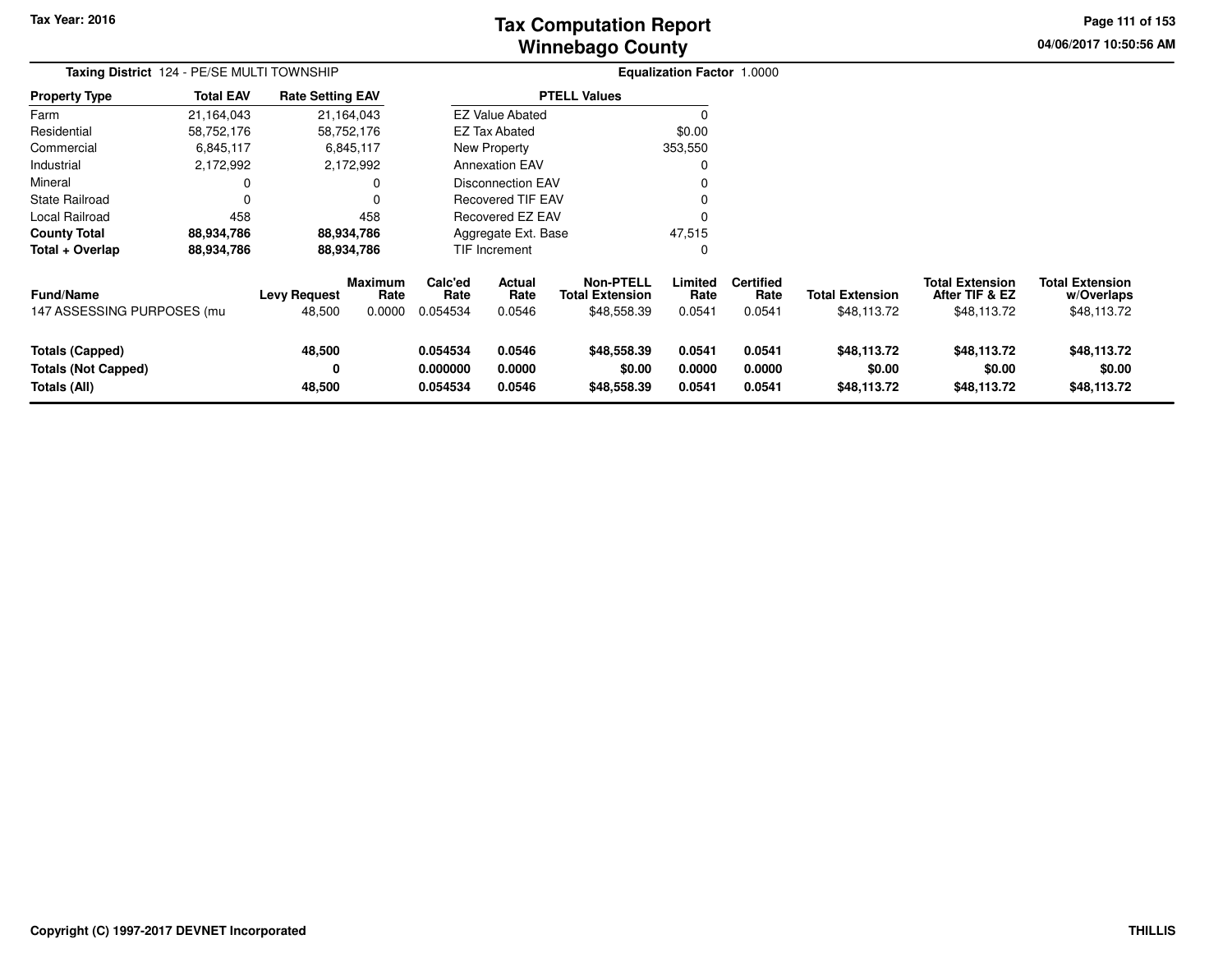**04/06/2017 10:50:56 AMPage 112 of 153**

| <b>Taxing District</b> 125 - WAGON WHEEL TIF                         |                  |                          |                                  |                                  |                            |                                                      | <b>Equalization Factor 1.0000</b> |                                    |                                  |                                                          |                                                      |
|----------------------------------------------------------------------|------------------|--------------------------|----------------------------------|----------------------------------|----------------------------|------------------------------------------------------|-----------------------------------|------------------------------------|----------------------------------|----------------------------------------------------------|------------------------------------------------------|
| <b>Property Type</b>                                                 | <b>Total EAV</b> | <b>TIF Base EAV</b>      |                                  |                                  |                            | <b>PTELL Values</b>                                  |                                   |                                    |                                  |                                                          |                                                      |
| Farm                                                                 | 0                |                          |                                  |                                  | <b>EZ Value Abated</b>     |                                                      |                                   |                                    |                                  |                                                          |                                                      |
| Residential                                                          | 19,536           |                          | 13,798                           |                                  | <b>EZ Tax Abated</b>       |                                                      | \$0.00                            |                                    |                                  |                                                          |                                                      |
| Commercial                                                           | 1,541,511        |                          | 502,164                          |                                  | New Property               |                                                      |                                   |                                    |                                  |                                                          |                                                      |
| Industrial                                                           | 0                |                          |                                  |                                  | <b>Annexation EAV</b>      |                                                      |                                   |                                    |                                  |                                                          |                                                      |
| Mineral                                                              |                  |                          |                                  |                                  | <b>Disconnection EAV</b>   |                                                      |                                   |                                    |                                  |                                                          |                                                      |
| State Railroad                                                       |                  |                          |                                  |                                  | <b>Recovered TIF EAV</b>   |                                                      |                                   |                                    |                                  |                                                          |                                                      |
| Local Railroad                                                       | 0                |                          |                                  |                                  | Recovered EZ EAV           |                                                      |                                   |                                    |                                  |                                                          |                                                      |
| <b>County Total</b>                                                  | 1,561,047        |                          | 515,962                          |                                  | Aggregate Ext. Base        |                                                      |                                   |                                    |                                  |                                                          |                                                      |
| Total + Overlap                                                      | 1,561,047        |                          | 515,962                          |                                  | TIF Increment              |                                                      | 1,045,085                         |                                    |                                  |                                                          |                                                      |
| <b>Fund/Name</b><br>001 CORPORATE                                    |                  | <b>Levy Request</b><br>0 | <b>Maximum</b><br>Rate<br>0.0025 | Calc'ed<br>Rate<br>0.000000      | Actual<br>Rate<br>0.0000   | <b>Non-PTELL</b><br><b>Total Extension</b><br>\$0.00 | Limited<br>Rate<br>0.0000         | <b>Certified</b><br>Rate<br>0.0000 | <b>Total Extension</b><br>\$0.00 | <b>Total Extension</b><br>After TIF & EZ<br>\$105,358.20 | <b>Total Extension</b><br>w/Overlaps<br>\$105,358.20 |
| <b>Totals (Capped)</b><br><b>Totals (Not Capped)</b><br>Totals (All) |                  | 0<br>0<br>0              |                                  | 0.000000<br>0.000000<br>0.000000 | 0.0000<br>0.0000<br>0.0000 | \$0.00<br>\$0.00<br>\$0.00                           | 0.0000<br>0.0000<br>0.0000        | 0.0000<br>0.0000<br>0.0000         | \$0.00<br>\$0.00<br>\$0.00       | \$0.00<br>\$105,358.20<br>\$105,358.20                   | \$0.00<br>\$105,358.20<br>\$105,358.20               |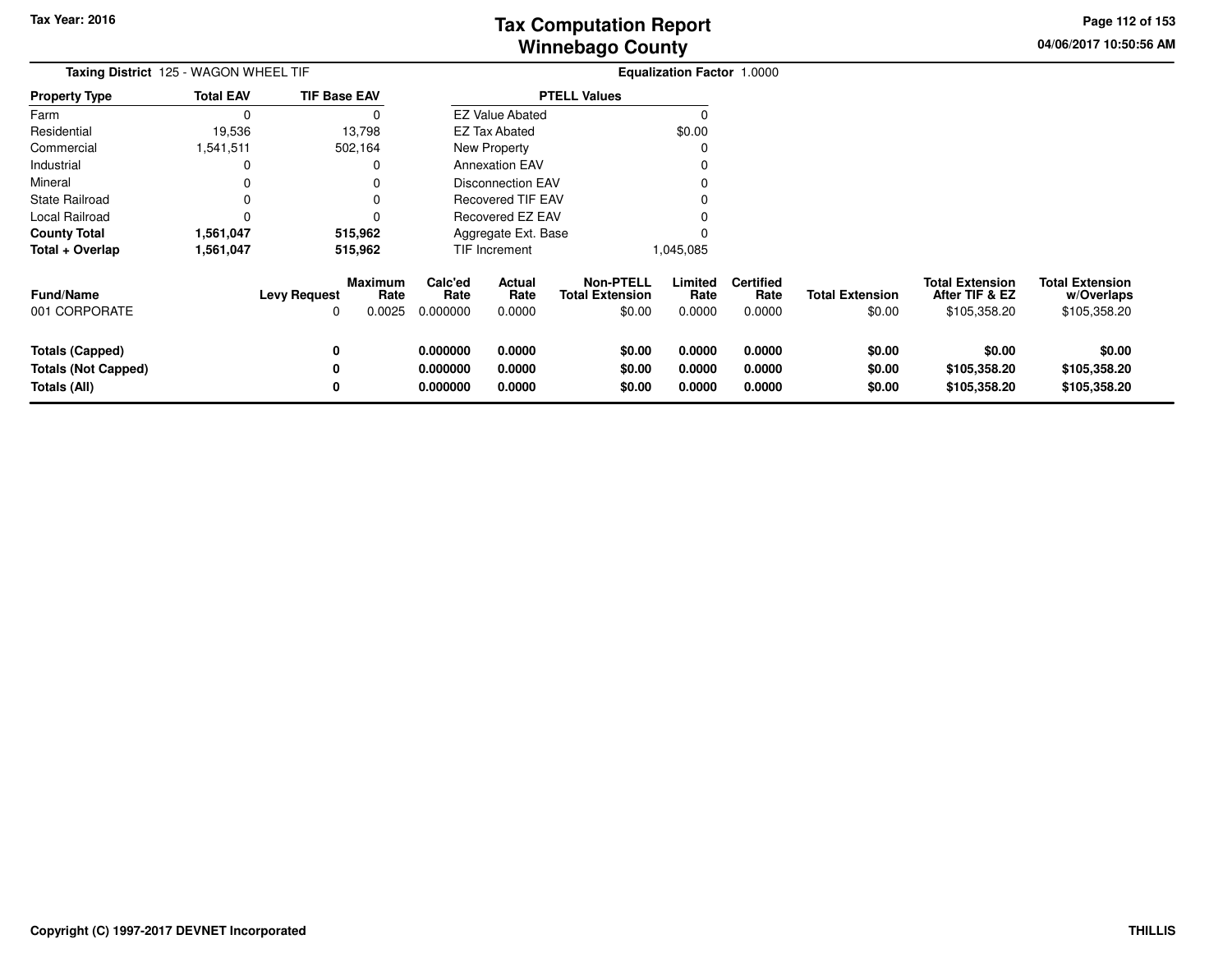**04/06/2017 10:50:56 AMPage 113 of 153**

| Taxing District 126 - RIVER OAKS TIF |                  |                          |                                  |                             |                          |                                                      | <b>Equalization Factor 1.0000</b> |                                    |                                  |                                                         |                                                     |
|--------------------------------------|------------------|--------------------------|----------------------------------|-----------------------------|--------------------------|------------------------------------------------------|-----------------------------------|------------------------------------|----------------------------------|---------------------------------------------------------|-----------------------------------------------------|
| <b>Property Type</b>                 | <b>Total EAV</b> | <b>TIF Base EAV</b>      |                                  |                             |                          | <b>PTELL Values</b>                                  |                                   |                                    |                                  |                                                         |                                                     |
| Farm                                 | 0                |                          | O                                |                             | <b>EZ Value Abated</b>   |                                                      |                                   |                                    |                                  |                                                         |                                                     |
| Residential                          | 224,748          |                          | 69,387                           |                             | <b>EZ Tax Abated</b>     |                                                      | \$0.00                            |                                    |                                  |                                                         |                                                     |
| Commercial                           |                  |                          |                                  |                             | New Property             |                                                      |                                   |                                    |                                  |                                                         |                                                     |
| Industrial                           |                  |                          |                                  |                             | <b>Annexation EAV</b>    |                                                      |                                   |                                    |                                  |                                                         |                                                     |
| Mineral                              |                  |                          |                                  |                             | <b>Disconnection EAV</b> |                                                      |                                   |                                    |                                  |                                                         |                                                     |
| <b>State Railroad</b>                |                  |                          |                                  |                             | <b>Recovered TIF EAV</b> |                                                      |                                   |                                    |                                  |                                                         |                                                     |
| Local Railroad                       |                  |                          |                                  |                             | Recovered EZ EAV         |                                                      |                                   |                                    |                                  |                                                         |                                                     |
| <b>County Total</b>                  | 224,748          |                          | 69,387                           |                             | Aggregate Ext. Base      |                                                      |                                   |                                    |                                  |                                                         |                                                     |
| Total + Overlap                      | 224,748          |                          | 69,387                           |                             | TIF Increment            |                                                      | 155,361                           |                                    |                                  |                                                         |                                                     |
| <b>Fund/Name</b><br>001 CORPORATE    |                  | <b>Levy Request</b><br>0 | <b>Maximum</b><br>Rate<br>0.0025 | Calc'ed<br>Rate<br>0.000000 | Actual<br>Rate<br>0.0000 | <b>Non-PTELL</b><br><b>Total Extension</b><br>\$0.00 | Limited<br>Rate<br>0.0000         | <b>Certified</b><br>Rate<br>0.0000 | <b>Total Extension</b><br>\$0.00 | <b>Total Extension</b><br>After TIF & EZ<br>\$23,468.80 | <b>Total Extension</b><br>w/Overlaps<br>\$23,468.80 |
| Totals (Capped)                      |                  | 0                        |                                  | 0.000000                    | 0.0000                   | \$0.00                                               | 0.0000                            | 0.0000                             | \$0.00                           | \$0.00                                                  | \$0.00                                              |
| <b>Totals (Not Capped)</b>           |                  |                          |                                  | 0.000000                    | 0.0000                   | \$0.00                                               | 0.0000                            | 0.0000                             | \$0.00                           | \$23,468.80                                             | \$23,468.80                                         |
| Totals (All)                         |                  | 0                        |                                  | 0.000000                    | 0.0000                   | \$0.00                                               | 0.0000                            | 0.0000                             | \$0.00                           | \$23,468.80                                             | \$23,468.80                                         |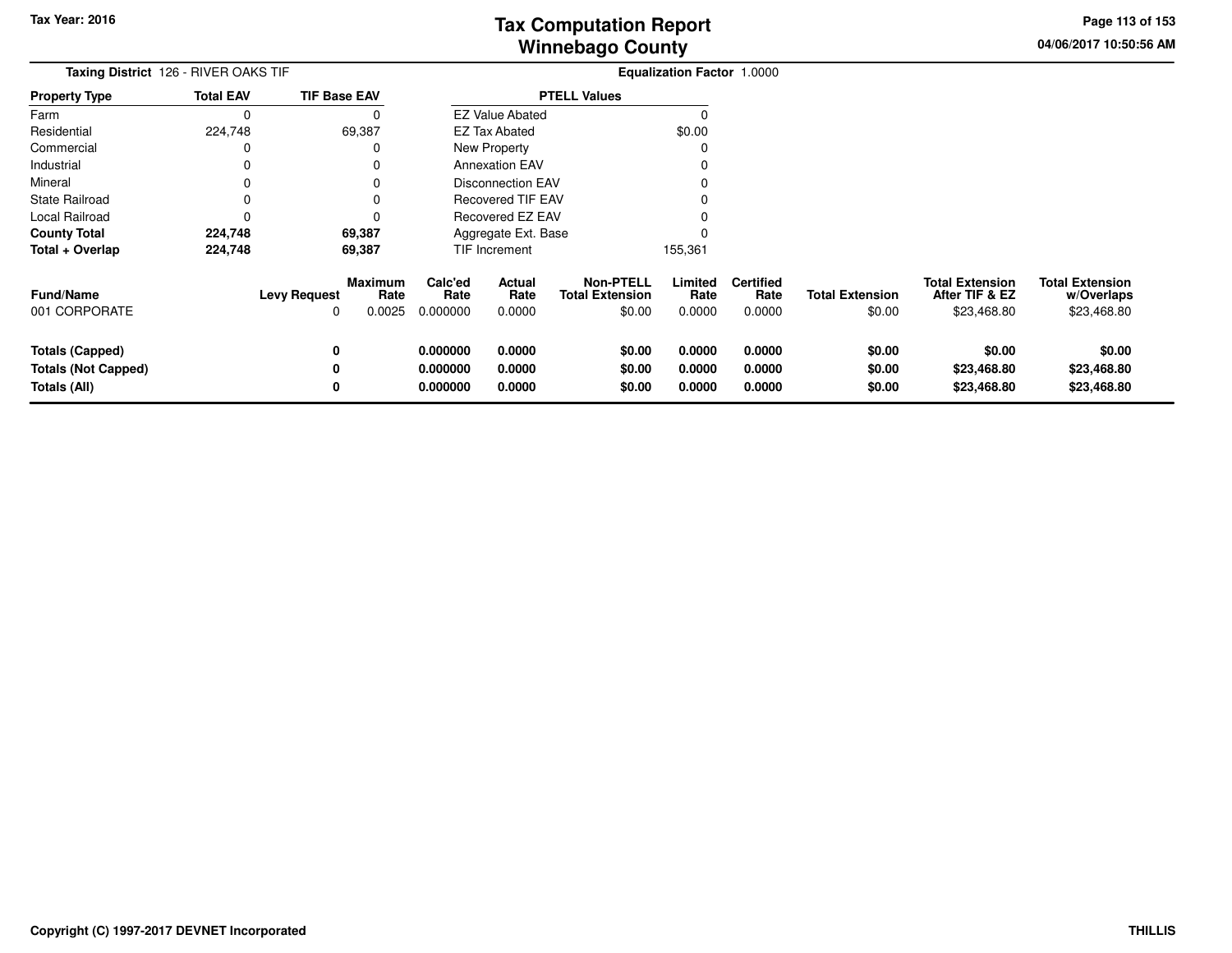**04/06/2017 10:50:56 AMPage 114 of 153**

| Taxing District 127 - GARRISON SCHOOL TIF                            |                  |                          |                           |                                  |                            |                                                      | <b>Equalization Factor 1.0000</b> |                                    |                                  |                                                          |                                                      |
|----------------------------------------------------------------------|------------------|--------------------------|---------------------------|----------------------------------|----------------------------|------------------------------------------------------|-----------------------------------|------------------------------------|----------------------------------|----------------------------------------------------------|------------------------------------------------------|
| <b>Property Type</b>                                                 | <b>Total EAV</b> | <b>TIF Base EAV</b>      |                           |                                  |                            | <b>PTELL Values</b>                                  |                                   |                                    |                                  |                                                          |                                                      |
| Farm                                                                 |                  |                          |                           |                                  | <b>EZ Value Abated</b>     |                                                      |                                   |                                    |                                  |                                                          |                                                      |
| Residential                                                          | 1,675,950        |                          | 977,558                   |                                  | <b>EZ Tax Abated</b>       |                                                      | \$0.00                            |                                    |                                  |                                                          |                                                      |
| Commercial                                                           | 23,159           |                          | 23,159                    |                                  | New Property               |                                                      |                                   |                                    |                                  |                                                          |                                                      |
| Industrial                                                           |                  |                          | 0                         |                                  | <b>Annexation EAV</b>      |                                                      |                                   |                                    |                                  |                                                          |                                                      |
| Mineral                                                              |                  |                          |                           |                                  | <b>Disconnection EAV</b>   |                                                      |                                   |                                    |                                  |                                                          |                                                      |
| <b>State Railroad</b>                                                |                  |                          |                           |                                  | Recovered TIF EAV          |                                                      |                                   |                                    |                                  |                                                          |                                                      |
| Local Railroad                                                       |                  |                          |                           |                                  | <b>Recovered EZ EAV</b>    |                                                      |                                   |                                    |                                  |                                                          |                                                      |
| <b>County Total</b>                                                  | 1,699,109        |                          | 1,000,717                 |                                  | Aggregate Ext. Base        |                                                      |                                   |                                    |                                  |                                                          |                                                      |
| Total + Overlap                                                      | 1,699,109        |                          | 1,000,717                 |                                  | TIF Increment              |                                                      | 698,392                           |                                    |                                  |                                                          |                                                      |
| Fund/Name<br>001 CORPORATE                                           |                  | <b>Levy Request</b><br>0 | Maximum<br>Rate<br>0.0025 | Calc'ed<br>Rate<br>0.000000      | Actual<br>Rate<br>0.0000   | <b>Non-PTELL</b><br><b>Total Extension</b><br>\$0.00 | Limited<br>Rate<br>0.0000         | <b>Certified</b><br>Rate<br>0.0000 | <b>Total Extension</b><br>\$0.00 | <b>Total Extension</b><br>After TIF & EZ<br>\$105,498.58 | <b>Total Extension</b><br>w/Overlaps<br>\$105,498.58 |
| <b>Totals (Capped)</b><br><b>Totals (Not Capped)</b><br>Totals (All) |                  | 0<br>0<br>0              |                           | 0.000000<br>0.000000<br>0.000000 | 0.0000<br>0.0000<br>0.0000 | \$0.00<br>\$0.00<br>\$0.00                           | 0.0000<br>0.0000<br>0.0000        | 0.0000<br>0.0000<br>0.0000         | \$0.00<br>\$0.00<br>\$0.00       | \$0.00<br>\$105,498.58<br>\$105,498.58                   | \$0.00<br>\$105,498.58<br>\$105,498.58               |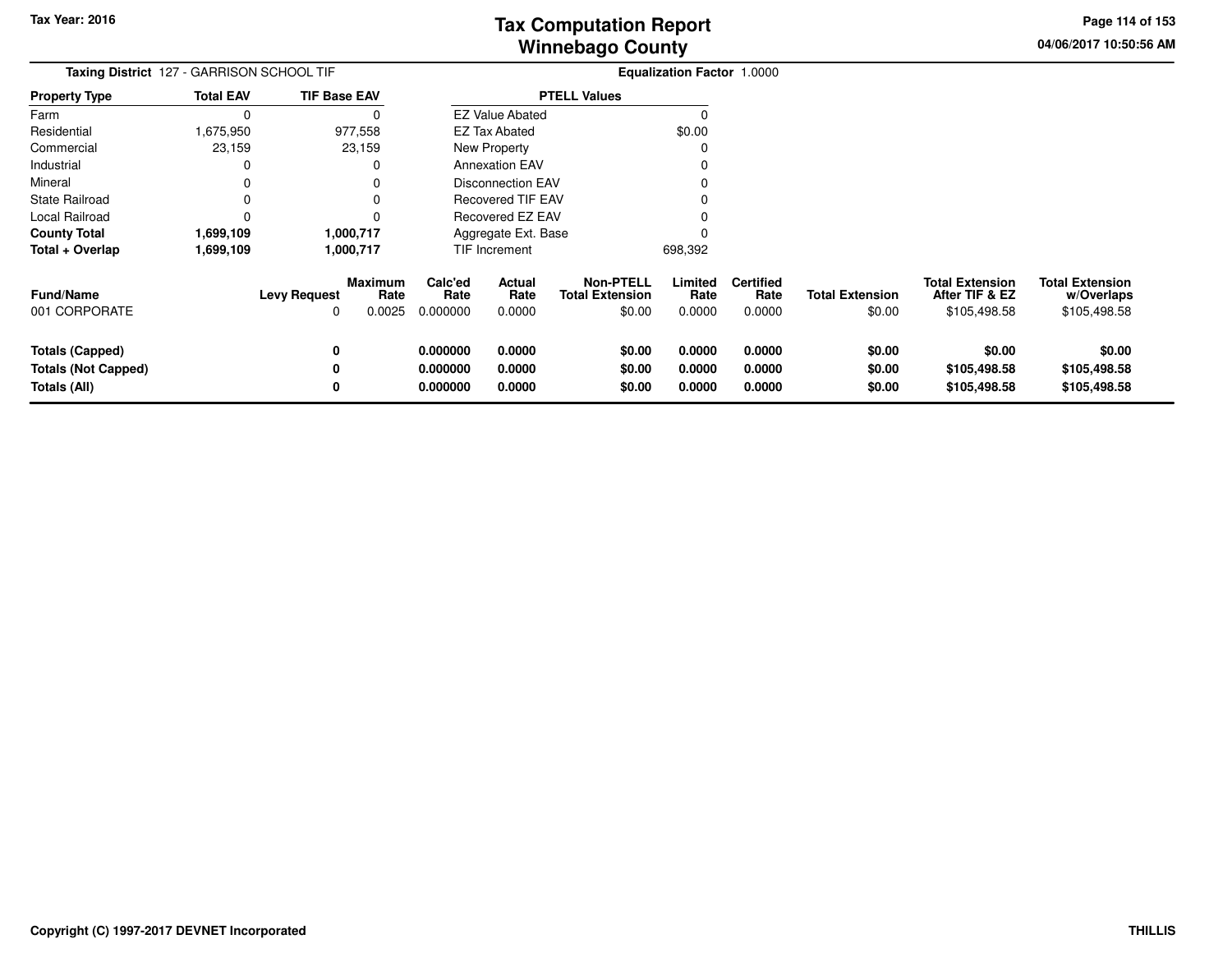**04/06/2017 10:50:56 AMPage 115 of 153**

| <b>Taxing District</b> 128 - KISHWAUKEE & HARRISON TIF        |                  |                          |                           |                                  |                            |                                                      | <b>Equalization Factor 1.0000</b> |                                    |                                  |                                                         |                                                     |
|---------------------------------------------------------------|------------------|--------------------------|---------------------------|----------------------------------|----------------------------|------------------------------------------------------|-----------------------------------|------------------------------------|----------------------------------|---------------------------------------------------------|-----------------------------------------------------|
| <b>Property Type</b>                                          | <b>Total EAV</b> | <b>TIF Base EAV</b>      |                           |                                  |                            | <b>PTELL Values</b>                                  |                                   |                                    |                                  |                                                         |                                                     |
| Farm                                                          | 0                |                          |                           |                                  | <b>EZ Value Abated</b>     |                                                      | O                                 |                                    |                                  |                                                         |                                                     |
| Residential                                                   | 0                |                          |                           |                                  | <b>EZ Tax Abated</b>       |                                                      | \$0.00                            |                                    |                                  |                                                         |                                                     |
| Commercial                                                    | 0                |                          |                           |                                  | New Property               |                                                      |                                   |                                    |                                  |                                                         |                                                     |
| Industrial                                                    | 1,654,186        |                          | 1,389,929                 |                                  | <b>Annexation EAV</b>      |                                                      |                                   |                                    |                                  |                                                         |                                                     |
| Mineral                                                       | 0                |                          |                           |                                  | <b>Disconnection EAV</b>   |                                                      |                                   |                                    |                                  |                                                         |                                                     |
| State Railroad                                                |                  |                          |                           |                                  | <b>Recovered TIF EAV</b>   |                                                      |                                   |                                    |                                  |                                                         |                                                     |
| Local Railroad                                                | 0                |                          |                           |                                  | Recovered EZ EAV           |                                                      |                                   |                                    |                                  |                                                         |                                                     |
| County Total                                                  | 1,654,186        |                          | 1,389,929                 |                                  | Aggregate Ext. Base        |                                                      |                                   |                                    |                                  |                                                         |                                                     |
| Total + Overlap                                               | 1,654,186        |                          | 1,389,929                 | TIF Increment                    |                            |                                                      | 264,257                           |                                    |                                  |                                                         |                                                     |
| Fund/Name<br>001 CORPORATE                                    |                  | <b>Levy Request</b><br>0 | Maximum<br>Rate<br>0.0025 | Calc'ed<br>Rate<br>0.000000      | Actual<br>Rate<br>0.0000   | <b>Non-PTELL</b><br><b>Total Extension</b><br>\$0.00 | Limited<br>Rate<br>0.0000         | <b>Certified</b><br>Rate<br>0.0000 | <b>Total Extension</b><br>\$0.00 | <b>Total Extension</b><br>After TIF & EZ<br>\$39,918.44 | <b>Total Extension</b><br>w/Overlaps<br>\$39,918.44 |
| Totals (Capped)<br><b>Totals (Not Capped)</b><br>Totals (All) |                  | 0<br>0<br>0              |                           | 0.000000<br>0.000000<br>0.000000 | 0.0000<br>0.0000<br>0.0000 | \$0.00<br>\$0.00<br>\$0.00                           | 0.0000<br>0.0000<br>0.0000        | 0.0000<br>0.0000<br>0.0000         | \$0.00<br>\$0.00<br>\$0.00       | \$0.00<br>\$39,918.44<br>\$39,918.44                    | \$0.00<br>\$39,918.44<br>\$39,918.44                |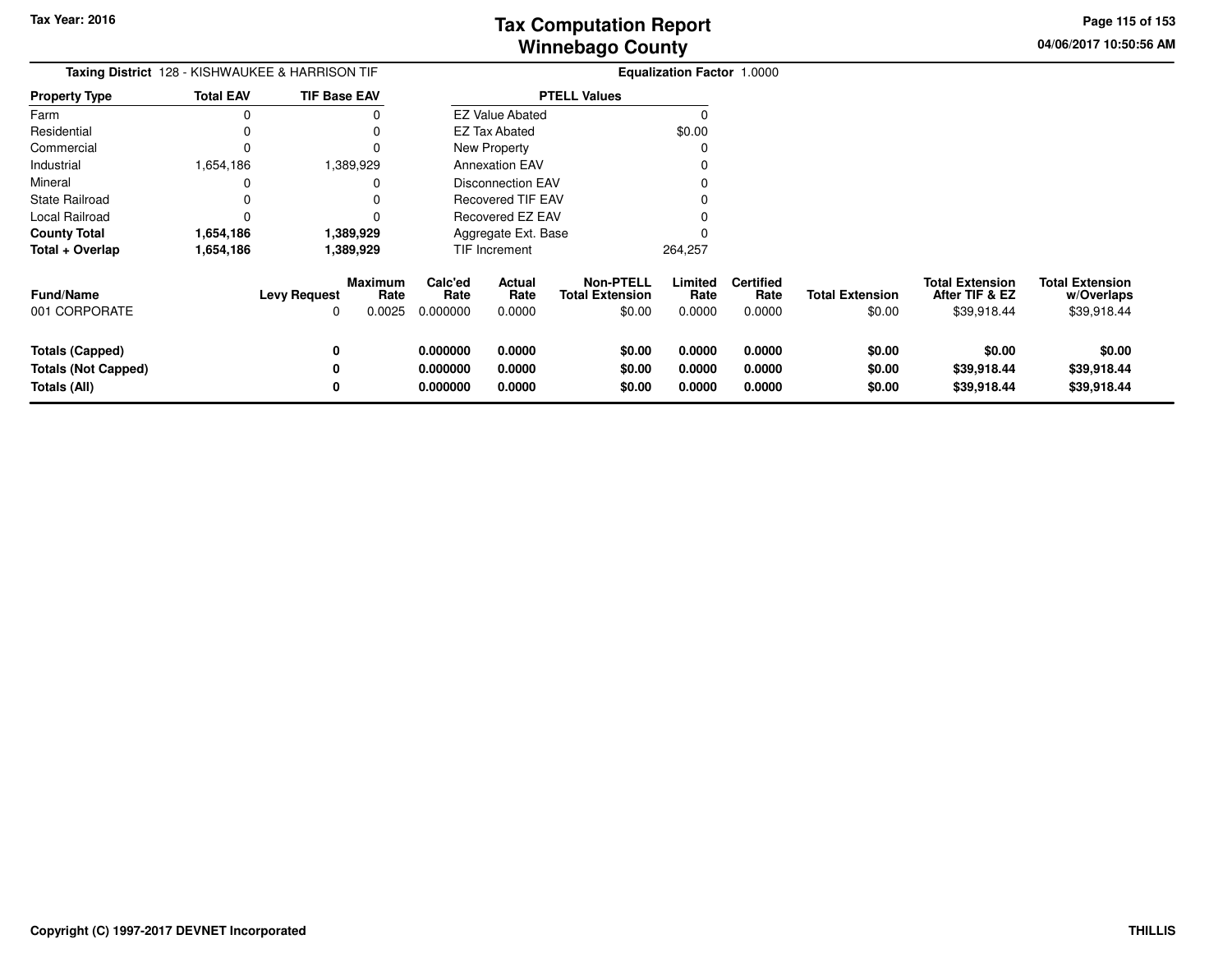**04/06/2017 10:50:56 AMPage 116 of 153**

| Taxing District 129 - LINCOLNWOOD TIF #2 |                  |                          |                                  | <b>Equalization Factor 1.0000</b> |                          |                                                      |                           |                                    |                                  |                                                         |                                                     |
|------------------------------------------|------------------|--------------------------|----------------------------------|-----------------------------------|--------------------------|------------------------------------------------------|---------------------------|------------------------------------|----------------------------------|---------------------------------------------------------|-----------------------------------------------------|
| <b>Property Type</b>                     | <b>Total EAV</b> |                          | <b>TIF Base EAV</b>              |                                   |                          | <b>PTELL Values</b>                                  |                           |                                    |                                  |                                                         |                                                     |
| Farm                                     |                  |                          |                                  |                                   | <b>EZ Value Abated</b>   |                                                      |                           |                                    |                                  |                                                         |                                                     |
| Residential                              | 279,247          |                          | 10,548                           |                                   | <b>EZ Tax Abated</b>     |                                                      | \$0.00                    |                                    |                                  |                                                         |                                                     |
| Commercial                               |                  |                          | 0                                |                                   | <b>New Property</b>      |                                                      |                           |                                    |                                  |                                                         |                                                     |
| Industrial                               |                  |                          | 0                                |                                   | <b>Annexation EAV</b>    |                                                      |                           |                                    |                                  |                                                         |                                                     |
| Mineral                                  |                  |                          |                                  |                                   | <b>Disconnection EAV</b> |                                                      |                           |                                    |                                  |                                                         |                                                     |
| <b>State Railroad</b>                    |                  |                          | 0                                |                                   | <b>Recovered TIF EAV</b> |                                                      |                           |                                    |                                  |                                                         |                                                     |
| Local Railroad                           |                  |                          |                                  |                                   | Recovered EZ EAV         |                                                      |                           |                                    |                                  |                                                         |                                                     |
| <b>County Total</b>                      | 279,247          |                          | 10,548                           |                                   | Aggregate Ext. Base      |                                                      |                           |                                    |                                  |                                                         |                                                     |
| Total + Overlap                          | 279,247          |                          | 10,548                           |                                   | TIF Increment            |                                                      | 268,699                   |                                    |                                  |                                                         |                                                     |
| <b>Fund/Name</b><br>001 GENERAL FUND     |                  | <b>Levy Request</b><br>0 | <b>Maximum</b><br>Rate<br>0.0000 | Calc'ed<br>Rate<br>0.000000       | Actual<br>Rate<br>0.0000 | <b>Non-PTELL</b><br><b>Total Extension</b><br>\$0.00 | Limited<br>Rate<br>0.0000 | <b>Certified</b><br>Rate<br>0.0000 | <b>Total Extension</b><br>\$0.00 | <b>Total Extension</b><br>After TIF & EZ<br>\$40,589.54 | <b>Total Extension</b><br>w/Overlaps<br>\$40,589.54 |
| <b>Totals (Capped)</b>                   |                  | 0                        |                                  | 0.000000                          | 0.0000                   | \$0.00                                               | 0.0000                    | 0.0000                             | \$0.00                           | \$0.00                                                  | \$0.00                                              |
| <b>Totals (Not Capped)</b>               |                  |                          |                                  | 0.000000                          | 0.0000                   | \$0.00                                               | 0.0000                    | 0.0000                             | \$0.00                           | \$40,589.54                                             | \$40,589.54                                         |
| Totals (All)                             |                  |                          |                                  | 0.000000                          | 0.0000                   | \$0.00                                               | 0.0000                    | 0.0000                             | \$0.00                           | \$40,589.54                                             | \$40,589.54                                         |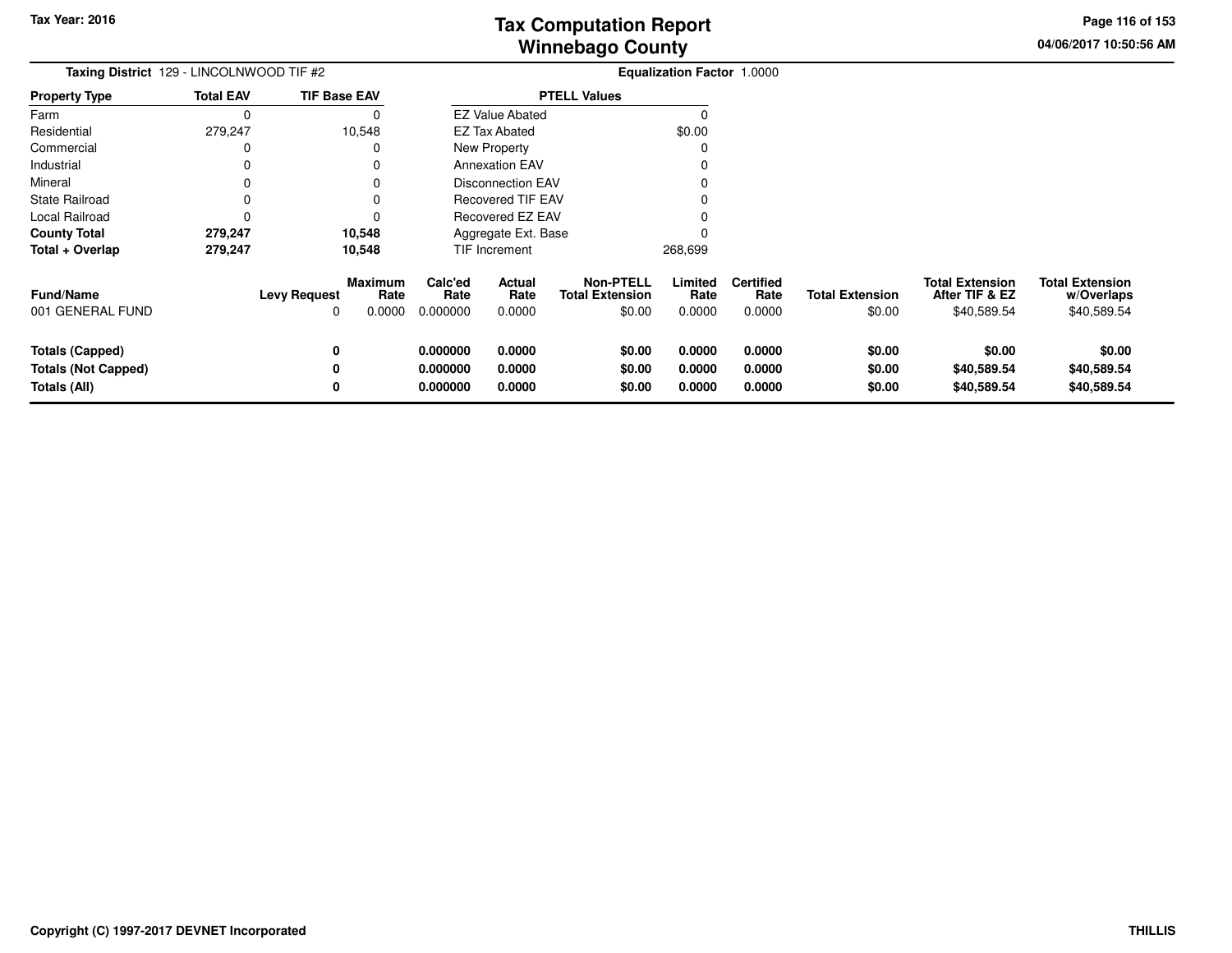**04/06/2017 10:50:56 AMPage 117 of 153**

| <b>Taxing District 130 - HOPE VI TIF</b>                             |                  |                                                         |                                  |                            |                                                      | Equalization Factor 1.0000 |                                    |                                  |                                                          |                                                      |
|----------------------------------------------------------------------|------------------|---------------------------------------------------------|----------------------------------|----------------------------|------------------------------------------------------|----------------------------|------------------------------------|----------------------------------|----------------------------------------------------------|------------------------------------------------------|
| <b>Property Type</b>                                                 | <b>Total EAV</b> | <b>TIF Base EAV</b>                                     |                                  |                            | <b>PTELL Values</b>                                  |                            |                                    |                                  |                                                          |                                                      |
| Farm                                                                 | $\Omega$         | 0                                                       |                                  | <b>EZ Value Abated</b>     |                                                      | $\Omega$                   |                                    |                                  |                                                          |                                                      |
| Residential                                                          | 613,043,         | 688,110                                                 |                                  | <b>EZ Tax Abated</b>       |                                                      | \$0.00                     |                                    |                                  |                                                          |                                                      |
| Commercial                                                           | 5,999            | 3,967                                                   |                                  | <b>New Property</b>        |                                                      | -C                         |                                    |                                  |                                                          |                                                      |
| Industrial                                                           | 0                | 0                                                       |                                  | <b>Annexation EAV</b>      |                                                      |                            |                                    |                                  |                                                          |                                                      |
| Mineral                                                              | 0                |                                                         |                                  | <b>Disconnection EAV</b>   |                                                      |                            |                                    |                                  |                                                          |                                                      |
| <b>State Railroad</b>                                                | 0                |                                                         |                                  | <b>Recovered TIF EAV</b>   |                                                      |                            |                                    |                                  |                                                          |                                                      |
| Local Railroad                                                       | 0                | 0                                                       |                                  | Recovered EZ EAV           |                                                      |                            |                                    |                                  |                                                          |                                                      |
| <b>County Total</b>                                                  | 1,619,042        | 692,077                                                 |                                  | Aggregate Ext. Base        |                                                      |                            |                                    |                                  |                                                          |                                                      |
| Total + Overlap                                                      | 1,619,042        | 692,077                                                 |                                  | TIF Increment              |                                                      | 926,965                    |                                    |                                  |                                                          |                                                      |
| <b>Fund/Name</b><br>001 GENERAL FUND                                 |                  | <b>Maximum</b><br><b>Levy Request</b><br>Rate<br>0.0000 | Calc'ed<br>Rate<br>0.000000      | Actual<br>Rate<br>0.0000   | <b>Non-PTELL</b><br><b>Total Extension</b><br>\$0.00 | Limited<br>Rate<br>0.0000  | <b>Certified</b><br>Rate<br>0.0000 | <b>Total Extension</b><br>\$0.00 | <b>Total Extension</b><br>After TIF & EZ<br>\$140,027.04 | <b>Total Extension</b><br>w/Overlaps<br>\$140,027.04 |
| <b>Totals (Capped)</b><br><b>Totals (Not Capped)</b><br>Totals (All) |                  | 0<br>0                                                  | 0.000000<br>0.000000<br>0.000000 | 0.0000<br>0.0000<br>0.0000 | \$0.00<br>\$0.00<br>\$0.00                           | 0.0000<br>0.0000<br>0.0000 | 0.0000<br>0.0000<br>0.0000         | \$0.00<br>\$0.00<br>\$0.00       | \$0.00<br>\$140,027.04<br>\$140,027.04                   | \$0.00<br>\$140,027.04<br>\$140,027.04               |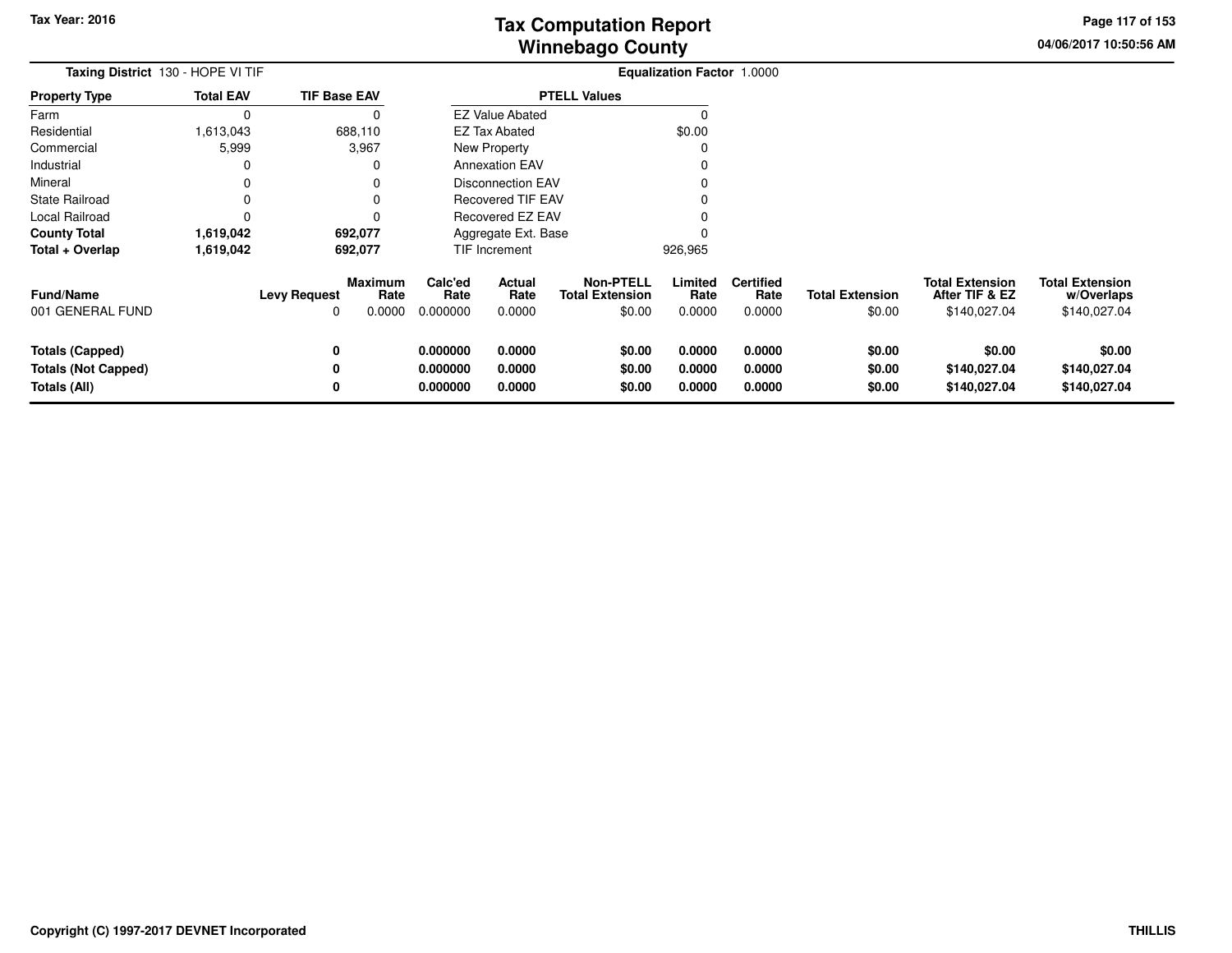**04/06/2017 10:50:56 AMPage 118 of 153**

| Taxing District 132 - NORTH 2ND TIF LOVES PARK                       |                  |                          |                                  |                                  |                            |                                                      | <b>Equalization Factor 1.0000</b> |                                    |                                  |                                                          |                                                      |
|----------------------------------------------------------------------|------------------|--------------------------|----------------------------------|----------------------------------|----------------------------|------------------------------------------------------|-----------------------------------|------------------------------------|----------------------------------|----------------------------------------------------------|------------------------------------------------------|
| <b>Property Type</b>                                                 | <b>Total EAV</b> | <b>TIF Base EAV</b>      |                                  |                                  |                            | <b>PTELL Values</b>                                  |                                   |                                    |                                  |                                                          |                                                      |
| Farm                                                                 |                  |                          |                                  |                                  | <b>EZ Value Abated</b>     |                                                      |                                   |                                    |                                  |                                                          |                                                      |
| Residential                                                          | 401,459          |                          | 337,176                          |                                  | <b>EZ Tax Abated</b>       |                                                      | \$0.00                            |                                    |                                  |                                                          |                                                      |
| Commercial                                                           | 8,460,644        |                          | 8,064,992                        |                                  | New Property               |                                                      |                                   |                                    |                                  |                                                          |                                                      |
| Industrial                                                           | 2,117,332        |                          | 1,743,077                        |                                  | <b>Annexation EAV</b>      |                                                      |                                   |                                    |                                  |                                                          |                                                      |
| Mineral                                                              |                  |                          |                                  |                                  | Disconnection EAV          |                                                      |                                   |                                    |                                  |                                                          |                                                      |
| State Railroad                                                       |                  |                          | 0                                |                                  | <b>Recovered TIF EAV</b>   |                                                      |                                   |                                    |                                  |                                                          |                                                      |
| Local Railroad                                                       |                  |                          | 0                                |                                  | Recovered EZ EAV           |                                                      |                                   |                                    |                                  |                                                          |                                                      |
| <b>County Total</b>                                                  | 10,979,435       |                          | 10,145,245                       |                                  | Aggregate Ext. Base        |                                                      |                                   |                                    |                                  |                                                          |                                                      |
| Total + Overlap                                                      | 10,979,435       |                          | 10,145,245                       |                                  | TIF Increment              |                                                      | 834,190                           |                                    |                                  |                                                          |                                                      |
| <b>Fund/Name</b><br>001 CORPORATE                                    |                  | <b>Levy Request</b><br>0 | <b>Maximum</b><br>Rate<br>0.0025 | Calc'ed<br>Rate<br>0.000000      | Actual<br>Rate<br>0.0000   | <b>Non-PTELL</b><br><b>Total Extension</b><br>\$0.00 | Limited<br>Rate<br>0.0000         | <b>Certified</b><br>Rate<br>0.0000 | <b>Total Extension</b><br>\$0.00 | <b>Total Extension</b><br>After TIF & EZ<br>\$100,337.38 | <b>Total Extension</b><br>w/Overlaps<br>\$100,337.38 |
| <b>Totals (Capped)</b><br><b>Totals (Not Capped)</b><br>Totals (All) |                  | 0<br>0<br>0              |                                  | 0.000000<br>0.000000<br>0.000000 | 0.0000<br>0.0000<br>0.0000 | \$0.00<br>\$0.00<br>\$0.00                           | 0.0000<br>0.0000<br>0.0000        | 0.0000<br>0.0000<br>0.0000         | \$0.00<br>\$0.00<br>\$0.00       | \$0.00<br>\$100,337.38<br>\$100,337.38                   | \$0.00<br>\$100,337.38<br>\$100,337.38               |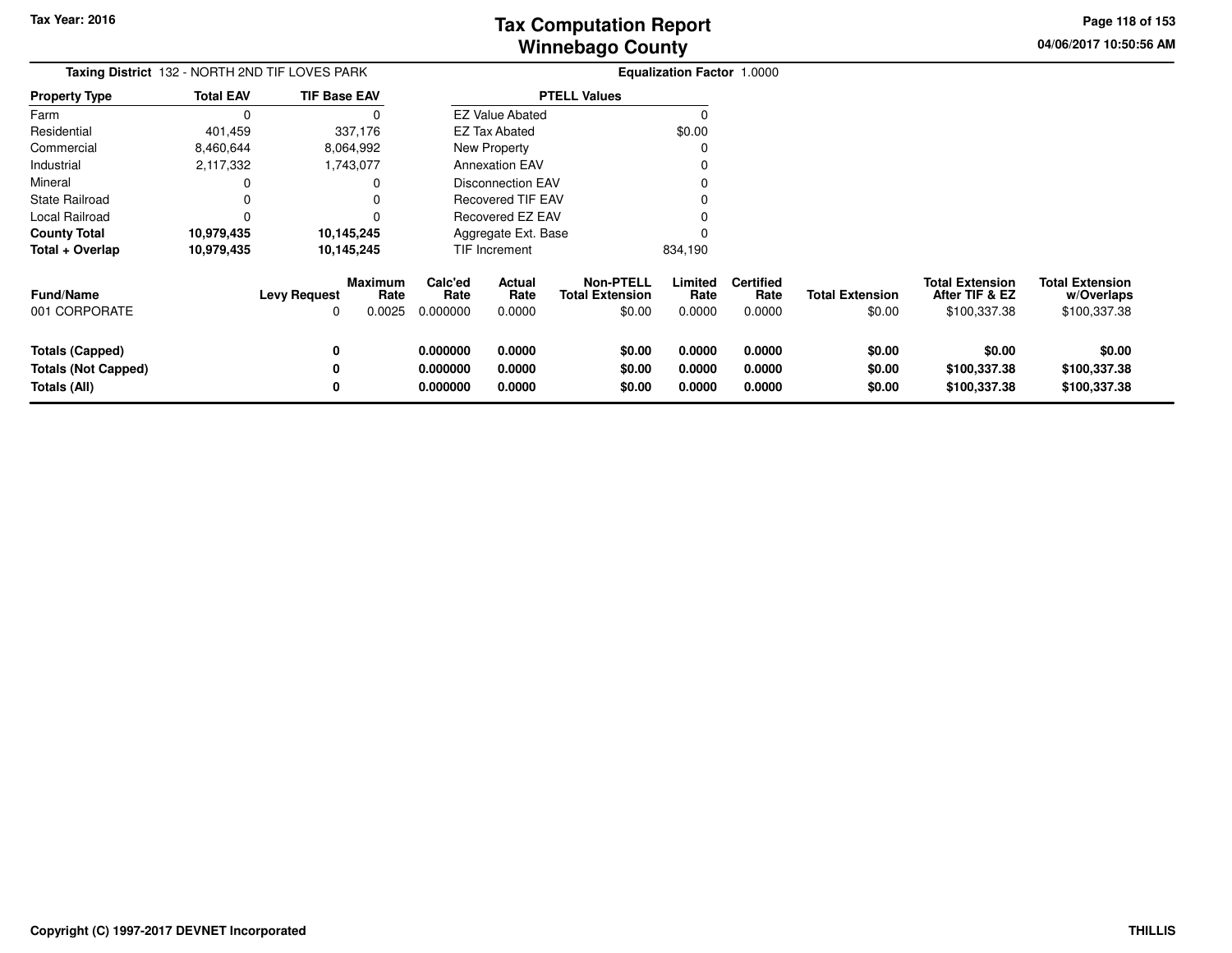**04/06/2017 10:50:56 AMPage 119 of 153**

| Taxing District 133 - GLOBAL TRADE TIF #2                            |                  |                     |                                  |                                  |                            |                                                      | <b>Equalization Factor 1.0000</b> |                                    |                                  |                                                          |                                                      |
|----------------------------------------------------------------------|------------------|---------------------|----------------------------------|----------------------------------|----------------------------|------------------------------------------------------|-----------------------------------|------------------------------------|----------------------------------|----------------------------------------------------------|------------------------------------------------------|
| <b>Property Type</b>                                                 | <b>Total EAV</b> | <b>TIF Base EAV</b> |                                  |                                  |                            | <b>PTELL Values</b>                                  |                                   |                                    |                                  |                                                          |                                                      |
| Farm                                                                 | 61,503           |                     | 30,444                           |                                  | <b>EZ Value Abated</b>     |                                                      | $\Omega$                          |                                    |                                  |                                                          |                                                      |
| Residential                                                          | 68,996           |                     | 55,267                           |                                  | EZ Tax Abated              |                                                      | \$0.00                            |                                    |                                  |                                                          |                                                      |
| Commercial                                                           | 1693,160         |                     | 315,298                          |                                  | <b>New Property</b>        |                                                      | C                                 |                                    |                                  |                                                          |                                                      |
| Industrial                                                           | 6,377,523        |                     | 6,212,416                        |                                  | <b>Annexation EAV</b>      |                                                      | 0                                 |                                    |                                  |                                                          |                                                      |
| Mineral                                                              | 0                |                     | 0                                |                                  | <b>Disconnection EAV</b>   |                                                      |                                   |                                    |                                  |                                                          |                                                      |
| <b>State Railroad</b>                                                | 0                |                     | 0                                |                                  | <b>Recovered TIF EAV</b>   |                                                      |                                   |                                    |                                  |                                                          |                                                      |
| Local Railroad                                                       | 0                |                     |                                  |                                  | Recovered EZ EAV           |                                                      |                                   |                                    |                                  |                                                          |                                                      |
| <b>County Total</b>                                                  | 8,201,182        | 6,613,425           |                                  |                                  | Aggregate Ext. Base        |                                                      |                                   |                                    |                                  |                                                          |                                                      |
| Total + Overlap                                                      | 8,201,182        | 6,613,425           |                                  |                                  | TIF Increment              |                                                      | 1,587,757                         |                                    |                                  |                                                          |                                                      |
| <b>Fund/Name</b><br>001 CORPORATE                                    |                  | <b>Levy Request</b> | <b>Maximum</b><br>Rate<br>0.0000 | Calc'ed<br>Rate<br>0.000000      | Actual<br>Rate<br>0.0000   | <b>Non-PTELL</b><br><b>Total Extension</b><br>\$0.00 | Limited<br>Rate<br>0.0000         | <b>Certified</b><br>Rate<br>0.0000 | <b>Total Extension</b><br>\$0.00 | <b>Total Extension</b><br>After TIF & EZ<br>\$239,845.04 | <b>Total Extension</b><br>w/Overlaps<br>\$239,845.04 |
| <b>Totals (Capped)</b><br><b>Totals (Not Capped)</b><br>Totals (All) |                  | 0<br>0<br>0         |                                  | 0.000000<br>0.000000<br>0.000000 | 0.0000<br>0.0000<br>0.0000 | \$0.00<br>\$0.00<br>\$0.00                           | 0.0000<br>0.0000<br>0.0000        | 0.0000<br>0.0000<br>0.0000         | \$0.00<br>\$0.00<br>\$0.00       | \$0.00<br>\$239,845.04<br>\$239,845.04                   | \$0.00<br>\$239,845.04<br>\$239,845.04               |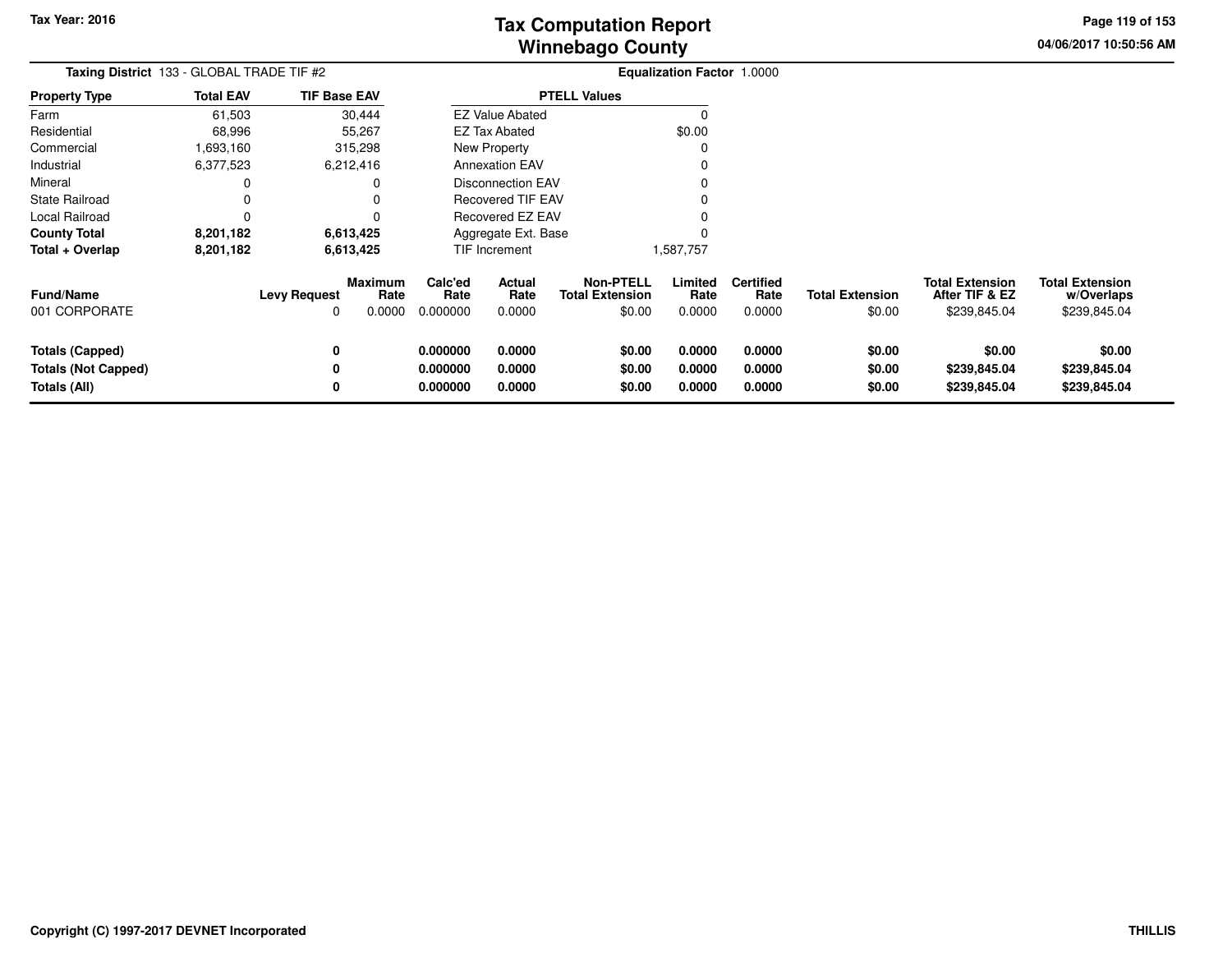**04/06/2017 10:50:56 AM Page 120 of 153**

| <b>Taxing District</b> 134 - ASSISTED LIVING/ RIVER HOUSING TIF      |                  |                          |                                  | Equalization Factor 1.0000       |                            |                                            |                            |                            |                                    |                                  |                                                    |                                                |
|----------------------------------------------------------------------|------------------|--------------------------|----------------------------------|----------------------------------|----------------------------|--------------------------------------------|----------------------------|----------------------------|------------------------------------|----------------------------------|----------------------------------------------------|------------------------------------------------|
| <b>Property Type</b>                                                 | <b>Total EAV</b> | <b>TIF Base EAV</b>      |                                  |                                  |                            | <b>PTELL Values</b>                        |                            |                            |                                    |                                  |                                                    |                                                |
| Farm                                                                 | 0                |                          | 0                                |                                  | <b>EZ Value Abated</b>     |                                            |                            |                            |                                    |                                  |                                                    |                                                |
| Residential                                                          | 0                |                          | 0                                |                                  | EZ Tax Abated              |                                            |                            | \$0.00                     |                                    |                                  |                                                    |                                                |
| Commercial                                                           | 82,435           |                          | 82,435                           |                                  | New Property               |                                            |                            |                            |                                    |                                  |                                                    |                                                |
| Industrial                                                           | 0                |                          | 0                                |                                  | <b>Annexation EAV</b>      |                                            |                            |                            |                                    |                                  |                                                    |                                                |
| Mineral                                                              | 0                |                          | 0                                |                                  | <b>Disconnection EAV</b>   |                                            |                            |                            |                                    |                                  |                                                    |                                                |
| <b>State Railroad</b>                                                | 0                |                          | 0                                |                                  | <b>Recovered TIF EAV</b>   |                                            |                            |                            |                                    |                                  |                                                    |                                                |
| <b>Local Railroad</b>                                                | 0                |                          |                                  |                                  | <b>Recovered EZ EAV</b>    |                                            |                            |                            |                                    |                                  |                                                    |                                                |
| <b>County Total</b>                                                  | 82,435           |                          | 82,435                           |                                  | Aggregate Ext. Base        |                                            |                            |                            |                                    |                                  |                                                    |                                                |
| Total + Overlap                                                      | 82,435           |                          | 82,435                           |                                  | TIF Increment              |                                            |                            | 0                          |                                    |                                  |                                                    |                                                |
| <b>Fund/Name</b><br>001 CORPORATE                                    |                  | <b>Levy Request</b><br>0 | <b>Maximum</b><br>Rate<br>0.0000 | Calc'ed<br>Rate<br>0.000000      | Actual<br>Rate<br>0.0000   | <b>Non-PTELL</b><br><b>Total Extension</b> | \$0.00                     | Limited<br>Rate<br>0.0000  | <b>Certified</b><br>Rate<br>0.0000 | <b>Total Extension</b><br>\$0.00 | <b>Total Extension</b><br>After TIF & EZ<br>\$0.00 | <b>Total Extension</b><br>w/Overlaps<br>\$0.00 |
| <b>Totals (Capped)</b><br><b>Totals (Not Capped)</b><br>Totals (All) |                  | 0<br>0                   |                                  | 0.000000<br>0.000000<br>0.000000 | 0.0000<br>0.0000<br>0.0000 |                                            | \$0.00<br>\$0.00<br>\$0.00 | 0.0000<br>0.0000<br>0.0000 | 0.0000<br>0.0000<br>0.0000         | \$0.00<br>\$0.00<br>\$0.00       | \$0.00<br>\$0.00<br>\$0.00                         | \$0.00<br>\$0.00<br>\$0.00                     |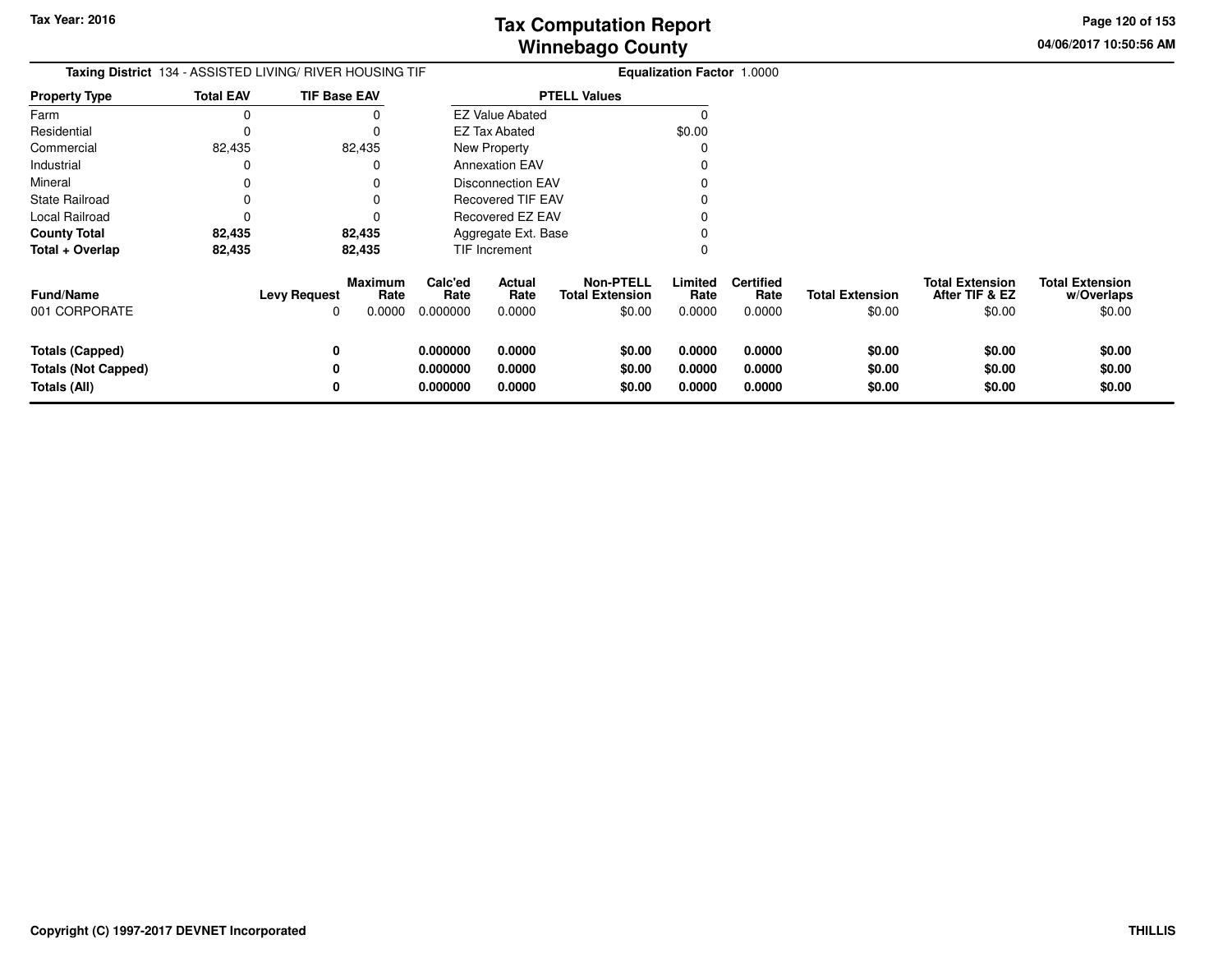**04/06/2017 10:50:56 AM Page 121 of 153**

| <b>Taxing District</b> 135 - NORTH 2ND TIF MACHESNEY PARK            |                  |                                |                |                                  |                            | <b>Equalization Factor 1.0000</b>                    |                            |                                    |                                  |                                                          |                                                      |
|----------------------------------------------------------------------|------------------|--------------------------------|----------------|----------------------------------|----------------------------|------------------------------------------------------|----------------------------|------------------------------------|----------------------------------|----------------------------------------------------------|------------------------------------------------------|
| <b>Property Type</b>                                                 | <b>Total EAV</b> | <b>TIF Base EAV</b>            |                |                                  |                            | <b>PTELL Values</b>                                  |                            |                                    |                                  |                                                          |                                                      |
| Farm                                                                 | $\Omega$         | 0                              |                |                                  | <b>EZ Value Abated</b>     |                                                      | $\Omega$                   |                                    |                                  |                                                          |                                                      |
| Residential                                                          | 2,890,984        | 2,698,347                      |                |                                  | EZ Tax Abated              |                                                      | \$0.00                     |                                    |                                  |                                                          |                                                      |
| Commercial                                                           | 6,858,324        | 4,226,975                      |                |                                  | New Property               |                                                      | C                          |                                    |                                  |                                                          |                                                      |
| Industrial                                                           | 128,647          | 128,647                        |                |                                  | <b>Annexation EAV</b>      |                                                      |                            |                                    |                                  |                                                          |                                                      |
| Mineral                                                              | 0                | 0                              |                |                                  | <b>Disconnection EAV</b>   |                                                      |                            |                                    |                                  |                                                          |                                                      |
| <b>State Railroad</b>                                                | 0                |                                |                |                                  | <b>Recovered TIF EAV</b>   |                                                      |                            |                                    |                                  |                                                          |                                                      |
| Local Railroad                                                       | 0                |                                |                |                                  | Recovered EZ EAV           |                                                      |                            |                                    |                                  |                                                          |                                                      |
| <b>County Total</b>                                                  | 9,877,955        | 7,053,969                      |                |                                  | Aggregate Ext. Base        |                                                      |                            |                                    |                                  |                                                          |                                                      |
| Total + Overlap                                                      | 9,877,955        | 7,053,969                      |                |                                  | TIF Increment              |                                                      | 2,823,986                  |                                    |                                  |                                                          |                                                      |
| <b>Fund/Name</b><br>001 CORPORATE                                    |                  | Maximum<br><b>Levy Request</b> | Rate<br>0.0000 | Calc'ed<br>Rate<br>0.000000      | Actual<br>Rate<br>0.0000   | <b>Non-PTELL</b><br><b>Total Extension</b><br>\$0.00 | Limited<br>Rate<br>0.0000  | <b>Certified</b><br>Rate<br>0.0000 | <b>Total Extension</b><br>\$0.00 | <b>Total Extension</b><br>After TIF & EZ<br>\$316,359.54 | <b>Total Extension</b><br>w/Overlaps<br>\$316,359.54 |
| <b>Totals (Capped)</b><br><b>Totals (Not Capped)</b><br>Totals (All) |                  | 0                              |                | 0.000000<br>0.000000<br>0.000000 | 0.0000<br>0.0000<br>0.0000 | \$0.00<br>\$0.00<br>\$0.00                           | 0.0000<br>0.0000<br>0.0000 | 0.0000<br>0.0000<br>0.0000         | \$0.00<br>\$0.00<br>\$0.00       | \$0.00<br>\$316,359.54<br>\$316,359.54                   | \$0.00<br>\$316,359.54<br>\$316,359.54               |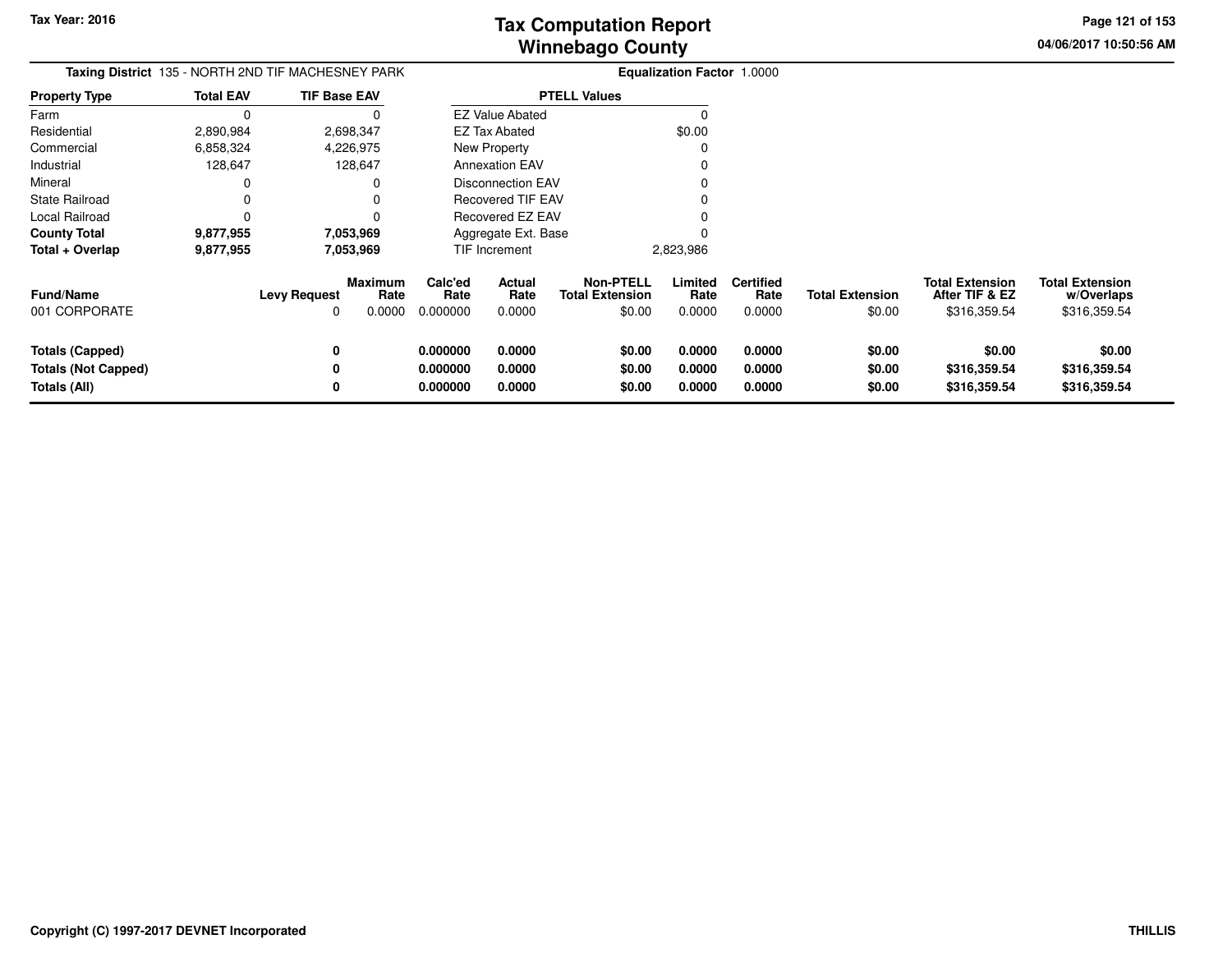**04/06/2017 10:50:56 AM Page 122 of 153**

| Taxing District 136 - HARVEST HILLS SSA                              |                                         |                          |                                  | Equalization Factor 1.0000       |                            |                                                           |                            |                                    |                                  |                                                         |                                                     |
|----------------------------------------------------------------------|-----------------------------------------|--------------------------|----------------------------------|----------------------------------|----------------------------|-----------------------------------------------------------|----------------------------|------------------------------------|----------------------------------|---------------------------------------------------------|-----------------------------------------------------|
| <b>Property Type</b>                                                 | <b>Total EAV</b>                        | <b>Rate Setting EAV</b>  |                                  |                                  |                            | <b>PTELL Values</b>                                       |                            |                                    |                                  |                                                         |                                                     |
| Farm                                                                 | 0                                       |                          |                                  |                                  | <b>EZ Value Abated</b>     |                                                           | 0                          |                                    |                                  |                                                         |                                                     |
| Residential                                                          | 3,083,290                               |                          | 3,083,290                        |                                  | <b>EZ Tax Abated</b>       |                                                           | \$0.00                     |                                    |                                  |                                                         |                                                     |
| Commercial                                                           | 0                                       |                          | 0                                |                                  | New Property               |                                                           |                            |                                    |                                  |                                                         |                                                     |
| Industrial                                                           | 0                                       |                          | 0                                |                                  | <b>Annexation EAV</b>      |                                                           |                            |                                    |                                  |                                                         |                                                     |
| Mineral                                                              |                                         |                          |                                  |                                  | <b>Disconnection EAV</b>   |                                                           |                            |                                    |                                  |                                                         |                                                     |
| <b>State Railroad</b>                                                |                                         |                          |                                  |                                  | <b>Recovered TIF EAV</b>   |                                                           |                            |                                    |                                  |                                                         |                                                     |
| Local Railroad                                                       | 0                                       |                          |                                  |                                  | <b>Recovered EZ EAV</b>    |                                                           |                            |                                    |                                  |                                                         |                                                     |
| <b>County Total</b>                                                  | 3,083,290                               |                          | 3,083,290                        |                                  | Aggregate Ext. Base        |                                                           |                            |                                    |                                  |                                                         |                                                     |
| Total + Overlap                                                      | 3,083,290<br>TIF Increment<br>3,083,290 |                          |                                  |                                  |                            | 0                                                         |                            |                                    |                                  |                                                         |                                                     |
| Fund/Name<br>023 SPECIAL SERVICE AREA                                |                                         | <b>Levy Request</b><br>0 | <b>Maximum</b><br>Rate<br>0.0000 | Calc'ed<br>Rate<br>0.000000      | Actual<br>Rate<br>0.0000   | <b>Non-PTELL</b><br><b>Total Extension</b><br>\$27,683.64 | Limited<br>Rate<br>0.0000  | <b>Certified</b><br>Rate<br>0.0000 | <b>Total Extension</b><br>\$0.00 | <b>Total Extension</b><br>After TIF & EZ<br>\$27,683.64 | <b>Total Extension</b><br>w/Overlaps<br>\$27,683.64 |
| <b>Totals (Capped)</b><br><b>Totals (Not Capped)</b><br>Totals (All) |                                         | 0<br>0<br>0              |                                  | 0.000000<br>0.000000<br>0.000000 | 0.0000<br>0.0000<br>0.0000 | \$0.00<br>\$27,683.64<br>\$27,683.64                      | 0.0000<br>0.0000<br>0.0000 | 0.0000<br>0.0000<br>0.0000         | \$0.00<br>\$0.00<br>\$0.00       | \$0.00<br>\$27,683.64<br>\$27,683.64                    | \$0.00<br>\$27,683.64<br>\$27,683.64                |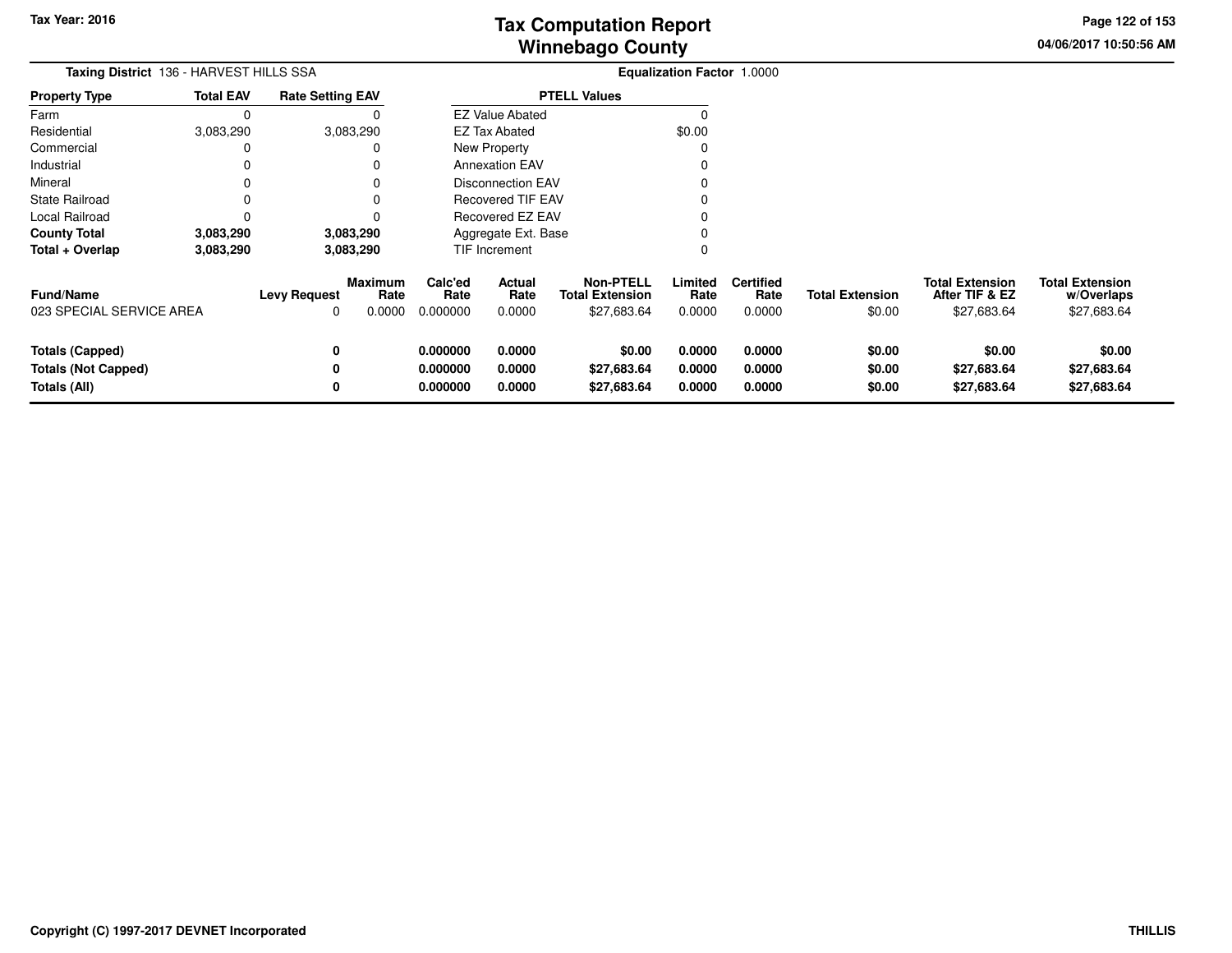**04/06/2017 10:50:56 AM Page 123 of 153**

| <b>Taxing District</b> 137 - MAIN & WHITMAN TIF                      |                  |                          |                           |                                  |                            |                                                      | Equalization Factor 1.0000 |                                    |                                  |                                                          |                                                      |
|----------------------------------------------------------------------|------------------|--------------------------|---------------------------|----------------------------------|----------------------------|------------------------------------------------------|----------------------------|------------------------------------|----------------------------------|----------------------------------------------------------|------------------------------------------------------|
| <b>Property Type</b>                                                 | <b>Total EAV</b> | <b>TIF Base EAV</b>      |                           | <b>PTELL Values</b>              |                            |                                                      |                            |                                    |                                  |                                                          |                                                      |
| Farm                                                                 | 0                |                          | 0                         |                                  | <b>EZ Value Abated</b>     |                                                      | C                          |                                    |                                  |                                                          |                                                      |
| Residential                                                          | 45,000           |                          | 45,000                    |                                  | EZ Tax Abated              |                                                      | \$0.00                     |                                    |                                  |                                                          |                                                      |
| Commercial                                                           | 1,756,491        | 845,661                  |                           |                                  | <b>New Property</b>        |                                                      | 0                          |                                    |                                  |                                                          |                                                      |
| Industrial                                                           | 0                |                          | 0                         |                                  | <b>Annexation EAV</b>      |                                                      |                            |                                    |                                  |                                                          |                                                      |
| Mineral                                                              | 0                |                          |                           |                                  | <b>Disconnection EAV</b>   |                                                      |                            |                                    |                                  |                                                          |                                                      |
| <b>State Railroad</b>                                                |                  |                          |                           |                                  | <b>Recovered TIF EAV</b>   |                                                      |                            |                                    |                                  |                                                          |                                                      |
| Local Railroad                                                       | 0                |                          | ŋ                         |                                  | Recovered EZ EAV           |                                                      |                            |                                    |                                  |                                                          |                                                      |
| <b>County Total</b>                                                  | 1,801,491        | 890,661                  |                           |                                  | Aggregate Ext. Base        |                                                      |                            |                                    |                                  |                                                          |                                                      |
| Total + Overlap                                                      | 1,801,491        | 890,661                  |                           |                                  | TIF Increment              |                                                      | 910,830                    |                                    |                                  |                                                          |                                                      |
| <b>Fund/Name</b><br>001 CORPORATE                                    |                  | <b>Levy Request</b><br>O | Maximum<br>Rate<br>0.0025 | Calc'ed<br>Rate<br>0.000000      | Actual<br>Rate<br>0.0000   | <b>Non-PTELL</b><br><b>Total Extension</b><br>\$0.00 | Limited<br>Rate<br>0.0000  | <b>Certified</b><br>Rate<br>0.0000 | <b>Total Extension</b><br>\$0.00 | <b>Total Extension</b><br>After TIF & EZ<br>\$137,589.08 | <b>Total Extension</b><br>w/Overlaps<br>\$137,589.08 |
| <b>Totals (Capped)</b><br><b>Totals (Not Capped)</b><br>Totals (All) |                  | 0<br>0<br>0              |                           | 0.000000<br>0.000000<br>0.000000 | 0.0000<br>0.0000<br>0.0000 | \$0.00<br>\$0.00<br>\$0.00                           | 0.0000<br>0.0000<br>0.0000 | 0.0000<br>0.0000<br>0.0000         | \$0.00<br>\$0.00<br>\$0.00       | \$0.00<br>\$137,589.08<br>\$137,589.08                   | \$0.00<br>\$137,589.08<br>\$137,589.08               |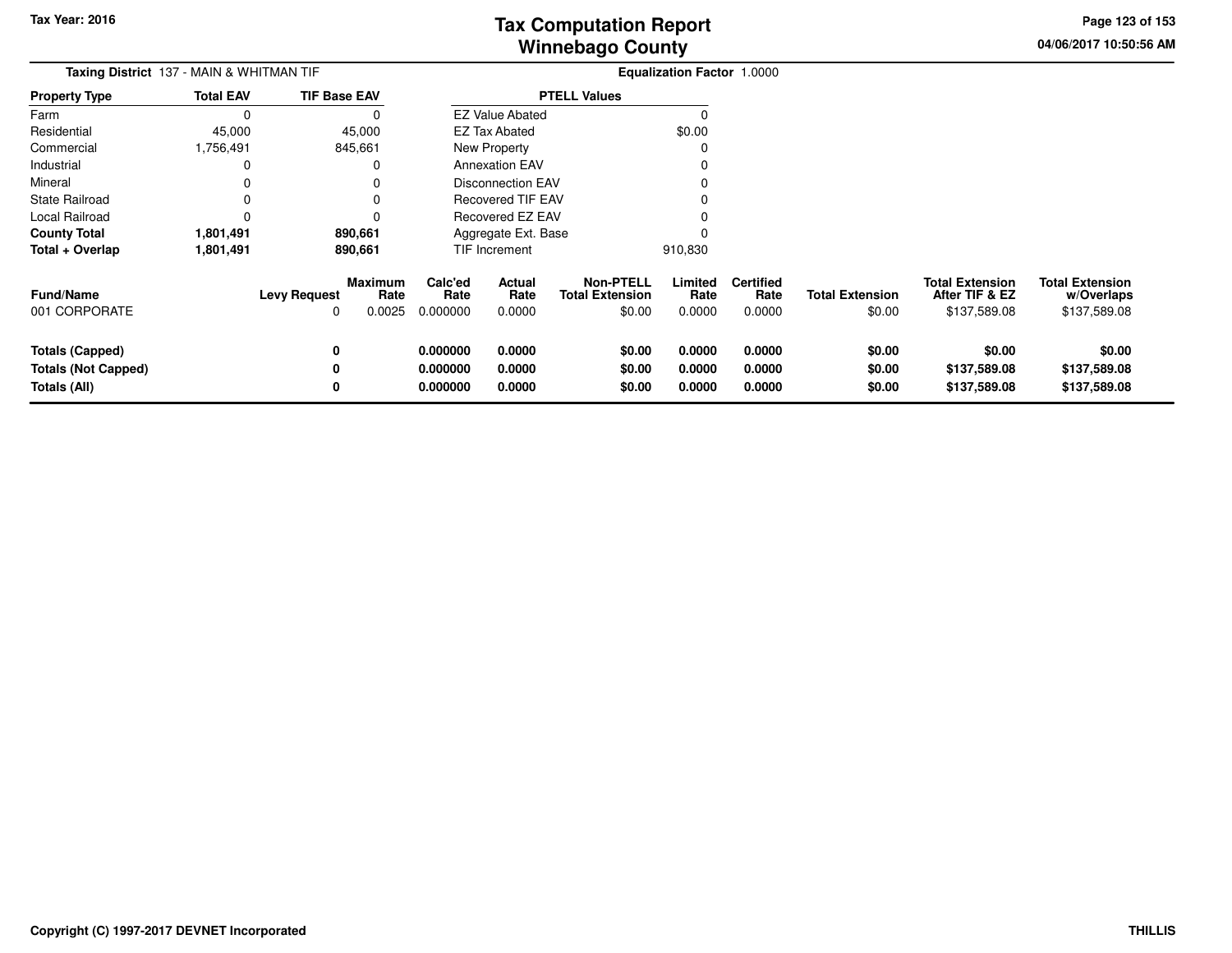**04/06/2017 10:50:56 AMPage 124 of 153**

| Taxing District 138 - MIDTOWN TIF                                    |                  |                          |                                  |                                  | Equalization Factor 1.0000 |                                                      |                            |                                    |                                  |                                                         |                                                     |
|----------------------------------------------------------------------|------------------|--------------------------|----------------------------------|----------------------------------|----------------------------|------------------------------------------------------|----------------------------|------------------------------------|----------------------------------|---------------------------------------------------------|-----------------------------------------------------|
| <b>Property Type</b>                                                 | <b>Total EAV</b> | <b>TIF Base EAV</b>      |                                  | <b>PTELL Values</b>              |                            |                                                      |                            |                                    |                                  |                                                         |                                                     |
| Farm                                                                 | $\Omega$         |                          | 0                                |                                  | <b>EZ Value Abated</b>     |                                                      | C                          |                                    |                                  |                                                         |                                                     |
| Residential                                                          | 2,596,784        |                          | 2,535,716                        |                                  | EZ Tax Abated              |                                                      | \$0.00                     |                                    |                                  |                                                         |                                                     |
| Commercial                                                           | 2,040,287        |                          | ,990,711                         |                                  | <b>New Property</b>        |                                                      | 0                          |                                    |                                  |                                                         |                                                     |
| Industrial                                                           | 869,212          |                          | 869,212                          |                                  | <b>Annexation EAV</b>      |                                                      |                            |                                    |                                  |                                                         |                                                     |
| Mineral                                                              | 0                |                          | 0                                |                                  | <b>Disconnection EAV</b>   |                                                      |                            |                                    |                                  |                                                         |                                                     |
| <b>State Railroad</b>                                                | 0                |                          | 0                                |                                  | <b>Recovered TIF EAV</b>   |                                                      |                            |                                    |                                  |                                                         |                                                     |
| Local Railroad                                                       | 4,224            |                          | 4,224                            |                                  | Recovered EZ EAV           |                                                      |                            |                                    |                                  |                                                         |                                                     |
| <b>County Total</b>                                                  | 5,510,507        |                          | 5,399,863                        |                                  | Aggregate Ext. Base        |                                                      | 0                          |                                    |                                  |                                                         |                                                     |
| Total + Overlap                                                      | 5,510,507        |                          | 5,399,863                        |                                  | TIF Increment              |                                                      | 110,644                    |                                    |                                  |                                                         |                                                     |
| <b>Fund/Name</b><br>001 CORPORATE                                    |                  | <b>Levy Request</b><br>O | <b>Maximum</b><br>Rate<br>0.0025 | Calc'ed<br>Rate<br>0.000000      | Actual<br>Rate<br>0.0000   | <b>Non-PTELL</b><br><b>Total Extension</b><br>\$0.00 | Limited<br>Rate<br>0.0000  | <b>Certified</b><br>Rate<br>0.0000 | <b>Total Extension</b><br>\$0.00 | <b>Total Extension</b><br>After TIF & EZ<br>\$16,713.88 | <b>Total Extension</b><br>w/Overlaps<br>\$16,713.88 |
| <b>Totals (Capped)</b><br><b>Totals (Not Capped)</b><br>Totals (All) |                  | 0<br>0<br>0              |                                  | 0.000000<br>0.000000<br>0.000000 | 0.0000<br>0.0000<br>0.0000 | \$0.00<br>\$0.00<br>\$0.00                           | 0.0000<br>0.0000<br>0.0000 | 0.0000<br>0.0000<br>0.0000         | \$0.00<br>\$0.00<br>\$0.00       | \$0.00<br>\$16,713.88<br>\$16,713.88                    | \$0.00<br>\$16,713.88<br>\$16,713.88                |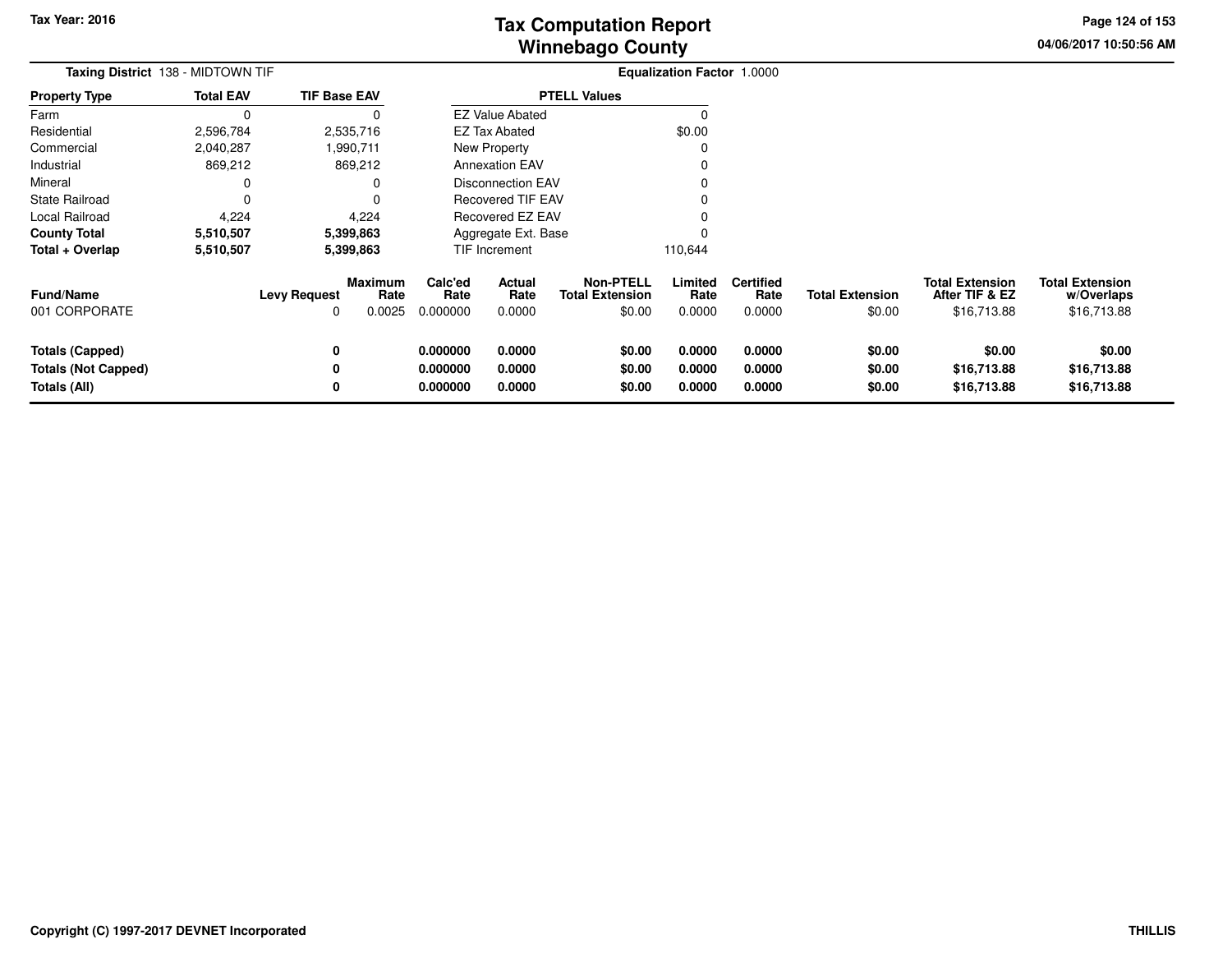**04/06/2017 10:50:56 AM Page 125 of 153**

| <b>Taxing District</b> 139 - KISHWAUKEE & HARRISON TIF #2     |                  |                          |                                  |                                  |                            | <b>Equalization Factor 1.0000</b>                    |                            |                                    |                                  |                                                    |                                                |
|---------------------------------------------------------------|------------------|--------------------------|----------------------------------|----------------------------------|----------------------------|------------------------------------------------------|----------------------------|------------------------------------|----------------------------------|----------------------------------------------------|------------------------------------------------|
| <b>Property Type</b>                                          | <b>Total EAV</b> | <b>TIF Base EAV</b>      |                                  |                                  |                            | <b>PTELL Values</b>                                  |                            |                                    |                                  |                                                    |                                                |
| Farm                                                          | 0                |                          |                                  |                                  | <b>EZ Value Abated</b>     |                                                      | 0                          |                                    |                                  |                                                    |                                                |
| Residential                                                   |                  |                          |                                  |                                  | EZ Tax Abated              |                                                      | \$0.00                     |                                    |                                  |                                                    |                                                |
| Commercial                                                    |                  |                          |                                  |                                  | <b>New Property</b>        |                                                      | 0                          |                                    |                                  |                                                    |                                                |
| Industrial                                                    | 386,217          |                          | 386,217                          |                                  | <b>Annexation EAV</b>      |                                                      |                            |                                    |                                  |                                                    |                                                |
| Mineral                                                       |                  |                          |                                  |                                  | <b>Disconnection EAV</b>   |                                                      |                            |                                    |                                  |                                                    |                                                |
| State Railroad                                                |                  |                          |                                  |                                  | <b>Recovered TIF EAV</b>   |                                                      |                            |                                    |                                  |                                                    |                                                |
| Local Railroad                                                |                  |                          |                                  |                                  | <b>Recovered EZ EAV</b>    |                                                      |                            |                                    |                                  |                                                    |                                                |
| <b>County Total</b>                                           | 386,217          |                          | 386,217                          |                                  | Aggregate Ext. Base        |                                                      |                            |                                    |                                  |                                                    |                                                |
| Total + Overlap                                               | 386,217          |                          | 386,217                          |                                  | <b>TIF Increment</b>       |                                                      | 0                          |                                    |                                  |                                                    |                                                |
| <b>Fund/Name</b><br>001 CORPORATE                             |                  | <b>Levy Request</b><br>0 | <b>Maximum</b><br>Rate<br>0.0025 | Calc'ed<br>Rate<br>0.000000      | Actual<br>Rate<br>0.0000   | <b>Non-PTELL</b><br><b>Total Extension</b><br>\$0.00 | Limited<br>Rate<br>0.0000  | <b>Certified</b><br>Rate<br>0.0000 | <b>Total Extension</b><br>\$0.00 | <b>Total Extension</b><br>After TIF & EZ<br>\$0.00 | <b>Total Extension</b><br>w/Overlaps<br>\$0.00 |
| Totals (Capped)<br><b>Totals (Not Capped)</b><br>Totals (All) |                  | 0<br>0<br>0              |                                  | 0.000000<br>0.000000<br>0.000000 | 0.0000<br>0.0000<br>0.0000 | \$0.00<br>\$0.00<br>\$0.00                           | 0.0000<br>0.0000<br>0.0000 | 0.0000<br>0.0000<br>0.0000         | \$0.00<br>\$0.00<br>\$0.00       | \$0.00<br>\$0.00<br>\$0.00                         | \$0.00<br>\$0.00<br>\$0.00                     |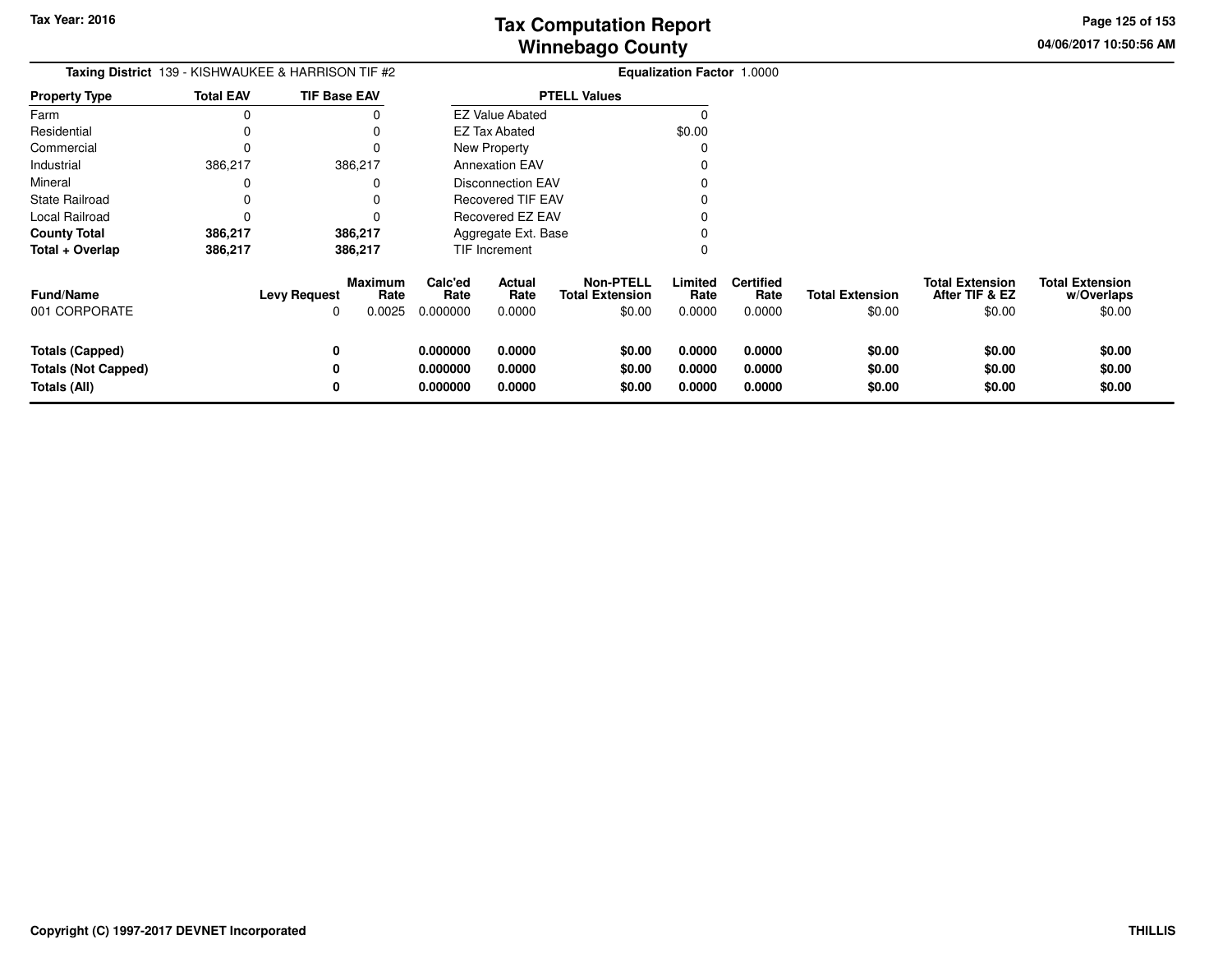**04/06/2017 10:50:56 AMPage 126 of 153**

| Taxing District 140 - FORMER BELOIT CORP TIF                  |                  |                          |                           |                                  |                            | <b>Equalization Factor 1.0000</b>                    |                            |                                    |                                  |                                                          |                                                      |
|---------------------------------------------------------------|------------------|--------------------------|---------------------------|----------------------------------|----------------------------|------------------------------------------------------|----------------------------|------------------------------------|----------------------------------|----------------------------------------------------------|------------------------------------------------------|
| <b>Property Type</b>                                          | <b>Total EAV</b> | <b>TIF Base EAV</b>      |                           |                                  |                            | <b>PTELL Values</b>                                  |                            |                                    |                                  |                                                          |                                                      |
| Farm                                                          | 0                |                          |                           |                                  | <b>EZ Value Abated</b>     |                                                      |                            |                                    |                                  |                                                          |                                                      |
| Residential                                                   | 0                |                          |                           |                                  | <b>EZ Tax Abated</b>       |                                                      | \$0.00                     |                                    |                                  |                                                          |                                                      |
| Commercial                                                    | 22,584           |                          | 22,584                    |                                  | New Property               |                                                      |                            |                                    |                                  |                                                          |                                                      |
| Industrial                                                    | 5,029,672        |                          | 1,740,203                 |                                  | <b>Annexation EAV</b>      |                                                      |                            |                                    |                                  |                                                          |                                                      |
| Mineral                                                       | 0                |                          |                           |                                  | <b>Disconnection EAV</b>   |                                                      |                            |                                    |                                  |                                                          |                                                      |
| State Railroad                                                |                  |                          |                           |                                  | <b>Recovered TIF EAV</b>   |                                                      |                            |                                    |                                  |                                                          |                                                      |
| Local Railroad                                                | 0                |                          |                           |                                  | Recovered EZ EAV           |                                                      |                            |                                    |                                  |                                                          |                                                      |
| County Total                                                  | 5,052,256        |                          | 1,762,787                 |                                  | Aggregate Ext. Base        |                                                      |                            |                                    |                                  |                                                          |                                                      |
| Total + Overlap                                               | 5,052,256        |                          | 1,762,787                 |                                  | TIF Increment              |                                                      | 3,289,469                  |                                    |                                  |                                                          |                                                      |
| <b>Fund/Name</b><br>001 CORPORATE                             |                  | <b>Levy Request</b><br>0 | Maximum<br>Rate<br>0.0025 | Calc'ed<br>Rate<br>0.000000      | Actual<br>Rate<br>0.0000   | <b>Non-PTELL</b><br><b>Total Extension</b><br>\$0.00 | Limited<br>Rate<br>0.0000  | <b>Certified</b><br>Rate<br>0.0000 | <b>Total Extension</b><br>\$0.00 | <b>Total Extension</b><br>After TIF & EZ<br>\$331,621.28 | <b>Total Extension</b><br>w/Overlaps<br>\$331,621.28 |
| Totals (Capped)<br><b>Totals (Not Capped)</b><br>Totals (All) |                  | 0<br>0                   |                           | 0.000000<br>0.000000<br>0.000000 | 0.0000<br>0.0000<br>0.0000 | \$0.00<br>\$0.00<br>\$0.00                           | 0.0000<br>0.0000<br>0.0000 | 0.0000<br>0.0000<br>0.0000         | \$0.00<br>\$0.00<br>\$0.00       | \$0.00<br>\$331,621.28<br>\$331,621.28                   | \$0.00<br>\$331,621.28<br>\$331,621.28               |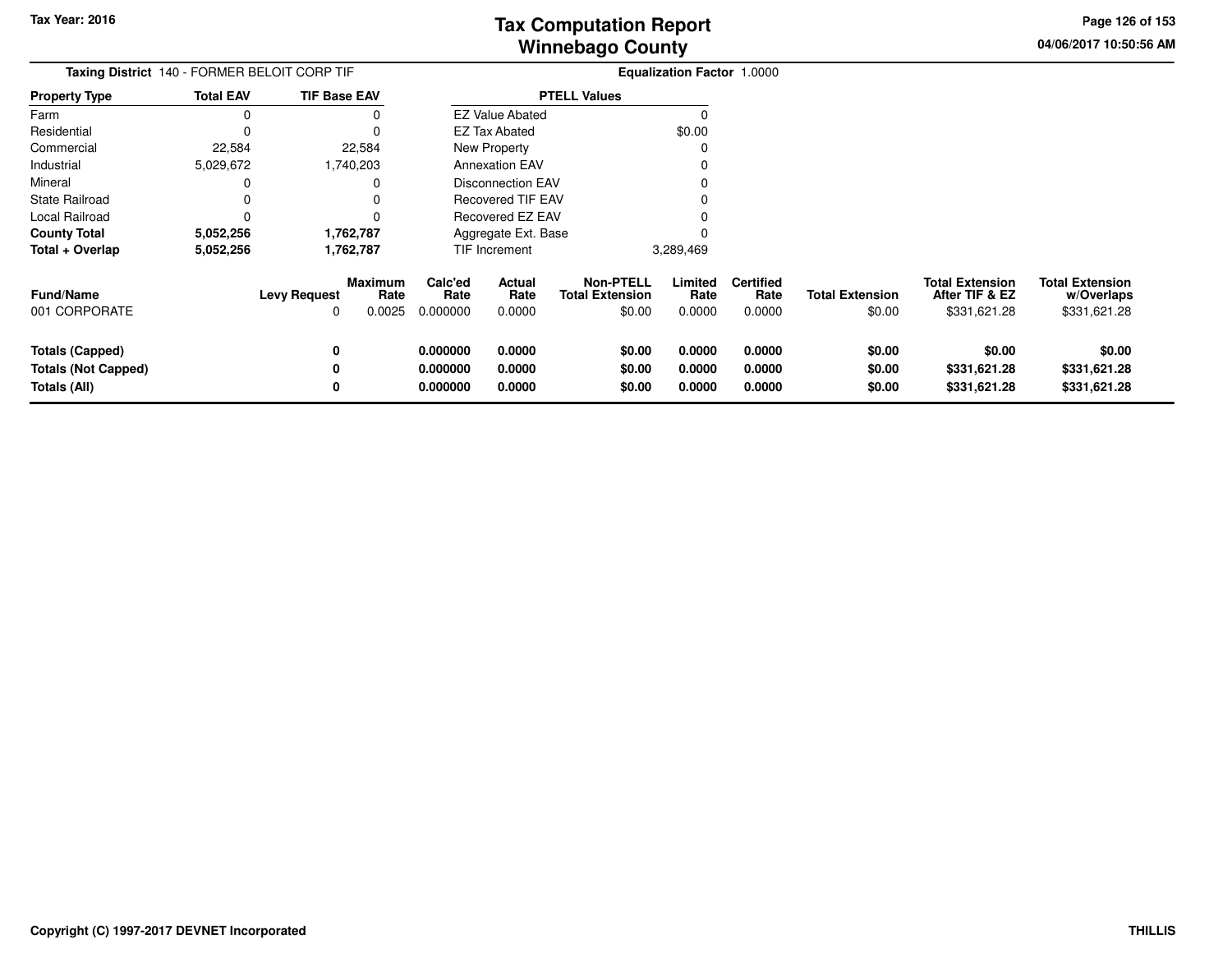**04/06/2017 10:50:56 AMPage 127 of 153**

| Taxing District 141 - GLOBAL TRADE TIF #3                                   |                  |                          |                                  | <b>Equalization Factor 1.0000</b> |                                 |                                                      |                            |                                    |                                  |                                                         |                                                     |
|-----------------------------------------------------------------------------|------------------|--------------------------|----------------------------------|-----------------------------------|---------------------------------|------------------------------------------------------|----------------------------|------------------------------------|----------------------------------|---------------------------------------------------------|-----------------------------------------------------|
| <b>Property Type</b>                                                        | <b>Total EAV</b> | <b>TIF Base EAV</b>      |                                  |                                   |                                 | <b>PTELL Values</b>                                  |                            |                                    |                                  |                                                         |                                                     |
| Farm                                                                        | $\Omega$         |                          |                                  |                                   | <b>EZ Value Abated</b>          |                                                      |                            |                                    |                                  |                                                         |                                                     |
| Residential                                                                 | 430,791          |                          | 420,722                          |                                   | <b>EZ Tax Abated</b>            |                                                      | \$0.00                     |                                    |                                  |                                                         |                                                     |
| Commercial                                                                  | 3,301,483        |                          | 3,284,124                        |                                   | New Property                    |                                                      |                            |                                    |                                  |                                                         |                                                     |
| Industrial                                                                  | 9,542,622        |                          | 9,372,154                        |                                   | <b>Annexation EAV</b>           |                                                      |                            |                                    |                                  |                                                         |                                                     |
| Mineral                                                                     | 0                |                          |                                  |                                   | <b>Disconnection EAV</b>        |                                                      |                            |                                    |                                  |                                                         |                                                     |
| State Railroad                                                              | 0                |                          |                                  |                                   | <b>Recovered TIF EAV</b>        |                                                      |                            |                                    |                                  |                                                         |                                                     |
| Local Railroad                                                              | 0                |                          |                                  |                                   | Recovered EZ EAV                |                                                      |                            |                                    |                                  |                                                         |                                                     |
| <b>County Total</b>                                                         | 13,274,896       |                          | 13,077,000                       |                                   | Aggregate Ext. Base             |                                                      |                            |                                    |                                  |                                                         |                                                     |
| Total + Overlap                                                             | 13,274,896       |                          | 13,077,000                       |                                   | TIF Increment                   |                                                      | 197,896                    |                                    |                                  |                                                         |                                                     |
| Fund/Name<br>001 CORPORATE                                                  |                  | <b>Levy Request</b><br>0 | <b>Maximum</b><br>Rate<br>0.0025 | Calc'ed<br>Rate<br>0.000000       | <b>Actual</b><br>Rate<br>0.0000 | <b>Non-PTELL</b><br><b>Total Extension</b><br>\$0.00 | Limited<br>Rate<br>0.0000  | <b>Certified</b><br>Rate<br>0.0000 | <b>Total Extension</b><br>\$0.00 | <b>Total Extension</b><br>After TIF & EZ<br>\$29,894.02 | <b>Total Extension</b><br>w/Overlaps<br>\$29,894.02 |
| <b>Totals (Capped)</b><br><b>Totals (Not Capped)</b><br><b>Totals (All)</b> |                  | 0<br>0<br>0              |                                  | 0.000000<br>0.000000<br>0.000000  | 0.0000<br>0.0000<br>0.0000      | \$0.00<br>\$0.00<br>\$0.00                           | 0.0000<br>0.0000<br>0.0000 | 0.0000<br>0.0000<br>0.0000         | \$0.00<br>\$0.00<br>\$0.00       | \$0.00<br>\$29,894.02<br>\$29,894.02                    | \$0.00<br>\$29,894.02<br>\$29,894.02                |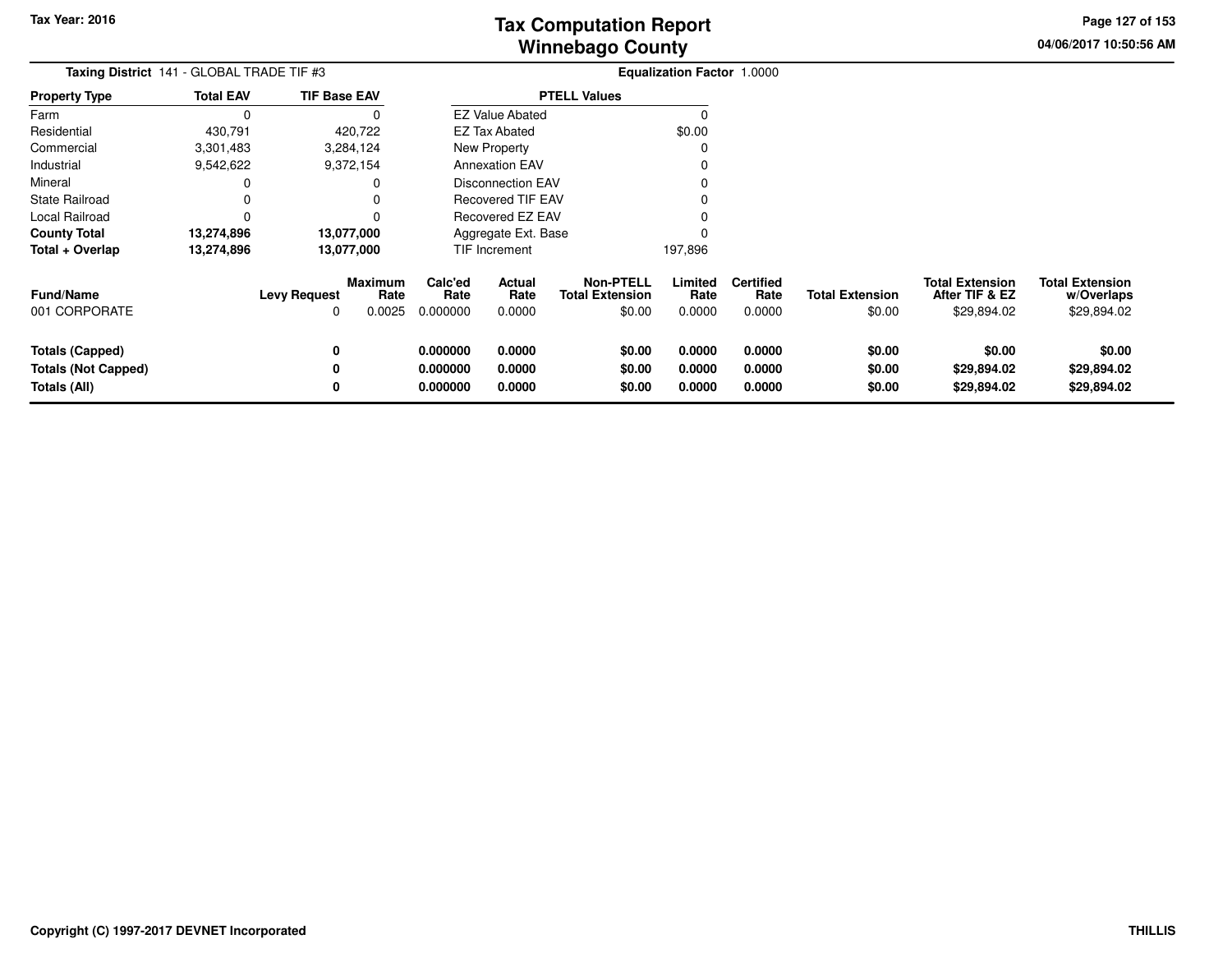**04/06/2017 10:50:56 AM Page 128 of 153**

| Taxing District 142 - RIVER DISTRICT NORTH TIF |                  |                     |                                  | <b>Equalization Factor 1.0000</b> |                                    |                                                      |                           |                                    |                                  |                                                          |                                                      |
|------------------------------------------------|------------------|---------------------|----------------------------------|-----------------------------------|------------------------------------|------------------------------------------------------|---------------------------|------------------------------------|----------------------------------|----------------------------------------------------------|------------------------------------------------------|
| <b>Property Type</b>                           | <b>Total EAV</b> | <b>TIF Base EAV</b> |                                  | <b>PTELL Values</b>               |                                    |                                                      |                           |                                    |                                  |                                                          |                                                      |
| Farm                                           |                  |                     | O                                |                                   | <b>EZ Value Abated</b>             |                                                      |                           |                                    |                                  |                                                          |                                                      |
| Residential                                    | 1,484,848        |                     | 1,431,093                        |                                   | <b>EZ Tax Abated</b>               |                                                      | \$0.00                    |                                    |                                  |                                                          |                                                      |
| Commercial                                     | 7,504,281        |                     | 6,807,502                        |                                   | New Property                       |                                                      |                           |                                    |                                  |                                                          |                                                      |
| Industrial                                     | 59,610           |                     | 59,610                           |                                   | 1,957,879<br><b>Annexation EAV</b> |                                                      |                           |                                    |                                  |                                                          |                                                      |
| Mineral                                        |                  |                     |                                  |                                   | <b>Disconnection EAV</b>           |                                                      |                           |                                    |                                  |                                                          |                                                      |
| <b>State Railroad</b>                          |                  |                     |                                  |                                   | <b>Recovered TIF EAV</b>           |                                                      |                           |                                    |                                  |                                                          |                                                      |
| Local Railroad                                 |                  |                     |                                  | Recovered EZ EAV                  |                                    |                                                      |                           |                                    |                                  |                                                          |                                                      |
| <b>County Total</b>                            | 9,048,739        |                     | 8,298,205                        |                                   | Aggregate Ext. Base                |                                                      |                           |                                    |                                  |                                                          |                                                      |
| Total + Overlap                                | 9,048,739        |                     | 8,298,205                        |                                   | <b>TIF Increment</b>               |                                                      | 750,534                   |                                    |                                  |                                                          |                                                      |
| <b>Fund/Name</b><br>001 CORPORATE              |                  | <b>Levy Request</b> | <b>Maximum</b><br>Rate<br>0.0000 | Calc'ed<br>Rate<br>0.000000       | <b>Actual</b><br>Rate<br>0.0000    | <b>Non-PTELL</b><br><b>Total Extension</b><br>\$0.00 | Limited<br>Rate<br>0.0000 | <b>Certified</b><br>Rate<br>0.0000 | <b>Total Extension</b><br>\$0.00 | <b>Total Extension</b><br>After TIF & EZ<br>\$113,375.16 | <b>Total Extension</b><br>w/Overlaps<br>\$113,375.16 |
| <b>Totals (Capped)</b>                         |                  |                     |                                  | 0.000000                          | 0.0000                             | \$0.00                                               | 0.0000                    | 0.0000                             | \$0.00                           | \$0.00                                                   | \$0.00                                               |
| <b>Totals (Not Capped)</b>                     |                  |                     |                                  | 0.000000                          | 0.0000                             | \$0.00                                               | 0.0000                    | 0.0000                             | \$0.00                           | \$113,375.16                                             | \$113,375.16                                         |
| Totals (All)                                   |                  |                     |                                  | 0.000000                          | 0.0000                             | \$0.00                                               | 0.0000                    | 0.0000                             | \$0.00                           | \$113,375.16                                             | \$113,375.16                                         |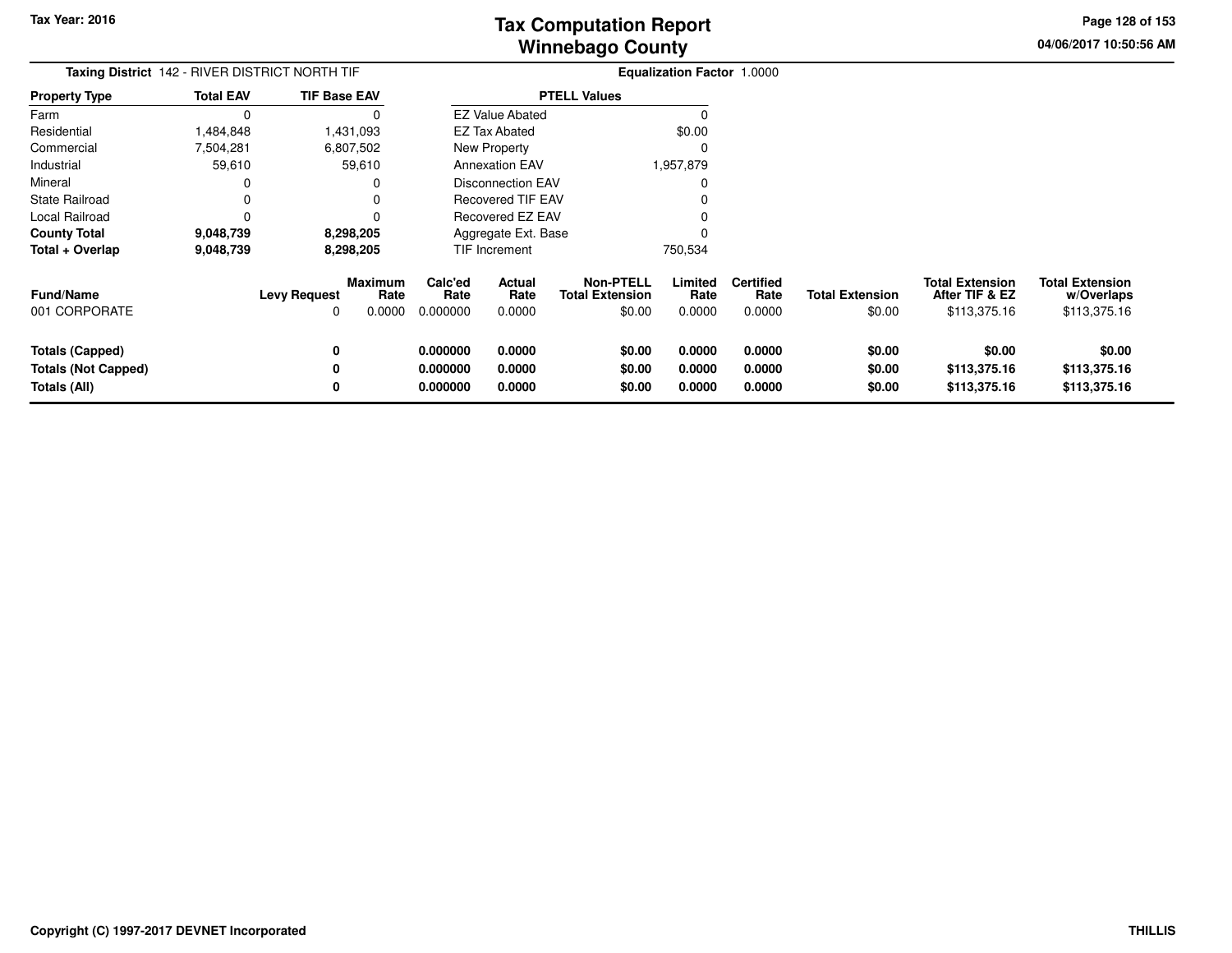**04/06/2017 10:50:56 AMPage 129 of 153**

| Taxing District 143 - BROADWAY TIF                                   | Equalization Factor 1.0000 |                          |                           |                                  |                            |                                                      |                            |                                    |                                  |                                                         |                                                     |
|----------------------------------------------------------------------|----------------------------|--------------------------|---------------------------|----------------------------------|----------------------------|------------------------------------------------------|----------------------------|------------------------------------|----------------------------------|---------------------------------------------------------|-----------------------------------------------------|
| <b>Property Type</b>                                                 | <b>Total EAV</b>           | <b>TIF Base EAV</b>      |                           | <b>PTELL Values</b>              |                            |                                                      |                            |                                    |                                  |                                                         |                                                     |
| Farm                                                                 | $\Omega$                   |                          | 0                         |                                  | <b>EZ Value Abated</b>     |                                                      | $\Omega$                   |                                    |                                  |                                                         |                                                     |
| Residential                                                          | 5,316,173                  |                          | 5,292,410                 |                                  | EZ Tax Abated              |                                                      | \$0.00                     |                                    |                                  |                                                         |                                                     |
| Commercial                                                           | 4,165,077                  |                          | 3,926,791                 |                                  | New Property               |                                                      | 0                          |                                    |                                  |                                                         |                                                     |
| Industrial                                                           | 943,907.                   |                          | 1,883,897                 |                                  | <b>Annexation EAV</b>      |                                                      | O                          |                                    |                                  |                                                         |                                                     |
| Mineral                                                              | 0                          |                          | 0                         |                                  | <b>Disconnection EAV</b>   |                                                      |                            |                                    |                                  |                                                         |                                                     |
| <b>State Railroad</b>                                                | 0                          |                          | 0                         |                                  | <b>Recovered TIF EAV</b>   |                                                      |                            |                                    |                                  |                                                         |                                                     |
| Local Railroad                                                       | 625                        |                          | 625                       |                                  | Recovered EZ EAV           |                                                      |                            |                                    |                                  |                                                         |                                                     |
| <b>County Total</b>                                                  | 11,425,782                 |                          | 11,103,723                |                                  | Aggregate Ext. Base        |                                                      |                            |                                    |                                  |                                                         |                                                     |
| Total + Overlap                                                      | 11,425,782                 |                          | 11,103,723                |                                  | TIF Increment              |                                                      | 322,059                    |                                    |                                  |                                                         |                                                     |
| <b>Fund/Name</b><br>001 CORPORATE                                    |                            | <b>Levy Request</b><br>O | Maximum<br>Rate<br>0.0000 | Calc'ed<br>Rate<br>0.000000      | Actual<br>Rate<br>0.0000   | <b>Non-PTELL</b><br><b>Total Extension</b><br>\$0.00 | Limited<br>Rate<br>0.0000  | <b>Certified</b><br>Rate<br>0.0000 | <b>Total Extension</b><br>\$0.00 | <b>Total Extension</b><br>After TIF & EZ<br>\$48,650.06 | <b>Total Extension</b><br>w/Overlaps<br>\$48,650.06 |
| <b>Totals (Capped)</b><br><b>Totals (Not Capped)</b><br>Totals (All) |                            | 0<br>0<br>0              |                           | 0.000000<br>0.000000<br>0.000000 | 0.0000<br>0.0000<br>0.0000 | \$0.00<br>\$0.00<br>\$0.00                           | 0.0000<br>0.0000<br>0.0000 | 0.0000<br>0.0000<br>0.0000         | \$0.00<br>\$0.00<br>\$0.00       | \$0.00<br>\$48,650.06<br>\$48,650.06                    | \$0.00<br>\$48,650.06<br>\$48,650.06                |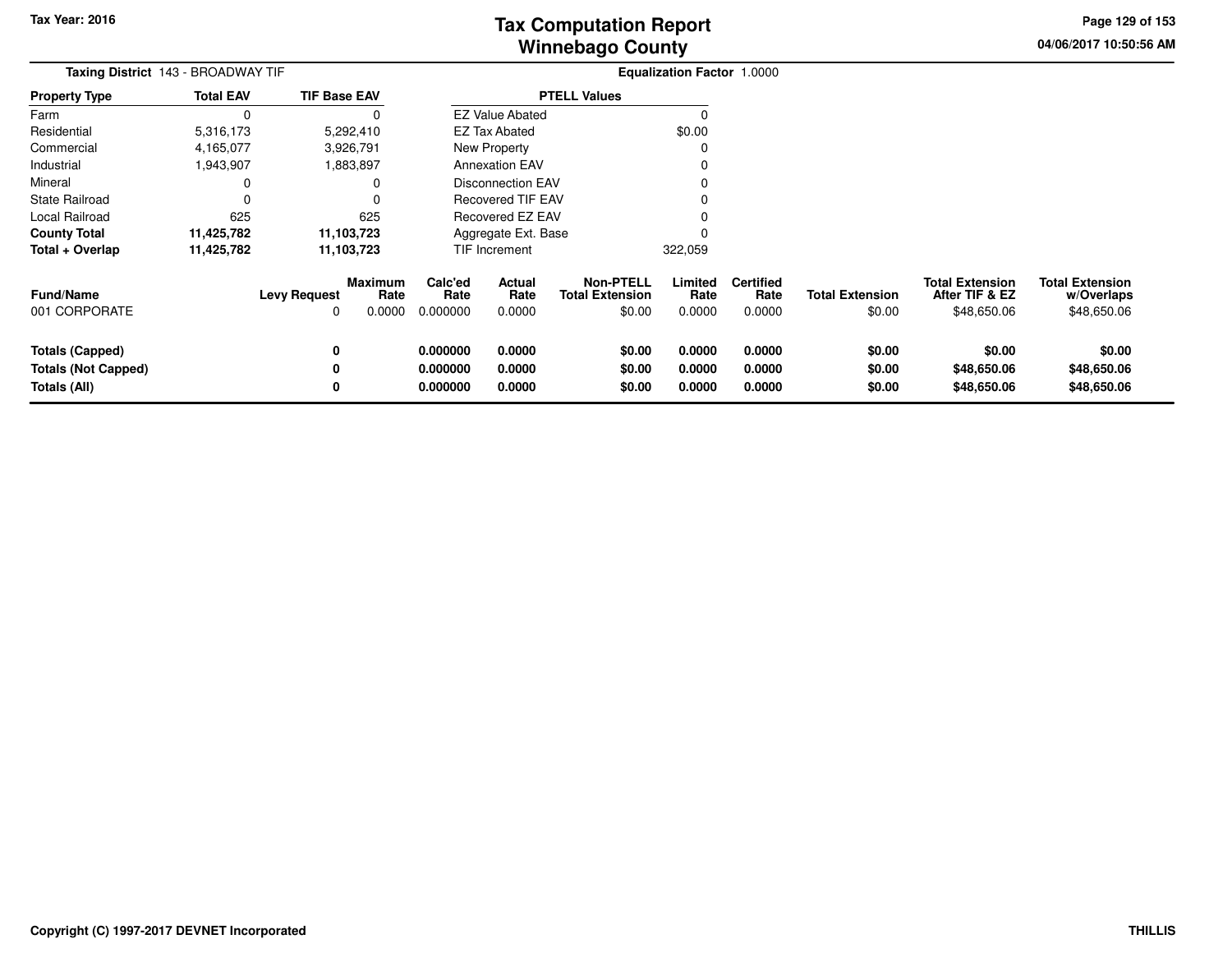**04/06/2017 10:50:56 AMPage 130 of 153**

| Taxing District 144 - EAST RIVER TIF                                        |                  |                                     |                           |                                  |                            |                                                      | <b>Equalization Factor 1.0000</b> |                                    |                                  |                                                          |                                                      |
|-----------------------------------------------------------------------------|------------------|-------------------------------------|---------------------------|----------------------------------|----------------------------|------------------------------------------------------|-----------------------------------|------------------------------------|----------------------------------|----------------------------------------------------------|------------------------------------------------------|
| <b>Property Type</b>                                                        | <b>Total EAV</b> | <b>TIF Base EAV</b>                 |                           |                                  |                            | <b>PTELL Values</b>                                  |                                   |                                    |                                  |                                                          |                                                      |
| Farm                                                                        | $\Omega$         |                                     |                           |                                  | <b>EZ Value Abated</b>     |                                                      |                                   |                                    |                                  |                                                          |                                                      |
| Residential                                                                 | 3,463,783        |                                     | 3,252,014                 |                                  | <b>EZ Tax Abated</b>       |                                                      | \$0.00                            |                                    |                                  |                                                          |                                                      |
| Commercial                                                                  | 5,489,363        |                                     | 3,453,278                 |                                  | New Property               |                                                      |                                   |                                    |                                  |                                                          |                                                      |
| Industrial                                                                  | 1,691,534        |                                     | 1,690,176                 |                                  | <b>Annexation EAV</b>      |                                                      |                                   |                                    |                                  |                                                          |                                                      |
| Mineral                                                                     | 0                |                                     |                           |                                  | <b>Disconnection EAV</b>   |                                                      |                                   |                                    |                                  |                                                          |                                                      |
| State Railroad                                                              | 0                |                                     |                           |                                  | Recovered TIF EAV          |                                                      |                                   |                                    |                                  |                                                          |                                                      |
| Local Railroad                                                              | 1,755            |                                     | 1,755                     |                                  | Recovered EZ EAV           |                                                      |                                   |                                    |                                  |                                                          |                                                      |
| <b>County Total</b>                                                         | 10,646,435       |                                     | 8,397,223                 |                                  | Aggregate Ext. Base        |                                                      |                                   |                                    |                                  |                                                          |                                                      |
| Total + Overlap                                                             | 10,646,435       |                                     | 8,397,223                 |                                  | <b>TIF Increment</b>       |                                                      | 2,249,212                         |                                    |                                  |                                                          |                                                      |
| Fund/Name<br>001 CORPORATE                                                  |                  | <b>Levy Request</b><br><sup>0</sup> | Maximum<br>Rate<br>0.0025 | Calc'ed<br>Rate<br>0.000000      | Actual<br>Rate<br>0.0000   | <b>Non-PTELL</b><br><b>Total Extension</b><br>\$0.00 | Limited<br>Rate<br>0.0000         | <b>Certified</b><br>Rate<br>0.0000 | <b>Total Extension</b><br>\$0.00 | <b>Total Extension</b><br>After TIF & EZ<br>\$339,764.00 | <b>Total Extension</b><br>w/Overlaps<br>\$339,764.00 |
| <b>Totals (Capped)</b><br><b>Totals (Not Capped)</b><br><b>Totals (All)</b> |                  | 0<br>0<br>0                         |                           | 0.000000<br>0.000000<br>0.000000 | 0.0000<br>0.0000<br>0.0000 | \$0.00<br>\$0.00<br>\$0.00                           | 0.0000<br>0.0000<br>0.0000        | 0.0000<br>0.0000<br>0.0000         | \$0.00<br>\$0.00<br>\$0.00       | \$0.00<br>\$339,764.00<br>\$339,764.00                   | \$0.00<br>\$339,764.00<br>\$339,764.00               |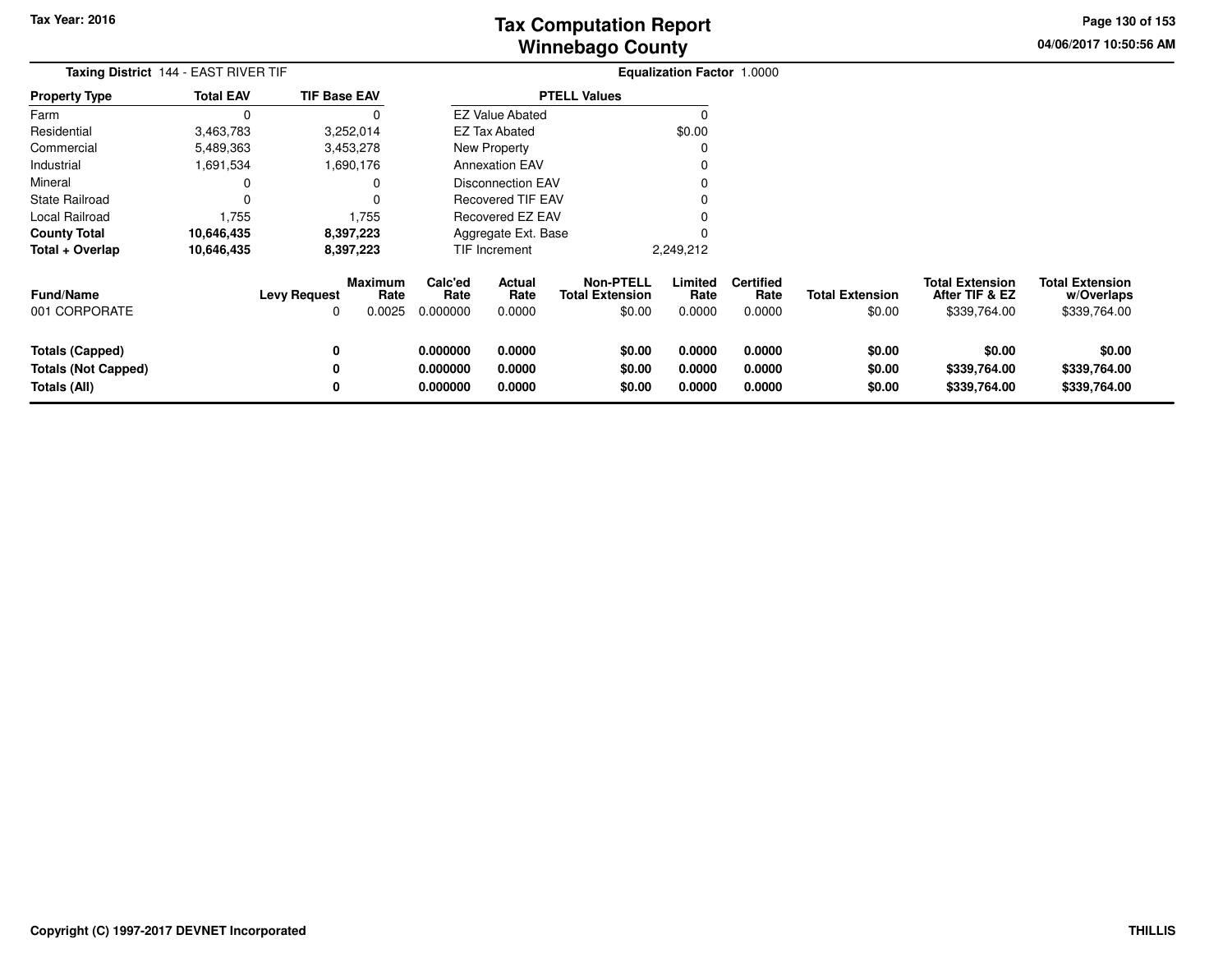**04/06/2017 10:50:56 AMPage 131 of 153**

| Taxing District 145 - SUMNER ROAD / GROVE ST TIF                     | <b>Equalization Factor 1.0000</b> |                                                              |                                  |                                 |                                                      |                            |                                    |                                  |                                                    |                                                |
|----------------------------------------------------------------------|-----------------------------------|--------------------------------------------------------------|----------------------------------|---------------------------------|------------------------------------------------------|----------------------------|------------------------------------|----------------------------------|----------------------------------------------------|------------------------------------------------|
| <b>Property Type</b>                                                 | <b>Total EAV</b>                  | <b>TIF Base EAV</b>                                          |                                  |                                 | <b>PTELL Values</b>                                  |                            |                                    |                                  |                                                    |                                                |
| Farm                                                                 | 0                                 |                                                              |                                  | <b>EZ Value Abated</b>          |                                                      | ŋ                          |                                    |                                  |                                                    |                                                |
| Residential                                                          | 57,841                            | 57,841                                                       |                                  | <b>EZ Tax Abated</b>            |                                                      | \$0.00                     |                                    |                                  |                                                    |                                                |
| Commercial                                                           | 0                                 | 0                                                            |                                  | New Property                    |                                                      |                            |                                    |                                  |                                                    |                                                |
| Industrial                                                           | 0                                 | 0                                                            |                                  | <b>Annexation EAV</b>           |                                                      |                            |                                    |                                  |                                                    |                                                |
| Mineral                                                              | 0                                 | 0                                                            |                                  | <b>Disconnection EAV</b>        |                                                      |                            |                                    |                                  |                                                    |                                                |
| <b>State Railroad</b>                                                | 0                                 | $\Omega$                                                     | <b>Recovered TIF EAV</b><br>O    |                                 |                                                      |                            |                                    |                                  |                                                    |                                                |
| Local Railroad                                                       | 0                                 | 0                                                            |                                  | Recovered EZ EAV                |                                                      |                            |                                    |                                  |                                                    |                                                |
| <b>County Total</b>                                                  | 57,841                            | 57,841                                                       |                                  | Aggregate Ext. Base             |                                                      |                            |                                    |                                  |                                                    |                                                |
| Total + Overlap                                                      | 57,841                            | 57,841                                                       |                                  | TIF Increment                   |                                                      | O                          |                                    |                                  |                                                    |                                                |
| <b>Fund/Name</b><br>001 CORPORATE                                    |                                   | <b>Maximum</b><br><b>Levy Request</b><br>Rate<br>0.0000<br>0 | Calc'ed<br>Rate<br>0.000000      | <b>Actual</b><br>Rate<br>0.0000 | <b>Non-PTELL</b><br><b>Total Extension</b><br>\$0.00 | Limited<br>Rate<br>0.0000  | <b>Certified</b><br>Rate<br>0.0000 | <b>Total Extension</b><br>\$0.00 | <b>Total Extension</b><br>After TIF & EZ<br>\$0.00 | <b>Total Extension</b><br>w/Overlaps<br>\$0.00 |
| <b>Totals (Capped)</b><br><b>Totals (Not Capped)</b><br>Totals (All) |                                   | 0<br>0<br>0                                                  | 0.000000<br>0.000000<br>0.000000 | 0.0000<br>0.0000<br>0.0000      | \$0.00<br>\$0.00<br>\$0.00                           | 0.0000<br>0.0000<br>0.0000 | 0.0000<br>0.0000<br>0.0000         | \$0.00<br>\$0.00<br>\$0.00       | \$0.00<br>\$0.00<br>\$0.00                         | \$0.00<br>\$0.00<br>\$0.00                     |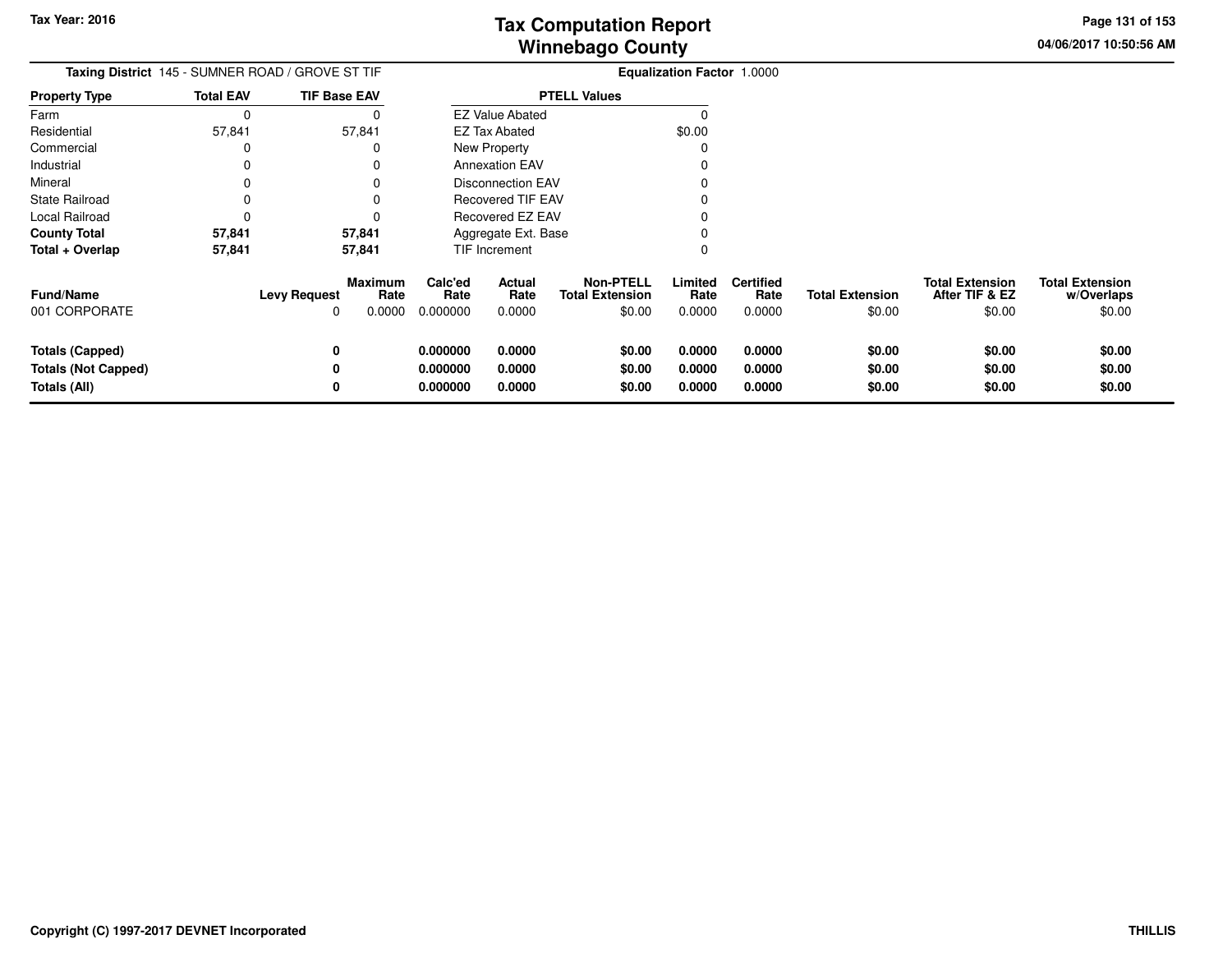**04/06/2017 10:50:56 AMPage 132 of 153**

| Taxing District 146 - LOVES PARK CORP CENTER TIF                     |                  |                          |                                  |                                  |                            |                                                      | <b>Equalization Factor 1.0000</b> |                                    |                                  |                                                          |                                                      |
|----------------------------------------------------------------------|------------------|--------------------------|----------------------------------|----------------------------------|----------------------------|------------------------------------------------------|-----------------------------------|------------------------------------|----------------------------------|----------------------------------------------------------|------------------------------------------------------|
| <b>Property Type</b>                                                 | <b>Total EAV</b> | <b>TIF Base EAV</b>      |                                  |                                  |                            | <b>PTELL Values</b>                                  |                                   |                                    |                                  |                                                          |                                                      |
| Farm                                                                 | 15,804           |                          | 7,874                            |                                  | <b>EZ Value Abated</b>     |                                                      | -C                                |                                    |                                  |                                                          |                                                      |
| Residential                                                          | 8,029            |                          | 8,029                            |                                  | <b>EZ Tax Abated</b>       |                                                      | \$0.00                            |                                    |                                  |                                                          |                                                      |
| Commercial                                                           | 416,076          |                          | 416,076                          |                                  | <b>New Property</b>        |                                                      | C                                 |                                    |                                  |                                                          |                                                      |
| Industrial                                                           | 5,153,312        |                          | 3,564,620                        |                                  | <b>Annexation EAV</b>      |                                                      |                                   |                                    |                                  |                                                          |                                                      |
| Mineral                                                              |                  |                          | 0                                |                                  | Disconnection EAV          |                                                      |                                   |                                    |                                  |                                                          |                                                      |
| <b>State Railroad</b>                                                |                  |                          | 0                                |                                  | <b>Recovered TIF EAV</b>   |                                                      |                                   |                                    |                                  |                                                          |                                                      |
| Local Railroad                                                       |                  |                          | 0                                |                                  | Recovered EZ EAV           |                                                      |                                   |                                    |                                  |                                                          |                                                      |
| <b>County Total</b>                                                  | 5,593,221        |                          | 3,996,599                        |                                  | Aggregate Ext. Base        |                                                      |                                   |                                    |                                  |                                                          |                                                      |
| Total + Overlap                                                      | 5,593,221        |                          | 3,996,599                        |                                  | TIF Increment              |                                                      | 1,596,622                         |                                    |                                  |                                                          |                                                      |
| <b>Fund/Name</b><br>001 CORPORATE                                    |                  | <b>Levy Request</b><br>0 | <b>Maximum</b><br>Rate<br>0.0025 | Calc'ed<br>Rate<br>0.000000      | Actual<br>Rate<br>0.0000   | <b>Non-PTELL</b><br><b>Total Extension</b><br>\$0.00 | Limited<br>Rate<br>0.0000         | <b>Certified</b><br>Rate<br>0.0000 | <b>Total Extension</b><br>\$0.00 | <b>Total Extension</b><br>After TIF & EZ<br>\$182,528.70 | <b>Total Extension</b><br>w/Overlaps<br>\$182,528.70 |
| <b>Totals (Capped)</b><br><b>Totals (Not Capped)</b><br>Totals (All) |                  | 0<br>0<br>0              |                                  | 0.000000<br>0.000000<br>0.000000 | 0.0000<br>0.0000<br>0.0000 | \$0.00<br>\$0.00<br>\$0.00                           | 0.0000<br>0.0000<br>0.0000        | 0.0000<br>0.0000<br>0.0000         | \$0.00<br>\$0.00<br>\$0.00       | \$0.00<br>\$182,528.70<br>\$182,528.70                   | \$0.00<br>\$182,528.70<br>\$182,528.70               |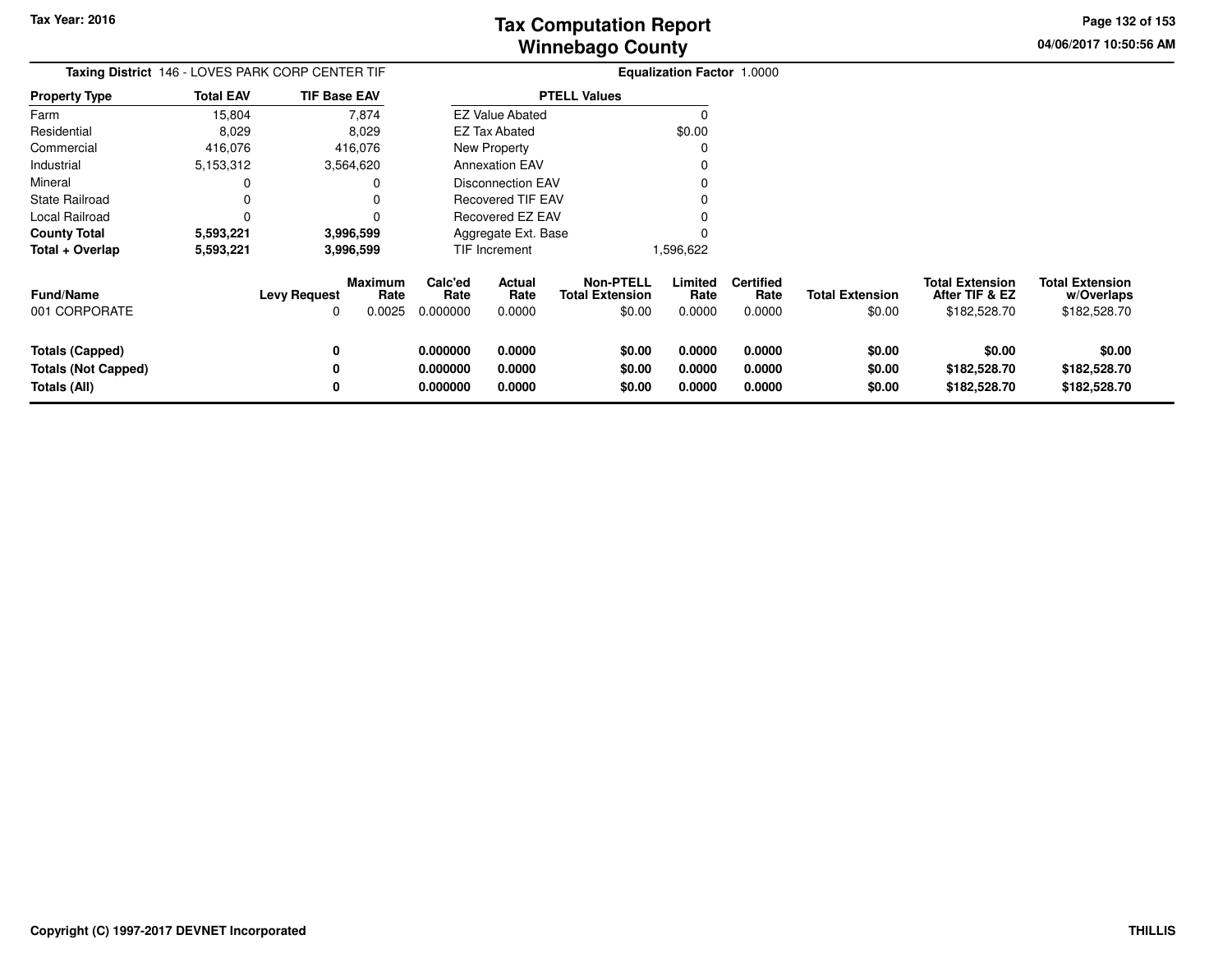**04/06/2017 10:50:56 AMPage 133 of 153**

|                                                               | Taxing District 147 - WESTSTONE TIF |                          |                                  |                                  | <b>Equalization Factor 1.0000</b> |                                                      |                            |                                    |                                  |                                                          |                                                      |
|---------------------------------------------------------------|-------------------------------------|--------------------------|----------------------------------|----------------------------------|-----------------------------------|------------------------------------------------------|----------------------------|------------------------------------|----------------------------------|----------------------------------------------------------|------------------------------------------------------|
| <b>Property Type</b>                                          | <b>Total EAV</b>                    | <b>TIF Base EAV</b>      |                                  |                                  |                                   | <b>PTELL Values</b>                                  |                            |                                    |                                  |                                                          |                                                      |
| Farm                                                          | 61,254                              |                          | 54,223                           |                                  | <b>EZ Value Abated</b>            |                                                      | $\Omega$                   |                                    |                                  |                                                          |                                                      |
| Residential                                                   | 15,640                              |                          | 3,049                            |                                  | <b>EZ Tax Abated</b>              |                                                      | \$0.00                     |                                    |                                  |                                                          |                                                      |
| Commercial                                                    | 11,972                              |                          | 11,972                           |                                  | New Property                      |                                                      | O                          |                                    |                                  |                                                          |                                                      |
| Industrial                                                    | 4,191,460                           |                          | 75,201                           |                                  | <b>Annexation EAV</b>             |                                                      |                            |                                    |                                  |                                                          |                                                      |
| Mineral                                                       | 0                                   |                          | 0                                |                                  | Disconnection EAV                 |                                                      |                            |                                    |                                  |                                                          |                                                      |
| State Railroad                                                | 0                                   |                          |                                  |                                  | <b>Recovered TIF EAV</b>          |                                                      |                            |                                    |                                  |                                                          |                                                      |
| Local Railroad                                                | 0                                   |                          |                                  |                                  | Recovered EZ EAV                  |                                                      |                            |                                    |                                  |                                                          |                                                      |
| County Total                                                  | 4,280,326                           |                          | 144,445                          |                                  | Aggregate Ext. Base               |                                                      |                            |                                    |                                  |                                                          |                                                      |
| Total + Overlap                                               | 4,280,326                           |                          | 144,445                          |                                  | TIF Increment                     |                                                      | 4,135,881                  |                                    |                                  |                                                          |                                                      |
| <b>Fund/Name</b><br>001 CORPORATE                             |                                     | <b>Levy Request</b><br>0 | <b>Maximum</b><br>Rate<br>0.0000 | Calc'ed<br>Rate<br>0.000000      | <b>Actual</b><br>Rate<br>0.0000   | <b>Non-PTELL</b><br><b>Total Extension</b><br>\$0.00 | Limited<br>Rate<br>0.0000  | <b>Certified</b><br>Rate<br>0.0000 | <b>Total Extension</b><br>\$0.00 | <b>Total Extension</b><br>After TIF & EZ<br>\$456,354.10 | <b>Total Extension</b><br>w/Overlaps<br>\$456,354.10 |
| Totals (Capped)<br><b>Totals (Not Capped)</b><br>Totals (All) |                                     | 0<br>0<br>0              |                                  | 0.000000<br>0.000000<br>0.000000 | 0.0000<br>0.0000<br>0.0000        | \$0.00<br>\$0.00<br>\$0.00                           | 0.0000<br>0.0000<br>0.0000 | 0.0000<br>0.0000<br>0.0000         | \$0.00<br>\$0.00<br>\$0.00       | \$0.00<br>\$456,354.10<br>\$456,354.10                   | \$0.00<br>\$456,354.10<br>\$456,354.10               |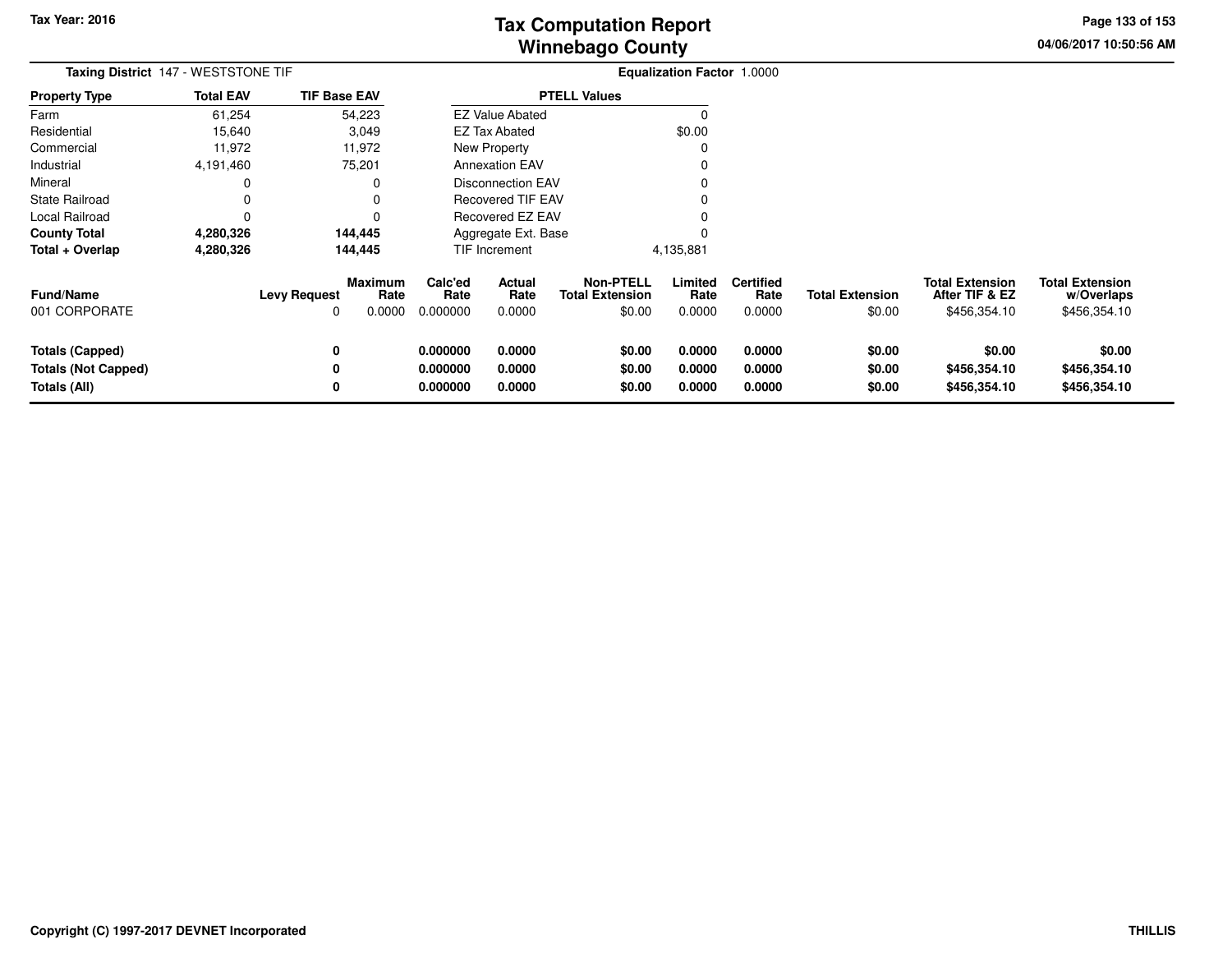**04/06/2017 10:50:56 AMPage 134 of 153**

| Taxing District 148 - NORTH WILLOW CREEK TIF                         |                  |                          |                                  |                                  |                                 |                                                      | <b>Equalization Factor 1.0000</b> |                                    |                                  |                                                         |                                                     |
|----------------------------------------------------------------------|------------------|--------------------------|----------------------------------|----------------------------------|---------------------------------|------------------------------------------------------|-----------------------------------|------------------------------------|----------------------------------|---------------------------------------------------------|-----------------------------------------------------|
| <b>Property Type</b>                                                 | <b>Total EAV</b> | <b>TIF Base EAV</b>      |                                  |                                  |                                 | <b>PTELL Values</b>                                  |                                   |                                    |                                  |                                                         |                                                     |
| Farm                                                                 | 1,374            |                          | 627                              |                                  | <b>EZ Value Abated</b>          |                                                      |                                   |                                    |                                  |                                                         |                                                     |
| Residential                                                          |                  |                          |                                  |                                  | <b>EZ Tax Abated</b>            |                                                      | \$0.00                            |                                    |                                  |                                                         |                                                     |
| Commercial                                                           | 0                |                          |                                  |                                  | New Property                    |                                                      |                                   |                                    |                                  |                                                         |                                                     |
| Industrial                                                           | 1,450,632        |                          | 1,323,897                        |                                  | <b>Annexation EAV</b>           |                                                      |                                   |                                    |                                  |                                                         |                                                     |
| Mineral                                                              |                  |                          |                                  |                                  | <b>Disconnection EAV</b>        |                                                      |                                   |                                    |                                  |                                                         |                                                     |
| <b>State Railroad</b>                                                |                  |                          |                                  |                                  | Recovered TIF EAV               |                                                      |                                   |                                    |                                  |                                                         |                                                     |
| Local Railroad                                                       |                  |                          |                                  |                                  | <b>Recovered EZ EAV</b>         |                                                      |                                   |                                    |                                  |                                                         |                                                     |
| <b>County Total</b>                                                  | 1,452,006        |                          | 1,324,524                        |                                  | Aggregate Ext. Base             |                                                      |                                   |                                    |                                  |                                                         |                                                     |
| Total + Overlap                                                      | 1,452,006        |                          | 1,324,524                        |                                  | TIF Increment                   |                                                      | 127,482                           |                                    |                                  |                                                         |                                                     |
| Fund/Name<br>001 CORPORATE                                           |                  | <b>Levy Request</b><br>0 | <b>Maximum</b><br>Rate<br>0.0000 | Calc'ed<br>Rate<br>0.000000      | <b>Actual</b><br>Rate<br>0.0000 | <b>Non-PTELL</b><br><b>Total Extension</b><br>\$0.00 | Limited<br>Rate<br>0.0000         | <b>Certified</b><br>Rate<br>0.0000 | <b>Total Extension</b><br>\$0.00 | <b>Total Extension</b><br>After TIF & EZ<br>\$14,655.34 | <b>Total Extension</b><br>w/Overlaps<br>\$14,655.34 |
| <b>Totals (Capped)</b><br><b>Totals (Not Capped)</b><br>Totals (All) |                  | 0<br>0<br>0              |                                  | 0.000000<br>0.000000<br>0.000000 | 0.0000<br>0.0000<br>0.0000      | \$0.00<br>\$0.00<br>\$0.00                           | 0.0000<br>0.0000<br>0.0000        | 0.0000<br>0.0000<br>0.0000         | \$0.00<br>\$0.00<br>\$0.00       | \$0.00<br>\$14,655.34<br>\$14,655.34                    | \$0.00<br>\$14,655.34<br>\$14,655.34                |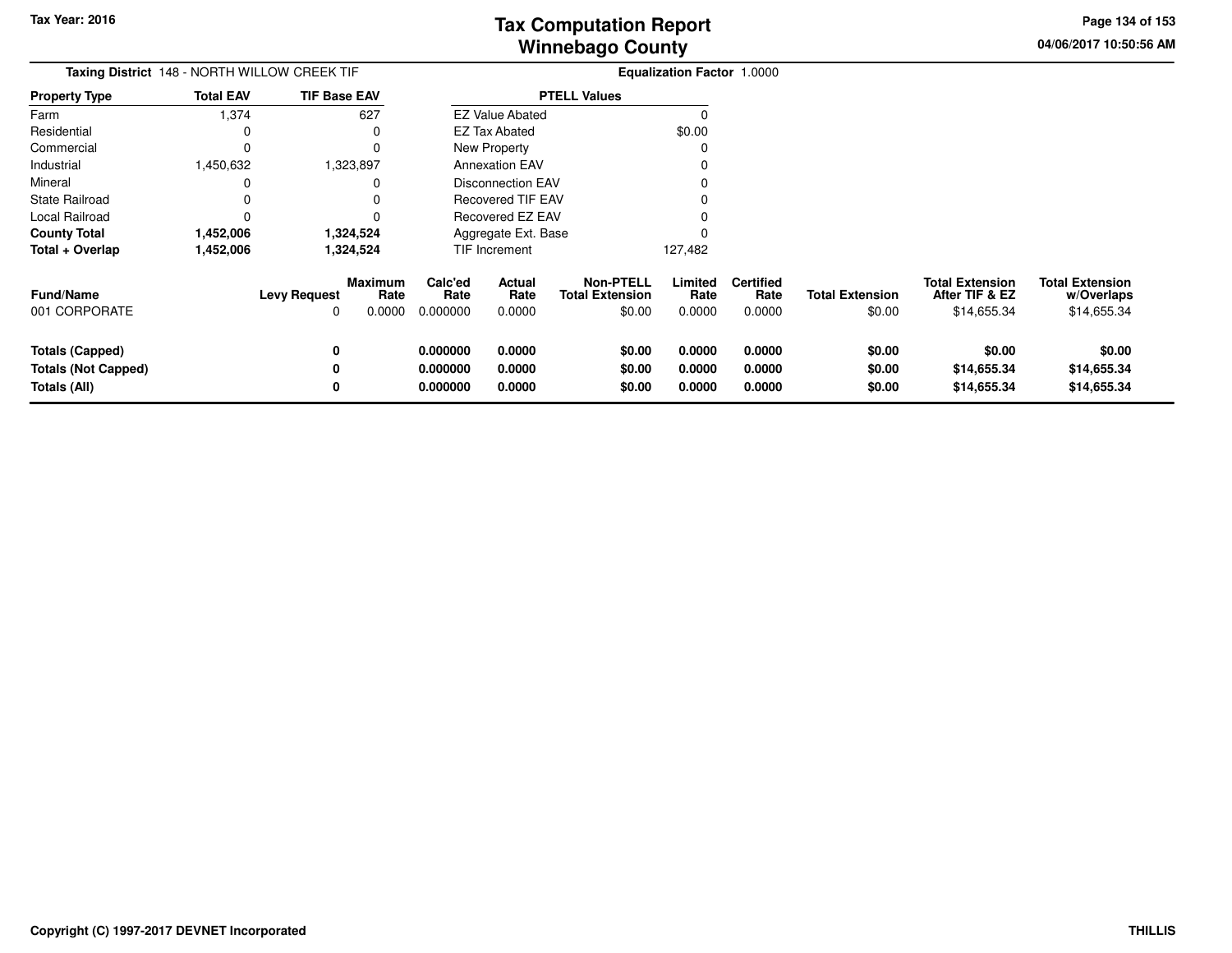**04/06/2017 10:50:56 AM Page 135 of 153**

| Taxing District 149 - SOUTH WILLOW CREEK TIF                         |                  |                          |                           |                                  |                            |                                                      | Equalization Factor 1.0000 |                                    |                                  |                                                          |                                                      |
|----------------------------------------------------------------------|------------------|--------------------------|---------------------------|----------------------------------|----------------------------|------------------------------------------------------|----------------------------|------------------------------------|----------------------------------|----------------------------------------------------------|------------------------------------------------------|
| <b>Property Type</b>                                                 | <b>Total EAV</b> | <b>TIF Base EAV</b>      |                           |                                  |                            | <b>PTELL Values</b>                                  |                            |                                    |                                  |                                                          |                                                      |
| Farm                                                                 | 578              |                          | 578                       |                                  | <b>EZ Value Abated</b>     |                                                      | $\Omega$                   |                                    |                                  |                                                          |                                                      |
| Residential                                                          | 0                |                          | $\Omega$                  |                                  | <b>EZ Tax Abated</b>       |                                                      | \$0.00                     |                                    |                                  |                                                          |                                                      |
| Commercial                                                           | 1,048,084        |                          | 881,269                   |                                  | <b>New Property</b>        |                                                      | C                          |                                    |                                  |                                                          |                                                      |
| Industrial                                                           | 7,013,618        |                          | 5,083,923                 |                                  | <b>Annexation EAV</b>      |                                                      | 403,696                    |                                    |                                  |                                                          |                                                      |
| Mineral                                                              | 0                |                          | 0                         |                                  | <b>Disconnection EAV</b>   |                                                      |                            |                                    |                                  |                                                          |                                                      |
| <b>State Railroad</b>                                                |                  |                          |                           |                                  | <b>Recovered TIF EAV</b>   |                                                      |                            |                                    |                                  |                                                          |                                                      |
| Local Railroad                                                       | 0                |                          | 0                         |                                  | Recovered EZ EAV           |                                                      |                            |                                    |                                  |                                                          |                                                      |
| <b>County Total</b>                                                  | 8,062,280        |                          | 5,965,770                 |                                  | Aggregate Ext. Base        |                                                      |                            |                                    |                                  |                                                          |                                                      |
| Total + Overlap                                                      | 8,062,280        |                          | 5,965,770                 |                                  | TIF Increment              |                                                      | 2,096,510                  |                                    |                                  |                                                          |                                                      |
| <b>Fund/Name</b><br>001 CORPORATE                                    |                  | <b>Levy Request</b><br>0 | Maximum<br>Rate<br>0.0000 | Calc'ed<br>Rate<br>0.000000      | Actual<br>Rate<br>0.0000   | <b>Non-PTELL</b><br><b>Total Extension</b><br>\$0.00 | Limited<br>Rate<br>0.0000  | <b>Certified</b><br>Rate<br>0.0000 | <b>Total Extension</b><br>\$0.00 | <b>Total Extension</b><br>After TIF & EZ<br>\$241,014.86 | <b>Total Extension</b><br>w/Overlaps<br>\$241,014.86 |
| <b>Totals (Capped)</b><br><b>Totals (Not Capped)</b><br>Totals (All) |                  | 0<br>0<br>0              |                           | 0.000000<br>0.000000<br>0.000000 | 0.0000<br>0.0000<br>0.0000 | \$0.00<br>\$0.00<br>\$0.00                           | 0.0000<br>0.0000<br>0.0000 | 0.0000<br>0.0000<br>0.0000         | \$0.00<br>\$0.00<br>\$0.00       | \$0.00<br>\$241,014.86<br>\$241,014.86                   | \$0.00<br>\$241,014.86<br>\$241,014.86               |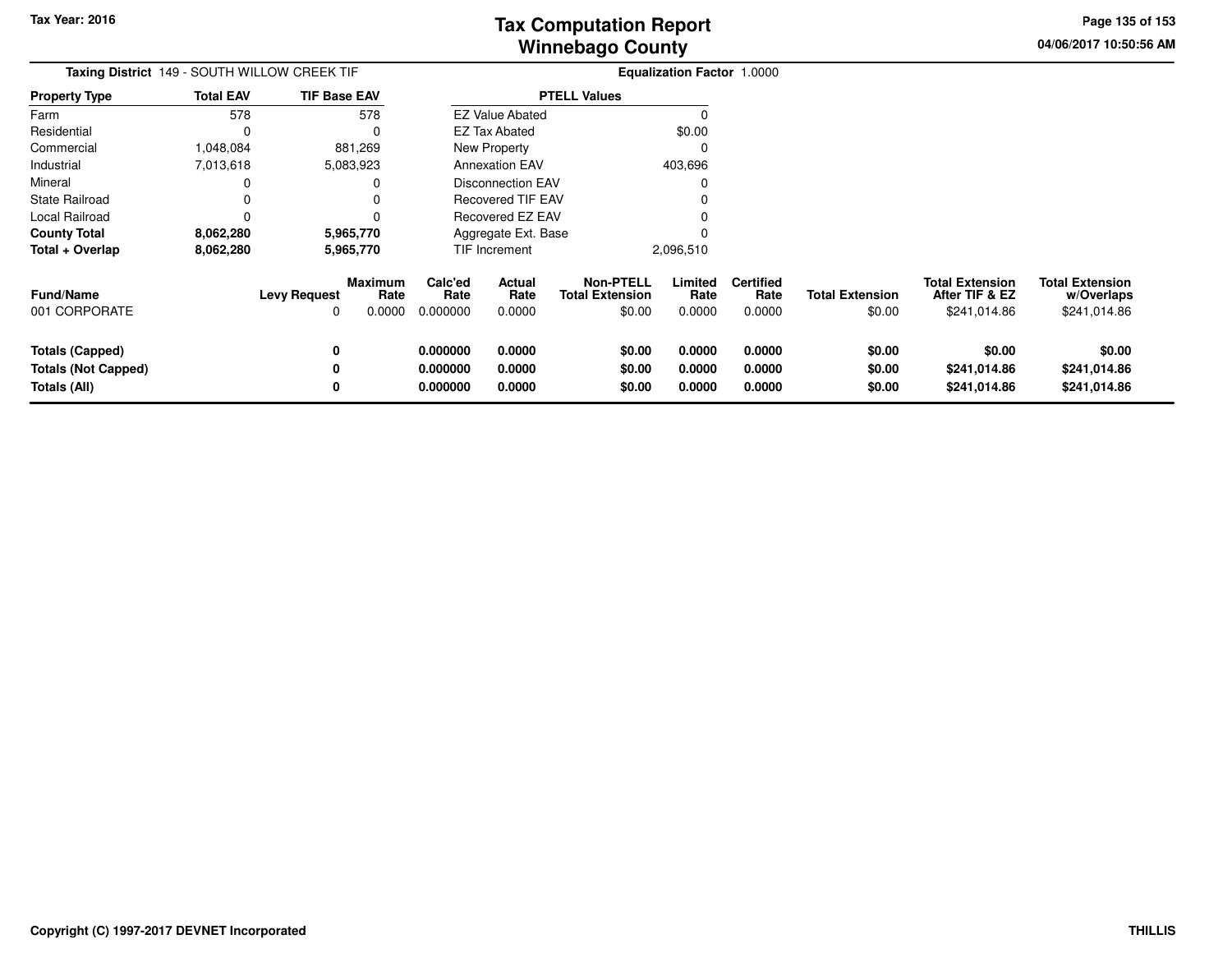**04/06/2017 10:50:56 AMPage 136 of 153**

|                                                               | Taxing District 150 - GLOBAL TRADEPARK SOUTH TIF | <b>Equalization Factor 1.0000</b>                       |                                  |                            |                                                      |                            |                                    |                                  |                                                         |                                                     |
|---------------------------------------------------------------|--------------------------------------------------|---------------------------------------------------------|----------------------------------|----------------------------|------------------------------------------------------|----------------------------|------------------------------------|----------------------------------|---------------------------------------------------------|-----------------------------------------------------|
| <b>Property Type</b>                                          | <b>Total EAV</b>                                 | <b>TIF Base EAV</b>                                     |                                  |                            | <b>PTELL Values</b>                                  |                            |                                    |                                  |                                                         |                                                     |
| Farm                                                          | 309,604                                          | 179,841                                                 |                                  | <b>EZ Value Abated</b>     |                                                      |                            |                                    |                                  |                                                         |                                                     |
| Residential                                                   |                                                  |                                                         |                                  | <b>EZ Tax Abated</b>       |                                                      | \$0.00                     |                                    |                                  |                                                         |                                                     |
| Commercial                                                    |                                                  |                                                         |                                  | New Property               |                                                      |                            |                                    |                                  |                                                         |                                                     |
| Industrial                                                    |                                                  |                                                         |                                  | <b>Annexation EAV</b>      |                                                      |                            |                                    |                                  |                                                         |                                                     |
| Mineral                                                       |                                                  |                                                         |                                  | Disconnection EAV          |                                                      |                            |                                    |                                  |                                                         |                                                     |
| <b>State Railroad</b>                                         |                                                  |                                                         |                                  | <b>Recovered TIF EAV</b>   |                                                      |                            |                                    |                                  |                                                         |                                                     |
| Local Railroad                                                |                                                  |                                                         |                                  | Recovered EZ EAV           |                                                      |                            |                                    |                                  |                                                         |                                                     |
| <b>County Total</b>                                           | 309,604                                          | 179,841                                                 |                                  | Aggregate Ext. Base        |                                                      |                            |                                    |                                  |                                                         |                                                     |
| Total + Overlap                                               | 309,604                                          | 179,841                                                 |                                  | <b>TIF Increment</b>       |                                                      | 129,763                    |                                    |                                  |                                                         |                                                     |
| <b>Fund/Name</b><br>001 CORPORATE                             |                                                  | <b>Maximum</b><br><b>Levy Request</b><br>Rate<br>0.0000 | Calc'ed<br>Rate<br>0.000000      | Actual<br>Rate<br>0.0000   | <b>Non-PTELL</b><br><b>Total Extension</b><br>\$0.00 | Limited<br>Rate<br>0.0000  | <b>Certified</b><br>Rate<br>0.0000 | <b>Total Extension</b><br>\$0.00 | <b>Total Extension</b><br>After TIF & EZ<br>\$17,032.92 | <b>Total Extension</b><br>w/Overlaps<br>\$17,032.92 |
| Totals (Capped)<br><b>Totals (Not Capped)</b><br>Totals (All) |                                                  | 0                                                       | 0.000000<br>0.000000<br>0.000000 | 0.0000<br>0.0000<br>0.0000 | \$0.00<br>\$0.00<br>\$0.00                           | 0.0000<br>0.0000<br>0.0000 | 0.0000<br>0.0000<br>0.0000         | \$0.00<br>\$0.00<br>\$0.00       | \$0.00<br>\$17,032.92<br>\$17,032.92                    | \$0.00<br>\$17,032.92<br>\$17,032.92                |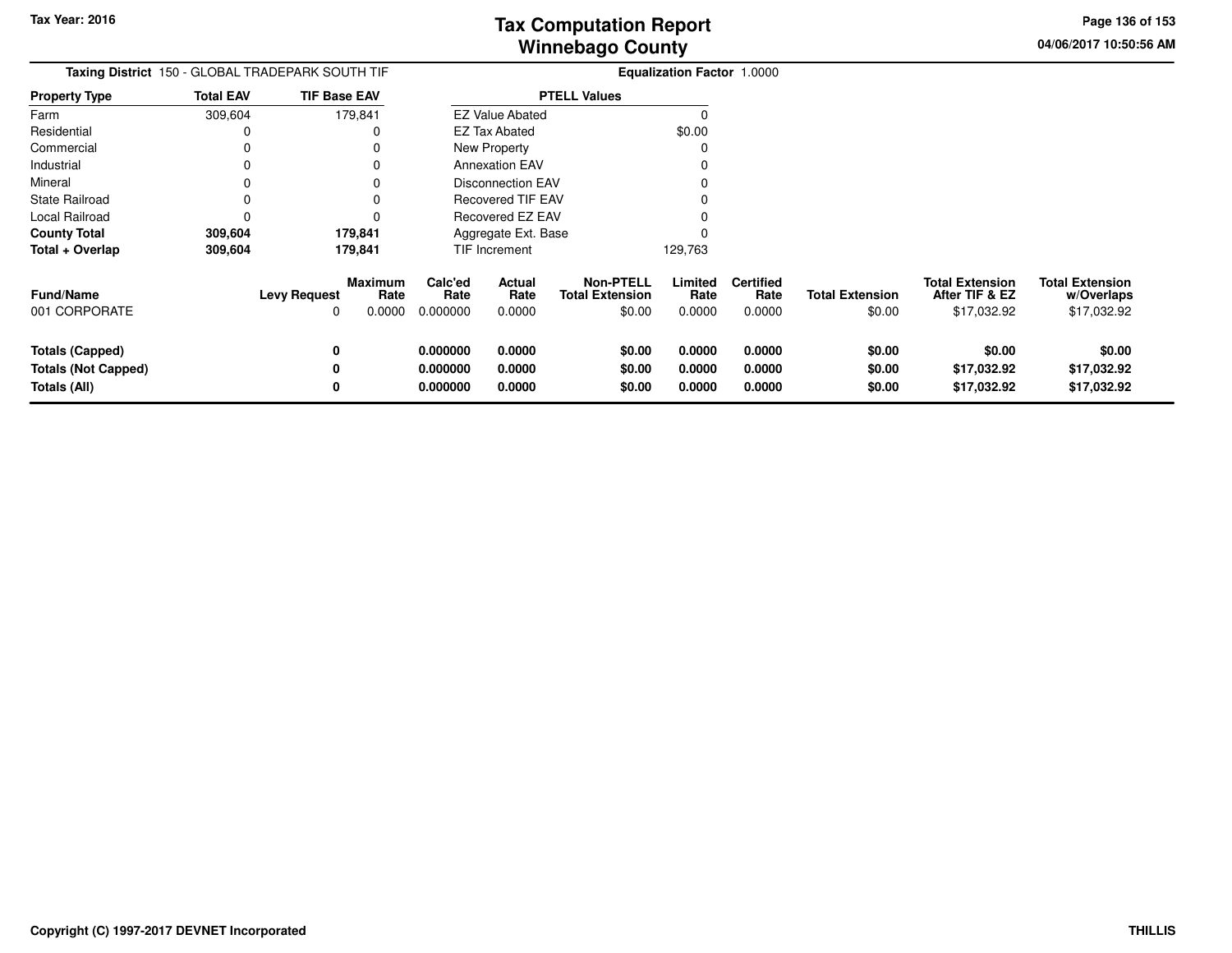**04/06/2017 10:50:56 AMPage 137 of 153**

| <b>Taxing District</b> 151 - I-39 / BAXTER ROAD TIF                         |                  |                          |                           | <b>Equalization Factor 1.0000</b> |                            |                                                      |                            |                                    |                                  |                                                          |                                                      |
|-----------------------------------------------------------------------------|------------------|--------------------------|---------------------------|-----------------------------------|----------------------------|------------------------------------------------------|----------------------------|------------------------------------|----------------------------------|----------------------------------------------------------|------------------------------------------------------|
| <b>Property Type</b>                                                        | <b>Total EAV</b> | <b>TIF Base EAV</b>      |                           |                                   |                            | <b>PTELL Values</b>                                  |                            |                                    |                                  |                                                          |                                                      |
| Farm                                                                        | 247,977          |                          | 167,697                   |                                   | <b>EZ Value Abated</b>     |                                                      | 0                          |                                    |                                  |                                                          |                                                      |
| Residential                                                                 | 162,975          |                          | 157,041                   |                                   | <b>EZ Tax Abated</b>       |                                                      | \$0.00                     |                                    |                                  |                                                          |                                                      |
| Commercial                                                                  | 453,307          |                          | 447,284                   |                                   | New Property               |                                                      | 0                          |                                    |                                  |                                                          |                                                      |
| Industrial                                                                  | 3,038,319        |                          | 540,796                   |                                   | <b>Annexation EAV</b>      |                                                      | 0                          |                                    |                                  |                                                          |                                                      |
| Mineral                                                                     |                  |                          | 0                         |                                   | Disconnection EAV          |                                                      | 0                          |                                    |                                  |                                                          |                                                      |
| <b>State Railroad</b>                                                       |                  |                          | 0                         |                                   | Recovered TIF EAV          |                                                      | 0                          |                                    |                                  |                                                          |                                                      |
| Local Railroad                                                              |                  |                          | $\Omega$                  |                                   | Recovered EZ EAV           |                                                      | 0                          |                                    |                                  |                                                          |                                                      |
| <b>County Total</b>                                                         | 3,902,578        |                          | 1,312,818                 |                                   | Aggregate Ext. Base        |                                                      | 0                          |                                    |                                  |                                                          |                                                      |
| Total + Overlap                                                             | 3,902,578        |                          | 1,312,818                 |                                   | TIF Increment              |                                                      | 2,589,760                  |                                    |                                  |                                                          |                                                      |
| <b>Fund/Name</b><br>001 CORPORATE                                           |                  | <b>Levy Request</b><br>0 | Maximum<br>Rate<br>0.0000 | Calc'ed<br>Rate<br>0.000000       | Actual<br>Rate<br>0.0000   | <b>Non-PTELL</b><br><b>Total Extension</b><br>\$0.00 | Limited<br>Rate<br>0.0000  | <b>Certified</b><br>Rate<br>0.0000 | <b>Total Extension</b><br>\$0.00 | <b>Total Extension</b><br>After TIF & EZ<br>\$295,987.54 | <b>Total Extension</b><br>w/Overlaps<br>\$295,987.54 |
| <b>Totals (Capped)</b><br><b>Totals (Not Capped)</b><br><b>Totals (All)</b> |                  | 0<br>0<br>0              |                           | 0.000000<br>0.000000<br>0.000000  | 0.0000<br>0.0000<br>0.0000 | \$0.00<br>\$0.00<br>\$0.00                           | 0.0000<br>0.0000<br>0.0000 | 0.0000<br>0.0000<br>0.0000         | \$0.00<br>\$0.00<br>\$0.00       | \$0.00<br>\$295,987.54<br>\$295,987.54                   | \$0.00<br>\$295,987.54<br>\$295,987.54               |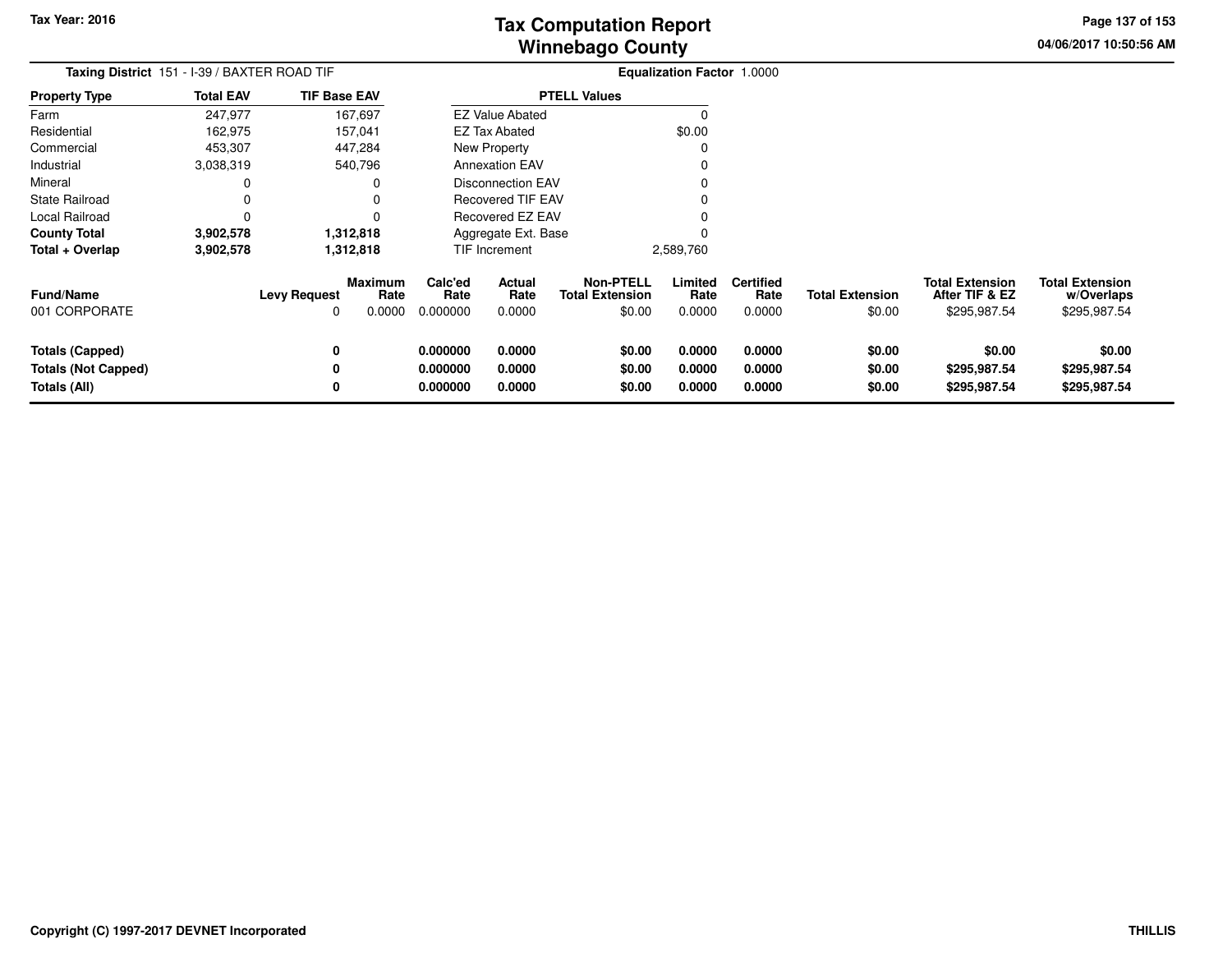**04/06/2017 10:50:56 AMPage 138 of 153**

| <b>Taxing District 152 - ZENITH CUTTER TIF</b>                       |                  |                                                       |                                  |                            |                                                      | <b>Equalization Factor 1.0000</b> |                                    |                                  |                                                            |                                                        |
|----------------------------------------------------------------------|------------------|-------------------------------------------------------|----------------------------------|----------------------------|------------------------------------------------------|-----------------------------------|------------------------------------|----------------------------------|------------------------------------------------------------|--------------------------------------------------------|
| <b>Property Type</b>                                                 | <b>Total EAV</b> | <b>TIF Base EAV</b>                                   |                                  |                            | <b>PTELL Values</b>                                  |                                   |                                    |                                  |                                                            |                                                        |
| Farm                                                                 |                  |                                                       |                                  | <b>EZ Value Abated</b>     |                                                      |                                   |                                    |                                  |                                                            |                                                        |
| Residential                                                          |                  |                                                       |                                  | <b>EZ Tax Abated</b>       |                                                      | \$0.00                            |                                    |                                  |                                                            |                                                        |
| Commercial                                                           |                  |                                                       |                                  | New Property               |                                                      |                                   |                                    |                                  |                                                            |                                                        |
| Industrial                                                           | 10,604,628       | 971,120                                               |                                  | <b>Annexation EAV</b>      |                                                      |                                   |                                    |                                  |                                                            |                                                        |
| Mineral                                                              |                  |                                                       |                                  | <b>Disconnection EAV</b>   |                                                      |                                   |                                    |                                  |                                                            |                                                        |
| State Railroad                                                       |                  |                                                       |                                  | <b>Recovered TIF EAV</b>   |                                                      |                                   |                                    |                                  |                                                            |                                                        |
| Local Railroad                                                       |                  |                                                       |                                  | Recovered EZ EAV           |                                                      |                                   |                                    |                                  |                                                            |                                                        |
| <b>County Total</b>                                                  | 10,604,628       | 971,120                                               |                                  | Aggregate Ext. Base        |                                                      |                                   |                                    |                                  |                                                            |                                                        |
| Total + Overlap                                                      | 10,604,628       | 971,120                                               |                                  | <b>TIF Increment</b>       |                                                      | 9,633,508                         |                                    |                                  |                                                            |                                                        |
| <b>Fund/Name</b><br>001 CORPORATE                                    |                  | Maximum<br>Rate<br><b>Levy Request</b><br>0.0000<br>0 | Calc'ed<br>Rate<br>0.000000      | Actual<br>Rate<br>0.0000   | <b>Non-PTELL</b><br><b>Total Extension</b><br>\$0.00 | Limited<br>Rate<br>0.0000         | <b>Certified</b><br>Rate<br>0.0000 | <b>Total Extension</b><br>\$0.00 | <b>Total Extension</b><br>After TIF & EZ<br>\$1,145,664.94 | <b>Total Extension</b><br>w/Overlaps<br>\$1,145,664.94 |
| <b>Totals (Capped)</b><br><b>Totals (Not Capped)</b><br>Totals (All) |                  | 0<br>0<br>0                                           | 0.000000<br>0.000000<br>0.000000 | 0.0000<br>0.0000<br>0.0000 | \$0.00<br>\$0.00<br>\$0.00                           | 0.0000<br>0.0000<br>0.0000        | 0.0000<br>0.0000<br>0.0000         | \$0.00<br>\$0.00<br>\$0.00       | \$0.00<br>\$1,145,664.94<br>\$1,145,664.94                 | \$0.00<br>\$1,145,664.94<br>\$1,145,664.94             |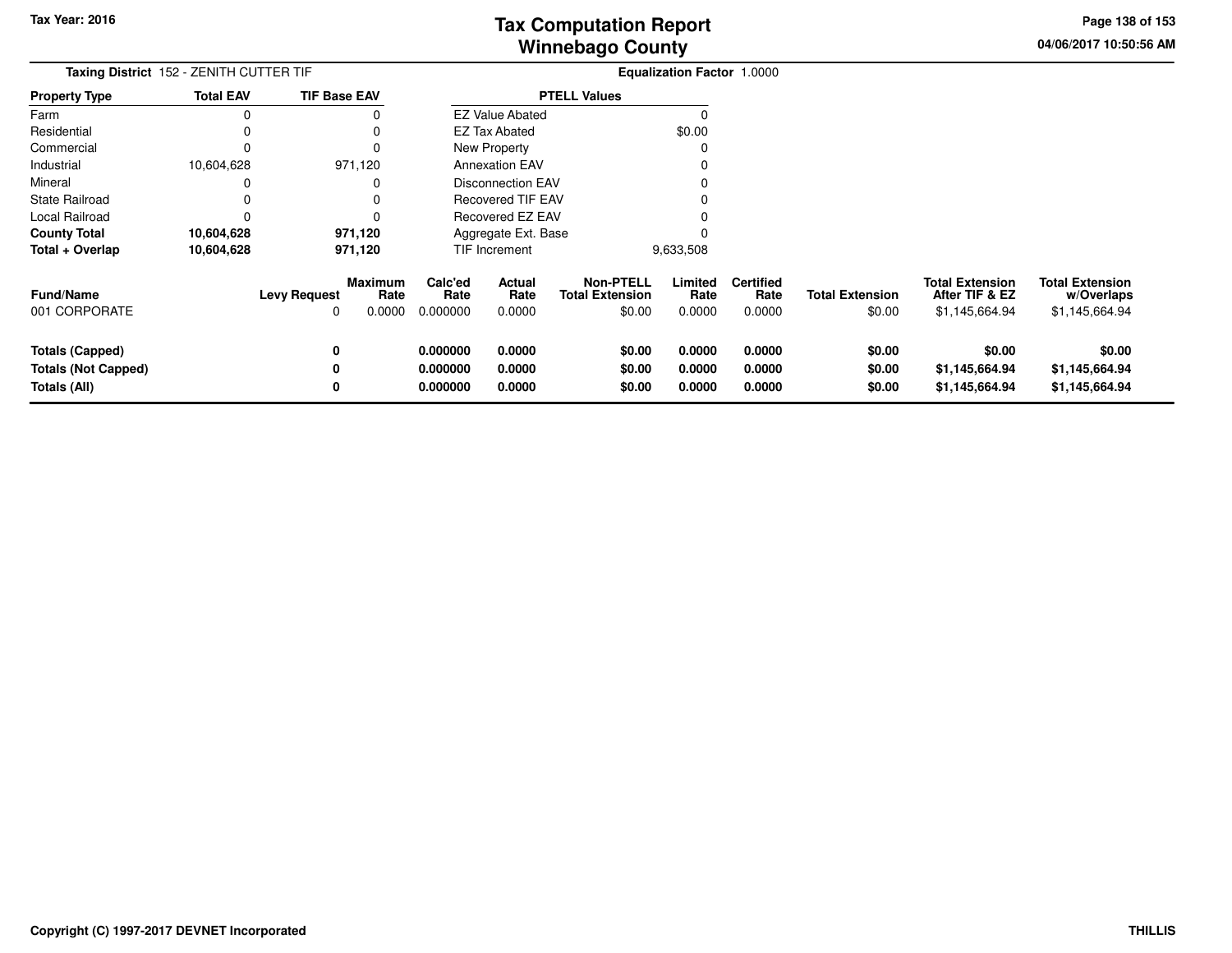**04/06/2017 10:50:56 AMPage 139 of 153**

| Taxing District 153 - SPRING CREEK LAKES TIF                  |                  |                                                              |                                  |                            |                                               | Equalization Factor 1.0000 |                                    |                                  |                                                          |                                                      |
|---------------------------------------------------------------|------------------|--------------------------------------------------------------|----------------------------------|----------------------------|-----------------------------------------------|----------------------------|------------------------------------|----------------------------------|----------------------------------------------------------|------------------------------------------------------|
| <b>Property Type</b>                                          | <b>Total EAV</b> | <b>TIF Base EAV</b>                                          |                                  |                            | <b>PTELL Values</b>                           |                            |                                    |                                  |                                                          |                                                      |
| Farm                                                          | 147,572          | 95,269                                                       |                                  | <b>EZ Value Abated</b>     |                                               |                            |                                    |                                  |                                                          |                                                      |
| Residential                                                   | 4,434            | 4,434                                                        |                                  | <b>EZ Tax Abated</b>       |                                               | \$0.00                     |                                    |                                  |                                                          |                                                      |
| Commercial                                                    | 0                | 0                                                            |                                  | New Property               |                                               |                            |                                    |                                  |                                                          |                                                      |
| Industrial                                                    | 2,300,857        | 9,586                                                        |                                  | <b>Annexation EAV</b>      |                                               |                            |                                    |                                  |                                                          |                                                      |
| Mineral                                                       | 0                | 0                                                            |                                  | <b>Disconnection EAV</b>   |                                               |                            |                                    |                                  |                                                          |                                                      |
| <b>State Railroad</b>                                         |                  | 0                                                            |                                  | Recovered TIF EAV          |                                               |                            |                                    |                                  |                                                          |                                                      |
| Local Railroad                                                |                  |                                                              |                                  | Recovered EZ EAV           |                                               |                            |                                    |                                  |                                                          |                                                      |
| <b>County Total</b>                                           | 2,452,863        | 109,289                                                      |                                  | Aggregate Ext. Base        |                                               |                            |                                    |                                  |                                                          |                                                      |
| Total + Overlap                                               | 2,452,863        | 109,289                                                      |                                  | TIF Increment              |                                               | 2,343,574                  |                                    |                                  |                                                          |                                                      |
| <b>Fund/Name</b><br>001 CORPORATE                             |                  | <b>Maximum</b><br><b>Levy Request</b><br>Rate<br>0.0000<br>0 | Calc'ed<br>Rate<br>0.000000      | Actual<br>Rate<br>0.0000   | Non-PTELL<br><b>Total Extension</b><br>\$0.00 | Limited<br>Rate<br>0.0000  | <b>Certified</b><br>Rate<br>0.0000 | <b>Total Extension</b><br>\$0.00 | <b>Total Extension</b><br>After TIF & EZ<br>\$263,085.66 | <b>Total Extension</b><br>w/Overlaps<br>\$263,085.66 |
| Totals (Capped)<br><b>Totals (Not Capped)</b><br>Totals (All) |                  | 0<br>0<br>0                                                  | 0.000000<br>0.000000<br>0.000000 | 0.0000<br>0.0000<br>0.0000 | \$0.00<br>\$0.00<br>\$0.00                    | 0.0000<br>0.0000<br>0.0000 | 0.0000<br>0.0000<br>0.0000         | \$0.00<br>\$0.00<br>\$0.00       | \$0.00<br>\$263,085.66<br>\$263,085.66                   | \$0.00<br>\$263,085.66<br>\$263,085.66               |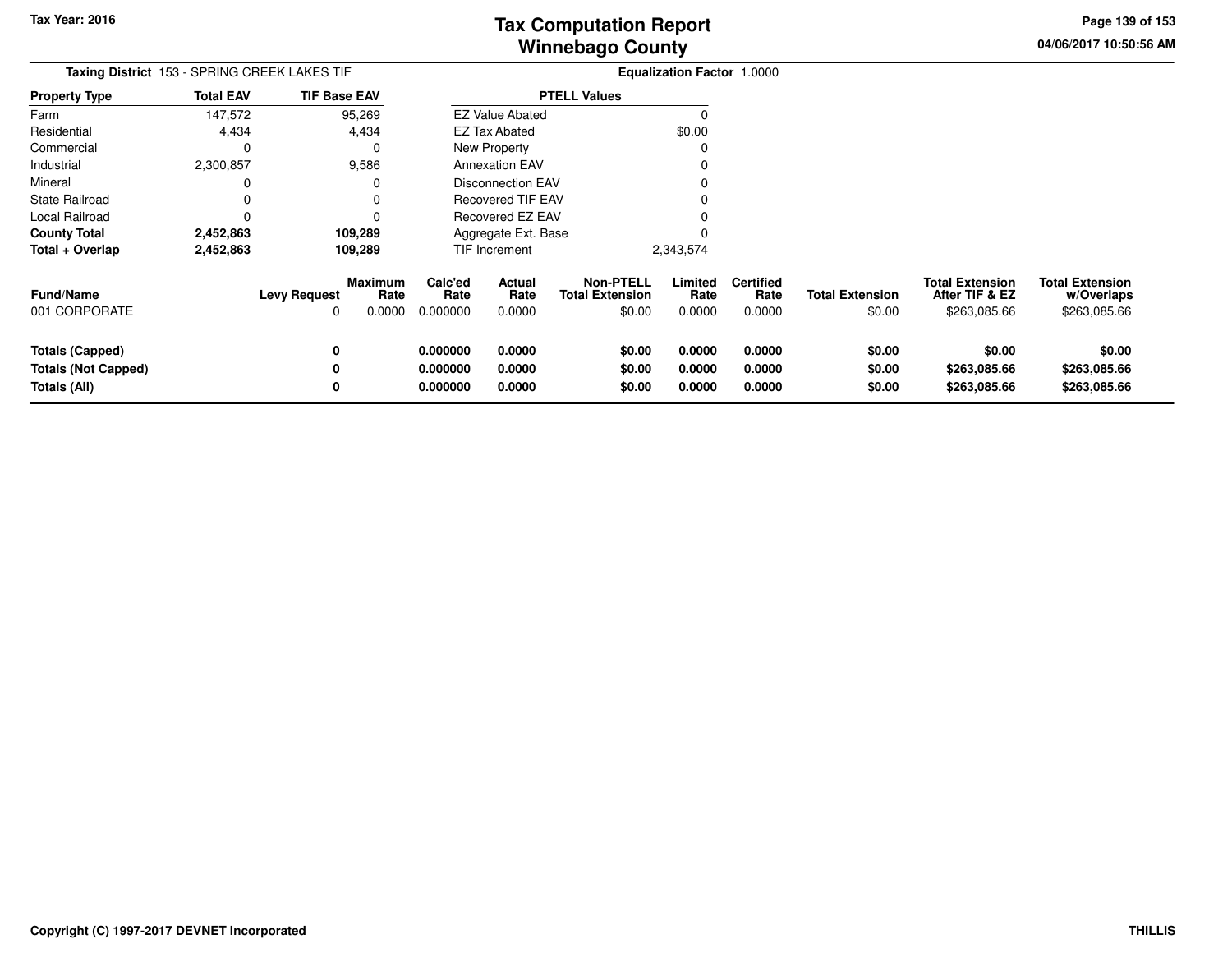**04/06/2017 10:50:56 AM Page 140 of 153**

| Taxing District 154 - FORMER WARNER ELECTRIC TIF |                  |                                                      |                                     |                          |                                                      | <b>Equalization Factor 1.0000</b> |                                    |                                  |                                                        |                                                    |
|--------------------------------------------------|------------------|------------------------------------------------------|-------------------------------------|--------------------------|------------------------------------------------------|-----------------------------------|------------------------------------|----------------------------------|--------------------------------------------------------|----------------------------------------------------|
| <b>Property Type</b>                             | <b>Total EAV</b> | <b>TIF Base EAV</b>                                  |                                     |                          | <b>PTELL Values</b>                                  |                                   |                                    |                                  |                                                        |                                                    |
| Farm                                             | 0                |                                                      |                                     | <b>EZ Value Abated</b>   |                                                      |                                   |                                    |                                  |                                                        |                                                    |
| Residential                                      | 0                |                                                      |                                     | EZ Tax Abated            |                                                      | \$0.00                            |                                    |                                  |                                                        |                                                    |
| Commercial                                       | 0                | 0                                                    |                                     | <b>New Property</b>      |                                                      | O                                 |                                    |                                  |                                                        |                                                    |
| Industrial                                       | 460,341          | 390,181                                              |                                     | <b>Annexation EAV</b>    |                                                      |                                   |                                    |                                  |                                                        |                                                    |
| Mineral                                          | 0                | 0                                                    |                                     | <b>Disconnection EAV</b> |                                                      |                                   |                                    |                                  |                                                        |                                                    |
| <b>State Railroad</b>                            | 0                |                                                      |                                     | <b>Recovered TIF EAV</b> |                                                      |                                   |                                    |                                  |                                                        |                                                    |
| Local Railroad                                   | 0                |                                                      |                                     | Recovered EZ EAV         |                                                      |                                   |                                    |                                  |                                                        |                                                    |
| <b>County Total</b>                              | 460,341          | 390,181                                              |                                     | Aggregate Ext. Base      |                                                      |                                   |                                    |                                  |                                                        |                                                    |
| Total + Overlap                                  | 460,341          | 390,181                                              |                                     | TIF Increment            |                                                      | 70,160                            |                                    |                                  |                                                        |                                                    |
| <b>Fund/Name</b><br>001 CORPORATE                |                  | <b>Maximum</b><br><b>Levy Request</b><br>0.0000<br>0 | Calc'ed<br>Rate<br>Rate<br>0.000000 | Actual<br>Rate<br>0.0000 | <b>Non-PTELL</b><br><b>Total Extension</b><br>\$0.00 | Limited<br>Rate<br>0.0000         | <b>Certified</b><br>Rate<br>0.0000 | <b>Total Extension</b><br>\$0.00 | <b>Total Extension</b><br>After TIF & EZ<br>\$7,410.10 | <b>Total Extension</b><br>w/Overlaps<br>\$7,410.10 |
| <b>Totals (Capped)</b>                           |                  | 0                                                    | 0.000000                            | 0.0000                   | \$0.00                                               | 0.0000                            | 0.0000                             | \$0.00                           | \$0.00                                                 | \$0.00                                             |
| <b>Totals (Not Capped)</b>                       |                  | 0                                                    | 0.000000                            | 0.0000                   | \$0.00                                               | 0.0000                            | 0.0000                             | \$0.00                           | \$7,410.10                                             | \$7,410.10                                         |
| Totals (All)                                     |                  | 0                                                    | 0.000000                            | 0.0000                   | \$0.00                                               | 0.0000                            | 0.0000                             | \$0.00                           | \$7,410.10                                             | \$7,410.10                                         |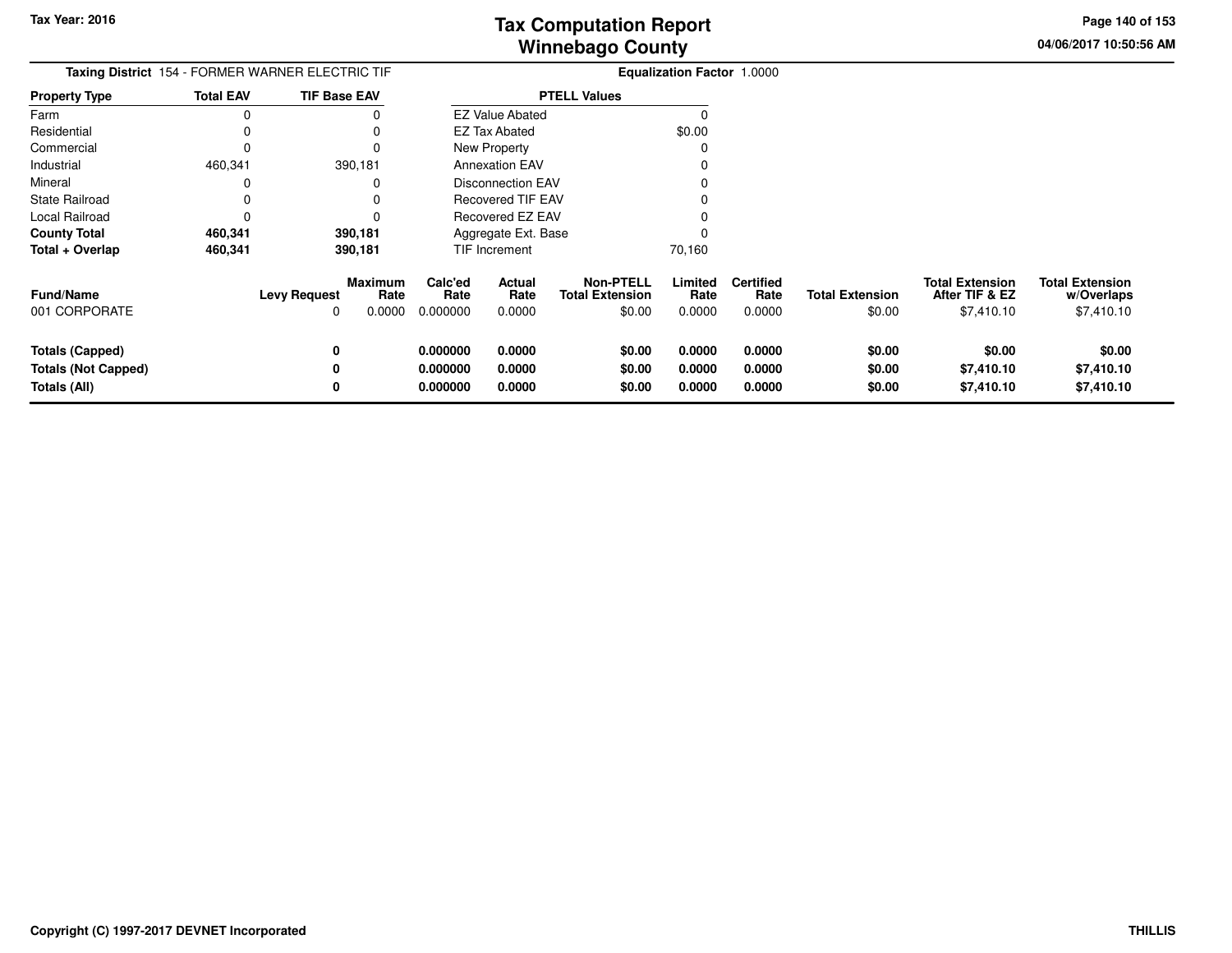**04/06/2017 10:50:56 AM Page 141 of 153**

| Taxing District 155 - PERRYVILLE ROAD SSA                            |                  |                          |                                  |                                  |                            |                                                      | <b>Equalization Factor 1.0000</b> |                                    |                                  |                                                    |                                                |
|----------------------------------------------------------------------|------------------|--------------------------|----------------------------------|----------------------------------|----------------------------|------------------------------------------------------|-----------------------------------|------------------------------------|----------------------------------|----------------------------------------------------|------------------------------------------------|
| Property Type                                                        | <b>Total EAV</b> | <b>Rate Setting EAV</b>  |                                  |                                  |                            | <b>PTELL Values</b>                                  |                                   |                                    |                                  |                                                    |                                                |
| Farm                                                                 | 0                |                          |                                  |                                  | <b>EZ Value Abated</b>     |                                                      | 0                                 |                                    |                                  |                                                    |                                                |
| Residential                                                          |                  |                          |                                  |                                  | <b>EZ Tax Abated</b>       |                                                      | \$0.00                            |                                    |                                  |                                                    |                                                |
| Commercial                                                           |                  |                          |                                  |                                  | <b>New Property</b>        |                                                      | 0                                 |                                    |                                  |                                                    |                                                |
| Industrial                                                           |                  |                          |                                  |                                  | <b>Annexation EAV</b>      |                                                      |                                   |                                    |                                  |                                                    |                                                |
| Mineral                                                              |                  |                          |                                  |                                  | Disconnection EAV          |                                                      |                                   |                                    |                                  |                                                    |                                                |
| State Railroad                                                       |                  |                          |                                  |                                  | <b>Recovered TIF EAV</b>   |                                                      |                                   |                                    |                                  |                                                    |                                                |
| Local Railroad                                                       |                  |                          |                                  |                                  | <b>Recovered EZ EAV</b>    |                                                      |                                   |                                    |                                  |                                                    |                                                |
| County Total                                                         | 0                |                          | 0                                |                                  | Aggregate Ext. Base        |                                                      |                                   |                                    |                                  |                                                    |                                                |
| Total + Overlap                                                      | 0                |                          | 0                                |                                  | <b>TIF Increment</b>       |                                                      | 0                                 |                                    |                                  |                                                    |                                                |
| <b>Fund/Name</b><br>023 SPECIAL SERVICE AREA                         |                  | <b>Levy Request</b><br>0 | <b>Maximum</b><br>Rate<br>0.0000 | Calc'ed<br>Rate<br>0.000000      | Actual<br>Rate<br>0.0000   | <b>Non-PTELL</b><br><b>Total Extension</b><br>\$0.00 | Limited<br>Rate<br>0.0000         | <b>Certified</b><br>Rate<br>0.0000 | <b>Total Extension</b><br>\$0.00 | <b>Total Extension</b><br>After TIF & EZ<br>\$0.00 | <b>Total Extension</b><br>w/Overlaps<br>\$0.00 |
| <b>Totals (Capped)</b><br><b>Totals (Not Capped)</b><br>Totals (All) |                  | 0<br>0<br>0              |                                  | 0.000000<br>0.000000<br>0.000000 | 0.0000<br>0.0000<br>0.0000 | \$0.00<br>\$0.00<br>\$0.00                           | 0.0000<br>0.0000<br>0.0000        | 0.0000<br>0.0000<br>0.0000         | \$0.00<br>\$0.00<br>\$0.00       | \$0.00<br>\$0.00<br>\$0.00                         | \$0.00<br>\$0.00<br>\$0.00                     |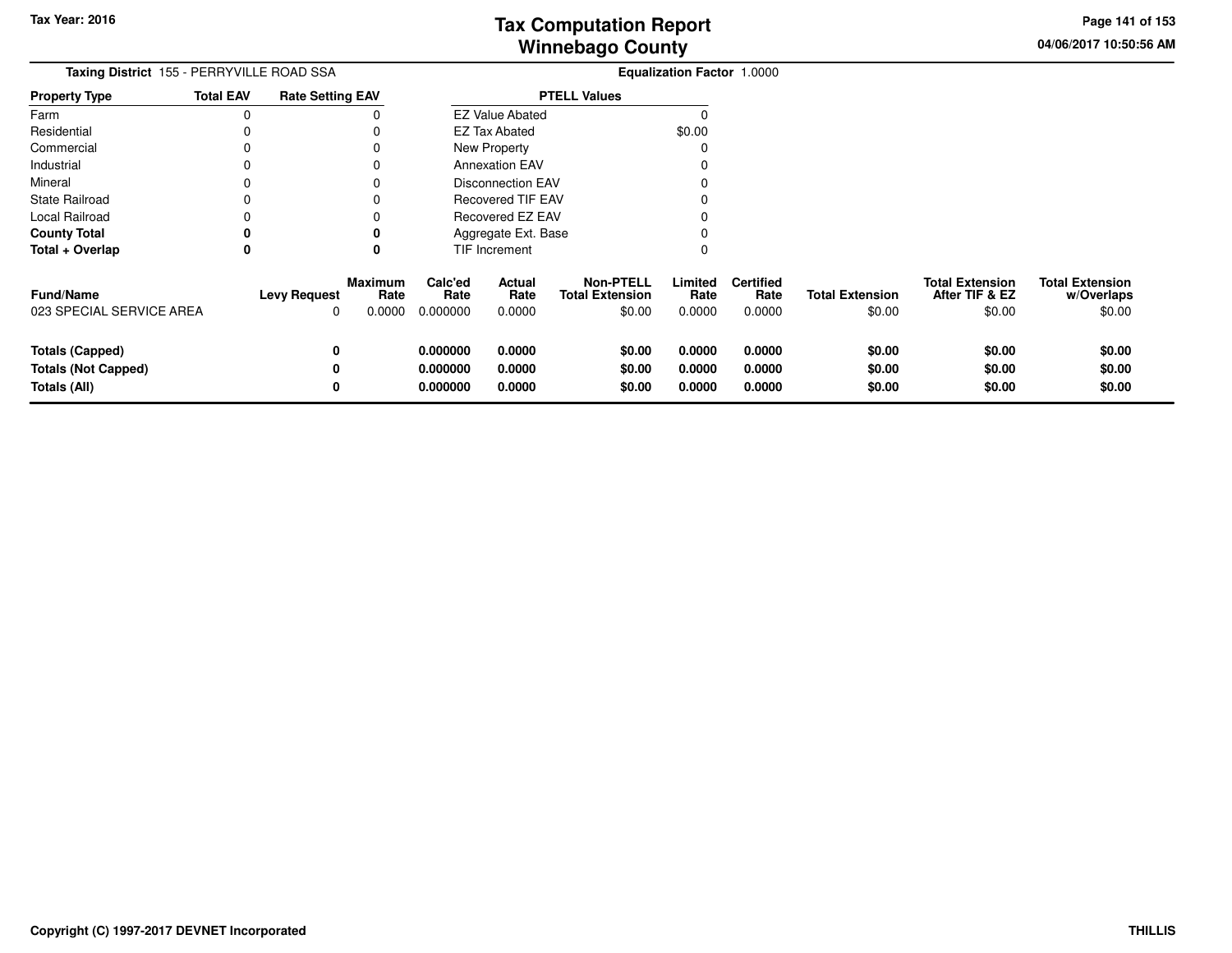**04/06/2017 10:50:56 AMPage 142 of 153**

| Taxing District 156 - OLDE RIVER RIDGE PLAT 6 SSA                    |                  |                          |                           |                                  |                                 |                                                        | <b>Equalization Factor 1.0000</b> |                                    |                                  |                                                      |                                                  |
|----------------------------------------------------------------------|------------------|--------------------------|---------------------------|----------------------------------|---------------------------------|--------------------------------------------------------|-----------------------------------|------------------------------------|----------------------------------|------------------------------------------------------|--------------------------------------------------|
| <b>Property Type</b>                                                 | <b>Total EAV</b> | <b>Rate Setting EAV</b>  |                           |                                  |                                 | <b>PTELL Values</b>                                    |                                   |                                    |                                  |                                                      |                                                  |
| Farm                                                                 | 0                |                          |                           |                                  | <b>EZ Value Abated</b>          |                                                        | 0                                 |                                    |                                  |                                                      |                                                  |
| Residential                                                          | 3,365            |                          | 3,365                     |                                  | <b>EZ Tax Abated</b>            |                                                        | \$0.00                            |                                    |                                  |                                                      |                                                  |
| Commercial                                                           | 0                |                          |                           |                                  | New Property                    |                                                        | 0                                 |                                    |                                  |                                                      |                                                  |
| Industrial                                                           | 0                |                          |                           |                                  | <b>Annexation EAV</b>           |                                                        |                                   |                                    |                                  |                                                      |                                                  |
| Mineral                                                              |                  |                          |                           |                                  | <b>Disconnection EAV</b>        |                                                        |                                   |                                    |                                  |                                                      |                                                  |
| State Railroad                                                       |                  |                          |                           |                                  | <b>Recovered TIF EAV</b>        |                                                        |                                   |                                    |                                  |                                                      |                                                  |
| Local Railroad                                                       | 0                |                          |                           |                                  | Recovered EZ EAV                |                                                        |                                   |                                    |                                  |                                                      |                                                  |
| <b>County Total</b>                                                  | 3,365            |                          | 3,365                     |                                  | Aggregate Ext. Base             |                                                        |                                   |                                    |                                  |                                                      |                                                  |
| Total + Overlap                                                      | 3,365            |                          | 3,365                     |                                  | <b>TIF Increment</b>            |                                                        | 0                                 |                                    |                                  |                                                      |                                                  |
| <b>Fund/Name</b><br>023 SPECIAL SERVICE AREA                         |                  | <b>Levy Request</b><br>0 | Maximum<br>Rate<br>0.0000 | Calc'ed<br>Rate<br>0.000000      | <b>Actual</b><br>Rate<br>0.0000 | <b>Non-PTELL</b><br><b>Total Extension</b><br>\$653.34 | Limited<br>Rate<br>0.0000         | <b>Certified</b><br>Rate<br>0.0000 | <b>Total Extension</b><br>\$0.00 | <b>Total Extension</b><br>After TIF & EZ<br>\$653.34 | <b>Total Extension</b><br>w/Overlaps<br>\$653.34 |
| <b>Totals (Capped)</b><br><b>Totals (Not Capped)</b><br>Totals (All) |                  | 0<br>0<br>0              |                           | 0.000000<br>0.000000<br>0.000000 | 0.0000<br>0.0000<br>0.0000      | \$0.00<br>\$653.34<br>\$653.34                         | 0.0000<br>0.0000<br>0.0000        | 0.0000<br>0.0000<br>0.0000         | \$0.00<br>\$0.00<br>\$0.00       | \$0.00<br>\$653.34<br>\$653.34                       | \$0.00<br>\$653.34<br>\$653.34                   |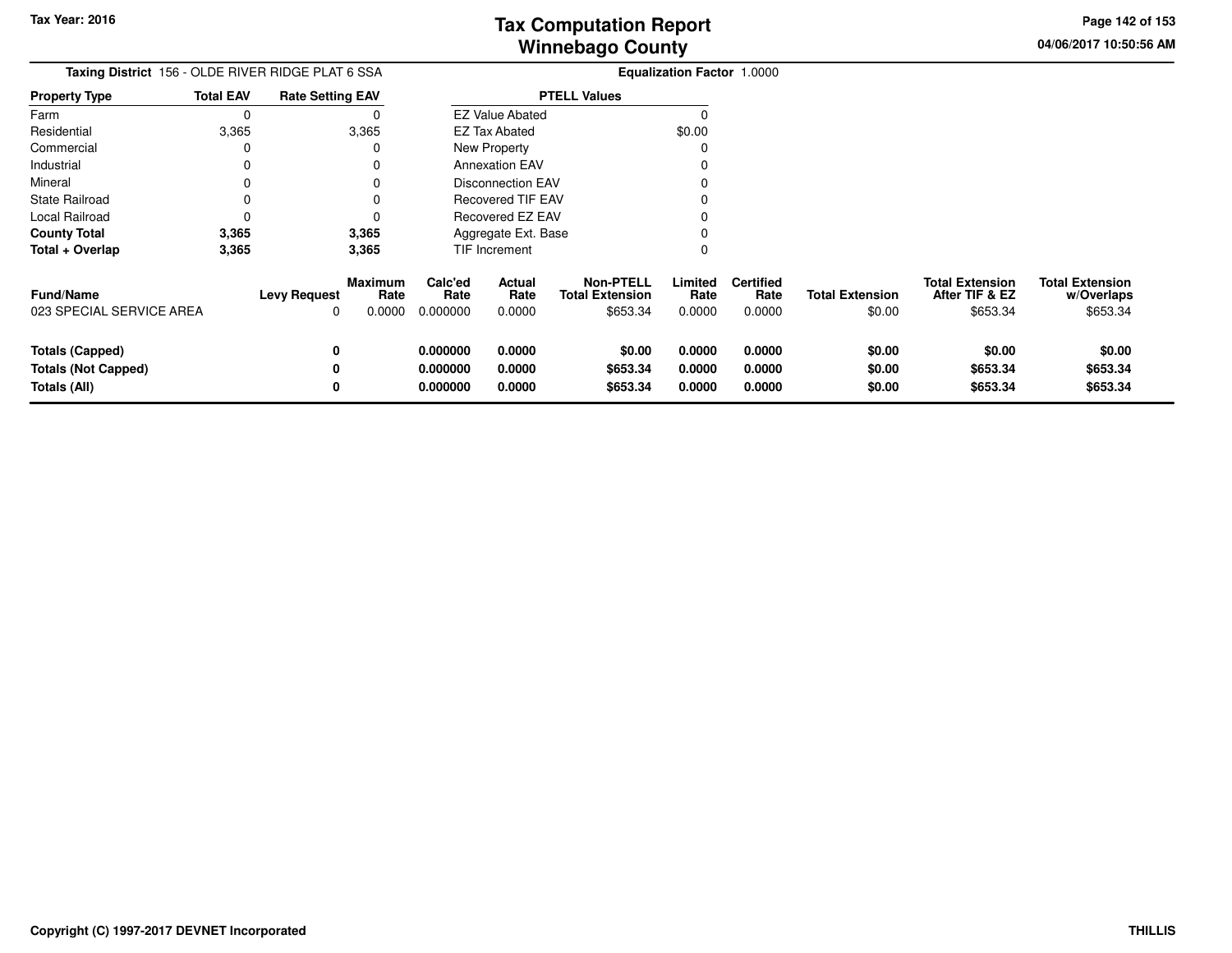**04/06/2017 10:50:56 AMPage 143 of 153**

| Taxing District 157 - JEFFERSON / NORTH 3RD ST TIF                   | <b>Equalization Factor 1.0000</b> |                                                       |                                  |                            |                                                      |                            |                                    |                                  |                                                         |                                                     |
|----------------------------------------------------------------------|-----------------------------------|-------------------------------------------------------|----------------------------------|----------------------------|------------------------------------------------------|----------------------------|------------------------------------|----------------------------------|---------------------------------------------------------|-----------------------------------------------------|
| <b>Property Type</b>                                                 | <b>Total EAV</b>                  | <b>TIF Base EAV</b>                                   |                                  |                            | <b>PTELL Values</b>                                  |                            |                                    |                                  |                                                         |                                                     |
| Farm                                                                 | $\Omega$                          | 0                                                     |                                  | <b>EZ Value Abated</b>     |                                                      | 0                          |                                    |                                  |                                                         |                                                     |
| Residential                                                          | 37,682                            | 35,362                                                |                                  | EZ Tax Abated              |                                                      | \$0.00                     |                                    |                                  |                                                         |                                                     |
| Commercial                                                           | 261,453                           | 158,956                                               |                                  | New Property               |                                                      | 0                          |                                    |                                  |                                                         |                                                     |
| Industrial                                                           | 0                                 | 0                                                     |                                  | <b>Annexation EAV</b>      |                                                      |                            |                                    |                                  |                                                         |                                                     |
| Mineral                                                              | 0                                 | 0                                                     |                                  | <b>Disconnection EAV</b>   |                                                      |                            |                                    |                                  |                                                         |                                                     |
| <b>State Railroad</b>                                                | 0                                 | 0                                                     |                                  | <b>Recovered TIF EAV</b>   |                                                      |                            |                                    |                                  |                                                         |                                                     |
| Local Railroad                                                       | 0                                 | 0                                                     |                                  | Recovered EZ EAV           |                                                      |                            |                                    |                                  |                                                         |                                                     |
| <b>County Total</b>                                                  | 299,135                           | 194,318                                               |                                  | Aggregate Ext. Base        |                                                      |                            |                                    |                                  |                                                         |                                                     |
| Total + Overlap                                                      | 299,135                           | 194,318                                               |                                  | TIF Increment              |                                                      | 104,817                    |                                    |                                  |                                                         |                                                     |
| <b>Fund/Name</b><br>001 CORPORATE                                    |                                   | Maximum<br>Rate<br><b>Levy Request</b><br>0.0000<br>O | Calc'ed<br>Rate<br>0.000000      | Actual<br>Rate<br>0.0000   | <b>Non-PTELL</b><br><b>Total Extension</b><br>\$0.00 | Limited<br>Rate<br>0.0000  | <b>Certified</b><br>Rate<br>0.0000 | <b>Total Extension</b><br>\$0.00 | <b>Total Extension</b><br>After TIF & EZ<br>\$15,833.56 | <b>Total Extension</b><br>w/Overlaps<br>\$15,833.56 |
| <b>Totals (Capped)</b><br><b>Totals (Not Capped)</b><br>Totals (All) |                                   | 0<br>0<br>0                                           | 0.000000<br>0.000000<br>0.000000 | 0.0000<br>0.0000<br>0.0000 | \$0.00<br>\$0.00<br>\$0.00                           | 0.0000<br>0.0000<br>0.0000 | 0.0000<br>0.0000<br>0.0000         | \$0.00<br>\$0.00<br>\$0.00       | \$0.00<br>\$15,833.56<br>\$15,833.56                    | \$0.00<br>\$15,833.56<br>\$15,833.56                |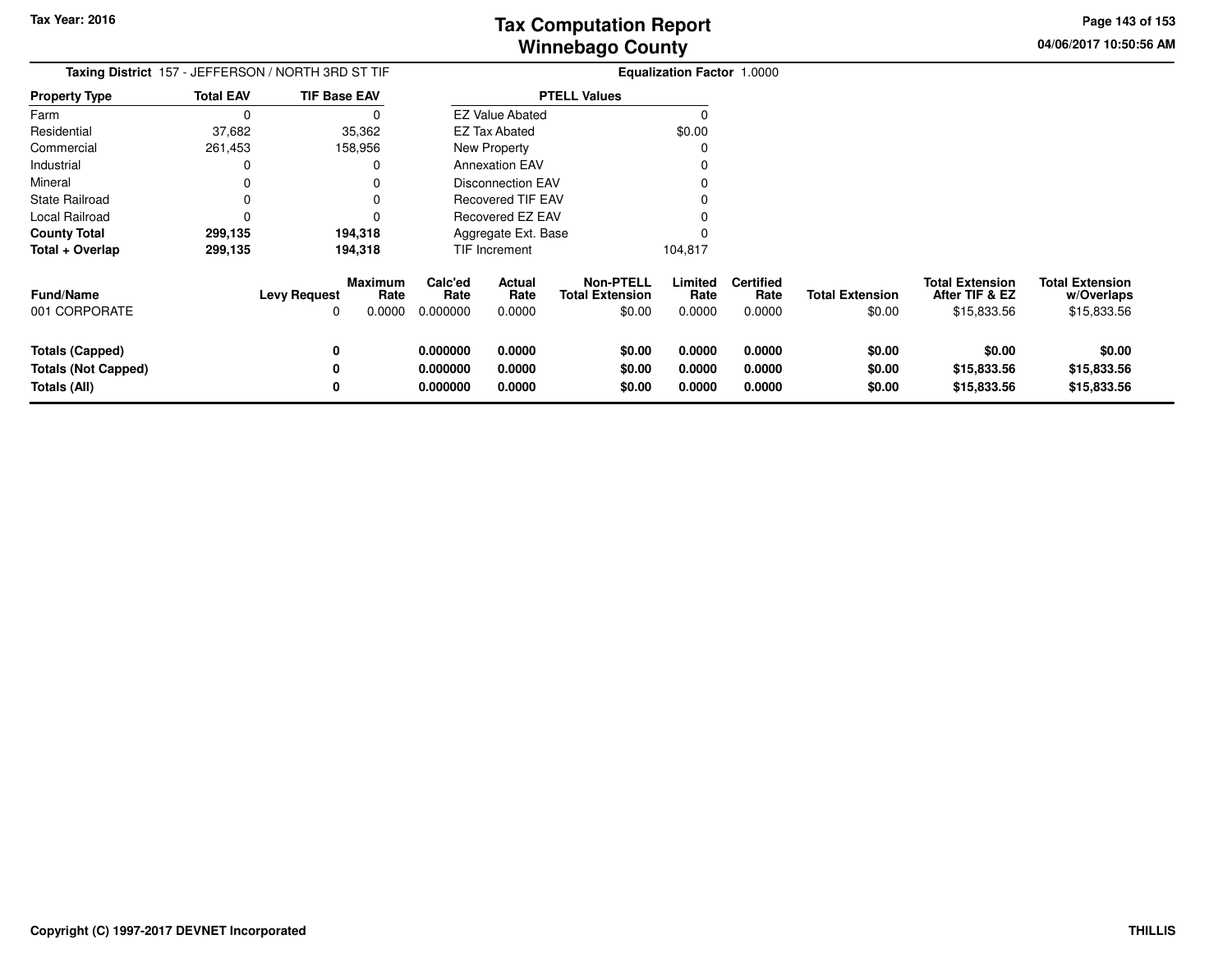**04/06/2017 10:50:56 AM Page 144 of 153**

| Taxing District 158 - I-39 BAXTER ROAD SSA                    |                  |                          |                                  |                                  |                            |                                                      | Equalization Factor 1.0000 |                                    |                                  |                                                    |                                                |
|---------------------------------------------------------------|------------------|--------------------------|----------------------------------|----------------------------------|----------------------------|------------------------------------------------------|----------------------------|------------------------------------|----------------------------------|----------------------------------------------------|------------------------------------------------|
| Property Type                                                 | <b>Total EAV</b> | <b>Rate Setting EAV</b>  |                                  |                                  |                            | <b>PTELL Values</b>                                  |                            |                                    |                                  |                                                    |                                                |
| Farm                                                          | 0                |                          |                                  |                                  | <b>EZ Value Abated</b>     |                                                      | n                          |                                    |                                  |                                                    |                                                |
| Residential                                                   | 0                |                          |                                  |                                  | <b>EZ Tax Abated</b>       |                                                      | \$0.00                     |                                    |                                  |                                                    |                                                |
| Commercial                                                    | 0                |                          |                                  |                                  | New Property               |                                                      |                            |                                    |                                  |                                                    |                                                |
| Industrial                                                    | 0                |                          |                                  |                                  | <b>Annexation EAV</b>      |                                                      |                            |                                    |                                  |                                                    |                                                |
| Mineral                                                       | 0                |                          |                                  |                                  | <b>Disconnection EAV</b>   |                                                      |                            |                                    |                                  |                                                    |                                                |
| State Railroad                                                | 0                |                          |                                  |                                  | <b>Recovered TIF EAV</b>   |                                                      |                            |                                    |                                  |                                                    |                                                |
| Local Railroad                                                |                  |                          |                                  |                                  | Recovered EZ EAV           |                                                      |                            |                                    |                                  |                                                    |                                                |
| County Total                                                  | 0                |                          |                                  |                                  | Aggregate Ext. Base        |                                                      |                            |                                    |                                  |                                                    |                                                |
| Total + Overlap                                               | 0                |                          | 0                                |                                  | TIF Increment              |                                                      |                            |                                    |                                  |                                                    |                                                |
| <b>Fund/Name</b><br>023 SPECIAL SERVICE AREA                  |                  | <b>Levy Request</b><br>0 | <b>Maximum</b><br>Rate<br>0.0000 | Calc'ed<br>Rate<br>0.000000      | Actual<br>Rate<br>0.0000   | <b>Non-PTELL</b><br><b>Total Extension</b><br>\$0.00 | Limited<br>Rate<br>0.0000  | <b>Certified</b><br>Rate<br>0.0000 | <b>Total Extension</b><br>\$0.00 | <b>Total Extension</b><br>After TIF & EZ<br>\$0.00 | <b>Total Extension</b><br>w/Overlaps<br>\$0.00 |
| Totals (Capped)<br><b>Totals (Not Capped)</b><br>Totals (All) |                  | 0<br>0                   |                                  | 0.000000<br>0.000000<br>0.000000 | 0.0000<br>0.0000<br>0.0000 | \$0.00<br>\$0.00<br>\$0.00                           | 0.0000<br>0.0000<br>0.0000 | 0.0000<br>0.0000<br>0.0000         | \$0.00<br>\$0.00<br>\$0.00       | \$0.00<br>\$0.00<br>\$0.00                         | \$0.00<br>\$0.00<br>\$0.00                     |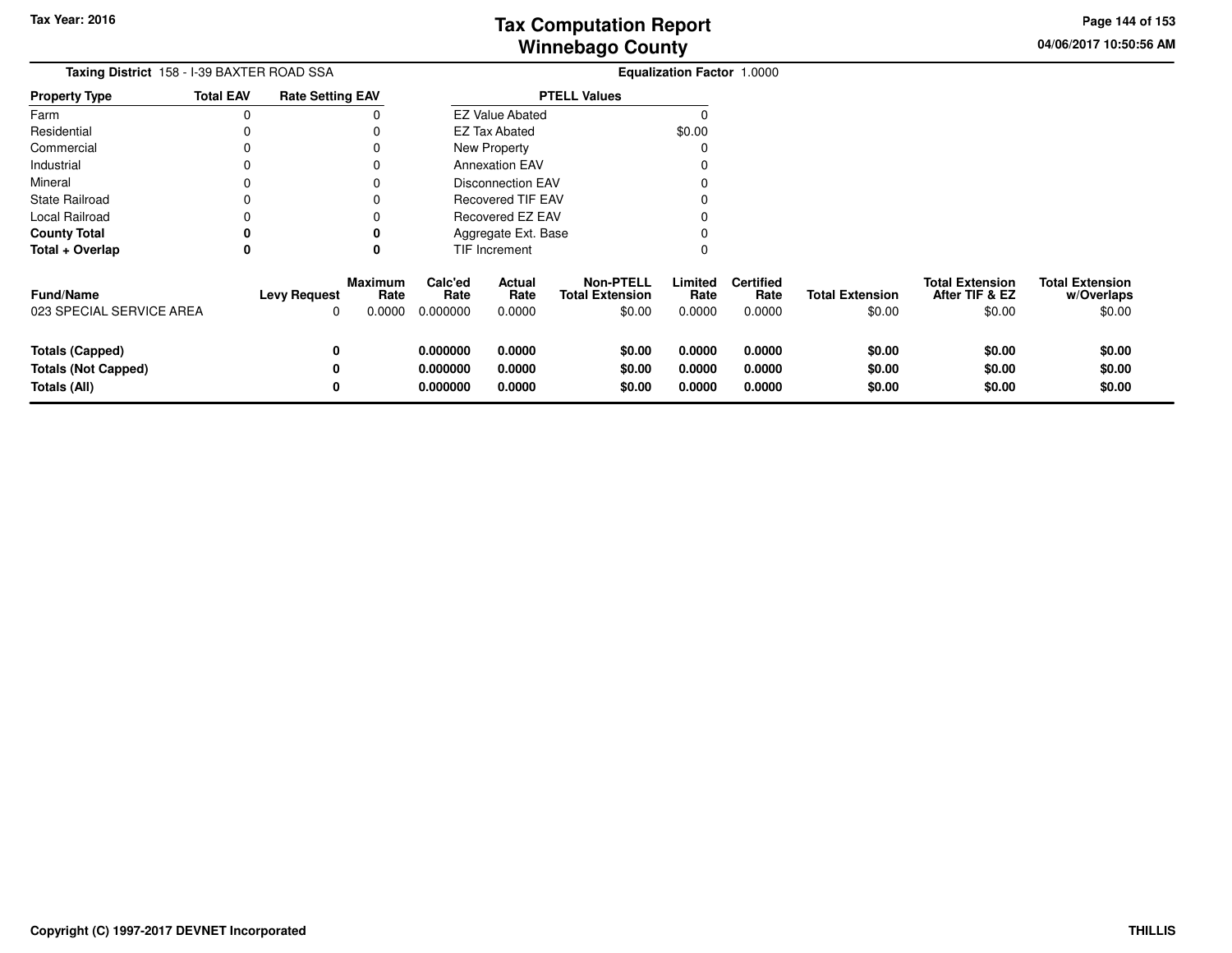**04/06/2017 10:50:56 AM Page 145 of 153**

| <b>Taxing District</b> 159 - MULFORD & EAST STATE STREET TIF |                  |                     |                                  |                             |                          |                                                      | <b>Equalization Factor 1.0000</b> |                                    |                                  |                                                          |                                                      |
|--------------------------------------------------------------|------------------|---------------------|----------------------------------|-----------------------------|--------------------------|------------------------------------------------------|-----------------------------------|------------------------------------|----------------------------------|----------------------------------------------------------|------------------------------------------------------|
| <b>Property Type</b>                                         | <b>Total EAV</b> | <b>TIF Base EAV</b> |                                  |                             |                          | <b>PTELL Values</b>                                  |                                   |                                    |                                  |                                                          |                                                      |
| Farm                                                         | 2,043            |                     | 2,043                            |                             | <b>EZ Value Abated</b>   |                                                      | $\Omega$                          |                                    |                                  |                                                          |                                                      |
| Residential                                                  | 4,323,457        |                     | 4,312,742                        |                             | EZ Tax Abated            |                                                      | \$0.00                            |                                    |                                  |                                                          |                                                      |
| Commercial                                                   | 34,316,134       |                     | 32,752,747                       |                             | New Property             |                                                      | O                                 |                                    |                                  |                                                          |                                                      |
| Industrial                                                   | 0                |                     | 0                                |                             | <b>Annexation EAV</b>    |                                                      |                                   |                                    |                                  |                                                          |                                                      |
| Mineral                                                      |                  |                     |                                  |                             | <b>Disconnection EAV</b> |                                                      |                                   |                                    |                                  |                                                          |                                                      |
| <b>State Railroad</b>                                        |                  |                     |                                  |                             | Recovered TIF EAV        |                                                      |                                   |                                    |                                  |                                                          |                                                      |
| Local Railroad                                               | 0                |                     |                                  |                             | Recovered EZ EAV         |                                                      |                                   |                                    |                                  |                                                          |                                                      |
| <b>County Total</b>                                          | 38,641,634       |                     | 37,067,532                       |                             | Aggregate Ext. Base      |                                                      |                                   |                                    |                                  |                                                          |                                                      |
| Total + Overlap                                              | 38,641,634       |                     | 37,067,532                       |                             | TIF Increment            |                                                      | 1,574,102                         |                                    |                                  |                                                          |                                                      |
| <b>Fund/Name</b><br>001 CORPORATE                            |                  | Levy Request<br>0   | <b>Maximum</b><br>Rate<br>0.0000 | Calc'ed<br>Rate<br>0.000000 | Actual<br>Rate<br>0.0000 | <b>Non-PTELL</b><br><b>Total Extension</b><br>\$0.00 | Limited<br>Rate<br>0.0000         | <b>Certified</b><br>Rate<br>0.0000 | <b>Total Extension</b><br>\$0.00 | <b>Total Extension</b><br>After TIF & EZ<br>\$237,782.38 | <b>Total Extension</b><br>w/Overlaps<br>\$237,782.38 |
| <b>Totals (Capped)</b>                                       |                  | 0                   |                                  | 0.000000                    | 0.0000                   | \$0.00                                               | 0.0000                            | 0.0000                             | \$0.00                           | \$0.00                                                   | \$0.00                                               |
| <b>Totals (Not Capped)</b>                                   |                  |                     |                                  | 0.000000                    | 0.0000                   | \$0.00                                               | 0.0000                            | 0.0000                             | \$0.00                           | \$237,782.38                                             | \$237,782.38                                         |
| Totals (All)                                                 |                  | ŋ                   |                                  | 0.000000                    | 0.0000                   | \$0.00                                               | 0.0000                            | 0.0000                             | \$0.00                           | \$237,782.38                                             | \$237,782.38                                         |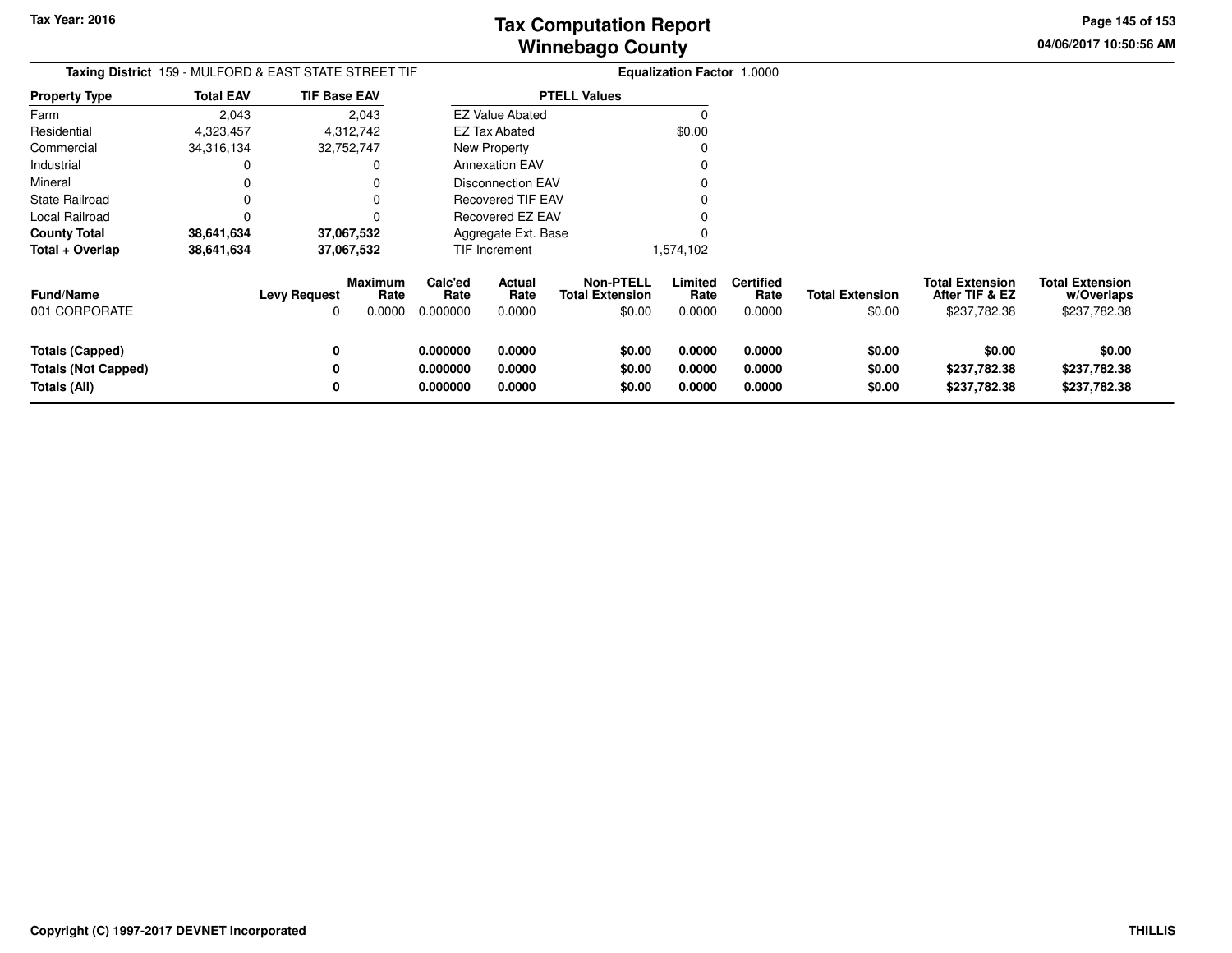**04/06/2017 10:50:56 AM Page 146 of 153**

| Taxing District 160 - SOUTH BELOIT SSA 1                             |                  |                          |                                  | <b>Equalization Factor 1.0000</b> |                            |                                                        |                            |                                    |                                  |                                                      |                                                  |
|----------------------------------------------------------------------|------------------|--------------------------|----------------------------------|-----------------------------------|----------------------------|--------------------------------------------------------|----------------------------|------------------------------------|----------------------------------|------------------------------------------------------|--------------------------------------------------|
| <b>Property Type</b>                                                 | <b>Total EAV</b> | <b>Rate Setting EAV</b>  |                                  |                                   | <b>PTELL Values</b>        |                                                        |                            |                                    |                                  |                                                      |                                                  |
| Farm                                                                 | 0                |                          |                                  |                                   | <b>EZ Value Abated</b>     |                                                        |                            |                                    |                                  |                                                      |                                                  |
| Residential                                                          | 11,080           |                          | 11,080                           |                                   | <b>EZ Tax Abated</b>       |                                                        | \$0.00                     |                                    |                                  |                                                      |                                                  |
| Commercial                                                           | 0                |                          |                                  |                                   | New Property               |                                                        |                            |                                    |                                  |                                                      |                                                  |
| Industrial                                                           | 0                |                          |                                  |                                   | <b>Annexation EAV</b>      |                                                        |                            |                                    |                                  |                                                      |                                                  |
| Mineral                                                              | 0                |                          |                                  |                                   | Disconnection EAV          |                                                        |                            |                                    |                                  |                                                      |                                                  |
| <b>State Railroad</b>                                                | 0                |                          |                                  |                                   | <b>Recovered TIF EAV</b>   |                                                        |                            |                                    |                                  |                                                      |                                                  |
| Local Railroad                                                       | 0                |                          |                                  |                                   | Recovered EZ EAV           |                                                        |                            |                                    |                                  |                                                      |                                                  |
| <b>County Total</b>                                                  | 11,080           |                          | 11,080                           | Aggregate Ext. Base               |                            |                                                        |                            |                                    |                                  |                                                      |                                                  |
| Total + Overlap                                                      | 11,080           |                          | 11,080                           |                                   | TIF Increment              |                                                        | 0                          |                                    |                                  |                                                      |                                                  |
| <b>Fund/Name</b><br>023 SPECIAL SERVICE AREA                         |                  | <b>Levy Request</b><br>0 | <b>Maximum</b><br>Rate<br>0.0000 | Calc'ed<br>Rate<br>0.000000       | Actual<br>Rate<br>0.0000   | <b>Non-PTELL</b><br><b>Total Extension</b><br>\$676.76 | Limited<br>Rate<br>0.0000  | <b>Certified</b><br>Rate<br>0.0000 | <b>Total Extension</b><br>\$0.00 | <b>Total Extension</b><br>After TIF & EZ<br>\$676.76 | <b>Total Extension</b><br>w/Overlaps<br>\$676.76 |
| <b>Totals (Capped)</b><br><b>Totals (Not Capped)</b><br>Totals (All) |                  | 0<br>0<br>0              |                                  | 0.000000<br>0.000000<br>0.000000  | 0.0000<br>0.0000<br>0.0000 | \$0.00<br>\$676.76<br>\$676.76                         | 0.0000<br>0.0000<br>0.0000 | 0.0000<br>0.0000<br>0.0000         | \$0.00<br>\$0.00<br>\$0.00       | \$0.00<br>\$676.76<br>\$676.76                       | \$0.00<br>\$676.76<br>\$676.76                   |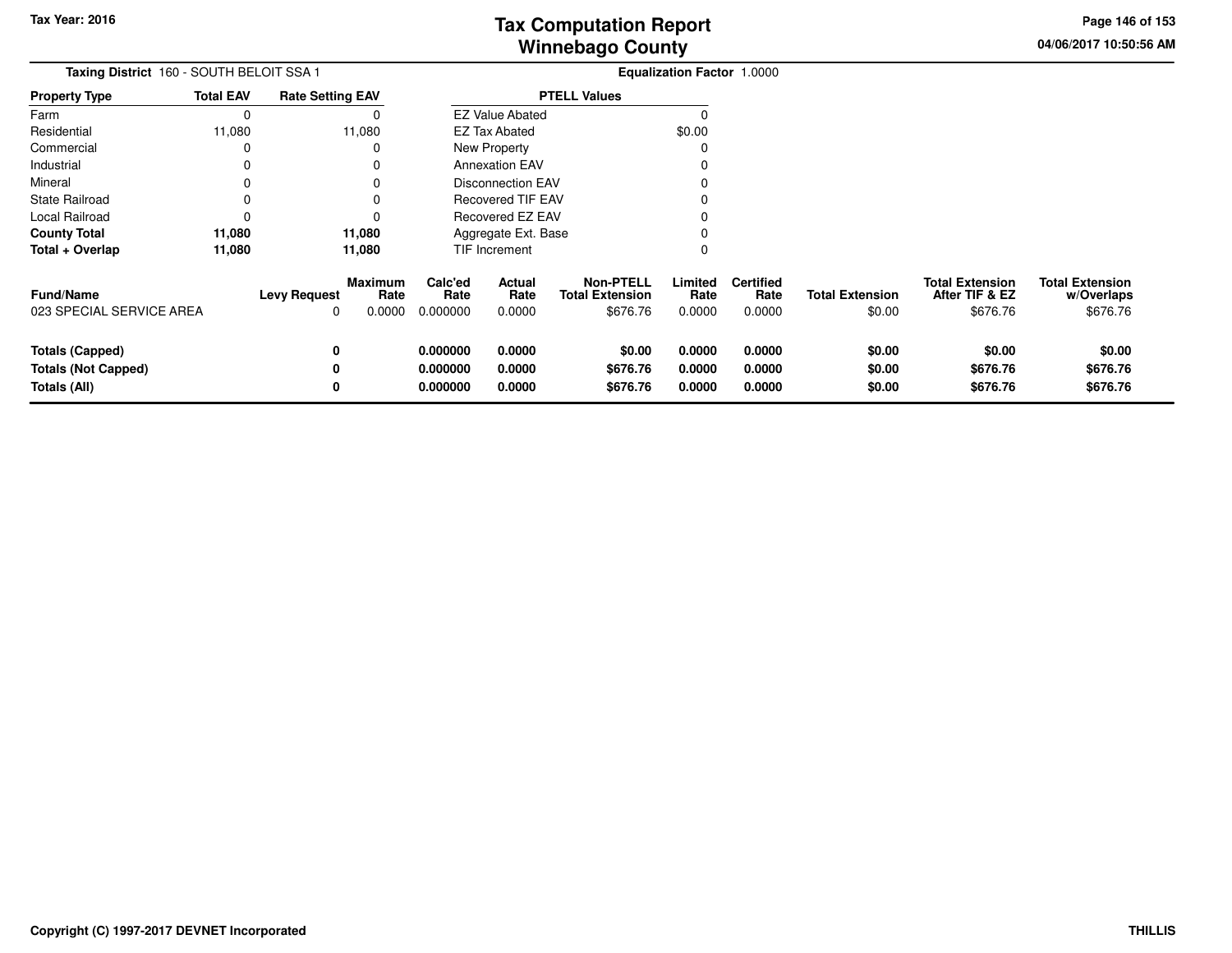**04/06/2017 10:50:56 AM Page 147 of 153**

| Taxing District 161 - SOUTH BELOIT SSA 2                             |                  |                                 |                                  |                                  |                            |                                                      | Equalization Factor 1.0000 |                                    |                                  |                                                    |                                                |
|----------------------------------------------------------------------|------------------|---------------------------------|----------------------------------|----------------------------------|----------------------------|------------------------------------------------------|----------------------------|------------------------------------|----------------------------------|----------------------------------------------------|------------------------------------------------|
| <b>Property Type</b>                                                 | <b>Total EAV</b> | <b>Rate Setting EAV</b>         |                                  | <b>PTELL Values</b>              |                            |                                                      |                            |                                    |                                  |                                                    |                                                |
| Farm                                                                 | 0                |                                 |                                  |                                  | <b>EZ Value Abated</b>     |                                                      |                            |                                    |                                  |                                                    |                                                |
| Residential                                                          |                  |                                 |                                  |                                  | <b>EZ Tax Abated</b>       |                                                      | \$0.00                     |                                    |                                  |                                                    |                                                |
| Commercial                                                           |                  |                                 |                                  |                                  | New Property               |                                                      |                            |                                    |                                  |                                                    |                                                |
| Industrial                                                           |                  |                                 |                                  |                                  | <b>Annexation EAV</b>      |                                                      |                            |                                    |                                  |                                                    |                                                |
| Mineral                                                              |                  |                                 |                                  |                                  | <b>Disconnection EAV</b>   |                                                      |                            |                                    |                                  |                                                    |                                                |
| <b>State Railroad</b>                                                |                  |                                 |                                  |                                  | <b>Recovered TIF EAV</b>   |                                                      |                            |                                    |                                  |                                                    |                                                |
| Local Railroad                                                       |                  |                                 |                                  |                                  | Recovered EZ EAV           |                                                      |                            |                                    |                                  |                                                    |                                                |
| <b>County Total</b>                                                  | 0                |                                 |                                  |                                  | Aggregate Ext. Base        |                                                      |                            |                                    |                                  |                                                    |                                                |
| Total + Overlap                                                      | 0                |                                 |                                  |                                  | <b>TIF Increment</b>       |                                                      |                            |                                    |                                  |                                                    |                                                |
| <b>Fund/Name</b><br>023 SPECIAL SERVICE AREA                         |                  | <b>Levy Request</b><br>$\Omega$ | <b>Maximum</b><br>Rate<br>0.0000 | Calc'ed<br>Rate<br>0.000000      | Actual<br>Rate<br>0.0000   | <b>Non-PTELL</b><br><b>Total Extension</b><br>\$0.00 | Limited<br>Rate<br>0.0000  | <b>Certified</b><br>Rate<br>0.0000 | <b>Total Extension</b><br>\$0.00 | <b>Total Extension</b><br>After TIF & EZ<br>\$0.00 | <b>Total Extension</b><br>w/Overlaps<br>\$0.00 |
| <b>Totals (Capped)</b><br><b>Totals (Not Capped)</b><br>Totals (All) |                  | 0<br>0                          |                                  | 0.000000<br>0.000000<br>0.000000 | 0.0000<br>0.0000<br>0.0000 | \$0.00<br>\$0.00<br>\$0.00                           | 0.0000<br>0.0000<br>0.0000 | 0.0000<br>0.0000<br>0.0000         | \$0.00<br>\$0.00<br>\$0.00       | \$0.00<br>\$0.00<br>\$0.00                         | \$0.00<br>\$0.00<br>\$0.00                     |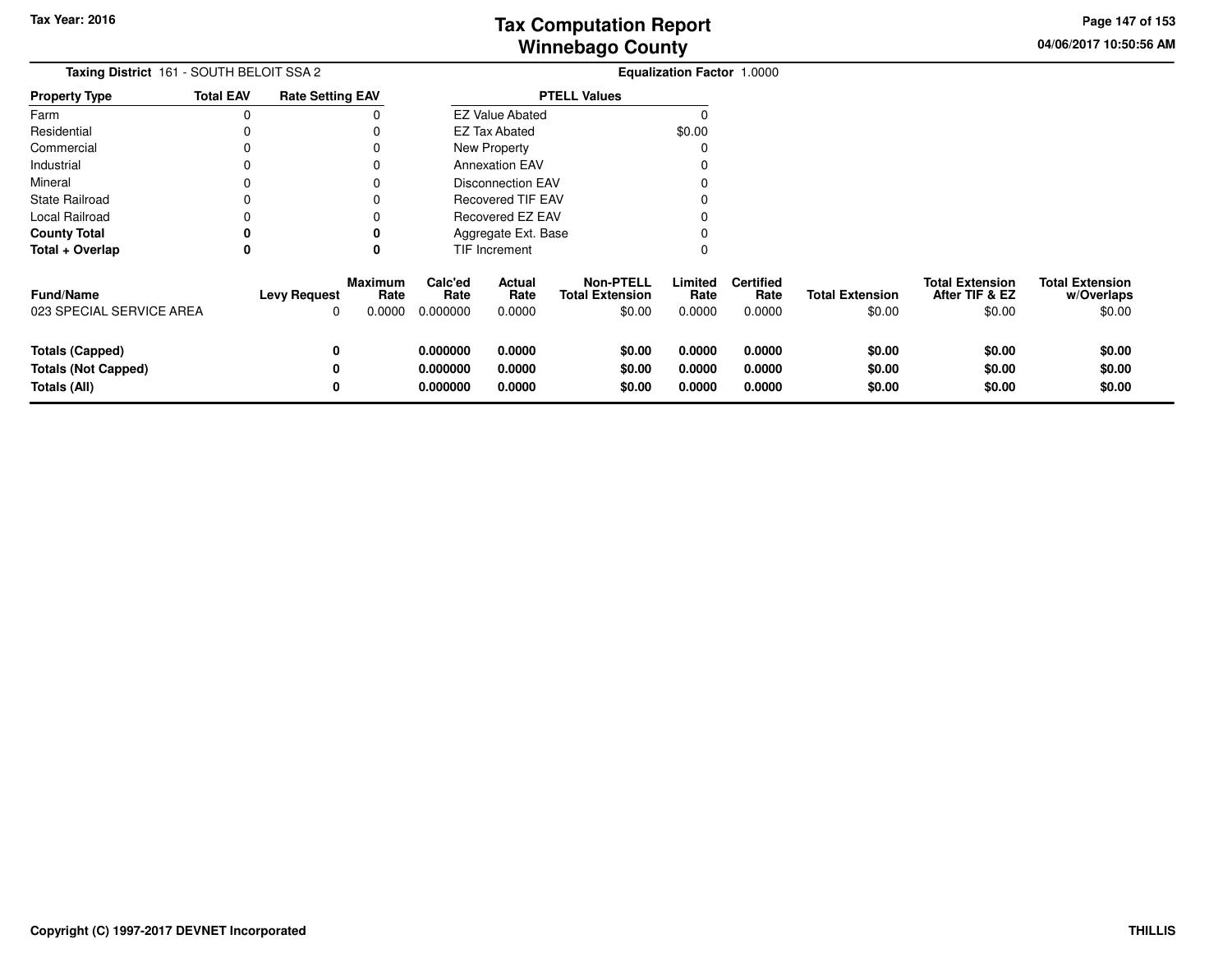**04/06/2017 10:50:56 AMPage 148 of 153**

| Taxing District 162 - SOUTH BELOIT SSA 3                             |                  |                          |                                  |                                  |                            |                                                      |                            |                                    |                                  |                                                    |                                                |
|----------------------------------------------------------------------|------------------|--------------------------|----------------------------------|----------------------------------|----------------------------|------------------------------------------------------|----------------------------|------------------------------------|----------------------------------|----------------------------------------------------|------------------------------------------------|
| <b>Property Type</b>                                                 | <b>Total EAV</b> | <b>Rate Setting EAV</b>  |                                  | <b>PTELL Values</b>              |                            |                                                      |                            |                                    |                                  |                                                    |                                                |
| Farm                                                                 | 0                |                          |                                  |                                  | <b>EZ Value Abated</b>     |                                                      |                            |                                    |                                  |                                                    |                                                |
| Residential                                                          |                  |                          |                                  |                                  | <b>EZ Tax Abated</b>       |                                                      | \$0.00                     |                                    |                                  |                                                    |                                                |
| Commercial                                                           |                  |                          |                                  |                                  | New Property               |                                                      |                            |                                    |                                  |                                                    |                                                |
| Industrial                                                           |                  |                          |                                  |                                  | <b>Annexation EAV</b>      |                                                      |                            |                                    |                                  |                                                    |                                                |
| Mineral                                                              |                  |                          |                                  |                                  | <b>Disconnection EAV</b>   |                                                      |                            |                                    |                                  |                                                    |                                                |
| <b>State Railroad</b>                                                |                  |                          |                                  |                                  | <b>Recovered TIF EAV</b>   |                                                      |                            |                                    |                                  |                                                    |                                                |
| Local Railroad                                                       |                  |                          |                                  |                                  | Recovered EZ EAV           |                                                      |                            |                                    |                                  |                                                    |                                                |
| <b>County Total</b>                                                  | 0                |                          |                                  |                                  | Aggregate Ext. Base        |                                                      |                            |                                    |                                  |                                                    |                                                |
| Total + Overlap                                                      | 0                |                          | 0                                |                                  | TIF Increment              |                                                      |                            |                                    |                                  |                                                    |                                                |
| <b>Fund/Name</b><br>023 SPECIAL SERVICE AREA                         |                  | <b>Levy Request</b><br>0 | <b>Maximum</b><br>Rate<br>0.0000 | Calc'ed<br>Rate<br>0.000000      | Actual<br>Rate<br>0.0000   | <b>Non-PTELL</b><br><b>Total Extension</b><br>\$0.00 | Limited<br>Rate<br>0.0000  | <b>Certified</b><br>Rate<br>0.0000 | <b>Total Extension</b><br>\$0.00 | <b>Total Extension</b><br>After TIF & EZ<br>\$0.00 | <b>Total Extension</b><br>w/Overlaps<br>\$0.00 |
| <b>Totals (Capped)</b><br><b>Totals (Not Capped)</b><br>Totals (All) |                  | 0<br>0<br>0              |                                  | 0.000000<br>0.000000<br>0.000000 | 0.0000<br>0.0000<br>0.0000 | \$0.00<br>\$0.00<br>\$0.00                           | 0.0000<br>0.0000<br>0.0000 | 0.0000<br>0.0000<br>0.0000         | \$0.00<br>\$0.00<br>\$0.00       | \$0.00<br>\$0.00<br>\$0.00                         | \$0.00<br>\$0.00<br>\$0.00                     |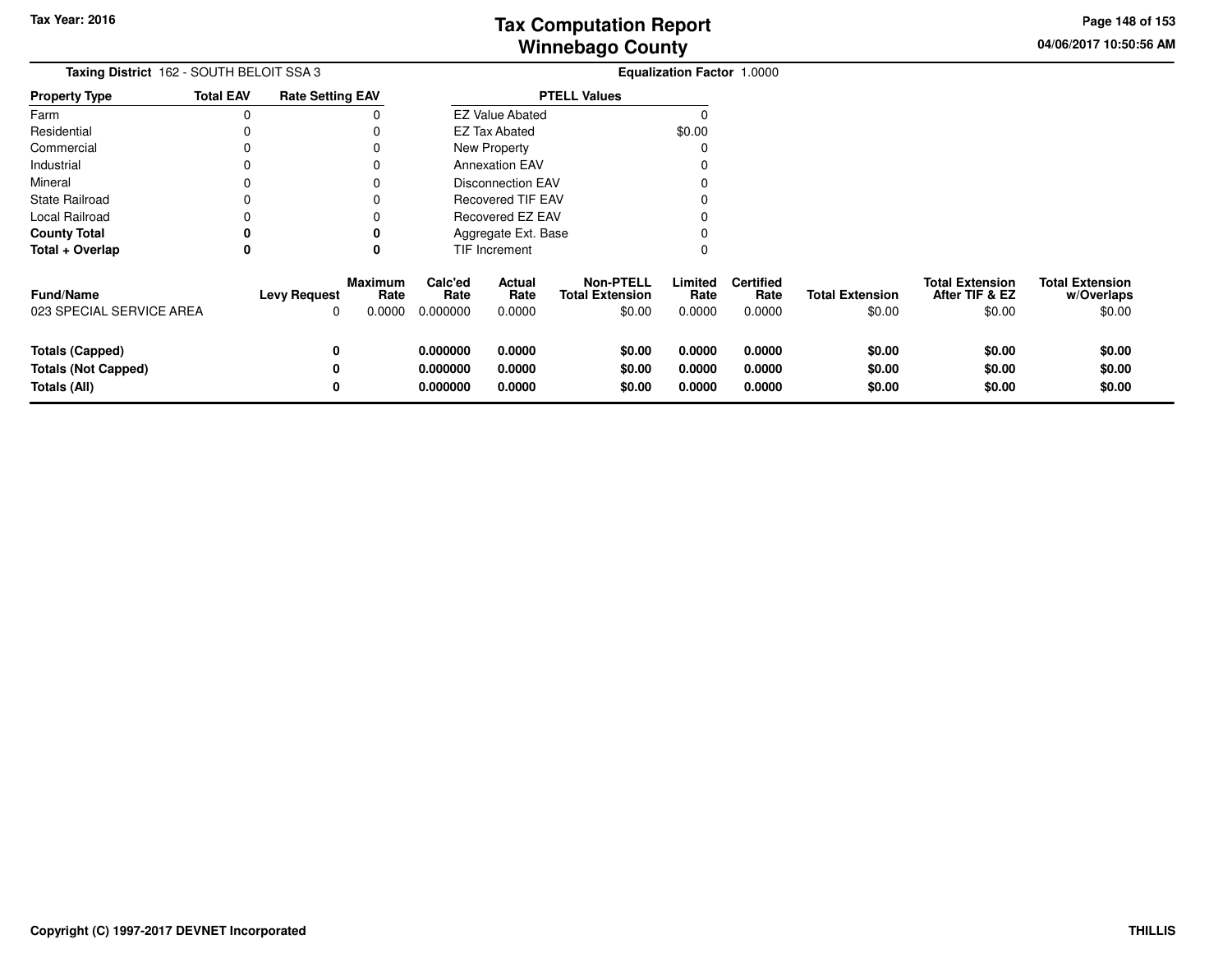**04/06/2017 10:50:56 AM Page 149 of 153**

| Taxing District 163 - SOUTH BELOIT SSA 4                      |                  |                          |                                  |                                  |                            |                                                      | Equalization Factor 1.0000 |                                    |                                  |                                                    |                                                |
|---------------------------------------------------------------|------------------|--------------------------|----------------------------------|----------------------------------|----------------------------|------------------------------------------------------|----------------------------|------------------------------------|----------------------------------|----------------------------------------------------|------------------------------------------------|
| <b>Property Type</b>                                          | <b>Total EAV</b> | <b>Rate Setting EAV</b>  |                                  |                                  |                            | <b>PTELL Values</b>                                  |                            |                                    |                                  |                                                    |                                                |
| Farm                                                          | 0                |                          |                                  |                                  | <b>EZ Value Abated</b>     |                                                      | 0                          |                                    |                                  |                                                    |                                                |
| Residential                                                   |                  |                          |                                  |                                  | EZ Tax Abated              |                                                      | \$0.00                     |                                    |                                  |                                                    |                                                |
| Commercial                                                    | 0                |                          | 0                                |                                  | <b>New Property</b>        |                                                      | 0                          |                                    |                                  |                                                    |                                                |
| Industrial                                                    |                  |                          | 0                                |                                  | <b>Annexation EAV</b>      |                                                      |                            |                                    |                                  |                                                    |                                                |
| Mineral                                                       |                  |                          |                                  |                                  | <b>Disconnection EAV</b>   |                                                      |                            |                                    |                                  |                                                    |                                                |
| State Railroad                                                |                  |                          |                                  |                                  | <b>Recovered TIF EAV</b>   |                                                      |                            |                                    |                                  |                                                    |                                                |
| Local Railroad                                                |                  |                          |                                  |                                  | Recovered EZ EAV           |                                                      |                            |                                    |                                  |                                                    |                                                |
| County Total                                                  | 0                |                          | 0                                |                                  | Aggregate Ext. Base        |                                                      |                            |                                    |                                  |                                                    |                                                |
| Total + Overlap                                               | 0                |                          | 0                                | TIF Increment                    |                            |                                                      | 0                          |                                    |                                  |                                                    |                                                |
| <b>Fund/Name</b><br>023 SPECIAL SERVICE AREA                  |                  | <b>Levy Request</b><br>0 | <b>Maximum</b><br>Rate<br>0.0000 | Calc'ed<br>Rate<br>0.000000      | Actual<br>Rate<br>0.0000   | <b>Non-PTELL</b><br><b>Total Extension</b><br>\$0.00 | Limited<br>Rate<br>0.0000  | <b>Certified</b><br>Rate<br>0.0000 | <b>Total Extension</b><br>\$0.00 | <b>Total Extension</b><br>After TIF & EZ<br>\$0.00 | <b>Total Extension</b><br>w/Overlaps<br>\$0.00 |
| Totals (Capped)<br><b>Totals (Not Capped)</b><br>Totals (All) |                  | 0<br>0<br>0              |                                  | 0.000000<br>0.000000<br>0.000000 | 0.0000<br>0.0000<br>0.0000 | \$0.00<br>\$0.00<br>\$0.00                           | 0.0000<br>0.0000<br>0.0000 | 0.0000<br>0.0000<br>0.0000         | \$0.00<br>\$0.00<br>\$0.00       | \$0.00<br>\$0.00<br>\$0.00                         | \$0.00<br>\$0.00<br>\$0.00                     |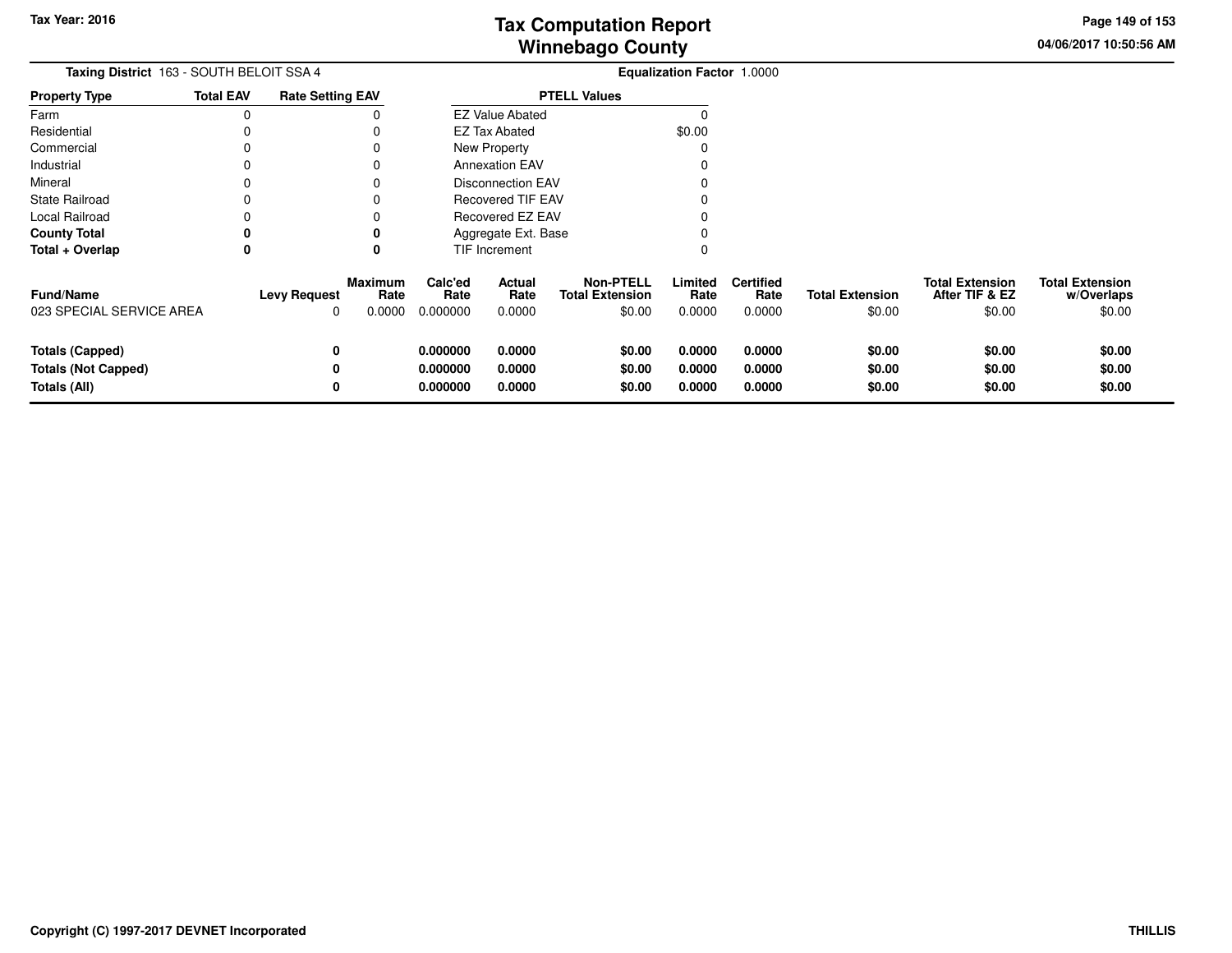**04/06/2017 10:50:56 AMPage 150 of 153**

| Taxing District 164 - AUBURN STREET TIF                       |                  |                          |                           |                                  |                            |                                                      | <b>Equalization Factor 1.0000</b> |                                    |                                  |                                                         |                                                     |
|---------------------------------------------------------------|------------------|--------------------------|---------------------------|----------------------------------|----------------------------|------------------------------------------------------|-----------------------------------|------------------------------------|----------------------------------|---------------------------------------------------------|-----------------------------------------------------|
| <b>Property Type</b>                                          | <b>Total EAV</b> | <b>TIF Base EAV</b>      |                           |                                  |                            | <b>PTELL Values</b>                                  |                                   |                                    |                                  |                                                         |                                                     |
| Farm                                                          | 0                |                          |                           |                                  | <b>EZ Value Abated</b>     |                                                      | 0                                 |                                    |                                  |                                                         |                                                     |
| Residential                                                   | 39,580           |                          | 39,580                    |                                  | <b>EZ Tax Abated</b>       |                                                      | \$0.00                            |                                    |                                  |                                                         |                                                     |
| Commercial                                                    | 4,393,152        |                          | 4,302,125                 |                                  | New Property               |                                                      |                                   |                                    |                                  |                                                         |                                                     |
| Industrial                                                    | 2,043,505        |                          | 2,001,681                 |                                  | <b>Annexation EAV</b>      |                                                      |                                   |                                    |                                  |                                                         |                                                     |
| Mineral                                                       | 0                |                          |                           |                                  | <b>Disconnection EAV</b>   |                                                      |                                   |                                    |                                  |                                                         |                                                     |
| State Railroad                                                | 0                |                          |                           |                                  | <b>Recovered TIF EAV</b>   |                                                      |                                   |                                    |                                  |                                                         |                                                     |
| Local Railroad                                                | 0                |                          |                           |                                  | Recovered EZ EAV           |                                                      |                                   |                                    |                                  |                                                         |                                                     |
| County Total                                                  | 6,476,237        |                          | 6,343,386                 |                                  | Aggregate Ext. Base        |                                                      |                                   |                                    |                                  |                                                         |                                                     |
| Total + Overlap                                               | 6,476,237        | 6,343,386                |                           | TIF Increment                    |                            |                                                      | 132,851                           |                                    |                                  |                                                         |                                                     |
| <b>Fund/Name</b><br>001 CORPORATE                             |                  | <b>Levy Request</b><br>O | Maximum<br>Rate<br>0.0000 | Calc'ed<br>Rate<br>0.000000      | Actual<br>Rate<br>0.0000   | <b>Non-PTELL</b><br><b>Total Extension</b><br>\$0.00 | Limited<br>Rate<br>0.0000         | <b>Certified</b><br>Rate<br>0.0000 | <b>Total Extension</b><br>\$0.00 | <b>Total Extension</b><br>After TIF & EZ<br>\$20,068.44 | <b>Total Extension</b><br>w/Overlaps<br>\$20,068.44 |
| Totals (Capped)<br><b>Totals (Not Capped)</b><br>Totals (All) |                  | 0<br>0<br>0              |                           | 0.000000<br>0.000000<br>0.000000 | 0.0000<br>0.0000<br>0.0000 | \$0.00<br>\$0.00<br>\$0.00                           | 0.0000<br>0.0000<br>0.0000        | 0.0000<br>0.0000<br>0.0000         | \$0.00<br>\$0.00<br>\$0.00       | \$0.00<br>\$20,068.44<br>\$20,068.44                    | \$0.00<br>\$20,068.44<br>\$20,068.44                |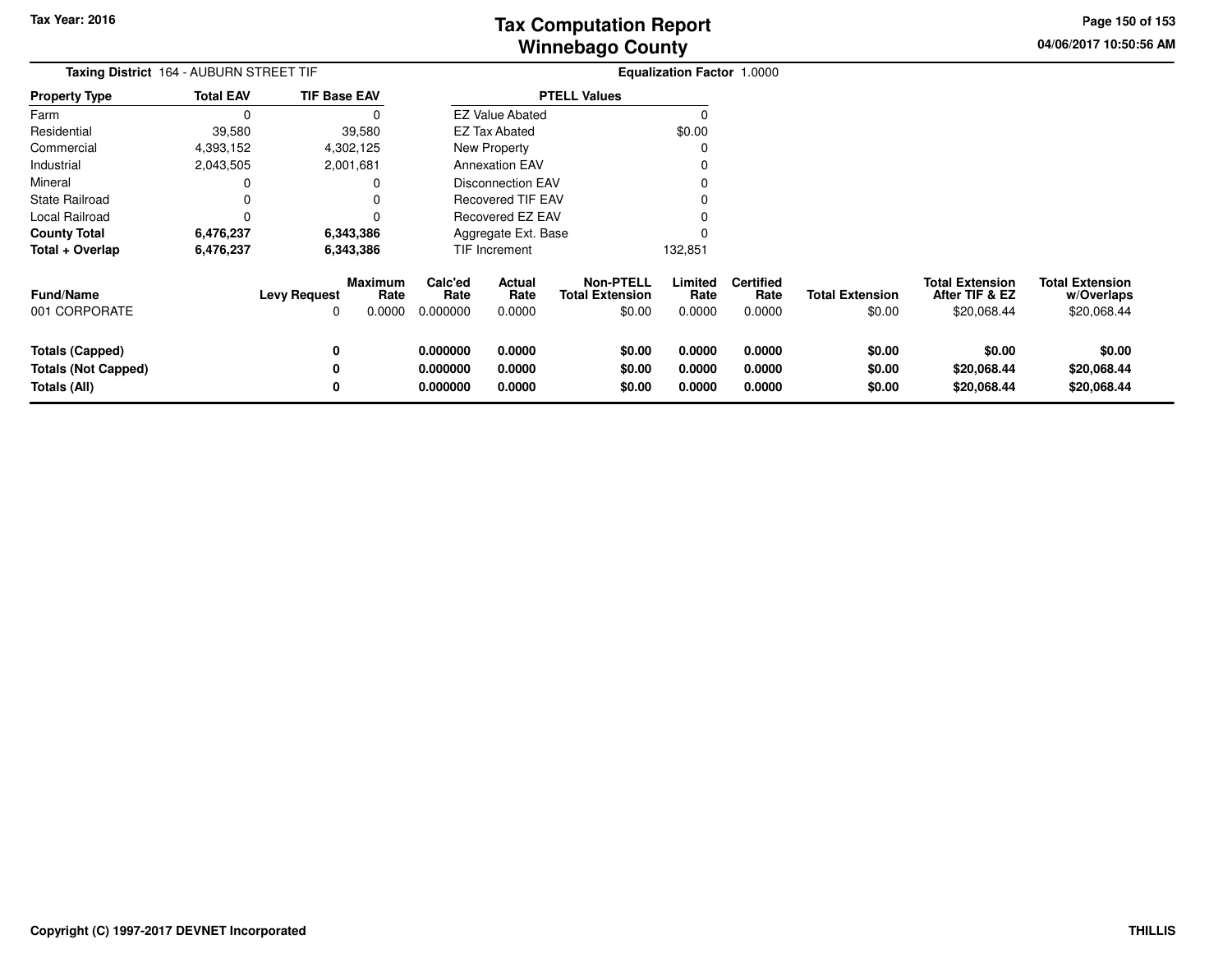**04/06/2017 10:50:56 AMPage 151 of 153**

| Taxing District 165 - FOREST HILLS ROAD TIF                   |                  |                          |                           |                                  |                                 |                                                      | <b>Equalization Factor 1.0000</b> |                                    |                                  |                                                        |                                                    |
|---------------------------------------------------------------|------------------|--------------------------|---------------------------|----------------------------------|---------------------------------|------------------------------------------------------|-----------------------------------|------------------------------------|----------------------------------|--------------------------------------------------------|----------------------------------------------------|
| Property Type                                                 | <b>Total EAV</b> | <b>TIF Base EAV</b>      |                           | <b>PTELL Values</b>              |                                 |                                                      |                                   |                                    |                                  |                                                        |                                                    |
| Farm                                                          | $\Omega$         |                          |                           |                                  | <b>EZ Value Abated</b>          |                                                      | $\Omega$                          |                                    |                                  |                                                        |                                                    |
| Residential                                                   | 132,260          |                          | 119,888                   |                                  | <b>EZ Tax Abated</b>            |                                                      | \$0.00                            |                                    |                                  |                                                        |                                                    |
| Commercial                                                    | 2,199,889        |                          | 2,192,204                 |                                  | New Property                    |                                                      | 0                                 |                                    |                                  |                                                        |                                                    |
| Industrial                                                    | 1,899,382        |                          | 1,899,382                 |                                  | <b>Annexation EAV</b>           |                                                      |                                   |                                    |                                  |                                                        |                                                    |
| Mineral                                                       |                  |                          |                           |                                  | <b>Disconnection EAV</b>        |                                                      |                                   |                                    |                                  |                                                        |                                                    |
| State Railroad                                                |                  |                          |                           |                                  | <b>Recovered TIF EAV</b>        |                                                      |                                   |                                    |                                  |                                                        |                                                    |
| Local Railroad                                                | 0                |                          |                           |                                  | Recovered EZ EAV                |                                                      |                                   |                                    |                                  |                                                        |                                                    |
| <b>County Total</b>                                           | 4,231,531        |                          | 4,211,474                 |                                  | Aggregate Ext. Base             |                                                      |                                   |                                    |                                  |                                                        |                                                    |
| Total + Overlap                                               | 4,231,531        |                          | 4,211,474                 |                                  | TIF Increment                   |                                                      | 20,057                            |                                    |                                  |                                                        |                                                    |
| <b>Fund/Name</b><br>001 CORPORATE                             |                  | <b>Levy Request</b><br>0 | Maximum<br>Rate<br>0.0000 | Calc'ed<br>Rate<br>0.000000      | <b>Actual</b><br>Rate<br>0.0000 | <b>Non-PTELL</b><br><b>Total Extension</b><br>\$0.00 | Limited<br>Rate<br>0.0000         | <b>Certified</b><br>Rate<br>0.0000 | <b>Total Extension</b><br>\$0.00 | <b>Total Extension</b><br>After TIF & EZ<br>\$2,412.48 | <b>Total Extension</b><br>w/Overlaps<br>\$2,412.48 |
| Totals (Capped)<br><b>Totals (Not Capped)</b><br>Totals (All) |                  | 0<br>0<br>0              |                           | 0.000000<br>0.000000<br>0.000000 | 0.0000<br>0.0000<br>0.0000      | \$0.00<br>\$0.00<br>\$0.00                           | 0.0000<br>0.0000<br>0.0000        | 0.0000<br>0.0000<br>0.0000         | \$0.00<br>\$0.00<br>\$0.00       | \$0.00<br>\$2,412.48<br>\$2,412.48                     | \$0.00<br>\$2,412.48<br>\$2,412.48                 |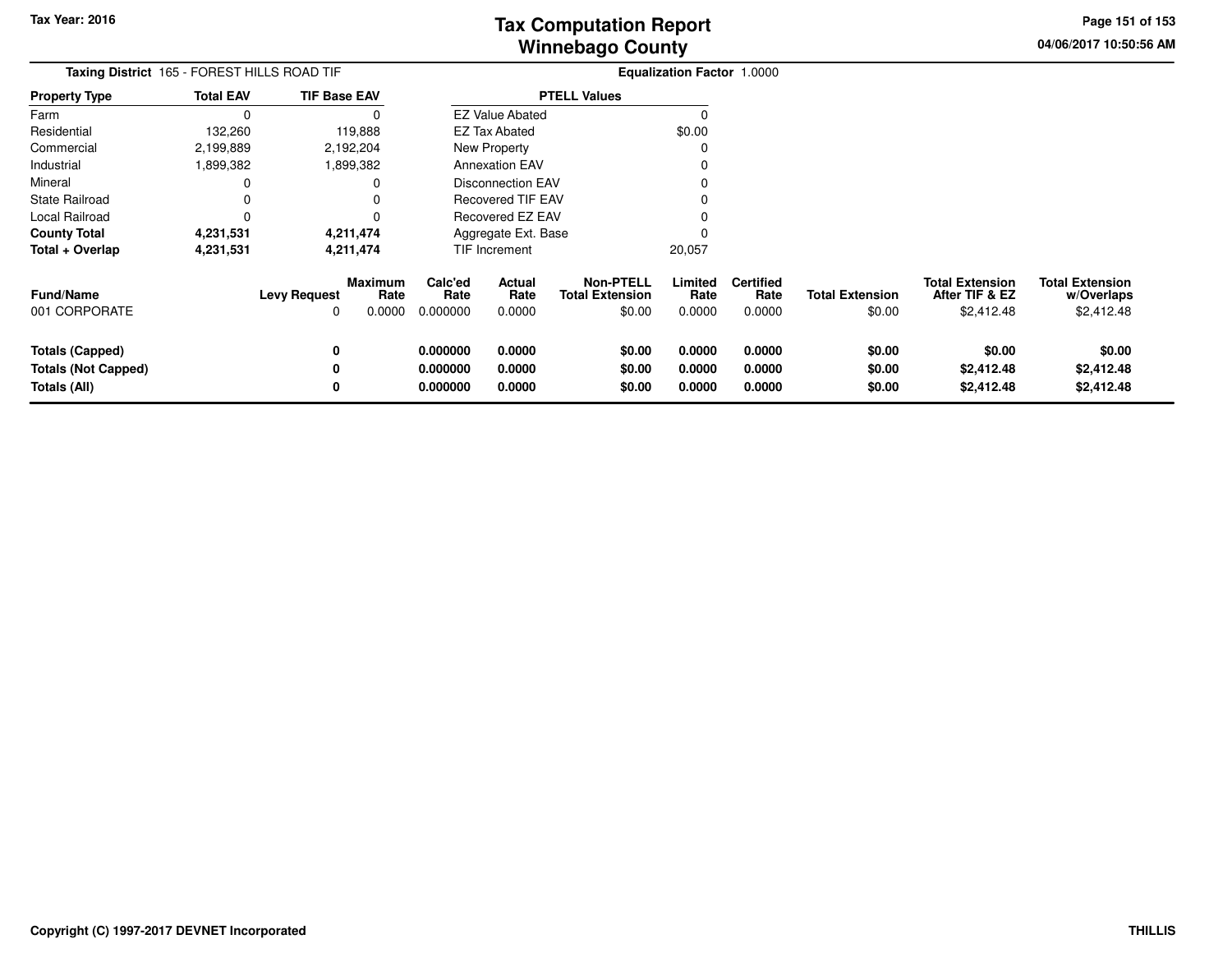**04/06/2017 10:50:56 AMPage 152 of 153**

|                                                                      | Taxing District 166 - GARDNER / BLACKHAWK TIF |                     |                                  |                                  |                            |                                                      | Equalization Factor 1.0000 |                                    |                                  |                                                         |                                                     |
|----------------------------------------------------------------------|-----------------------------------------------|---------------------|----------------------------------|----------------------------------|----------------------------|------------------------------------------------------|----------------------------|------------------------------------|----------------------------------|---------------------------------------------------------|-----------------------------------------------------|
| <b>Property Type</b>                                                 | <b>Total EAV</b>                              | <b>TIF Base EAV</b> |                                  | <b>PTELL Values</b>              |                            |                                                      |                            |                                    |                                  |                                                         |                                                     |
| Farm                                                                 | 0                                             |                     | 0                                |                                  | <b>EZ Value Abated</b>     |                                                      | 0                          |                                    |                                  |                                                         |                                                     |
| Residential                                                          | 477,438                                       | 467,947             |                                  |                                  | EZ Tax Abated              |                                                      | \$0.00                     |                                    |                                  |                                                         |                                                     |
| Commercial                                                           | 3,799,722                                     | 3,522,209           |                                  |                                  | <b>New Property</b>        |                                                      | 0                          |                                    |                                  |                                                         |                                                     |
| Industrial                                                           | 3,371,275                                     | 3,268,893           |                                  |                                  | <b>Annexation EAV</b>      |                                                      |                            |                                    |                                  |                                                         |                                                     |
| Mineral                                                              | 0                                             |                     | 0                                |                                  | <b>Disconnection EAV</b>   |                                                      |                            |                                    |                                  |                                                         |                                                     |
| <b>State Railroad</b>                                                | 0                                             |                     |                                  |                                  | <b>Recovered TIF EAV</b>   |                                                      |                            |                                    |                                  |                                                         |                                                     |
| Local Railroad                                                       | 0                                             |                     | 0                                |                                  | Recovered EZ EAV           |                                                      |                            |                                    |                                  |                                                         |                                                     |
| <b>County Total</b>                                                  | 7,648,435                                     | 7,259,049           |                                  |                                  | Aggregate Ext. Base        |                                                      |                            |                                    |                                  |                                                         |                                                     |
| Total + Overlap                                                      | 7,648,435                                     | 7,259,049           |                                  |                                  | TIF Increment              |                                                      | 389,386                    |                                    |                                  |                                                         |                                                     |
| <b>Fund/Name</b><br>001 CORPORATE                                    |                                               | <b>Levy Request</b> | <b>Maximum</b><br>Rate<br>0.0000 | Calc'ed<br>Rate<br>0.000000      | Actual<br>Rate<br>0.0000   | <b>Non-PTELL</b><br><b>Total Extension</b><br>\$0.00 | Limited<br>Rate<br>0.0000  | <b>Certified</b><br>Rate<br>0.0000 | <b>Total Extension</b><br>\$0.00 | <b>Total Extension</b><br>After TIF & EZ<br>\$40,504.04 | <b>Total Extension</b><br>w/Overlaps<br>\$40,504.04 |
| <b>Totals (Capped)</b><br><b>Totals (Not Capped)</b><br>Totals (All) |                                               | 0<br>0              |                                  | 0.000000<br>0.000000<br>0.000000 | 0.0000<br>0.0000<br>0.0000 | \$0.00<br>\$0.00<br>\$0.00                           | 0.0000<br>0.0000<br>0.0000 | 0.0000<br>0.0000<br>0.0000         | \$0.00<br>\$0.00<br>\$0.00       | \$0.00<br>\$40,504.04<br>\$40,504.04                    | \$0.00<br>\$40,504.04<br>\$40,504.04                |